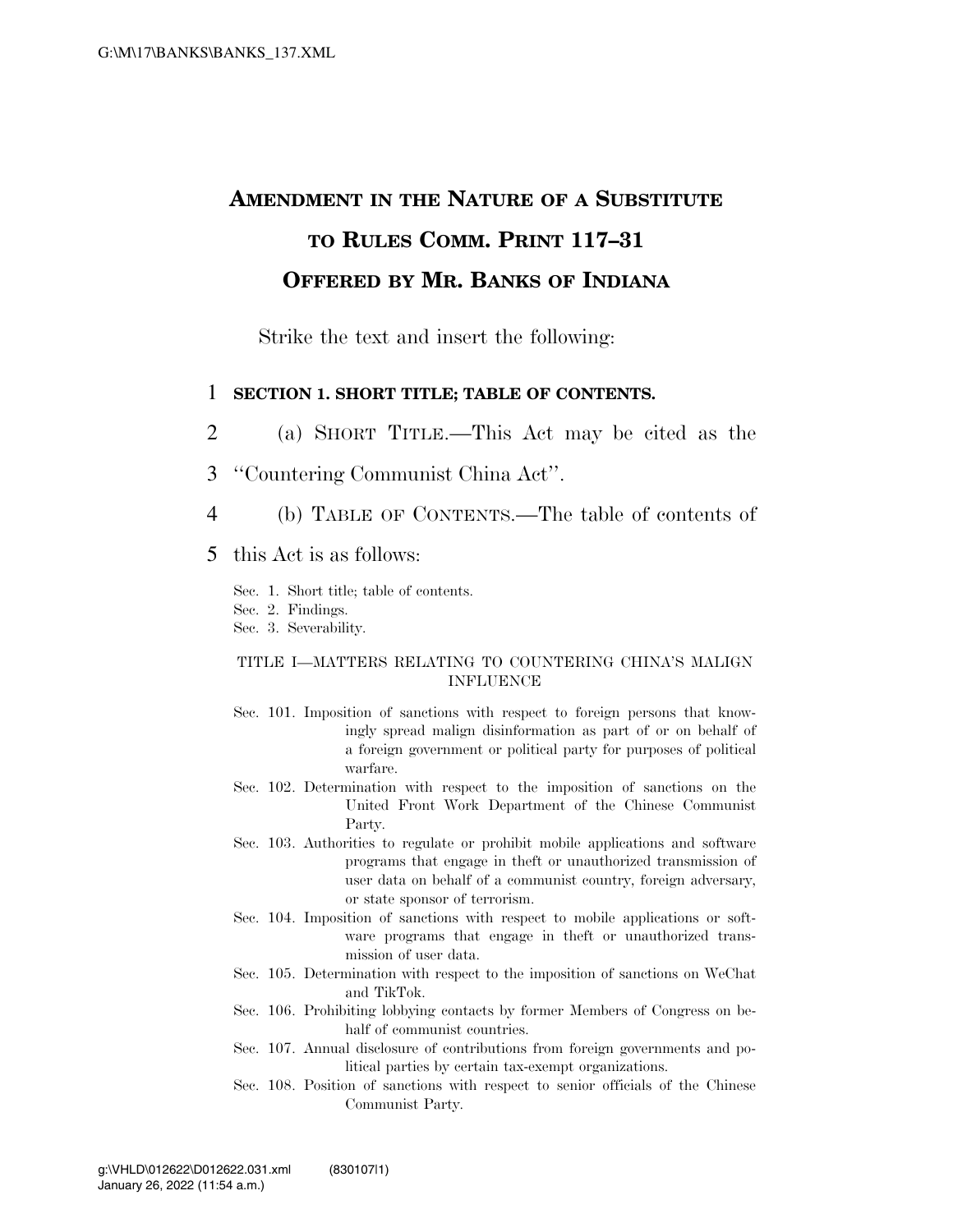- Sec. 109. Determination with respect to the imposition of sanctions on members of the CCP Politburo.
- Sec. 110. Mandatory application of sanctions.
- Sec. 111. Continuation in effect of certain export controls.
- Sec. 112. Exclusion of Government of the People's Republic of China from certain cultural exchanges.
- Sec. 113. Prohibition on any TSP fund investing in entities based in the People's Republic of China.
- Sec. 114. Enactment of Executive order.
- Sec. 115. Review by Committee on Foreign Investment in the United States of greenfield investments by People's Republic of China.
- Sec. 116. Modification of authorities to regulate or prohibit the importation or exportation of information or informational materials containing sensitive personal data under the International Emergency Economic Powers Act.
- Sec. 117. Prohibiting the purchase of agricultural land located in the United States.

#### TITLE II—MATTERS RELATING TO CHINA'S ROLE IN COVID–19

- Sec. 201. Declassification of information related to the origin of COVID–19.
- Sec. 202. Amendment to Department of State rewards program.
- Sec. 203. Executive strategy to seek reimbursement from China of funds made available by the United States Government to address COVID– 19.
- Sec. 204. Prohibition on use of funds to seek membership in the World Health Organization or to provide assessed or voluntary contributions to the World Health Organization.
- Sec. 205. Establishment of a joint select committee on the events and activities surrounding China's handling of the 2019 novel coronavirus.
- Sec. 206. Membership.
- Sec. 207. Investigation and report on the events surrounding China's handling of the 2019 novel coronavirus.
- Sec. 208. Powers.
- Sec. 209. Staff; funding.
- Sec. 210. Termination.
- Sec. 211. Statement of policy.
- Sec. 212. Amendments to the Chemical and Biological Weapons Control and Warfare Elimination Act of 1991.
- Sec. 213. Determination regarding the People's Republic of China.
- Sec. 214. Regulatory authority.
- Sec. 215. Appropriate congressional committees defined.
- Sec. 216. Limitation on research by the National Science Foundation and National Institutes of Health.
- Sec. 217. Prohibition on certain human-animal chimeras.
- Sec. 218. Technical amendment.

#### TITLE III—MATTERS RELATING TO MEDICAL AND NATIONAL SECURITY SUPPLY CHAINS

- Sec. 301. Report and recommendation on barriers to domestic manufacturing of medical products.
- Sec. 302. Tax incentives for relocating manufacturing of pharmaceuticals and medical supplies and devices to the United States.
- Sec. 303. Principal negotiating objectives of the United States relating to trade in covered pharmaceutical products.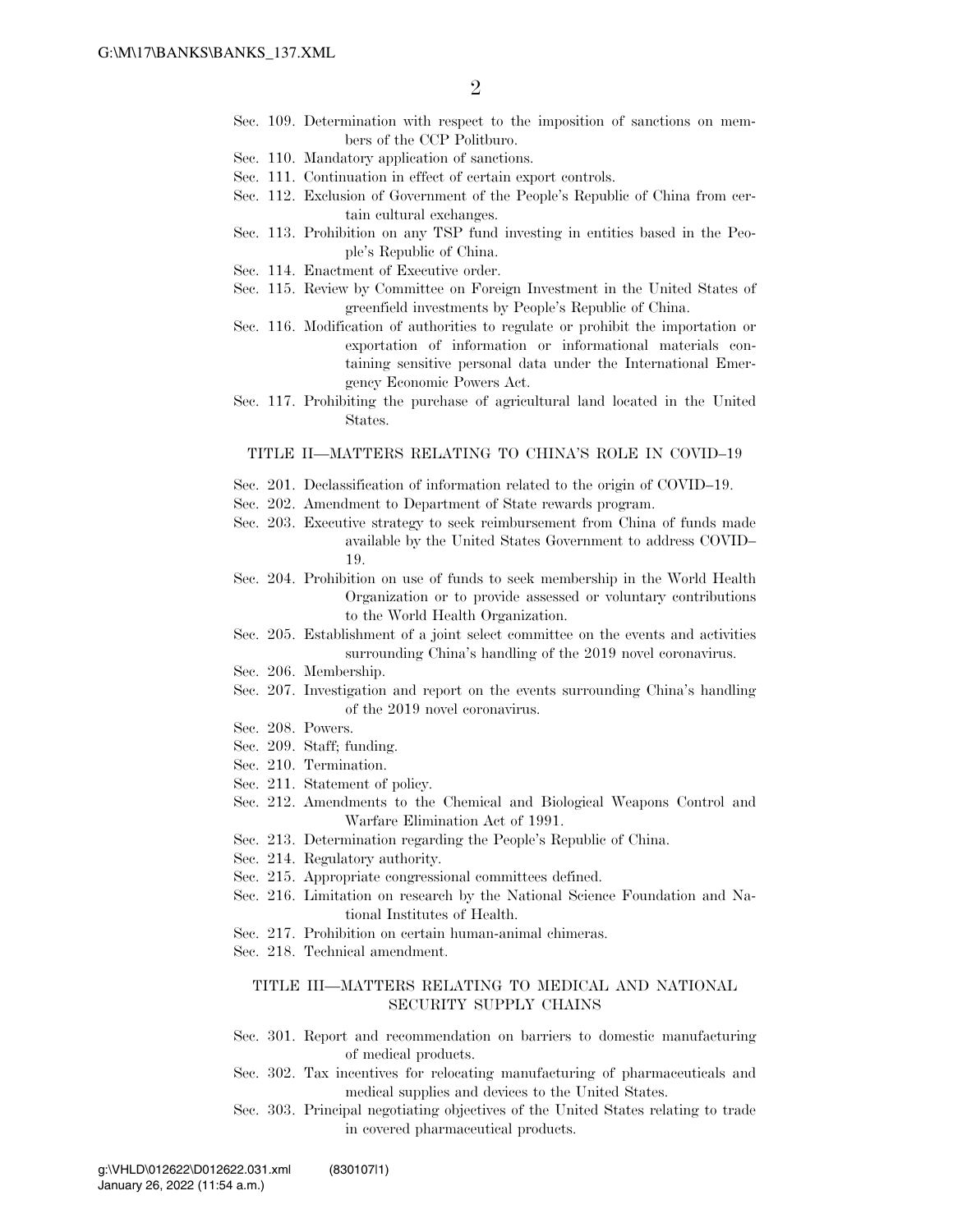- Sec. 304. Reauthorization of trade agreements authority.
- Sec. 305. Securing essential medical materials.
- Sec. 306. Investment in supply chain security.
- Sec. 307. Permit process for projects relating to extraction, recovery, or processing of critical materials.

#### TITLE IV—MATTERS RELATING TO RESEARCH AND DEVELOPMENT

- Sec. 401. Permanent full expensing for qualified property.
- Sec. 402. Research and experimental expenditures.
- Sec. 403. Repeal and codification of certain Executive orders.
- Sec. 404. Educational assistance exclusion from gross income increased.
- Sec. 405. Research and experimental expenditures.

#### TITLE V—MATTERS RELATED TO EDUCATION

#### Subtitle A—Restrictions Relating to Foreign Funding of Educational Institutions

- Sec. 501. Restrictions on institutions partnering with the People's Republic of China.
- Sec. 502. Limiting exemption from foreign agent registration requirement for persons engaging in activities in furtherance of certain pursuits to activities not promoting political agenda of foreign governments.
- Sec. 503. Reporting exchange visitor change in field of study.
- Sec. 504. Reporting certain research program participation.
- Sec. 505. Review and revocation of certain nonimmigrant visas.
- Sec. 506. Annual report.

#### Subtitle B—Protecting Our Universities Act

- Sec. 511. Sensitive research project list.
- Sec. 512. Foreign student participation in sensitive research projects.
- Sec. 513. Foreign entities.
- Sec. 514. Enforcement.
- Sec. 515. Definitions.

#### Subtitle C—Other Matters

- Sec. 521. Report on China benefitting from United States taxpayer-funded research.
- Sec. 522. Conditions on Federal research grants.
- Sec. 523. Protecting institutions, laboratories, and research institutes.
- Sec. 524. Registration of participants in foreign talent recruitment programs of the People's Republic of China as agents of the Government of the People's Republic of China.
- Sec. 525. Economic espionage.
- Sec. 526. Department of State list of foreign talent recruitment programs of the People's Republic of China.
- Sec. 527. Definitions.
- Sec. 528. Disclosure on certain visa applications.
- Sec. 529. Review by Committee on Foreign Investment in the United States of certain foreign gifts to and contracts with institutions of higher education.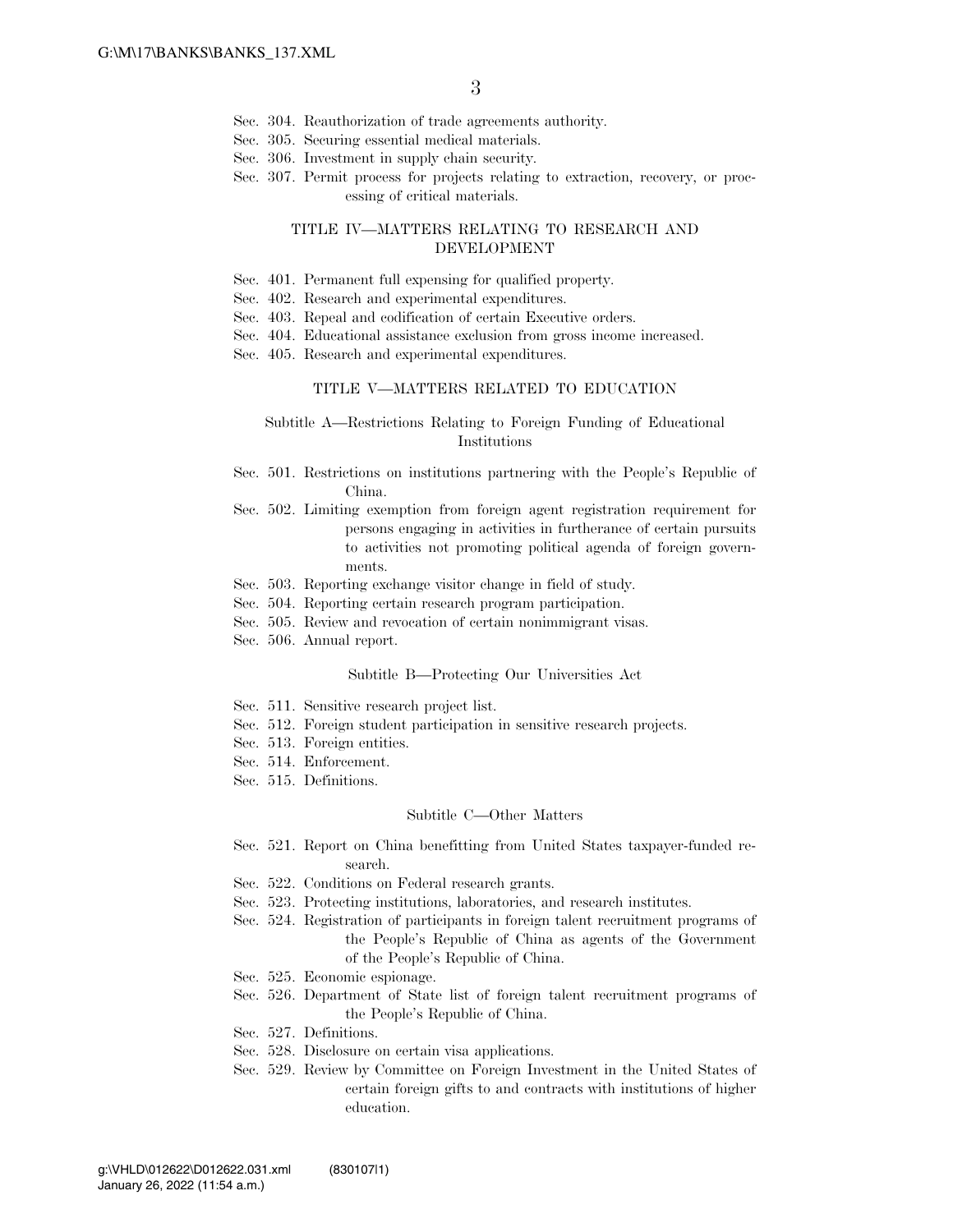Sec. 530. Disclosures of foreign gifts and contracts at institutions of higher education.

### TITLE VI—MATTERS RELATED TO DEMOCRACY, HUMAN RIGHTS AND TAIWAN

- Sec. 601. Supporting a free and democratic China.
- Sec. 602. American Institute in Taiwan.
- Sec. 603. Prohibitions against undermining United States policy regarding Taiwan.
- Sec. 604. Negotiation of a free trade agreement with Taiwan.
- Sec. 605. Introduction and fast track consideration of implementing bill.
- Sec. 606. Strategy to address genocide in the Xinjiang Uyghur Autonomous Region.
- Sec. 607. Sanctions with respect to individuals committing responsible for or complicit in forced sterilizations, forced abortions, or other sexual violence.
- Sec. 608. Sense of Congress on the 2022 Winter Olympics.
- Sec. 609. Limitations on funds made available for the United Nations Population Fund.
- Sec. 610. Prohibition on use of funds for abortions and involuntary sterilizations.
- Sec. 611. Prohibition on certain funding relating to provision of an open platform for China.
- Sec. 612. Establishment of new Mandarin Chinese language platforms of the United States Agency for Global Media.
- Sec. 613. Annual meetings of interparliamentary group between Congress and Legislature of Taiwan.
- Sec. 614. Prohibition on importation of goods made in the Xinjiang Uyghur Autonomous Region.

#### TITLE VII—MATTERS RELATED TO DEFENSE

- Sec. 701. Modification to use of emergency sanctions authorities regarding Communist Chinese military companies.
- Sec. 702. Prohibition on use of funds to purchase goods or services from Communist Chinese military companies.
- Sec. 703. Enactment of Executive Order 13959.
- Sec. 704. Inclusion of certain Chinese entities on the Annex to Executive Order 13959.
- Sec. 705. Arms exports to India.

#### TITLE VIII—MATTERS RELATED TO THE PROTECTION OF INTELLECTUAL PROPERTY

- Sec. 801. Imposition of sanctions related to the theft of intellectual property.
- Sec. 802. Prohibition on use of funds.
- Sec. 803. Prohibition on individuals with security clearances from being employed by certain entities.
- Sec. 804. Restriction on issuance of visas.
- Sec. 805. Inter partes review.
- Sec. 806. Post-grant review.
- Sec. 807. Composition of post-grant review and inter partes review panels.
- Sec. 808. Reexamination of patents.
- Sec. 809. Restoration of patents as property rights.
- Sec. 810. Inventor protections.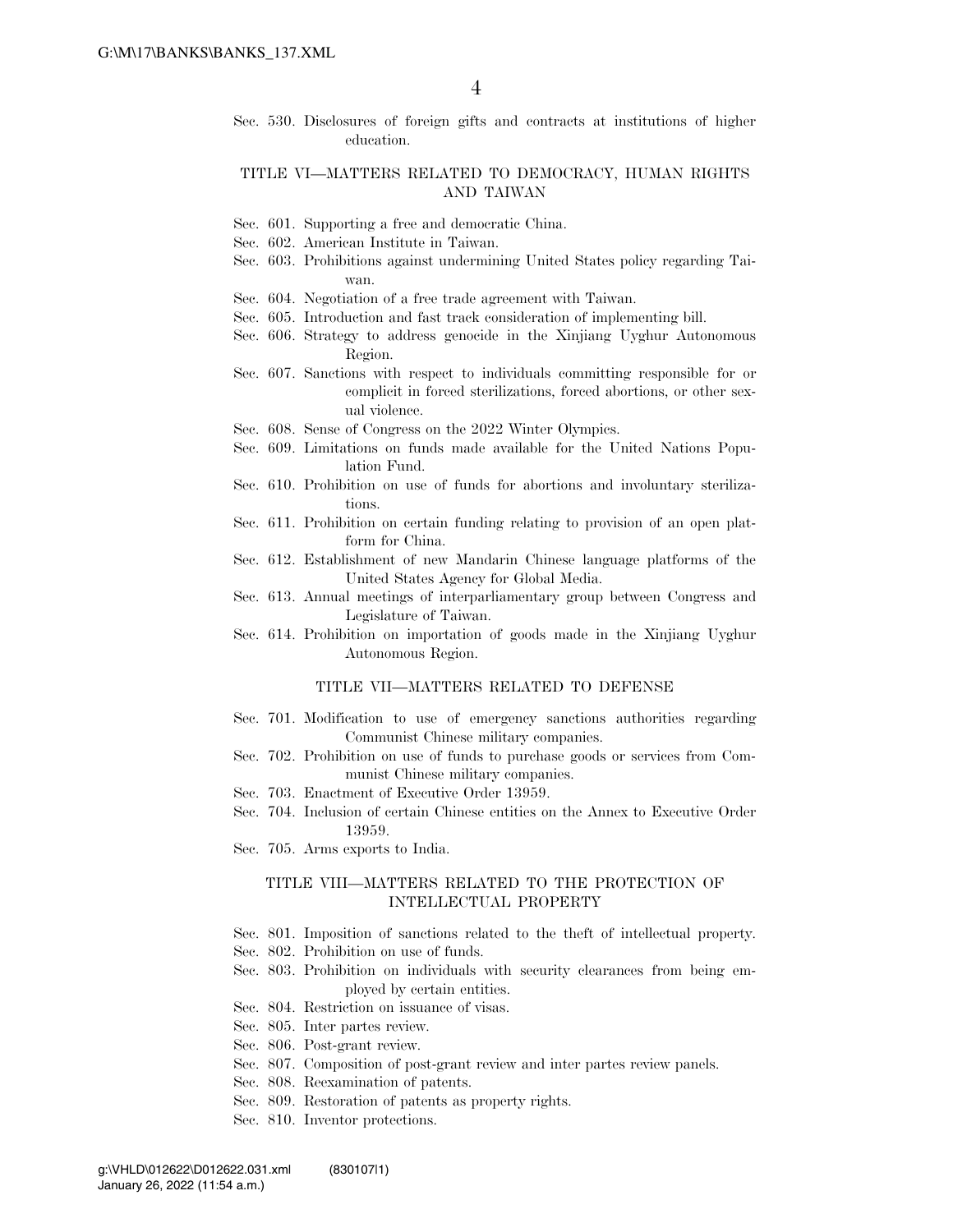- Sec. 811. Registration of agent.
- Sec. 812. Exception to sovereign immunity.
- Sec. 813. Redress of theft of trade secrets extraterritorially.
- Sec. 814. Restriction on Federal grants and other forms of assistance.
- Sec. 815. Restriction on National Science Foundation grants and other forms of assistance to Communist Chinese military companies and their affiliates.
- Sec. 816. Expanding inadmissibility on security and related grounds.

#### TITLE IX—MATTERS RELATED TO FINANCIAL SERVICES

- Sec. 901. Opposition of the United States to an increase in the weight of the Chinese renminbi in the special drawing rights basket of the International Monetary Fund.
- Sec. 902. Sunset.
- Sec. 903. Strengthening congressional oversight of special drawing rights at the IMF.
- Sec. 904. Prohibition on allocations for perpetrators of genocide and state sponsors of terrorism without congressional authorization.
- Sec. 905. Opposition to quota increase for countries that undermine IMF principles.
- Sec. 906. Opposition of the United States to International Monetary Fund loan to a country whose public debt is not likely to be sustainable in the medium term.
- Sec. 907. Congressional notification with respect to exceptional access lending.
- Sec. 908. Condition on IMF quota increase for the People's Republic of China.
- Sec. 909. Ensuring non-discrimination with respect to travel policies at the international financial institutions.
- Sec. 910. Testimony requirement.
- Sec. 911. Statement of United States policy regarding the dollar.
- Sec. 912. Report on dollar strategy.
- Sec. 913. Sunset.

#### TITLE X—OFFSETS

Sec. 1001. Rescission of certain Federal funds appropriated for State, city, local, and tribal governments.

#### TITLE XI—NATIONAL SECURITY AUTHORIZATIONS

- Sec. 1101. Authorization to hire additional staff for the Office of Foreign Asset Control of the Department of the Treasury.
- Sec. 1102. Authorization of appropriations for INDOPACOM unfunded priorities.
- Sec. 1103. Authorization to hire additional staff for the Office of Customs and Border Protection force labor activities.
- Sec. 1104. Authorization for the Department of Justice's China initiative.

## 1 **SEC. 2. FINDINGS.**

## 2 Congress finds the following: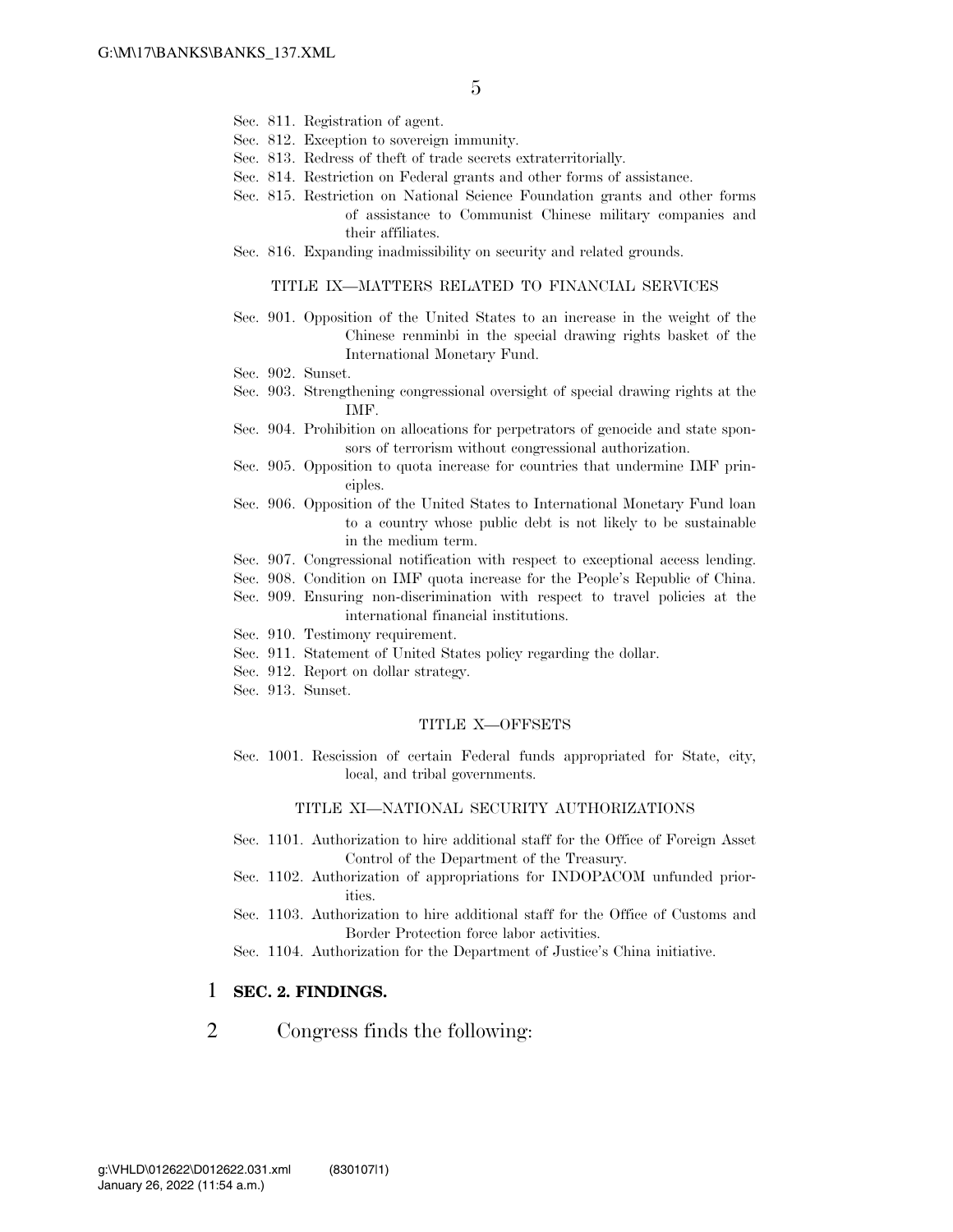(1) The People's Republic of China and the Chinese Communist Party represent the foremost national security threat faced by the United States. (2) The People's Republic of China and the Chinese Communist Party are founded on the prin- ciples antithetical to human freedom and dignity in- cluding Communism and authoritarianism. (3) The People's Republic of China and the Chinese Communist Party seek to undermine free societies around the world and establish an alter- native world order rooted in authoritarianism. (4) In November 2012, at the 17th CCP Con- gress, General Secretary Xi Jinping first announced his vision for achieving ''the Chinese dream of na- tional rejuvenation'' and military and economic dominance. (5) The People's Republic of China currently has the world's second-largest economy in terms of nominal GDP (\$14.14 trillion) and the largest in terms of purchasing power parity (PPP) GDP (\$27.31 trillion). In 2000, the People's Republic of China controlled only 4 percent of the global econ- omy, and the United States controlled 31 percent. Today, the People's Republic of China stands at 15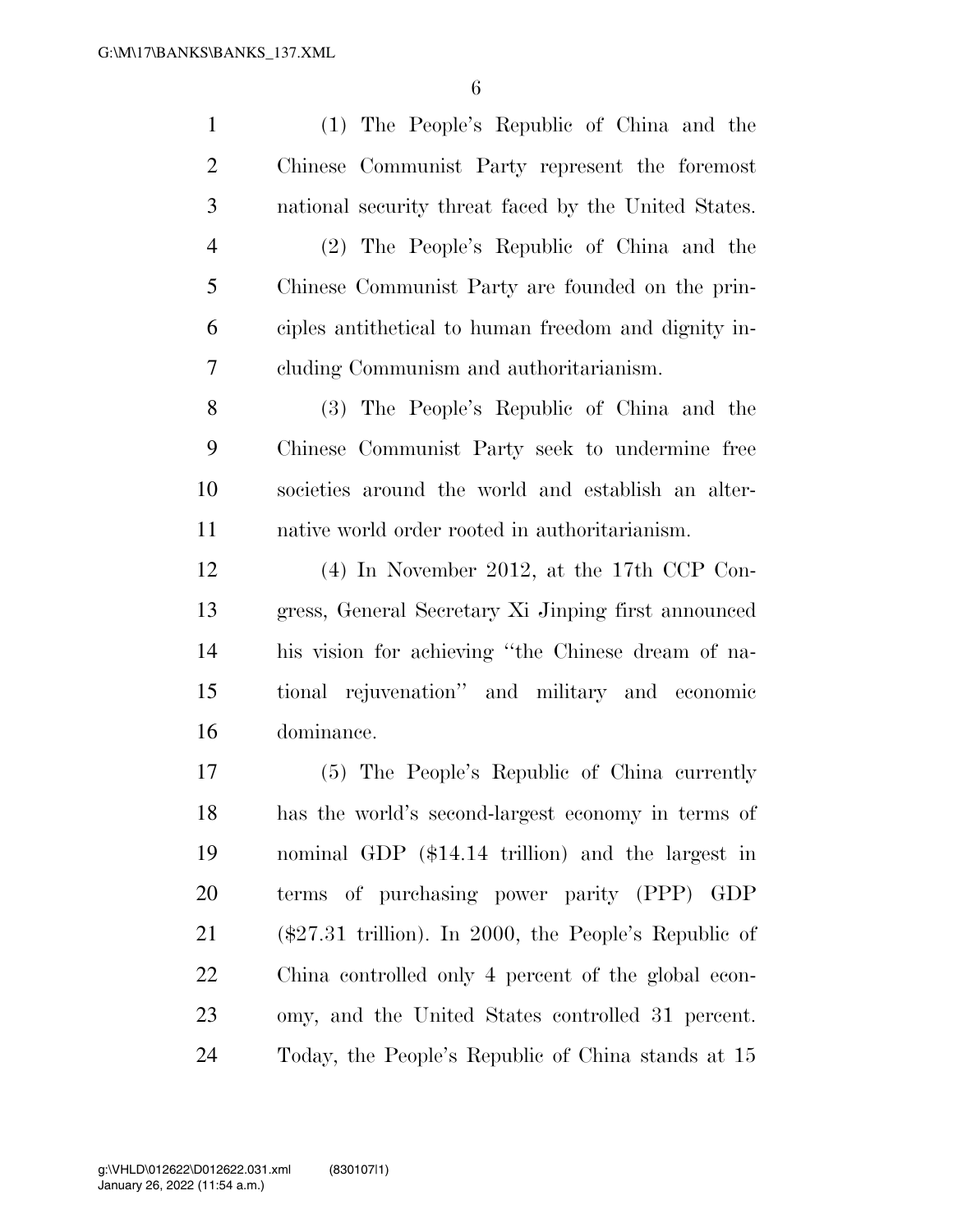percent and the United States' share has dropped to 24 percent.

 (6) The growth of the People's Republic of Chi- na's centrally controlled economy has been fueled largely by tools of economic coercion, including intel- lectual property theft and economic espionage of U.S. companies. In 2019 alone, one in five North American-based companies said that Chinese firms had stolen their intellectual property (IP) within the last year.

 (7) Former Secretary of Defense Mark Esper has stated that the People's Republic of China ''is perpetrating the greatest intellectual property theft in human history''.

 (8) In addition to its economic aggression and military modernization, the People's Republic of China conducts political warfare and disinformation campaigns against the United States and other de- mocracies. It frequently targets academia, the media, business, and cultural institutions to sup- press criticism and promote positive views of the CCP.

 (9) The foremost victims of the People's Repub-lic of China and the Chinese Communist Party are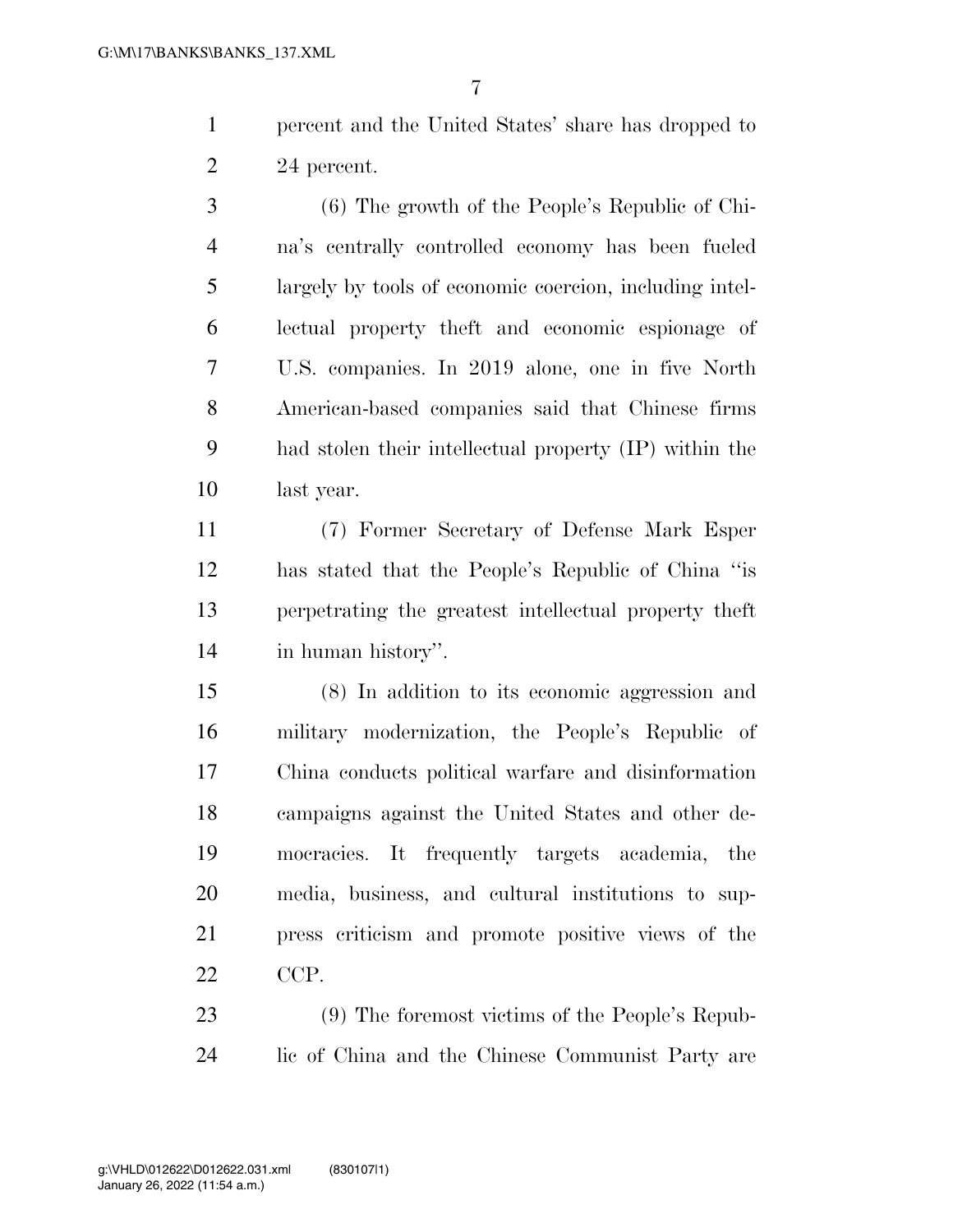the Chinese people who continue to suffer under communist authoritarian rule.

 (10) The People's Republic of China continues to perpetuate a genocide against the Uyghur Mus- lims in Xinjiang province, in addition to brutal crackdowns against the people of Tibet and Hong Kong.

 (11) The CCP continues to obfuscate the ori- gins of the COVID–19 pandemic which started in Wuhan, China and has refused to allow an impartial international investigation into the origins of the pandemic.

 (12) Manifestations of expressions of racism, bigotry, discrimination, anti-Asian rhetoric, and xen- ophobia against people of Asian descent are contrary 16 to the values we hold dearest as Americans, counter- productive to countering the CCP's malign influence, and denounced by the Congress of the United States.

## **SEC. 3. SEVERABILITY.**

 If any provision of this Act, or an amendment made by this Act, or the application of such provision or amend- ment to any person or circumstance, is held to be invalid, the remainder of this Act, the amendments made by this Act, and the application of such provision and amend-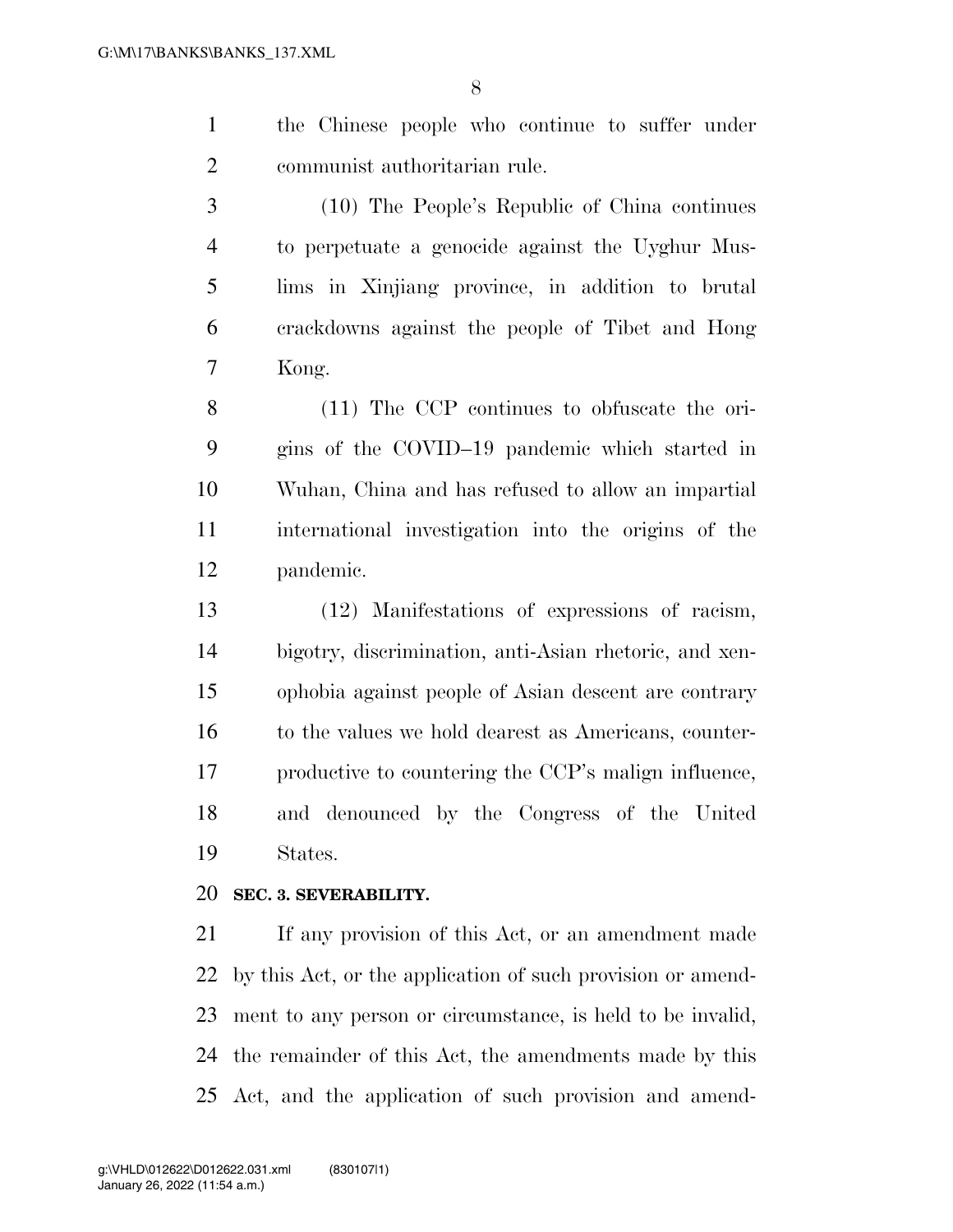ments to other persons or circumstances, shall not be af-fected.

# **TITLE I—MATTERS RELATING TO COUNTERING CHINA'S MA-LIGN INFLUENCE**

 **SEC. 101. IMPOSITION OF SANCTIONS WITH RESPECT TO FOREIGN PERSONS THAT KNOWINGLY SPREAD MALIGN DISINFORMATION AS PART OF OR ON BEHALF OF A FOREIGN GOVERN- MENT OR POLITICAL PARTY FOR PURPOSES OF POLITICAL WARFARE.** 

 (a) IMPOSITION OF SANCTIONS.—The President shall impose the sanctions described in subsection (b) with re- spect to any foreign person that the President determines knowingly commits a significant act of malign disinformation on behalf of the government of a foreign country or foreign political party that has the direct pur- pose or effect of influencing political, diplomatic, or edu- cational activities in the United States for the purpose of harming—

 (1) the national security or defense of the United States; or

 (2) the safety and security of any United States citizen or alien lawfully admitted for permanent resi-dence.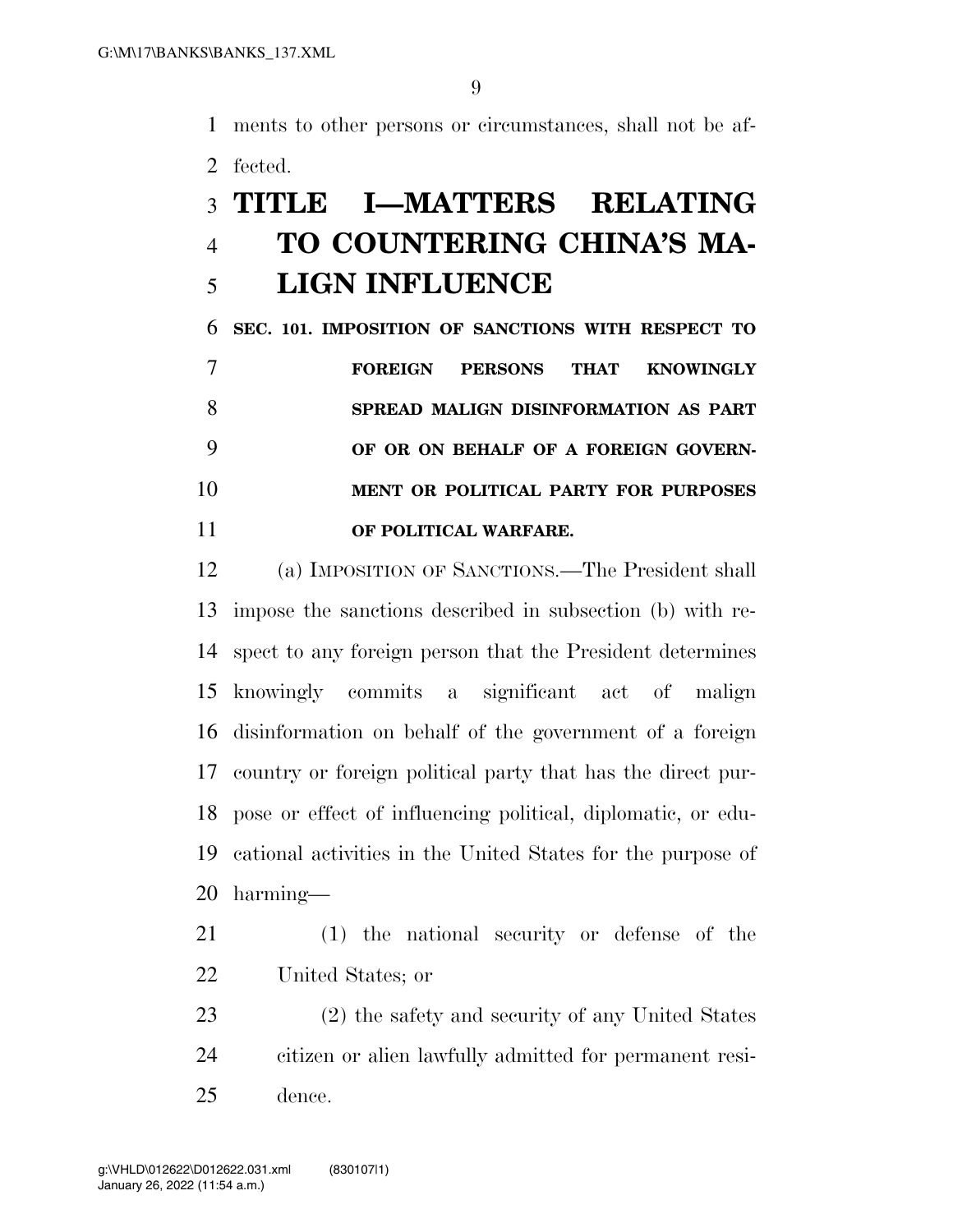(b) SANCTIONS DESCRIBED.—

 (1) IN GENERAL.—The sanctions described in this subsection with respect to a foreign person de- termined by the President to be subject to sub-section (a) are the following:

 (A) ASSET BLOCKING.—The President shall exercise of all powers granted to the Presi- dent by the International Emergency Economic Powers Act (50 U.S.C. 1701 et seq.) to the ex- tent necessary to block and prohibit all trans- actions in property and interests in property of the foreign person if such property and inter- ests in property are in the United States, come within the United States, or are or come within the possession or control of a United States person.

 (B) INADMISSIBILITY OF CERTAIN INDI-VIDUALS.—

 (i) INELIGIBILITY FOR VISAS, ADMIS- SION, OR PAROLE.—In the case of a for- eign person who is an individual, the for-eign person is—

 (I) inadmissible to the United States;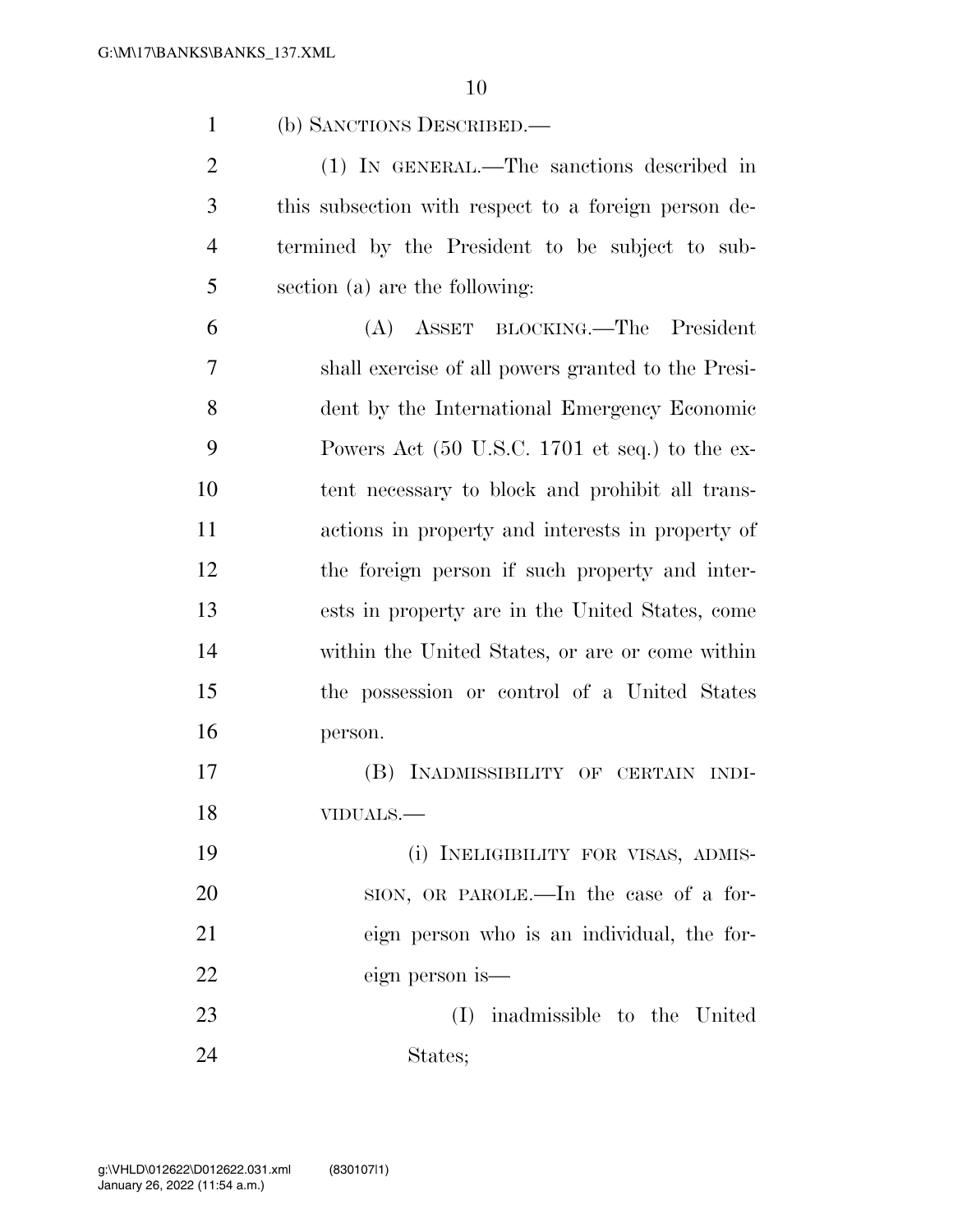| $\mathbf{1}$   | (II) ineligible to receive a visa or         |
|----------------|----------------------------------------------|
| $\overline{2}$ | other documentation to enter the             |
| 3              | United States; and                           |
| $\overline{4}$ | (III) otherwise ineligible to be             |
| 5              | admitted or paroled into the United          |
| 6              | States or to receive any other benefit       |
| 7              | under the Immigration and Nation-            |
| 8              | ality Act (8 U.S.C. 1101 et seq.).           |
| 9              | (ii) CURRENT VISAS REVOKED.—                 |
| 10             | (I) IN GENERAL.—In the case of               |
| 11             | a foreign person who is an individual,       |
| 12             | visa or other documentation<br>the           |
| 13             | issued to the person shall be revoked,       |
| 14             | regardless of when such visa or other        |
| 15             | documentation is or was issued.              |
| 16             | (II) EFFECT OF REVOCATION.-                  |
| 17             | revocation under subclause<br>(I)<br>$\rm A$ |
| 18             | shall-                                       |
| 19             | (aa) take effect immediately;                |
| 20             | and                                          |
| 21             | (bb) automatically cancel                    |
| 22             | any other valid visa or entry doc-           |
| 23             | umentation that is in the per-               |
| 24             | son's possession.                            |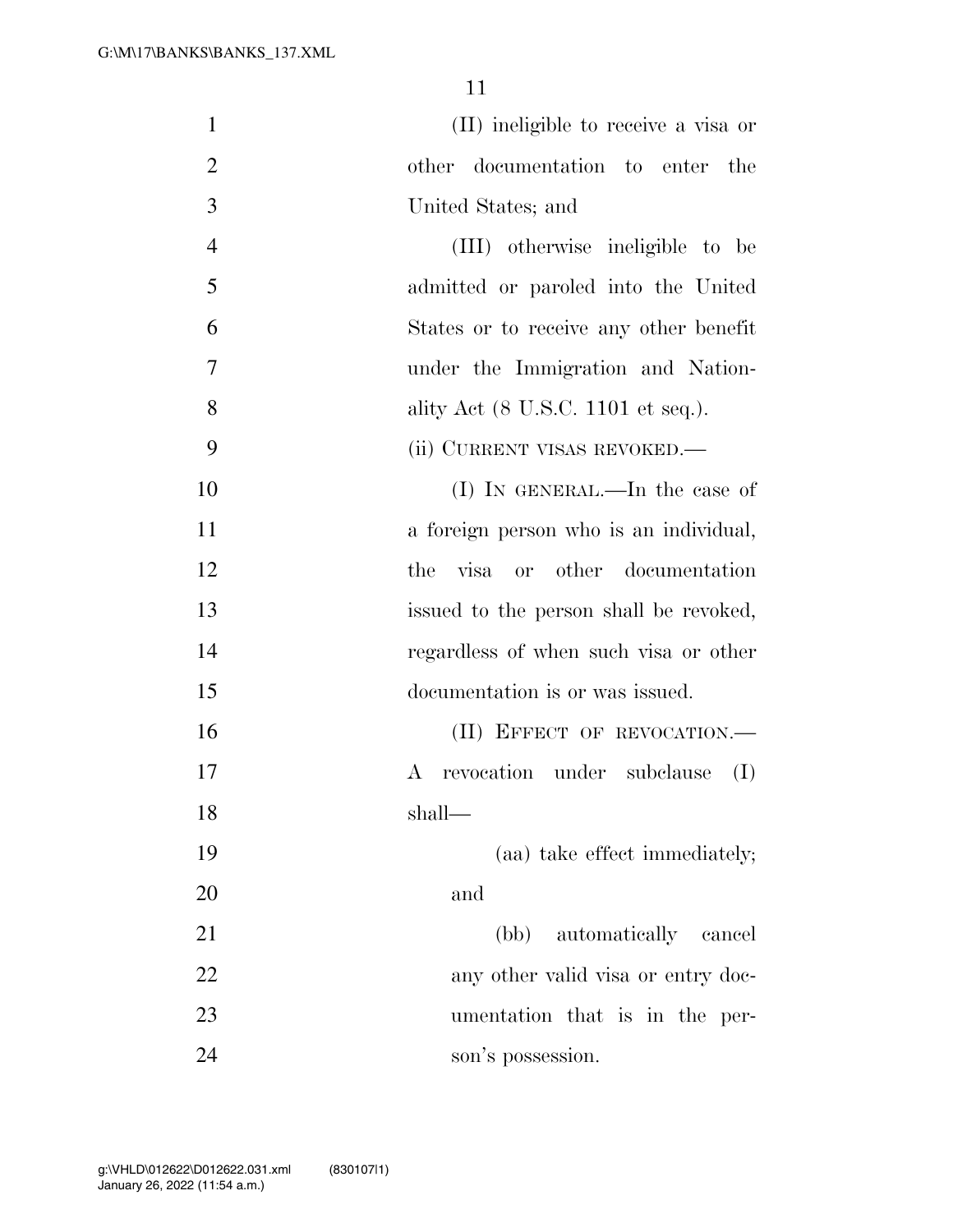(2) PENALTIES.—A person that violates, at- tempts to violate, conspires to violate, or causes a violation of any regulation, license, or order issued 4 to carry out paragraph  $(1)(A)$  shall be subject to the penalties set forth in subsections (b) and (c) of sec- tion 206 of the International Emergency Economic Powers Act (50 U.S.C. 1705) to the same extent as a person that commits an unlawful act described in subsection (a) of that section.

 (3) EXCEPTION TO COMPLY WITH UNITED NA- TIONS HEADQUARTERS AGREEMENT.—Sanctions under paragraph (1)(B) shall not apply to a foreign person who is an individual if admitting the person into the United States is necessary to permit the United States to comply with the Agreement regard- ing the Headquarters of the United Nations, signed at Lake Success June 26, 1947, and entered into force November 21, 1947, between the United Na- tions and the United States, or other applicable international obligations.

 (c) WAIVER.—The President may, for one period not to exceed one year, waive the application of sanctions im- posed with respect to a foreign person under this section if the President certifies to the appropriate congressional committees not later than 15 days before such waiver is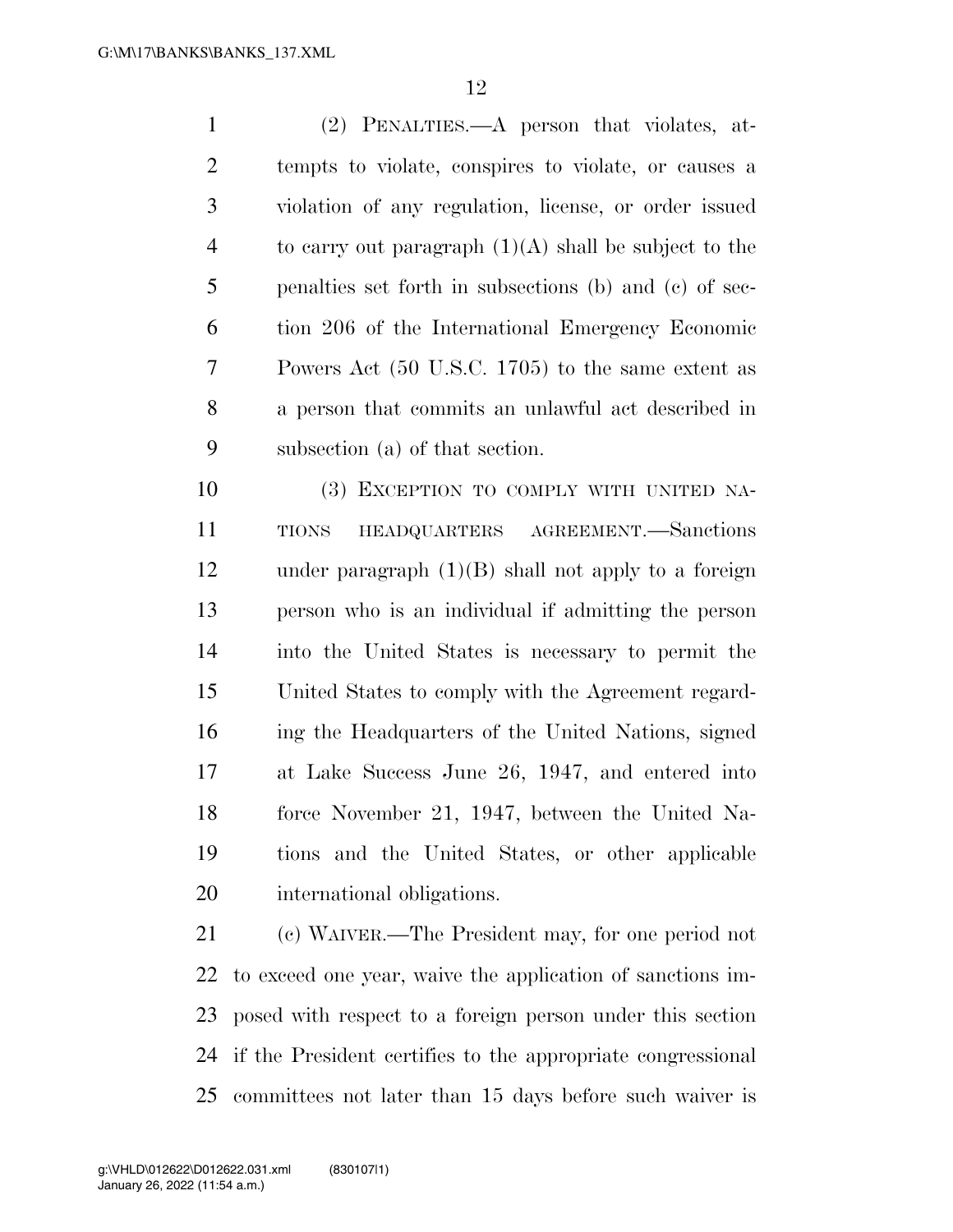to take effect that the waiver is vital to the national secu-rity interests of the United States.

- (d) IMPLEMENTATION AUTHORITY.—The President may exercise all authorities provided to the President under sections 203 and 205 of the International Emer- gency Economic Powers Act (50 U.S.C. 1702 and 1704) for purposes of carrying out this section.
- (e) REGULATORY AUTHORITY.—

 (1) IN GENERAL.—Not later than 90 days after the date of the enactment of this Act, the President shall promulgate such regulations as are necessary for the implementation of this section.

 (2) NOTIFICATION TO CONGRESS.—Not less than 10 days before the promulgation of regulations under paragraph (1), the President shall notify and provide to the appropriate congressional committees the proposed regulations and an identification of the provisions of this section that the regulations are im-plementing.

(f) DEFINITIONS.—In this section:

 (1) ADMITTED; ALIEN.—The terms ''admitted'' and ''alien'' have the meanings given those terms in section 101(a) of the Immigration and Nationality 24 Act (8 U.S.C. 1101(a)).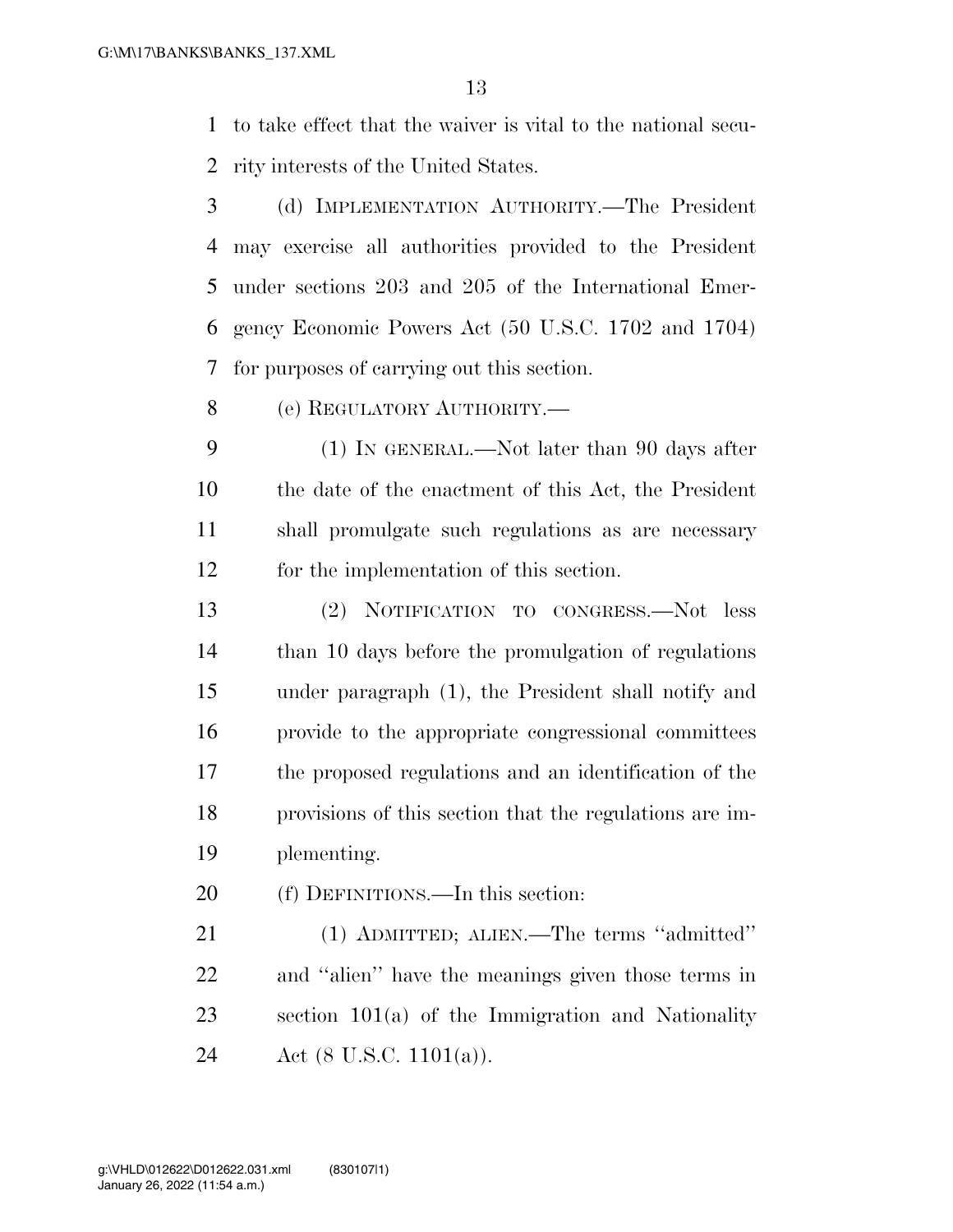| $\mathbf{1}$   | (2) APPROPRIATE CONGRESSIONAL COMMIT-                |
|----------------|------------------------------------------------------|
| $\overline{2}$ | TEES.—The term "appropriate congressional com-       |
| 3              | mittees" means—                                      |
| $\overline{4}$ | (A) the Committee on Foreign Affairs, the            |
| 5              | Committee on the Judiciary, the Committee on         |
| 6              | Ways and Means, and the Committee on Finan-          |
| 7              | cial Services of the House of Representatives;       |
| 8              | and                                                  |
| 9              | (B) the Committee on Foreign Relations,              |
| 10             | the Committee on the Judiciary, the Committee        |
| 11             | on Finance, and the Committee on Banking,            |
| 12             | Housing, and Urban Affairs of the Senate.            |
| 13             | (3) FOREIGN PERSON.—The term "foreign per-           |
| 14             | son" means a person that is not a United States      |
| 15             | person.                                              |
| 16             | (4) KNOWINGLY.—The term "knowingly", with            |
| 17             | respect to conduct, a circumstance, or a result,     |
| 18             | means that a person has actual knowledge, or should  |
| 19             | have known, of the conduct, the circumstance, or the |
| 20             | result.                                              |
| 21             | (5) PERSON.—The term "person" means an in-           |
| 22             | dividual or entity.                                  |
| 23             | (6) PROPERTY; INTEREST IN PROPERTY.—The              |
| 24             | terms "property" and "interest in property" have     |
| 25             | the meanings given the terms "property" and "prop-   |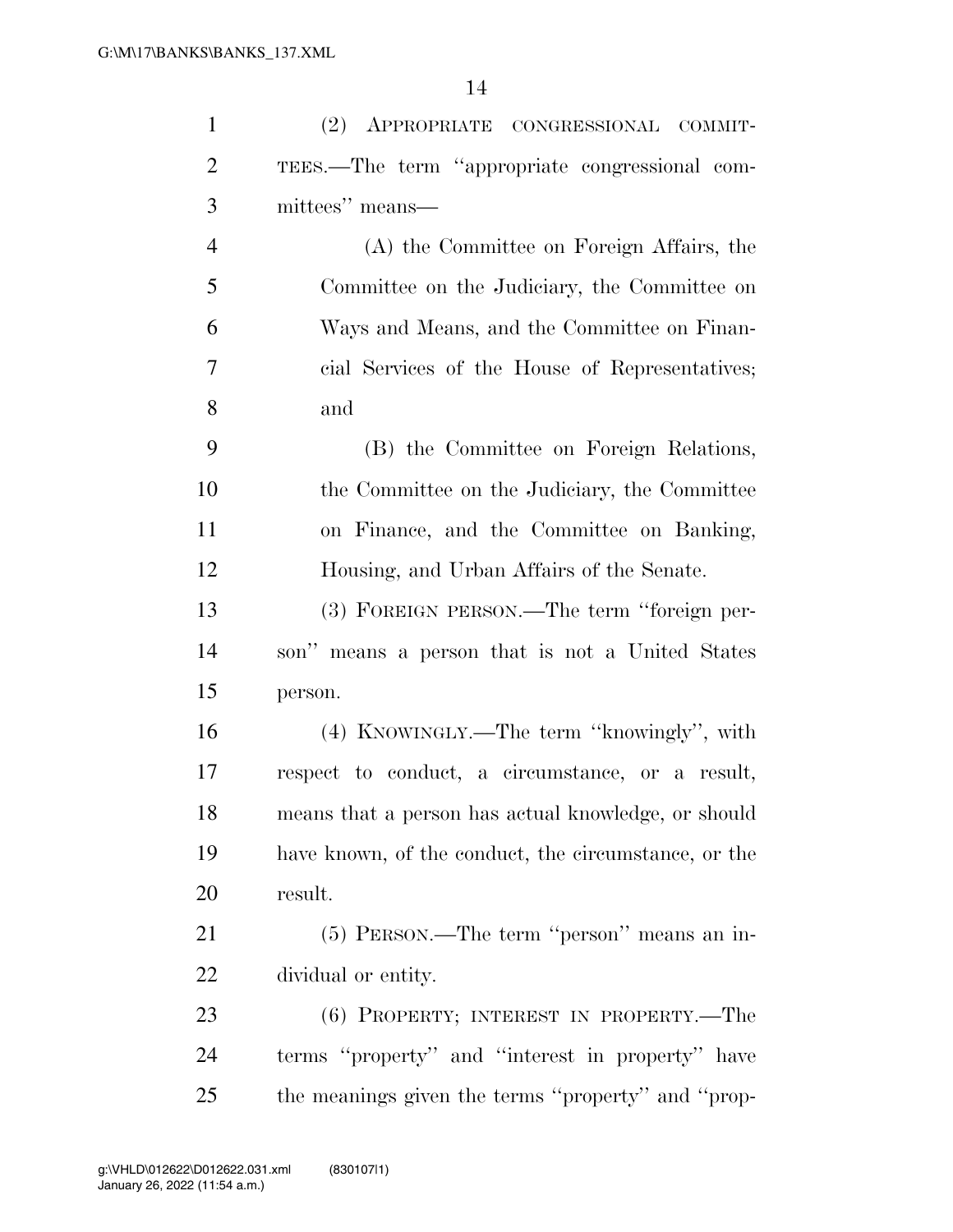| $\mathbf{1}$   | erty interest", respectively, in section 576.312 of    |
|----------------|--------------------------------------------------------|
| $\overline{2}$ | title 31, Code of Federal Regulations, as in effect on |
| 3              | the day before the date of the enactment of this Act.  |
| $\overline{4}$ | (7)<br>UNITED STATES PERSON.—The<br>term               |
| 5              | "United States person" means—                          |
| 6              | (A) an individual who is a United States               |
| $\overline{7}$ | citizen or an alien lawfully admitted for perma-       |
| 8              | nent residence to the United States;                   |
| 9              | (B) an entity organized under the laws of              |
| 10             | the United States or any jurisdiction within the       |
| 11             | United States, including a foreign branch of           |
| 12             | such an entity; or                                     |
| 13             | (C) any person in the United States.                   |
| 14             | $(g)$ SUNSET.—                                         |
| 15             | (1) IN GENERAL.—This section shall cease to            |
| 16             | be effective beginning on January 1, 2025.             |
| 17             | (2) INAPPLICABILITY.—Paragraph (1) shall not           |
| 18             | apply with respect to sanctions imposed with respect   |
| 19             | to a foreign person under this section before Janu-    |
| 20             | ary 1, 2025.                                           |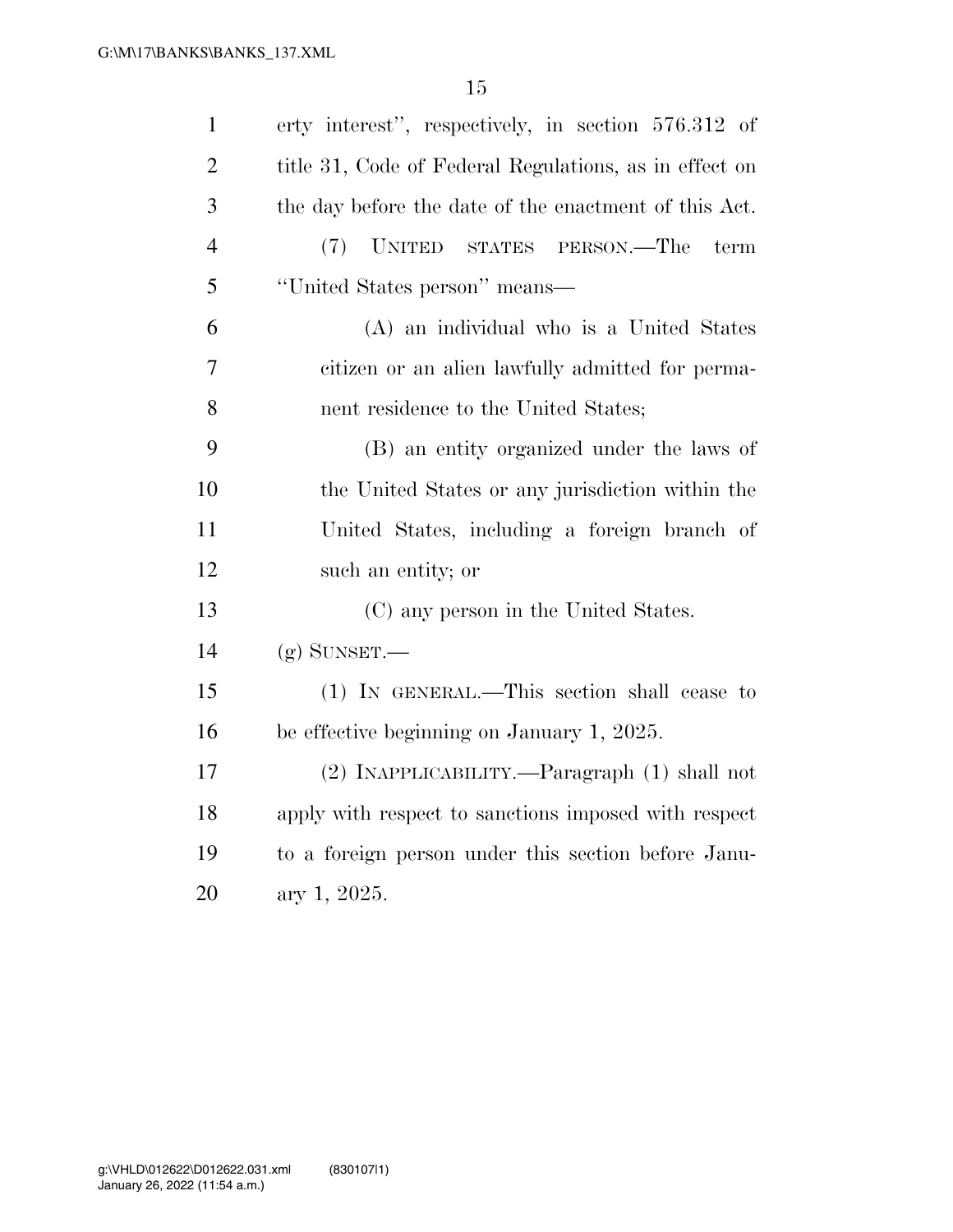| 1 SEC. 102. DETERMINATION WITH RESPECT TO THE IMPOSI- |
|-------------------------------------------------------|
| TION OF SANCTIONS ON THE UNITED FRONT                 |
| WORK DEPARTMENT OF THE CHINESE COM-                   |
| <b>MUNIST PARTY.</b>                                  |

 (a) IN GENERAL.—Not later than 90 days after the date of the enactment of this Act, the Secretary of State shall submit to the appropriate congressional committees a determination, including a detailed justification, on whether the United Front Work Department of the Chi- nese Communist Party, or any component or official there- of, meets the criteria for the application of sanctions pur-suant to—

- 13 (1) section 101 of this Act;
- (2) section 1263 of the Global Magnitsky Human Rights Accountability Act (subtitle F of title XII of Public Law 114–328; 22 U.S.C. 2656 note); (3) section 6 of the Uyghur Human Rights Pol- icy Act of 2020 (Public Law 116–145; 22 U.S.C. 6901 note); or
- (4) Executive Order 13694 (50 U.S.C. 1701 note; relating to blocking property of certain persons engaged in significant malicious cyber-enabled activi-ties).

 (b) FORM.—The determination required by sub- section (a) shall be submitted in unclassified form but may contain a classified annex.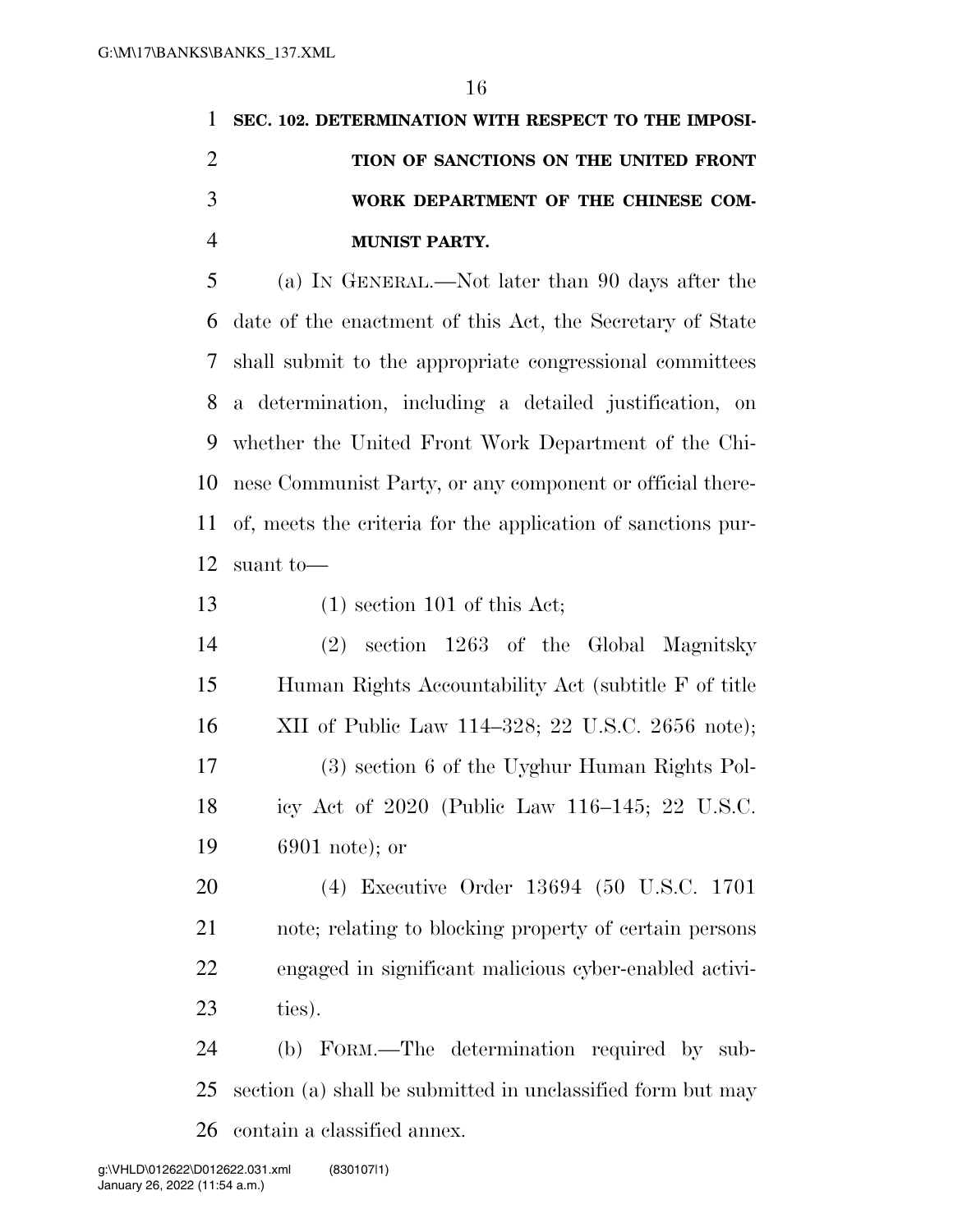(c) APPROPRIATE CONGRESSIONAL COMMITTEES DE- FINED.—In this section, the term ''appropriate congres- sional committees'' means— (1) the Committee on Armed Services, the Committee on Foreign Affairs, the Permanent Select Committee on Intelligence, the Committee on Finan- cial Services, and the Committee on the Judiciary of the House of Representatives; and (2) the Committee on Armed Services, the Committee on Foreign Relations, the Select Com-mittee on Intelligence, the Committee on Banking,

 Housing, and Urban Affairs, and the Committee on the Judiciary of the Senate.

**SEC. 103. AUTHORITIES TO REGULATE OR PROHIBIT MO-**

 **BILE APPLICATIONS AND SOFTWARE PRO- GRAMS THAT ENGAGE IN THEFT OR UNAU- THORIZED TRANSMISSION OF USER DATA ON BEHALF OF A COMMUNIST COUNTRY, FOR- EIGN ADVERSARY, OR STATE SPONSOR OF TERRORISM.** 

 Section 203 of the International Emergency Eco-nomic Powers Act (50 U.S.C. 1702) is amended—

 (1) by redesignating subsection (c) as sub-section (d); and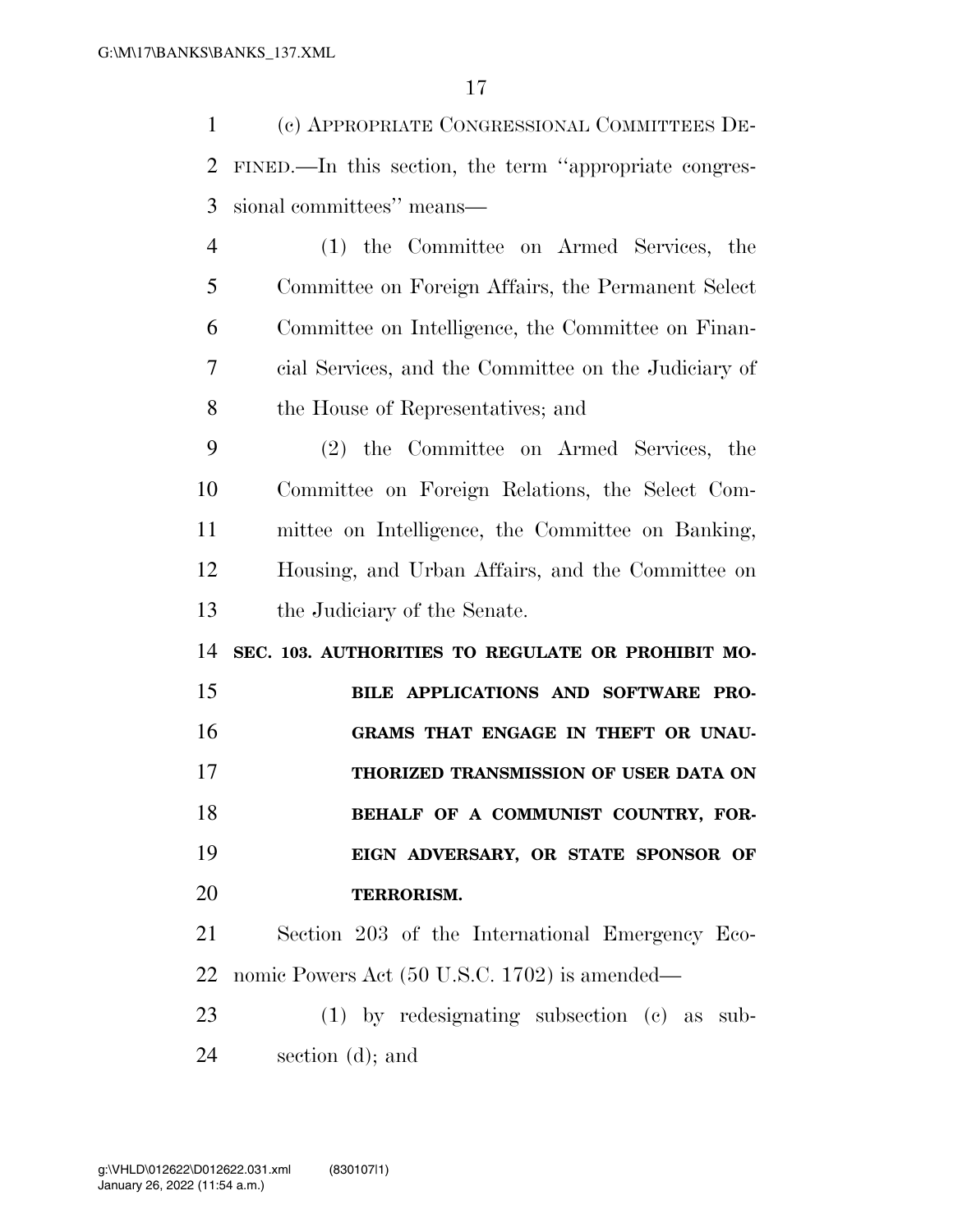| $\mathbf{1}$   | $(2)$ by inserting after subsection (b) the fol-           |
|----------------|------------------------------------------------------------|
| $\overline{2}$ | lowing new subsection:                                     |
| 3              | $``(e)(1)$ Notwithstanding subsection (b), the authority   |
| 4              | granted to the President by this section includes the au-  |
| 5              | thority to regulate or prohibit transactions with a mobile |
| 6              | application or software program that—                      |
| 7              | "(A) engages in the theft or unauthorized                  |
| 8              | transmission of a user's data; and                         |
| 9              | "(B) provides to a covered country or covered              |
| 10             | foreign political party access to such data.               |
| 11             | $\lq(2)$ In this subsection, the term 'covered country'    |
| 12             | means any of the following:                                |
| 13             | $\lq\lq$ (A) A communist country.                          |
| 14             | $\lq\lq$ (B) A foreign adversary.                          |
| 15             | $\lq\lq$ (C) A state sponsor of terrorism.                 |
| 16             | $\lq(3)$ In this subsection:                               |
| 17             | "(A) The term 'communist country' has the                  |
| 18             | meaning given such term in section $620(f)(1)$ of the      |
| 19             | Foreign Assistance Act of 1961 (22 U.S.C.                  |
| 20             | $2370(f)(1)$ .                                             |
| 21             | "(B) The term 'covered foreign political party'            |
| 22             | means the Chinese Communist Party (CCP).                   |
| 23             | "(C) The term 'foreign adversary' has the                  |
| 24             | meaning given such term in Executive Order 13920,          |
| 25             | issued on May 1, 2020, entitled 'Securing the              |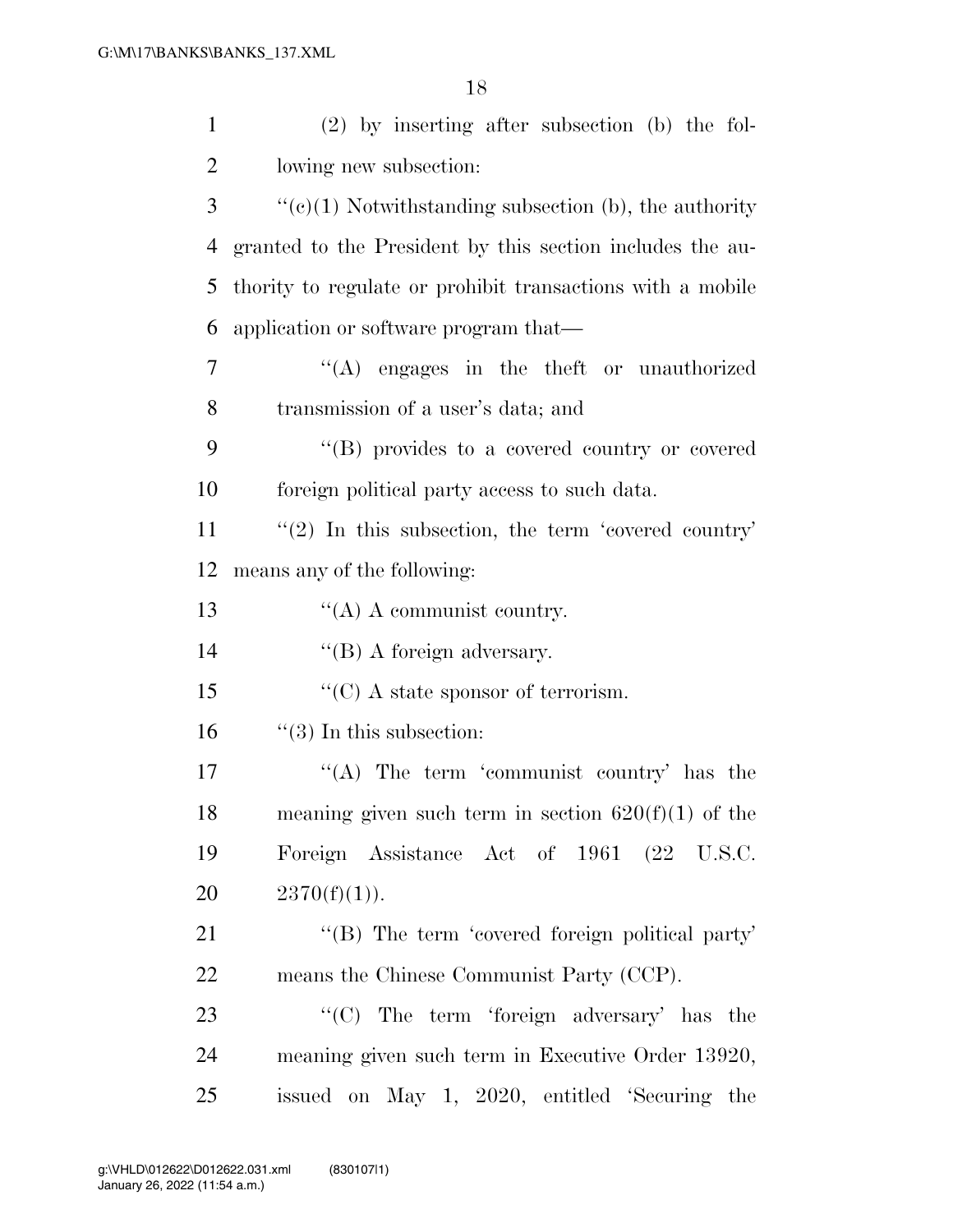| $\mathbf{1}$   | United States BulkPower System', and including the         |
|----------------|------------------------------------------------------------|
| $\overline{2}$ | list of foreign adversaries identified by the Depart-      |
| 3              | ment of Energy's Office of Electricity pursuant to         |
| $\overline{4}$ | such Executive Order on July 7, 2020, as in effect         |
| 5              | on January 19, 2021.                                       |
| 6              | $\lq\lq$ . The term 'state sponsor of terrorism'           |
| 7              | means a country the government of which the Sec-           |
| 8              | retary of State determines has repeatedly provided         |
| 9              | support for international terrorism pursuant to-           |
| 10             | "(i) section $1754(e)(1)(A)$ of the Export                 |
| 11             | Control Reform Act of 2018 (50 U.S.C.                      |
| 12             | 4813(c)(1)(A));                                            |
| 13             | "(ii) section 620A of the Foreign Assist-                  |
| 14             | ance Act of 1961 (22 U.S.C. 2371);                         |
| 15             | "(iii) section 40 of the Arms Export Con-                  |
| 16             | trol Act $(22 \text{ U.S.C. } 2780)$ ; or                  |
| 17             | "(iv) any other provision of law.".                        |
| 18             | SEC. 104. IMPOSITION OF SANCTIONS WITH RESPECT TO          |
| 19             | MOBILE APPLICATIONS OR SOFTWARE PRO-                       |
| 20             | GRAMS THAT ENGAGE IN THEFT OR UNAU-                        |
| 21             | THORIZED TRANSMISSION OF USER DATA.                        |
| 22             | (a) IMPOSITION OF SANCTIONS.-Notwithstanding               |
| 23             | any other provision of law, the President is authorized to |
| 24             | impose the sanctions described in subsection (b) with re-  |
| 25             | spect to any foreign person that the President determines  |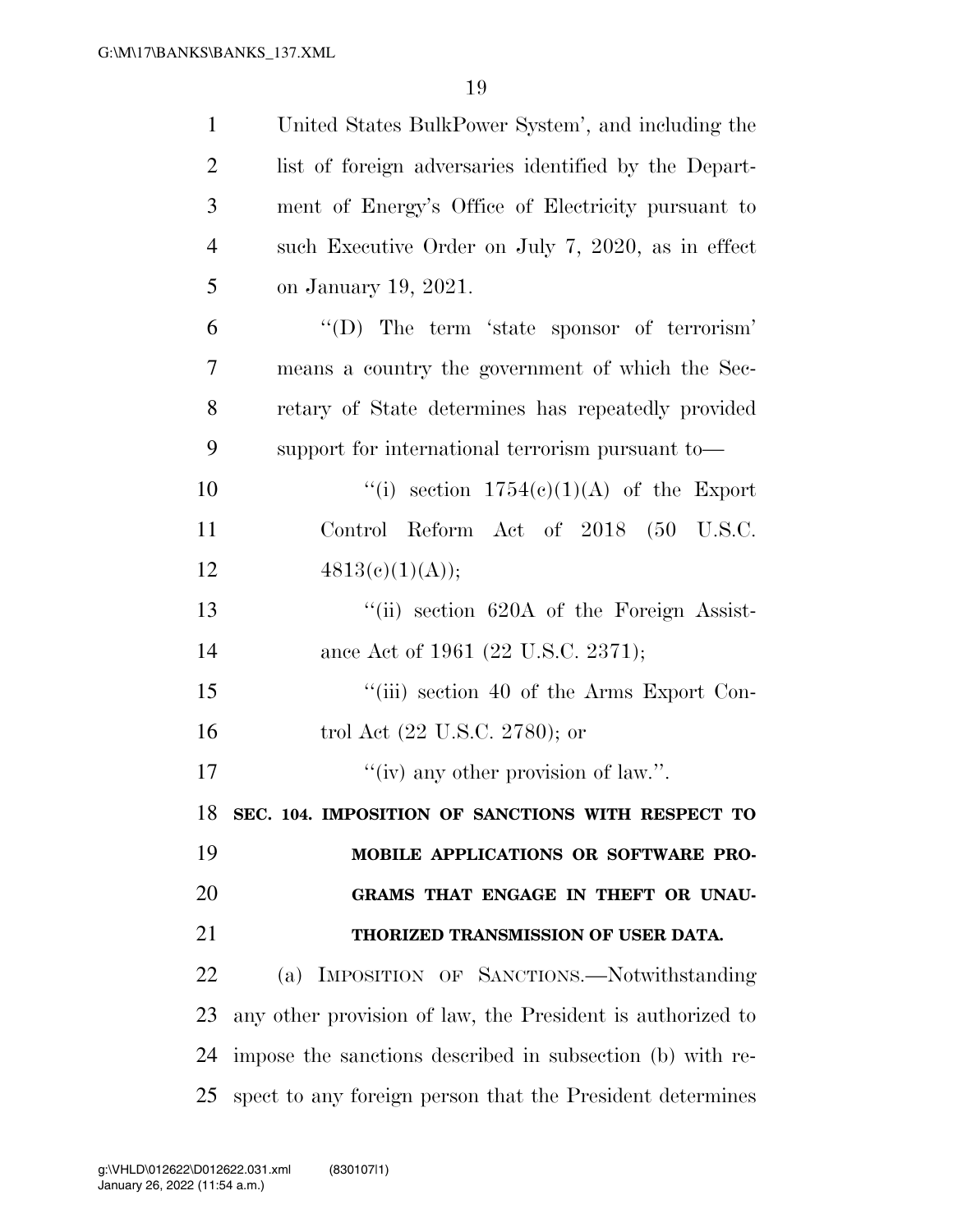has developed, maintains, provides, owns, or controls a mobile application or software program that—

 (1) engages in the theft or unauthorized trans- mission of a user's data to servers located in China; and

 (2) provides to the Government of the People's Republic of China (PRC), the Chinese Communist Party (CCP), or any person owned by or controlled by the PRC or CCP access to such data.

(b) SANCTIONS DESCRIBED.—

 (1) IN GENERAL.—The sanctions described in this subsection with respect to a foreign person de- termined by the President to be subject to sub-section (a) are the following:

 (A) ASSET BLOCKING.—The President shall exercise of all powers granted to the Presi- dent by the International Emergency Economic Powers Act (50 U.S.C. 1701 et seq.) to the ex- tent necessary to block and prohibit all trans- actions in property and interests in property of the foreign person if such property and inter- ests in property are in the United States, come within the United States, or are or come within the possession or control of a United States person.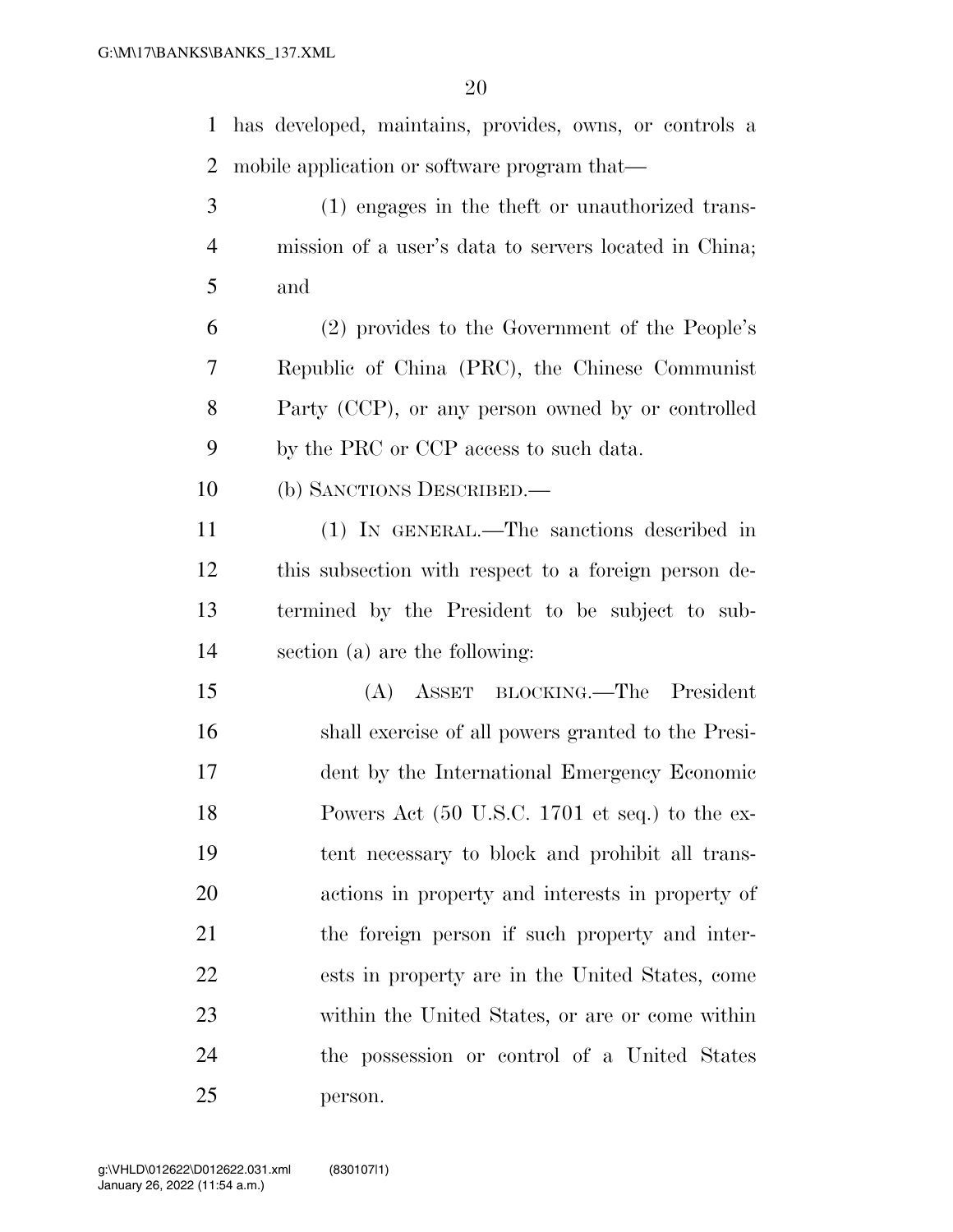| $\mathbf{1}$   | (B) INADMISSIBILITY OF CERTAIN INDI-                  |
|----------------|-------------------------------------------------------|
| $\overline{2}$ | VIDUALS.-                                             |
| 3              | (i) INELIGIBILITY FOR VISAS, ADMIS-                   |
| $\overline{4}$ | SION, OR PAROLE.—In the case of a for-                |
| 5              | eign person who is an individual, the for-            |
| 6              | eign person is—                                       |
| $\overline{7}$ | (I) inadmissible to the United                        |
| 8              | States;                                               |
| 9              | (II) ineligible to receive a visa or                  |
| 10             | other documentation to enter the                      |
| 11             | United States; and                                    |
| 12             | (III) otherwise ineligible to be                      |
| 13             | admitted or paroled into the United                   |
| 14             | States or to receive any other benefit                |
| 15             | under the Immigration and Nation-                     |
| 16             | ality Act $(8 \text{ U.S.C. } 1101 \text{ et seq.}).$ |
| 17             | (ii) CURRENT VISAS REVOKED.—                          |
| 18             | (I) IN GENERAL.—In the case of                        |
| 19             | a foreign person who is an individual,                |
| 20             | or other documentation<br>the<br>visa                 |
| 21             | issued to the person shall be revoked,                |
| 22             | regardless of when such visa or other                 |
| 23             | documentation is or was issued.                       |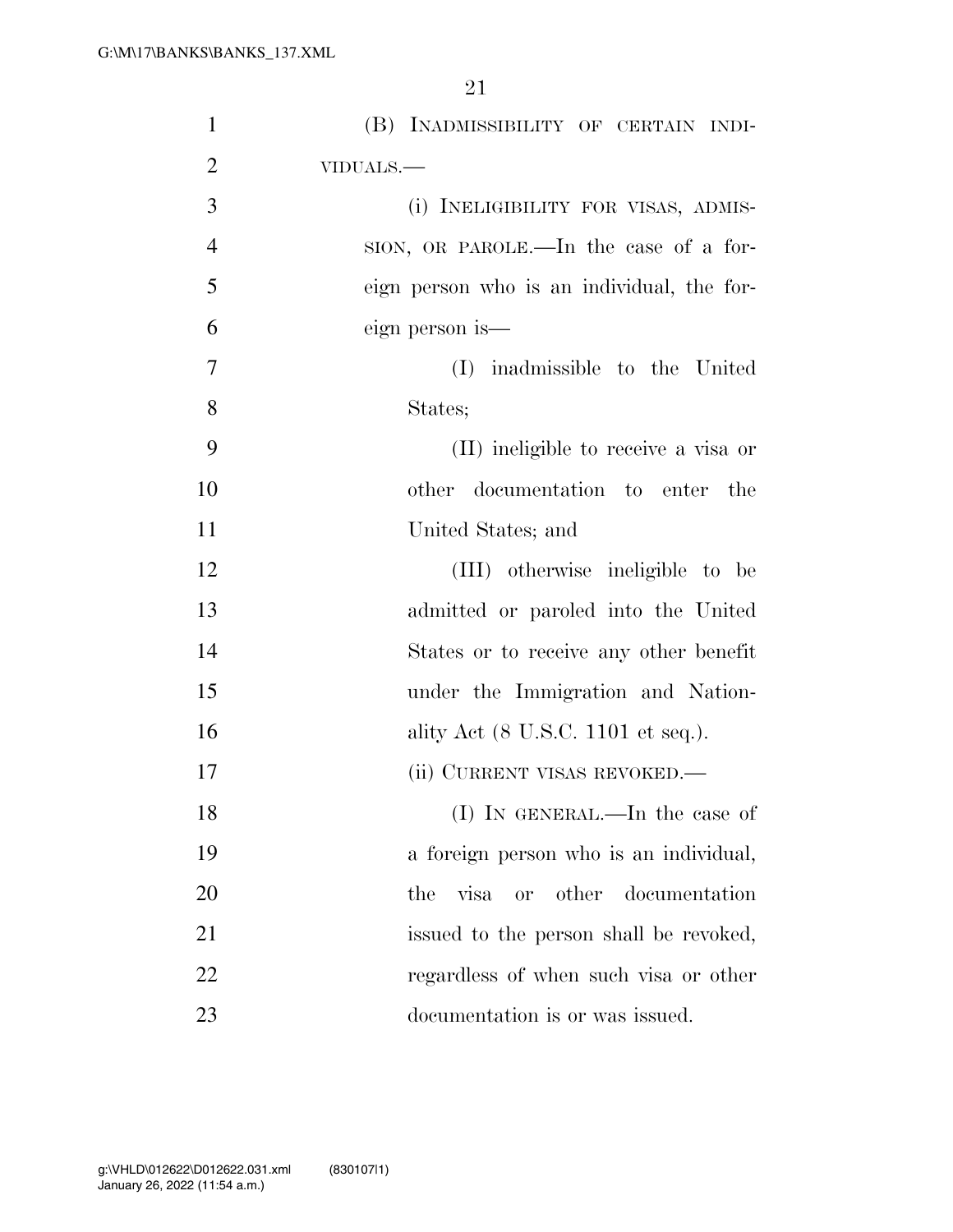| $\mathbf{1}$   | (II) EFFECT OF REVOCATION.-                            |
|----------------|--------------------------------------------------------|
| $\overline{2}$ | A revocation under subclause<br>(I)                    |
| 3              | shall—                                                 |
| $\overline{4}$ | (aa) take effect immediately;                          |
| 5              | and                                                    |
| 6              | (bb) automatically cancel                              |
| 7              | any other valid visa or entry doc-                     |
| 8              | umentation that is in the per-                         |
| 9              | son's possession.                                      |
| 10             | (2) PENALTIES.—The penalties provided for in           |
| 11             | subsections (b) and (c) of section $206$ of the Inter- |
| 12             | national Emergency Economic Powers Act (50             |
| 13             | U.S.C. 1705) shall apply to a person that violates,    |
| 14             | attempts to violate, conspires to violate, or causes a |
| 15             | violation of regulations promulgated under sub-        |
| 16             | section (e) to implement this section to the same ex-  |
| 17             | tent that such penalties apply to a person that com-   |
| 18             | mits an unlawful act described in section $206(a)$ of  |
| 19             | such Act.                                              |
| 20             | (3) EXCEPTION TO COMPLY WITH UNITED NA-                |
| 21             | HEADQUARTERS AGREEMENT. Sanctions<br>TIONS             |
| 22             | under paragraph $(1)(B)$ shall not apply to a foreign  |
| 23             | person who is an individual if admitting the person    |
| 24             | into the United States is necessary to permit the      |
| 25             | United States to comply with the Agreement regard-     |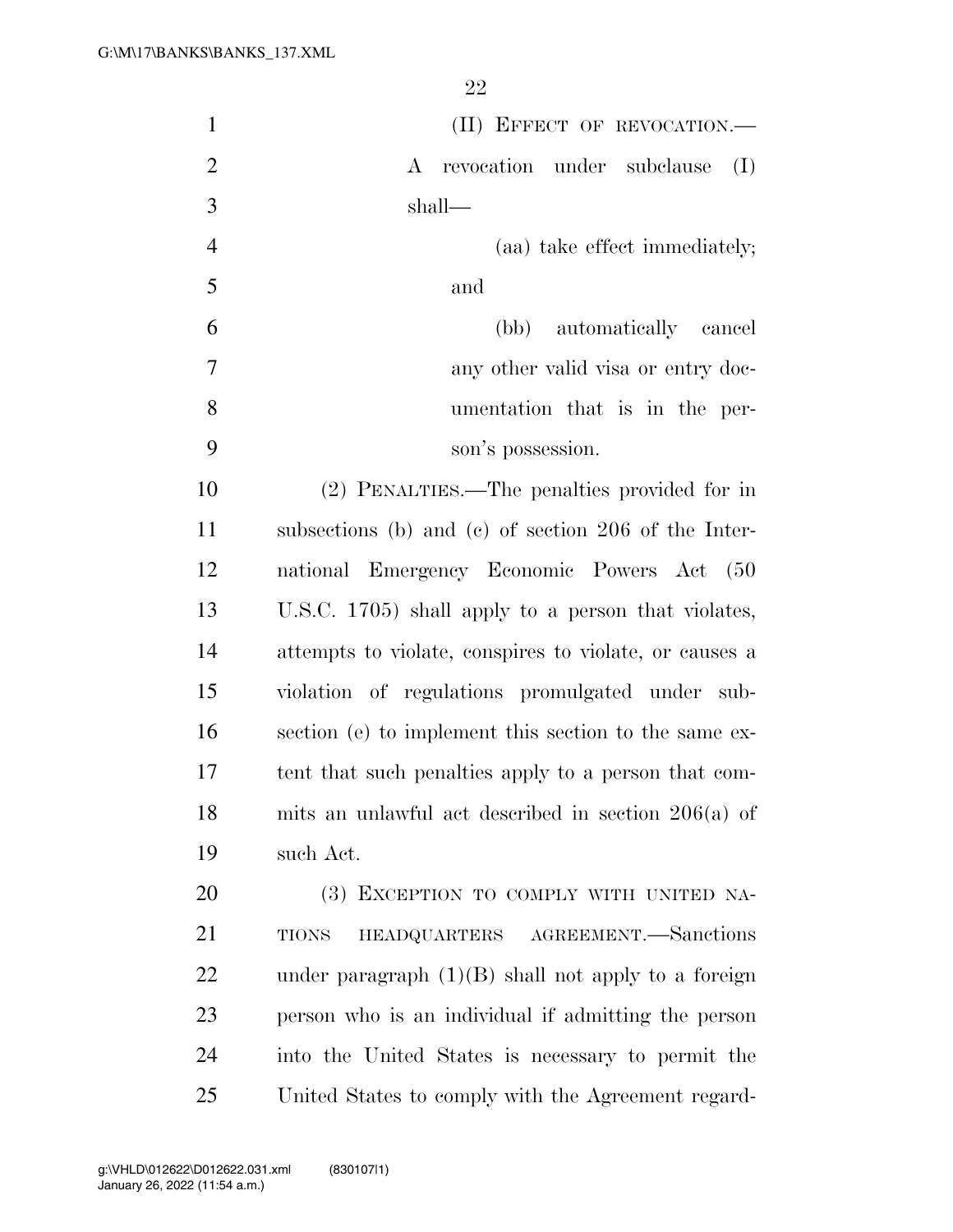ing the Headquarters of the United Nations, signed at Lake Success June 26, 1947, and entered into force November 21, 1947, between the United Na- tions and the United States, or other applicable international obligations.

 (c) WAIVER.—The President may, on a case-by-case basis and for periods not to exceed 180 days, waive the application of sanctions imposed with respect to a foreign person under this section if the President certifies to the appropriate congressional committees not later than 15 days before such waiver is to take effect that the waiver is vital to the national security interests of the United States.

 (d) IMPLEMENTATION AUTHORITY.—The President may exercise all authorities provided to the President under sections 203 and 205 of the International Emer- gency Economic Powers Act (50 U.S.C. 1702 and 1704) for purposes of carrying out this section. The exceptions to the President's authority described in section 203(b) of the International Emergency Economic Powers Act, as amended by section 1, shall not apply to the President's authority to exercise authorities under this section.

(e) REGULATORY AUTHORITY.—

 (1) IN GENERAL.—The President shall, not later than 180 days after the date of the enactment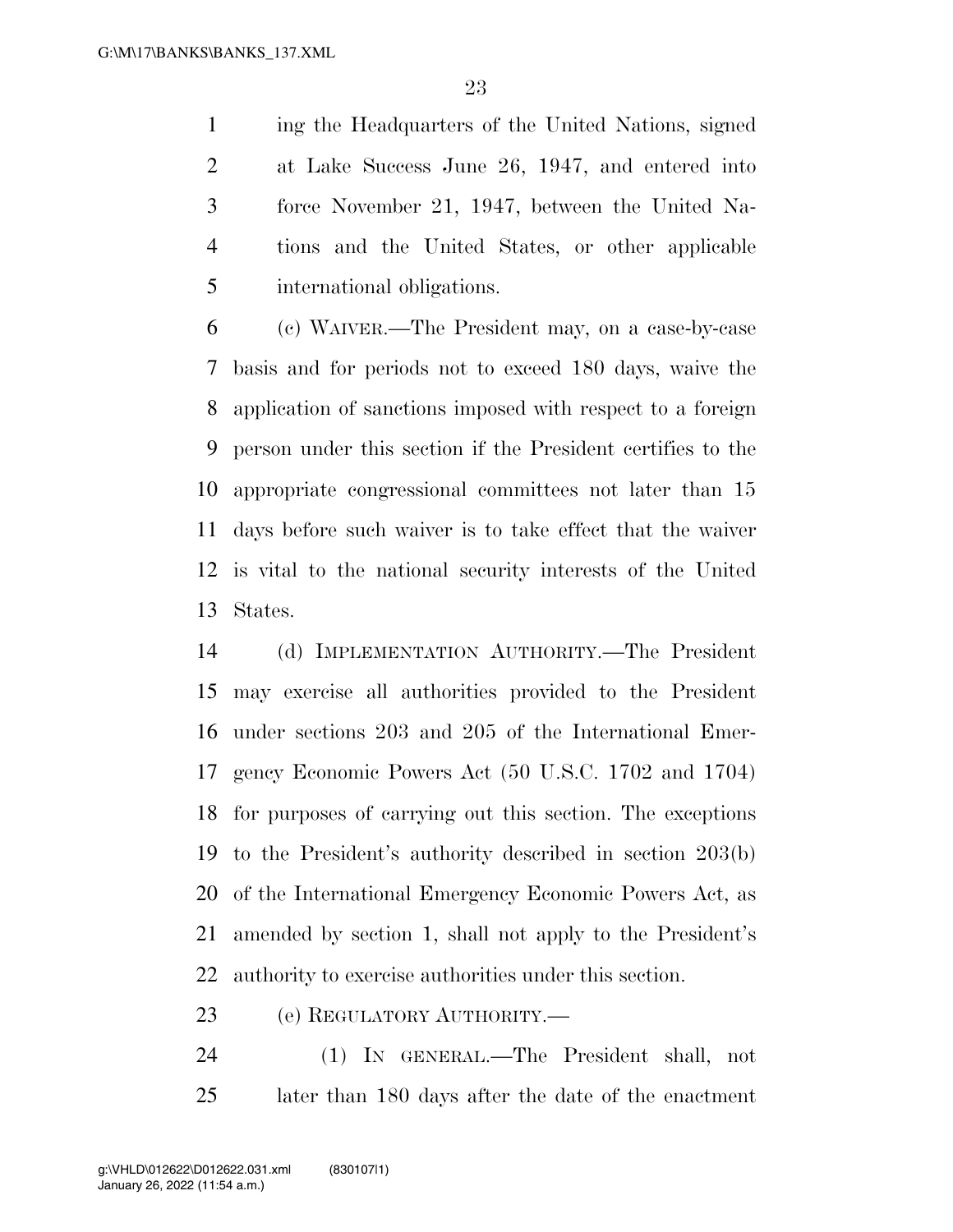of this Act, prescribe regulations as necessary for the implementation of this Act and the amendments made by this Act. (2) NOTIFICATION TO CONGRESS.—No later than 10 days before the prescription of regulations under subsection (1), the President shall notify the appropriate congressional committees regarding the

 proposed regulations and the provisions this Act and the amendments made by this Act that the regula-tions are implementing.

(f) DEFINITIONS.—In this section:

 (1) ADMITTED; ALIEN.—The terms ''admitted'' and ''alien'' have the meanings given those terms in section 101(3) of the Immigration and Nationality Act (8 U.S.C. 1101(3)).

 (2) APPROPRIATE CONGRESSIONAL COMMIT- TEES.—The term ''appropriate congressional com-mittees'' means—

 (A) the Committee on Foreign Affairs, the Committee on the Judiciary, the Committee on Ways and Means, and the Committee on Finan- cial Services of the House of Representatives; and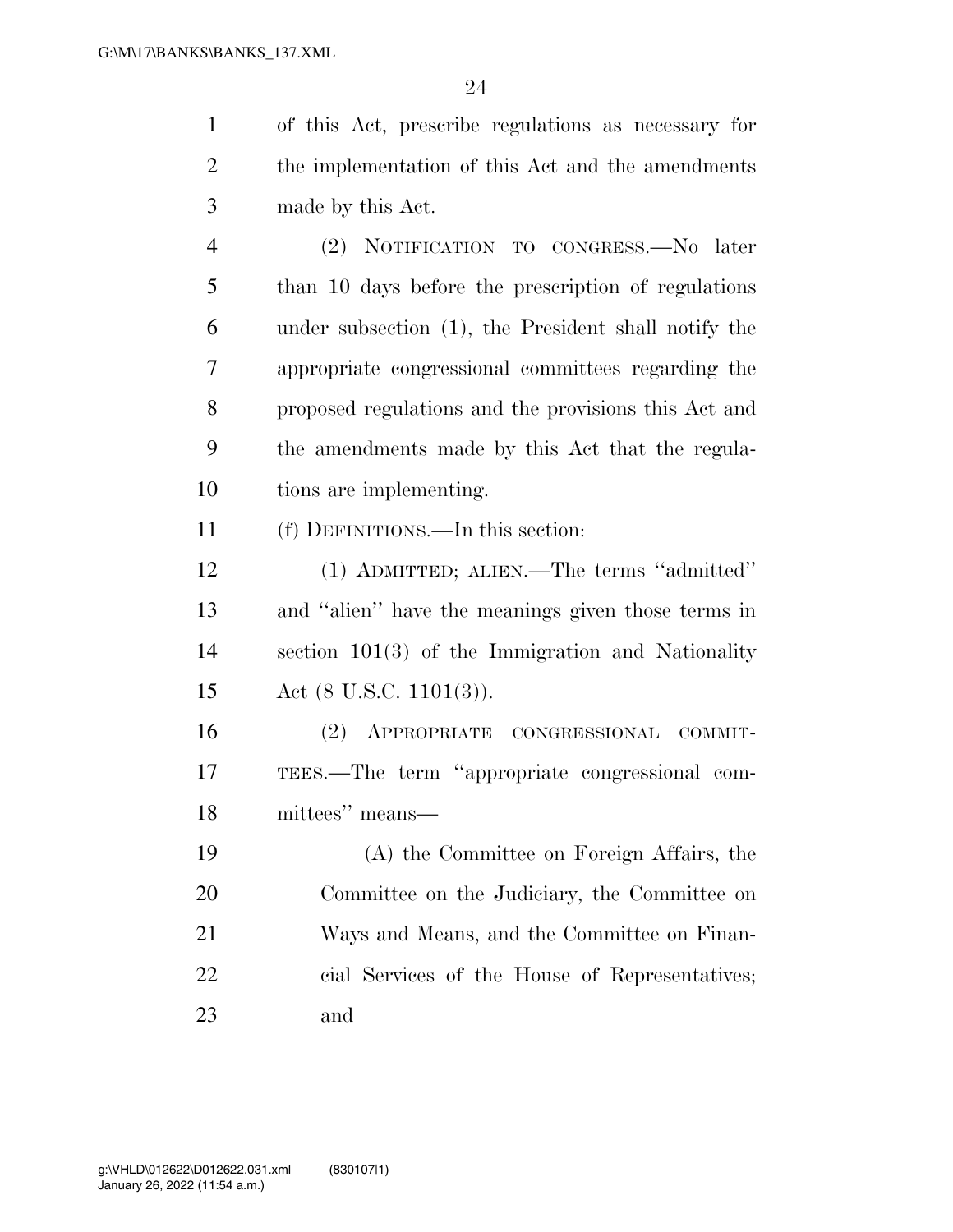|    | (B) the Committee on Foreign Relations          |
|----|-------------------------------------------------|
| -2 | and the Committee on Banking, Housing, and      |
| 3  | Urban Affairs of the Senate.                    |
|    | (3) FOREIGN PERSON.—The term "foreign per-      |
| 5  | son" means a person that is not a United States |

person.

## **SEC. 105. DETERMINATION WITH RESPECT TO THE IMPOSI- TION OF SANCTIONS ON WECHAT AND TIKTOK.**

 (a) DETERMINATION.—Not later than 90 days after the date of the enactment of this Act, the Secretary of State shall submit to the appropriate congressional com- mittees a determination, including a detailed justification, regarding whether WeChat and TikTok, or any component thereof, or any entity owned or controlled by WeChat, sat- isfies the criteria for the application of sanctions pursuant  $17 \text{ to}$ —

18 (1) section 105 of this Act; or

 (2) Executive Order 13694 (50 U.S.C. 1701 note; relating to blocking property of certain persons engaged in significant malicious cyber-enabled activi-ties).

 (b) FORM.—The determination required by sub- section (a) shall be submitted in unclassified form but may contain a classified annex.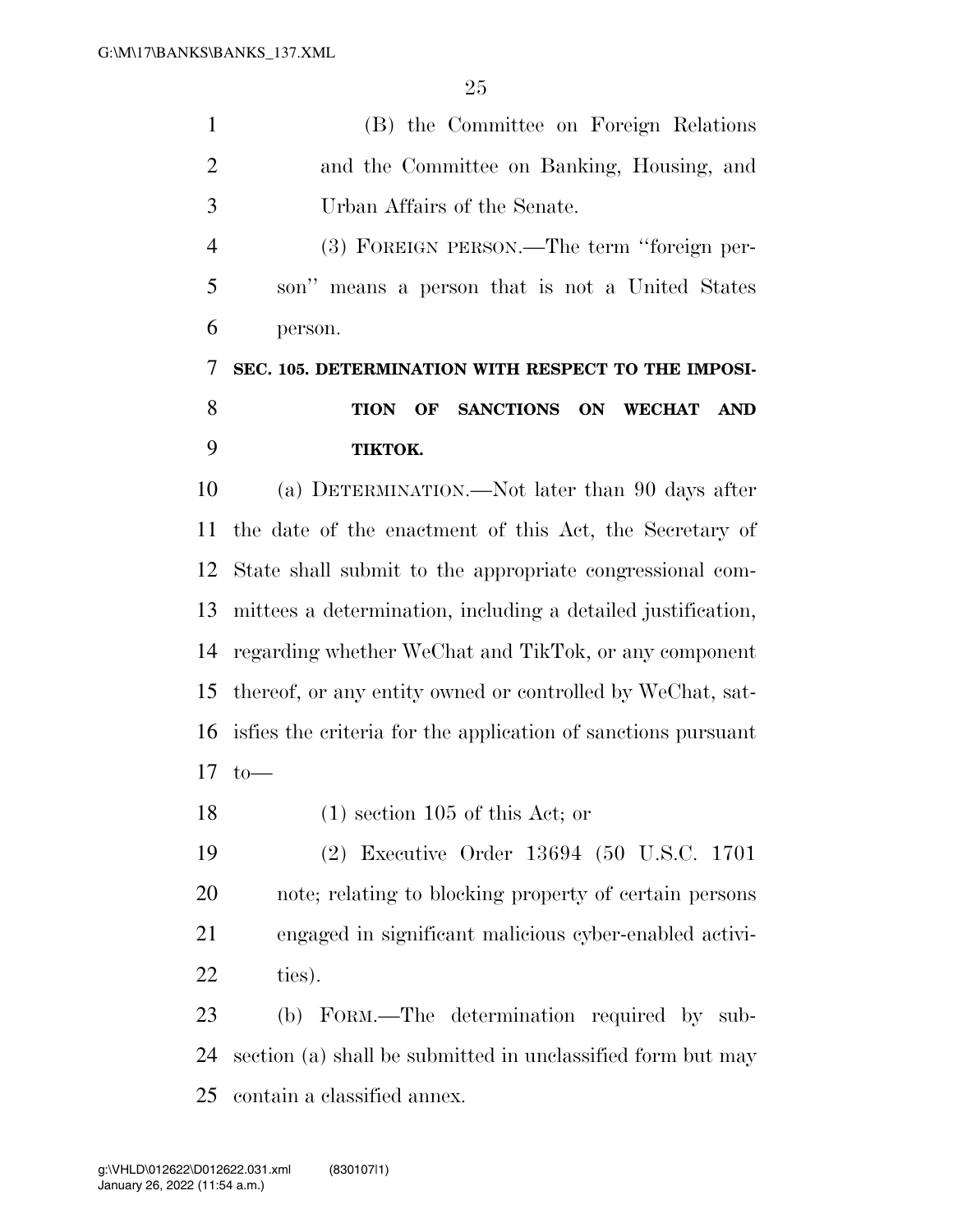(c) APPROPRIATE CONGRESSIONAL COMMITTEES DE- FINED.—In this section, the term ''appropriate congres- sional committees'' means— (1) the Committee on Armed Services, the Committee on Foreign Affairs, the Permanent Select Committee on Intelligence, the Committee on Finan- cial Services, and the Committee on the Judiciary of the House of Representatives; and (2) the Committee on Armed Services, the Committee on Foreign Relations, the Select Com- mittee on Intelligence, the Committee on Banking, Housing, and Urban Affairs, and the Committee on the Judiciary of the Senate. **SEC. 106. PROHIBITING LOBBYING CONTACTS BY FORMER MEMBERS OF CONGRESS ON BEHALF OF COMMUNIST COUNTRIES.**  (a) PROHIBITION.—The Lobbying Disclosure Act of 1995 (2 U.S.C. 1601 et seq.) is amended by inserting after section 5 the following new section:

 **''SEC. 5A. PROHIBITING LOBBYING CONTACTS BY FORMER MEMBERS OF CONGRESS ON BEHALF OF COMMUNIST COUNTRIES.** 

23 "(a) PROHIBITION.—Notwithstanding any other pro- vision of this section, a former Member of Congress may not make a lobbying contact under this Act, or any com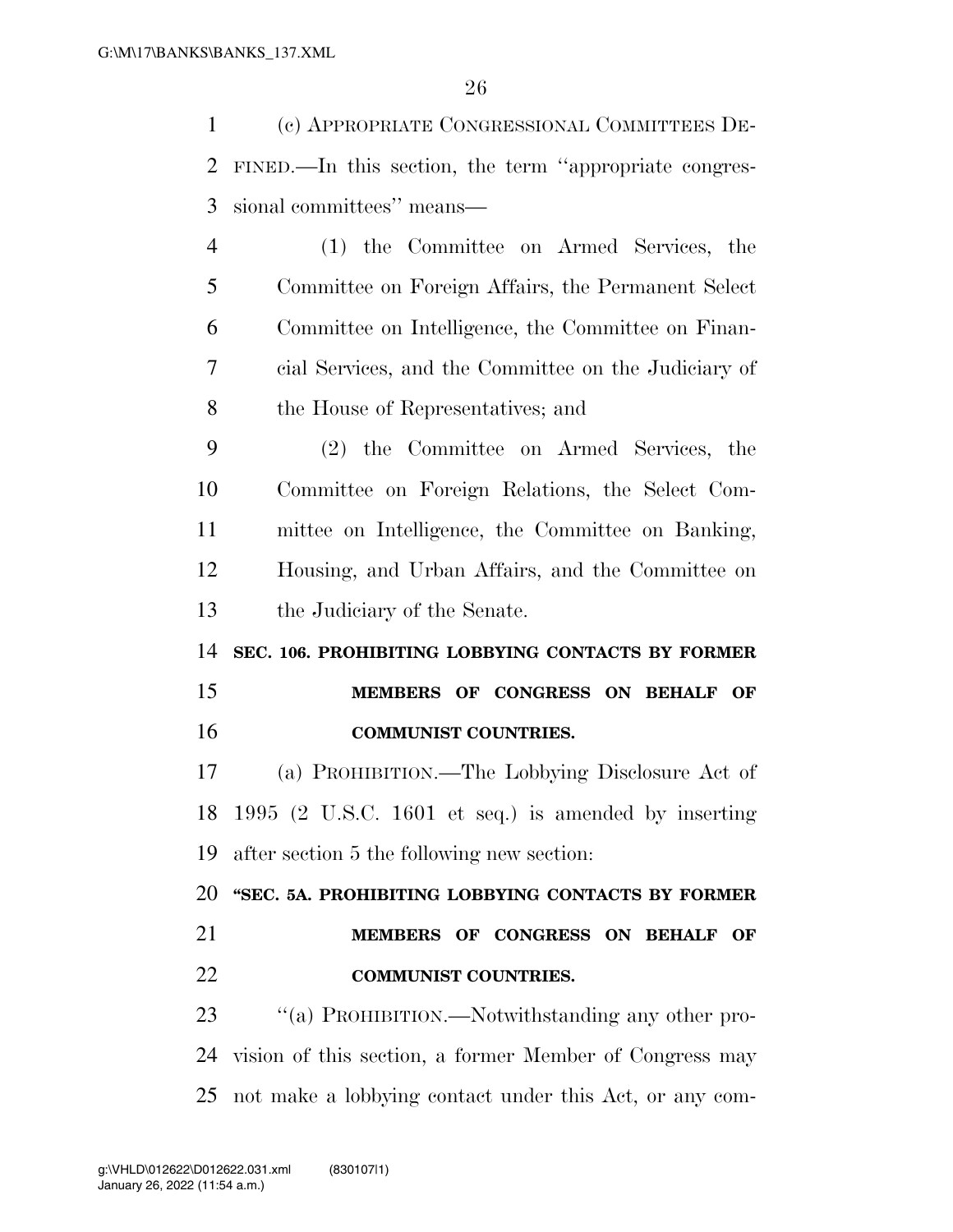munication which would be a lobbying contact under this Act if it were not disclosed under the Foreign Agents Reg- istration Act of 1938, as amended (22 U.S.C. 611 et seq.), on behalf of a client which, at the time of the lobbying contact or communication, is a Communist country or an entity owned or controlled by a Communist country.

 ''(b) PENALTY.—In addition to any other penalty 20 under this Act, any person who violates subsection (a) shall be subject to a fine of not more than \$25,000 for 22 each such violation.

 ''(c) DEFINITION.—In this section, a 'Communist country' means a country which is treated as a Communist country under section 620(f) of the Foreign Assistance 26 Act of 1961 (22 U.S.C. 2370(f)).''.

 (b) EFFECTIVE DATE.—The amendments made by this section shall apply with respect to lobbying contacts under the Lobbying Disclosure Act of 1995 which are made on or after the date of the enactment of this Act. **SEC. 107. ANNUAL DISCLOSURE OF CONTRIBUTIONS FROM FOREIGN GOVERNMENTS AND POLITICAL PARTIES BY CERTAIN TAX-EXEMPT ORGANI-ZATIONS.** 

 (a) REPORTING REQUIREMENT.—Section 6033(b) of the Internal Revenue Code of 1986 is amended by striking ''and'' at the end of paragraph (15), by redesignating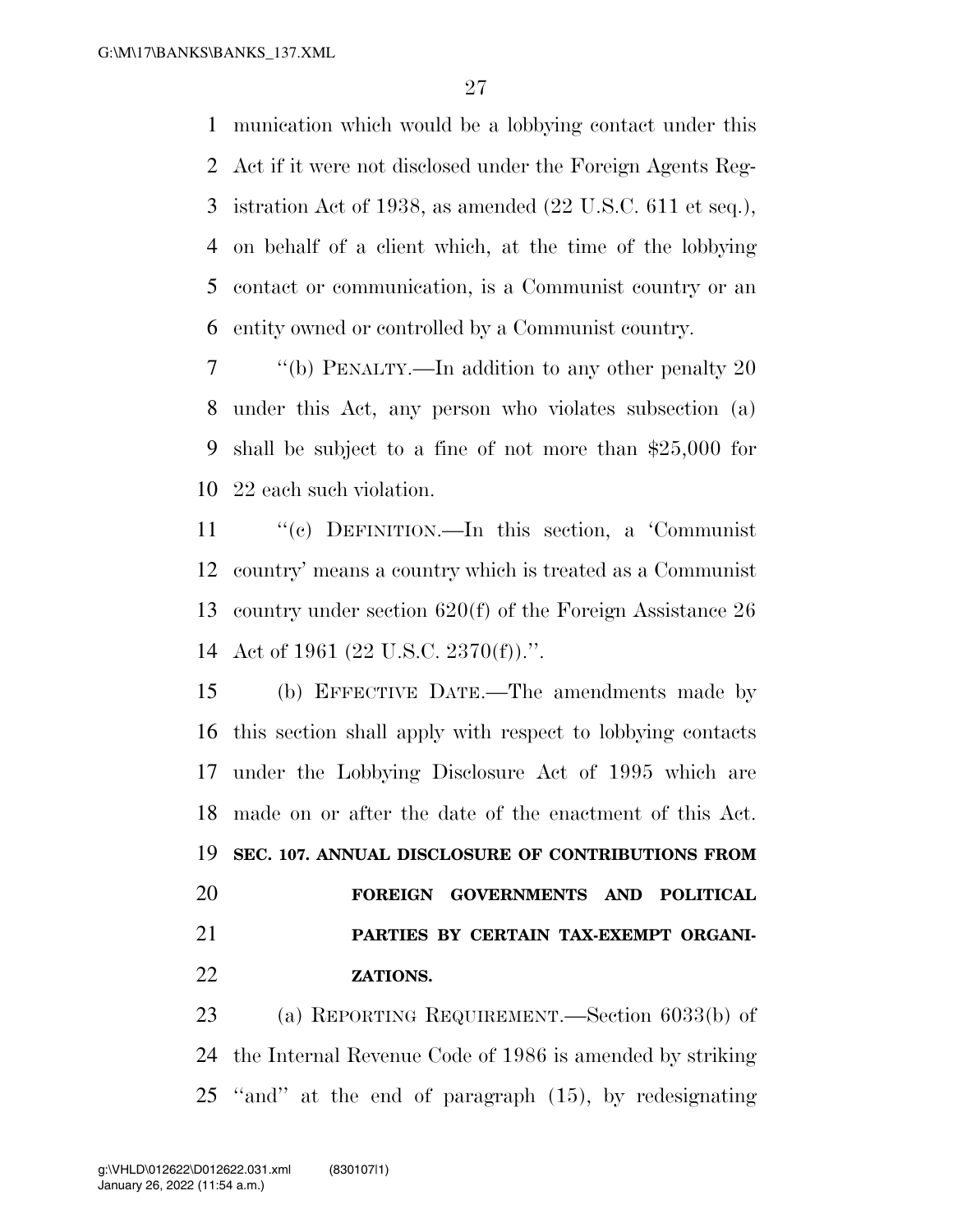paragraph (16) as paragraph (17) and by inserting after paragraph (15) the following new paragraph:

3 "(16) with respect to each government of a for- eign country (within the meaning of section 1(e) of the Foreign Agents Registration Act of 1938 (22 U.S.C. 611(e))) and each foreign political party (within the meaning of section 1(f) of such Act (22 U.S.C. 611(f)) which made aggregate contributions and gifts to the organization during the year in ex- cess of \$50,000, the name of such government or political party and such aggregate amount, and''.

 (b) PUBLIC DISCLOSURE.—Section 6104 of such Code is amended by adding at the end the following new subsection:

 ''(e) PUBLIC DISCLOSURE OF CERTAIN INFORMA- TION.—The Secretary shall make publicly available in a searchable database the following information:

18 ''(1) The information furnished under section 6033(b)(16) of the Internal Revenue Code of 1986, as amended by this section.

21  $(2)$  The name of the organization furnishing the information described in paragraph (1).

23 "(3) The aggregate amount reported under such section as having been received as contributions or gifts in each year from the People's Republic of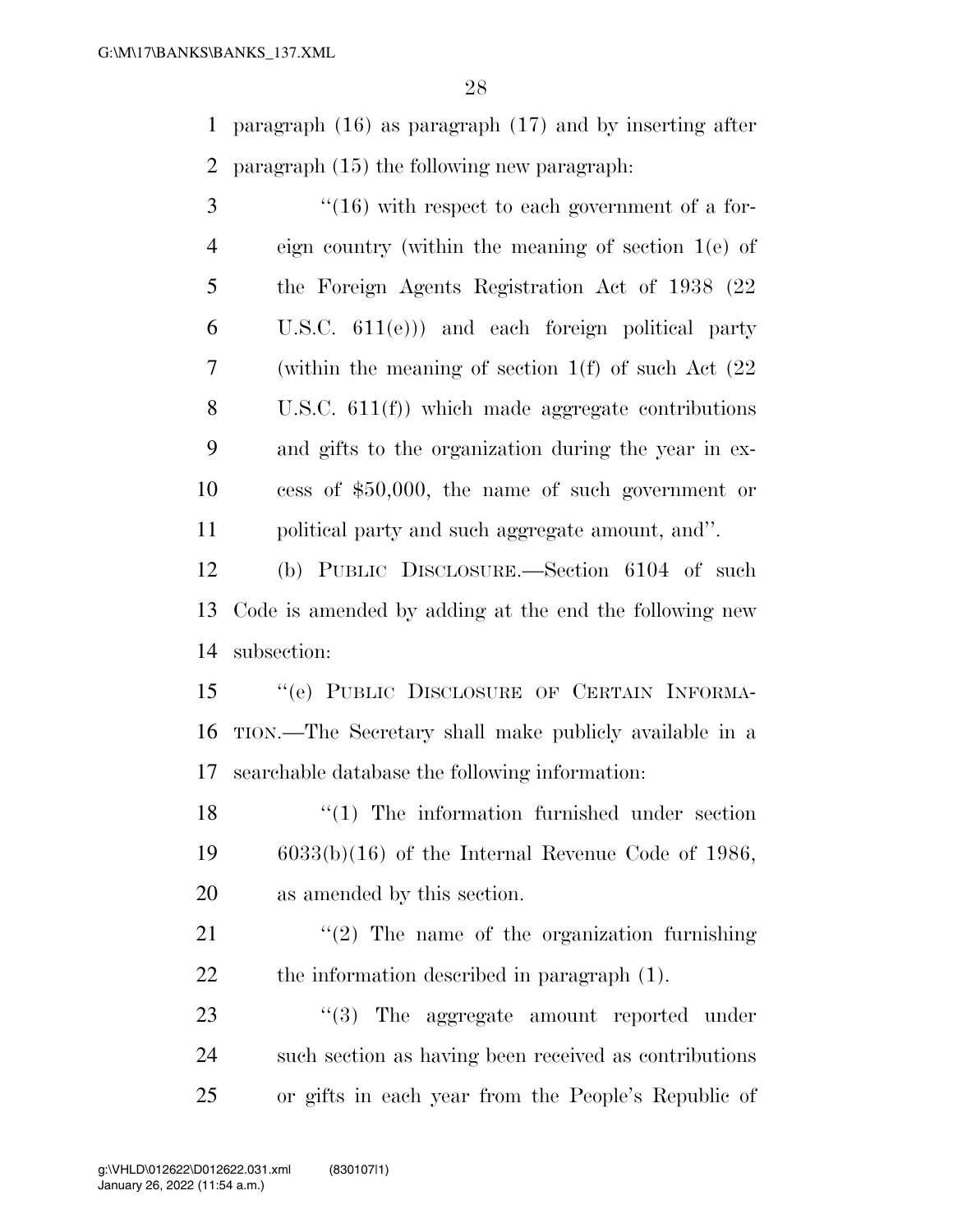China and (stated separately) from the Chinese

 Communist Party.''. (c) EFFECTIVE DATE.—The amendments made by this section shall apply to returns filed for taxable years beginning after the date of the enactment of this Act. **SEC. 108. POSITION OF SANCTIONS WITH RESPECT TO SEN- IOR OFFICIALS OF THE CHINESE COMMUNIST PARTY.**  (a) IMPOSITION OF SANCTIONS.—Notwithstanding any other provision of law, the President is authorized to impose the sanctions described in subsection (b) with re- spect to any foreign person the President determines— (1) is a senior official of the CCP, including a member of the CCP Politburo; and (2) has engaged in or provided support to or for— (A) a malign disinformation campaign or political warfare operation against the United States; (B) the theft of intellectual property of a United States person; (C) threats or actions undermining the sovereignty of Taiwan; and (D) the forced closure or destruction of

churches, mosques, Buddhist temples or any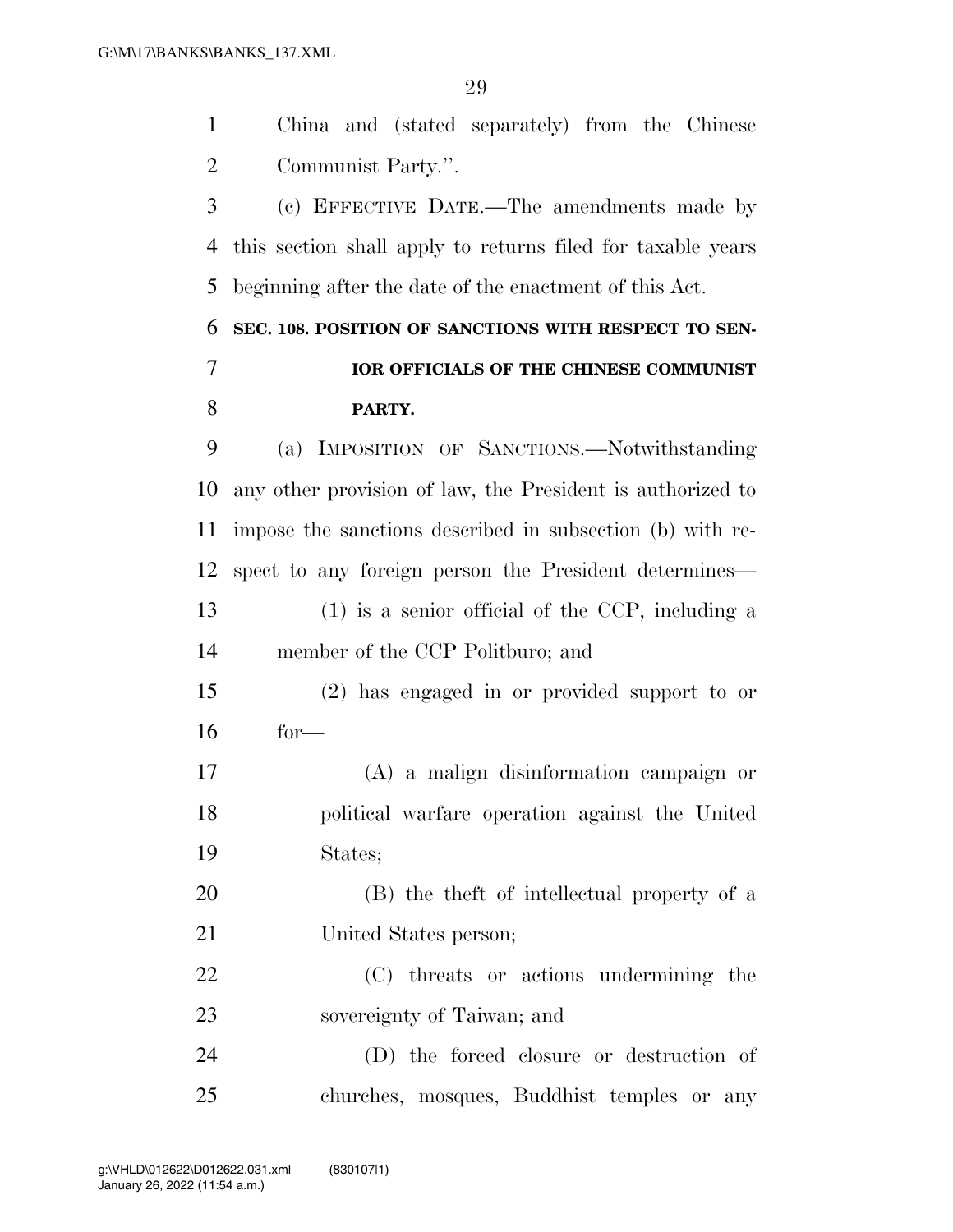| $\mathbf{1}$   | other place of worship in China, or religious                     |
|----------------|-------------------------------------------------------------------|
| $\overline{2}$ | practice of Christians, Muslims, Buddhists or                     |
| 3              | any other religious group in China.                               |
| $\overline{4}$ | (b) SANCTIONS DESCRIBED.—                                         |
| 5              | (1) IN GENERAL.—The sanctions described in                        |
| 6              | this subsection with respect to a foreign person de-              |
| 7              | termined by the President to be subject to sub-                   |
| 8              | section (a) are the following:                                    |
| 9              | (A) ASSET BLOCKING.—The President                                 |
| 10             | shall exercise of all powers granted to the Presi-                |
| 11             | dent by the International Emergency Economic                      |
| 12             | Powers Act $(50 \text{ U.S.C. } 1701 \text{ et seq.})$ to the ex- |
| 13             | tent necessary to block and prohibit all trans-                   |
| 14             | actions in property and interests in property of                  |
| 15             | the foreign person if such property and inter-                    |
| 16             | ests in property are in the United States, come                   |
| 17             | within the United States, or are or come within                   |
| 18             | the possession or control of a United States                      |
| 19             | person.                                                           |
| 20             | (B) INADMISSIBILITY OF CERTAIN INDI-                              |
| 21             | VIDUALS.-                                                         |
| 22             | (i) INELIGIBILITY FOR VISAS, ADMIS-                               |
| 23             | SION, OR PAROLE.—Such a foreign person                            |
| 24             | is—                                                               |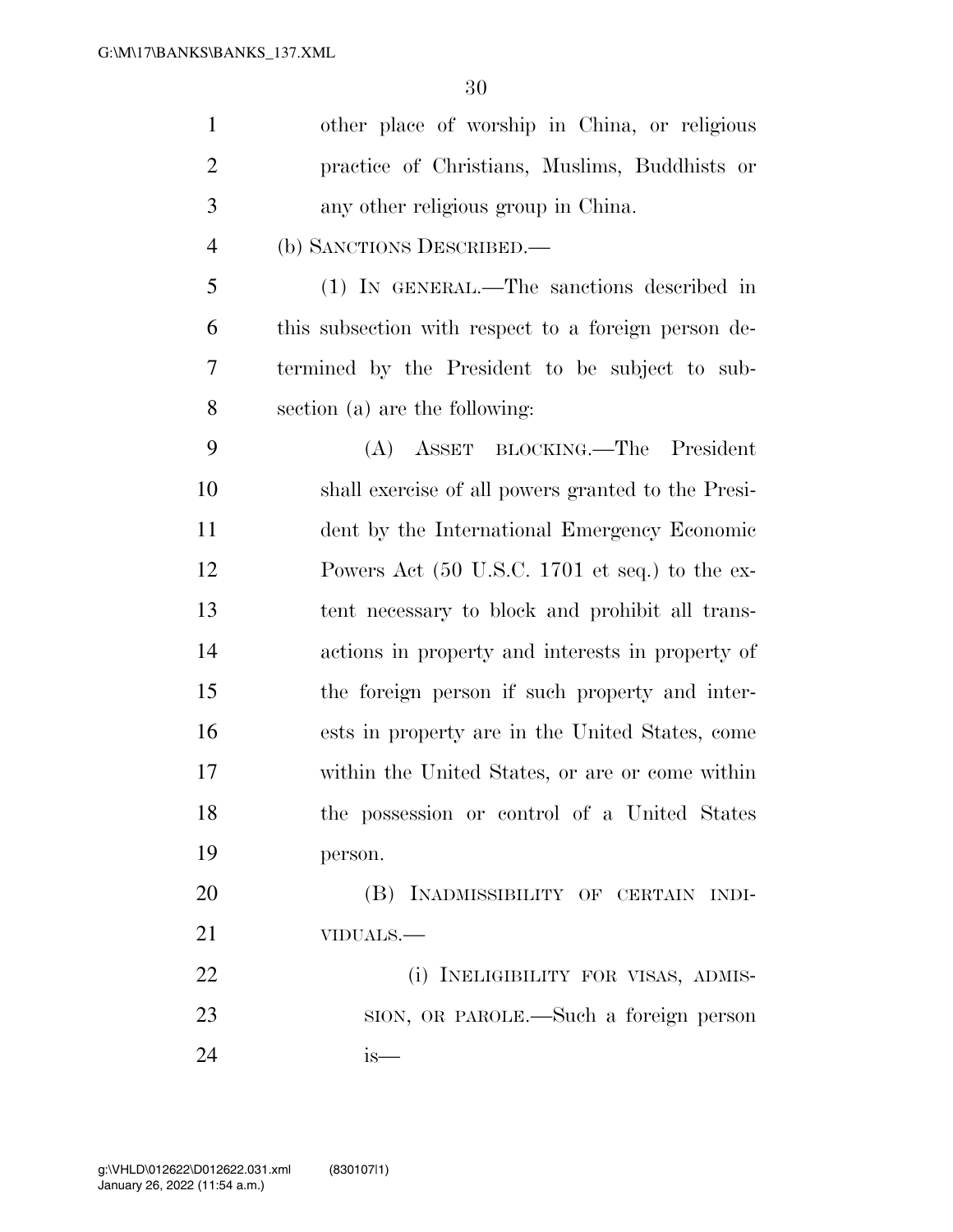| $\mathbf{1}$   | (I) inadmissible to the United                                 |
|----------------|----------------------------------------------------------------|
| $\overline{2}$ | States;                                                        |
| 3              | (II) ineligible to receive a visa or                           |
| $\overline{4}$ | other documentation to enter the                               |
| 5              | United States; and                                             |
| 6              | (III) otherwise ineligible to be                               |
| 7              | admitted or paroled into the United                            |
| 8              | States or to receive any other benefit                         |
| 9              | under the Immigration and Nation-                              |
| 10             | ality Act (8 U.S.C. 1101 et seq.).                             |
| 11             | (ii) CURRENT VISAS REVOKED.—                                   |
| 12             | (I) IN GENERAL.—The visa or                                    |
| 13             | other documentation issued to such a                           |
| 14             | foreign person shall be revoked, re-                           |
| 15             | gardless of when such visa or other                            |
| 16             | documentation is or was issued.                                |
| 17             | (II) EFFECT OF REVOCATION.-                                    |
| 18             | revocation under subclause<br>(I)<br>$\boldsymbol{\mathrm{A}}$ |
| 19             | shall—                                                         |
| 20             | (aa) take effect immediately;                                  |
| 21             | and                                                            |
| 22             | (bb) automatically cancel                                      |
| 23             | any other valid visa or entry doc-                             |
| 24             | umentation that is in the per-                                 |
| 25             | son's possession.                                              |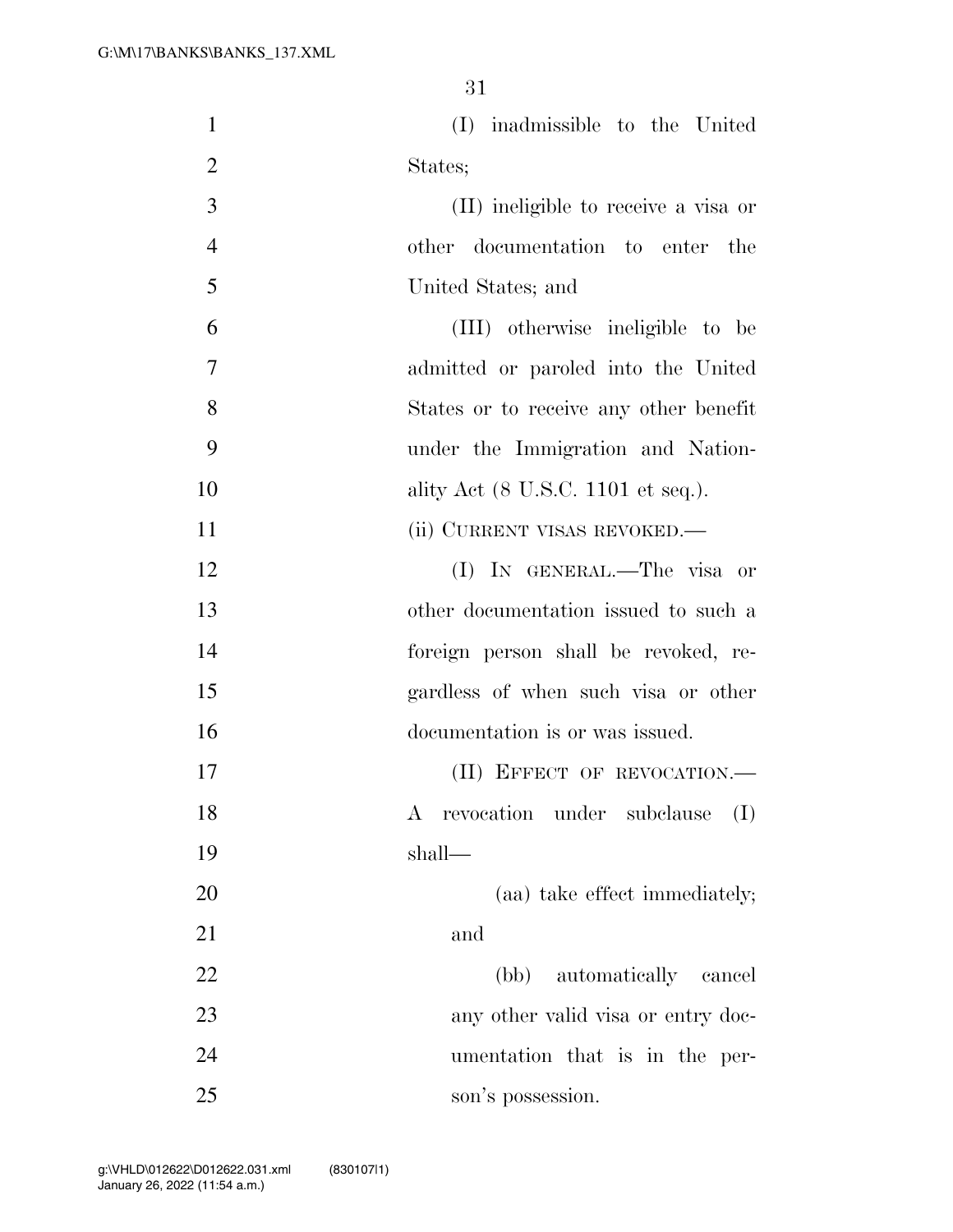(2) PENALTIES.—The penalties provided for in subsections (b) and (c) of section 206 of the Inter- national Emergency Economic Powers Act (50 24 U.S.C. 1705) shall apply to a person that violates, attempts to violate, conspires to violate, or causes a violation of regulations promulgated under sub- section (f) to implement this section to the same ex- tent that such penalties apply to a person that com- mits an unlawful act described in section 206(a) of that Act.

 (3) EXCEPTION TO COMPLY WITH UNITED NA- TIONS HEADQUARTERS AGREEMENT.—Sanctions under paragraph (1)(B) shall not apply to a foreign person who is an individual if admitting the person into the United States is necessary to permit the United States to comply with the Agreement regard- ing the Headquarters of the United Nations, signed at Lake Success June 26, 1947, and entered into force November 21, 1947, between the United Na- tions and the United States, or other applicable international obligations.

 (c) WAIVER.—The President may, on a case-by-case basis and for one period not to exceed one year, waive the application of sanctions imposed with respect to a foreign person under this section if the President certifies to the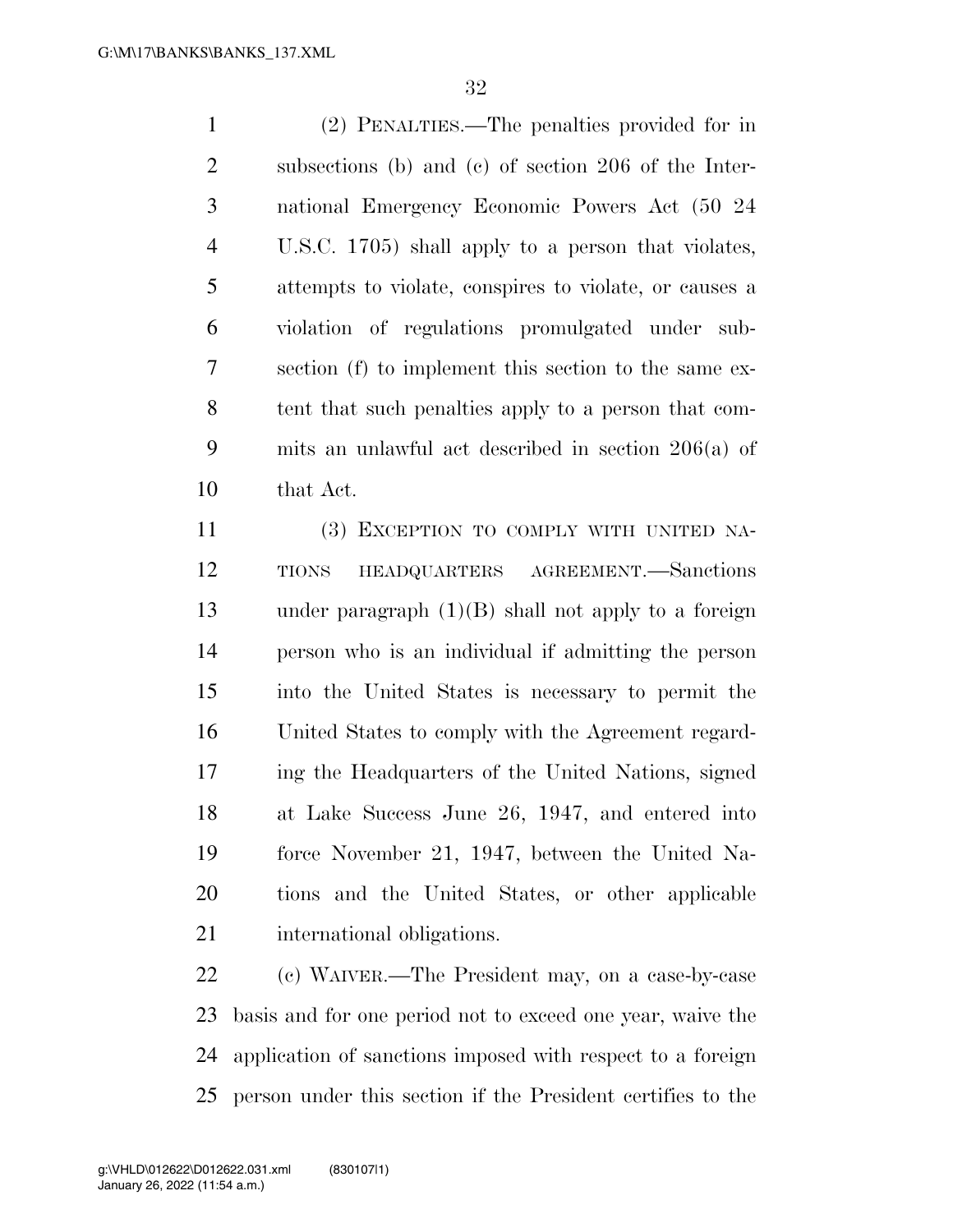appropriate congressional committees not later than 15 days before such waiver is to take effect that such waiver is vital to the national security interests of the United States.

 (d) TERMINATION OF SANCTIONS.—The President may terminate the application of sanctions under this sec- tion if the President determines and reports to the appro- priate congressional committees not later than 15 days be- fore the termination takes effect that the President has determined that the foreign person no longer is involved in any of the activities described in subsection (a).

 (e) IMPLEMENTATION AUTHORITY.—The President may exercise all authorities provided to the President under sections 203 and 205 of the International Emer- gency Economic Powers Act (50 U.S.C. 1702 and 1704) for purposes of carrying out this section.

(f) REGULATORY AUTHORITY.—

18 (1) IN GENERAL.—Not later than 90 days after the date of the enactment of this Act, the President shall promulgate regulations as necessary for the im-plementation of this section.

 (2) NOTIFICATION TO CONGRESS.—Not later than 10 days before the promulgation of regulations under paragraph (1), the President shall notify and provide to the appropriate congressional committees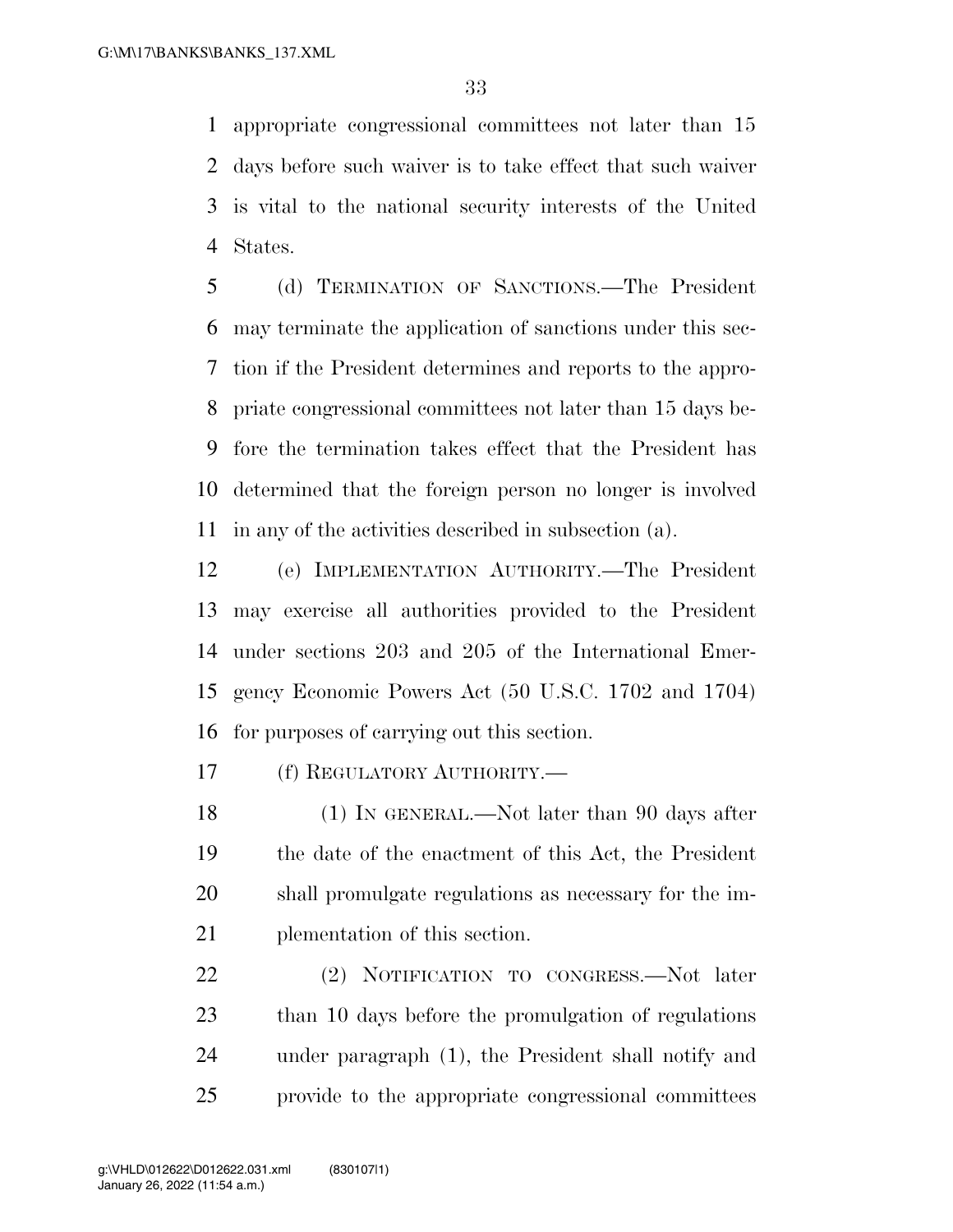| $\mathbf{1}$   | the proposed regulations and the provisions of this  |
|----------------|------------------------------------------------------|
| $\overline{2}$ | section that such regulations are implementing.      |
| 3              | $(g)$ SUNSET.—                                       |
| $\overline{4}$ | (1) IN GENERAL.—This section shall terminate         |
| 5              | on January 1, 2025.                                  |
| 6              | (2) INAPPLICABILITY.—Paragraph (1) shall not         |
| 7              | apply with respect to sanctions imposed with respect |
| 8              | to a foreign person under this section before Janu-  |
| 9              | ary 1, 2025.                                         |
| 10             | (h) DEFINITIONS.—In this section:                    |
| 11             | (1) ADMITTED.—The term "admitted" has the            |
| 12             | meaning given such term in section $101(3)$ of the   |
| 13             | Immigration and Nationality Act (8 U.S.C.            |
| 14             | $1101(3)$ .                                          |
| 15             | (2) APPROPRIATE CONGRESSIONAL COMMIT-                |
| 16             | TEES.—The term "appropriate congressional com-       |
| 17             | mittees" means—                                      |
| 18             | (A) the Committee on Foreign Affairs, the            |
| 19             | Committee on the Judiciary, the Committee on         |
| 20             | Ways and Means, and the Committee on Finan-          |
| 21             | cial Services of the House of Representatives;       |
| 22             | and                                                  |
| 23             | (B) the Committee on Foreign Relations               |
| 24             | and the Committee on Banking, Housing, and           |
| 25             | Urban Affairs of the Senate.                         |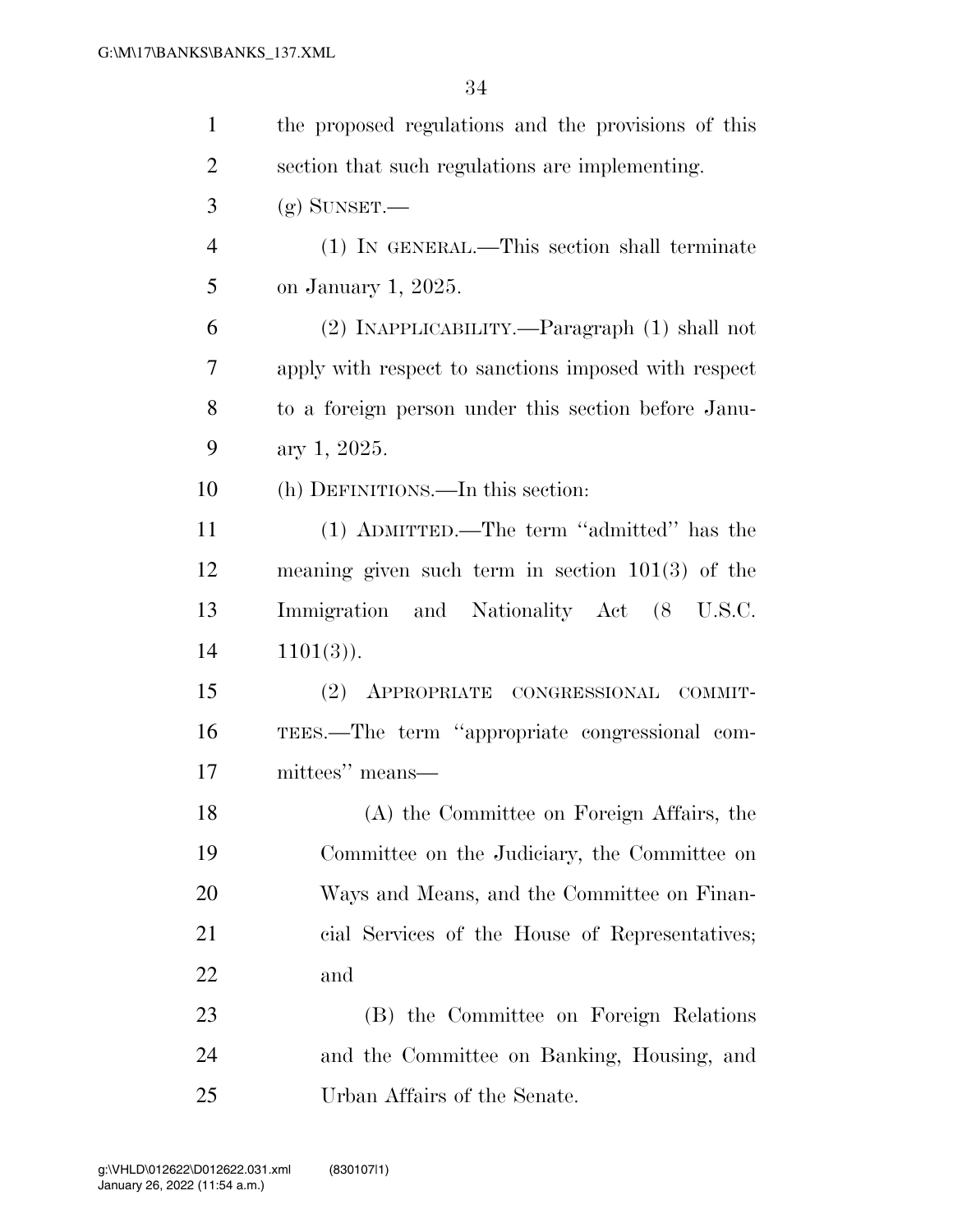(3) FOREIGN PERSON.—The term ''foreign per- son'' means a person that is not a national or citizen of the United States or lawfully admitted for perma-nent residence in the United States.

 **SEC. 109. DETERMINATION WITH RESPECT TO THE IMPOSI- TION OF SANCTIONS ON MEMBERS OF THE CCP POLITBURO.** 

 (a) DETERMINATION.—Not later than 180 days after the date of the enactment of this Act, the Secretary of State, in consultation with the Secretary of the Treasury, shall submit to the appropriate congressional committees a determination, including a detailed justification, regard- ing whether any member of the Chinese Communist Party (CCP) Politburo satisfies the criteria for the application of sanctions pursuant to any of the following:

(1) Section 108 of this Act.

 (2) Executive Order 13694 (50 U.S.C. 1701 note; relating to blocking property of certain persons engaged in significant malicious cyber-enabled activi-ties).

 (3) The Global Magnitsky Human Rights Ac-22 countability Act (22 U.S.C. 2656 note).

 (4) The Uyghur Human Rights and Policy Act of 2020 (Public Law 116–145).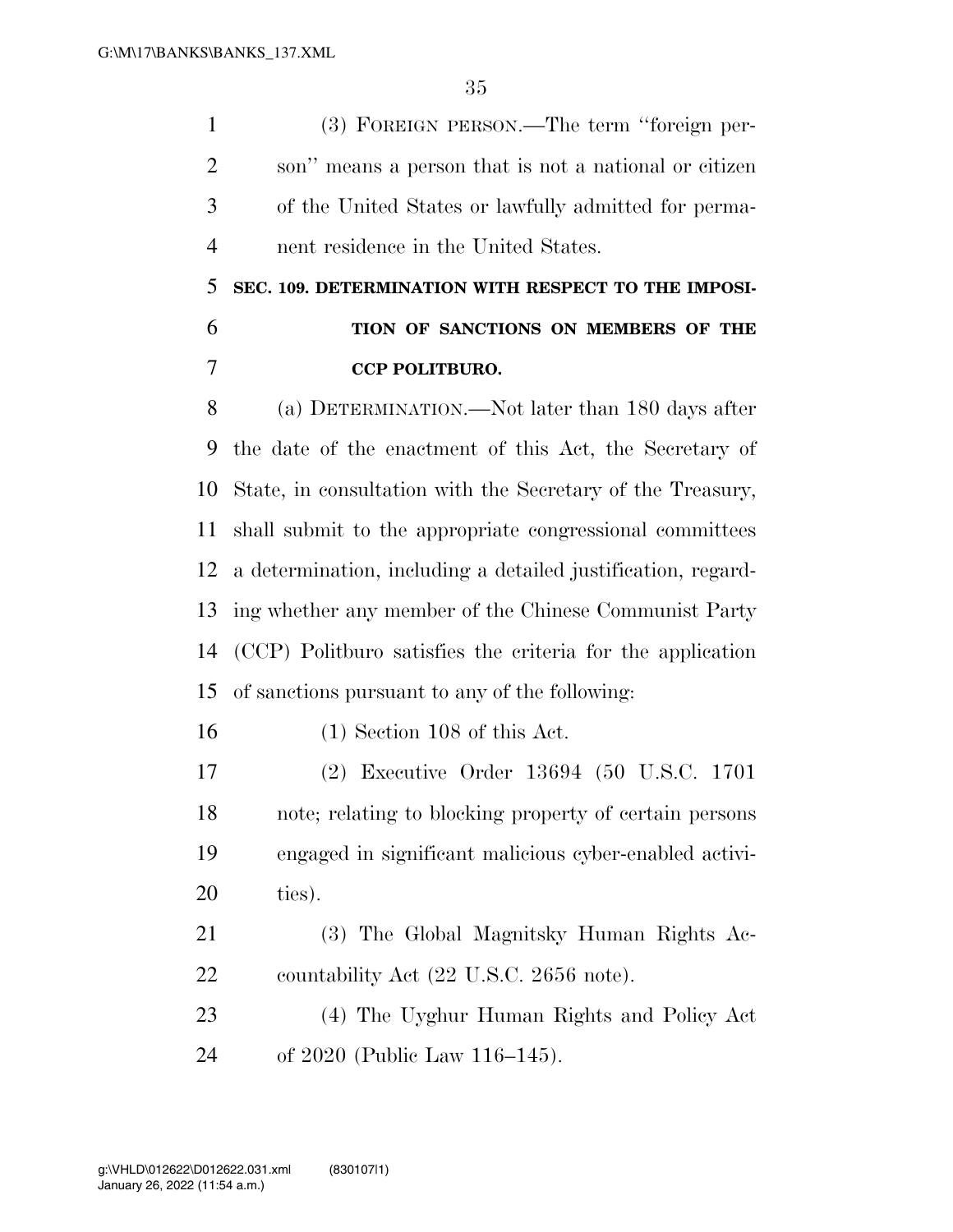| $\mathbf{1}$   | (5) The Hong Kong Human Rights and De-                             |
|----------------|--------------------------------------------------------------------|
| $\overline{2}$ | mocracy Act of $2019$ (Public Law $116-76$ ).                      |
| 3              | (b) FORM.—The determination required by sub-                       |
| 4              | section (a) shall be submitted in unclassified form but may        |
| 5              | contain a classified annex.                                        |
| 6              | (c) APPROPRIATE CONGRESSIONAL COMMITTEES DE-                       |
| 7              | FINED.—In this section, the term "appropriate congres-             |
| 8              | sional committees" means—                                          |
| 9              | (1) the Committee on Armed Services, the                           |
| 10             | Committee on Foreign Affairs, the Committee on Fi-                 |
| 11             | nancial Services, and the Committee on the Judici-                 |
| 12             | ary of the House of Representatives; and                           |
| 13             | (2) the Committee on Armed Services, the                           |
| 14             | Committee on Foreign Relations, the Committee on                   |
| 15             | Banking, Housing, and Urban Affairs, and the Com-                  |
| 16             | mittee on the Judiciary of the Senate.                             |
| 17             | SEC. 110. MANDATORY APPLICATION OF SANCTIONS.                      |
| 18             | (a) IN GENERAL.—No later than 180 days after the                   |
| 19             | date of the enactment of this Act, the President shall im-         |
| 20             | pose the sanctions described in section 108 with respect           |
| 21             | to each individual specified in subsection (b).                    |
| 22             | (b)<br>INDIVIDUALS<br>ORGANIZATIONS<br>$DE-$<br>$\mbox{{\sc And}}$ |
| 23             | SCRIBED.—The individuals specified in this subsection are          |
| 24             | the following:                                                     |
| 25             | (1) Wu Yingjie.                                                    |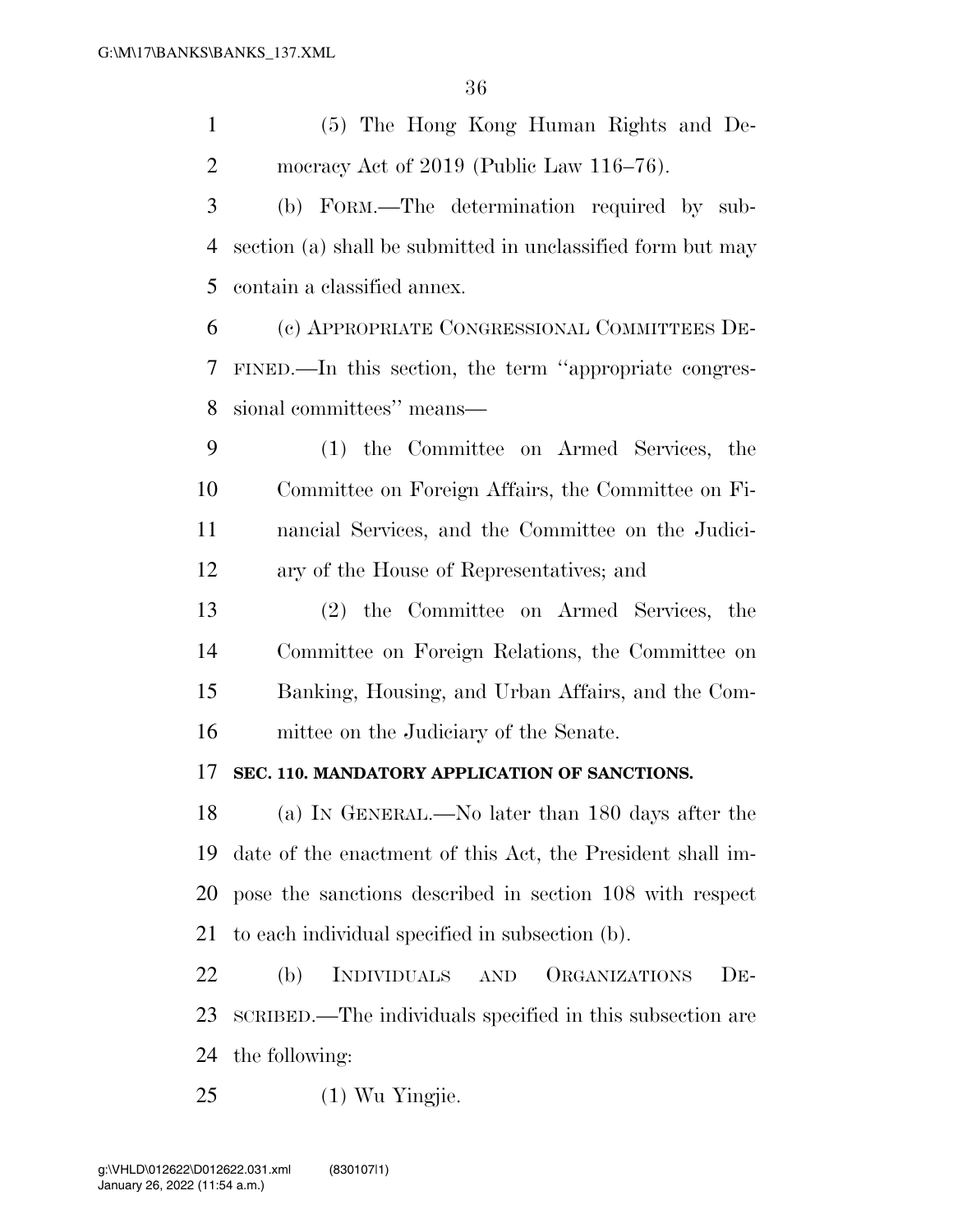- 1  $(2)$  Wang Yang.
- $2 \qquad (3)$  Han Zheng.
- (4) Xia Baolong.

## **SEC. 111. CONTINUATION IN EFFECT OF CERTAIN EXPORT**

## **CONTROLS.**

 (a) HUAWEI TECHNOLOGIES CO. LTD.—The Sec- retary of Commerce may not remove Huawei Technologies Co. Ltd., or its subsidiaries and affiliates, from the entity list or modify any of the licensing policies pursuant to its designation on the entity list, including the foreign direct product rule, unless the Secretary, with the concurrence of the End-User Review Committee by a unanimous vote of such Committee, certifies to the appropriate congres- sional committees that Huawei Technologies Co. Ltd., and its subsidiaries and affiliates—

- (1) have not engaged in activities that are con- trary to United States national security or foreign policy interests and are unlikely to engage in such activities in the future; and
- (2) are not owned, controlled, or influenced by 21 the Communist Party of China.

 (b) HONOR DEVICE CO. LTD.—Not later than 180 days after the date of the enactment of this Act, the Sec-retary of Commerce—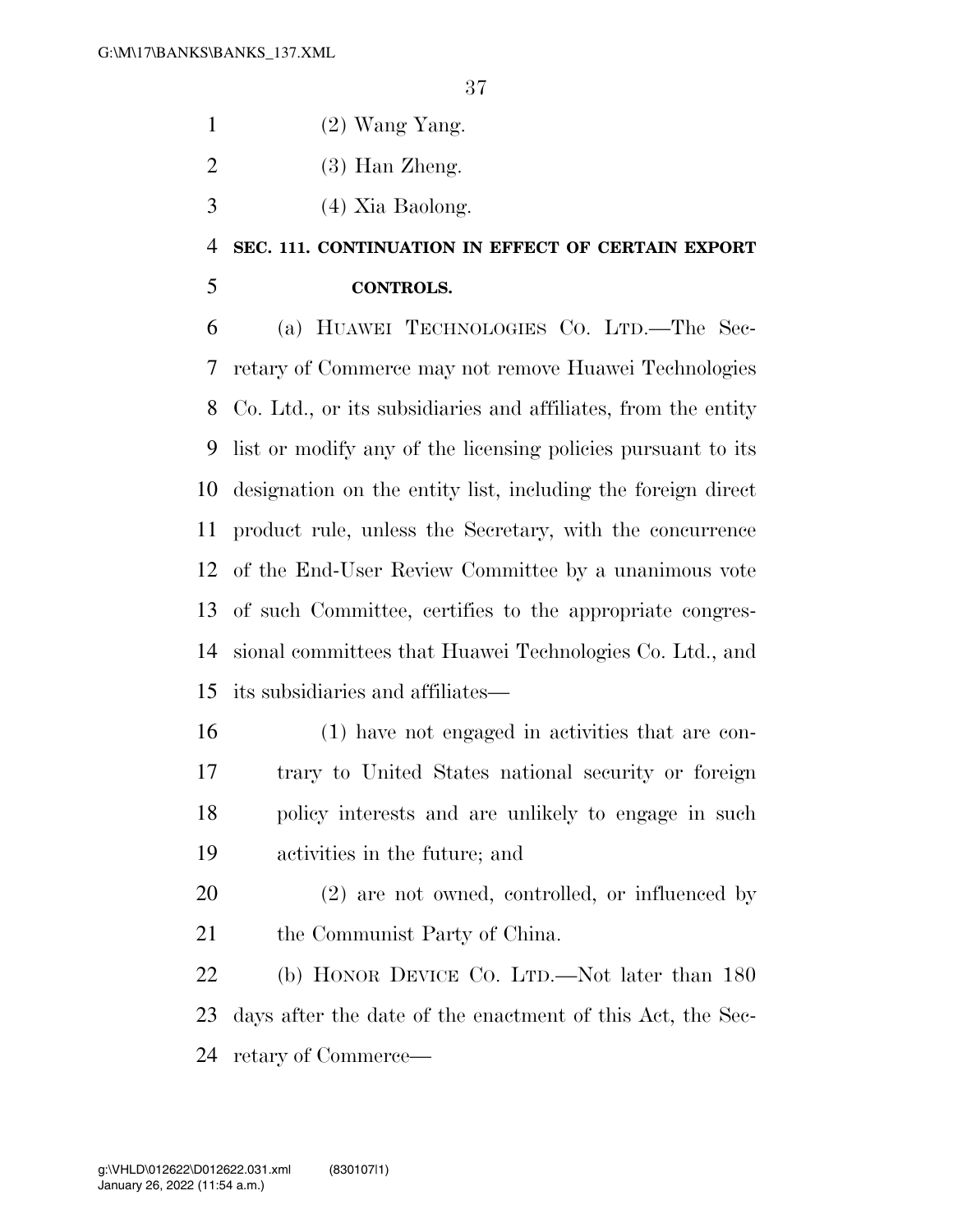| $\mathbf{1}$   | (1) shall designate Honor Device Co. Ltd. for        |
|----------------|------------------------------------------------------|
| 2              | inclusion on the entity list; and                    |
| 3              | $(2)$ shall publish a notification with respect to   |
| $\overline{4}$ | such designation in the Federal Register.            |
| 5              | $(c)$ REPORT.—                                       |
| 6              | $(1)$ In GENERAL.—Not later than 30 days after       |
| 7              | the date of the enactment of this Act, and on a      |
| 8              | monthly basis thereafter, the Secretary of Commerce  |
| 9              | shall submit to the appropriate congressional com-   |
| 10             | mittees a report that—                               |
| 11             | (A) identifies and describes all license ap-         |
| 12             | plications received by the Department of Com-        |
| 13             | merce to export, reexport, or transfer (in-coun-     |
| 14             | try) items subject to the Export Administration      |
| 15             | Regulations to-                                      |
| 16             | (i) Huawei Technologies Co. Ltd., or                 |
| 17             | its subsidiaries and affiliates; or                  |
| 18             | (ii) Honor Device Co. Ltd; and                       |
| 19             | (B) identifies whether such license applica-         |
| 20             | tions were approved or denied.                       |
| 21             | (2) FORM.—The report required by subsection          |
| 22             | (a) shall be submitted in unclassified form, but may |
| 23             | contain a classified annex.                          |
| 24             | (d) DEFINITIONS.—In this section:                    |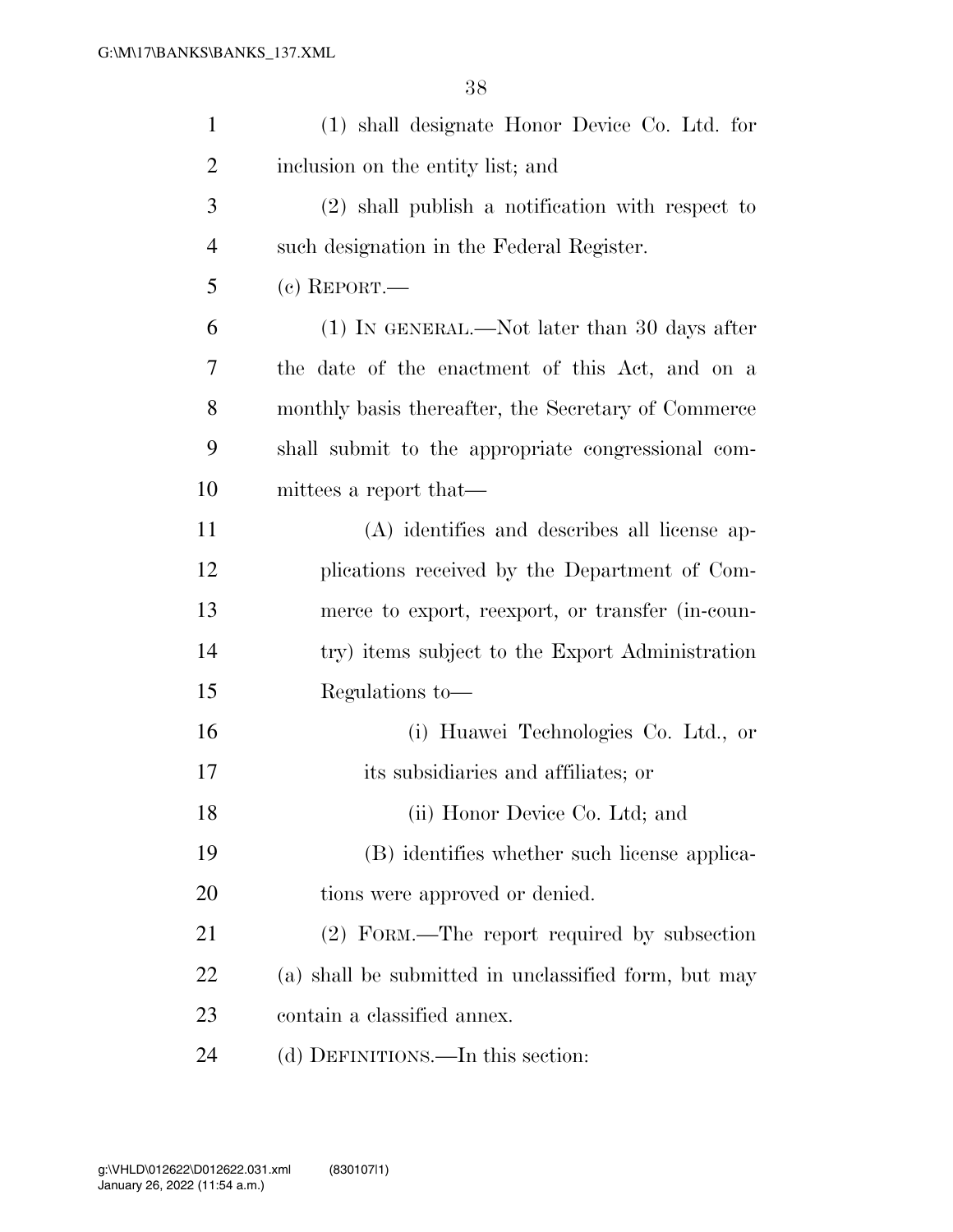| $\mathbf{1}$   | (1) APPROPRIATE CONGRESSIONAL COMMIT-                      |
|----------------|------------------------------------------------------------|
| $\overline{2}$ | TEES.—The term "appropriate congressional com-             |
| 3              | mittees" means the Committee on Foreign Affairs of         |
| $\overline{4}$ | the House of Representatives and the Committee on          |
| 5              | Banking, Housing, and Urban Affairs of the Senate.         |
| 6              | (2) END-USER REVIEW COMMITTEE.—The term                    |
| 7              | "End-User Review Committee" means the End-User             |
| 8              | Review Committee described in Supplement No. 9 to          |
| 9              | part 748 of the Export Administration Regulations.         |
| 10             | ENTITY LIST.—The term "entity list"<br><b>(3)</b>          |
| 11             | means the list maintained by the Bureau of Industry        |
| 12             | and Security and set forth in Supplement No. 4 to          |
| 13             | part 744 of the Export Administration Regulations.         |
| 14             | (4) EXPORT ADMINISTRATION REGULATIONS.-                    |
| 15             | term "Export Administration Regulations"<br>The            |
| 16             | means subchapter C of chapter VII of title 15, Code        |
| 17             | of Federal Regulations.                                    |
|                | 18 SEC. 112. EXCLUSION OF GOVERNMENT OF THE PEOPLE'S       |
| 19             | REPUBLIC OF CHINA FROM CERTAIN CUL-                        |
| 20             | TURAL EXCHANGES.                                           |
| 21             | Subsection (a) of section 108A of the Mutual Edu-          |
| 22             | cational and Cultural Exchange Act of 1961 (22 U.S.C.      |
| 23             | $2458a(a)$ ) is amended by adding at the end the following |
| 24             | new paragraph:                                             |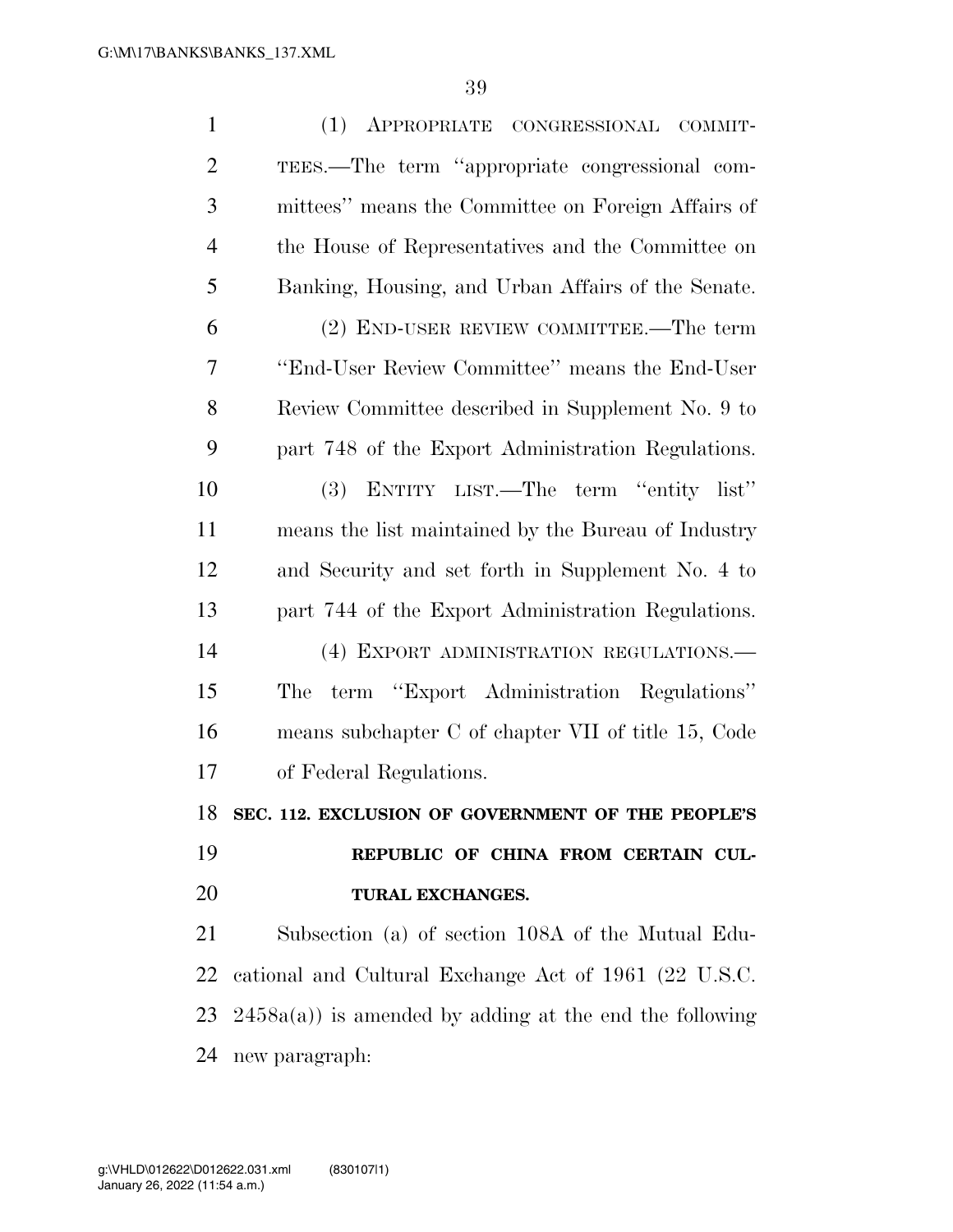$\frac{1}{2}$  ''(3) For purposes of this section, the term 'for- eign government' does not include the Government of the People's Republic of China.''. **SEC. 113. PROHIBITION ON ANY TSP FUND INVESTING IN ENTITIES BASED IN THE PEOPLE'S REPUBLIC OF CHINA.**  (a) IN GENERAL.—Section 8438 of title 5, United States Code, is amended by adding at the end the fol- lowing: ''(i) Notwithstanding any other provision of this sec- tion, no fund established or overseen by the Board may include an investment in any security of— ''(1) an entity based in the People's Republic of China; or ''(2) any subsidiary that is owned or operated by an entity described in paragraph (1).''. (b) DIVESTITURE OF ASSETS.—Not later than 30 days after the date of enactment of this Act, the Federal Retirement Thrift Investment Board established under section 8472(a) of title 5, United States Code, shall— (1) review whether any sums in the Thrift Sav- ings Fund are invested in violation of subsection (i) of section 8438 of that title, as added by subsection (a) of this section;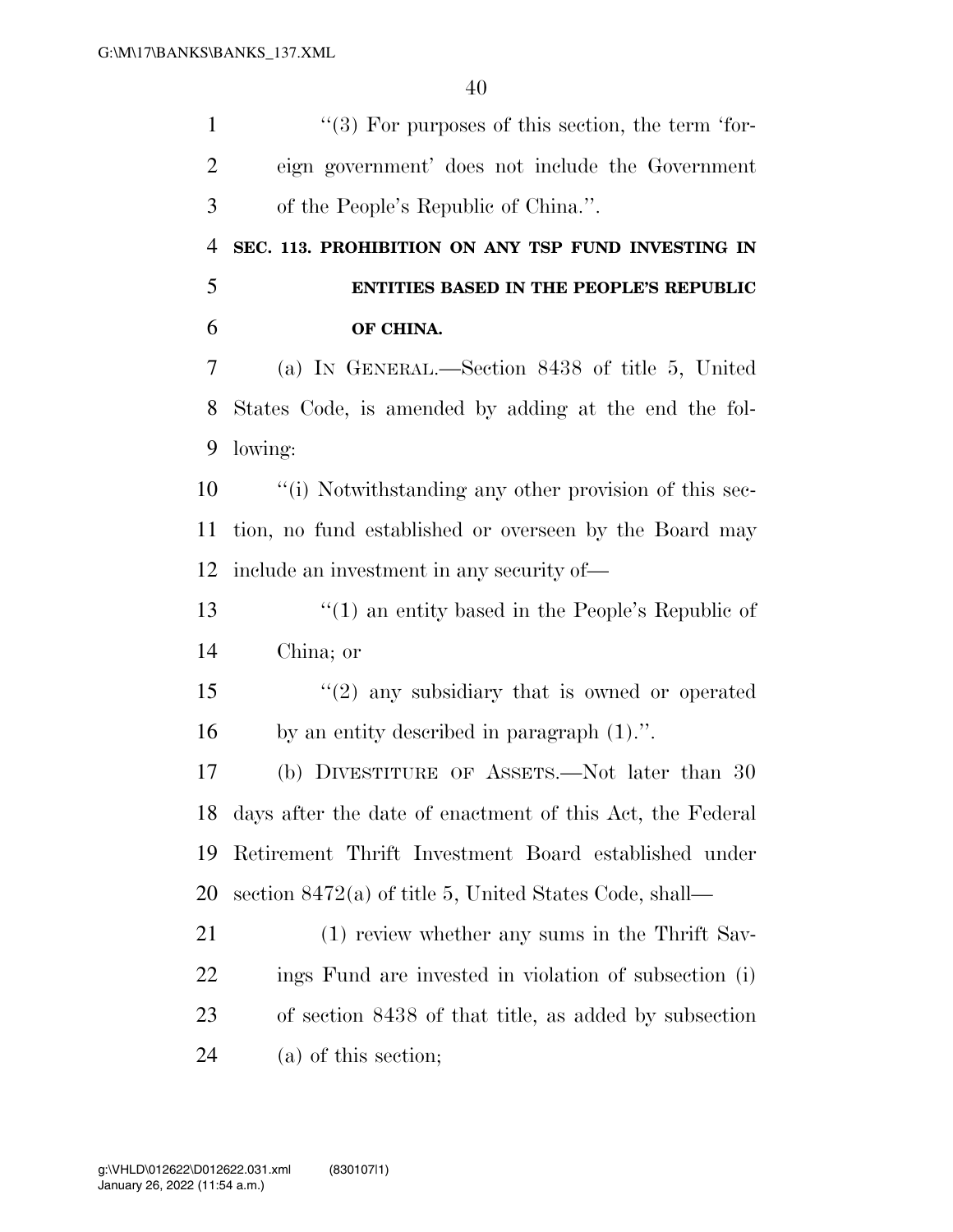| $\mathbf{1}$   | $(2)$ if any sums are invested in the manner de-      |
|----------------|-------------------------------------------------------|
| $\overline{2}$ | scribed in paragraph (1), divest those sums in a      |
| 3              | manner that is consistent with the legal and fidu-    |
| $\overline{4}$ | ciary duties provided under chapter 84 of that title, |
| 5              | or any other applicable provision of law; and         |
| 6              | (3) reinvest any sums divested under paragraph        |
| 7              | (2) in investments that do not violate subsection (i) |
| 8              | of section 8438 of that title, as added by subsection |
| 9              | (a) of this section.                                  |
| 10             | (c) PROHIBITION ON INVESTMENT OF TSP FUNDS            |
| 11             | IN ENTITIES BASED IN THE PEOPLE'S REPUBLIC OF         |
| 12             | CHINA THROUGH THE TSP MUTUAL FUND WINDOW.—            |
| 13             | Section 8438(b)(5) of title 5, United States Code, is |
| 14             | amended by adding at the end the following:           |
| 15             | "(E) A mutual fund accessible through a               |
| 16             | mutual fund window authorized under this              |
| 17             | paragraph may not include an investment in            |
| 18             | any security of—                                      |
| 19             | "(i) an entity based in the People's                  |
| 20             | Republic of China; or                                 |
| 21             | "(ii) any subsidiary that is owned or                 |
| 22             | operated by an entity described in clause             |
| 23             | $(i).$ ".                                             |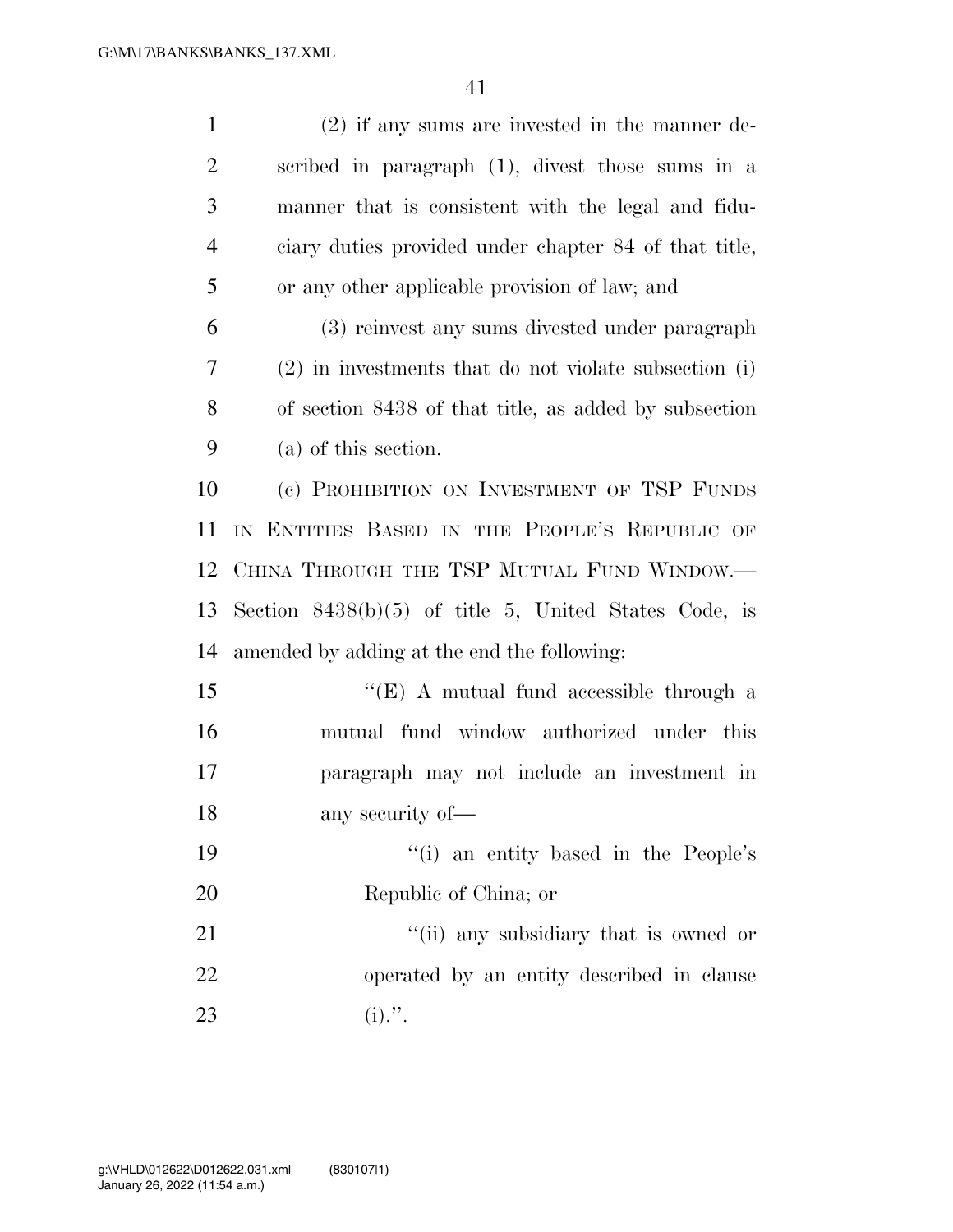## **SEC. 114. ENACTMENT OF EXECUTIVE ORDER.**

 (a) IN GENERAL.—The provisions of Executive Order 13920 (85 Fed. Reg. 26595; relating to securing the United States bulk-power system (May 1, 2020)) (as in effect on May 1, 2020) are enacted into law.

 (b) PUBLICATION.—In publishing this Act in slip form and in the United States Statutes at Large pursuant to section 112 of title 1, United States Code, the Archivist of the United States shall include after the date of ap- proval at the end an appendix setting forth the text of the Executive order referred to in subsection (a) (as in effect on May 1, 2020).

 **SEC. 115. REVIEW BY COMMITTEE ON FOREIGN INVEST-MENT IN THE UNITED STATES OF GREEN- FIELD INVESTMENTS BY PEOPLE'S REPUBLIC OF CHINA.** 

 (a) INCLUSION IN DEFINITION OF COVERED TRANS- ACTION.—Section 721(a)(4) of the Defense Production Act of 1950 (50 U.S.C. 4565(a)(4)) is amended—

20  $(1)$  in subparagraph  $(A)$ —

21 (A) in clause (i), by striking "; and" and 22 inserting a semicolon;

 (B) in clause (ii), by striking the period at 24 the end and inserting "; and"; and

(C) by adding at the end the following: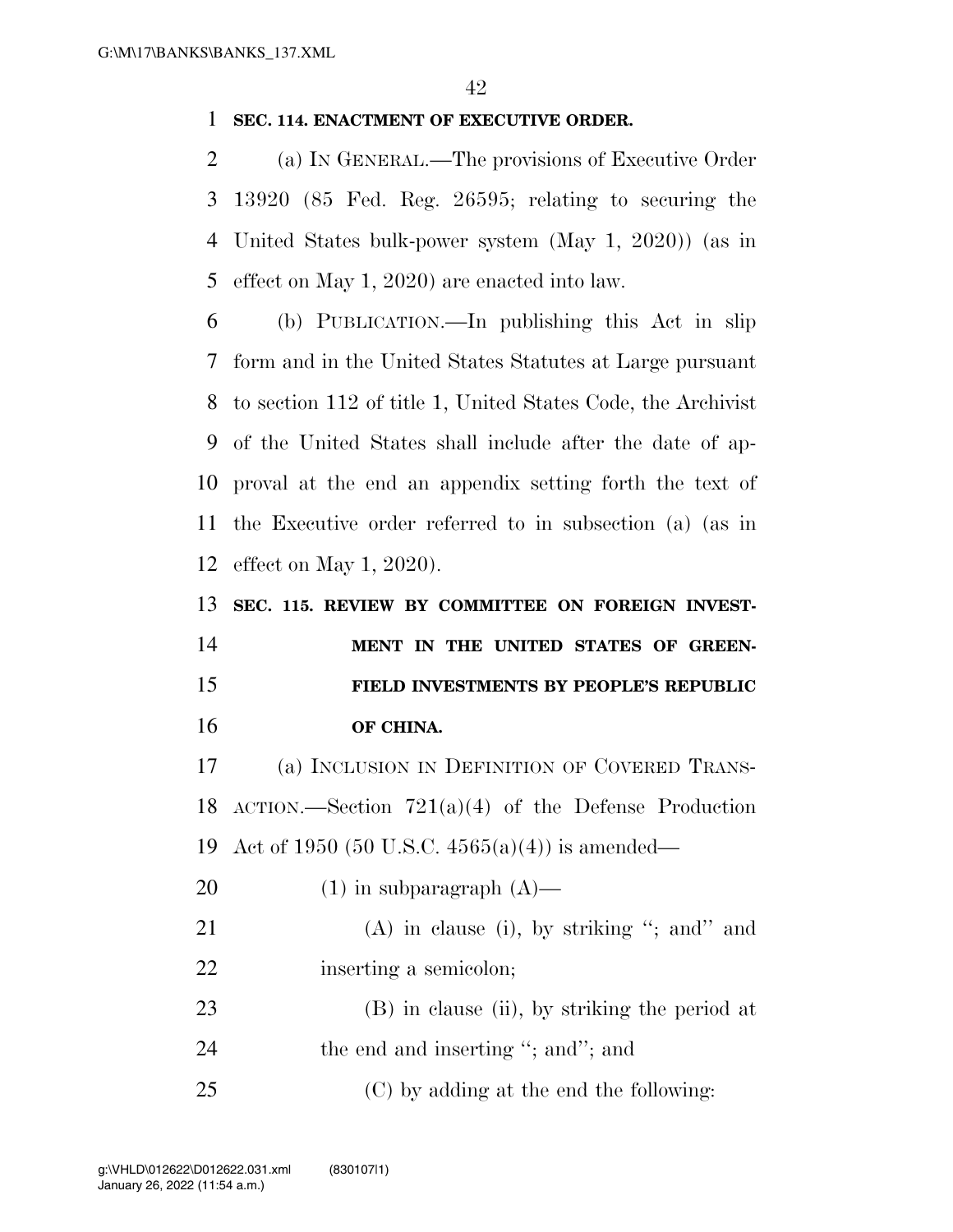| $\mathbf{1}$   | "(iii) any transaction described in                |
|----------------|----------------------------------------------------|
| $\overline{2}$ | subparagraph $(B)(vi)$ proposed or pending         |
| 3              | on or after the date of the enactment of           |
| $\overline{4}$ | the Countering Communist China Act.";              |
| 5              | and                                                |
| 6              | $(2)$ in subparagraph $(B)$ , by adding at the end |
| 7              | the following:                                     |
| 8              | "(vi) An investment by a foreign per-              |
| 9              | son that—                                          |
| 10             | $\lq\lq$ (I) involves—                             |
| 11             | $\lq\lq$ (aa) the completed<br><b>or</b>           |
| 12             | planned purchase or lease by, or                   |
| 13             | a concession to, the foreign per-                  |
| 14             | son of private or public real es-                  |
| 15             | tate in the United States; and                     |
| 16             | "(bb) the establishment of a                       |
| 17             | United States business to operate                  |
| 18             | a factory or other facility on that                |
| 19             | real estate; and                                   |
| 20             | "(II) could result in control, in-                 |
| 21             | cluding through formal or informal                 |
| 22             | arrangements to act in concert, of                 |
| 23             | that United States business by—                    |
| 24             | "(aa) the Government of the                        |
| 25             | People's Republic of China;                        |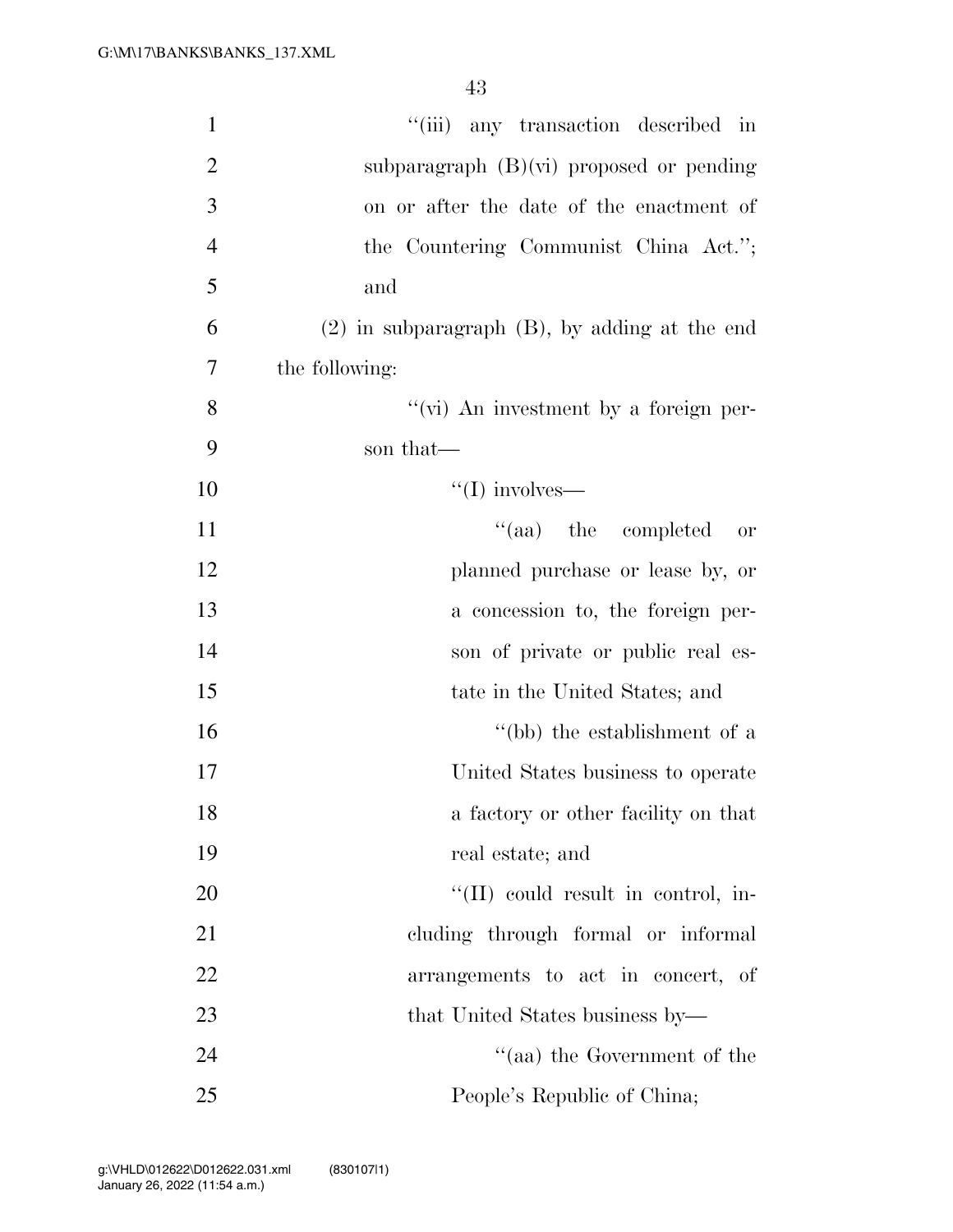| $\mathbf{1}$   | "(bb) a person owned or             |
|----------------|-------------------------------------|
| $\mathbf{2}$   | controlled by, or acting on behalf  |
| 3              | of, that Government;                |
| $\overline{4}$ | $f''(ce)$ an entity in which that   |
| 5              | Government has, directly or indi-   |
| 6              | rectly, including through formal    |
| $\tau$         | or informal arrangements to act     |
| 8              | in concert, a 5 percent or greater  |
| 9              | interest;                           |
| 10             | "(dd) an entity in which            |
| 11             | that Government has, directly or    |
| 12             | indirectly, the right or power to   |
| 13             | appoint, or approve the appoint-    |
| 14             | ment of, any members of the         |
| 15             | board of directors, board of su-    |
| 16             | pervisors, or an equivalent gov-    |
| 17             | erning body (including external     |
| 18             | directors and other individuals     |
| 19             | who perform the duties usually      |
| 20             | associated with such titles) or of- |
| 21             | (including the president,<br>ficers |
| 22             | senior vice president, executive    |
| 23             | vice president, and other individ-  |
| 24             | uals who perform duties normally    |
| 25             | associated with such titles)<br>οf  |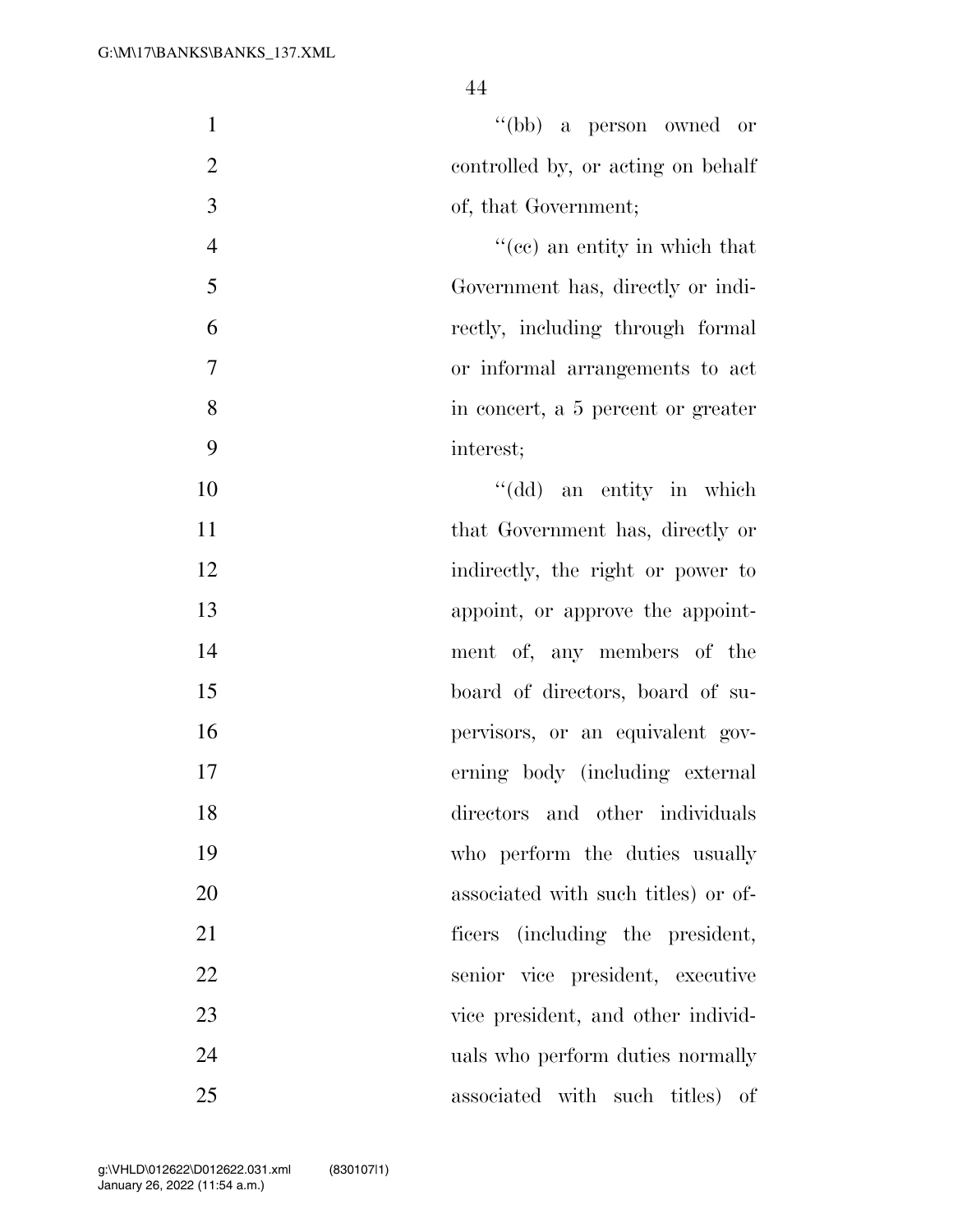|   | any other entity that held, di-                  |
|---|--------------------------------------------------|
| 2 | rectly or indirectly, including                  |
| 3 | through formal or informal ar-                   |
| 4 | rangements to act in concert, a 5                |
| 5 | percent or greater interest in the               |
| 6 | entity in the preceding 3 years;                 |
| 7 | <sub>or</sub>                                    |
| 8 | $\mathcal{L}(\mathbf{e})$ an entity in which any |
|   |                                                  |

 members or officers described in 10 item (dd) of any other entity 11 holding, directly or indirectly, in- cluding through formal or infor- mal arrangements to act in con- cert, a 5 percent or greater inter- est in the entity are members of the Chinese Communist Party or have been members of the Chi- nese Communist Party in the 19 preceding 3 years.".

 (b) DEFINITION OF GOVERNMENT OF PEOPLE'S RE- PUBLIC OF CHINA.—Section 721(a) of the Defense Pro- duction Act of 1950 (50 U.S.C. 4565(a)) is amended— (1) by redesignating paragraphs (8) through (13) as paragraphs (9) through (14), respectively; and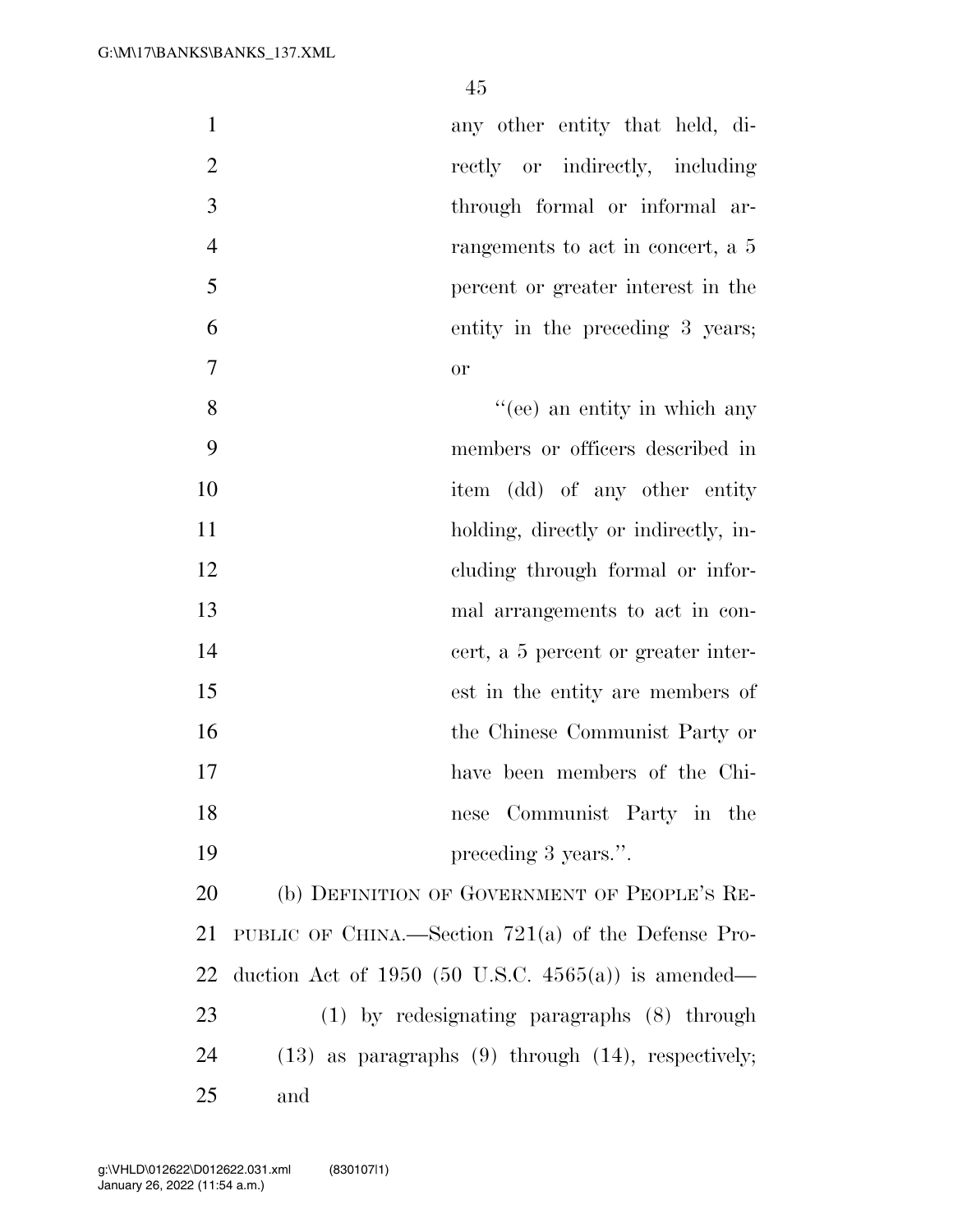(2) by inserting after paragraph (7) the fol-lowing:

3 "(7) GOVERNMENT OF PEOPLE'S REPUBLIC OF CHINA.—The term 'Government of the People's Re- public of China' includes the national and sub- national governments within the People's Republic of China, including any departments, agencies, or in-strumentalities of such governments.''.

 (c) MANDATORY FILING OF DECLARATIONS.—Sec-10 tion  $721(b)(1)(C)(v)(IV)(bb)$  of the Defense Production 11 Act of 1950 (50 U.S.C.  $4565(b)(1)(C)(v)(IV)(bb)$ ) is amended by adding at the end the following:

| 13 | $\lq\lq$ (DD) GREENFIELD      |
|----|-------------------------------|
| 14 | INVESTMENTS BY PEOPLE'S       |
| 15 | REPUBLIC OF CHINA.—The        |
| 16 | parties to a covered trans-   |
| 17 | action described in sub-      |
| 18 | section $(a)(4)(B)(vi)$ shall |
| 19 | submit a declaration de-      |
| 20 | scribed in subclause (I) with |
| 21 | respect to the transaction."  |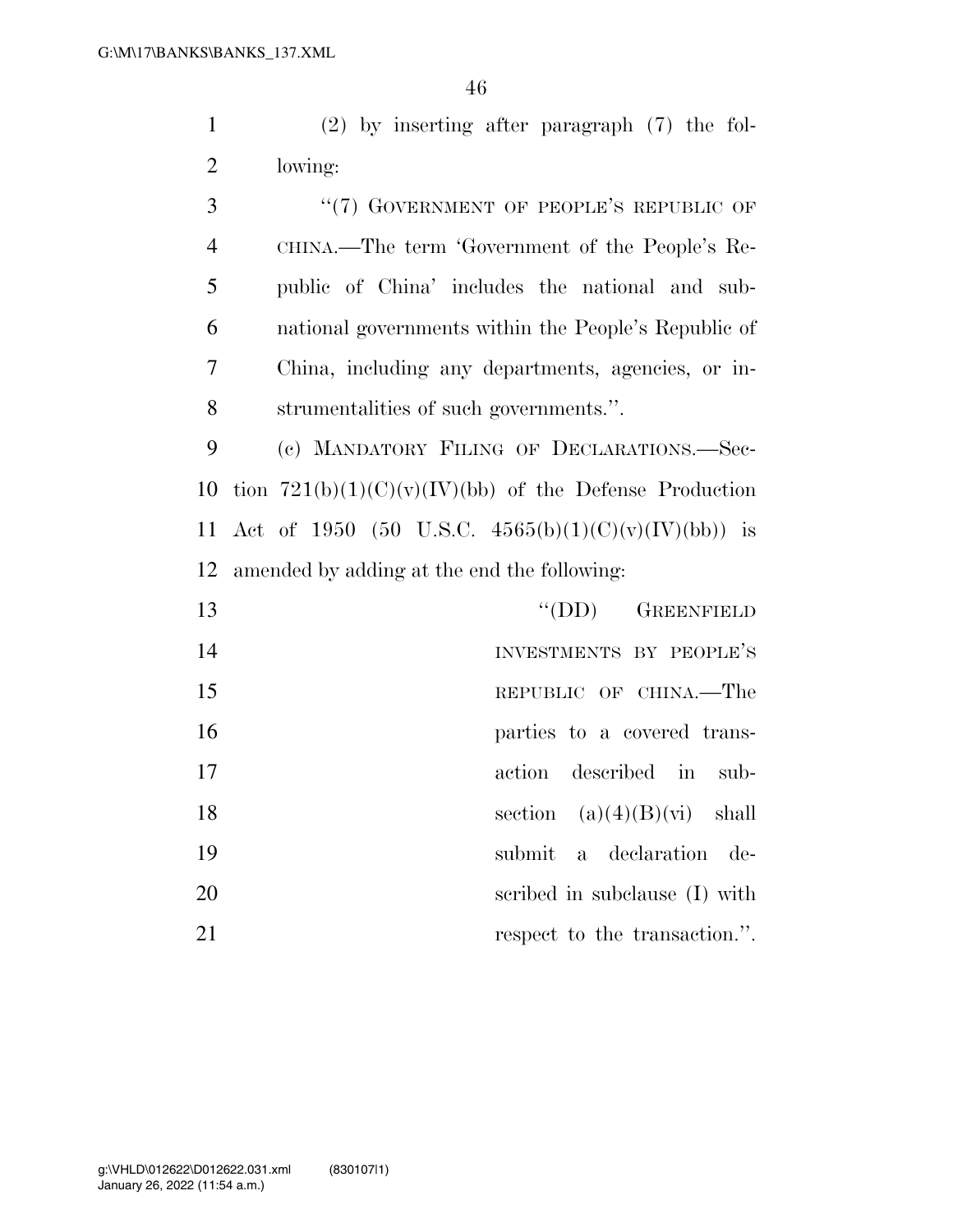| 1              | SEC. 116. MODIFICATION OF AUTHORITIES TO REGULATE                             |
|----------------|-------------------------------------------------------------------------------|
| $\overline{2}$ | OR PROHIBIT THE IMPORTATION OR EXPOR-                                         |
| 3              | INFORMATION OR INFORMA-<br><b>TATION OF</b>                                   |
| $\overline{4}$ | TIONAL MATERIALS CONTAINING SENSITIVE                                         |
| 5              | <b>PERSONAL</b><br><b>DATA</b><br><b>UNDER</b><br><b>THE</b><br><b>INTER-</b> |
| 6              | NATIONAL EMERGENCY ECONOMIC POWERS                                            |
| 7              | ACT.                                                                          |
| 8              | (a) IN GENERAL.—Section 203 of the International                              |
| 9              | Emergency Economic Powers Act (50 U.S.C. 1702) is                             |
| 10             | amended-                                                                      |
| 11             | $(1)$ in subsection $(b)$ —                                                   |
| 12             | $(A)$ in the matter preceding paragraph $(1)$ ,                               |
| 13             | by striking "to regulate or prohibit, directly or                             |
| 14             | indirectly" and inserting "to directly regulate or                            |
| 15             | prohibit"; and                                                                |
| 16             | (B) in the first sentence of paragraph                                        |
| 17             | $(3)$ —                                                                       |
| 18             | (i) by striking "but not limited to,";                                        |
| 19             | and                                                                           |
| 20             | (ii) by inserting ", but excluding sen-                                       |
| 21             | sitive personal data"; and                                                    |
| 22             | $(2)$ by adding at the end the following:                                     |
| 23             | $\lq\lq (d)$<br>SENSITIVE PERSONAL DATA DEFINED.-In                           |
| 24             | subsection $(b)(3)$ , the term 'sensitive personal data' means                |
| 25             | any of the following:                                                         |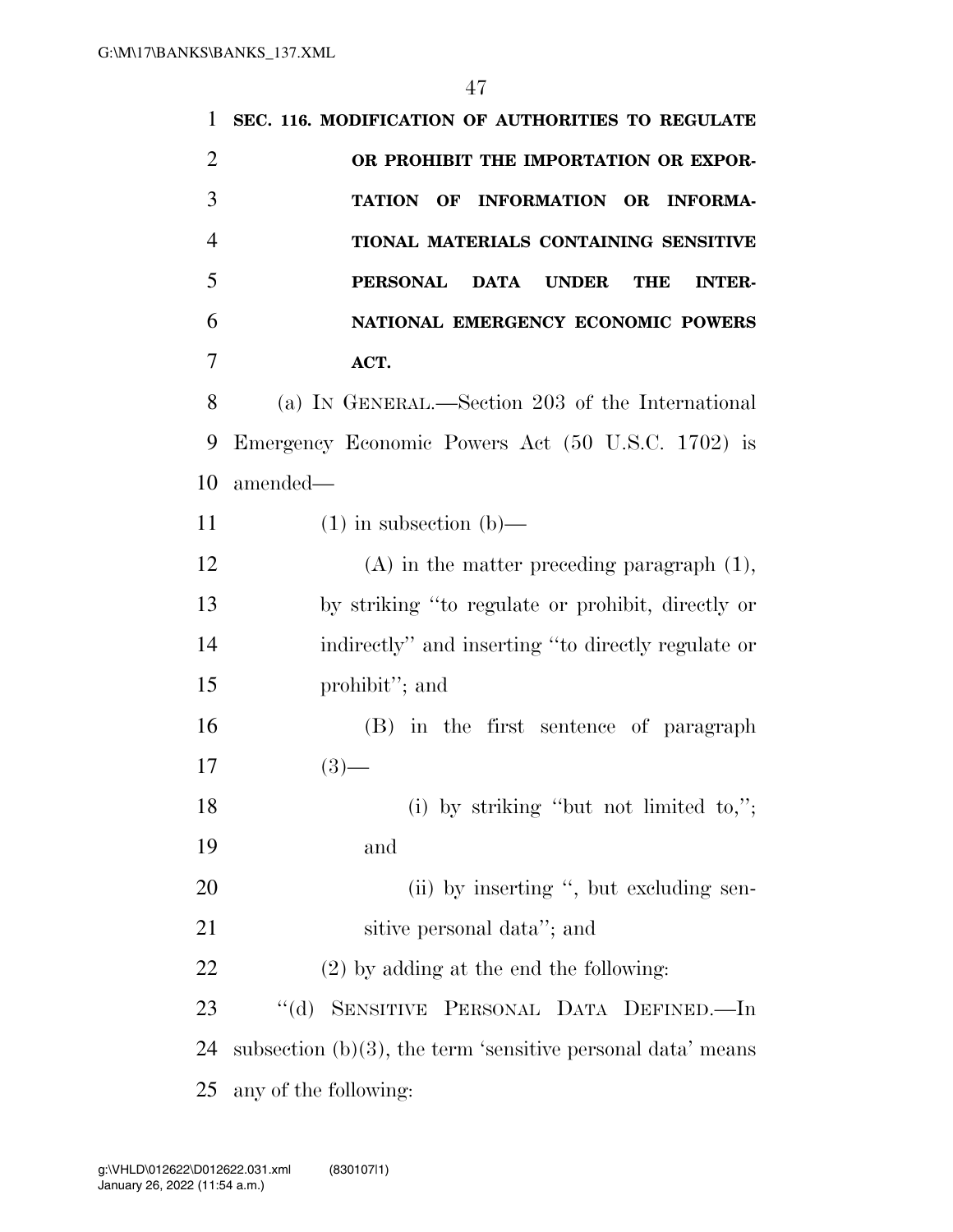| $\mathbf{1}$   | "(1) Personally identifiable information, includ-   |
|----------------|-----------------------------------------------------|
| $\overline{2}$ | ing the following:                                  |
| 3              | "(A) Financial data that could be used to           |
| $\overline{4}$ | analyze or determine an individual's financial      |
| 5              | distress or hardship.                               |
| 6              | "(B) The set of data in a consumer report,          |
| 7              | as defined under section 603 of the Fair Credit     |
| 8              | Reporting Act (15 U.S.C. 1681a), unless such        |
| 9              | data is obtained from a consumer reporting          |
| 10             | agency for one or more purposes identified in       |
| 11             | subsection (a) of such section.                     |
| 12             | "(C) The set of data in an application for          |
| 13             | health insurance, long-term care insurance, pro-    |
| 14             | fessional liability insurance, mortgage insur-      |
| 15             | ance, or life insurance.                            |
| 16             | $\lq\lq$ (D) Data relating to the physical, mental, |
| 17             | or psychological health condition of an indi-       |
| 18             | vidual.                                             |
| 19             | "(E) Non-public electronic communica-               |
| 20             | tions, including email, messaging, or chat com-     |
| 21             | munications, between or among users of a            |
| 22             | United States business's products or services if    |
| 23             | a primary purpose of such product or service is     |
| 24             | to facilitate third-party user communications.      |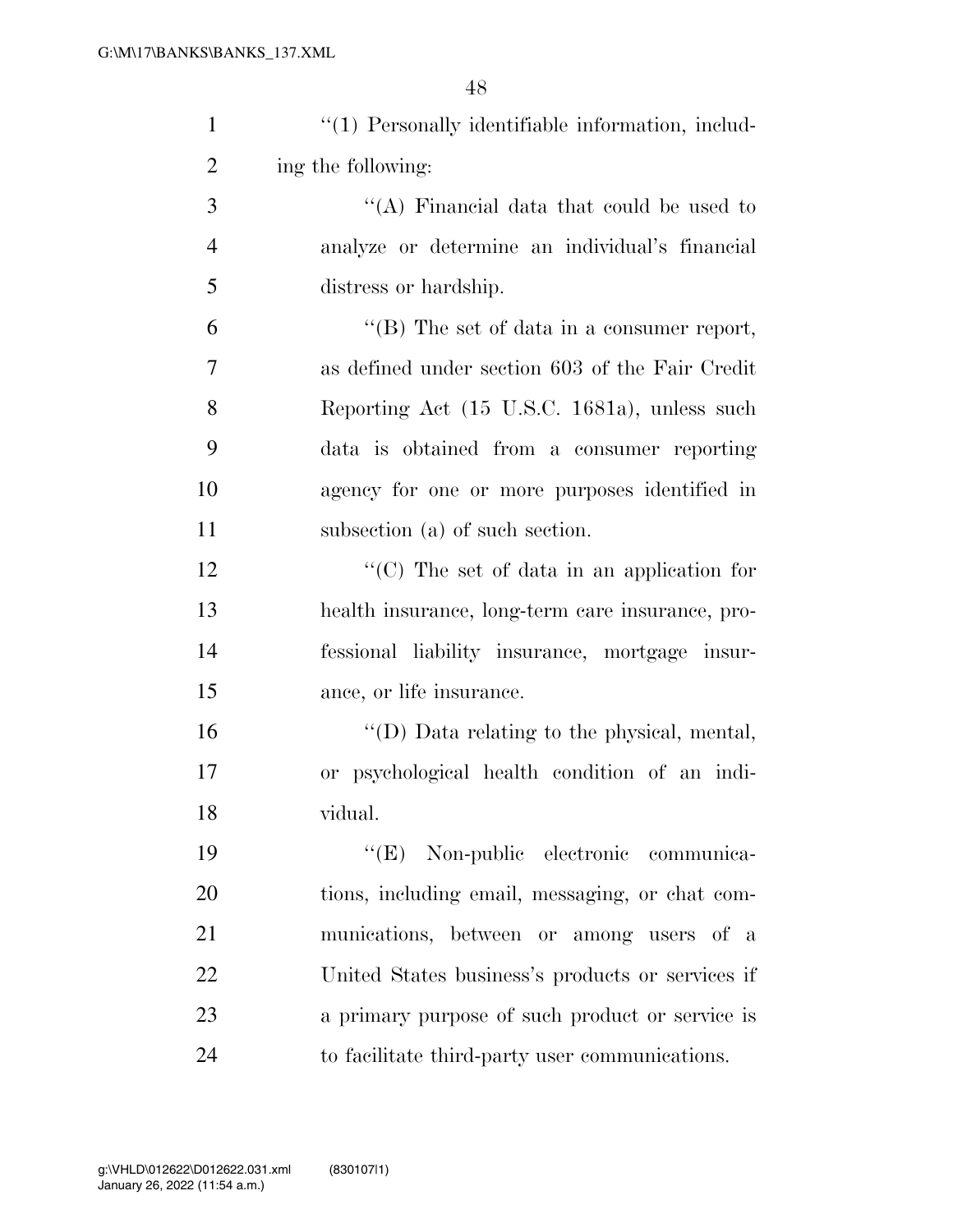| $\mathbf{1}$   | "(F) Geolocation data collected using posi-             |
|----------------|---------------------------------------------------------|
| $\overline{2}$ | tioning systems, cell phone towers, or WiFi ac-         |
| 3              | cess points such as via a mobile application, ve-       |
| $\overline{4}$ | hicle GPS, other onboard mapping tool, or               |
| 5              | wearable electronic device.                             |
| 6              | "(G) Biometric enrollment data including                |
| $\overline{7}$ | facial, voice, retina/iris, and palm/fingerprint        |
| 8              | templates.                                              |
| 9              | "(H) Data stored and processed for gener-               |
| 10             | ating a Federal, State, tribal, territorial, or         |
| 11             | other government identification card.                   |
| 12             | "(I) Data concerning United States Gov-                 |
| 13             | ernment personnel security clearance status.            |
| 14             | $``(J)$ The set of data in an application for           |
| 15             | a United States Government personnel security           |
| 16             | clearance or an application for employment in a         |
| 17             | position of public trust.                               |
| 18             | $\lq(2)$ Genetic information, which includes the re-    |
| 19             | sults of an individual's genetic tests, including any   |
| 20             | related genetic sequencing data, whenever such re-      |
| 21             | sults, in isolation or in combination with previously   |
| 22             | released or publicly available data, constitute identi- |
| 23             | fiable data. Such results shall not include data de-    |
| 24             | rived from databases maintained by the United           |
| 25             | States Government and routinely provided to private     |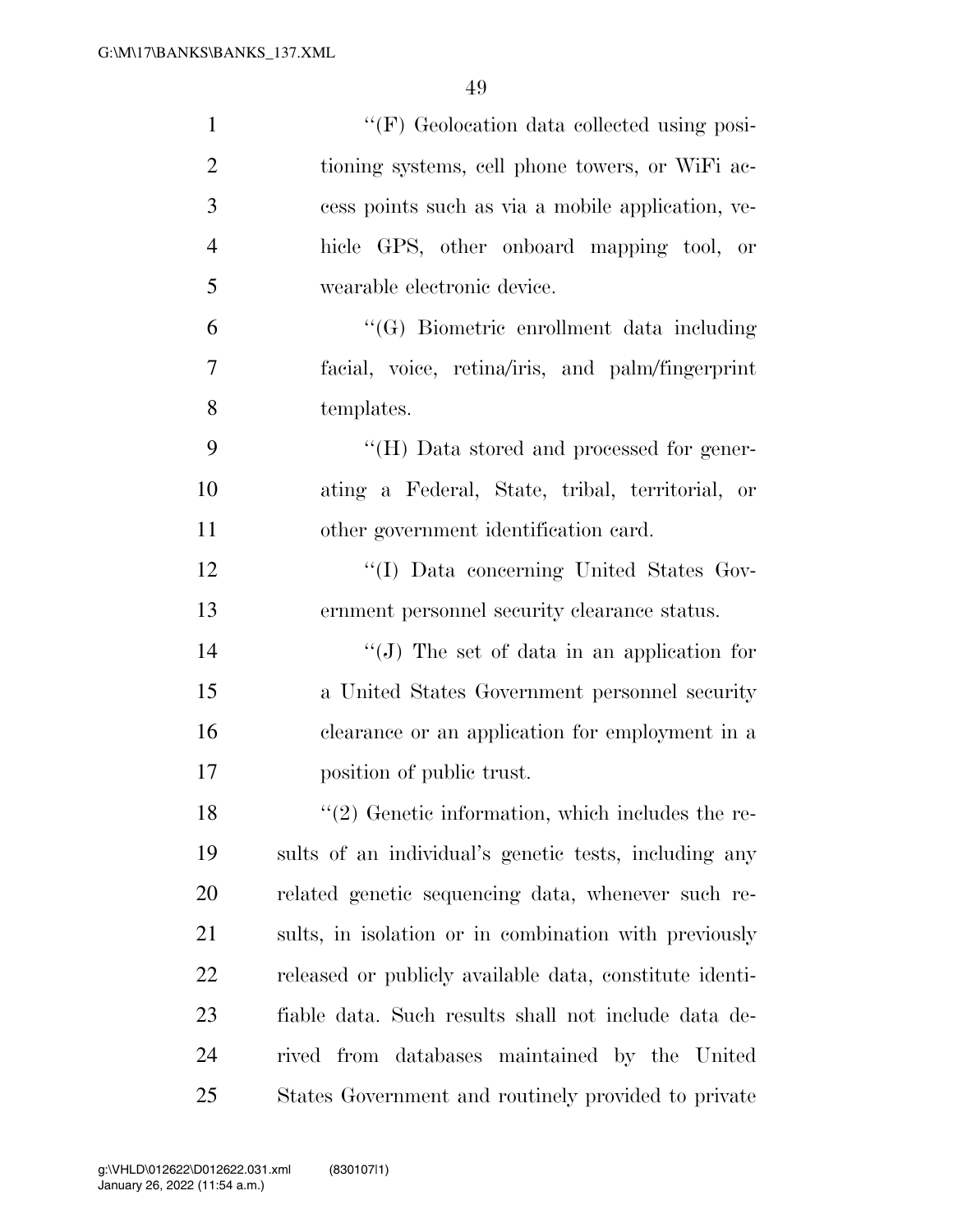| $\mathbf{1}$   | parties for purposes of research. For purposes of                                |
|----------------|----------------------------------------------------------------------------------|
| $\overline{2}$ | this paragraph, the term 'genetic test' has the mean-                            |
| 3              | ing provided in section $2791(d)(17)$ of the Public                              |
| $\overline{4}$ | Health Service Act $(42 \text{ U.S.C. } 300 \text{gg} - 91 \text{ (d)}(17))$ .". |
| 5              | (b) EFFECTIVE DATE.—The amendments made by                                       |
| 6              | this section—                                                                    |
| $\tau$         | $(1)$ take effect on the date of the enactment of                                |
| 8              | this Act; and                                                                    |
| 9              | (2) apply with respect to any exercise of the au-                                |
| 10             | thority granted to the President under section 203                               |
| 11             | of the International Emergency Economic Powers                                   |
| 12             | Act on or after such date of enactment.                                          |
| 13             | SEC. 117. PROHIBITING THE PURCHASE OF AGRICULTURAL                               |
|                |                                                                                  |
|                | LAND LOCATED IN THE UNITED STATES.                                               |
| 14<br>15       | The Secretary of Agriculture shall take such actions                             |
| 16             | as may be necessary to prohibit the purchase of agricul-                         |
| 17             | tural land located in the United States by companies                             |
| 18             | owned, in full or in part, by the People's Republic of                           |
| 19             | China. Beginning on the date of the enactment of this Act,                       |
| 20             | agricultural land owned by the People's Republic of China                        |
| 21             | or companies owned, in full or in part, by the People's                          |
| 22             | Republic of China shall not be eligible for participation                        |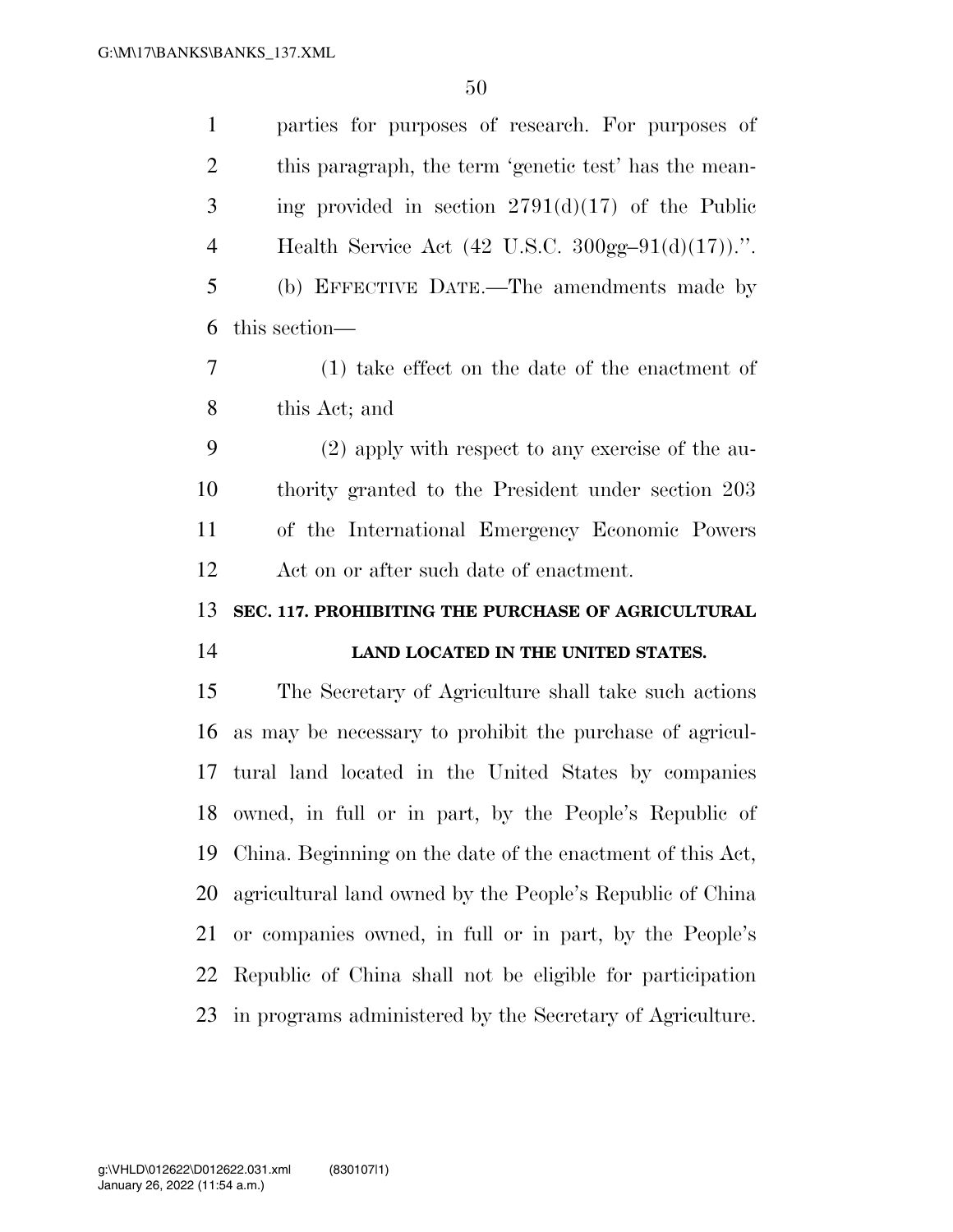# **TITLE II—MATTERS RELATING TO CHINA'S ROLE IN COVID–19**

 **SEC. 201. DECLASSIFICATION OF INFORMATION RELATED TO THE ORIGIN OF COVID–19.** 

 Not later than 90 days after the date of the enact- ment of this Act, the Director of National Intelligence shall—

 (1) declassify any and all information relating to potential links between the Wuhan Institute of Vi- rology and the origin of the Coronavirus Disease 2019 (COVID–19), including—

 (A) activities performed by the Wuhan In- stitute of Virology with or on behalf of the Peo-ple's Liberation Army;

 (B) coronavirus research or other related activities performed at the Wuhan Institute of Virology prior to the outbreak of COVID–19; and

 (C) researchers at the Wuhan Institute of Virology who fell ill in autumn 2019, including 21 for any such researcher—

 (i) the researcher's name; 23 (ii) the researcher's symptoms; (iii) the date of the onset of the re-searcher's symptoms;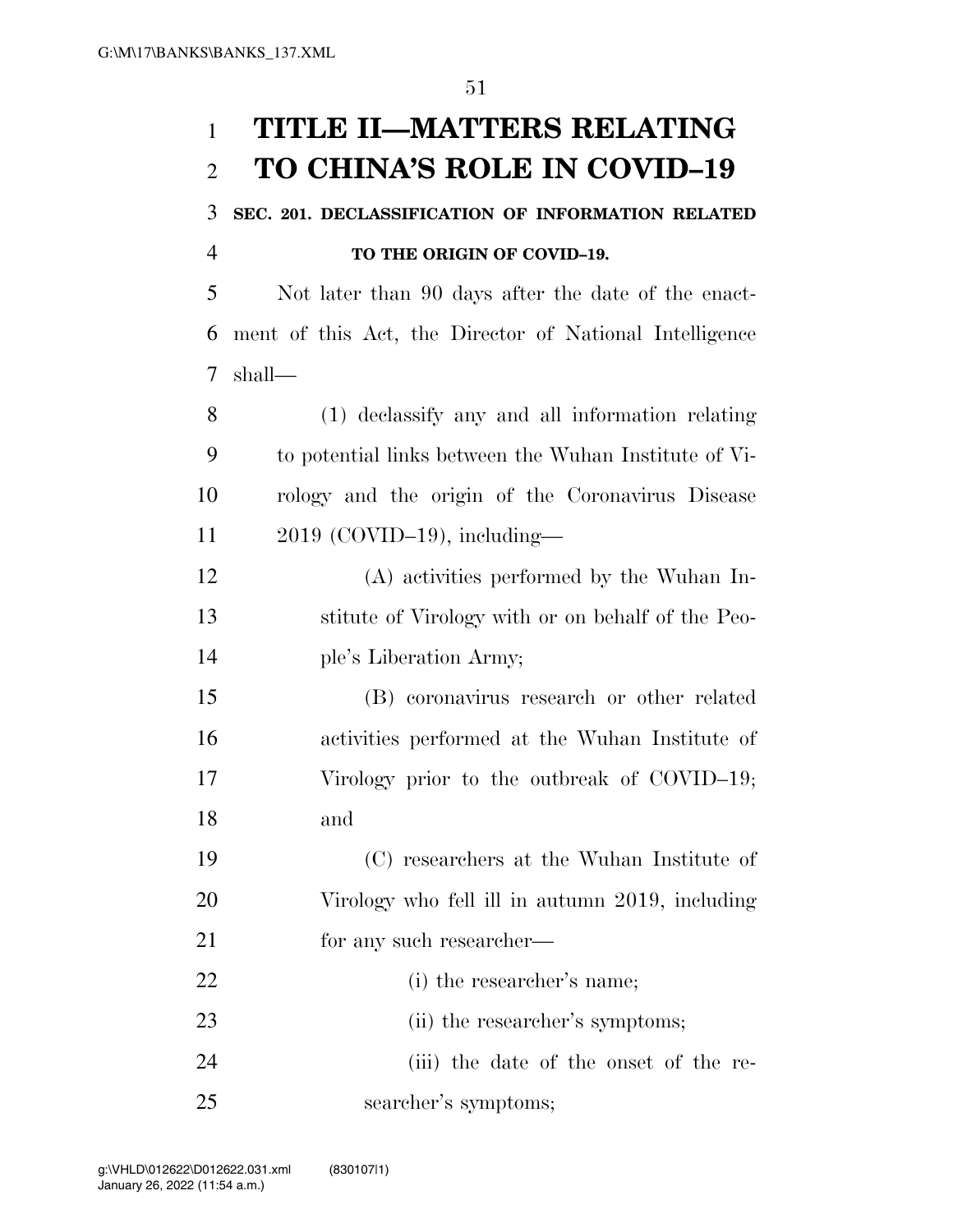| $\mathbf{1}$   | (iv) the researcher's role at the                        |
|----------------|----------------------------------------------------------|
| $\overline{2}$ | Wuhan Institute of Virology;                             |
| 3              | (v) whether the researcher was in-                       |
| $\overline{4}$ | volved with or exposed to coronavirus re-                |
| 5              | search at the Wuhan Institute of Virology;               |
| 6              | (vi) whether the researcher visited a                    |
| 7              | hospital while they were ill; and                        |
| 8              | (vii) a description of any other actions                 |
| 9              | taken by the researcher that may suggest                 |
| 10             | they were experiencing a serious illness at              |
| 11             | the time; and                                            |
| 12             | (2) submit to Congress an unclassified report            |
| 13             | that contains—                                           |
| 14             | (A) all of the information described under               |
| 15             | paragraph $(1)$ ; and                                    |
| 16             | (B) only such redactions as the Director                 |
| 17             | determines necessary to protect sources and              |
| 18             | methods.                                                 |
| 19             | SEC. 202. AMENDMENT TO DEPARTMENT OF STATE RE-           |
| 20             | <b>WARDS PROGRAM.</b>                                    |
| 21             | Subsection (b) of section 36 of the State Department     |
| 22             | Basic Authorities Act of 1956 (22 U.S.C. 2708) is amend- |
| 23             | $ed$ —                                                   |
| 24             | $(1)$ in paragraph $(12)$ , by striking "or" after       |
| 25             | the semicolon at the end;                                |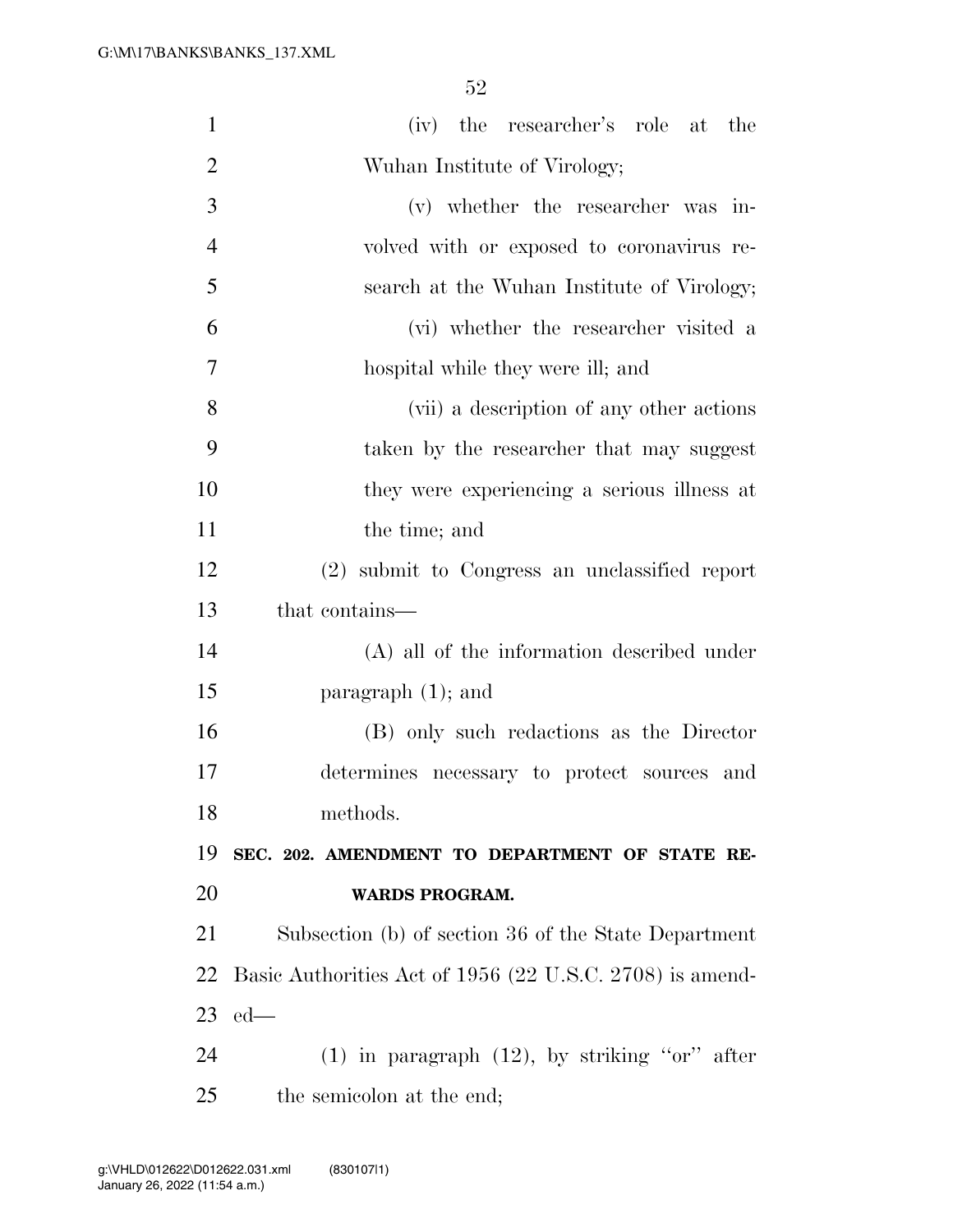| $(2)$ in paragraph $(13)$ , by striking the period at |
|-------------------------------------------------------|
| the end and inserting "; or"; and                     |

 (3) by adding at the end the following new paragraph.

 ''(14) the identification of credible information regarding the origins of COVID–19, or any person or entity involved in the coverup of the origins of COVID–19, or the identification of any person or entity that provides nonpublic information related to gain of function research connected to Chinese lab- oratories, including the Wuhan Institute of Virology, with relation to coronaviruses that has been covered up by the Government of China and the Chinese Communist Party.''.

 **SEC. 203. EXECUTIVE STRATEGY TO SEEK REIMBURSE-MENT FROM CHINA OF FUNDS MADE AVAIL- ABLE BY THE UNITED STATES GOVERNMENT TO ADDRESS COVID–19.** 

 (a) EXECUTIVE STRATEGY.—The President, in con- sultation with the Secretary of the Treasury, and the Sec- retary of State, shall develop and carry out a strategy to seek reimbursement from the People's Republic of China of funds made available by the United States Government to address COVID–19.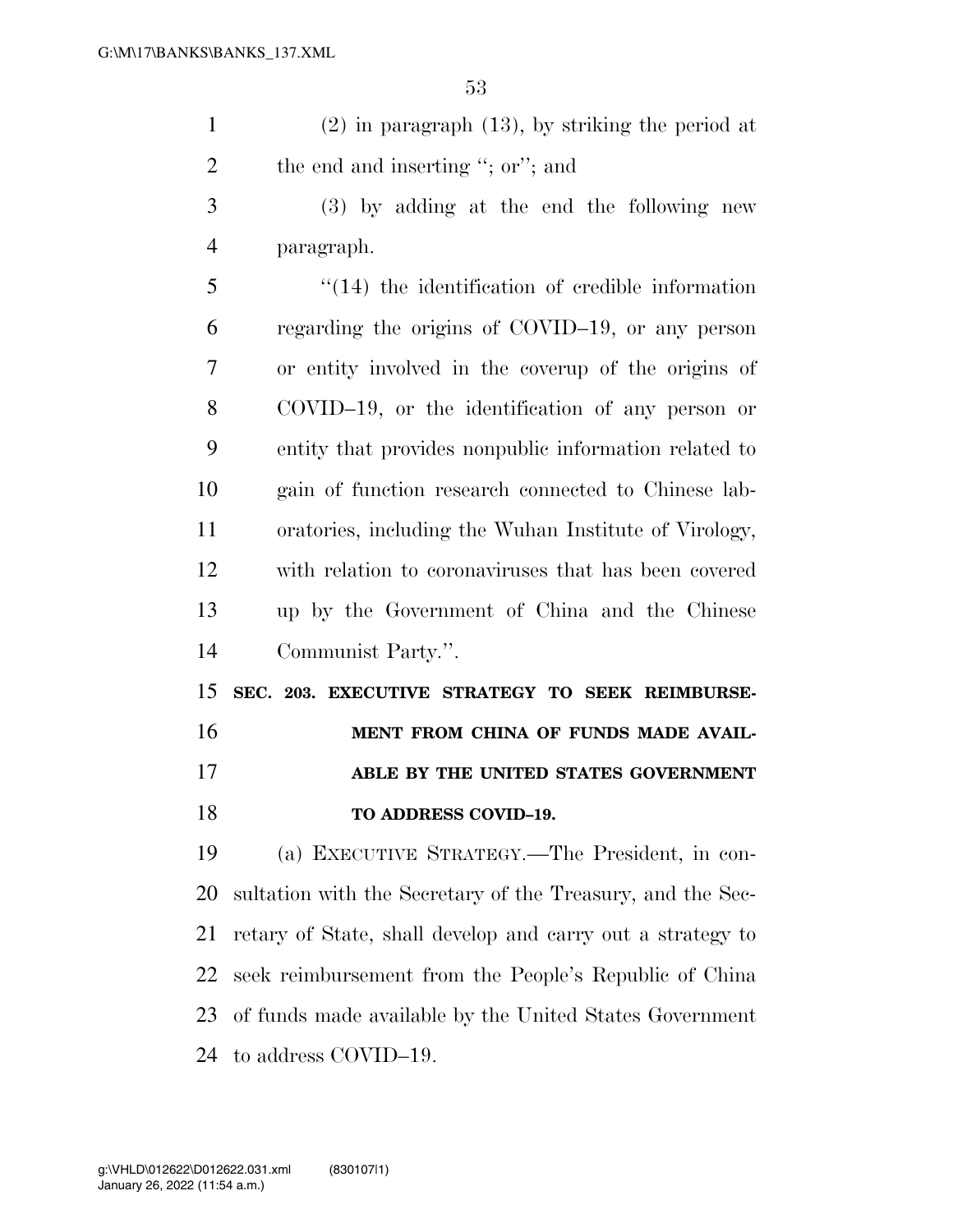(b) REPORT.—Not later than 1 year after the date of enactment of this Act, and annually thereafter, the President shall submit to the appropriate congressional committees a report on the strategy required under sub- section (a) and its implementation. (c) APPROPRIATE CONGRESSIONAL COMMITTEES DE- FINED.—In this section, the term ''appropriate congres- sional committees'' means— (1) the Committee on Appropriations, the Com-

 mittee on the Budget, and the Committee on Ways and Means of the House of Representatives;

 (2) the Committee on Appropriations, the Com- mittee on the Budget, and the Committee on Fi-nance of the Senate; and

(3) the Joint Economic Committee.

 **SEC. 204. PROHIBITION ON USE OF FUNDS TO SEEK MEM-BERSHIP IN THE WORLD HEALTH ORGANIZA- TION OR TO PROVIDE ASSESSED OR VOL- UNTARY CONTRIBUTIONS TO THE WORLD HEALTH ORGANIZATION.** 

 (a) IN GENERAL.—Notwithstanding any other provi- sion of law, no funds available to any Federal department or agency may be used to seek membership by the United States in the World Health Organization or to provide as-sessed or voluntary contributions to the World Health Or-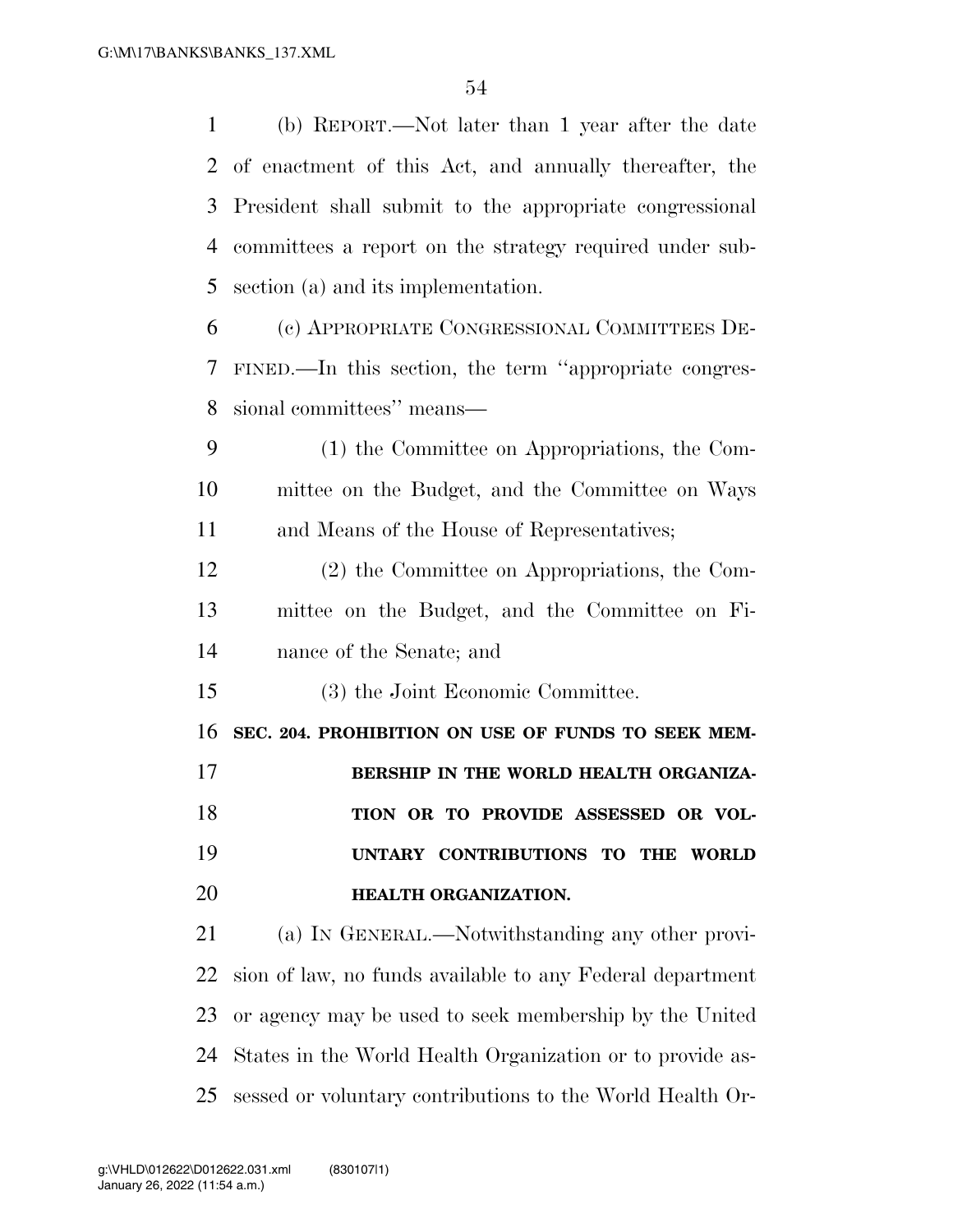ganization until such time as the President certifies to Congress that the World Health Organization meets the conditions described in subsection (b). (b) CONDITIONS DESCRIBED.—The conditions de-scribed in this subsection are the following:

 (1) The World Health Organization has adopt- ed meaningful reforms to ensure that humanitarian assistance is not politicized and is to be provided to those with the most need.

 (2) The World Health Organization is not under the control or significant malign influence of the Chinese Communist Party.

 (3) The World Health Organization is not in- volved in a coverup of the Chinese Communist Par-ty's response to the COVID–19 pandemic.

 (4) The World Health Organization grants ob-server status to Taiwan.

 (5) The World Health Organization does not di- vert humanitarian or medical supplies to Iran, North Korea, or Syria.

 (6) The World Health Organization has put in place mechanisms to increase transparency and ac- countability in its operations and eliminate waste, fraud, and abuse.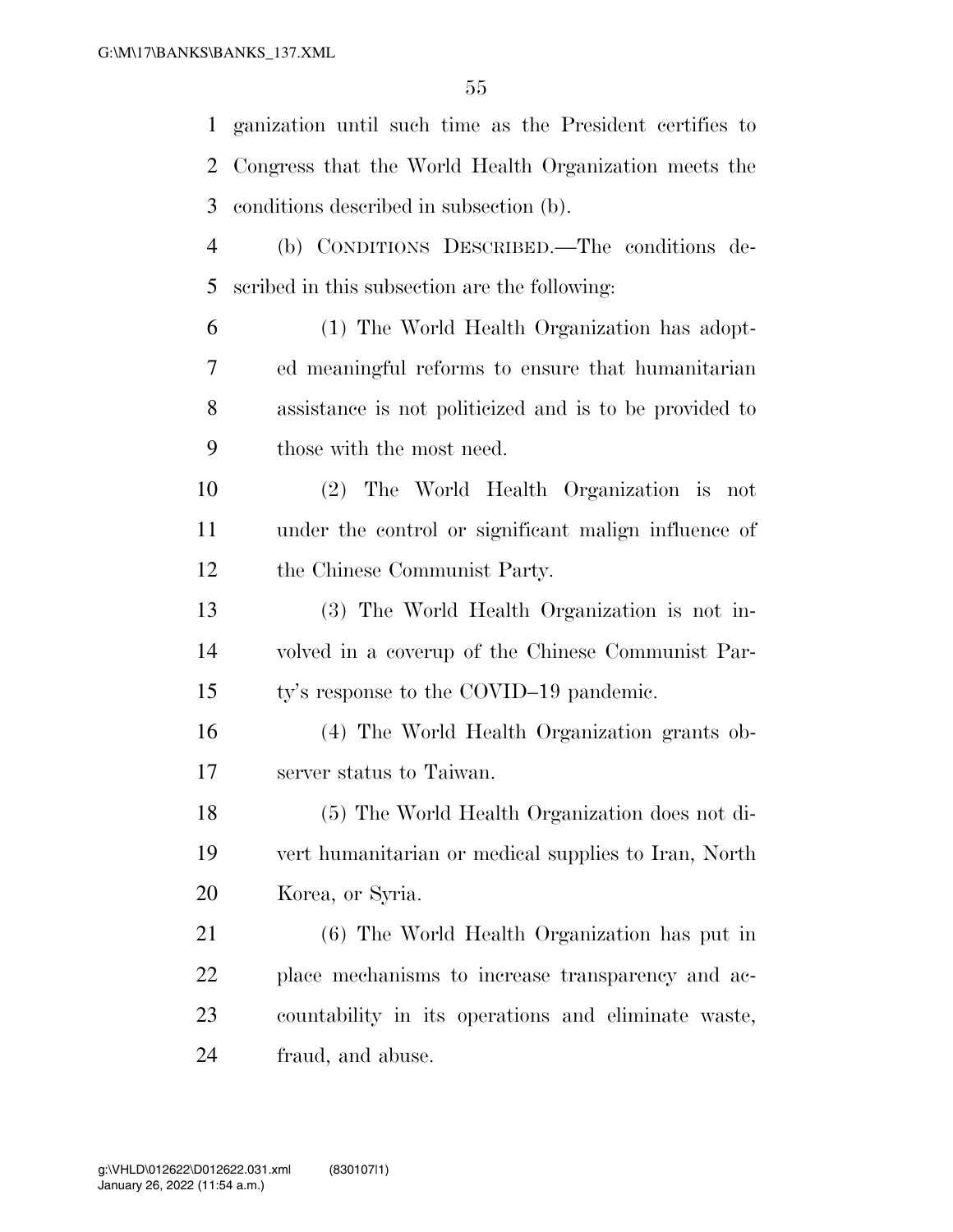|  | 1 SEC. 205. ESTABLISHMENT OF A JOINT SELECT COM- |
|--|--------------------------------------------------|
|  | MITTEE ON THE EVENTS AND ACTIVITIES              |
|  | SURROUNDING CHINA'S HANDLING OF THE              |
|  | 2019 NOVEL CORONAVIRUS.                          |

 There is hereby established in the Senate and the House of Representatives a joint select committee to be known as the ''Joint Select Committee on the Events and Activities Surrounding China's Handling of the 2019 Novel Coronavirus'' (hereafter referred to as the ''Joint Select Committee'').

#### **SEC. 206. MEMBERSHIP.**

(a) SELECTION AND APPOINTMENT.—

 (1) IN GENERAL.—The Joint Select Committee shall be composed of 20 Members of the House of Representatives and Senate, of whom—

 (A) 10 shall be Members of the House of Representatives, of whom 5 shall be appointed by the Speaker of the House of Representatives and 5 shall be appointed by the minority leader of the House of Representatives; and

 (B) 10 shall be Senators, of whom 5 shall be appointed by the majority leader of the Sen- ate and 5 shall be appointed by the minority leader of the Senate.

 (2) TREATMENT OF DELEGATE AND RESIDENT COMMISSIONER.—For purposes of this section, a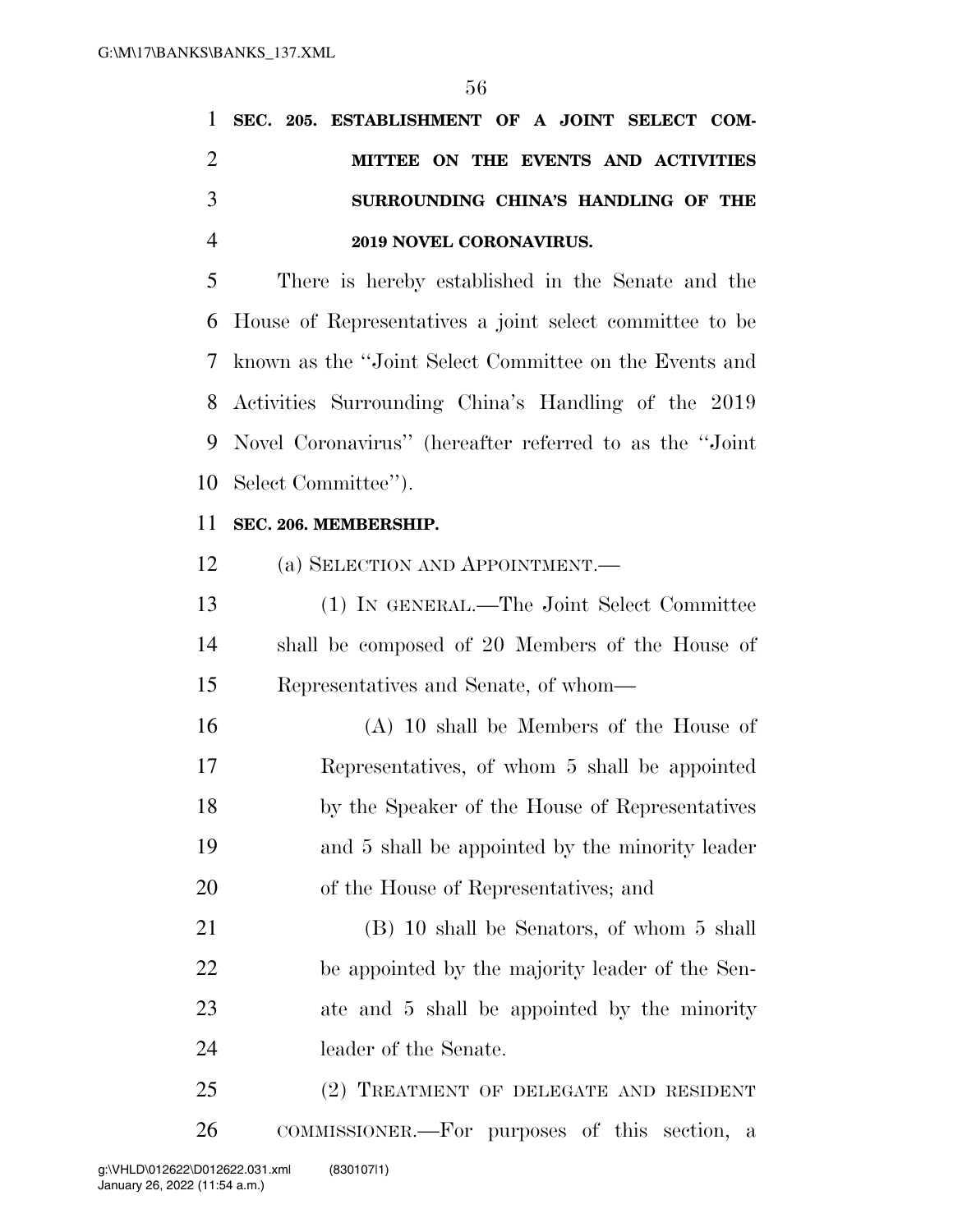''Member'' of the House of Representatives includes a Delegate or Resident Commissioner to the Con-gress.

 (b) CO-CHAIRS.—Two of the members of the Joint Select Committee shall serve as co-chairs of the Joint Se-lect Committee, and shall be appointed as follows:

 (1) One shall be a Member of the House of Representatives, who shall be appointed as co-chair by the Speaker of the House of Representatives in consultation with the majority leader of the Senate.

 (2) One shall be a Senator, who shall be ap- pointed as co-chair by the minority leader of the Senate in consultation with the minority leader of the House of Representatives.

 (c) VACANCIES.—A vacancy in the membership of the Joint Select Committee (including a vacancy resulting be- cause a member ceases to be a Member of the House of Representatives or a Senator) shall not affect its powers, and shall be filled not later than 14 calendar days after the date on which the vacancy occurs in the same manner as the original appointment was made.

 (d) DEADLINES.—Members of the Joint Select Com- mittee and the co-chairs of the Joint Select Committee shall be appointed not later than 14 calendar days after the date of the adoption of this concurrent resolution.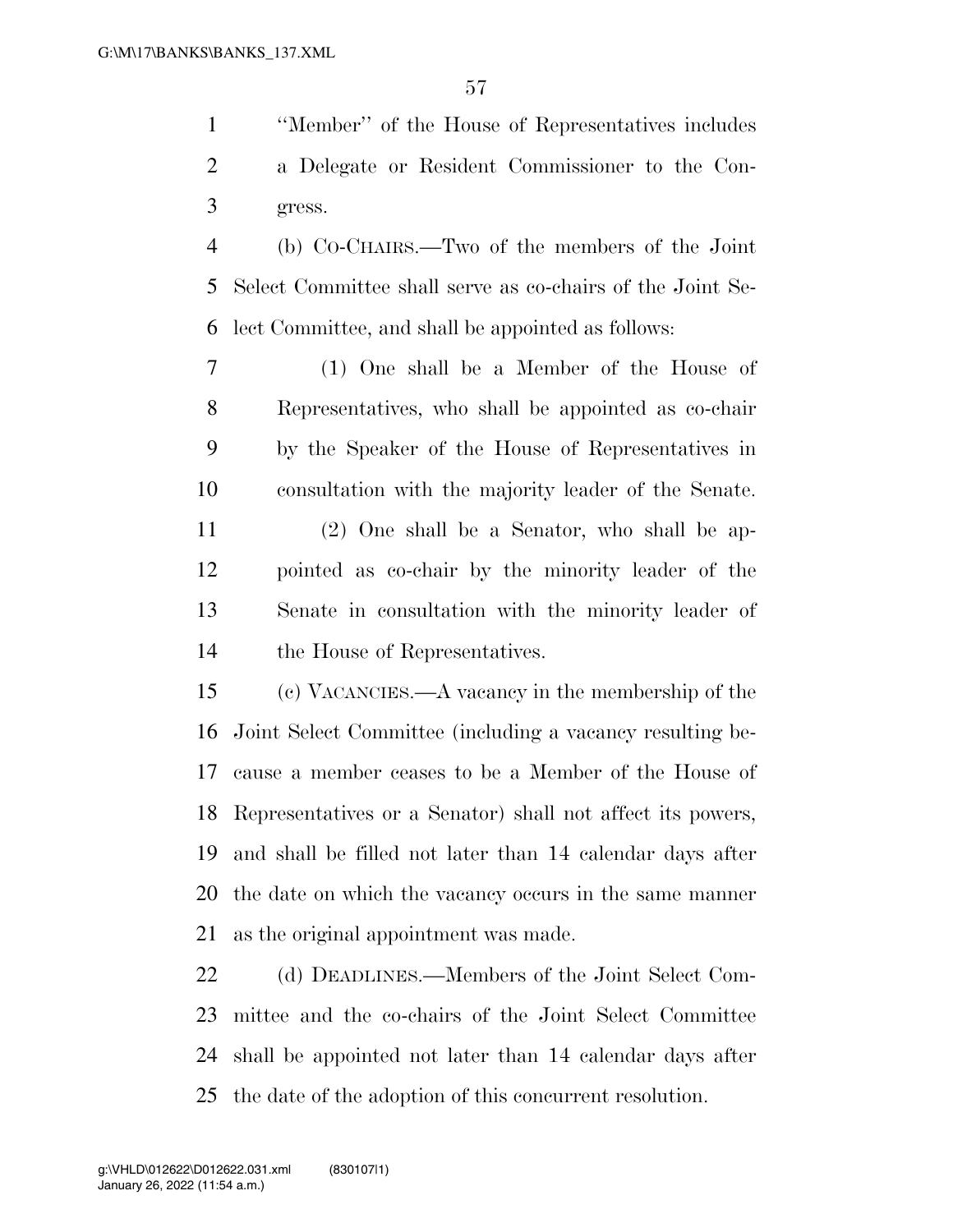|   | SEC. 207. INVESTIGATION AND REPORT ON THE EVENTS             |
|---|--------------------------------------------------------------|
| 2 | SURROUNDING CHINA'S HANDLING OF THE                          |
| 3 | 2019 NOVEL CORONAVIRUS.                                      |
| 4 | (a) INVESTIGATION AND REPORT.—The Joint Select               |
|   | 5 Committee is authorized and directed to conduct a full and |
|   | 6 complete investigation of, and to issue a final report to  |
|   | 7 the House of Representatives and Senate regarding, the     |

- following:
- (1) The origins and causes of the 2019 novel coronavirus.
- (2) All policies, decisions, and activities by China regarding the origins and causes of such coronavirus.
- (3) All policies, decisions, and activities by China in response to the initial outbreak and spread of such coronavirus.
- (4) All policies, decisions, and activities by China to suppress facts and information regarding the spread, origins, causes, and transmission of such coronavirus, including efforts to silence those mak- ing early warnings, punish whistleblowers, and re- strict freedom of information about such coronavirus.

 (5) All policies, decisions, and activities by China to spread misinformation regarding the ori-gins and causes of such coronavirus, including accu-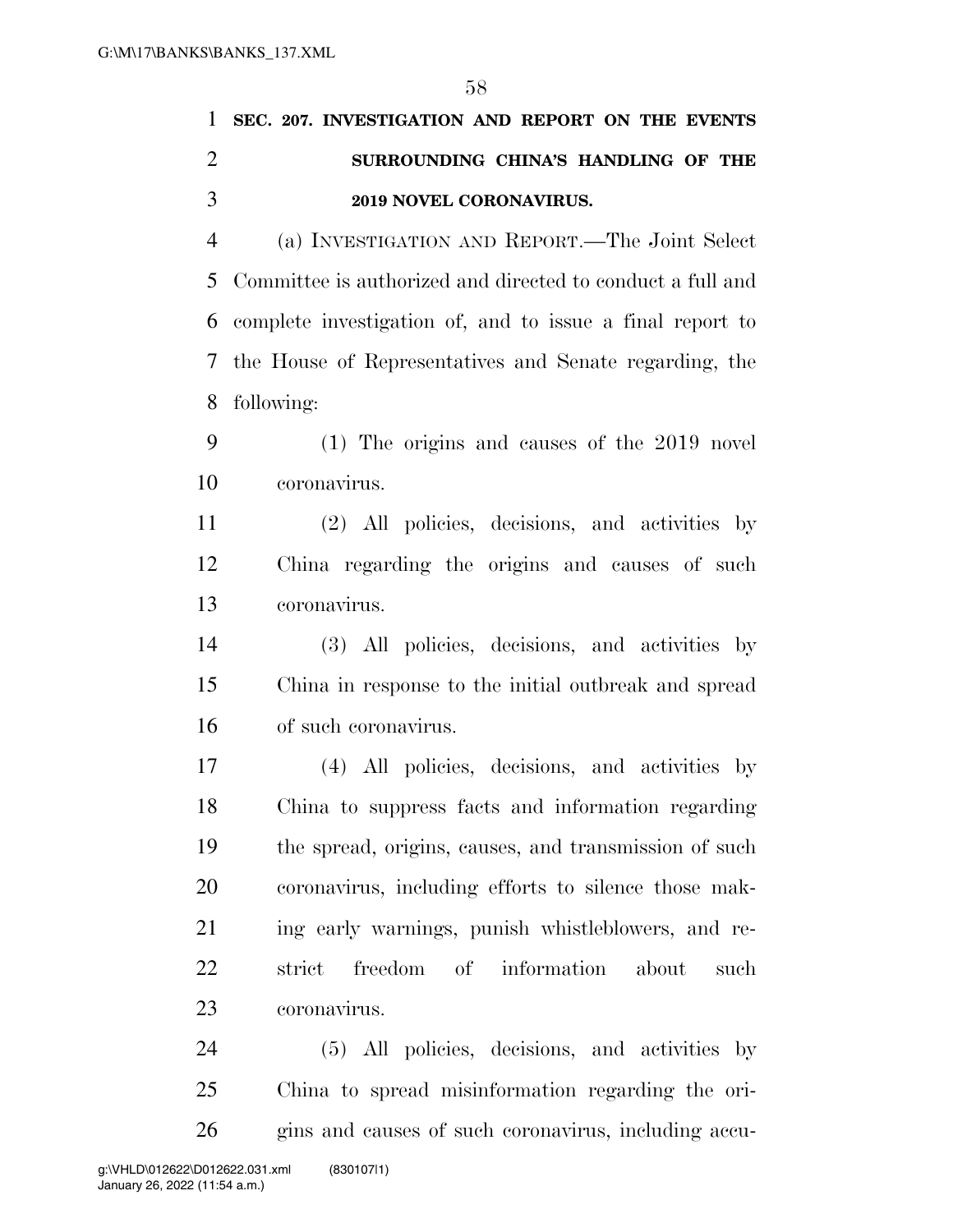sations and misinformation that the coronavirus was brought to the city of Wuhan by the United States military.

 (6) All policies, decisions, and activities by China to sideline, deny, and suppress charitable service organizations, institutions of civil society, secular and faith-based non-governmental organiza- tions, international humanitarian organizations, and foreign governments offering to provide information, expertise, resources, and assistance to China and the Chinese people to combat such coronavirus.

 (7) Accountability for policies, decisions and ac- tivities related to influencing the World Health Or- ganization's response to the outbreak of such coronavirus, including individuals and entities re-sponsible for those policies, decisions, and activities.

 (8) All policies, decisions, and activities by China to manufacture, produce, procure, possess, or hoard personal protective equipment and critical pharmaceutical components to manipulate or weaponize the supply chain against the international community, including the United States.

 (9) Vulnerabilities in the United States domes- tic and global supply chain to combat a global pan-demic due to reliance on Chinese manufacturing and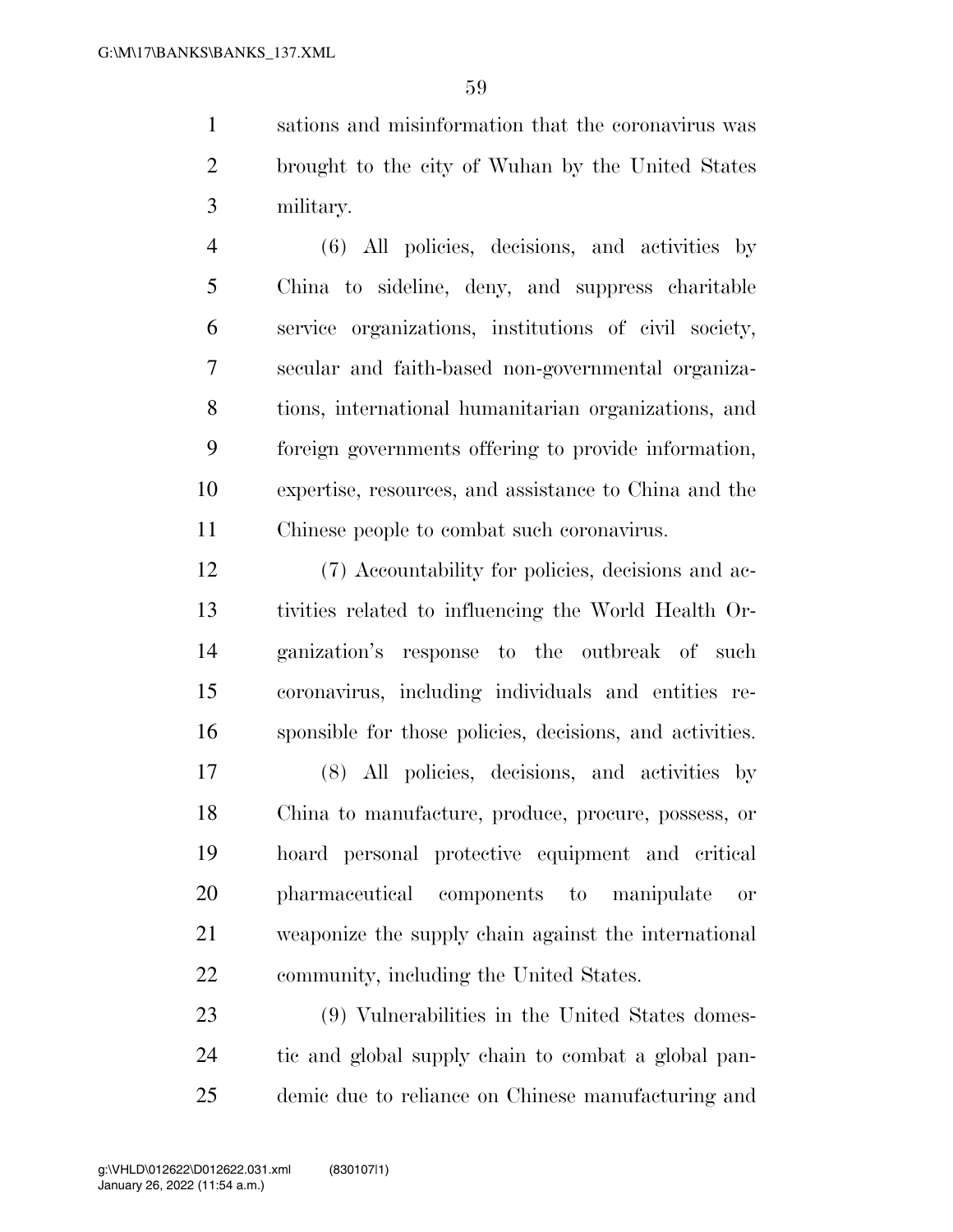recommendations for decreasing dependence on Chi- nese manufacturing by improving and securing a do- mestic supply chain for antibiotics, viral drugs, crit- ical pharmaceutical components, masks, and other personal protective equipment.

 (10) Information related to lessons learned from China's handling of such coronavirus.

 (11) Any other relevant issues relating to Chi- na's actions that led to further spread of such coronavirus, China's response to such coronavirus, or the investigation by the Joint Select Committee into China regarding such coronavirus.

 (12) Any recommendations to Congress and the executive branch regarding actions the United States government should take in response to China's han-dling of such coronavirus.

 (b) TRANSFER OF RECORDS.—At the request of the co-chairs of the Joint Select Committee, any standing committee of the Senate or House of Representatives hav- ing custody of records in any form relating to the matters described in subsection (a) shall transfer such records to the Joint Select Committee.

 (c) INTERIM REPORTS.—In addition to the final re-port issued under subsection (a), the Joint Select Com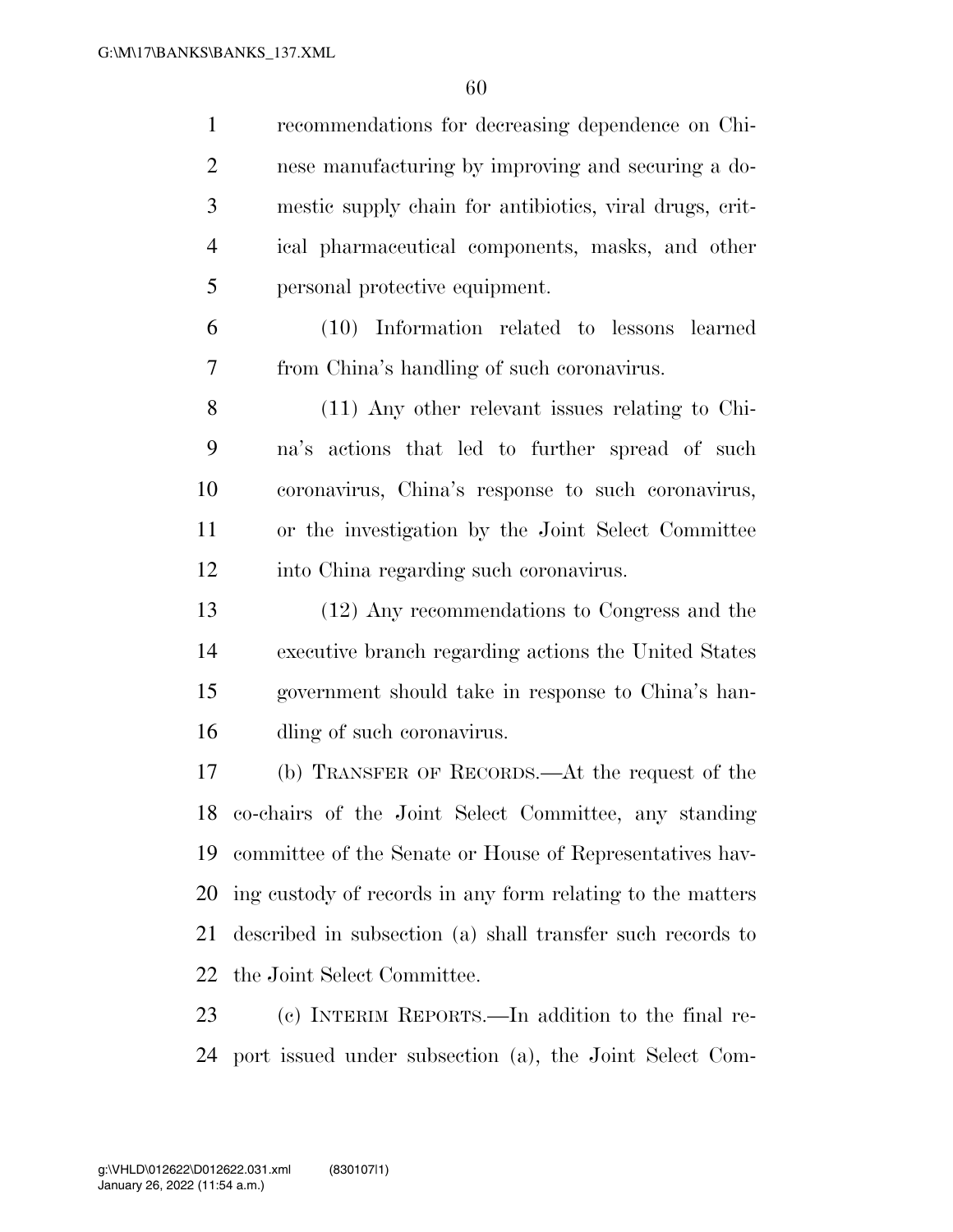mittee may issue such interim reports as it considers nec-essary.

 (d) CLASSIFIED ANNEX.—The Joint Select Com- mittee may include a classified annex in any report issued under this section. (e) DEFINITIONS.— (1) CHINA.—In this section, the term ''China'' means the Government of the People's Republic of China and any of the following: (A) An official of the Chinese Communist Party. (B) An official of the Government of the People's Republic of China.

 (C) An agent or instrumentality of the Government of the People's Republic of China. (D) Any other person owned or controlled by or acting on behalf of any person described 18 in subparagraphs (A) through (C).

 (2) 2019 NOVEL CORONAVIRUS.—In this sub- section, the term ''2019 novel coronavirus'' means the coronavirus disease (COVID–19) and severe acute respiratory syndrome coronavirus 2 (SARS– 23  $CoV-2$ ).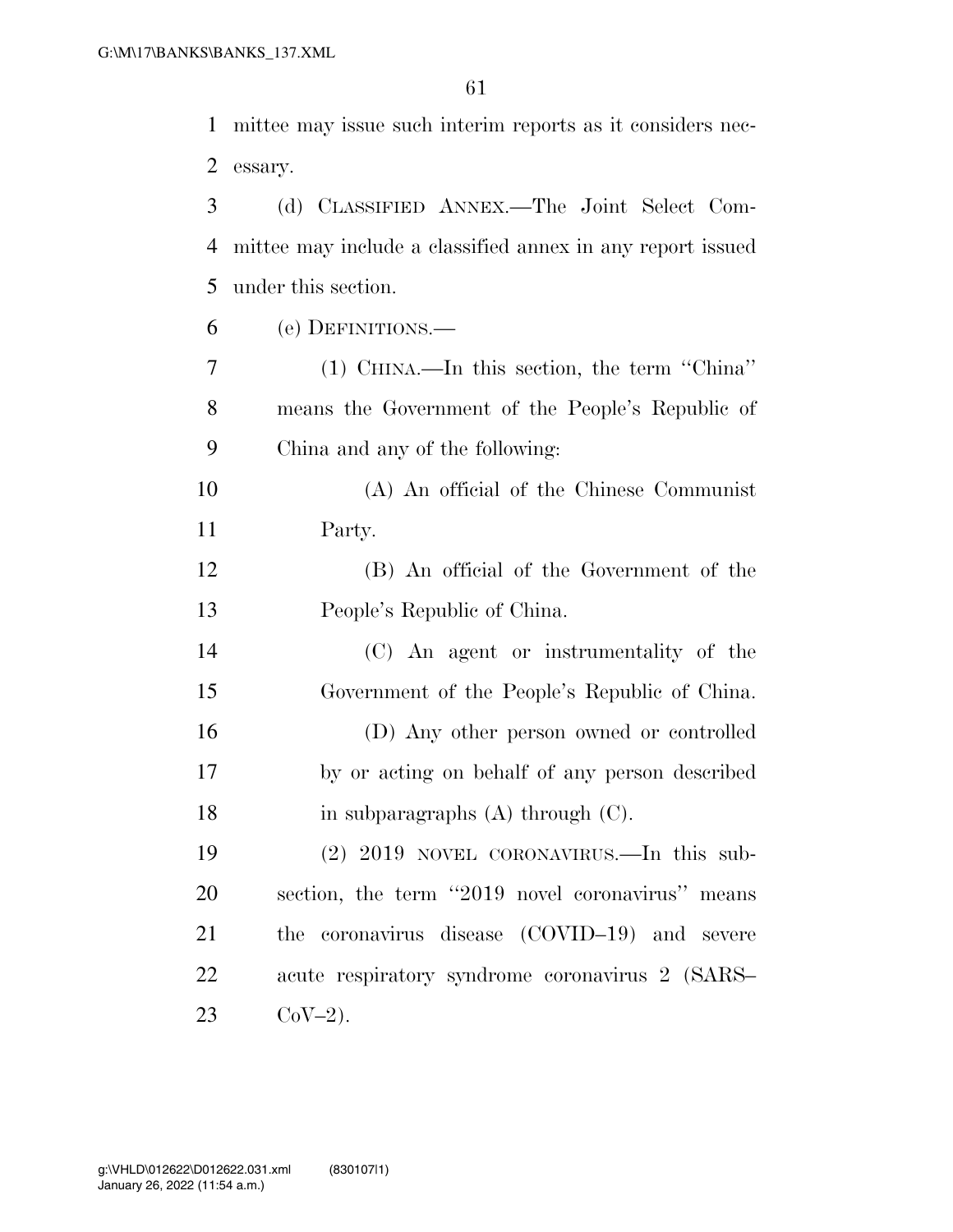### **SEC. 208. POWERS.**

 (a) HEARINGS AND OTHER ACTIVITIES.—For the purpose of carrying out its duties, the Joint Select Com- mittee may hold such hearings and undertake such other activities as the Joint Select Committee determines to be necessary to carry out its duties, whether the Congress is in session, has recessed, or has adjourned.

 (b) AUTHORITY TO USE SUBPOENAS.—The Joint Se- lect Committee may require by subpoena the attendance of such witnesses and the production of such books, pa-pers, and documents, as it considers appropriate.

 (c) ACCESS TO LEGISLATIVE BRANCH SERVICES.— The Joint Select Committee shall have access to the serv- ices of the Government Accountability Office, the Congres- sional Budget Office, and the Congressional Research Service in the same manner and under the same terms and conditions as any standing committee of the House of Representatives or Senate.

 (d) ADOPTION OF RULES.—Not later than 7 days after all of its members have been appointed, the Joint Select Committee shall adopt rules governing its oper- ations, including rules governing the issuance of sub- poenas and rules governing the use of official funds for travel by members and staff, and shall submit such rules to the Clerk of the House of Representatives and Sec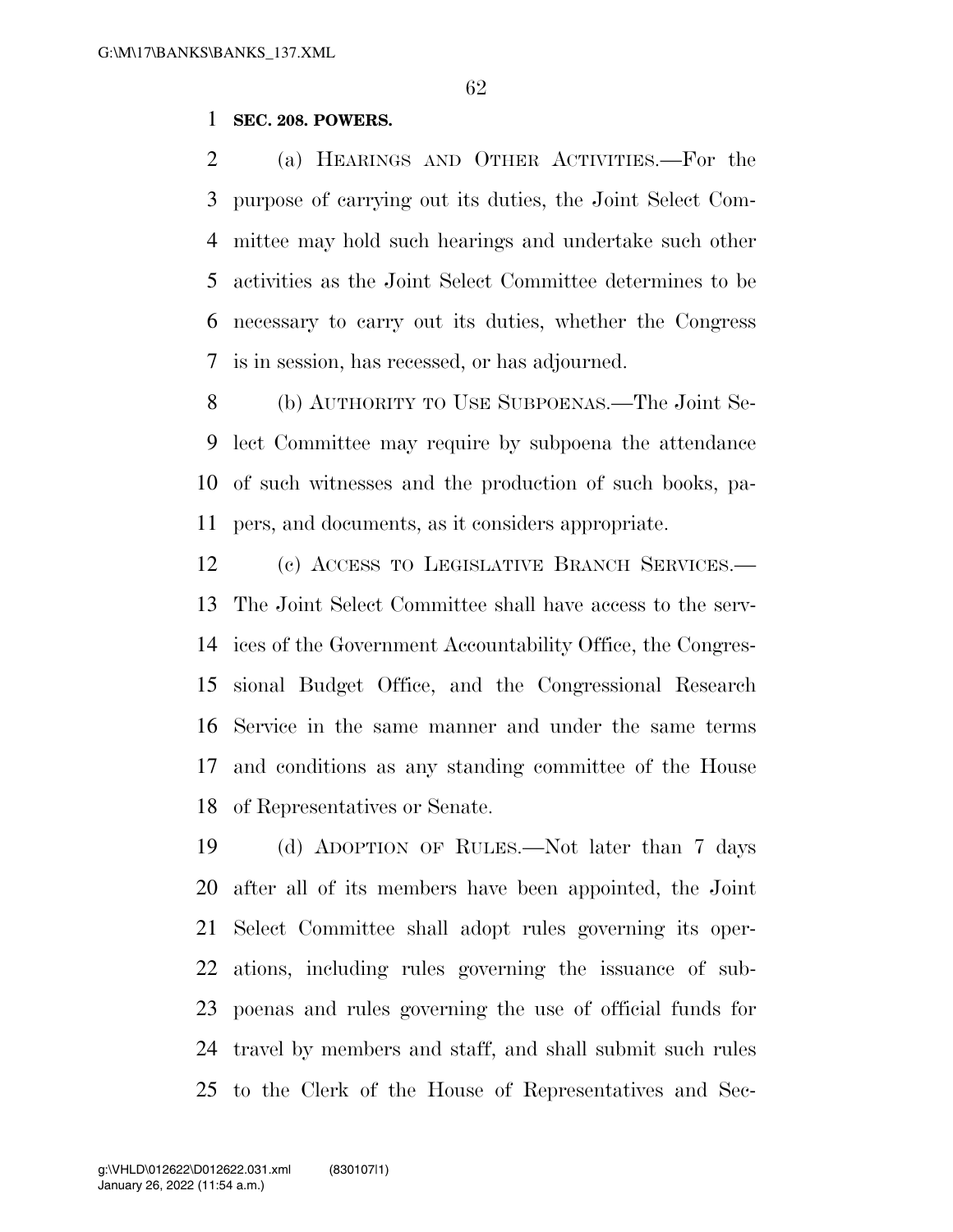retary of the Senate for publication in the Congressional Record.

**SEC. 209. STAFF; FUNDING.** 

(a) STAFF.—

 (1) USE OF EXISTING STAFF.—To the greatest extent practicable, the Joint Select Committee shall utilize the services of staff of employing offices of 8 the Senate and House of Representatives.

9 (2) AUTHORITY TO APPOINT STAFF.

 (A) IN GENERAL.—Each of the co-chairs of the Joint Select Committee may appoint, prescribe the duties and responsibilities of, and fix the pay of such staff as the co-chair con- siders appropriate to assist the Joint Select Committee in carrying out its duties, so long as 16 the number of staff appointed by one of the co- chairs does not exceed the number of staff ap-pointed by the other co-chair.

 (B) DETAIL OF CONGRESSIONAL EMPLOY- EES.—Upon the joint request of the co-chairs, 21 the head of an employing office of the House of Representatives or Senate (including a joint committee of the Congress) is authorized to de- tail, without reimbursement, any of the staff of the office to the Joint Select Committee to as-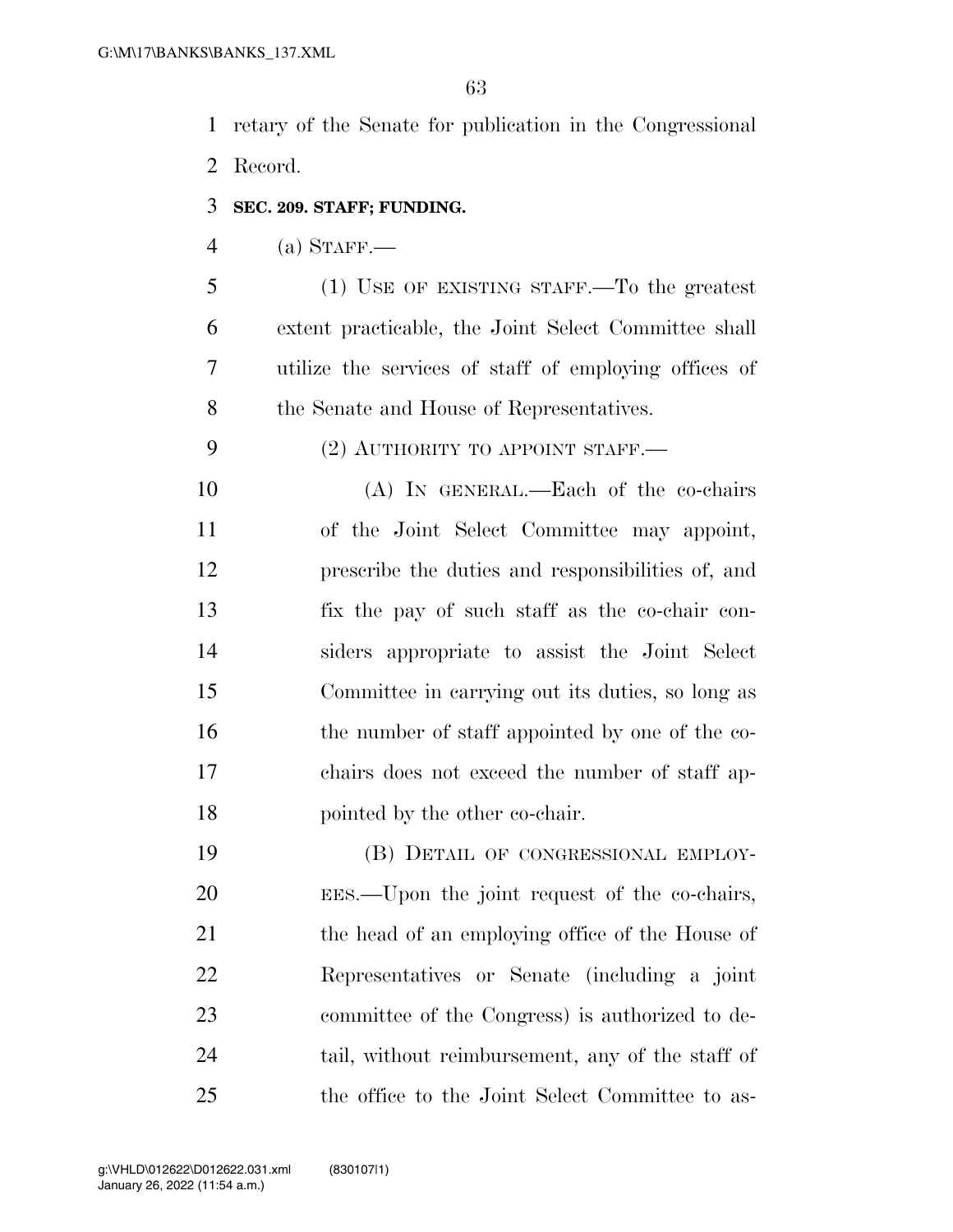sist the Joint Select Committee in carrying out its duties.

 (3) EXPERTS AND CONSULTANTS.—Section 202(i) of the Legislative Reorganization Act of 1946 (2 U.S.C. 4301(i)) shall apply with respect to the Joint Select Committee in the same manner as such section applies with respect to a standing committee of the Senate, except that any consultant whose services are procured by the Joint Select Committee shall be selected jointly by the co-chairs of the Joint Select Committee.

(b) FUNDING.—

 (1) VOUCHERS.—Payments for expenses of the Joint Select Committee shall be made using vouch- ers authorized by the Joint Select Committee, signed by co-chairs of the Joint Select Committee, and ap- proved in a manner directed by the Committee on Rules and Administration of the Senate and the Committee on House Administration of the House of Representatives.

21 (2) SOURCE OF FUNDS.—There are authorized to be appropriated such sums as may be necessary for the operation of the Joint Select Committee, of which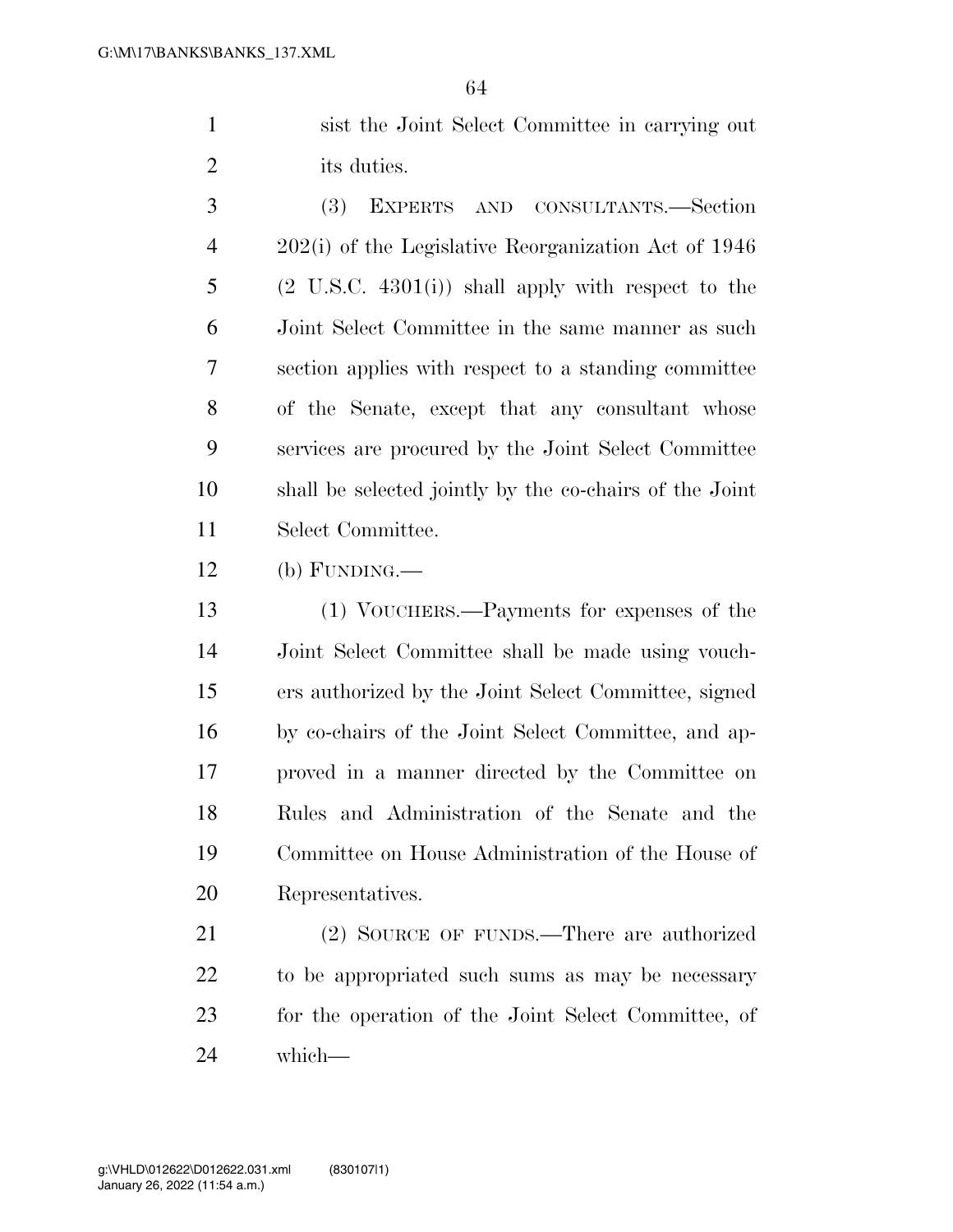(A) 50 percent shall be derived from the applicable accounts of the House of Representa-tives; and

 (B) 50 percent shall be derived from the contingent fund of the Senate.

#### **SEC. 210. TERMINATION.**

 (a) TERMINATION DATE.—The Joint Select Com- mittee shall terminate 30 days after filing the final report required under section 207.

 (b) TRANSFER OF RECORDS.—Upon termination of the Joint Select Committee, the records of the Joint Select Committee shall be transferred to—

 (1) such committee or committees of the House of Representatives as may be designated by the Speaker of the House of Representatives; and

 (2) such committee or committees of the Senate as my be designated by the President pro tempore of the Senate.

## **SEC. 211. STATEMENT OF POLICY.**

 It shall be the policy of the United States to impose sanctions against governments of foreign states, and take other measures if the governments of such foreign states engage in an act or acts of gross negligence with respect to state owned, operated, or directed chemical or biological programs.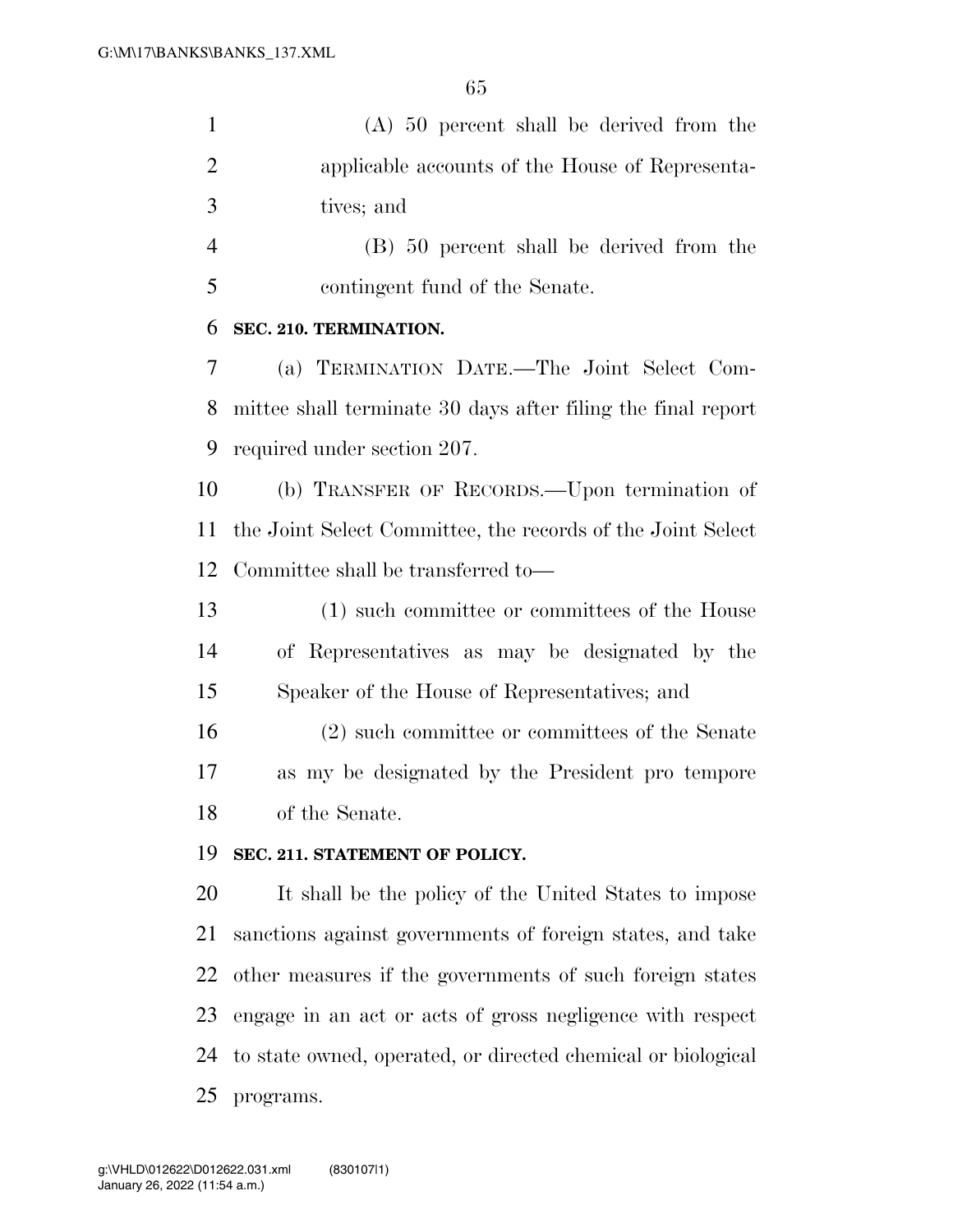| $\mathbf{1}$   | SEC. 212. AMENDMENTS TO THE CHEMICAL AND BIOLOGI-         |
|----------------|-----------------------------------------------------------|
| $\overline{2}$ | CAL WEAPONS CONTROL AND WARFARE                           |
| 3              | <b>ELIMINATION ACT OF 1991.</b>                           |
| $\overline{4}$ | (a) PURPOSES AND DEFINITIONS.—Section 502 of              |
| 5              | the Chemical and Biological Weapons Control and War-      |
| 6              | fare Elimination Act of $1991$ (22 U.S.C. 5601) is amend- |
| 7 <sup>7</sup> | $ed$ —                                                    |
| 8              | (1) in the section heading, by adding at the end          |
| 9              | before the period the following: "AND DEFINI-             |
| 10             | TIONS";                                                   |
| 11             | (2) by striking "The purposes" and inserting              |
| 12             | "(a) PURPOSES.—The purposes";                             |
| 13             | $(3)$ in paragraph $(1)$ —                                |
| 14             | $(A)$ by striking "or use" and insert "use";              |
| 15             | and                                                       |
| 16             | (B) by inserting ", or engage in an act or                |
| 17             | acts of gross negligence with respect to a chem-          |
| 18             | ical or biological program owned, controlled, or          |
| 19             | directed by, or subject to the jurisdiction of the        |
| 20             | government of a foreign state" after "nation-             |
| 21             | als"; and                                                 |
| 22             | (4) by adding at the end the following:                   |
| 23             | "(b) DEFINITIONS.—In this Act:                            |
| 24             | "(1) GROSS NEGLIGENCE.—The term 'gross                    |
| 25             | negligence', with respect to an act or acts of a gov-     |
| 26             | ernment of a foreign state, includes the government       |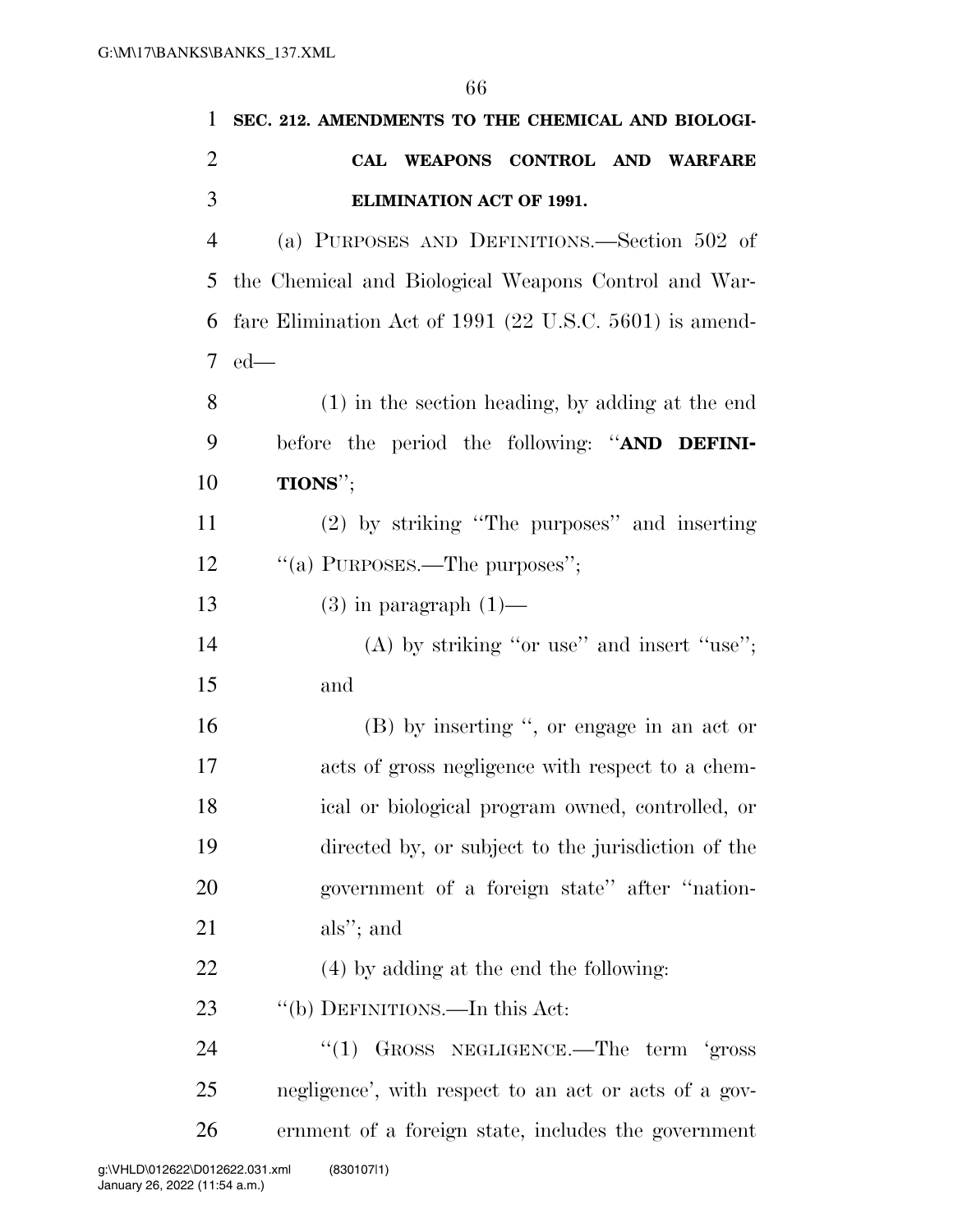| $\mathbf{1}$   | knew, or should have known, the act or acts would    |
|----------------|------------------------------------------------------|
| $\overline{2}$ | result in injury or damages to another foreign state |
| 3              | or other such foreign states.                        |
| $\overline{4}$ | "(2) FOREIGN STATE.—The term 'foreign                |
| 5              | state'—                                              |
| 6              | $\lq\lq (A)(i)$ has the meaning given that term in   |
| 7              | subsection (a) of section $1603$ of title 28,        |
| 8              | United States Code; and                              |
| 9              | "(ii) includes an 'agency or instrumentality         |
| 10             | of a foreign state' as that term is defined in       |
| 11             | subsection (b) of such section; and                  |
| 12             | $\lq$ (B) includes an entity that is $\lq$           |
| 13             | $``(i)(I)$ directly or indirectly owned,             |
| 14             | controlled, or beneficially owned by, or in          |
| 15             | an official or unofficial capacity acting as         |
| 16             | an agent of or on behalf of, the govern-             |
| 17             | ment of a foreign state; or                          |
| 18             | "(II) received significant material                  |
| 19             | support from the government of a foreign             |
| 20             | state; and                                           |
| 21             | "(ii) engaged in providing commercial                |
| 22             | services, shipping, manufacturing,<br>pro-           |
| 23             | ducing, or exporting.".                              |
| 24             | (b) DETERMINATIONS REGARDING USE OF CHEM-            |
| 25             | ICAL OR BIOLOGICAL WEAPONS.—Section 506 of the       |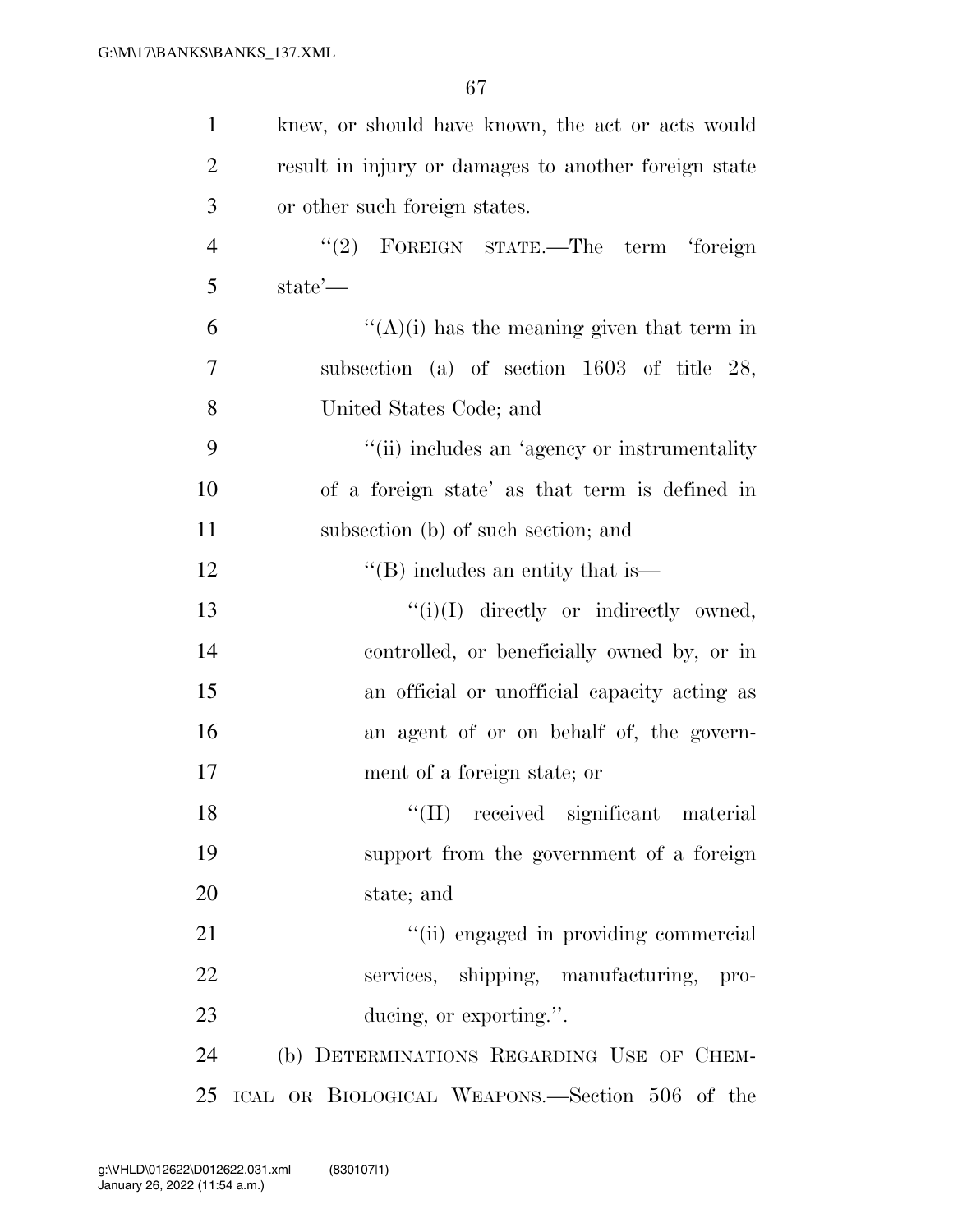| $\mathbf{1}$   | Chemical and Biological Weapons Control and Warfare  |
|----------------|------------------------------------------------------|
| $\overline{2}$ | Elimination Act of 1991 (22 U.S.C. 5604) is amended— |
| 3              | $(1)$ in subsection $(a)$ —                          |
| $\overline{4}$ | $(A)$ by redesignating paragraph $(3)$ as            |
| 5              | paragraph $(4)$ ;                                    |
| 6              | $(B)$ by inserting after paragraph $(2)$ the         |
| 7              | following:                                           |
| 8              | "(3) ADDITIONAL DETERMINATION BY<br><b>THE</b>       |
| 9              | PRESIDENT.-                                          |
| 10             | "(A) WHEN DETERMINATION REQUIRED;                    |
| 11             | NATURE OF DETERMINATION. - Whenever cred-            |
| 12             | ible information becomes available to the execu-     |
| 13             | tive branch indicating a substantial possibility     |
| 14             | that, on or after January 1, 2020, the govern-       |
| 15             | ment of a foreign country has engaged in an          |
| 16             | act or acts of gross negligence with respect to      |
| 17             | a chemical or biological program owned, con-         |
| 18             | trolled, or directed by, or subject to the jurisdic- |
| 19             | tion of the government of a foreign state, the       |
| 20             | President shall, within 60 days after the receipt    |
| 21             | of such information by the executive branch, de-     |
| 22             | termine whether that government, on or after         |
| 23             | such date, has engaged in an act or acts of          |
| 24             | gross negligence with respect to a chemical or       |
| 25             | biological program owned, controlled, or di-         |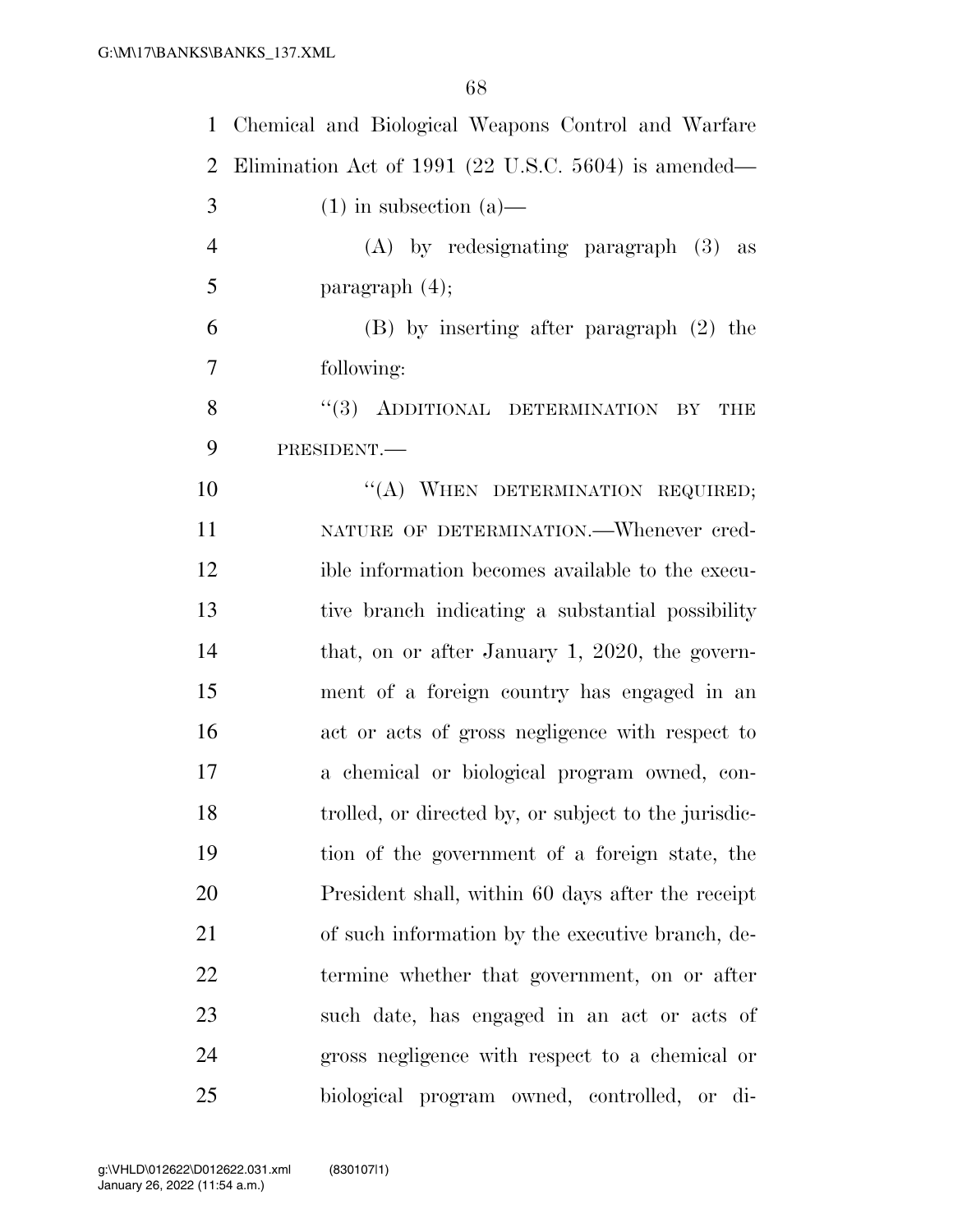| $\mathbf{1}$   | rected by, or subject to the jurisdiction of the |
|----------------|--------------------------------------------------|
| $\overline{2}$ | government of a foreign state. Section 507 ap-   |
| 3              | plies if the President determines that that gov- |
| $\overline{4}$ | ernment has so engaged in such act or acts of    |
| 5              | gross negligence.                                |
| 6              | "(B) MATTERS TO BE CONSIDERED.—In                |
| 7              | making the determination under subparagraph      |
| 8              | (A), the President shall consider the following: |
| 9              | "(i) All physical and circumstantial             |
| 10             | evidence available bearing on the possibility    |
| 11             | that the government in question engaged          |
| 12             | in an act or acts of gross negligence with       |
| 13             | respect to a chemical or biological program      |
| 14             | owned, controlled, or directed by, or sub-       |
| 15             | ject to the jurisdiction of the government       |
| 16             | of a foreign state.                              |
| 17             | "(ii) Whether evidence exists<br>that            |
| 18             | such program or programs have civilian           |
| 19             | and military purposes or applications.           |
| 20             | "(iii) Whether the government<br>$\dot{m}$       |
| 21             | question attempted to conceal or otherwise       |
| 22             | withhold information from other govern-          |
| 23             | ments or international organizations re-         |
| 24             | garding an act or acts of gross negligence.      |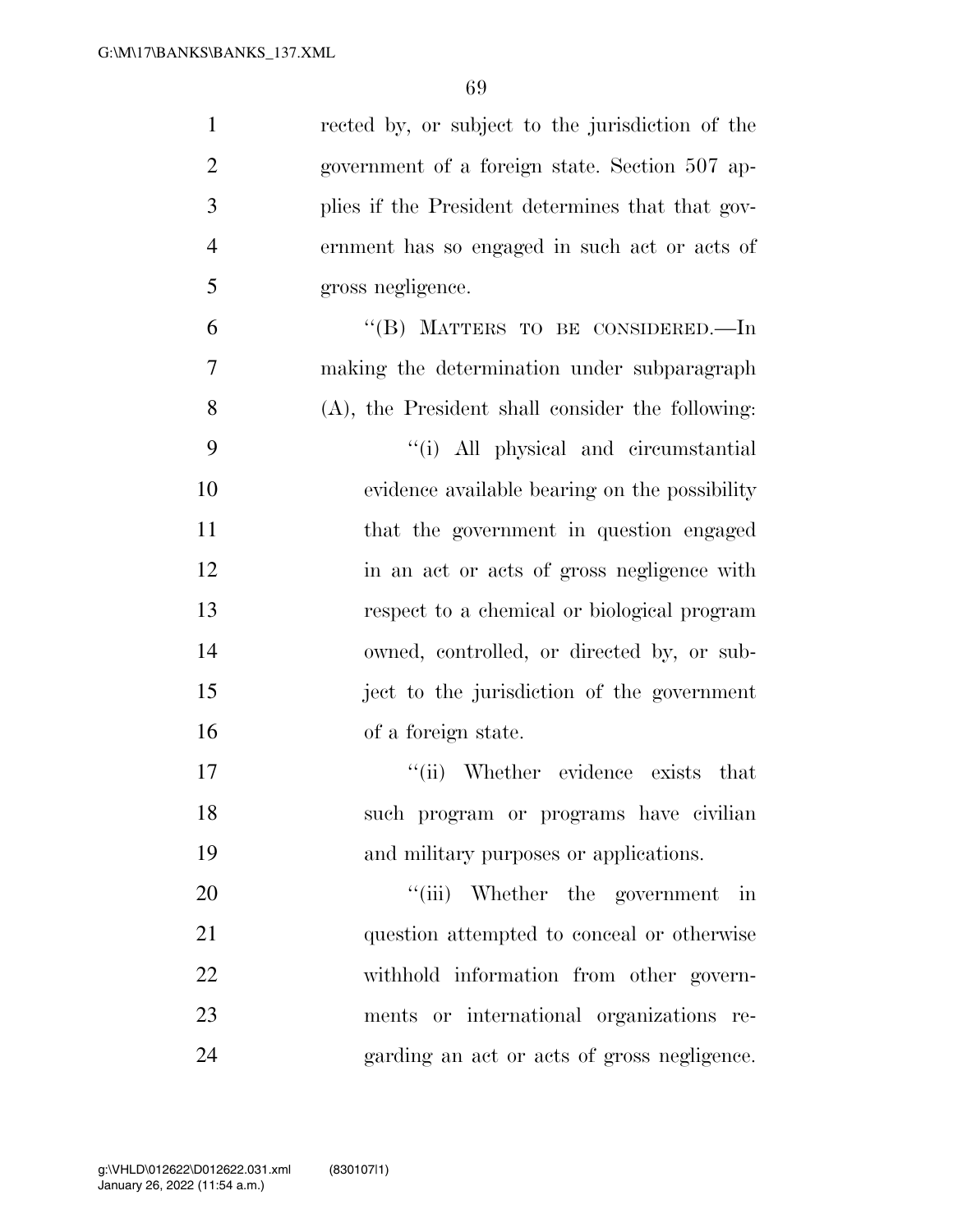| $\mathbf{1}$   | "(iv) Whether, and to what extent,            |
|----------------|-----------------------------------------------|
| $\overline{2}$ | the government in question is compliant       |
| 3              | with its obligations under the Biological     |
| $\overline{4}$ | and Toxin Weapons Convention or Conven-       |
| 5              | tion on the Prohibition of the Develop-       |
| 6              | ment, Production, Stockpiling and Use of      |
| 7              | Chemical Weapons and on their Destruc-        |
| 8              | tion, as applicable.                          |
| 9              | $``(v)$ Whether, and to what extent, the      |
| 10             | government in question is providing or oth-   |
| 11             | erwise voluntarily disclosing substantive in- |
| 12             | formation to relevant international organi-   |
|                |                                               |
| 13             | zations."; and                                |
| 14             | $(C)$ in paragraph $(4)$ (as redesignated)—   |
| 15             | (i) in the first sentence, by inserting       |
| 16             | "or $(3)$ " after "paragraph $(1)$ ";         |
| 17             | (ii) in the second sentence, by insert-       |
| 18             | ing "under paragraph (1)" after "deter-       |
| 19             | mination"; and                                |
| 20             | (iii) by adding at the end the fol-           |
| 21             | lowing: "If the determination under para-     |
| 22             | $graph(3)$ is that a foreign government had   |
| 23             | engaged in an act or acts of gross neg-       |
| 24             | ligence with respect to a chemical or bio-    |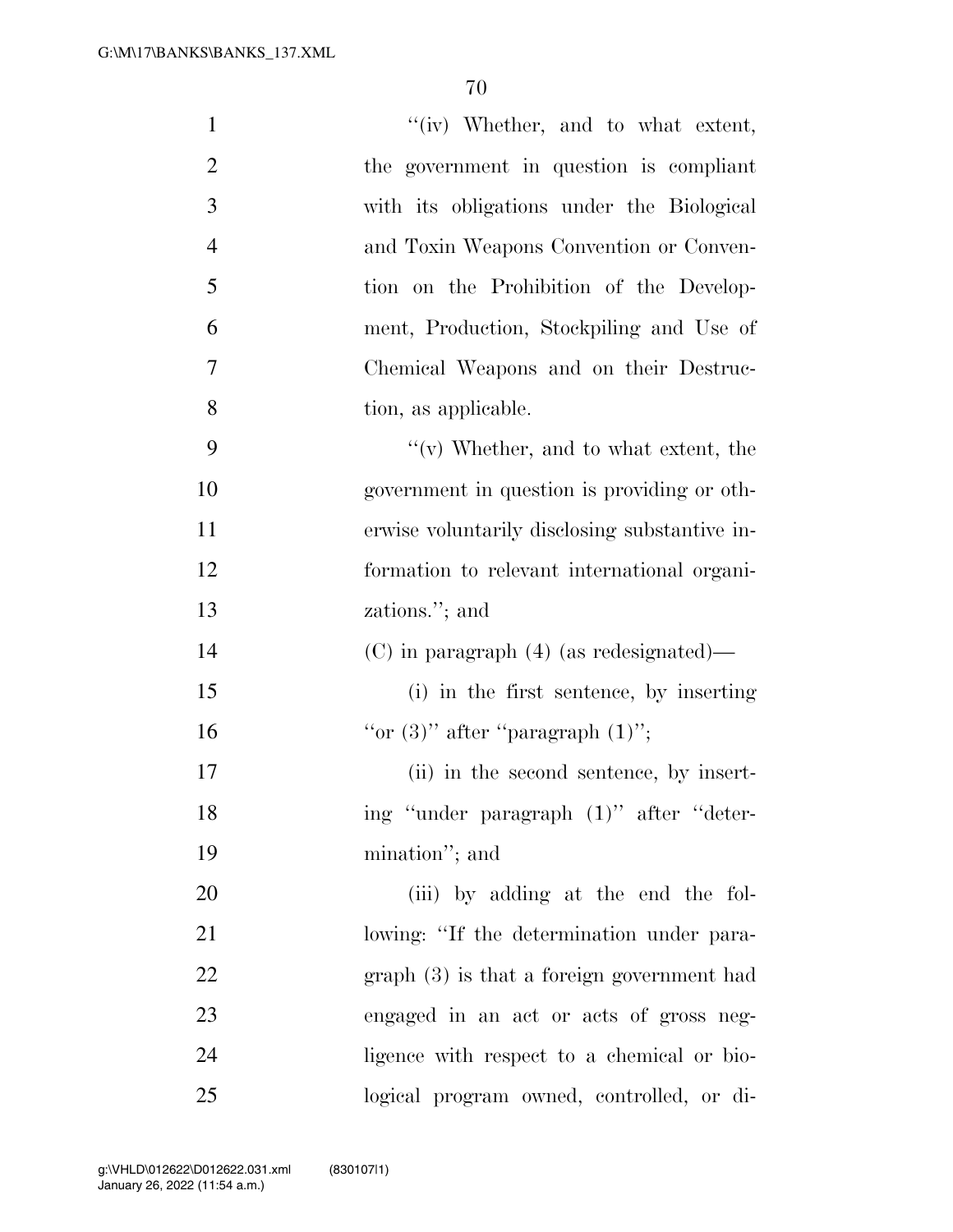| $\mathbf{1}$   | rected by, or subject to the jurisdiction of         |
|----------------|------------------------------------------------------|
| $\overline{2}$ | the government of a foreign state, the re-           |
| 3              | port shall specify the sanctions to be im-           |
| $\overline{4}$ | posed pursuant to section 507A."; and                |
| 5              | $(2)$ in subsection (b)—                             |
| 6              | $(A)$ in paragraph $(1)$ —                           |
| 7              | (i) by striking "whether a particular                |
| 8              | foreign government" and inserting the fol-           |
| 9              | lowing: "whether—                                    |
| 10             | $\lq\lq$ a particular foreign government";           |
| 11             | (ii) by striking the period at the end               |
| 12             | and inserting "; or"; and                            |
| 13             | (iii) by adding at the end the fol-                  |
| 14             | lowing:                                              |
| 15             | "(B) a particular foreign government, on             |
| 16             | or after January 1, 2020, has engaged in an          |
| 17             | act of acts of gross negligence with respect to      |
| 18             | a chemical or biological program owned, con-         |
| 19             | trolled, or directed by, or subject to the jurisdic- |
| 20             | tion of the government of a foreign state."; and     |
| 21             | $(B)$ in paragraph $(2)$ —                           |
| 22             | (i) in the first sentence—                           |
| 23             | $(I)$ by striking "whether the spec-                 |
| 24             | ified government" and inserting the                  |
| 25             | following: "whether-                                 |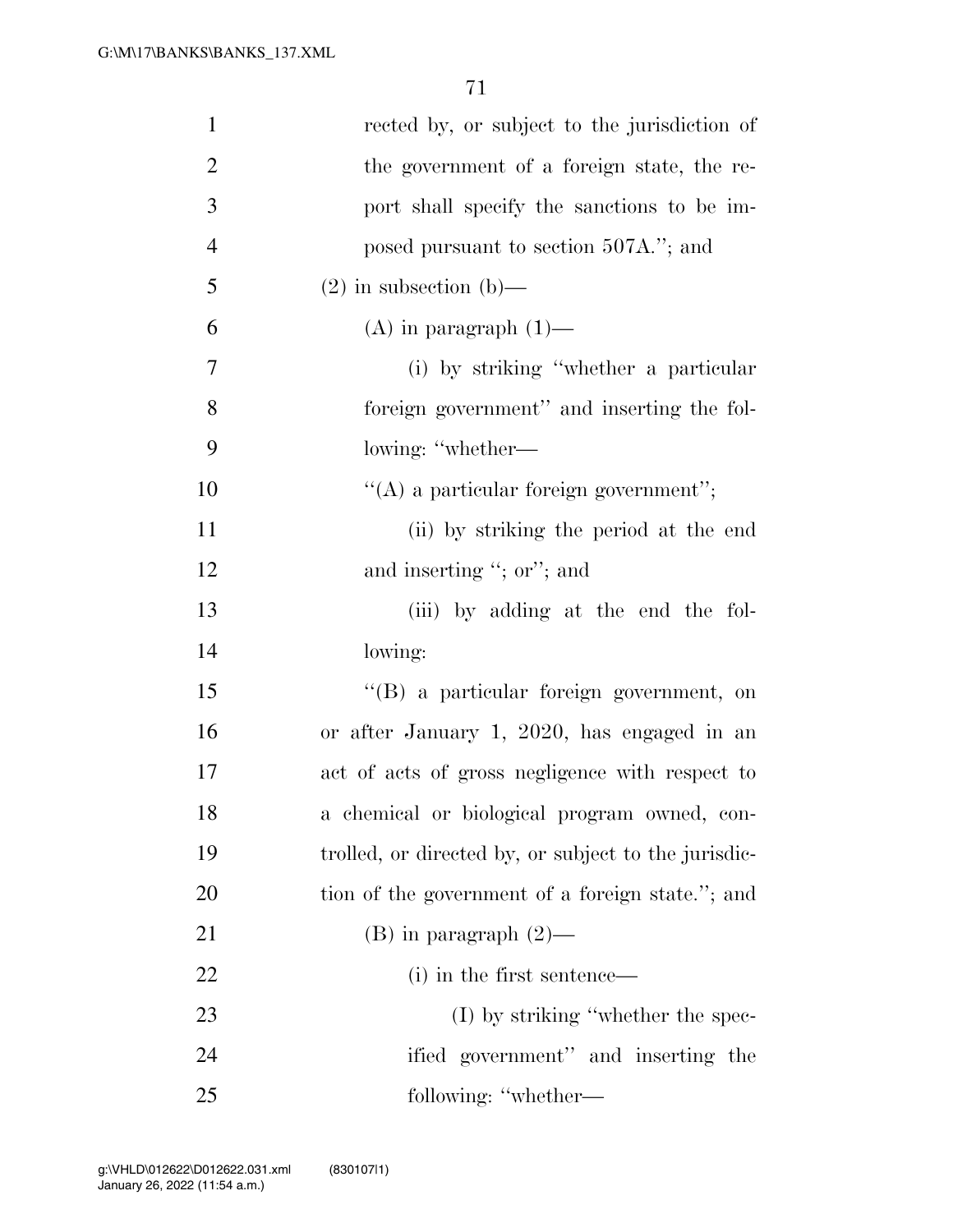| $\mathbf{1}$   | $\lq\lq$ the specified government";                   |
|----------------|-------------------------------------------------------|
| $\overline{2}$ | (II) by striking the period at the                    |
| 3              | end and inserting "; or"; and                         |
| $\overline{4}$ | (III) by adding at the end the                        |
| 5              | following:                                            |
| 6              | $\lq\lq (B)$ the specified government, on or after    |
| 7              | January 1, 2020, has engaged in an act or acts        |
| 8              | of gross negligence with respect to a chemical        |
| 9              | or biological program owned, controlled, or di-       |
| 10             | rected by, or subject to the jurisdiction of the      |
| 11             | government of a foreign state."; and                  |
| 12             | (ii) in the second sentence—                          |
| 13             | (I) by inserting "or $(3)(B)$ , as                    |
| 14             | applicable" after "subsection $(a)(2)$ ";             |
| 15             | and                                                   |
| 16             | (II) by moving the margin of the                      |
| 17             | second sentence so it has the same                    |
| 18             | level of indentation as margin of the                 |
| 19             | matter preceding subparagraph $(A)$ of                |
| 20             | the first sentence.                                   |
| 21             | (c) SANCTIONS AGAINST FOREIGN STATES WITH RE-         |
| 22             | SPECT TO CHEMICAL OR BIOLOGICAL PROGRAMS.—The         |
| 23             | Chemical and Biological Weapons Control and Warfare   |
| 24             | Elimination Act of 1991 (22 U.S.C. 5601 et seq.) is   |
| 25             | amended by inserting after section 507 the following: |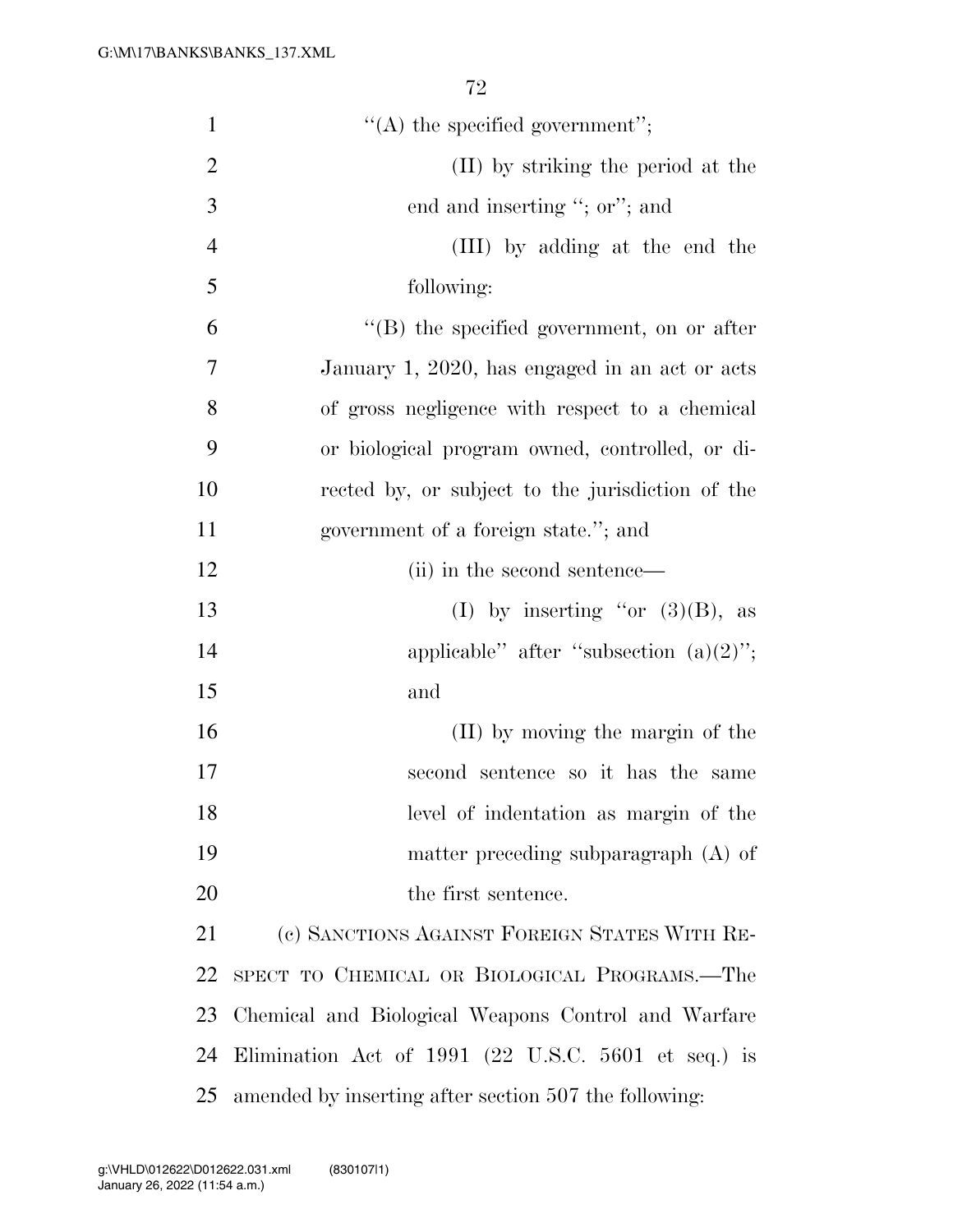| 1              | "SEC. 507A. SANCTIONS AGAINST FOREIGN STATES WITH      |
|----------------|--------------------------------------------------------|
| $\overline{2}$ | RESPECT TO CHEMICAL OR BIOLOGICAL                      |
| 3              | PROGRAMS.                                              |
| $\overline{4}$ | "(a) INITIAL SANCTIONS.-                               |
| 5              | "(1) IN GENERAL.—If the President makes a              |
| 6              | determination pursuant to section $506(a)(3)$ with re- |
| 7              | spect to the government of a foreign state, the Presi- |
| 8              | dent shall, within 30 days of making such deter-       |
| 9              | mination, impose the sanctions described in para-      |
| 10             | $graph (2) with respect to the foreign state.$         |
| 11             | "(2) SANCTIONS DESCRIBED.—The sanctions                |
| 12             | described in this paragraph are the following:         |
| 13             | "(A) The United States Government shall                |
| 14             | suspend all scientific cooperative programs and        |
| 15             | efforts with the government of the foreign state.      |
| 16             | "(B) The President shall prohibit the ex-              |
| 17             | port to the foreign state of any goods, services       |
| 18             | or technology under Category 1 and Category 2          |
| 19             | of the Commerce Control List.                          |
| 20             | "(C) The United States Government may                  |
| 21             | not procure, or enter into any contract for the        |
| 22             | procurement of, any goods or services from any         |
| 23             | person operating in the chemical or biological         |
| 24             | sectors of the foreign state.                          |
| 25             | "(b) INTERMEDIATE APPLICATION OF SANCTIONS.—           |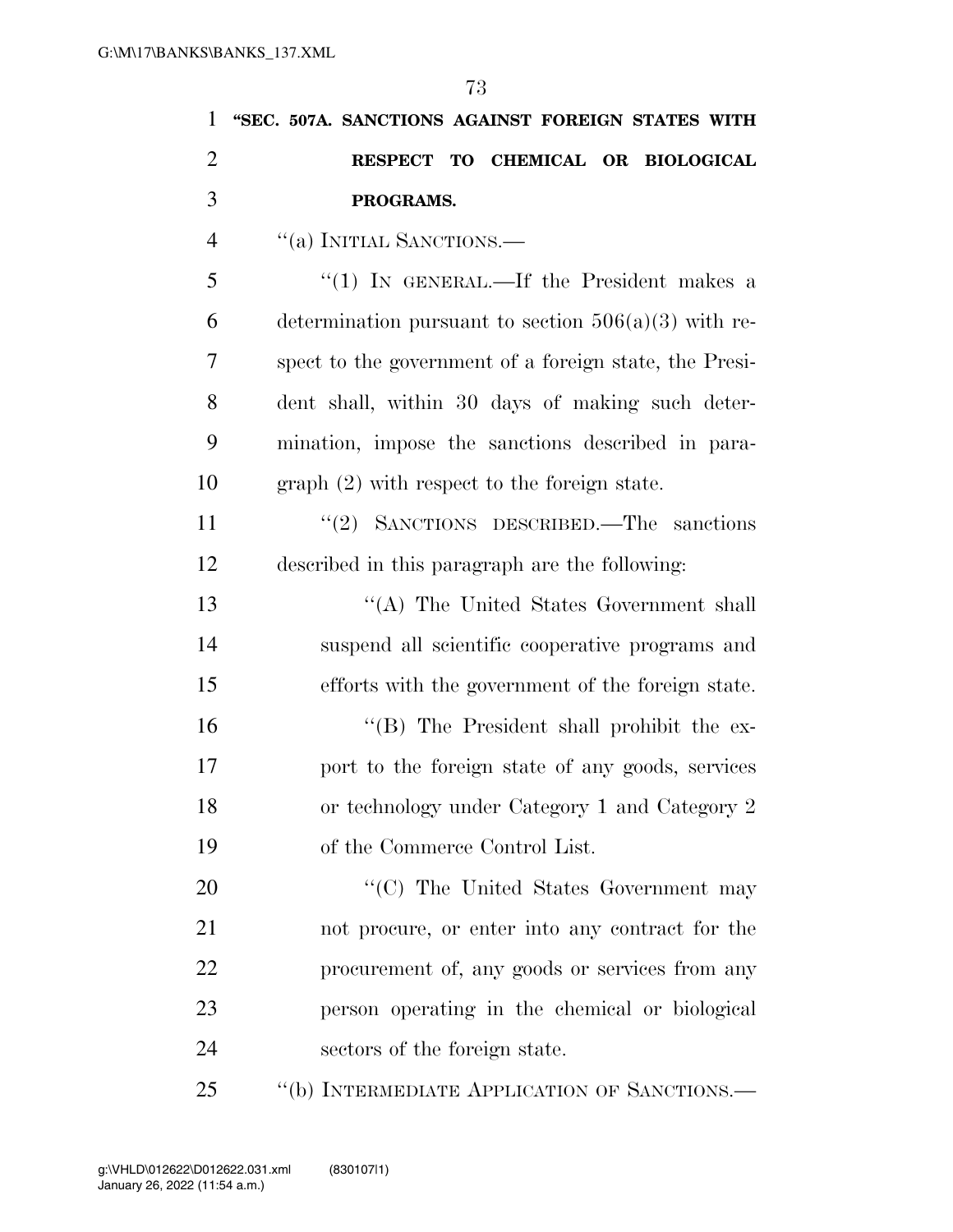| $\mathbf{1}$   | "(1) DETERMINATION.—Not later than $120\,$              |
|----------------|---------------------------------------------------------|
| $\overline{2}$ | days after making a determination pursuant to sec-      |
| 3              | tion $506(a)(3)$ with respect to a government of a for- |
| $\overline{4}$ | eign state, the President shall submit to the appro-    |
| 5              | priate congressional committees a determination as      |
| 6              | to whether—                                             |
| 7              | $\lq\lq$ such government has adequately ad-             |
| 8              | dressed an act an act or acts of gross neg-             |
| 9              | ligence with respect to a chemical or biological        |
| 10             | program owned, controlled, or directed by, or           |
| 11             | subject to the jurisdiction of the government of        |
| 12             | a foreign state;                                        |
| 13             | "(B) such government has developed or is                |
| 14             | developing necessary measures to prevent any            |
| 15             | future act or acts of gross negligence;                 |
| 16             | $\lq\lq$ (C) such government is providing or oth-       |
| 17             | erwise voluntarily disclosing substantive infor-        |
| 18             | mation to the United States and relevant inter-         |
| 19             | national organizations; and                             |
| 20             | $\lq\lq$ such government is compliant with              |
| 21             | its obligations under the Biological and Toxin          |
| 22             | Weapons Convention or the Convention on the             |
| 23             | Prohibition of the Development, Production,             |
| 24             | Stockpiling and Use of Chemical Weapons and             |
| 25             | on their Destruction, as applicable.                    |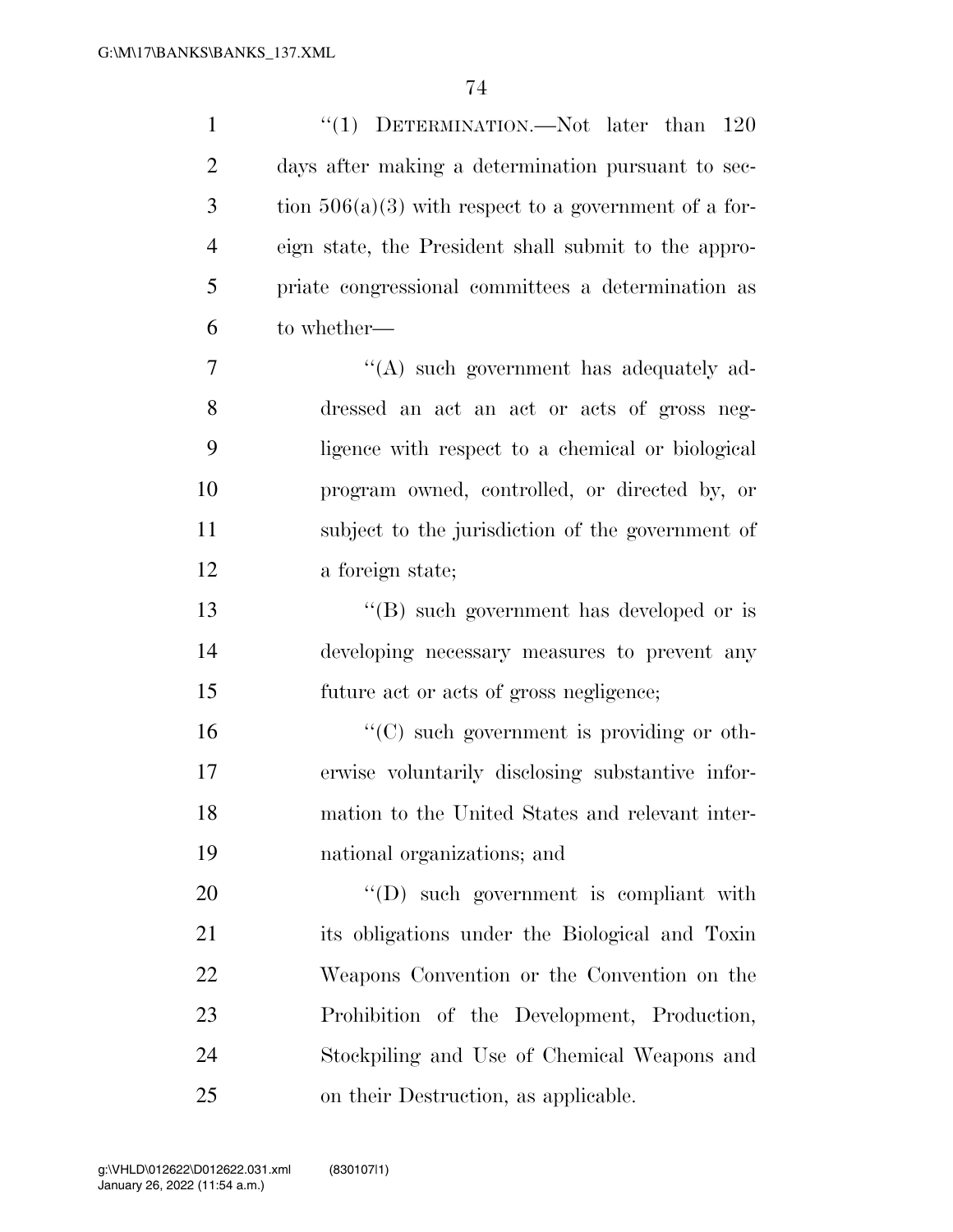| $\mathbf{1}$   | "(2) EFFECT OF DETERMINATION.—If the                         |
|----------------|--------------------------------------------------------------|
| $\overline{2}$ | President is unable to certify that a government of          |
| 3              | a foreign state has taken the actions described in           |
| $\overline{4}$ | subparagraphs $(A)$ , $(B)$ , $(C)$ , and $(D)$ of paragraph |
| 5              | $(1)$ , the President shall impose 2 or more of the          |
| 6              | sanctions described in paragraph (3) with respect to         |
| 7              | the government of the foreign state.                         |
| 8              | "(3) SANCTIONS DESCRIBED.—The sanctions                      |
| 9              | described in this paragraph are the following:               |
| 10             | "(A) The United States Government shall                      |
| 11             | terminate assistance to the government of the                |
| 12             | foreign state under the Foreign Assistance Act               |
| 13             | of 1961 (22 U.S.C. 2151 et seq.), except for ur-             |
| 14             | gent humanitarian assistance and food or other               |
| 15             | agricultural commodities or products.                        |
| 16             | $\cdot$ (B) No sales of any defense articles, de-            |
| 17             | fense services, or design and construction serv-             |
| 18             | ices under the Arms Export Control Act (22                   |
| 19             | U.S.C. 2751 et seq.) may be made to the gov-                 |
| 20             | ernment of the foreign state.                                |
| 21             | "(C) No licenses for export of any item on                   |
| 22             | the United States Munitions List that include                |
| 23             | the government of the foreign state as a party               |
| 24             | to the license may be granted.                               |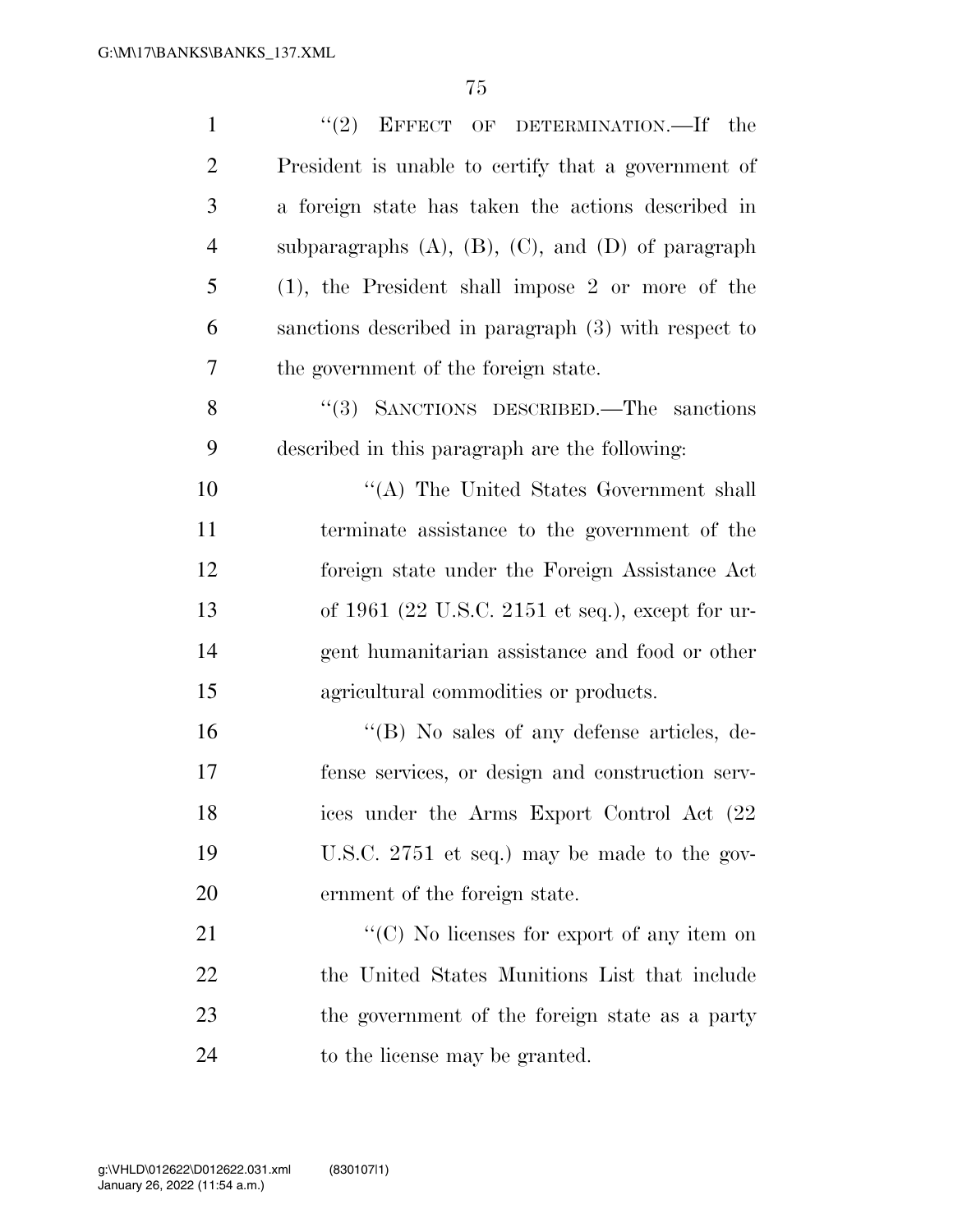| $\mathbf{1}$   | "(D) No exports of any goods or tech-             |
|----------------|---------------------------------------------------|
| $\overline{2}$ | nologies controlled for national security reasons |
| 3              | under the Export Administration Regulations       |
| $\overline{4}$ | may be made to the government of the foreign      |
| 5              | state, except that such prohibition shall not     |
| 6              | apply to any transaction subject to the report-   |
| 7              | ing requirements of title V of the National Se-   |
| 8              | curity Act of 1947 (50 U.S.C. 413 et seq.; re-    |
| 9              | lating to congressional oversight of intelligence |
| 10             | activities).                                      |
| 11             | "(E) The President may order the United           |
| 12             | States Government not to issue any specific li-   |
| 13             | cense and not to grant any other specific per-    |
| 14             | mission or authority to export any goods or       |
| 15             | technology to the government of the foreign       |
| 16             | state under-                                      |
| 17             | "(i) the Export Control Reform Act of             |
| 18             | 2018 (50 U.S.C. 4801 et seq.);                    |
| 19             | "(ii) the Arms Export Control Act $(22)$          |
| 20             | U.S.C. $2751$ et seq.);                           |
| 21             | "(iii) the Atomic Energy Act of 1954              |
| 22             | $(42 \text{ U.S.C. } 2011 \text{ et seq.});$ or   |
| 23             | $f'(iv)$ any other statute that requires          |
| 24             | the prior review and approval of the              |

United States Government as a condition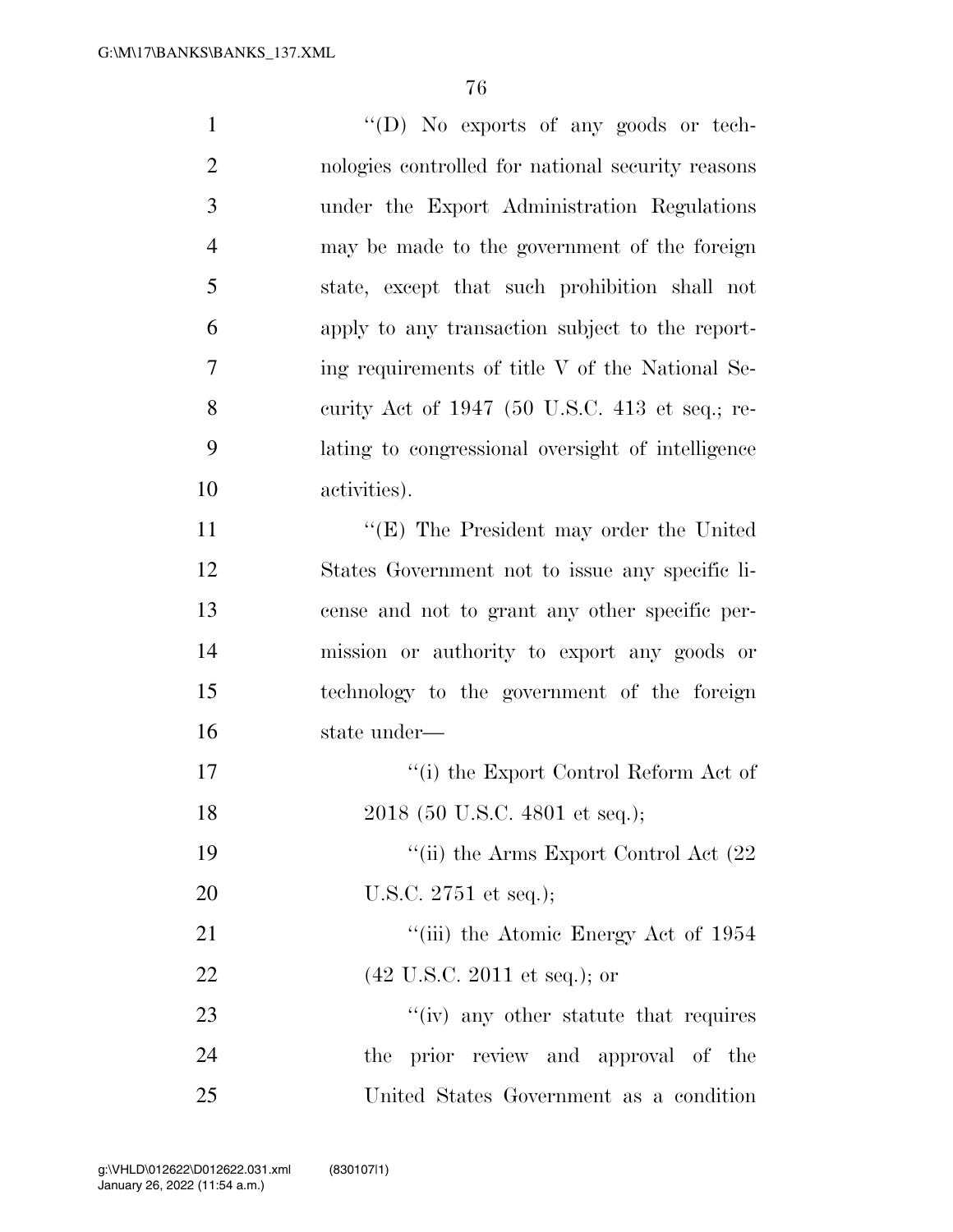| for the export or reexport of goods or serv- |
|----------------------------------------------|
| 10es.                                        |

''(c) FINAL APPLICATION OF SANCTIONS.—

4 "(1) DETERMINATION.—Not later than 210 days after making a determination pursuant to sec-6 tion  $506(a)(3)$  with respect to a government of a for- eign state, the President shall submit to the appro- priate congressional committees a determination as to whether the government of the foreign state has taken the actions described in subparagraphs (A), 11 (B), (C), and (D) of subsection  $(b)(1)$ .

12 "(2) EFFECT OF DETERMINATION.—If the President is unable to certify that a government of a foreign state has taken the actions described in subparagraphs (A), (B), (C), and (D) of subsection (b)(1), the President shall impose the sanctions de- scribed in paragraph (3) with respect to the govern-ment of the foreign state.

 ''(3) SANCTIONS.—The sanctions described in this paragraph are the following:

21 ''(A) The President shall, pursuant to such regulations as the President may prescribe, pro- hibit any transactions in foreign exchange that are subject to the jurisdiction of the United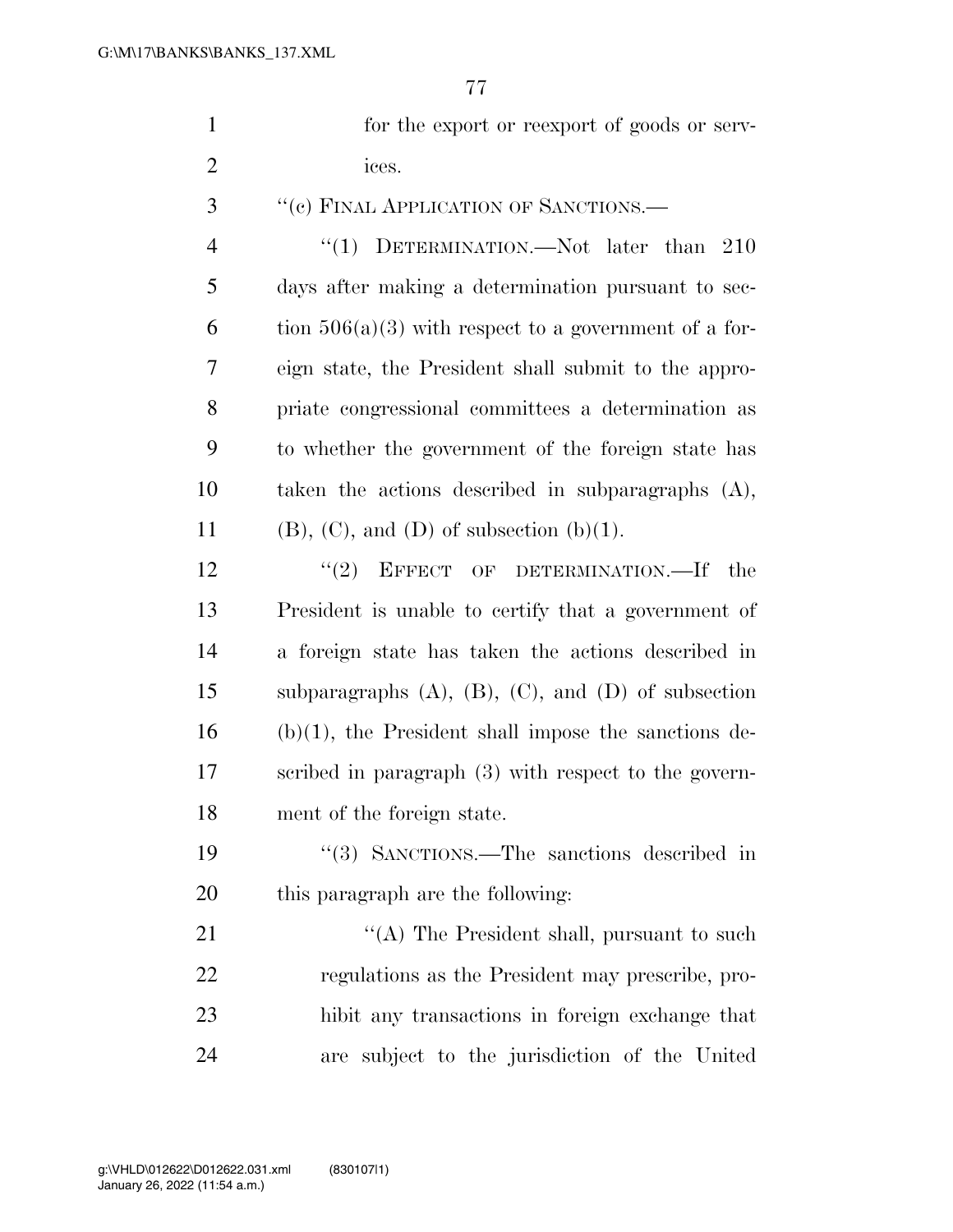States and in which the government of the for-eign state has any interest.

 ''(B) The President shall, pursuant to such regulations as the President may prescribe, pro- hibit any transfers of credit or payments be- tween one or more financial institutions or by, through, or to any financial institution, to the extent that such transfers or payments are sub- ject to the jurisdiction of the United States and involve any interest of the government of the foreign state.

12 ""(d) REMOVAL OF SANCTIONS.—The President shall remove the sanctions imposed with respect to the govern- ment of a foreign state pursuant to this section if the President determines and so certifies to the Congress, after the end of the 12-month period beginning on the date on which sanctions were initially imposed on that govern- ment of a foreign state pursuant to subsection (a), that— ''(1) such government has adequately addressed

 an act an act or acts of gross negligence with re- spect to a chemical or biological program owned, controlled, or directed by, or subject to the jurisdic-23 tion of the government of a foreign state;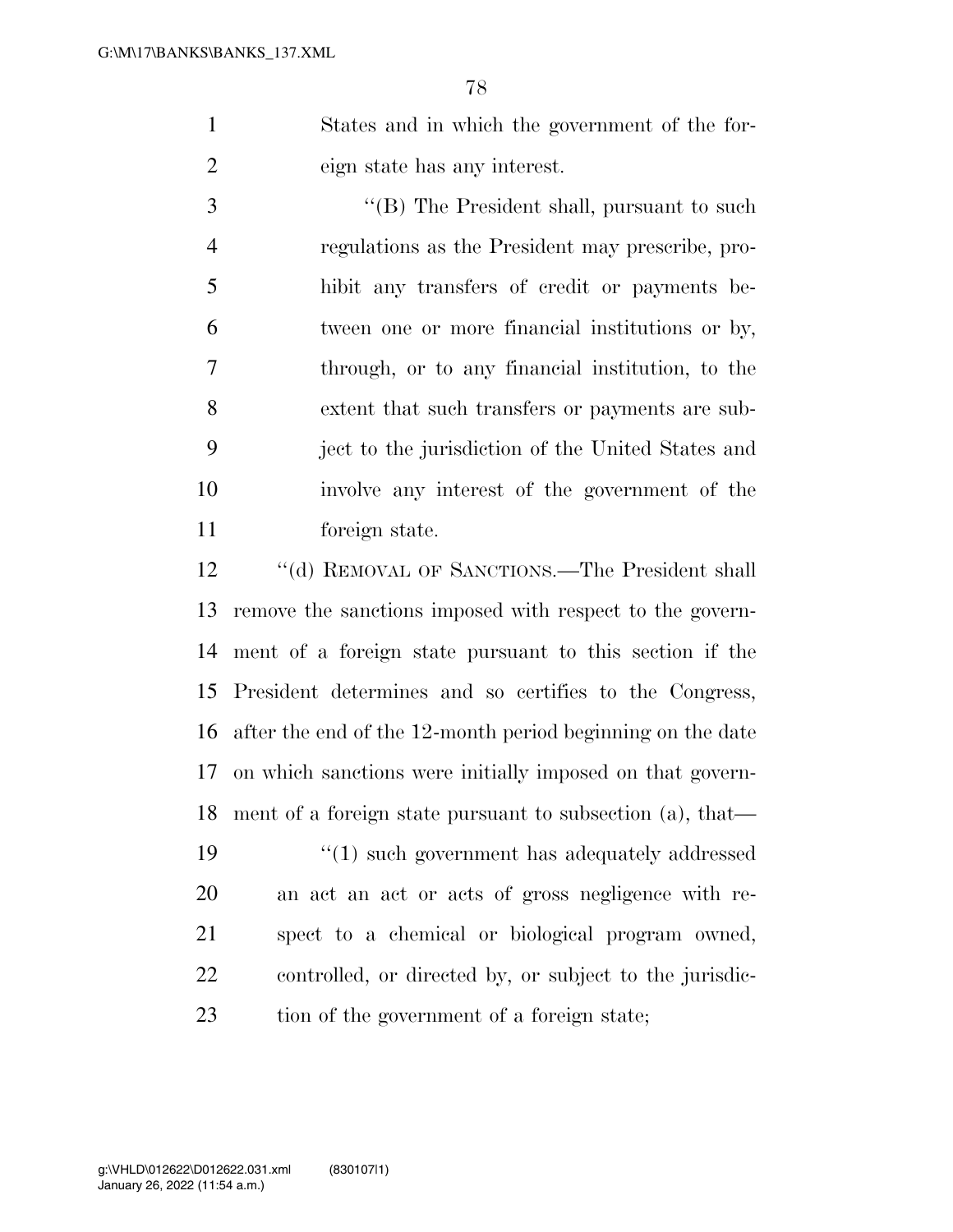$\frac{1}{2}$  ''(2) such government has developed or is devel- oping necessary measures to prevent any future act or acts of gross negligence;

 $(3)$  such government is providing or otherwise voluntarily disclosing substantive information to the United States and relevant international organiza-tions;

 ''(4) such government is compliant with its obli- gations under the Biological and Toxin Weapons Convention or Convention on the Prohibition of the Development, Production, Stockpiling and Use of Chemical Weapons and on their Destruction, as ap-plicable; and

 ''(5) such government is making restitution to those affected by an act or acts of gross negligence with respect to a chemical or biological program owned, controlled, or directed by, or subject to the jurisdiction of the government of a foreign state, in-cluding United States persons.

 $20 \qquad$  "(e) WAIVER.—

21 "(1) IN GENERAL.—The President may, for pe- riods not to exceed 180 days, waive the imposition of sanctions under this section if the President cer-tifies to the appropriate congressional committees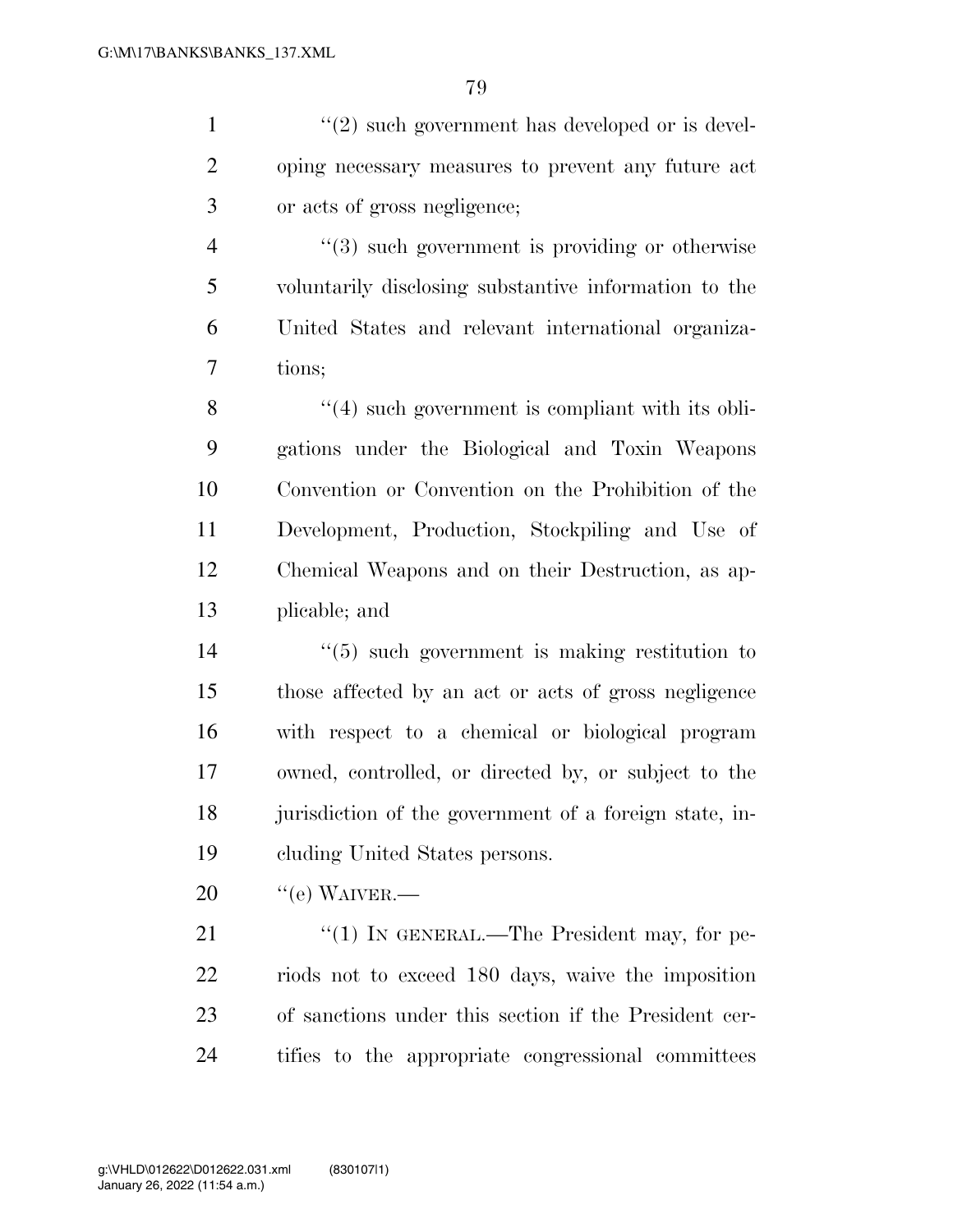| $\mathbf{1}$   | that such waiver is vital to the national security in-      |
|----------------|-------------------------------------------------------------|
| $\overline{2}$ | terests of the United States.                               |
| 3              | "(2) SUNSET.—The President may not exercise                 |
| 4              | the authority described in paragraph (1) beginning          |
| 5              | on the date that is 4 years after the date of enact-        |
| 6              | ment of this section.                                       |
| 7              | "(f) APPROPRIATE CONGRESSIONAL COMMITTEES                   |
| 8              | DEFINED.—In this section, the term 'appropriate congres-    |
| 9              | sional committees' means—                                   |
| 10             | $\lq(1)$ the Committee on Foreign Affairs and the           |
| 11             | Committee on Financial Services of the House of             |
| 12             | Representatives; and                                        |
| 13             | $"(2)$ the Committee on Foreign Relations and               |
| 14             | the Committee on Banking, Housing, and Urban Af-            |
| 15             | fairs of the Senate.".                                      |
| 16             | SEC. 213. DETERMINATION REGARDING THE PEOPLE'S RE-          |
| 17             | PUBLIC OF CHINA.                                            |
| 18             | (a) IN GENERAL.—Not later than 180 days after the           |
| 19             | date of the enactment of this Act, the President shall de-  |
| 20             | termine whether reasonable grounds exist for concluding     |
| 21             | that the Government of the People's Republic of China       |
| 22             | meets the criteria for engaging in an act or acts of gross  |
| 23             | negligence with respect to a chemical or biological program |
| 24             | owned, controlled, or directed by, or subject to the juris- |
| 25             | diction of that government under section $506(a)(3)$ of the |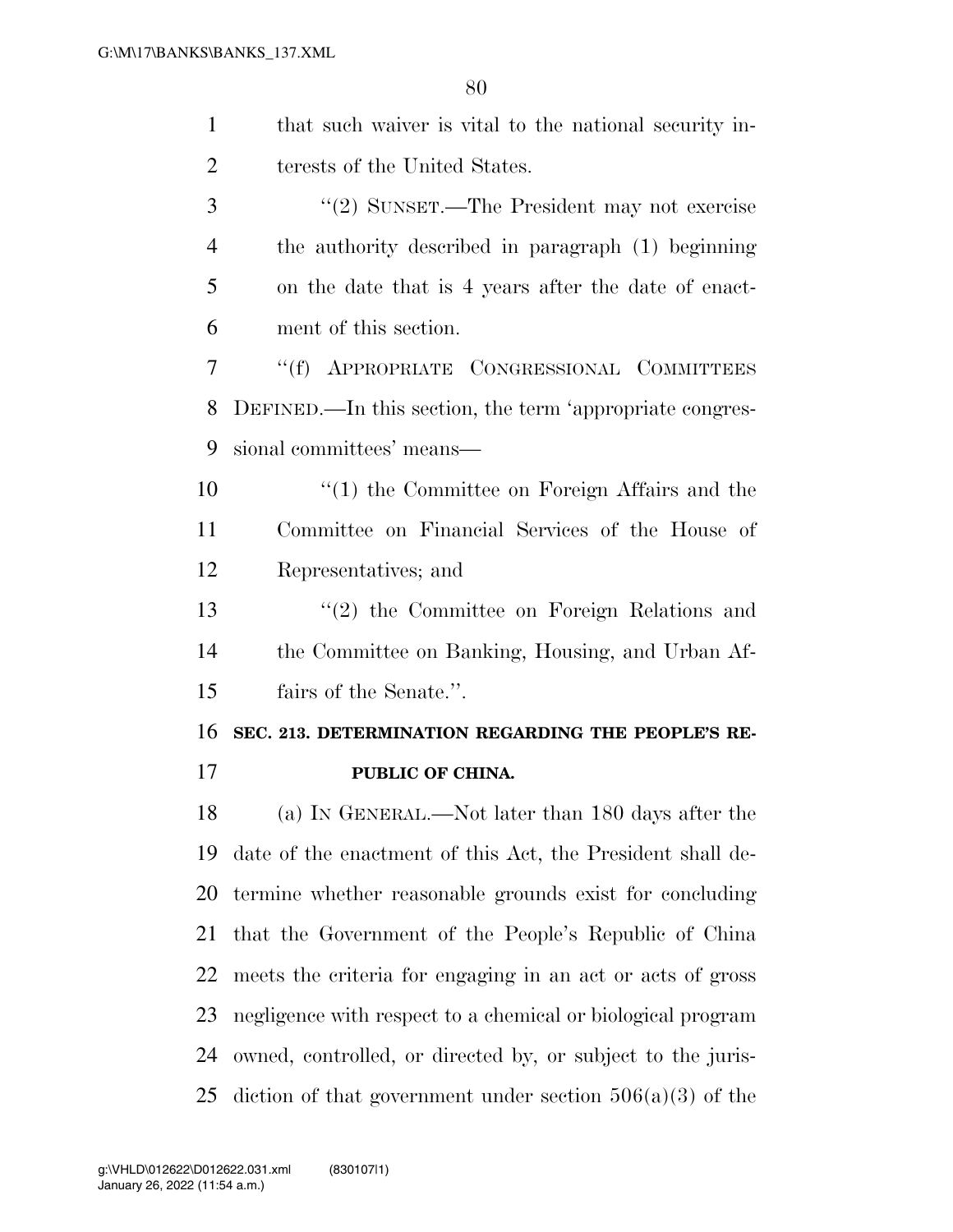Chemical and Biological Weapons Control and Warfare Elimination Act of 1991, as amended by section 3 of this Act.

(b) REPORT REQUIRED.—

 (1) IN GENERAL.—Not later than 30 days after making a determination under subsection (a), the President shall submit to the appropriate congres- sional committees a report that includes the reasons for the determination.

 (2) FORM.—A report required by paragraph (1) shall be submitted in unclassified form but may in-clude a classified annex.

#### **SEC. 214. REGULATORY AUTHORITY.**

 (a) IN GENERAL.—The President shall, not later than 180 days after the date of the enactment of this Act, prescribe regulations as necessary for the implementation of sections 212 and 213 of this Act and the amendments made by this Act.

 (b) NOTIFICATION TO CONGRESS.—Not later than 10 days before the prescription of regulations under sub- section (a), the President shall notify the appropriate con- gressional committees regarding the proposed regulations and the provisions of this Act and the amendments made by this Act that the regulations are implementing.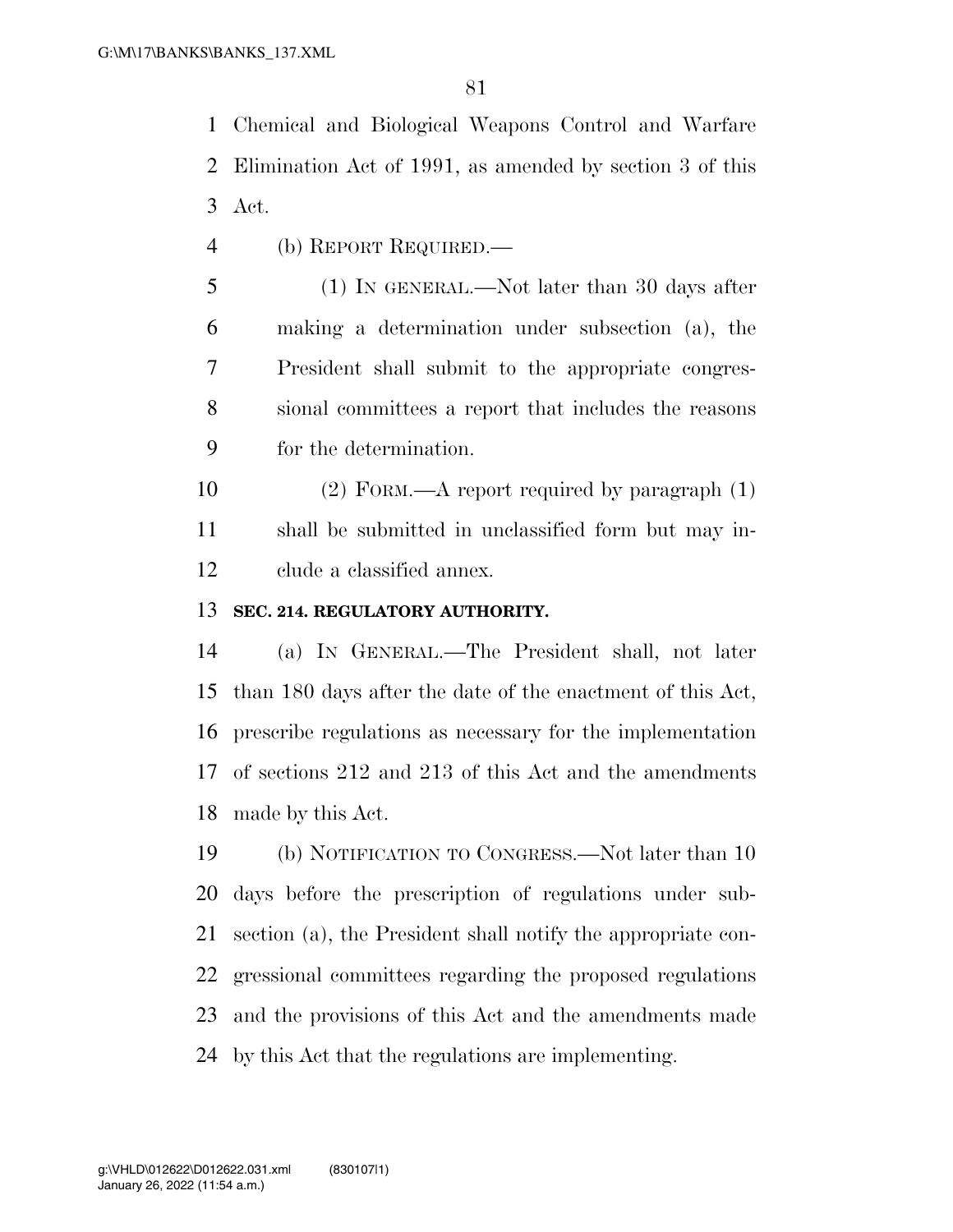**SEC. 215. APPROPRIATE CONGRESSIONAL COMMITTEES DEFINED.**  In this Act, the term ''appropriate congressional com- mittees'' means— (1) the Committee on Foreign Affairs and the Committee on Financial Services of the House of Representatives; and (2) the Committee on Foreign Relations and the Committee on Banking, Housing, and Urban Af- fairs of the Senate. **SEC. 216. LIMITATION ON RESEARCH BY THE NATIONAL SCIENCE FOUNDATION AND NATIONAL INSTI- TUTES OF HEALTH.**  Notwithstanding any other provision of law, none of the activities authorized for the National Science Founda- tion and National Institutes of Health may include, con- duct, or support any research— (1) using fetal tissue obtained from an induced abortion or any derivatives thereof, (2) in which a human embryo is created or de- stroyed, discarded, or put at risk of injury, (3) in which an embryo-like entity is created wholly or in part from human cells or components,

 (4) in which a human embryo is intentionally created or modified to include a heritable genetic modification, or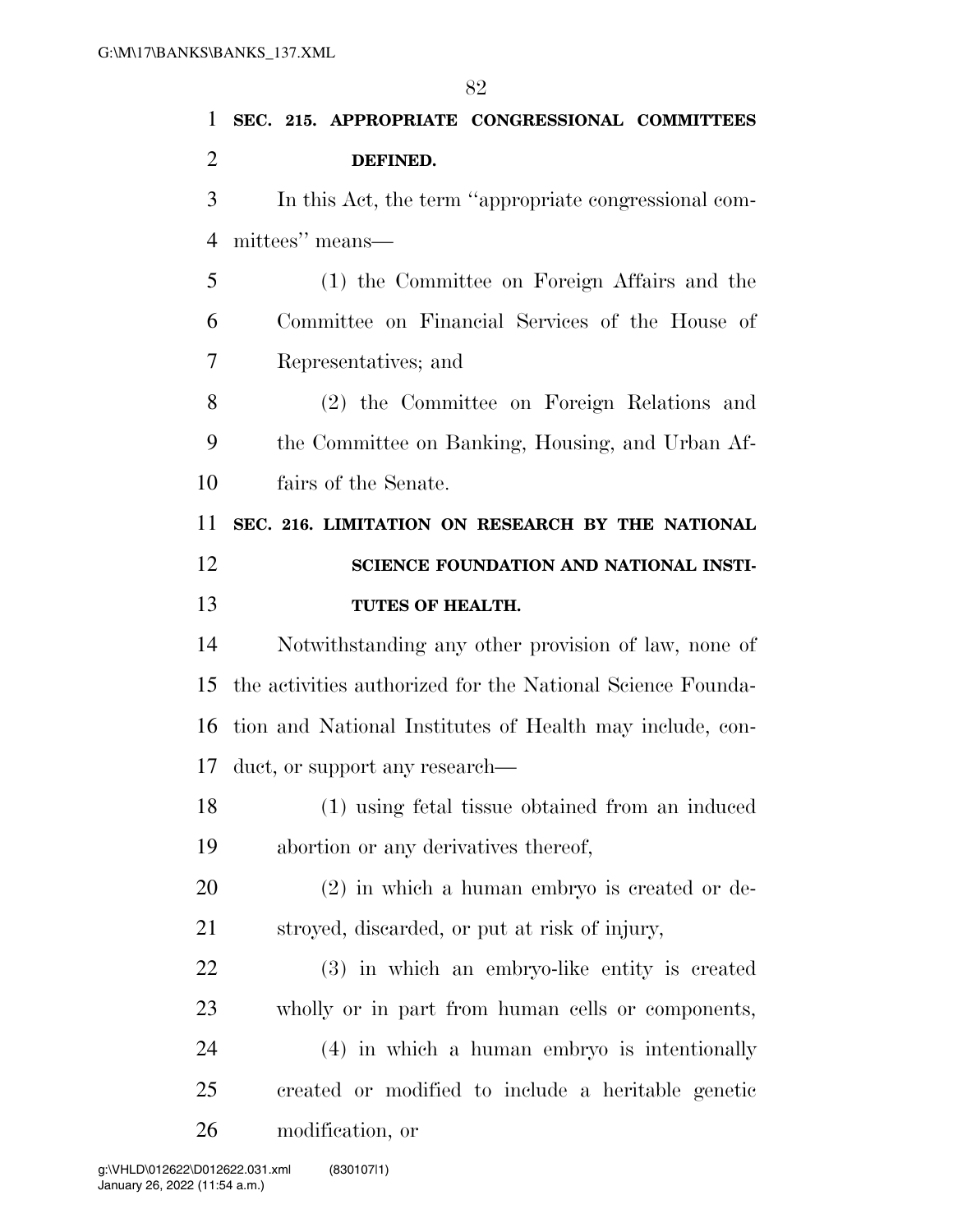(5) using any stem cell the derivation of which would be inconsistent with the standards established herein.

### **SEC. 217. PROHIBITION ON CERTAIN HUMAN-ANIMAL CHI-**

#### **MERAS.**

 Part I of title 18, United States Code, is amended by inserting after chapter 51 the following:

# **''CHAPTER 52—CERTAIN TYPES OF**

## **HUMAN-ANIMAL CHIMERAS PROHIBITED**

''Sec. ''1131. Definitions. ''1132. Prohibition on certain human-animal chimeras.

#### **''§ 1131. Definitions**

 ''In this chapter the following definitions apply: 12 "(1) PROHIBITED HUMAN-ANIMAL CHIMERA.— The term 'prohibited human-animal chimera' means— ''(A) a human embryo into which a nonhuman cell or cells (or the component parts thereof) have been introduced to render the em- bryo's membership in the species Homo sapiens uncertain; 20 "'(B) a human-animal embryo produced by fertilizing a human egg with nonhuman sperm;  $\cdot$  (C) a human-animal embryo produced by fertilizing a nonhuman egg with human sperm;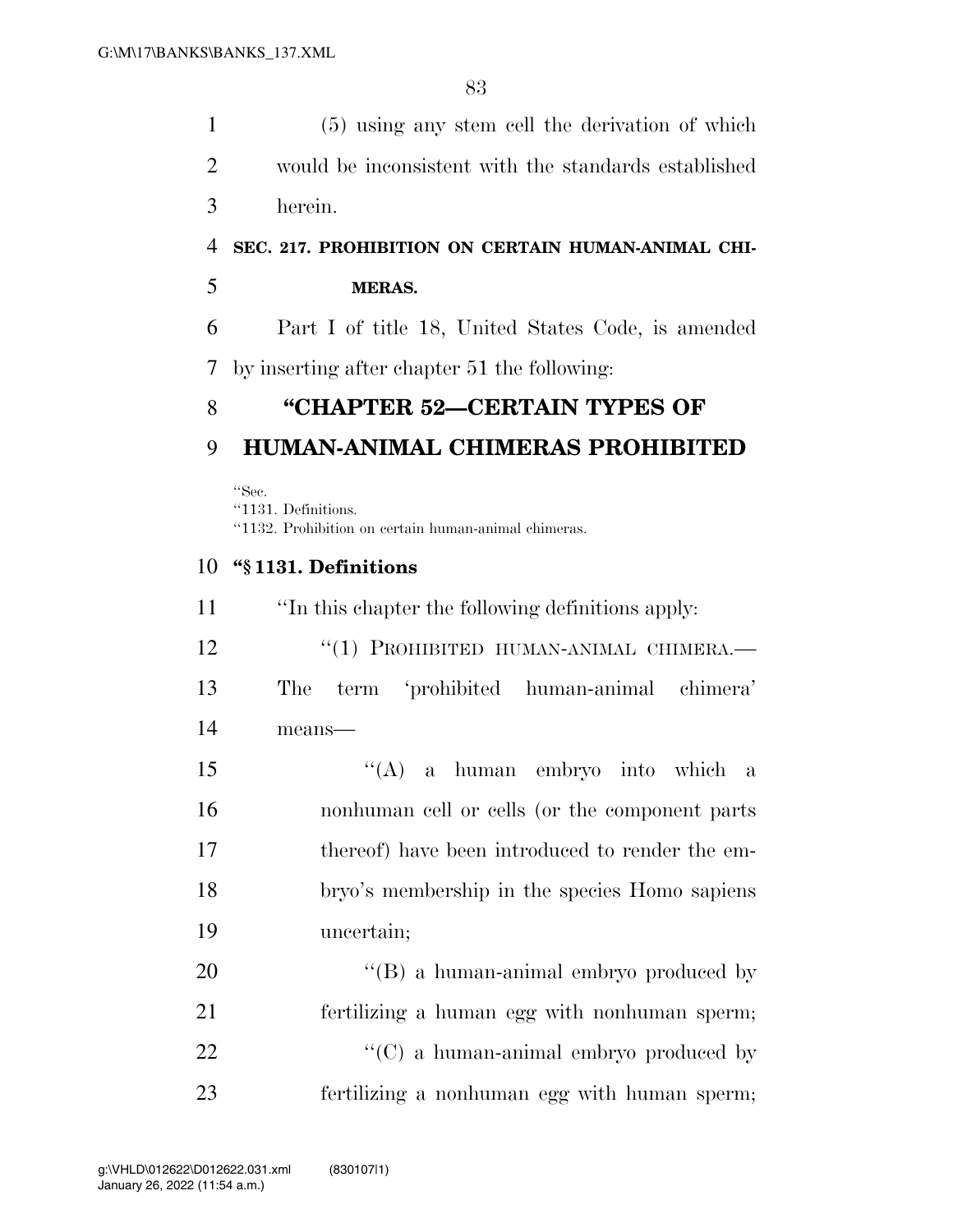| $\mathbf{1}$   | "(D) an embryo produced by introducing a          |
|----------------|---------------------------------------------------|
| $\overline{2}$ | nonhuman nucleus into a human egg;                |
| 3              | " $(E)$ an embryo produced by introducing a       |
| $\overline{4}$ | human nucleus into a nonhuman egg;                |
| 5              | $\lq\lq(F)$ an embryo containing at least haploid |
| 6              | sets of chromosomes from both a human and a       |
| 7              | nonhuman life form;                               |
| 8              | $\lq\lq (G)$ a nonhuman life form engineered      |
| 9              | such that human gametes develop within the        |
| 10             | body of a nonhuman life form;                     |
| 11             | "(H) a nonhuman life form engineered              |
| 12             | such that it contains a human brain or a brain    |
| 13             | derived wholly or predominantly from human        |
| 14             | neural tissues;                                   |
| 15             | $\lq\lq$ a nonhuman life form engineered such     |
| 16             | that it exhibits human facial features or other   |
| 17             | bodily morphologies to resemble human fea-        |
| 18             | tures; or                                         |
| 19             | "(J) an embryo produced by mixing                 |
| 20             | human and nonhuman cells, such that—              |
| 21             | "(i) human gametes develop within                 |
| 22             | the body of the resultant organism;               |
| 23             | "(ii) it contains a human brain or a              |
| 24             | brain derived wholly or predominantly from        |
| 25             | human neural tissues; or                          |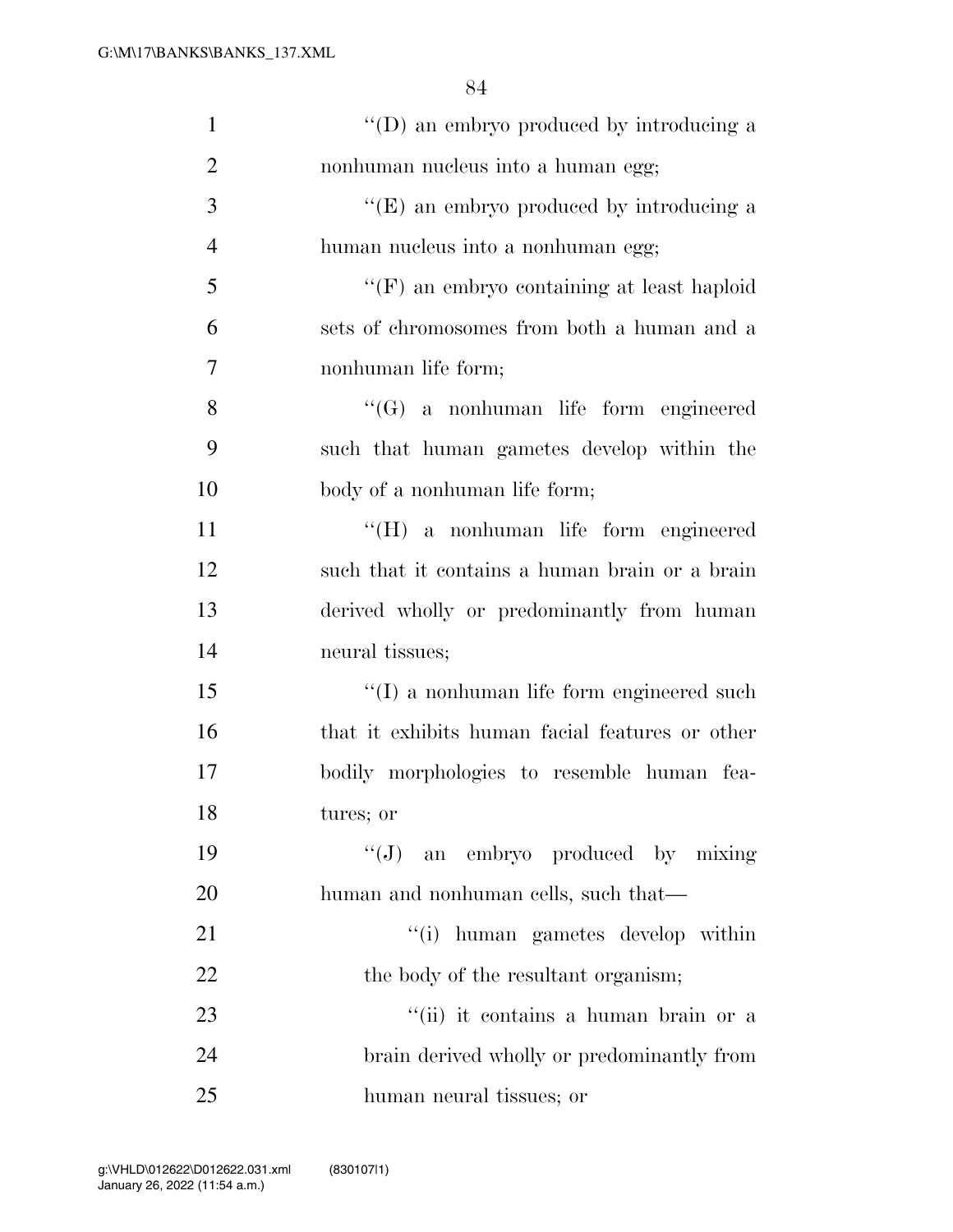| $\mathbf{1}$   | "(iii) it exhibits human facial features                    |
|----------------|-------------------------------------------------------------|
| $\overline{2}$ | or other bodily morphologies to resemble                    |
| 3              | human features.                                             |
| $\overline{4}$ | "(2) HUMAN EMBRYO.—The term 'human em-                      |
| 5              | bryo' means an organism of the species Homo sapi-           |
| 6              | ens during the earliest stages of development, from         |
| 7              | 1 cell up to 8 weeks.                                       |
| 8              | "§1132. Prohibition on certain human-animal chi-            |
| 9              | meras                                                       |
| 10             | "(a) IN GENERAL.—It shall be unlawful for any per-          |
| 11             | son to knowingly, in or otherwise affecting interstate com- |
| 12             | merce-                                                      |
| 13             | $"(1)$ create or attempt to create a prohibited             |
| 14             | human-animal chimera;                                       |
| 15             | $\lq(2)$ transfer or attempt to transfer a human            |
| 16             | embryo into a nonhuman womb;                                |
| 17             | $(3)$ transfer or attempt to transfer a non-                |
| 18             | human embryo into a human womb; or                          |
| 19             | "(4) transport or receive for any purpose a pro-            |
| 20             | hibited human-animal chimera.                               |
| 21             | $\lq\lq(b)$ PENALTIES.—                                     |
| 22             | " $(1)$ In GENERAL.—Whoever violates subsection             |
| 23             | (a) shall be fined under this title, imprisoned not         |
| 24             | more than 10 years, or both.                                |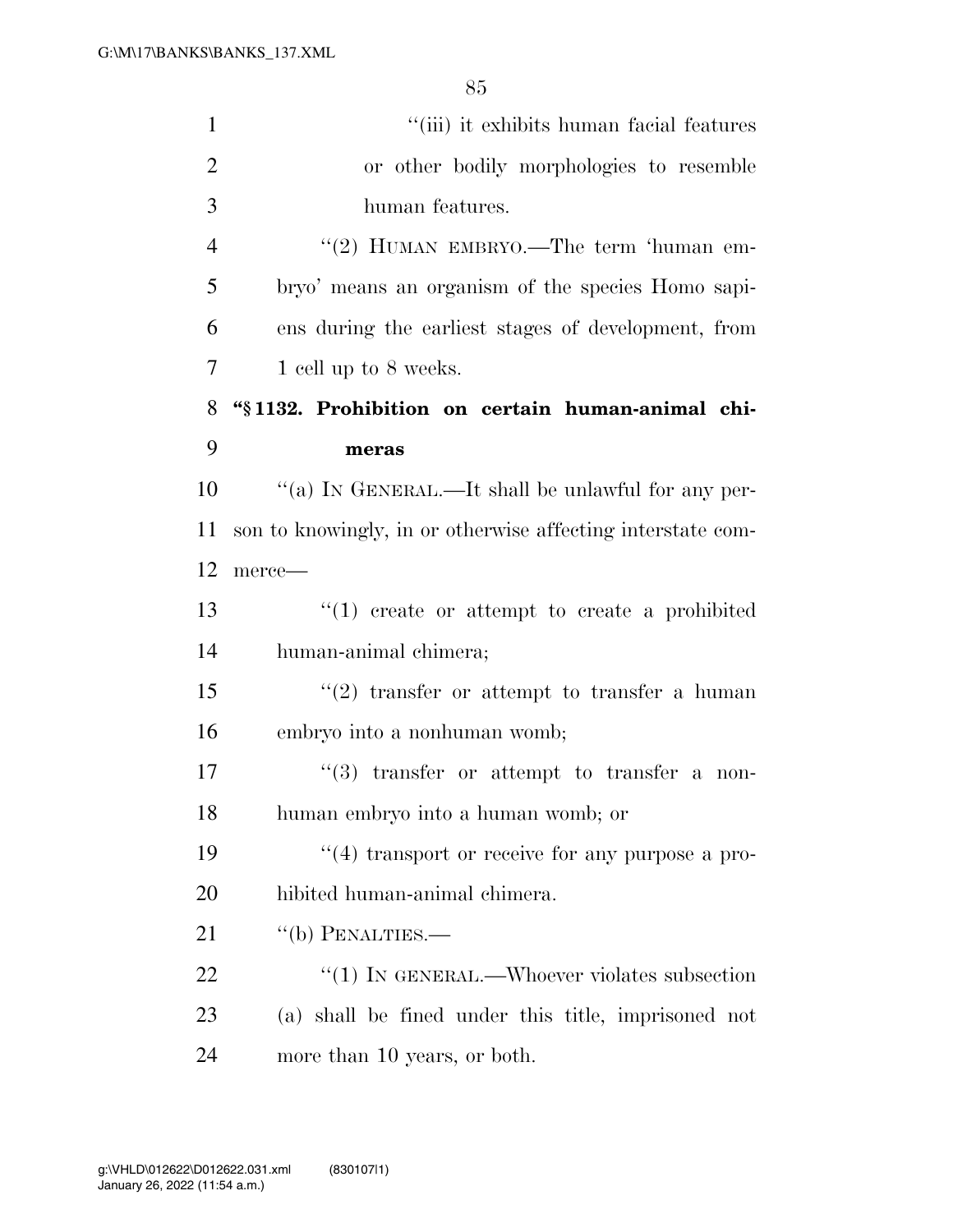1 "(2) CIVIL PENALTY.—Whoever violates sub- section (a) and derives pecuniary gain from such vio- lation shall be subject to a civil fine of the greater of \$1,000,000 and an amount equal to the amount of the gross gain multiplied by 2.

 ''(c) RULE OF CONSTRUCTION.—This section does not prohibit research involving the use of transgenic ani- mal models containing human genes or transplantation of human organs, tissues, or cells into recipient animals, if such activities are not prohibited under subsection (a).''.

#### **SEC. 218. TECHNICAL AMENDMENT.**

 The table of chapters for part I of title 18, United States Code, is amended by inserting after the item relat-ing to chapter 51 the following:

**''52. Certain Types of Human-Animal Chimeras Prohibited** .............................................................................. **1131''. TITLE III—MATTERS RELATING TO MEDICAL AND NATIONAL SECURITY SUPPLY CHAINS SEC. 301. REPORT AND RECOMMENDATION ON BARRIERS TO DOMESTIC MANUFACTURING OF MEDICAL PRODUCTS.**  (a) REPORT TO CONGRESS.—Not later than 180 days

 after the date of the enactment of this Act, the Secretary of Health and Human Services (in this section referred to as the ''Secretary''), acting through the Commissioner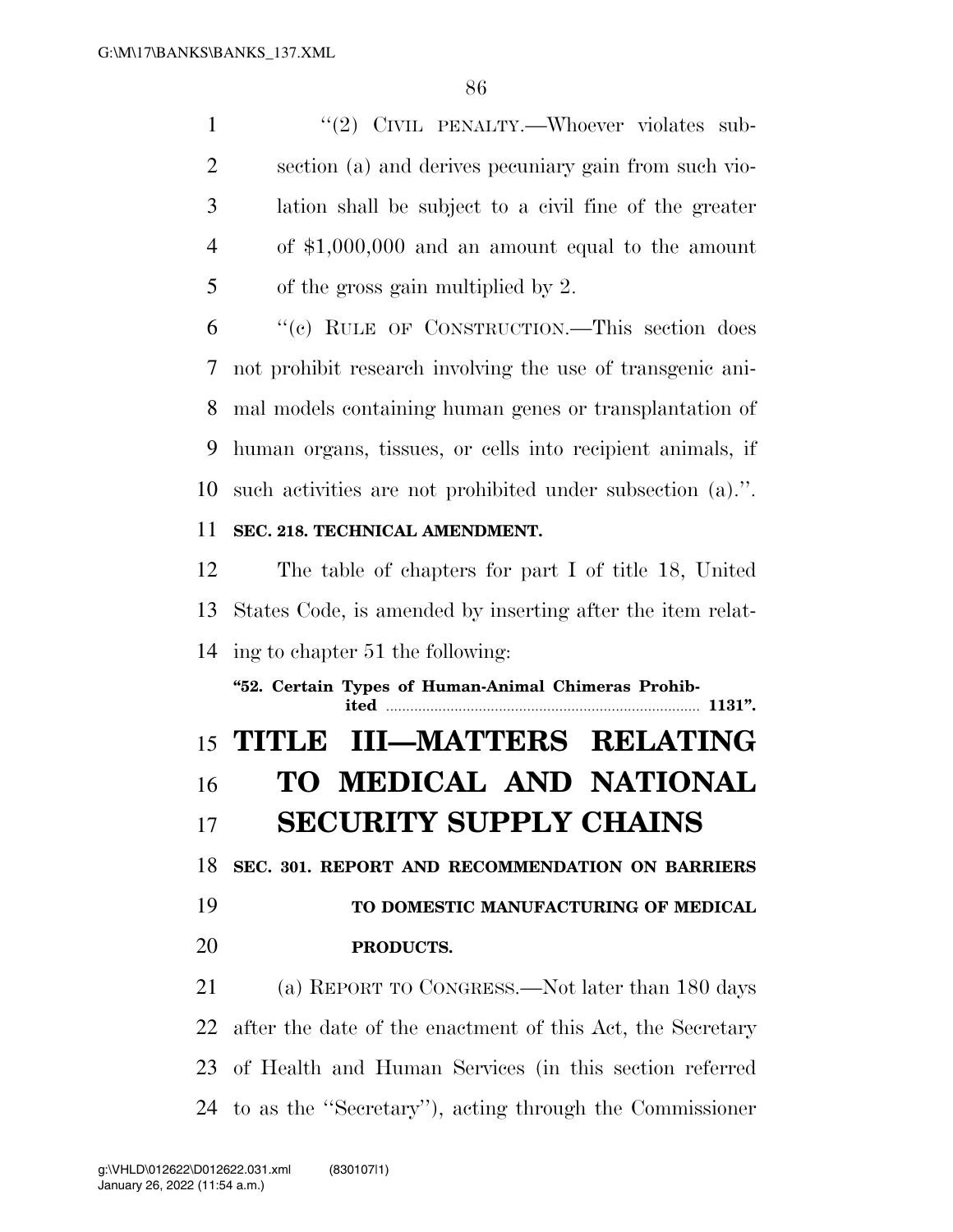of Food and Drugs, shall submit to Congress a report on barriers, including regulatory inefficiencies, to domestic manufacturing of active pharmaceutical ingredients, fin-ished drug products, and devices that are—

- (1) imported from outside of the United States; and
- (2) critical to the public health during a public health emergency declared by the Secretary under section 319 of the Public Health Service Act (42 U.S.C. 247d).
- (b) CONTENT.—Such report shall—
- (1) identify factors that limit the manufac- turing of active pharmaceutical ingredients, finished drug products, and devices described in subsection (a); and
- (2) recommend specific strategies to overcome the challenges identified under paragraph (1).
- (c) IMPLEMENTATION.—The Secretary may, to the extent appropriate, implement the strategies recommended 20 under subsection  $(b)(2)$ .

 (d) DEFINITION.—In this section, the term ''active pharmaceutical ingredient'' has the meaning given to such term in section 744A of the Federal Food, Drug, and Cos-metic Act (21 U.S.C. 379j–41).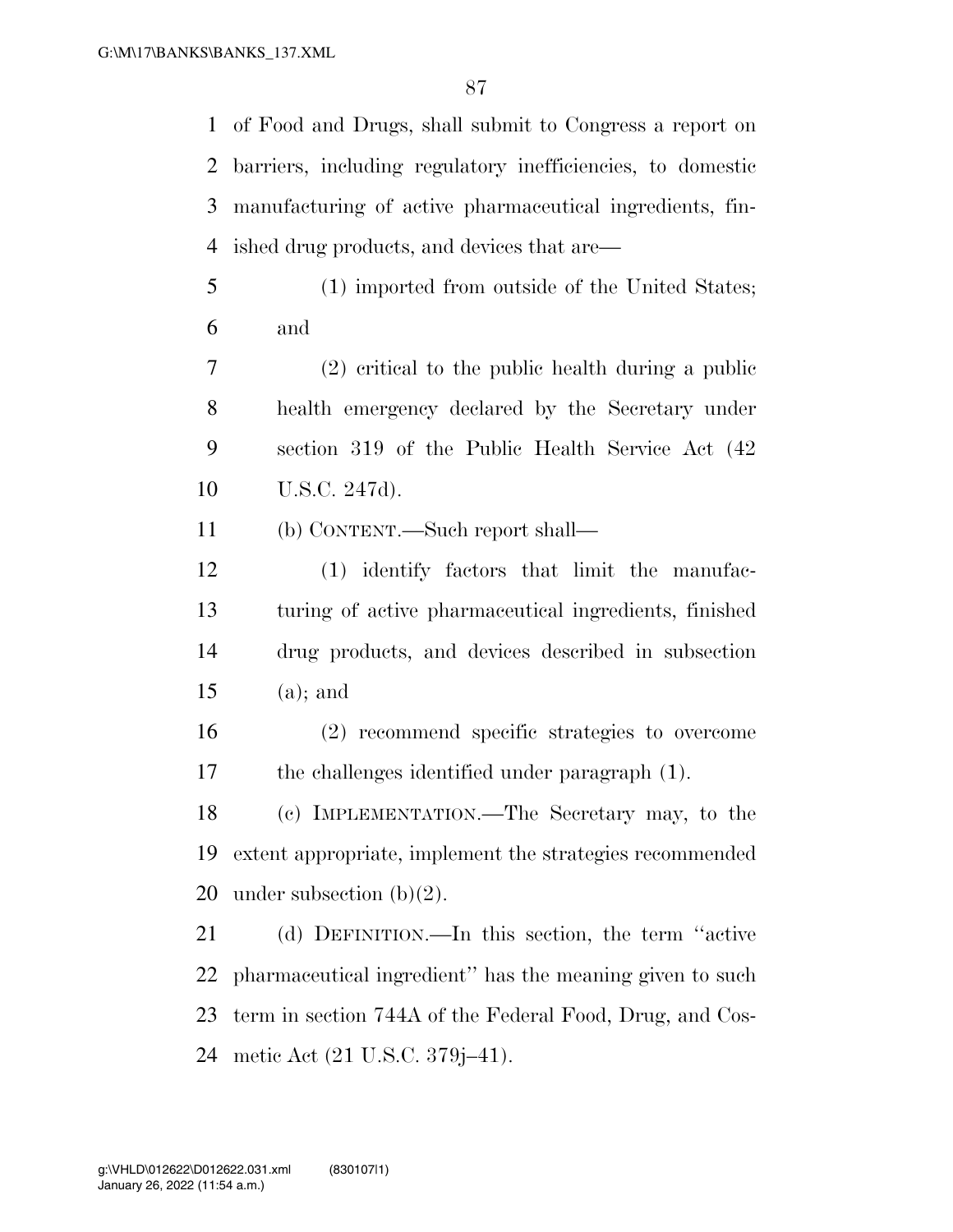|               |  | 1 SEC. 302. TAX INCENTIVES FOR RELOCATING MANUFAC- |  |  |
|---------------|--|----------------------------------------------------|--|--|
|               |  | TURING OF PHARMACEUTICALS AND MED-                 |  |  |
| $\mathcal{R}$ |  | ICAL SUPPLIES AND DEVICES TO THE                   |  |  |
|               |  | UNITED STATES.                                     |  |  |

 (a) ACCELERATED DEPRECIATION FOR NONRESI- DENTIAL REAL PROPERTY.—Section 168 of the Internal Revenue Code of 1986 is amended by adding at the end the following new subsection:

 ''(n) ACCELERATED DEPRECIATION FOR NONRESI- DENTIAL REAL PROPERTY ACQUIRED IN CONNECTION WITH THE RELOCATION OF MANUFACTURING OF PHAR- MACEUTICALS AND MEDICAL SUPPLIES AND DEVICES TO THE UNITED STATES.—

14 ''(1) TREATMENT AS 20-YEAR PROPERTY.—For purposes of this section, qualified nonresidential real property shall be treated as 20-year property.

17 "(2) APPLICATION OF BONUS DEPRECIATION.— For application of bonus depreciation to qualified nonresidential real property, see subsection (k).

20 "(3) QUALIFIED NONRESIDENTIAL REAL PROP- ERTY.—For purposes of this subsection, the term 'qualified nonresidential real property' means non- residential real property placed in service in the United States by a qualified manufacturer if such property is acquired by such qualified manufacturer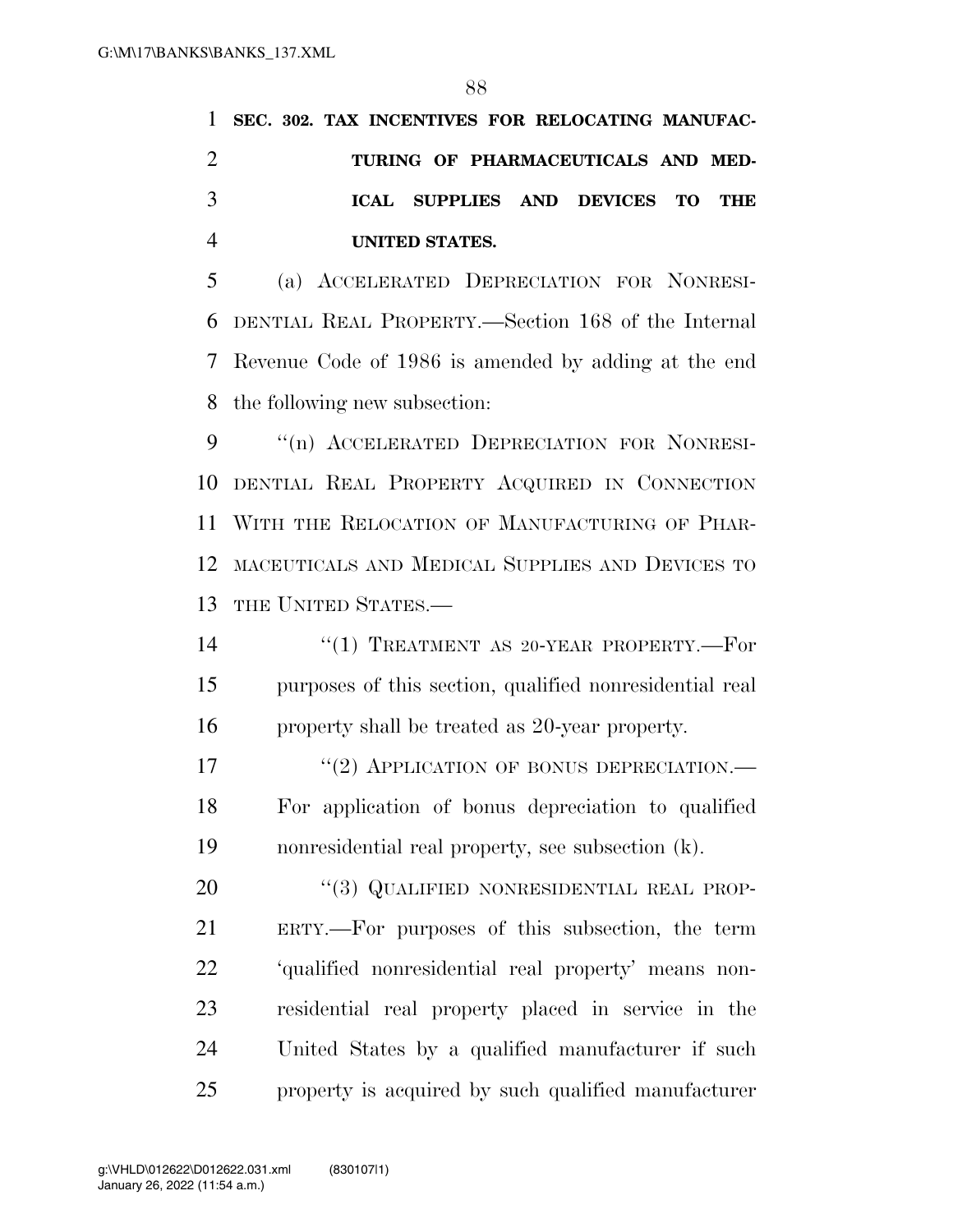$\overline{89}$ 

|                | OIJ                                                   |
|----------------|-------------------------------------------------------|
| $\mathbf{1}$   | in connection with a qualified relocation of manufac- |
| $\overline{2}$ | turing.                                               |
| 3              | QUALIFIED MANUFACTURER.-For pur-<br>(4)               |
| $\overline{4}$ | poses of this subsection, the term 'qualified manu-   |
| 5              | facturer' means any person engaged in the trade or    |
| 6              | business of manufacturing a qualified medical prod-   |
| 7              | uct.                                                  |
| 8              | "(5) QUALIFIED MEDICAL PRODUCT.—For pur-              |
| 9              | poses of this subsection, the term 'qualified medical |
| 10             | product' means any pharmaceutical, medical device,    |
| 11             | or medical supply.                                    |
| 12             | "(6) QUALIFIED RELOCATION OF MANUFAC-                 |
| 13             | TURING.—For purposes of this subsection—              |
| 14             | "(A) IN GENERAL.—The term 'qualified                  |
| 15             | relocation of manufacturing' means, with re-          |
| 16             | spect to any qualified manufacturer, the reloca-      |
| 17             | tion of the manufacturing of a qualified medical      |
| 18             | product from a foreign country to the United          |
| 19             | States.                                               |
| 20             | "(B) RELOCATION OF PROPERTY NOT RE-                   |
| 21             | $QUIRED.$ For purposes of subparagraph $(A)$ ,        |
| 22             | manufacturing shall not fail to be treated as re-     |
| 23             | located merely because property used in such          |

manufacturing was not relocated.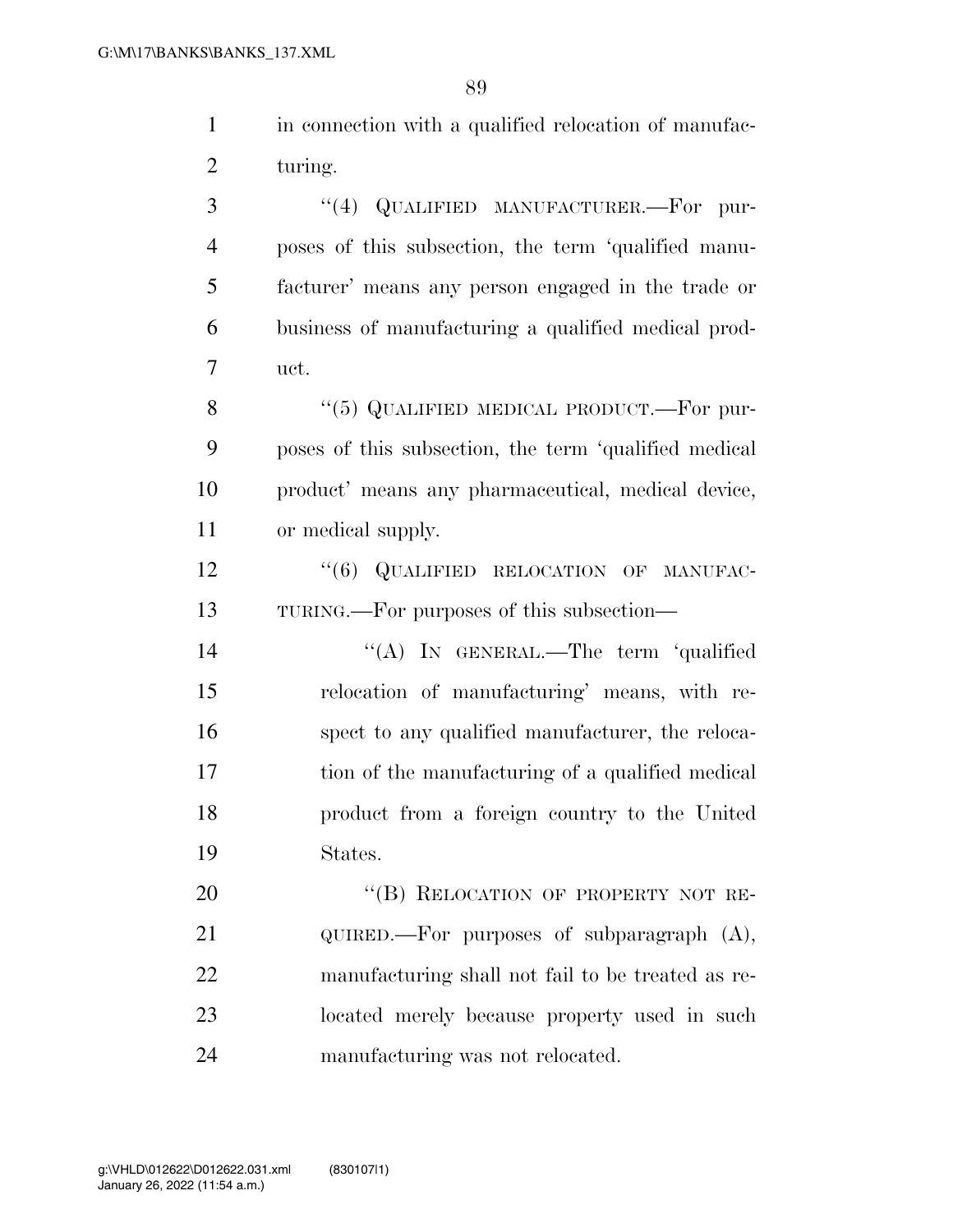1 "'(C) RELOCATION OF NOT LESS THAN EQUIVALENT PRODUCTIVE CAPACITY RE- QUIRED.—For purposes of subparagraph (A), manufacturing shall not be treated as relocated unless the property manufactured in the United States is substantially identical to the property previously manufactured in a foreign country and the increase in the units of production of such property in the United States by the quali- fied manufacturer is not less than the reduction 11 in the units of production of such property in such foreign country by such qualified manufac- turer.  $(7)$  APPLICATION TO POSSESSIONS OF THE UNITED STATES.—For purposes of this subsection, the term 'United States' includes any possession of the United States.''. (b) EXCLUSION OF GAIN ON DISPOSITION OF PROP- ERTY IN CONNECTION WITH QUALIFIED RELOCATION OF MANUFACTURING.— 21 (1) IN GENERAL.—Part III of subchapter B of

 chapter 1 of such Code is amended by inserting after section 139H the following new section: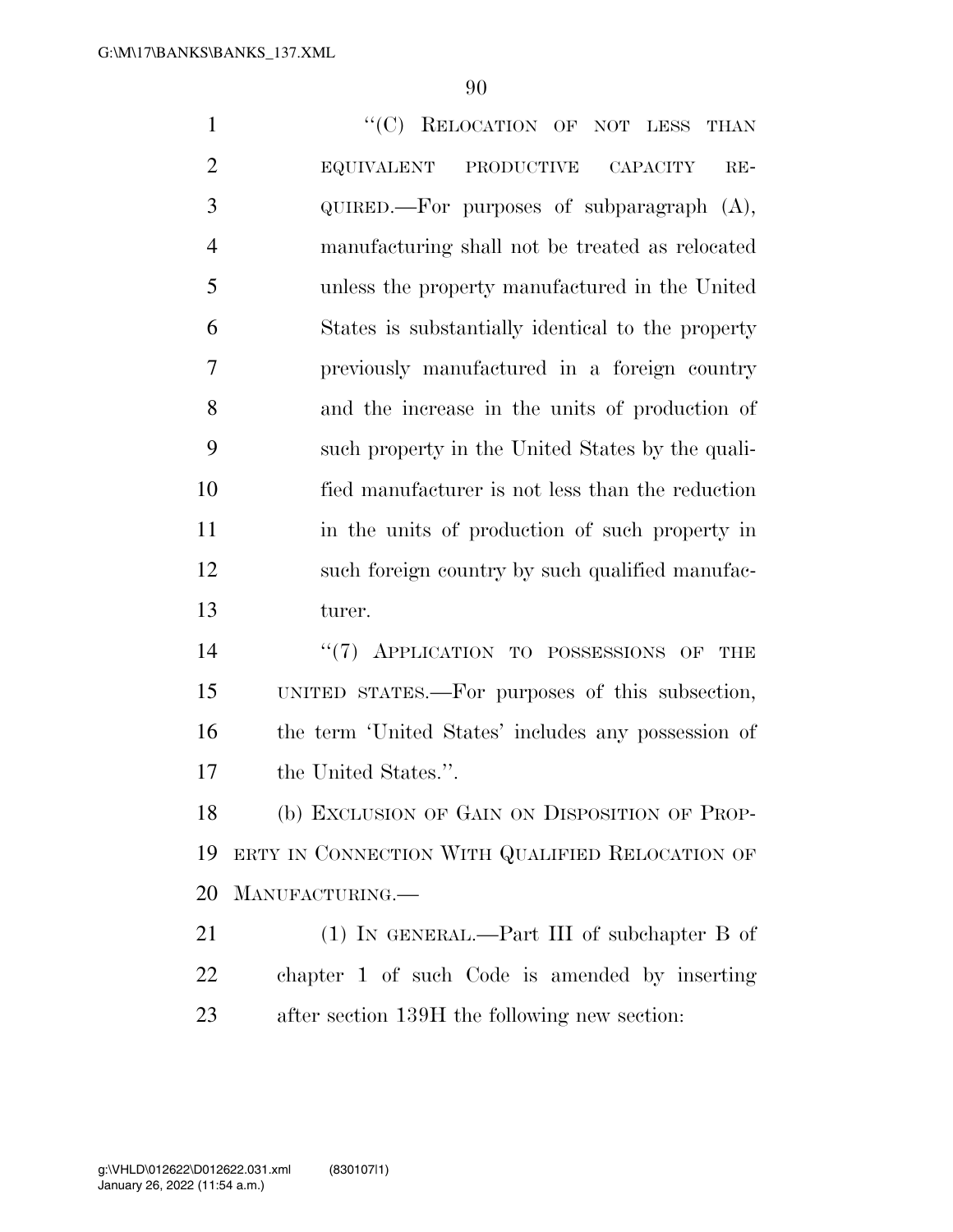# **''SEC. 139I. EXCLUSION OF GAIN ON DISPOSITION OF PROP- ERTY IN CONNECTION WITH QUALIFIED RE-LOCATION OF MANUFACTURING.**

 ''(a) IN GENERAL.—In the case of a qualified manu- facturer, gross income shall not include gain from the sale or exchange of qualified relocation disposition property.

 ''(b) QUALIFIED RELOCATION DISPOSITION PROP- ERTY.—For purposes of this section, the term 'qualified relocation disposition property' means any property which—

11  $\frac{1}{2}$   $\frac{1}{2}$  is sold or exchanged by a qualified manu- facturer in connection with a qualified relocation of manufacturing, and

 $(2)$  was used by such qualified manufacturer in the trade or business of manufacturing a qualified medical product in the foreign country from which such manufacturing is being relocated.

 ''(c) OTHER TERMS.—Terms used in this section which are also used in subsection (n) of section 168 shall have the same meaning when used in this section as when used in such subsection.''.

22 (2) CLERICAL AMENDMENT.—The table of sec- tions for part III of subchapter B of chapter 1 of such Code is amended by inserting after the item re-lating to section 139H the following new item: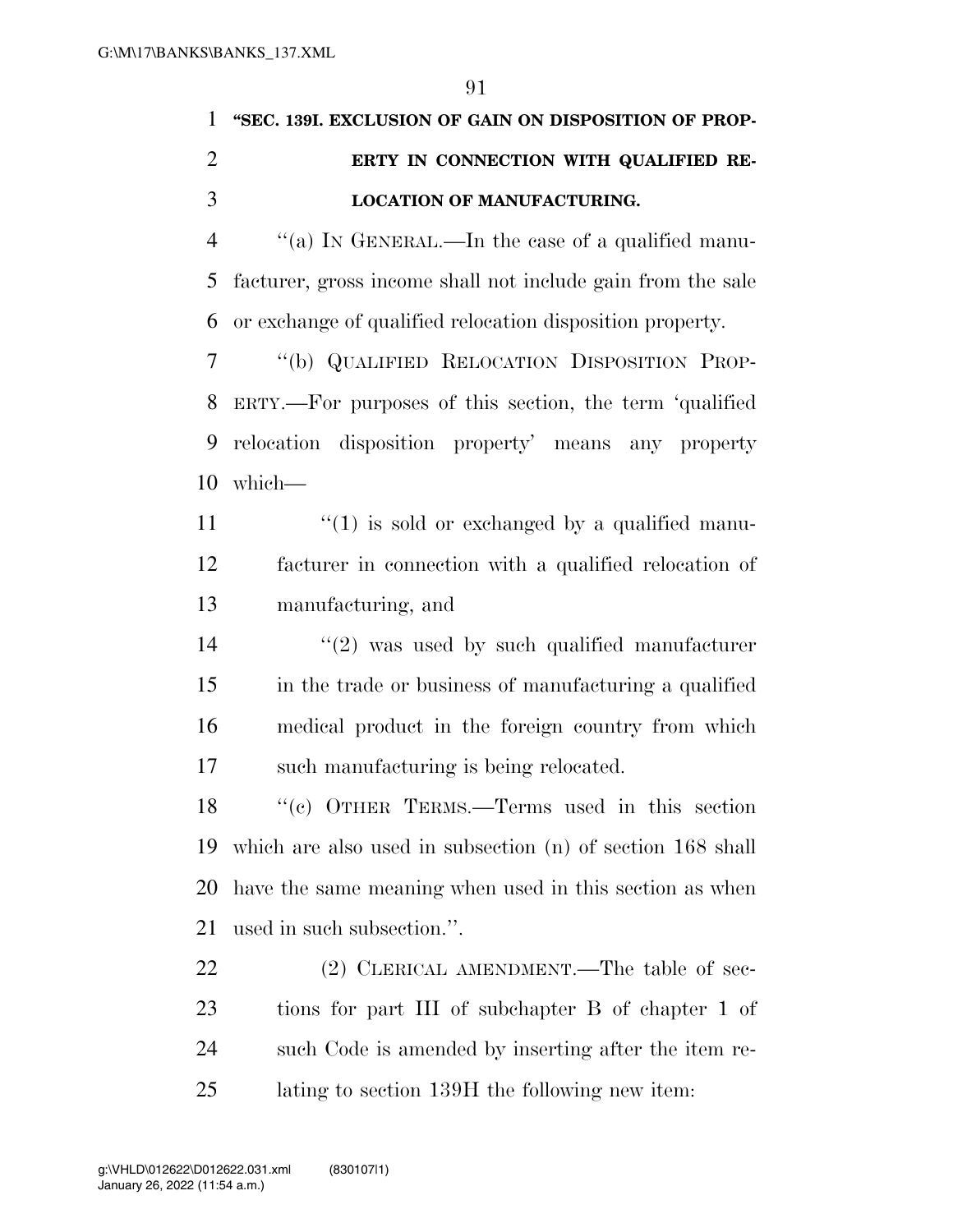''Sec. 139I. Exclusion of gain on disposition of property in connection with qualified relocation of manufacturing.''.

(c) EFFECTIVE DATES.—

 (1) ACCELERATED DEPRECIATION.—The amendment made by subsection (a) shall apply to property placed in service after the date of the en-actment of this Act.

 (2) EXCLUSION OF GAIN.—The amendments made by subsection (b) shall apply to sales and ex- changes after the date of the enactment of this Act. **SEC. 303. PRINCIPAL NEGOTIATING OBJECTIVES OF THE UNITED STATES RELATING TO TRADE IN COVERED PHARMACEUTICAL PRODUCTS.** 

 Section 102(b) of the Bipartisan Congressional Trade Priorities and Accountability Act of 2015 (19 U.S.C. 4201(b)) is amended by adding at the end the following: 15 "(23) TRADE IN COVERED PHARMACEUTICAL PRODUCTS.—

17 "(A) IN GENERAL.—It is the objective of the United States to negotiate a plurilateral agreement among trusted allies relating to trade in covered pharmaceutical products to which section 103(b) will apply, for which the principal negotiating objectives of the United States are the following: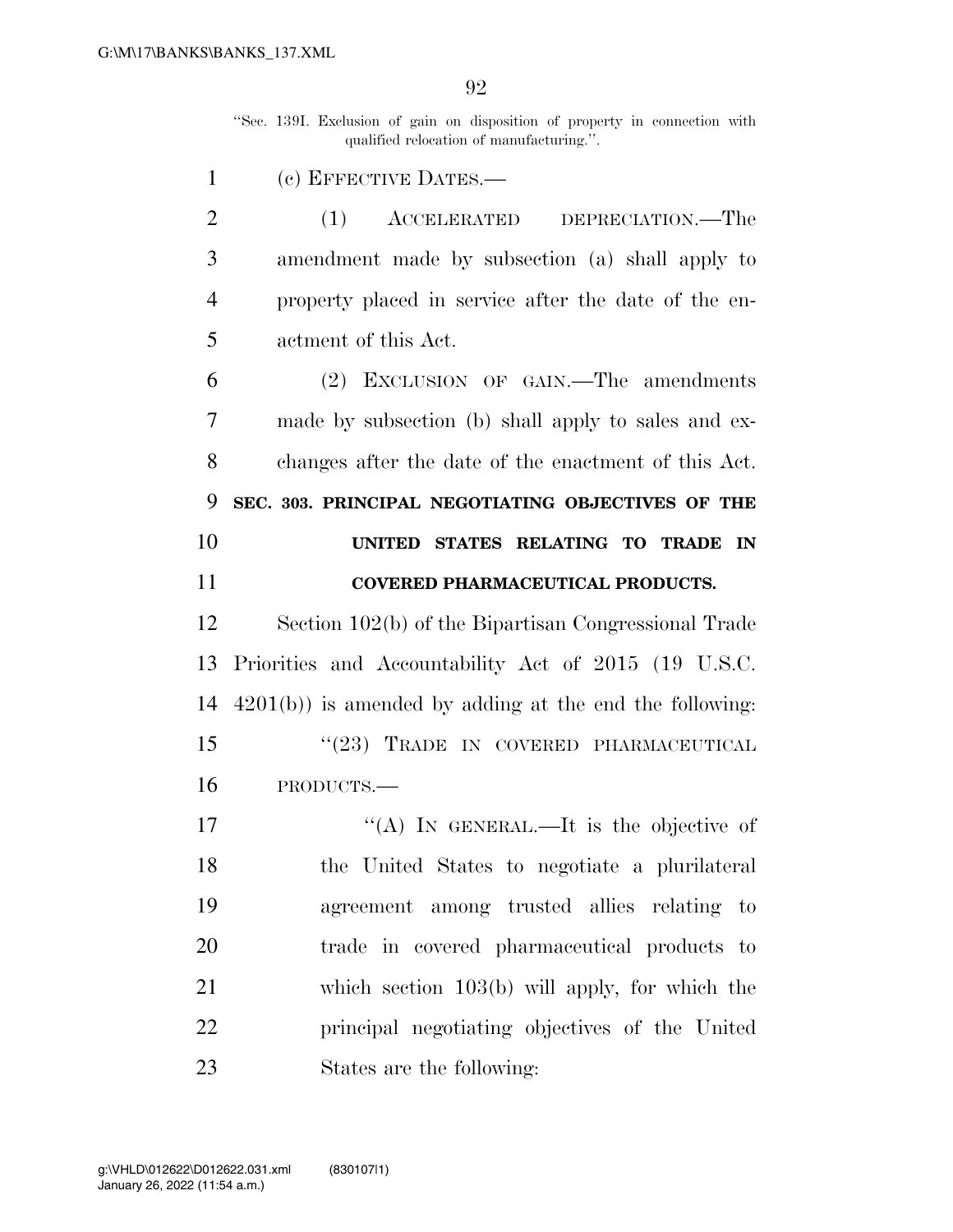| $\mathbf{1}$   | "(i) To ensure that a party to the           |
|----------------|----------------------------------------------|
| $\overline{2}$ | agreement adopts and maintains measures      |
| 3              | to eliminate the imposition or reimposition  |
| $\overline{4}$ | of tariffs on imports of such products, par- |
| 5              | ticularly in the event of a declared emer-   |
| 6              | gency.                                       |
| 7              | "(ii) To ensure that a party to the          |
| 8              | agreement-                                   |
| 9              | $\lq\lq$ (I) will reduce or eliminate reg-   |
| 10             | ulatory and other technical barriers in      |
| 11             | the pharmaceutical sector;                   |
| 12             | "(II) will promote expedited ap-             |
| 13             | proval of facilities for the production      |
| 14             | of such products being built by busi-        |
| 15             | ness enterprises that operate one or         |
| 16             | more such facilities in the territory of     |
| 17             | the party;                                   |
| 18             | "(III) will promote the use of               |
| 19             | good regulatory practices and stream-        |
| 20             | lined regulatory review and approval         |
| 21             | processes for the production of such         |
| 22             | products in the territory of the party;      |
| 23             | $``(IV)$ will eliminate duplicated           |
| 24             | actions and other barriers to reduce         |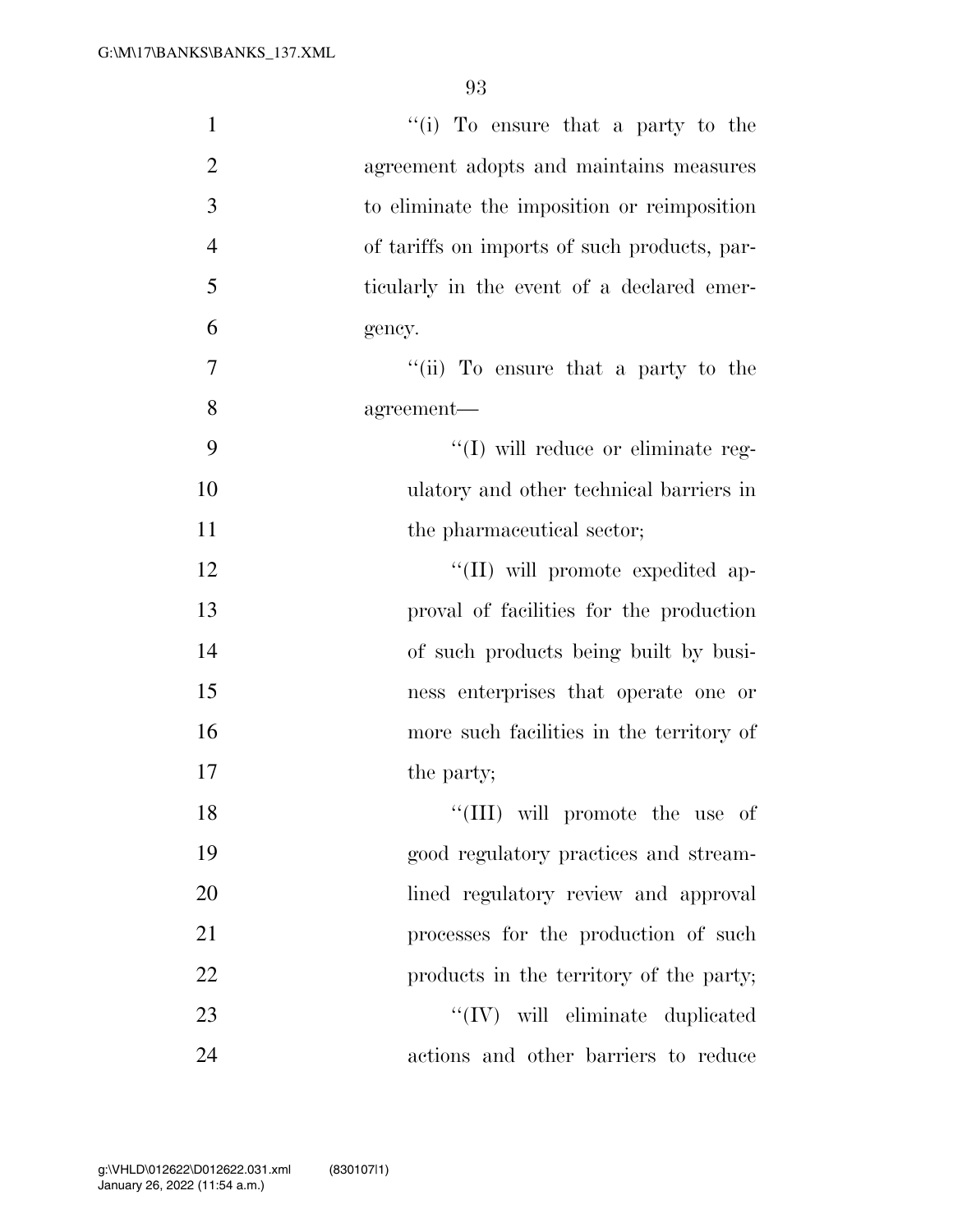| $\mathbf{1}$   | the time for approvals of both facili-      |
|----------------|---------------------------------------------|
| $\overline{2}$ | ties and such products; and                 |
| 3              | $``(V)$ will expand transparency            |
| $\overline{4}$ | and cooperation with other parties          |
| 5              | and their manufacturers, working col-       |
| 6              | laboratively, to ensure regulatory          |
| $\overline{7}$ | processes are streamlined and har-          |
| 8              | monized among other parties to the          |
| 9              | maximum extent possible.                    |
| 10             | "(iii) To prohibit export restraints        |
| 11             | against parties to the agreement, particu-  |
| 12             | larly in the event of a declared emergency. |
| 13             | "(iv) With respect to use of sub-           |
| 14             | sidies-                                     |
| 15             | $\lq\lq$ to encourage the coordinated       |
| 16             | provision of those types of subsidies       |
| 17             | that are classified under World Trade       |
| 18             | Organization rules as 'non-prohibited',     |
| 19             | such as subsidies that are not contin-      |
| 20             | gent on exports or import-substi-           |
| 21             | tution, to incentivize manufacturing of     |
| 22             | such products, including the provision      |
| 23             | of grants, loans, tax incentives, and       |
| 24             | guaranteed price and volume<br>con-         |
| 25             | tracts;                                     |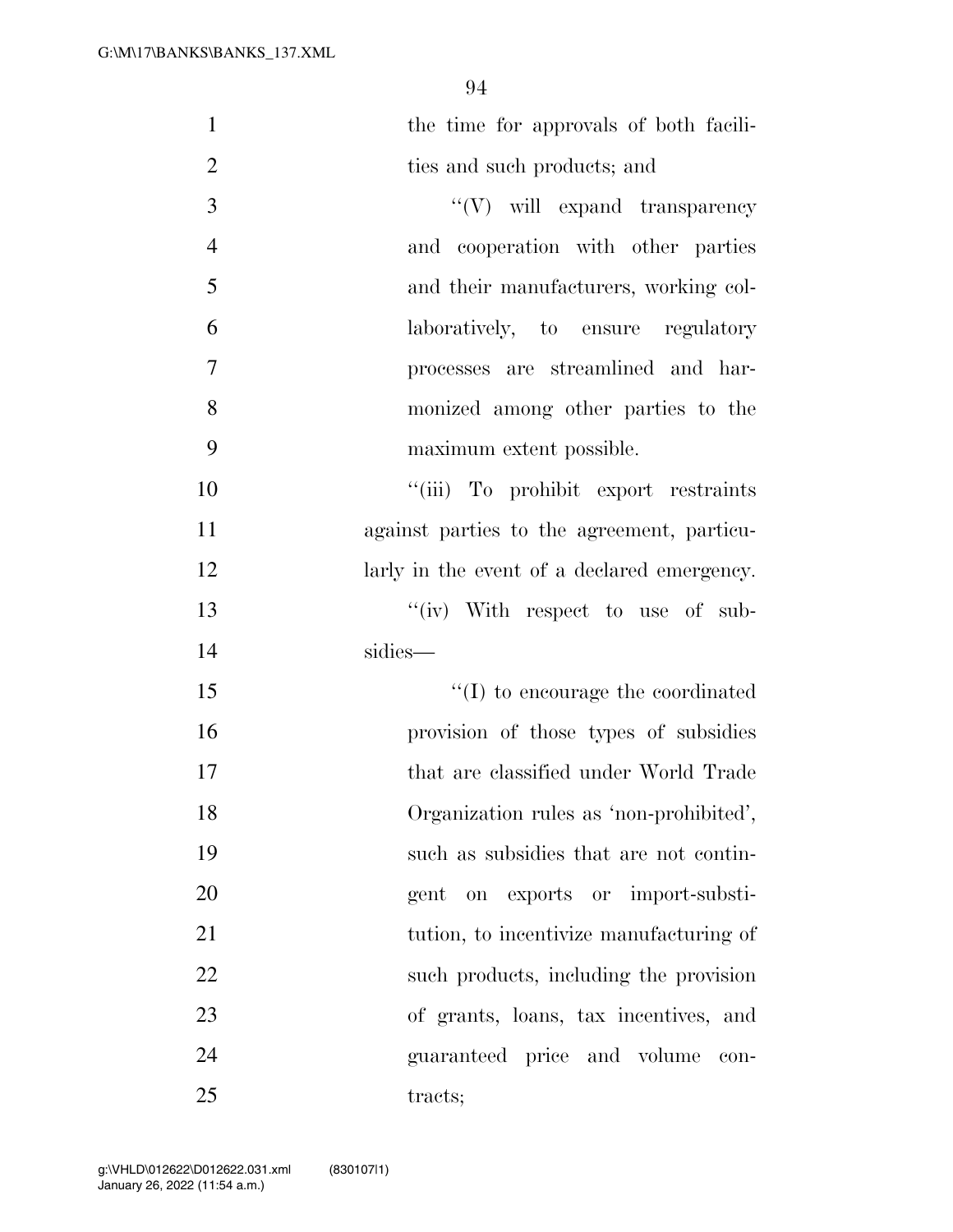$\text{``(II)}$  to explicitly permit, among parties to the agreement, the use of production subsidies to build pharma- ceutical manufacturing capacity; 5 ''(III) to affirm that subsidies provided by parties are not intended to be used primarily for export or to distort trade;  $"(\mathrm{IV})$  to affirm parties' commit- ments under the Antidumping Agree-11 ment and the Agreement on Subsidies and Countervailing Measures, includ-13 ing the recognition that 'dumping, by which products of one country are in- troduced into the commerce of an- other country at less than the normal value of the products, is to be con- demned if it causes or threatens mate- rial injury to an established industry 20 in the territory of a contracting party or materially retards the establish-22 ment of a domestic industry'; and 23 ''(V) to encourage notification and consultation among parties as they are considering pharmaceutical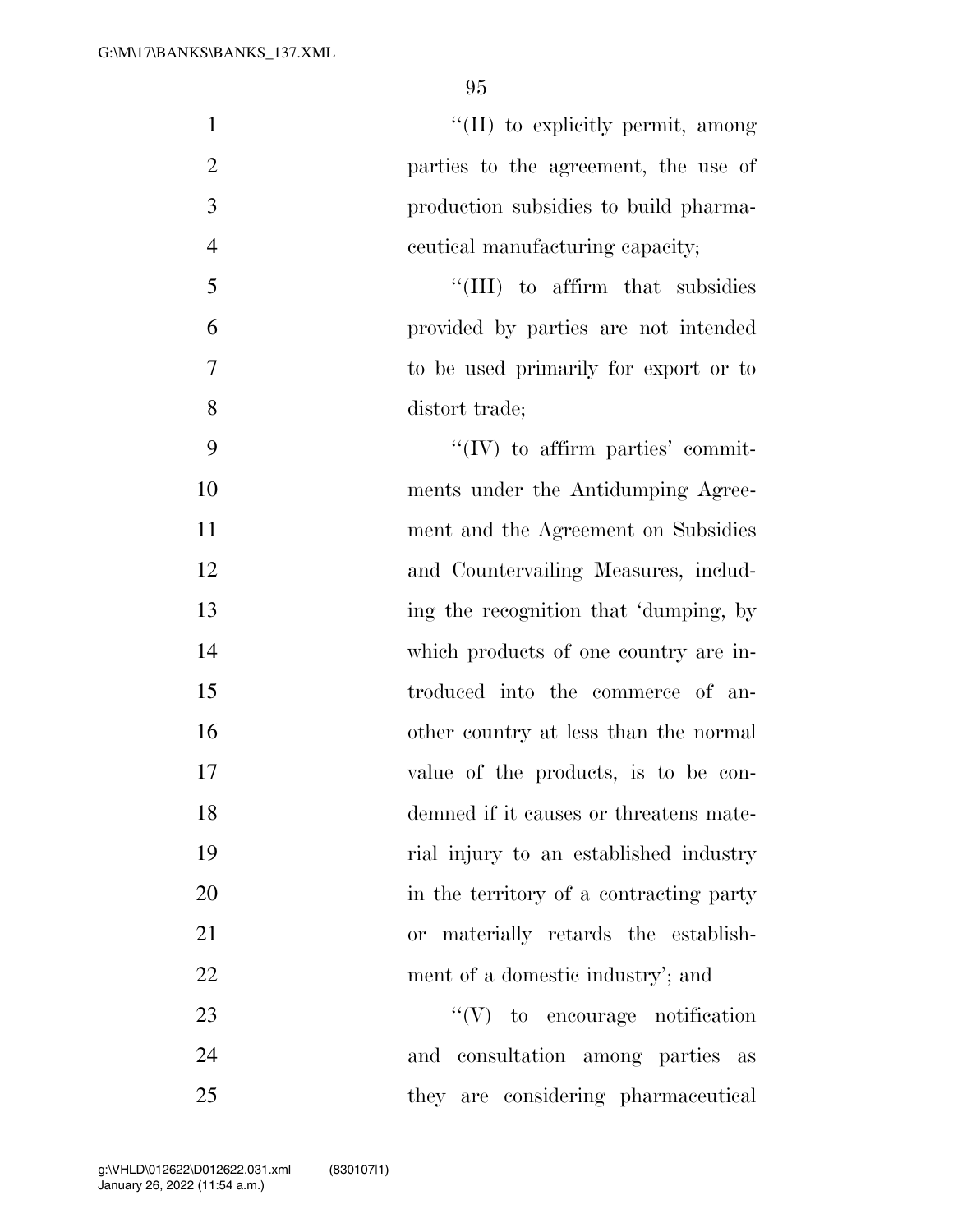| $\mathbf{1}$   | 14 manufacturing subsidies to in-          |
|----------------|--------------------------------------------|
| $\overline{2}$ | crease coordination and avoid creating     |
| 3              | conditions such as oversupply or mar-      |
| $\overline{4}$ | ket inefficiencies among the parties.      |
| 5              | $f'(v)$ With respect to government pro-    |
| 6              | curement-                                  |
| 7              | $\lq\lq$ (I) to provide reciprocal access  |
| 8              | to government procurements for such        |
| 9              | products in parties to the agreement;      |
| 10             | $\lq\lq$ (II) to increase coordination be- |
| 11             | tween participant countries and facili-    |
| 12             | tate the involvement of participant        |
| 13             | countries' companies in bids to supply     |
| 14             | such products; and                         |
| 15             | "(III) to ensure that any partici-         |
| 16             | pant in the agreement that is not al-      |
| 17             | ready so designated, becomes des-          |
| 18             | ignated for purposes of section 301 of     |
| 19             | the Trade Agreements Act of 1979           |
| 20             | $(19 \text{ U.S.C. } 2511).$               |
| 21             | "(vi) With respect to trade in serv-       |
| 22             | ices—                                      |
| 23             | $\lq\lq$ to obtain fair, open, and         |
| 24             | transparent access to supply chain         |
| 25             | services in the markets of parties to      |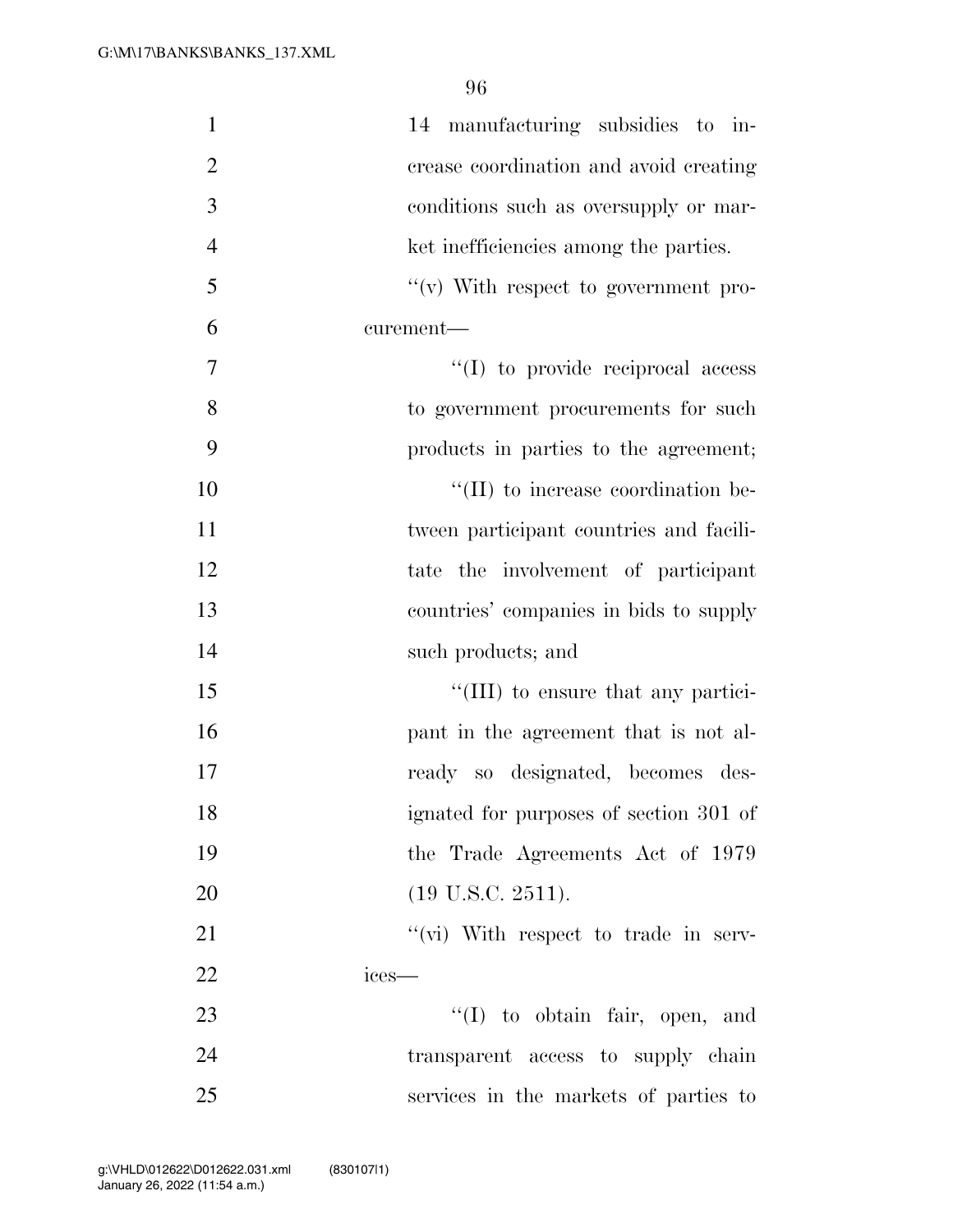| $\mathbf{1}$   | the agreement, such as distribution,      |
|----------------|-------------------------------------------|
| $\overline{2}$ | logistics, and transportation services;   |
| 3              | $\lq\lq$ (II) to ensure any restrictions  |
| $\overline{4}$ | or regulatory requirements maintained     |
| 5              | such services are adopted and<br>on       |
| 6              | maintained in a transparent and effi-     |
| $\tau$         | cient manner; and                         |
| 8              | "(III) to require parties to estab-       |
| 9              | lish an internal process for identifying  |
| 10             | restrictions or regulatory require-       |
| 11             | ments that could be waived in the         |
| 12             | event of a declared emergency.            |
| 13             | "(vii) With respect to transparency       |
| 14             | and trade facilitation—                   |
| 15             | $\lq\lq$ (I) to obtain commitments        |
| 16             | among parties to the agreement to de-     |
| 17             | velop mechanisms for sharing infor-       |
| 18             | on pharmaceutical supply<br>mation        |
| 19             | chain constraints and coordinate ap-      |
| 20             | proaches with parties to minimize         |
| 21             | risks that could lead to supply chain     |
| 22             | failures; and                             |
| 23             | $\lq\lq$ (II) to the extent they have not |
| 24             | done so yet, to obtain commitments        |
| 25             | from parties that they will fully imple-  |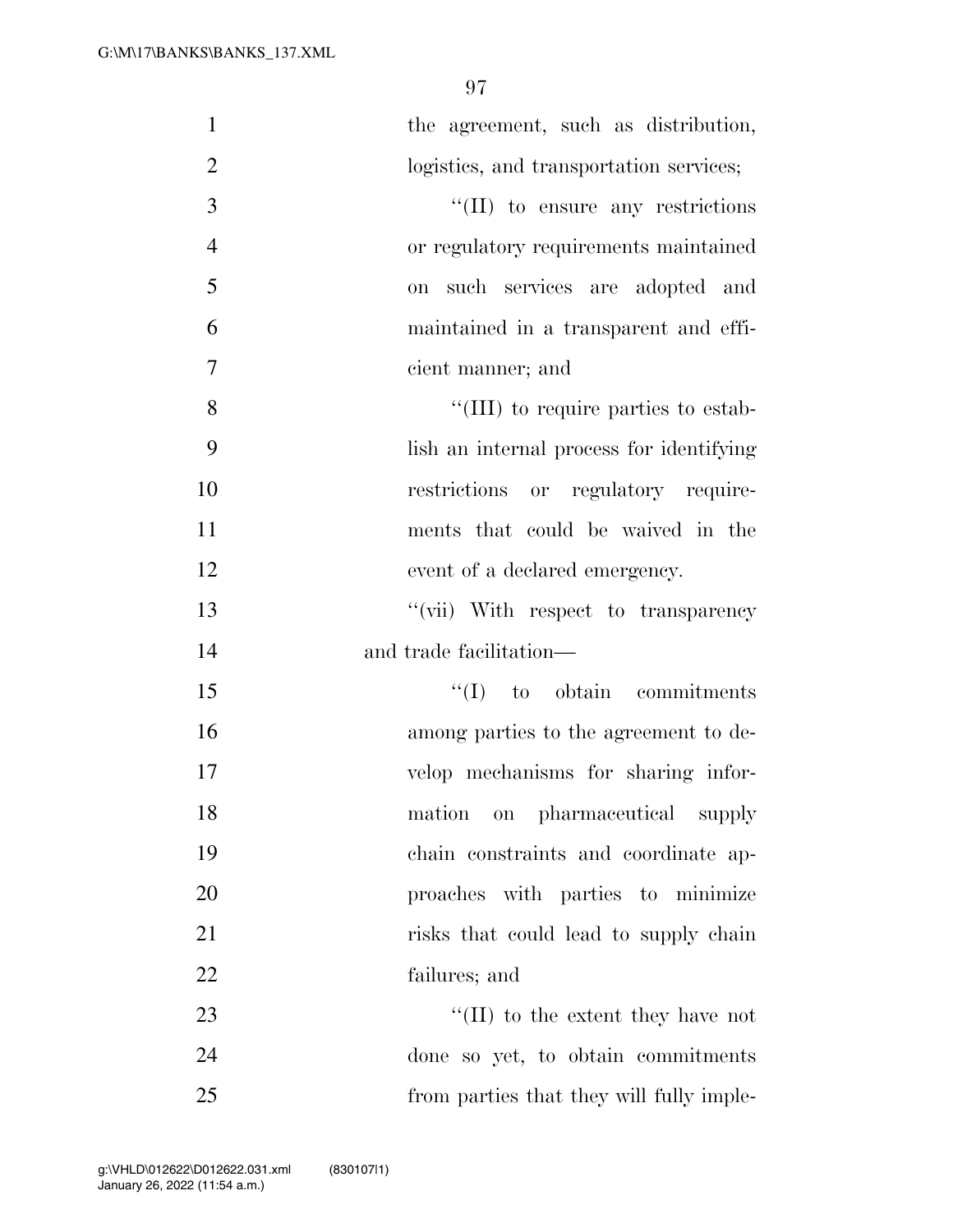| $\mathbf{1}$   | ment the obligations under the World        |
|----------------|---------------------------------------------|
| $\overline{2}$ | Trade Organization's Agreement on           |
| 3              | Trade Facilitation prior to the date        |
| $\overline{4}$ | the agreement enters into force.            |
| 5              | "(viii) With respect to enforcement—        |
| 6              | $\lq\lq$ to ensure that benefits under      |
| 7              | the agreement can only be obtained by       |
| 8              | parties that are fully meeting their ob-    |
| 9              | ligations under the agreement;              |
| 10             | $\lq\lq$ (II) to ensure that parties will   |
| 11             | not bring a dispute under another           |
| 12             | agreement for actions that are con-         |
| 13             | sistent with the agreement; and             |
| 14             | "(III) to provide a dispute settle-         |
| 15             | ment mechanism comparable to the            |
| 16             | dispute settlement provisions of the        |
| 17             | Agreement between the United States         |
| 18             | of America, the United<br>Mexican           |
| 19             | States, and Canada.                         |
| 20             | "(ix) To minimize the ability of par-       |
| 21             | ties to the agreement to undermine the ef-  |
| 22             | fectiveness of the agreement by abusing ex- |
| 23             | ceptions in the agreement by including ad-  |
| 24             | ditional procedural requirements, such as   |
| 25             | notification of intent to rely on an excep- |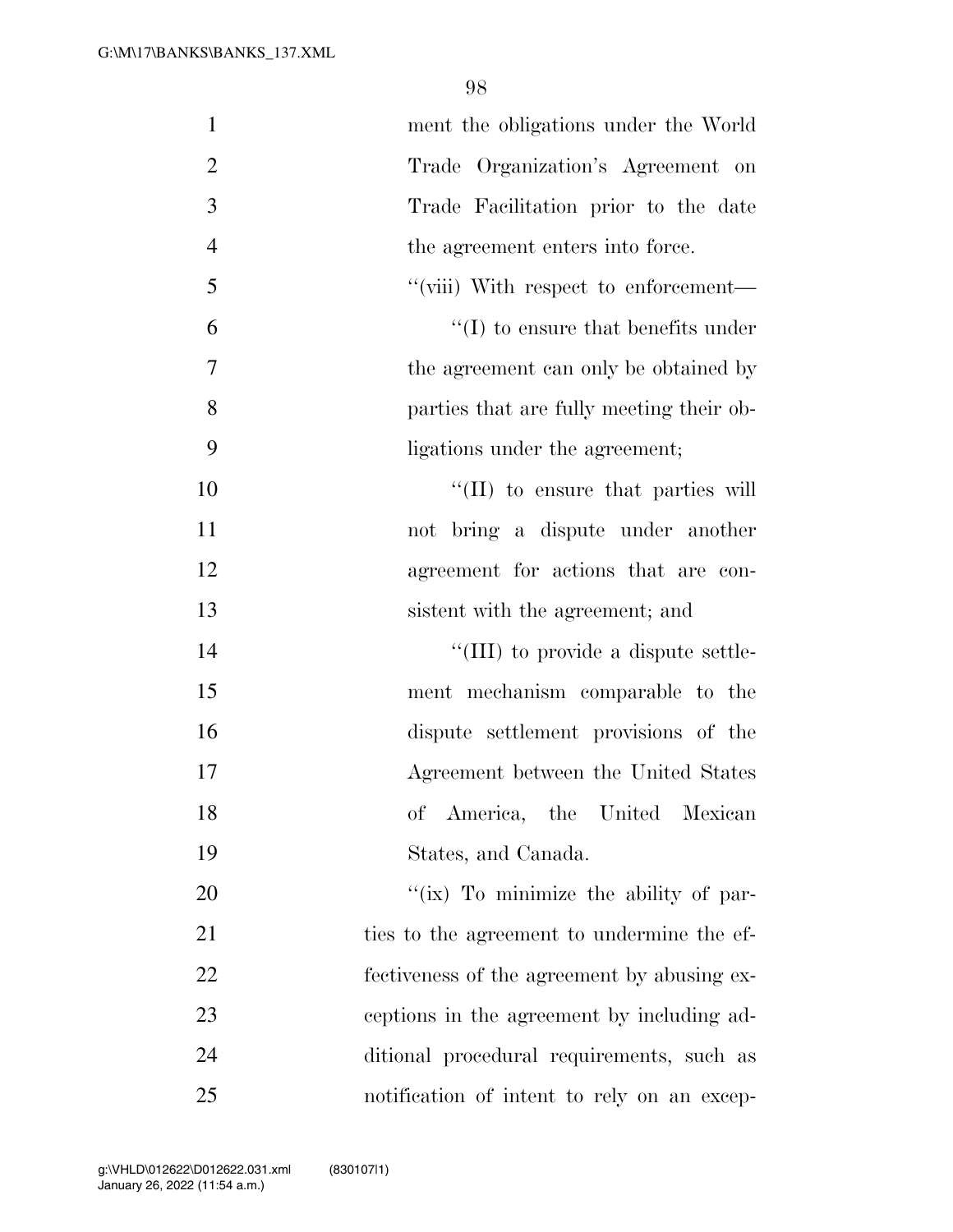| $\mathbf{1}$   | tion at the time an inconsistent action is |
|----------------|--------------------------------------------|
| $\overline{2}$ | taken, and limiting the duration that par- |
| 3              | ticipants may rely on an exception.        |
| $\overline{4}$ | "(B) DEFINITIONS.—In this paragraph:       |
| 5              | "(i) ACTIVE PHARMACEUTICAL INGRE-          |
| 6              | DIENT.—The term 'active pharmaceutical     |
| 7              | ingredient'—                               |
| 8              | "(I) means any component that              |
| 9              | is intended to furnish pharmacological     |
| 10             | activity or other direct effect in the     |
| 11             | diagnosis, cure, mitigation, treatment,    |
| 12             | or prevention of a disease, or to affect   |
| 13             | the structure or any function of the       |
| 14             | body of a human or animal; and             |
| 15             | $\lq\lq$ (II) does not include—            |
| 16             | "(aa) intermediates used in                |
| 17             | the synthesis of a drug product;           |
| 18             | <b>or</b>                                  |
| 19             | "(bb) components that may                  |
| 20             | undergo chemical change in the             |
| 21             | manufacture of a drug product              |
| 22             | and be present in a drug product           |
| 23             | in a modified form that is in-             |
| 24             | tended to furnish such activity or         |
| 25             | effect.                                    |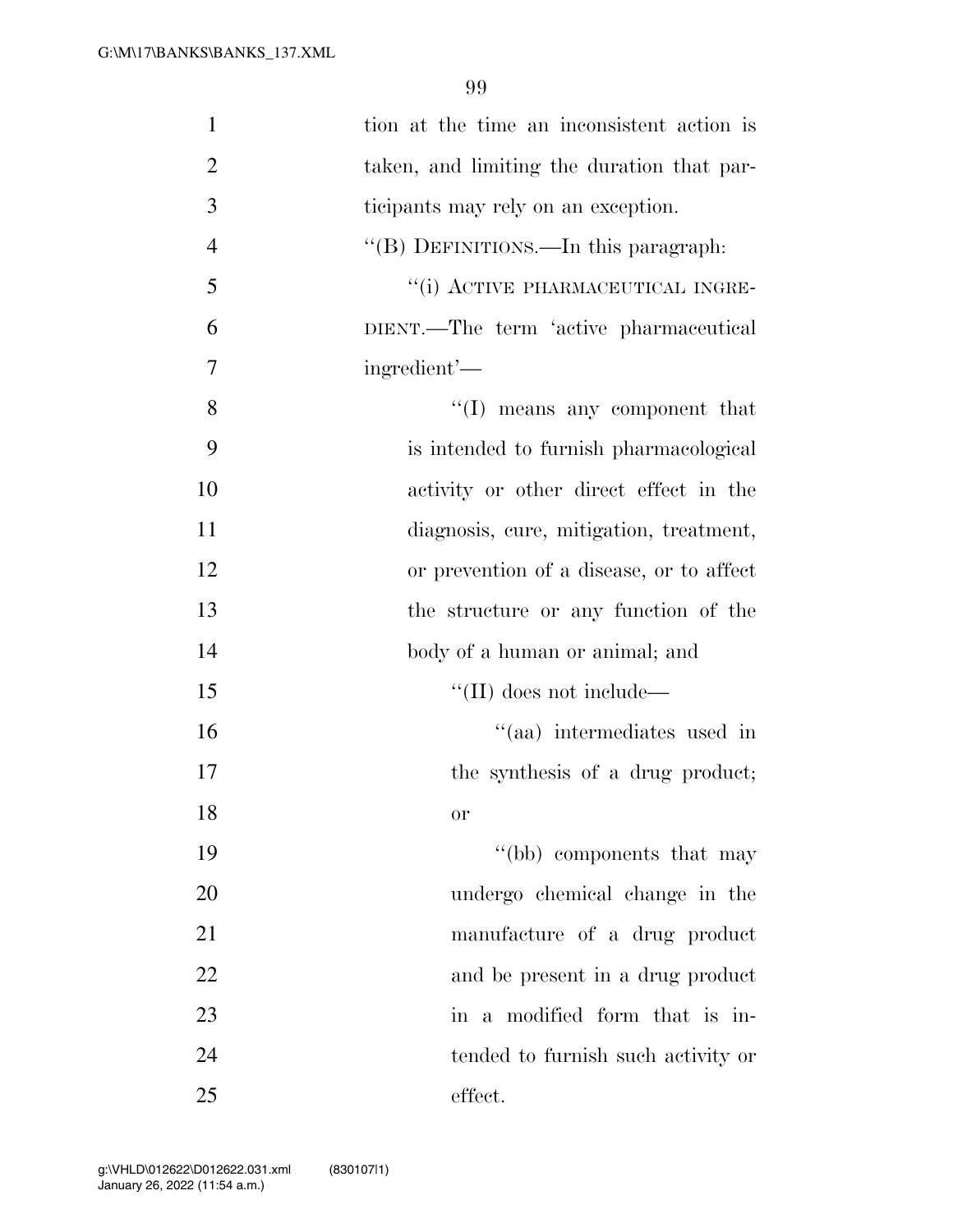| $\mathbf{1}$   | "(ii) AGREEMENT ON SUBSIDIES AND              |
|----------------|-----------------------------------------------|
| $\overline{2}$ | COUNTERVAILING MEASURES.—The term             |
| 3              | 'Agreement on Subsidies and Counter-          |
| $\overline{4}$ | vailing Measures' means the agreement re-     |
| 5              | ferred to in section $101(d)(12)$ of the Uru- |
| 6              | guay Round Agreements Act (19 U.S.C.          |
| 7              | $3511(d)(12)$ .                               |
| 8              | "(iii) ANTIDUMPING AGREEMENT.-                |
| 9              | The term 'Antidumping Agreement' means        |
| 10             | the Agreement on Implementation of Arti-      |
| 11             | cle VI of the General Agreement on Tariffs    |
| 12             | and Trade 1994 referred to in section         |
| 13             | $101(d)(7)$ of the Uruguay Round Agree-       |
| 14             | ments Act $(19 \text{ U.S.C. } 3511(d)(7))$ . |
| 15             | "(iv) BIOLOGICAL PRODUCT.—The                 |
| 16             | term 'biological product' has the meaning     |
| 17             | given to such term in section $351(i)$ of the |
| 18             | Public Health Service Act (42 U.S.C.          |
| 19             | $262(i)$ ).                                   |
| 20             | $``(v)$ COVERED PHARMACEUTICAL                |
| 21             | PRODUCT.—The term 'covered pharma-            |
| 22             | eeutical product' means—                      |
| 23             | "(I) a drug (including a biologi-             |
| 24             | cal product); or                              |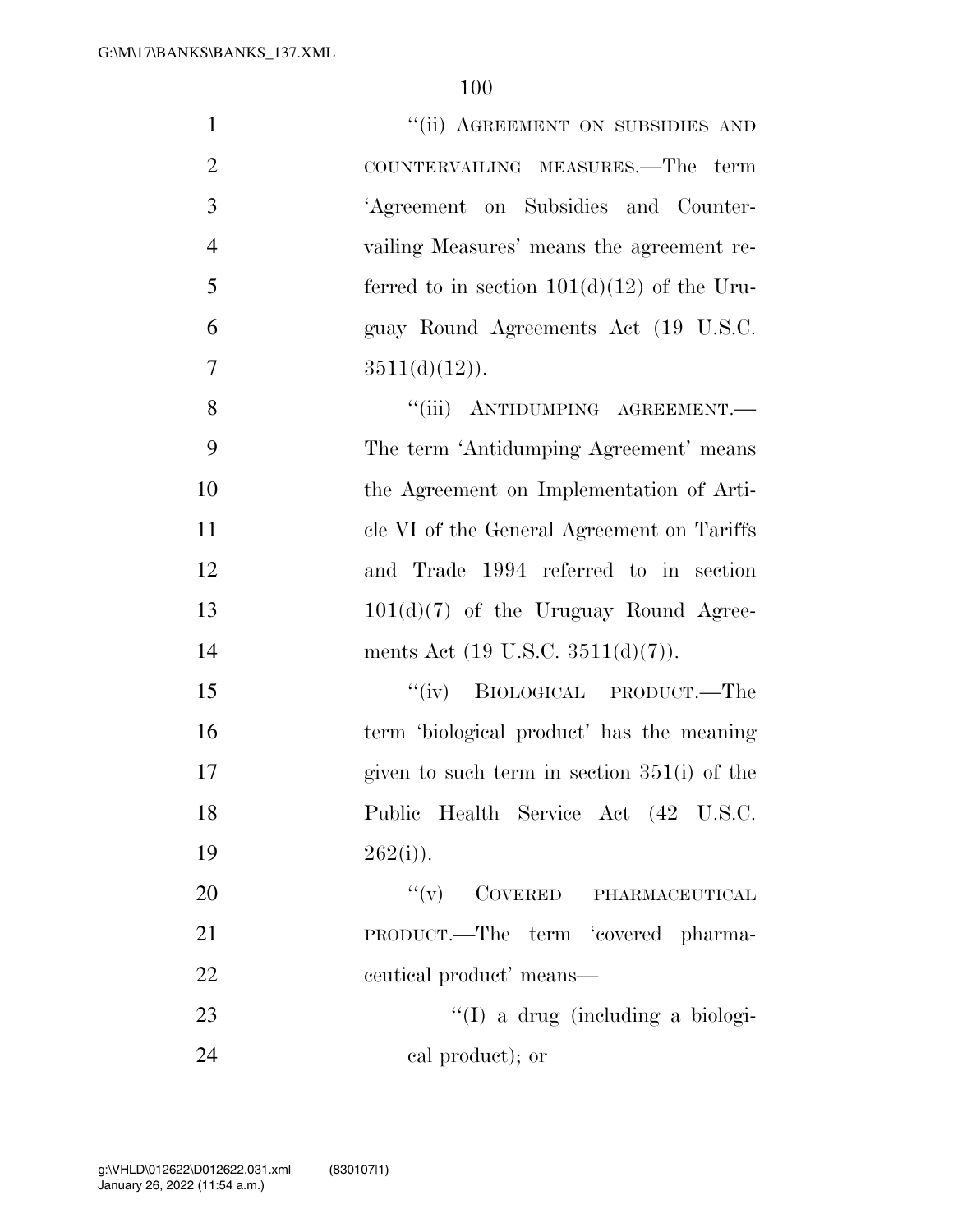101  $\text{``(II)}$  an active pharmaceutical 2 ingredient.". **SEC. 304. REAUTHORIZATION OF TRADE AGREEMENTS AU- THORITY.**  Section 103 of the Bipartisan Congressional Trade Priorities and Accountability Act of 2015 (19 U.S.C. 4202) is amended— 8 (1) in subsection (a)— (A) by striking ''July 1, 2018'' each place it appears and inserting ''July 1, 2023''; and (B) by striking ''July 1, 2021'' each place 12 it appears and inserting "July 1, 2026"; 13 (2) in subsection (b)— (A) by striking ''July 1, 2018'' each place it appears and inserting ''July 1, 2023''; and (B) by striking ''July 1, 2021'' each place 17 it appears and inserting "July 1, 2026"; and 18 (3) in subsection  $(c)$ — (A) by striking ''July 1, 2018'' each place 20 it appears and inserting "July 1, 2023"; (B) by striking ''June 30, 2018'' and in- serting ''June 30, 2023''; 23 (C) in paragraph  $(1)(B)$ , by striking "July

24 1, 2021'' and inserting "July 1, 2026";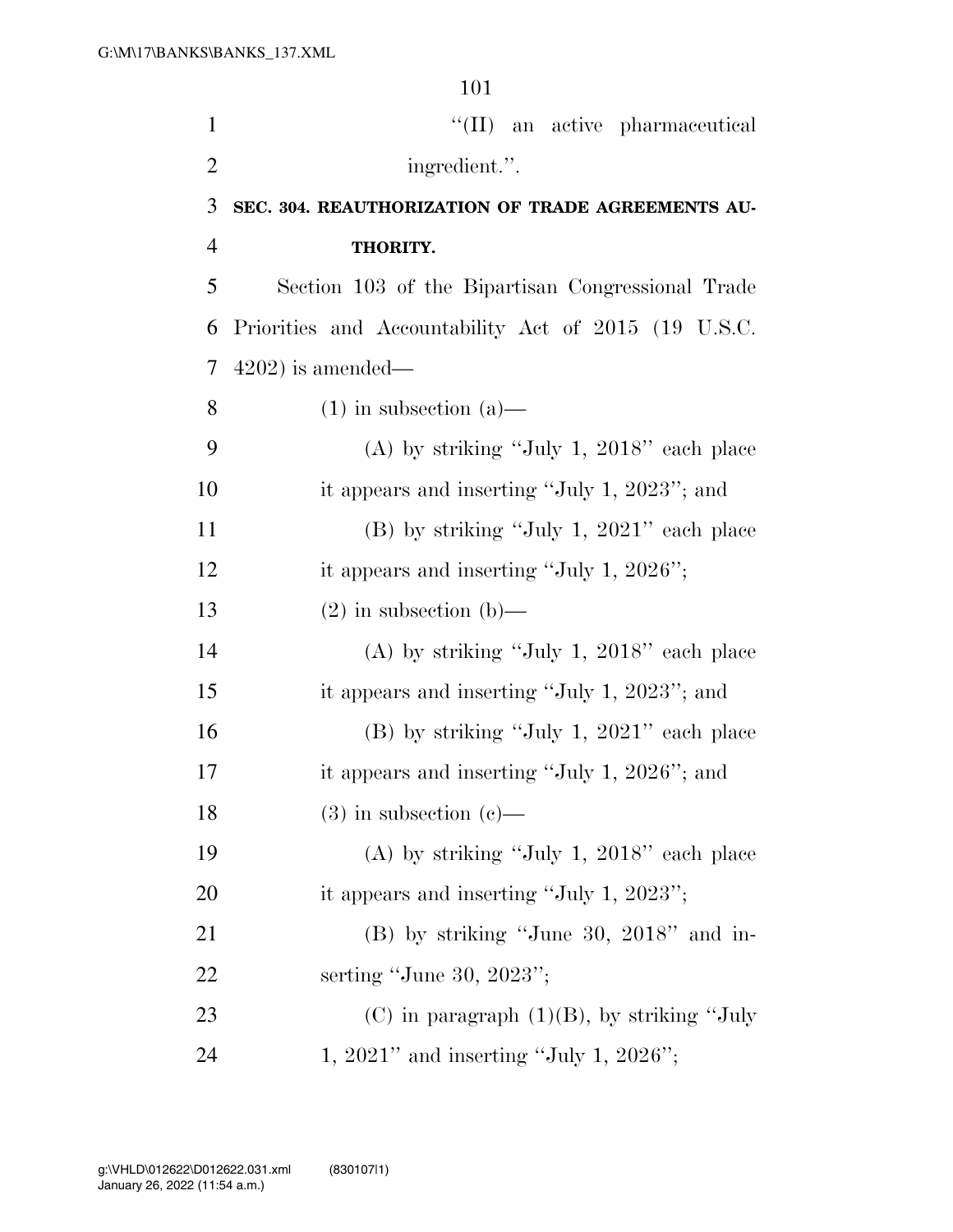| $\mathbf{1}$   | (D) in paragraph $(2)$ , by striking "April 1,               |
|----------------|--------------------------------------------------------------|
| $\overline{2}$ | $2018"$ and inserting "April 1, $2023"$ ; and                |
| 3              | $(E)$ in paragraph $(3)$ , by striking "June 1,              |
| $\overline{4}$ | $2018$ " and inserting "June 1, $2023$ ".                    |
| 5              | SEC. 305. SECURING ESSENTIAL MEDICAL MATERIALS.              |
| 6              | (a) STATEMENT OF POLICY.—Section 2(b) of the De-             |
| 7              | fense Production Act of $1950$ (50 U.S.C. $4502$ ) is amend- |
| 8              | $ed$ —                                                       |
| 9              | $(1)$ by redesignating paragraphs $(3)$ through              |
| 10             | $(8)$ as paragraphs $(4)$ through $(9)$ , respectively; and  |
| 11             | $(2)$ by inserting after paragraph $(2)$ the fol-            |
| 12             | lowing:                                                      |
| 13             | "(3) authorities under this Act should be used               |
| 14             | when appropriate to ensure the availability of med-          |
| 15             | ical materials essential to national defense, including      |
| 16             | through measures designed to secure the drug sup-            |
| 17             | ply chain, and taking into consideration the impor-          |
| 18             | tance of United States competitiveness, scientific           |
| 19             | leadership and cooperation, and innovative capac-            |
| 20             | ity;".                                                       |
| 21             | (b) STRENGTHENING DOMESTIC CAPABILITY.—Sec-                  |
| 22             | tion 107 of the Defense Production Act of 1950 (50           |
| 23             | U.S.C. $4517$ ) is amended—                                  |
| 24             | $(1)$ in subsection $(a)$ , by inserting "(including         |
| 25             | medical materials)" after "materials"; and                   |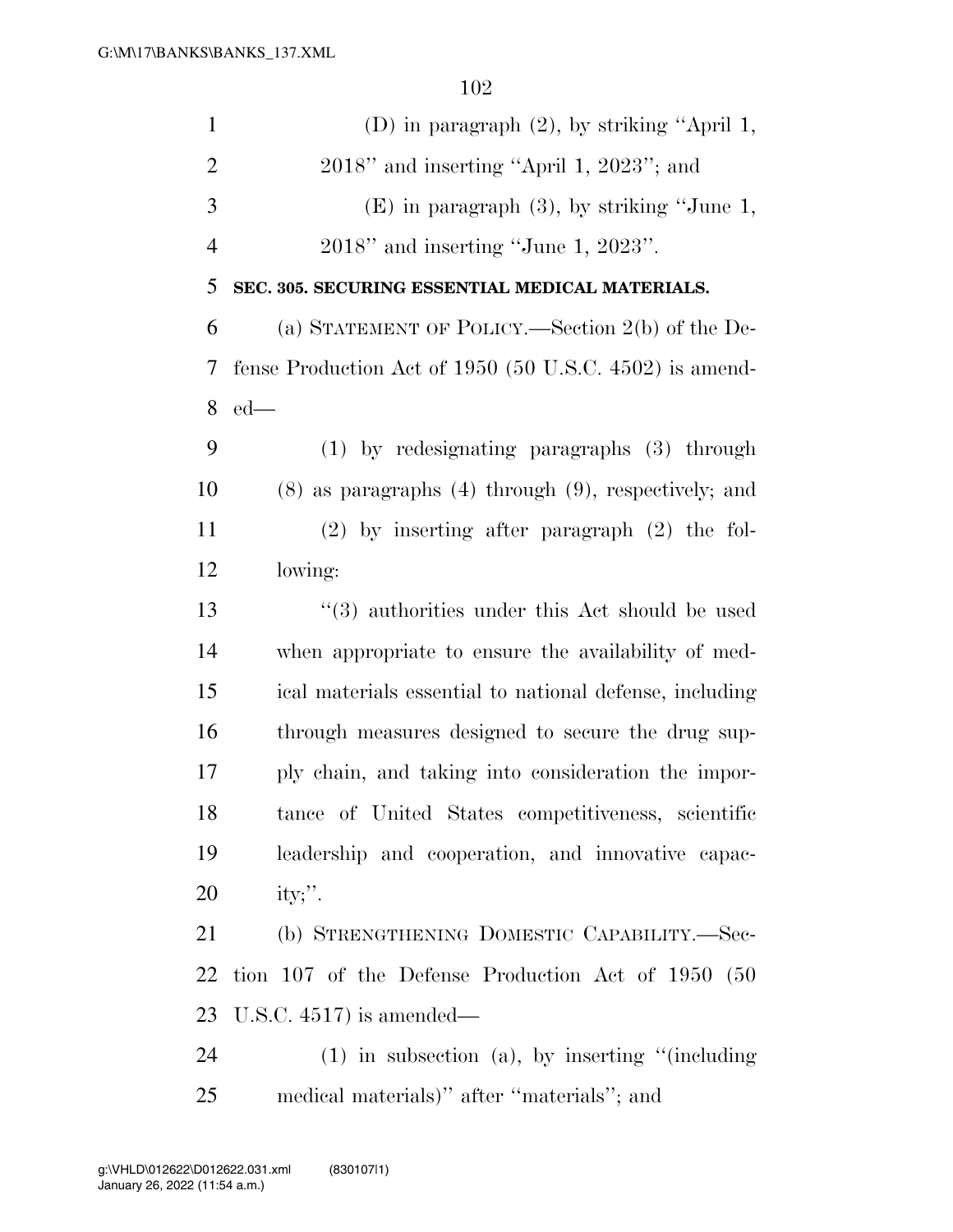1 (2) in subsection (b)(1), by inserting "(includ- ing medical materials such as drugs, devices, and bi- ological products to diagnose, cure, mitigate, treat, or prevent disease that are essential to national de-fense)'' after ''essential materials''.

 (c) STRATEGY ON SECURING SUPPLY CHAINS FOR MEDICAL MATERIALS.—Title I of the Defense Production Act of 1950 (50 U.S.C. 4511 et seq.) is amended by add-ing at the end the following:

# **''SEC. 109. STRATEGY ON SECURING SUPPLY CHAINS FOR MEDICAL MATERIALS.**

12 "(a) In GENERAL.—Not later than 180 days after the date of the enactment of this section, the President, in consultation with the Secretary of Health and Human Services, the Secretary of Commerce, the Secretary of Homeland Security, and the Secretary of Defense, shall transmit a strategy to the appropriate Members of Con-gress that includes the following:

 $\frac{1}{2}$   $(1)$  A detailed plan to use the authorities under this title and title III, or any other provision of law, to ensure the supply of medical materials (in- cluding drugs, devices, and biological products (as that term is defined in section 351 of the Public Health Service Act (42 U.S.C. 262)) to diagnose, cure, mitigate, treat, or prevent disease) essential to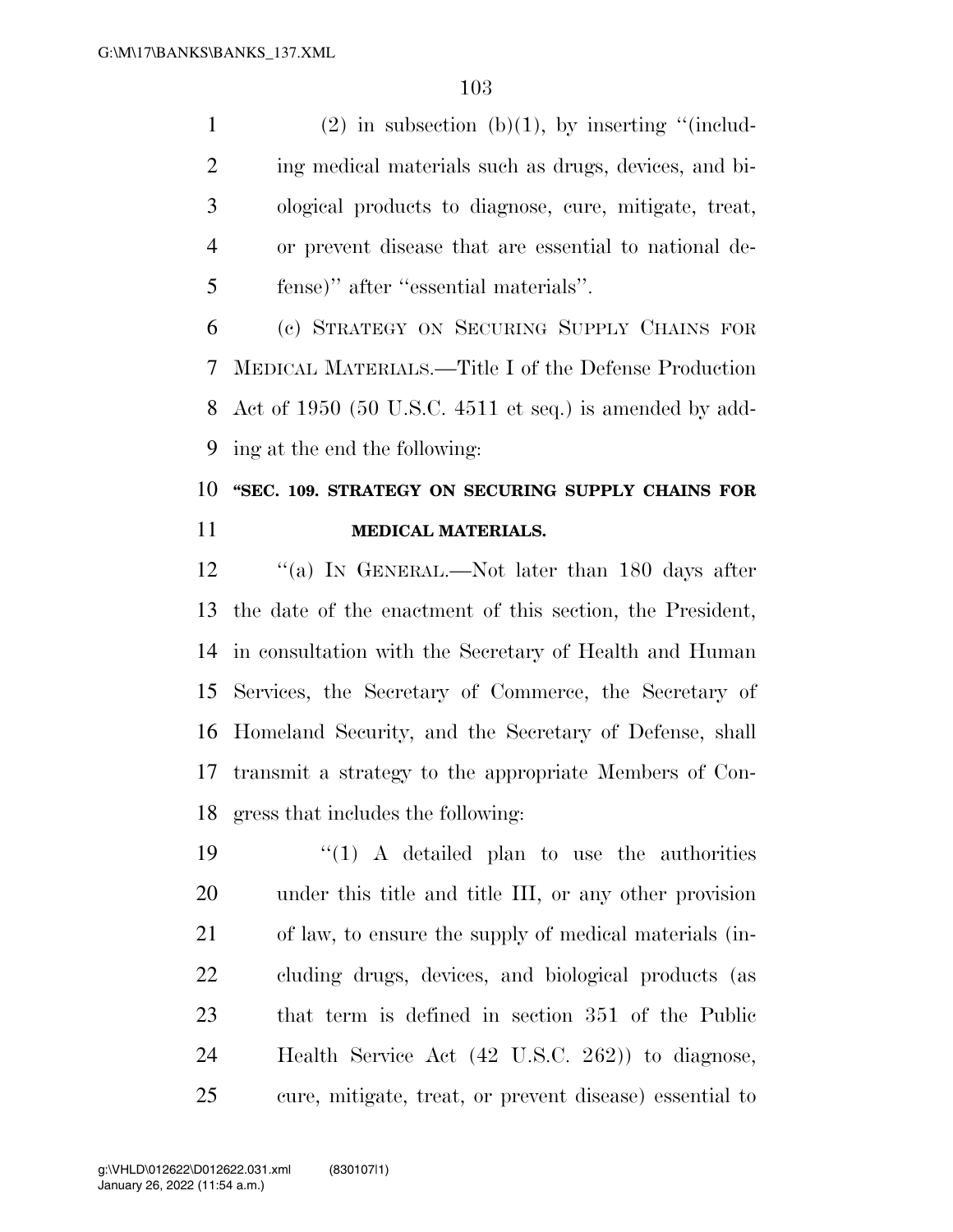| 1              | national defense, to the extent necessary for the pur-    |
|----------------|-----------------------------------------------------------|
| $\overline{2}$ | poses of this Act.                                        |
| 3              | $\lq(2)$ An analysis of vulnerabilities to existing       |
| $\overline{4}$ | supply chains for such medical materials, and rec-        |
| 5              | ommendations to address the vulnerabilities.              |
| 6              | $\lq(3)$ Measures to be undertaken by the Presi-          |
| $\overline{7}$ | dent to diversify such supply chains, as appropriate      |
| 8              | and as required for national defense.                     |
| 9              | $\lq(4)$ A discussion of —                                |
| 10             | $\lq\lq$ any significant effects resulting from           |
| 11             | the plan and measures described in this sub-              |
| 12             | section on the production, cost, or distribution          |
| 13             | of biological products (as that term is defined           |
| 14             | in section 351 of the Public Health Service Act           |
| 15             | $(42 \text{ U.S.C. } 262)$ or any other devices or drugs  |
| 16             | (as defined under the Federal Food, Drug, and             |
| 17             | Cosmetic Act $(21 \text{ U.S.C. } 301 \text{ et seq.}));$ |
| 18             | $\lq\lq (B)$ a timeline to ensure that essential          |
| 19             | components of the supply chain for medical ma-            |
| 20             | terials are not under the exclusive control of a          |
| 21             | foreign government in a manner that the Presi-            |
| <u>22</u>      | dent determines could threaten the national de-           |
| 23             | fense of the United States; and                           |
| 24             | $\lq\lq$ (C) efforts to mitigate any risks resulting      |
| 25             | from the plan and measures described in this              |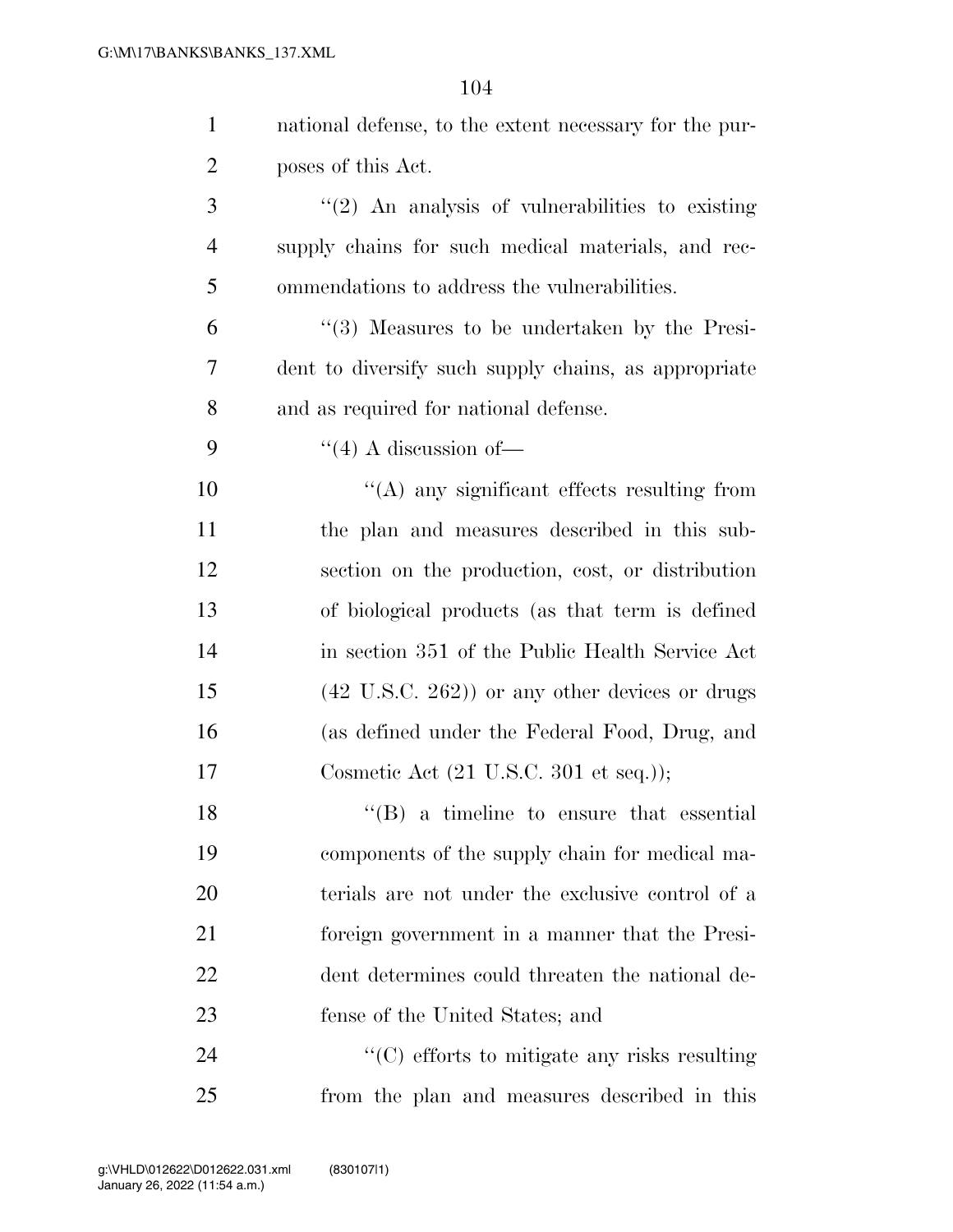subsection to United States competitiveness, scientific leadership, and innovative capacity, including efforts to cooperate and proactively engage with United States allies.

 ''(b) PROGRESS REPORT.—Following submission of the strategy under subsection (a), the President shall sub- mit to the appropriate Members of Congress an annual progress report until September 30, 2025, evaluating the implementation of the strategy, and may include updates to the strategy as appropriate. The strategy and progress reports shall be submitted in unclassified form but may contain a classified annex.

 ''(c) APPROPRIATE MEMBERS OF CONGRESS.—The term 'appropriate Members of Congress' means the Speaker, majority leader, and minority leader of the House of Representatives, the majority leader and minor- ity leader of the Senate, the Chairman and Ranking Mem- ber of the Committee on Financial Services of the House of Representatives, and the Chairman and Ranking Mem- ber of the Committee on Banking, Housing, and Urban Affairs of the Senate.''.

#### **SEC. 306. INVESTMENT IN SUPPLY CHAIN SECURITY.**

 (a) IN GENERAL.—Section 303 of the Defense Pro- duction Act of 1950 (50 U.S.C. 4533) is amended by add-ing at the end the following: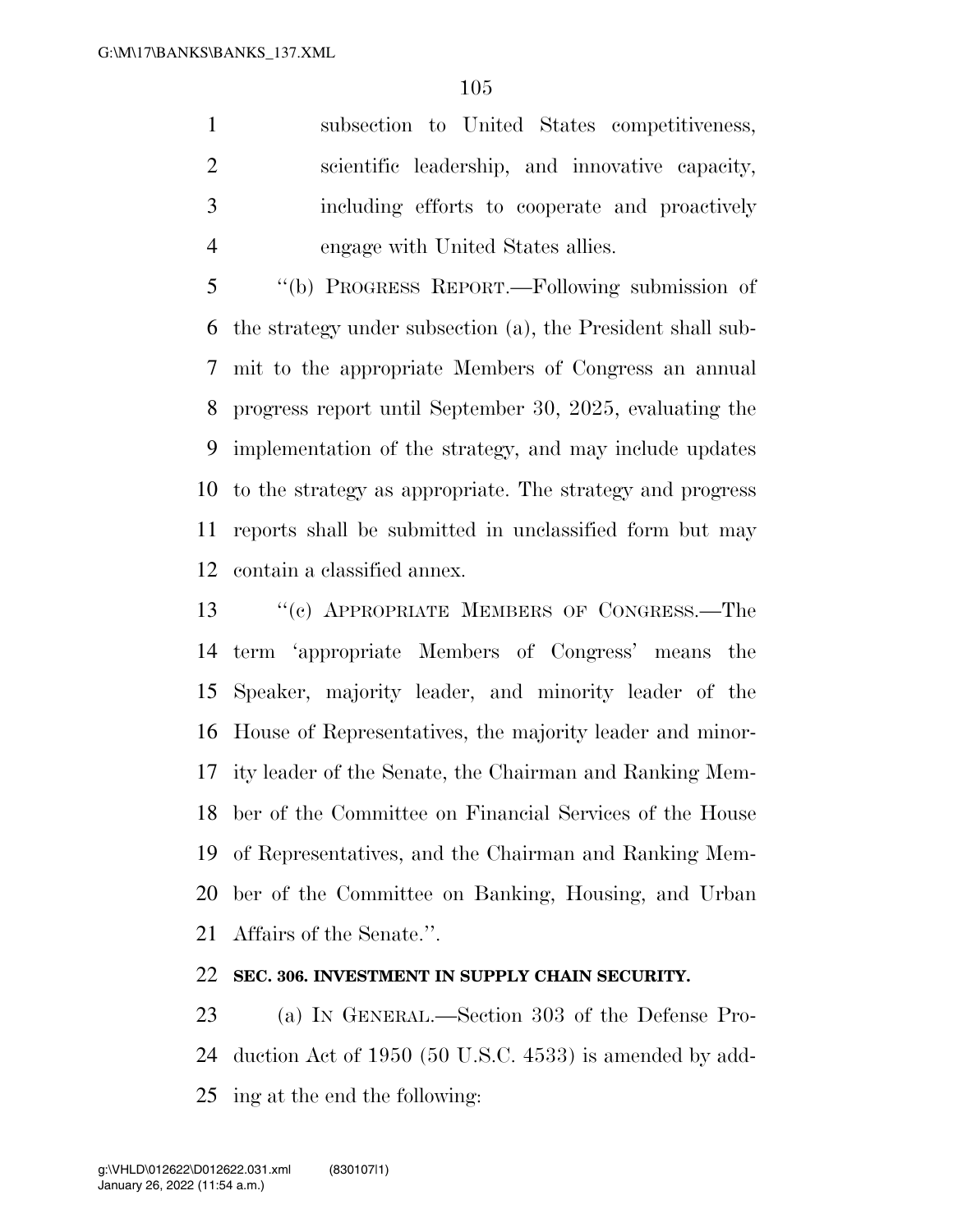| $\mathbf{1}$   | "(h) INVESTMENT IN SUPPLY CHAIN SECURITY.-              |
|----------------|---------------------------------------------------------|
| $\overline{2}$ | "(1) IN GENERAL.—In addition to other au-               |
| 3              | thorities in this title, the President may make avail-  |
| $\overline{4}$ | able to an eligible entity described in paragraph $(2)$ |
| 5              | payments to increase the security of supply chains      |
| 6              | and supply chain activities, if the President certifies |
| 7              | to Congress not less than 30 days before making         |
| 8              | such a payment that the payment is critical to meet     |
| 9              | national defense requirements of the United States.     |
| 10             | "(2) ELIGIBLE ENTITY.—An eligible entity de-            |
| 11             | scribed in this paragraph is an entity that—            |
| 12             | $\lq\lq$ is organized under the laws of the             |
| 13             | United States or any jurisdiction within the            |
| 14             | United States; and                                      |
| 15             | $\lq\lq(B)$ produces—                                   |
| 16             | "(i) one or more critical components;                   |
| 17             | "(ii) critical technology; or                           |
| 18             | "(iii) one or more products or raw                      |
| 19             | materials for the security of supply chains             |
| 20             | or supply chain activities.                             |
| 21             | DEFINITIONS.—In this subsection, the<br>(3)             |
| 22             | terms 'supply chain' and 'supply chain activities'      |
| 23             | have the meanings given those terms by the Presi-       |
| 24             | dent by regulation.".                                   |
| 25             | (b) REGULATIONS.-                                       |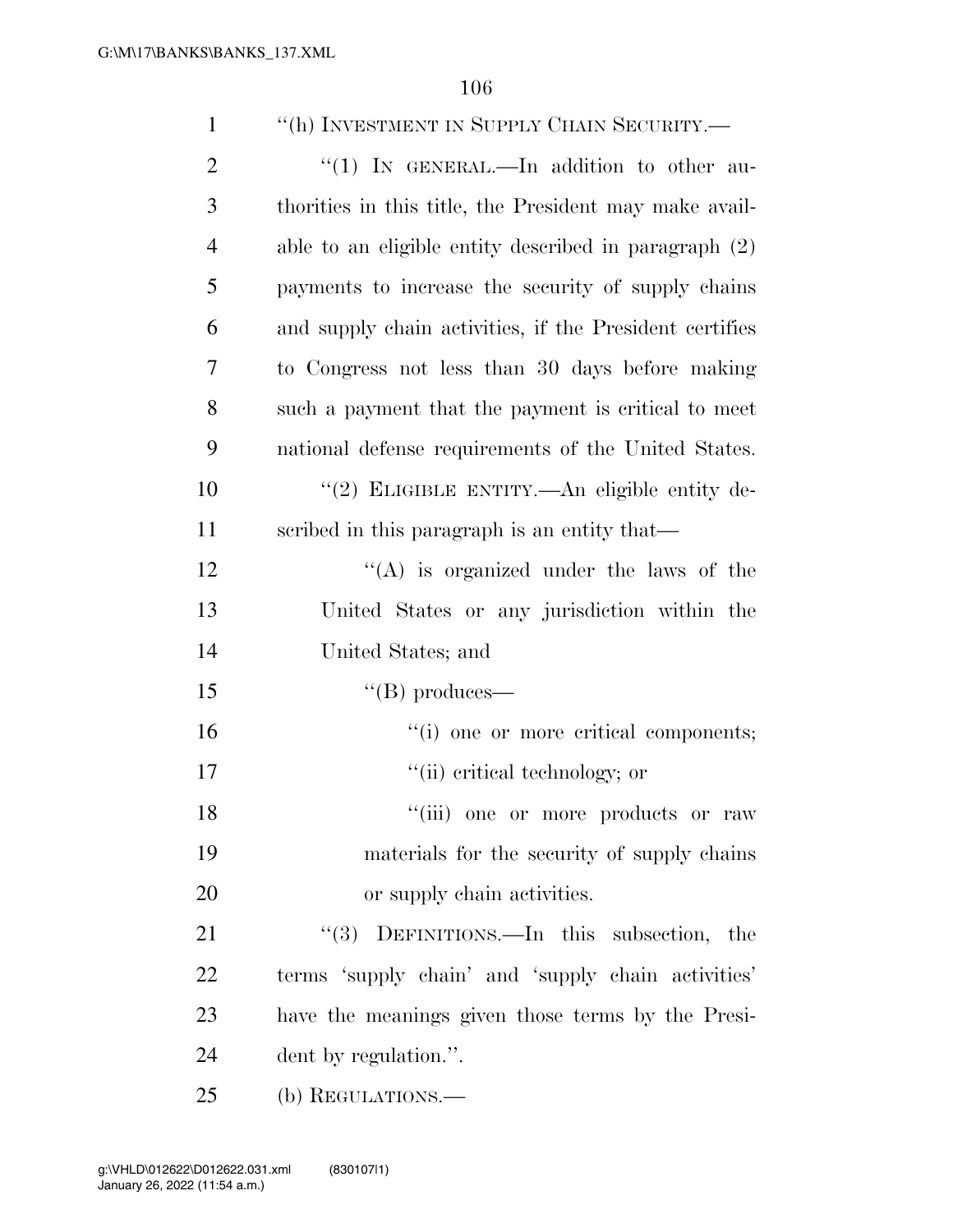| $\mathbf{1}$   | $(1)$ In GENERAL.—Not later than 90 days after        |
|----------------|-------------------------------------------------------|
| $\overline{2}$ | the date of the enactment of this Act, the President  |
| 3              | shall prescribe regulations setting forth definitions |
| $\overline{4}$ | for the terms "supply chain" and "supply chain ac-    |
| 5              | tivities" for the purposes of section 303(h) of the   |
| 6              | Defense Production Act of 1950 (50 U.S.C.             |
| 7              | $4533(h)$ , as added by subsection (a).               |
| 8              | (2) SCOPE OF DEFINITIONS.—The definitions             |
| 9              | required by paragraph $(1)$ —                         |
| 10             | $(A)$ shall encompass—                                |
| 11             | (i) the organization, people, activities,             |
| 12             | information, and resources involved in the            |
| 13             | delivery and operation of a product or serv-          |
| 14             | ice used by the Government; or                        |
| 15             | (ii) critical infrastructure as defined               |
| 16             | in Presidential Policy Directive 21 (Feb-             |
| 17             | ruary 12, 2013; relating to critical infra-           |
| 18             | structure security and resilience); and               |
| 19             | (B) may include variations as determined              |
| 20             | necessary and appropriate by the President for        |
| 21             | purposes of national defense.                         |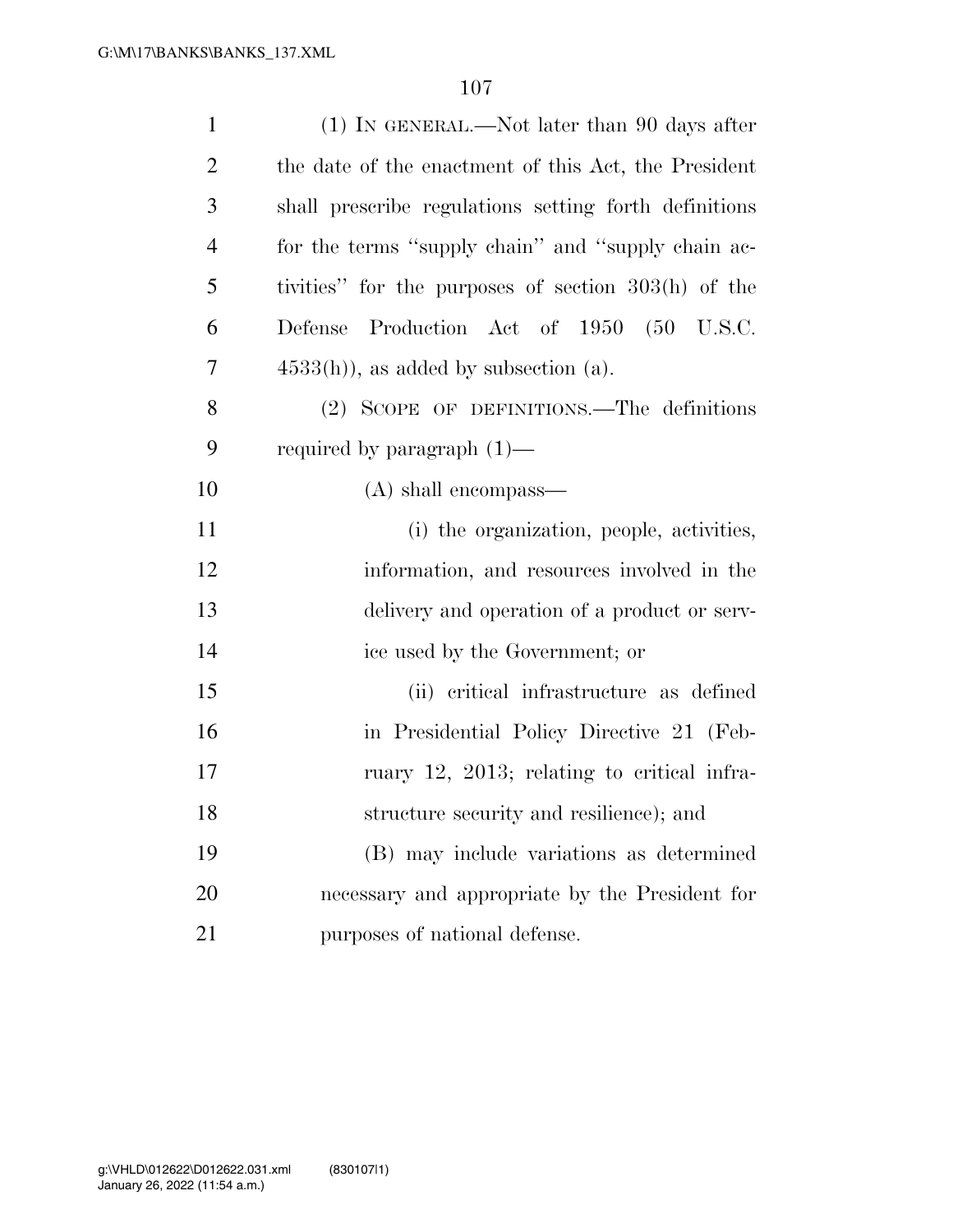| $\mathbf{1}$   | SEC. 307. PERMIT PROCESS FOR PROJECTS RELATING TO       |
|----------------|---------------------------------------------------------|
| $\overline{2}$ | EXTRACTION, RECOVERY, OR PROCESSING                     |
| 3              | OF CRITICAL MATERIALS.                                  |
| $\overline{4}$ | (a) DEFINITION OF COVERED PROJECT.-Section              |
| 5              | $41001(6)(A)$ of the FAST Act (42 U.S.C. 4370m(6)(A))   |
| 6              | is amended—                                             |
| 7              | $(1)$ in clause $(i)(III)$ , by striking "; or" and in- |
| 8              | serting a semicolon;                                    |
| 9              | $(2)$ in clause (ii)(II), by striking the period and    |
| 10             | inserting "; or"; and                                   |
| 11             | $(3)$ by adding at the end the following:               |
| 12             | "(iii) is related to the extraction, re-                |
| 13             | covery, or processing from coal, coal waste,            |
| 14             | coal processing waste, pre- or post-combus-             |
| 15             | tion coal byproducts, or acid mine drainage             |
| 16             | from coal mines of one of the following                 |
| 17             | materials:                                              |
| 18             | "(I) Critical minerals (as such                         |
| 19             | term is defined in section 7002 of the                  |
| 20             | Energy Act of 2020).                                    |
| 21             | "(II) Rare earth elements.                              |
| 22             | "(III) Microfine carbon or carbon                       |
| 23             | from coal.".                                            |
| 24             | (b) REPORT.—Not later than 6 months after the date      |
| 25             | of enactment of this Act, the Secretary of the Interior |
| 26             | shall submit to the Committees on Energy and Natural    |
|                | D012622.031.xml<br>(83010711)                           |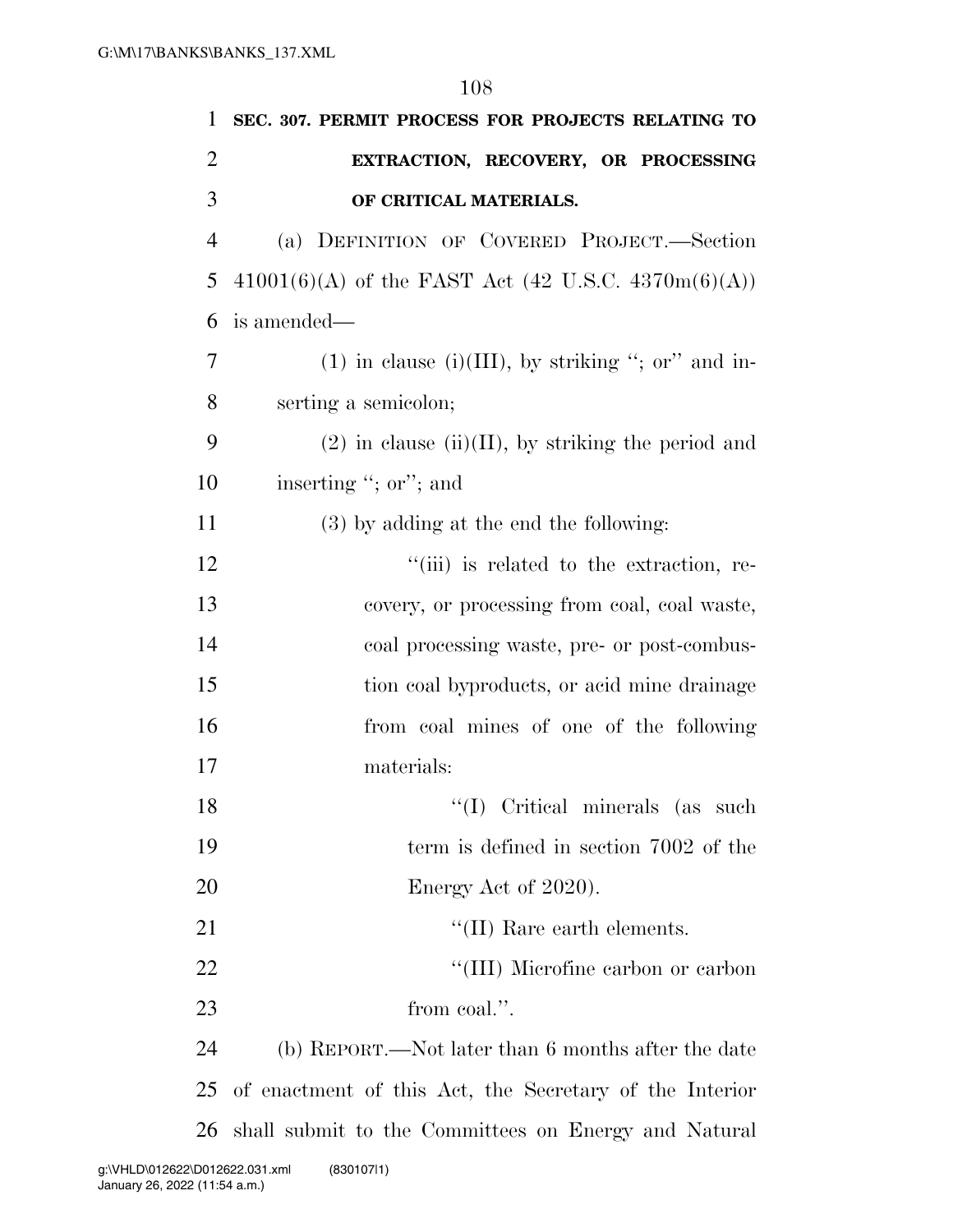Resources and Commerce, Science, and Transportation of the Senate and the Committees on Transportation and In- frastructure, Natural Resources, and Energy and Com- merce of the House of Representatives a report evaluating the timeliness of implementation of reforms of the permit- ting process required as a result of the amendments made by this Act on the following: (1) The economic and national security of the United States. (2) Domestic production and supply of critical minerals, rare earths, and microfine carbon or car-

bon from coal.

## **TITLE IV—MATTERS RELATING**

# **TO RESEARCH AND DEVELOP-MENT**

**SEC. 401. PERMANENT FULL EXPENSING FOR QUALIFIED** 

**PROPERTY.** 

 (a) IN GENERAL.—Paragraph (6) of section 168(k) of the Internal Revenue Code of 1986 is amended to read as follows:

21 "(6) APPLICABLE PERCENTAGE.—For purposes of this subsection, the term 'applicable percentage' means, in the case of property placed in service (or, in the case of a specified plant described in para-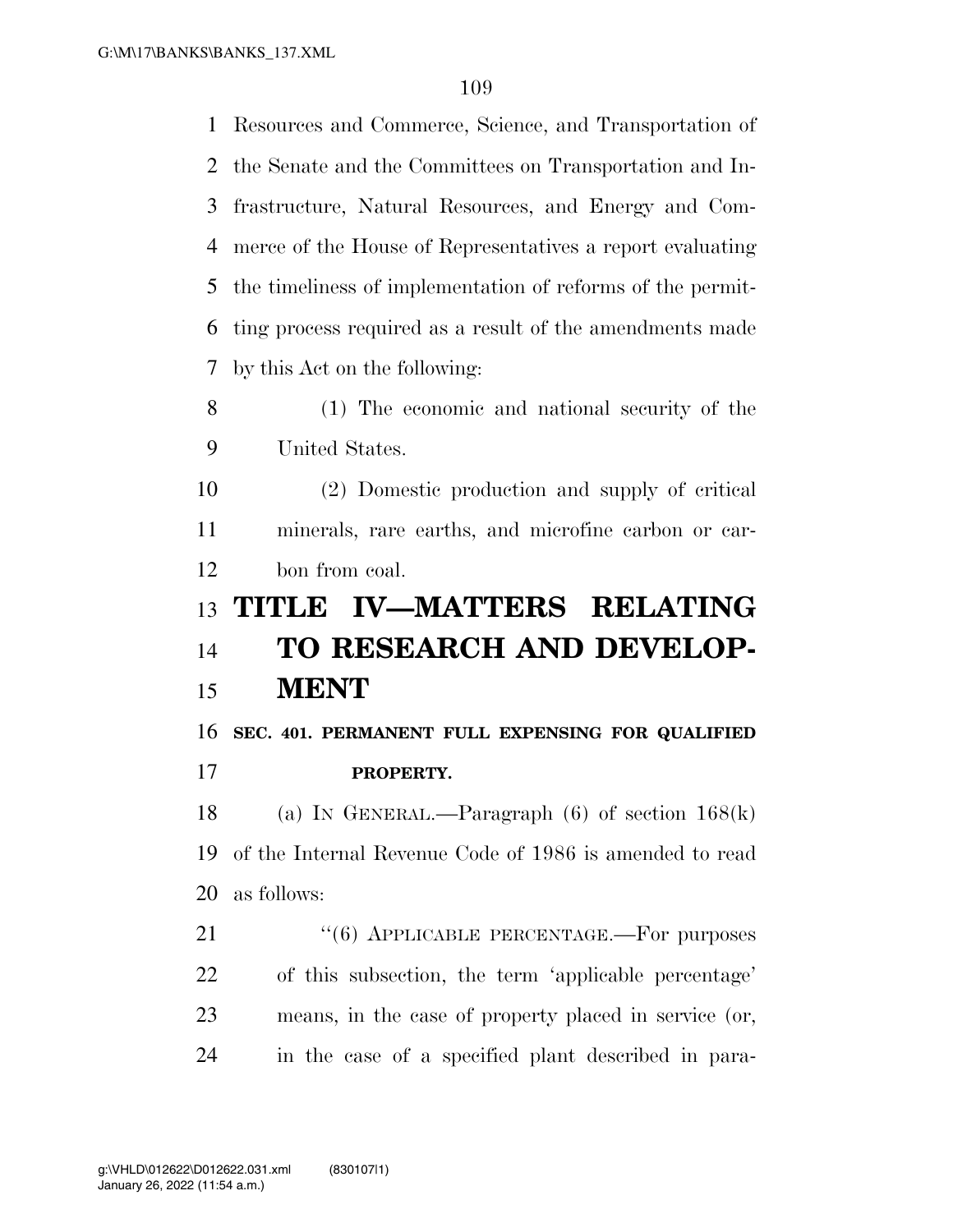| $\mathbf{1}$   | $graph(5)$ , a plant which is planted or grafted) after |
|----------------|---------------------------------------------------------|
| $\overline{2}$ | September 27, 2017, 100 percent.".                      |
| 3              | (b) CONFORMING AMENDMENTS.-                             |
| $\overline{4}$ | $(1)$ Section 168 $(k)$ of the Internal Revenue         |
| 5              | Code of 1986 is amended—                                |
| 6              | (A) in paragraph $(2)$ —                                |
| 7              | (i) in subparagraph $(A)$ —                             |
| 8              | (I) in clause (i)(V), by inserting                      |
| 9              | "and" at the end;                                       |
| 10             | (II) in clause (ii), by striking                        |
| 11             | "clause<br>(ii) of subparagraph $(E)$ ,                 |
| 12             | and" and inserting "clause (i) of sub-                  |
| 13             | paragraph $(E)$ ."; and                                 |
| 14             | (III) by striking clause (iii);                         |
| 15             | (ii) in subparagraph $(B)$ —                            |
| 16             | (I) in clause $(i)$ —                                   |
| 17             | (aa) by striking subclauses                             |
| 18             | $(II)$ and $(III)$ ; and                                |
| 19             | (bb) by redesignating sub-                              |
| 20             | clauses $(IV)$ through $(VI)$ as sub-                   |
| 21             | clauses $(II)$ through $(IV)$ , respec-                 |
| 22             | tively;                                                 |
| 23             | (II) by striking clause (ii); and                       |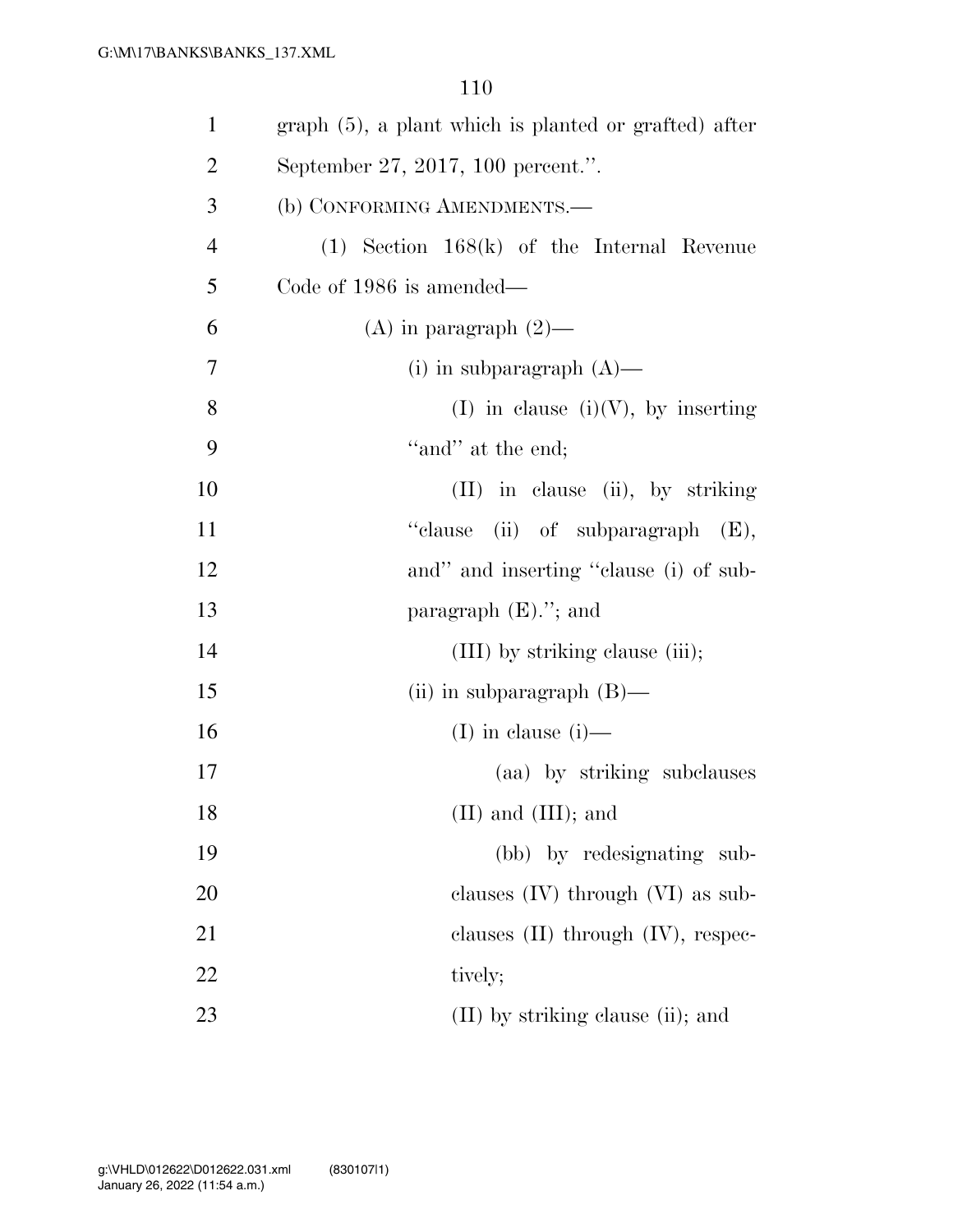| $\mathbf{1}$   | (III) by redesignating clauses                       |
|----------------|------------------------------------------------------|
| $\mathbf{2}$   | (iii) and (iv) as clauses (ii) and (iii),            |
| 3              | respectively;                                        |
| $\overline{4}$ | (iii) in subparagraph $(C)$ —                        |
| 5              | $(I)$ in clause (i), by striking "and                |
| 6              | subclauses (II) and (III) of subpara-                |
| 7              | graph $(B)(i)$ "; and                                |
| 8              | (II) in clause (ii), by striking                     |
| 9              | "subparagraph (B)(iii)" and inserting                |
| 10             | "subparagraph $(B)(ii)$ "; and                       |
| 11             | $(iv)$ in subparagraph $(E)$ —                       |
| 12             | (I) by striking clause (i); and                      |
| 13             | (II) by redesignating clauses (ii)                   |
| 14             | and (iii) as clauses (i) and (ii), respec-           |
| 15             | tively; and                                          |
| 16             | (B) in paragraph $(5)(A)$ , by striking              |
| 17             | "planted before January 1, 2027, or is grafted       |
| 18             | before such date to a plant that has already         |
| 19             | been planted," and inserting "planted or graft-      |
| 20             | $ed$ ".                                              |
| 21             | (2) Section $460(c)(6)(B)$ of such Code is           |
| 22             | amended by striking "which" and all that follows     |
| 23             | through the period and inserting "which has a recov- |
| 24             | ery period of 7 years or less.".                     |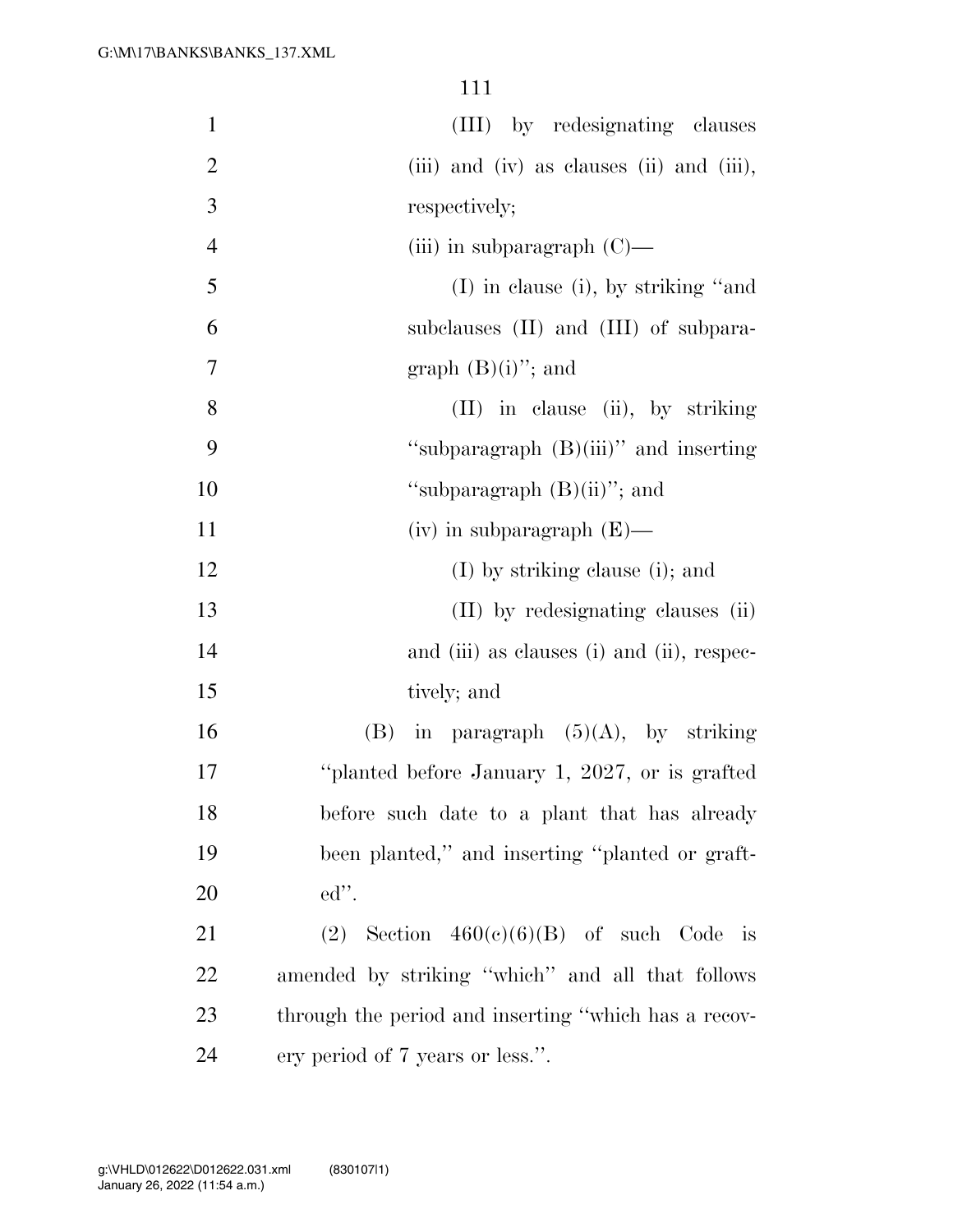(c) EFFECTIVE DATE.—The amendments made by this section shall take effect as if included in section 13201 of Public Law 115–97.

#### **SEC. 402. RESEARCH AND EXPERIMENTAL EXPENDITURES.**

 (a) IN GENERAL.—Section 174 of the Internal Rev-enue Code of 1986 is amended to read as follows:

**''SEC. 174. RESEARCH AND EXPERIMENTAL EXPENDITURES.** 

8 "(a) TREATMENT AS EXPENSES.—

9 "(1) IN GENERAL.—A taxpayer may treat re- search or experimental expenditures which are paid or incurred by him during the taxable year in con- nection with his trade or business as expenses which are not chargeable to capital account. The expendi-tures so treated shall be allowed as a deduction.

- 15 "(2) WHEN METHOD MAY BE ADOPTED.—
- 16 "(A) WITHOUT CONSENT.—A taxpayer may, without the consent of the Secretary, adopt the method provided in this subsection for his first taxable year for which expenditures described in paragraph (1) are paid or incurred. 21 "(B) WITH CONSENT.—A taxpayer may, with the consent of the Secretary, adopt at any

 time the method provided in this subsection. 24 "(3) SCOPE.—The method adopted under this subsection shall apply to all expenditures described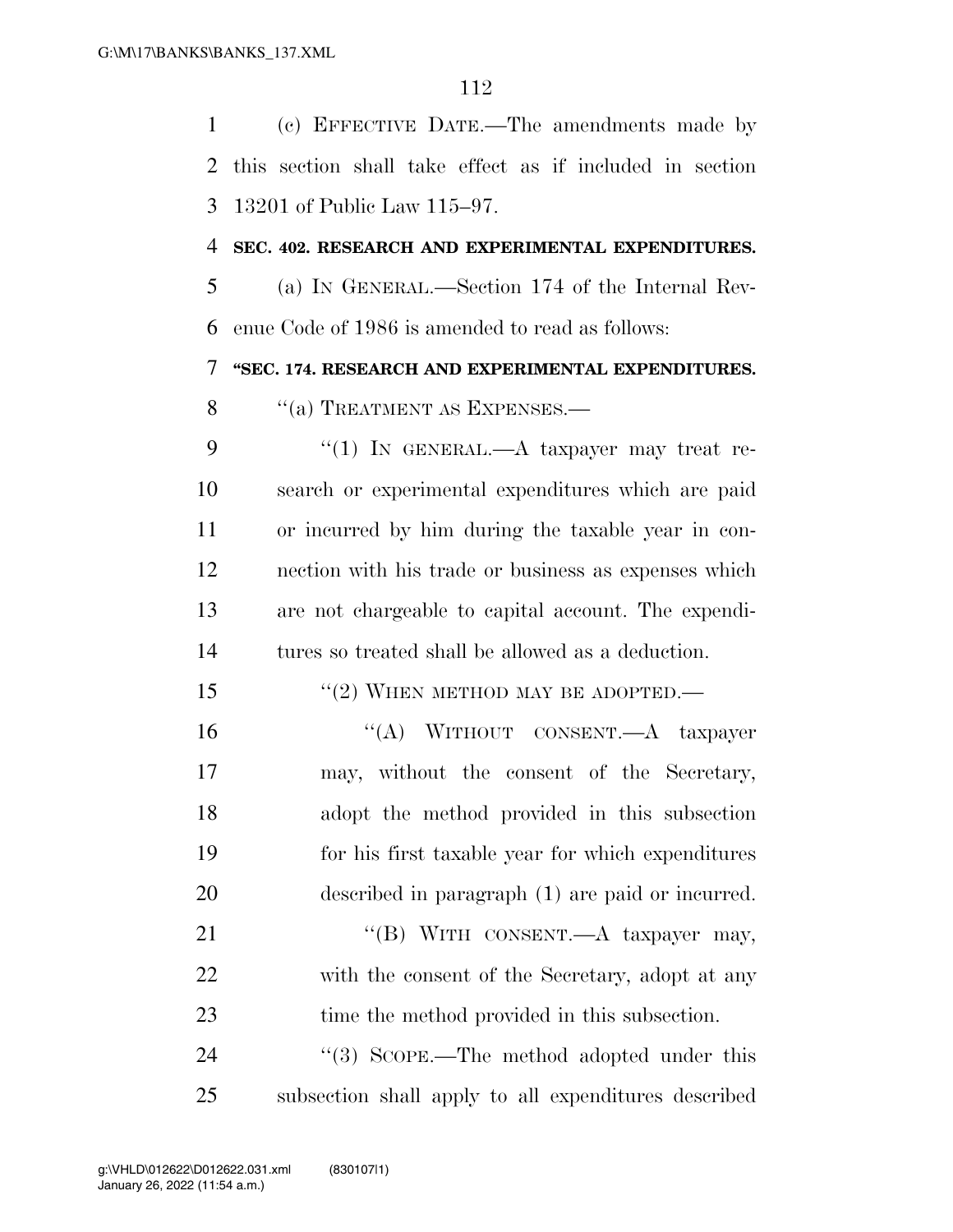| $\mathbf{1}$   | in paragraph (1). The method adopted shall be ad-    |
|----------------|------------------------------------------------------|
| $\overline{2}$ | hered to in computing taxable income for the taxable |
| 3              | year and for all subsequent taxable years unless,    |
| $\overline{4}$ | with the approval of the Secretary, a change to a    |
| 5              | different method is authorized with respect to part  |
| 6              | or all of such expenditures.                         |
| $\overline{7}$ | "(b) AMORTIZATION OF CERTAIN RESEARCH AND            |
| 8              | EXPERIMENTAL EXPENDITURES.-                          |
| 9              | "(1) IN GENERAL.—At the election of the tax-         |
| 10             | payer, made in accordance with regulations pre-      |
| 11             | scribed by the Secretary, research or experimental   |
| 12             | expenditures which are—                              |
| 13             | "(A) paid or incurred by the taxpayer in             |
| 14             | connection with his trade or business,               |
| 15             | $\lq\lq (B)$ not treated as expenses under sub-      |
| 16             | section (a), and                                     |
| 17             | "(C) chargeable to capital account but not           |
| 18             | chargeable to property of a character which is       |
| 19             | subject to the allowance under section 167 (re-      |
| 20             | lating to allowance for depreciation, etc.) or sec-  |
| 21             | tion 611 (relating to allowance for depletion),      |
| 22             | may be treated as deferred expenses. In computing    |
| 23             | taxable income, such deferred expenses shall be al-  |
| 24             | lowed as a deduction ratably over such period of not |
| 25             | less than 60 months as may be selected by the tax-   |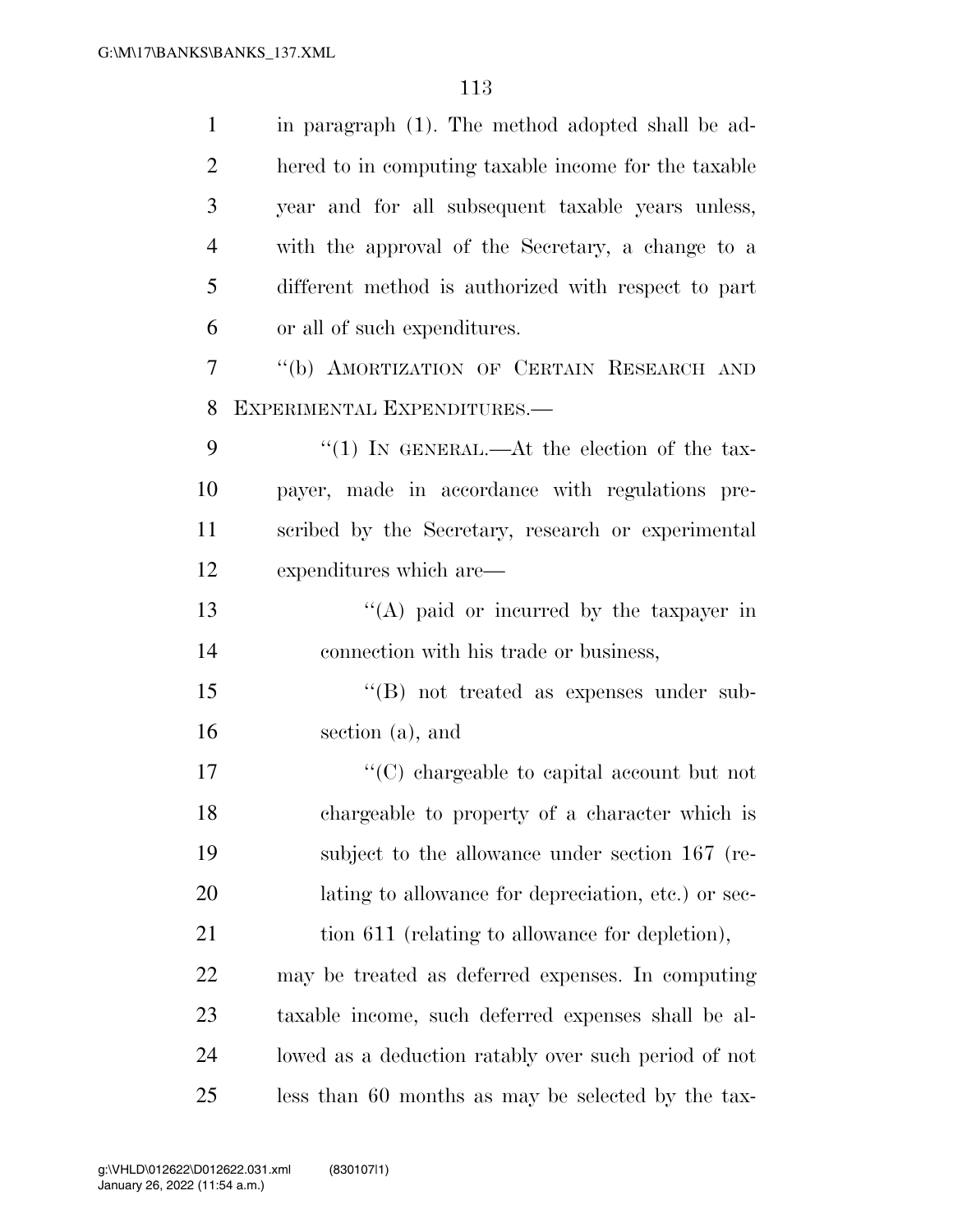payer (beginning with the month in which the tax- payer first realizes benefits from such expenditures). Such deferred expenses are expenditures properly chargeable to capital account for purposes of section 1016(a)(1) (relating to adjustments to basis of prop-erty).

7 "(2) TIME FOR AND SCOPE OF ELECTION.—The election provided by paragraph (1) may be made for any taxable year, but only if made not later than the 10 time prescribed by law for filing the return for such taxable year (including extensions thereof). The method so elected, and the period selected by the taxpayer, shall be adhered to in computing taxable income for the taxable year for which the election is made and for all subsequent taxable years unless, with the approval of the Secretary, a change to a different method (or to a different period) is author- ized with respect to part or all of such expenditures. The election shall not apply to any expenditure paid or incurred during any taxable year before the tax- able year for which the taxpayer makes the election. 22 "(c) LAND AND OTHER PROPERTY.—This section shall not apply to any expenditure for the acquisition or improvement of land, or for the acquisition or improve-ment of property to be used in connection with the re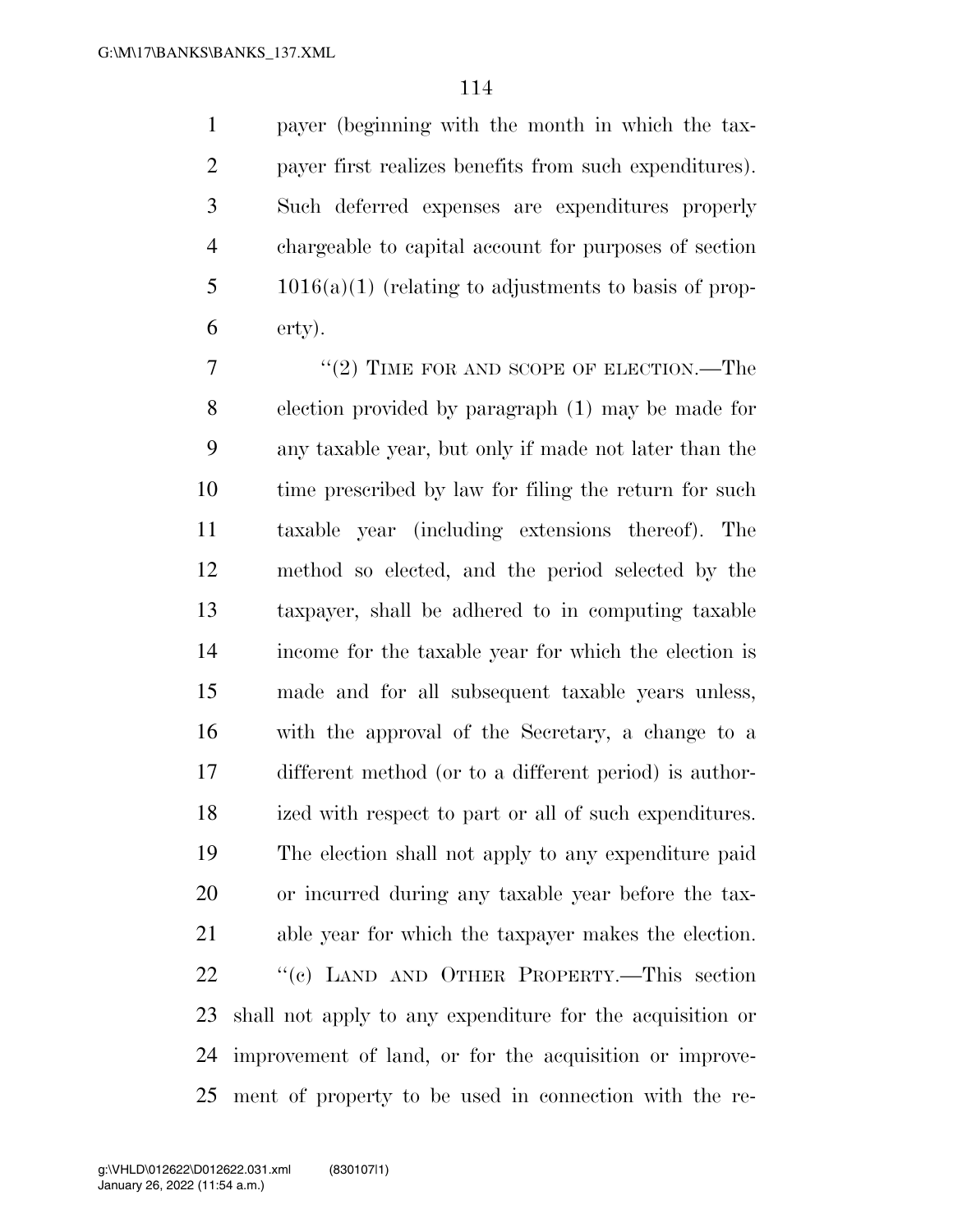search or experimentation and of a character which is sub- ject to the allowance under section 167 (relating to allow- ance for depreciation, etc.) or section 611 (relating to al- lowance for depletion); but for purposes of this section al- lowances under section 167, and allowances under section 611, shall be considered as expenditures.

 ''(d) EXPLORATION EXPENDITURES.—This section shall not apply to any expenditure paid or incurred for the purpose of ascertaining the existence, location, extent, or quality of any deposit of ore or other mineral (including oil and gas).

**''**(e) ONLY REASONABLE RESEARCH EXPENDITURES ELIGIBLE.—This section shall apply to a research or ex- perimental expenditure only to the extent that the amount thereof is reasonable under the circumstances.''.

 (b) CLERICAL AMENDMENT.—The table of sections for part VI of subchapter B of chapter 1 of such Code is amended by striking the item relating to section 174 and inserting the following new item:

''Sec. 174. Research and experimental expenditures.''.

20 (c) CONFORMING AMENDMENTS.

21 (1) Section  $41(d)(1)(A)$  of such Code is amend- ed by striking ''specified research or experimental expenditures under section 174'' and inserting ''ex-penses under section 174''.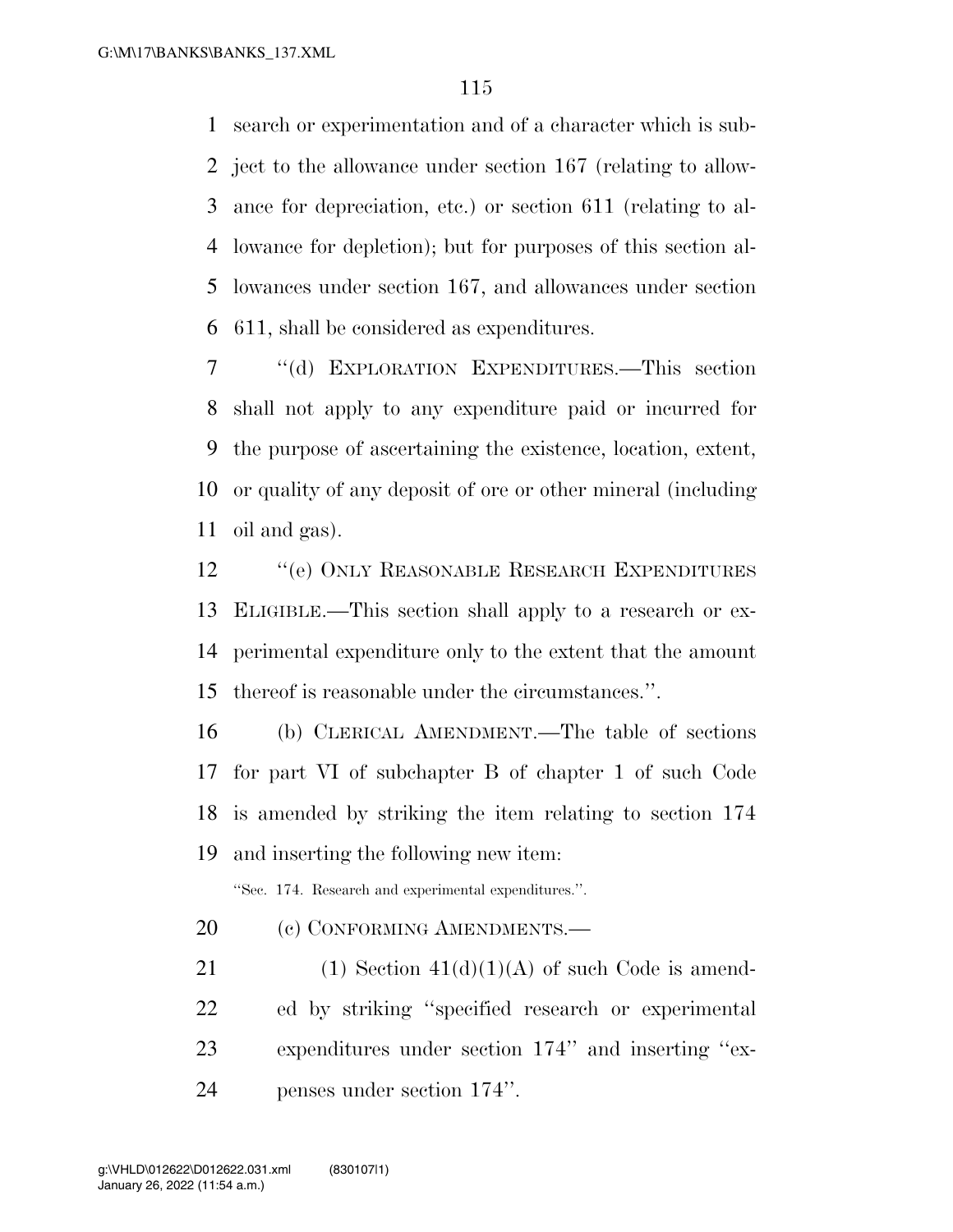1 (2) Section 280C(c) of such Code is amended to 2 read as follows:

3 ''(c) CREDIT FOR INCREASING RESEARCH ACTIVI-4 TIES.—

 ''(1) IN GENERAL.—No deduction shall be al- lowed for that portion of the qualified research ex- penses (as defined in section 41(b)) or basic re-8 search expenses (as defined in section  $41(e)(2)$ ) oth- erwise allowable as a deduction for the taxable year which is equal to the amount of the credit deter-mined for such taxable year under section 41(a).

12 "(2) SIMILAR RULE WHERE TAXPAYER CAP-13 ITALIZES RATHER THAN DEDUCTS EXPENSES.—If—

14 ''(A) the amount of the credit determined 15 for the taxable year under section  $41(a)(1)$ , ex-16 ceeds

17 ''(B) the amount allowable as a deduction 18 for such taxable year for qualified research ex-19 penses or basic research expenses (determined 20 without regard to paragraph  $(1)$ ),

21 the amount chargeable to capital account for the 22 taxable year for such expenses shall be reduced by 23 the amount of such excess.

24 "(3) ELECTION OF REDUCED CREDIT.—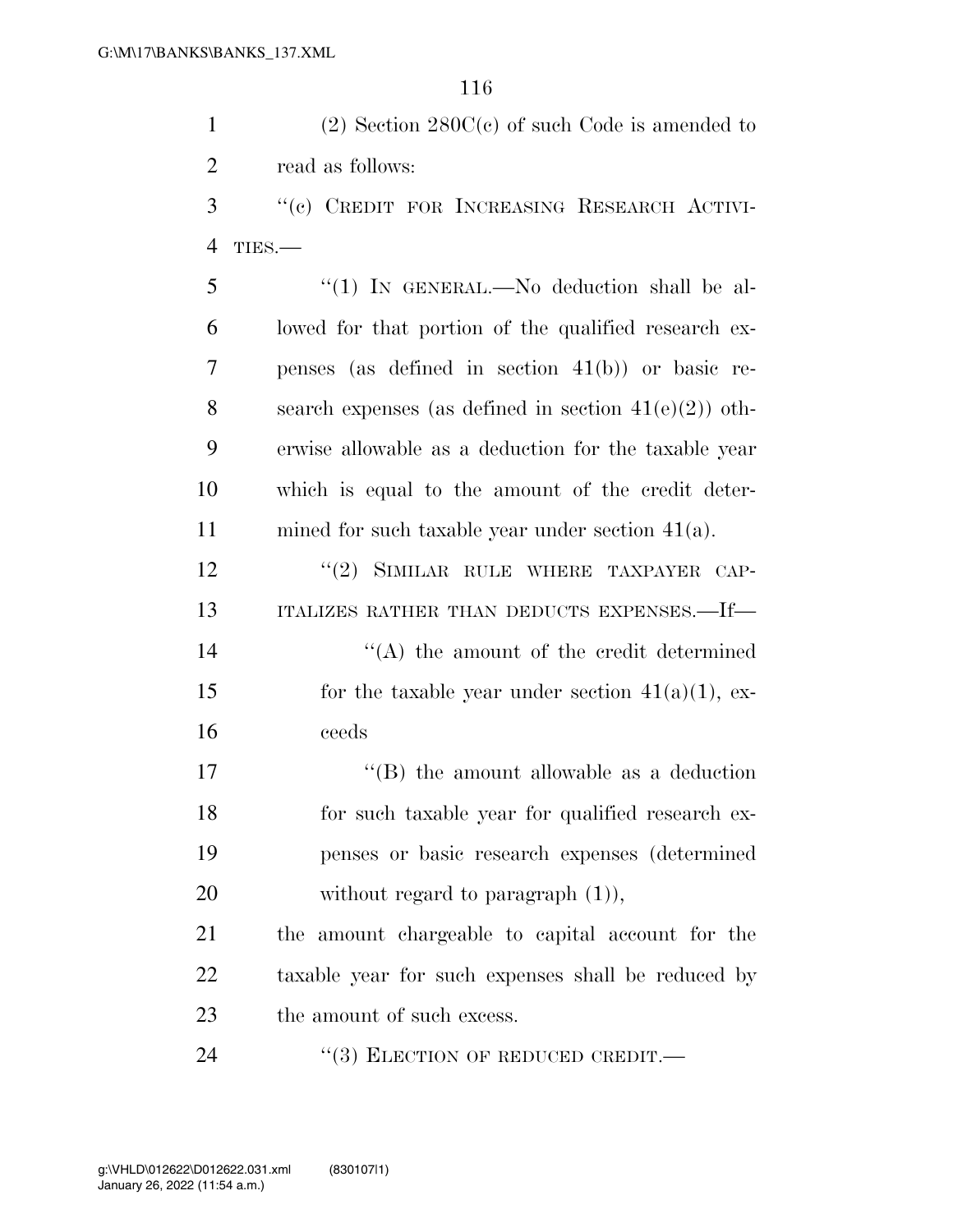| $\mathbf{1}$   | "(A) IN GENERAL.—In the case of any              |
|----------------|--------------------------------------------------|
| $\overline{2}$ | taxable year for which an election is made       |
| 3              | under this paragraph—                            |
| $\overline{4}$ | "(i) paragraphs $(1)$ and $(2)$ shall not        |
| 5              | apply, and                                       |
| 6              | "(ii) the amount of the credit under             |
| $\overline{7}$ | section $41(a)$ shall be the amount deter-       |
| 8              | mined under subparagraph (B).                    |
| 9              | "(B) AMOUNT OF REDUCED CREDIT.—The               |
| 10             | amount of credit determined under this sub-      |
| 11             | paragraph for any taxable year shall be the      |
| 12             | amount equal to the excess of—                   |
| 13             | "(i) the amount of credit determined             |
| 14             | under section $41(a)$ without regard to this     |
| 15             | paragraph, over                                  |
| 16             | $\lq\lq$ (ii) the product of —                   |
| 17             | ``(I)<br>the amount described in                 |
| 18             | clause (i), and                                  |
| 19             | "(II) the rate of tax under sec-                 |
| 20             | tion $11(b)$ .                                   |
| 21             | "(C) ELECTION.—An election under this            |
| 22             | paragraph for any taxable year shall be made     |
| 23             | not later than the time for filing the return of |
| 24             | tax for such year (including extensions), shall  |
| 25             | be made on such return, and shall be made in     |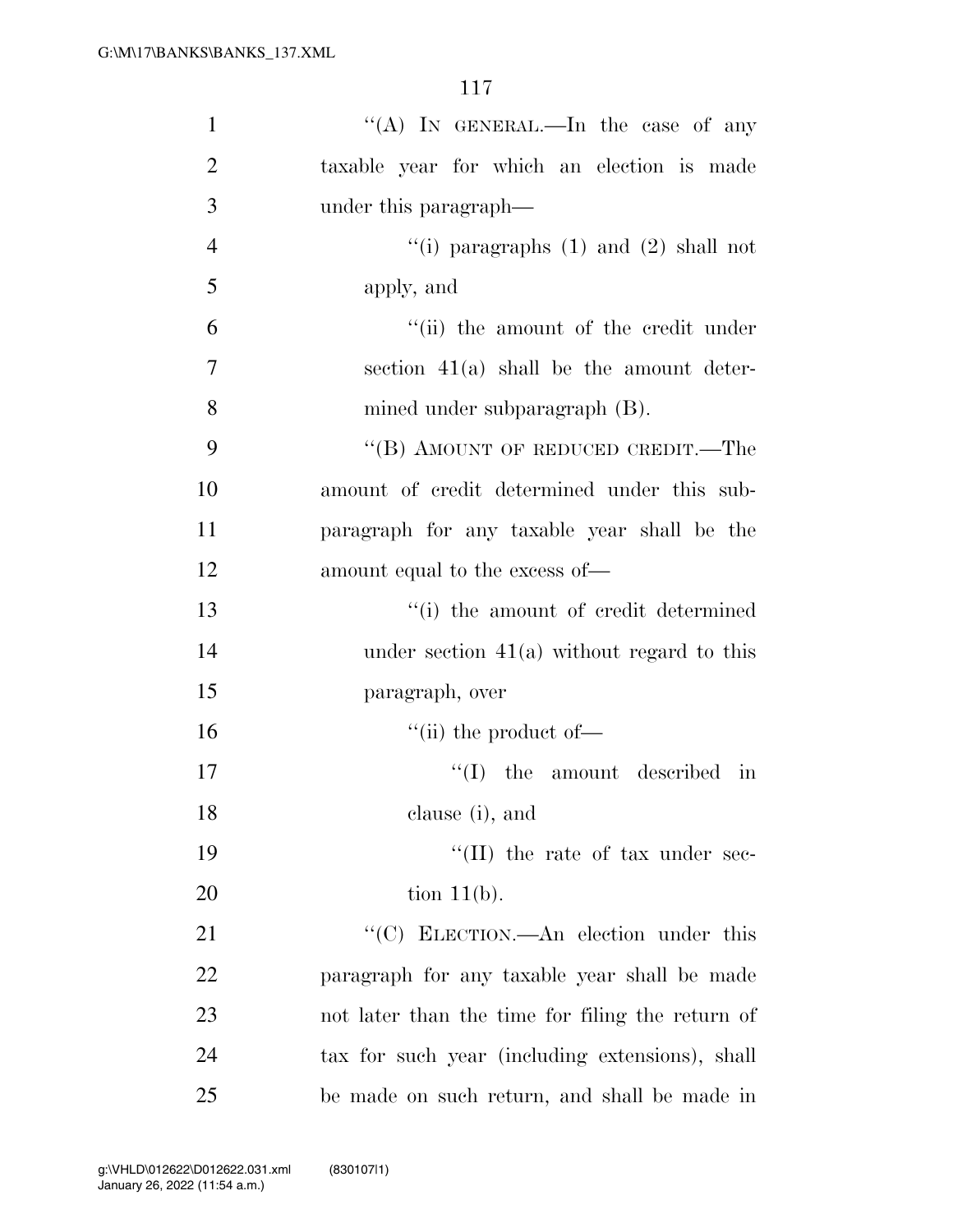such manner as the Secretary may prescribe. Such an election, once made, shall be irrev-ocable.

4 "(4) CONTROLLED GROUPS.—Paragraph (3) of subsection (b) shall apply for purposes of this sub-section.''.

 (d) EFFECTIVE DATE.—The amendments made by this section shall apply to amounts paid or incurred in tax-able years beginning after December 31, 2021.

## **SEC. 403. REPEAL AND CODIFICATION OF CERTAIN EXECU-TIVE ORDERS.**

 (a) REPEAL.—The Executive order relating to the revocation of certain Executive orders concerning Federal regulation, signed on January 20, 2021, is hereby re-scinded.

 (b) CODIFICATION OF EXECUTIVE ORDERS.—The following Executive orders shall have the force and effect of law:

 (1) Executive Order 13771 (82 Fed. Reg. 12866; relating to reducing regulation and control-21 ling regulatory costs).

 (2) Executive Order 13777 (82 Fed. Reg. 12285; relating to enforcing the regulatory reform agenda).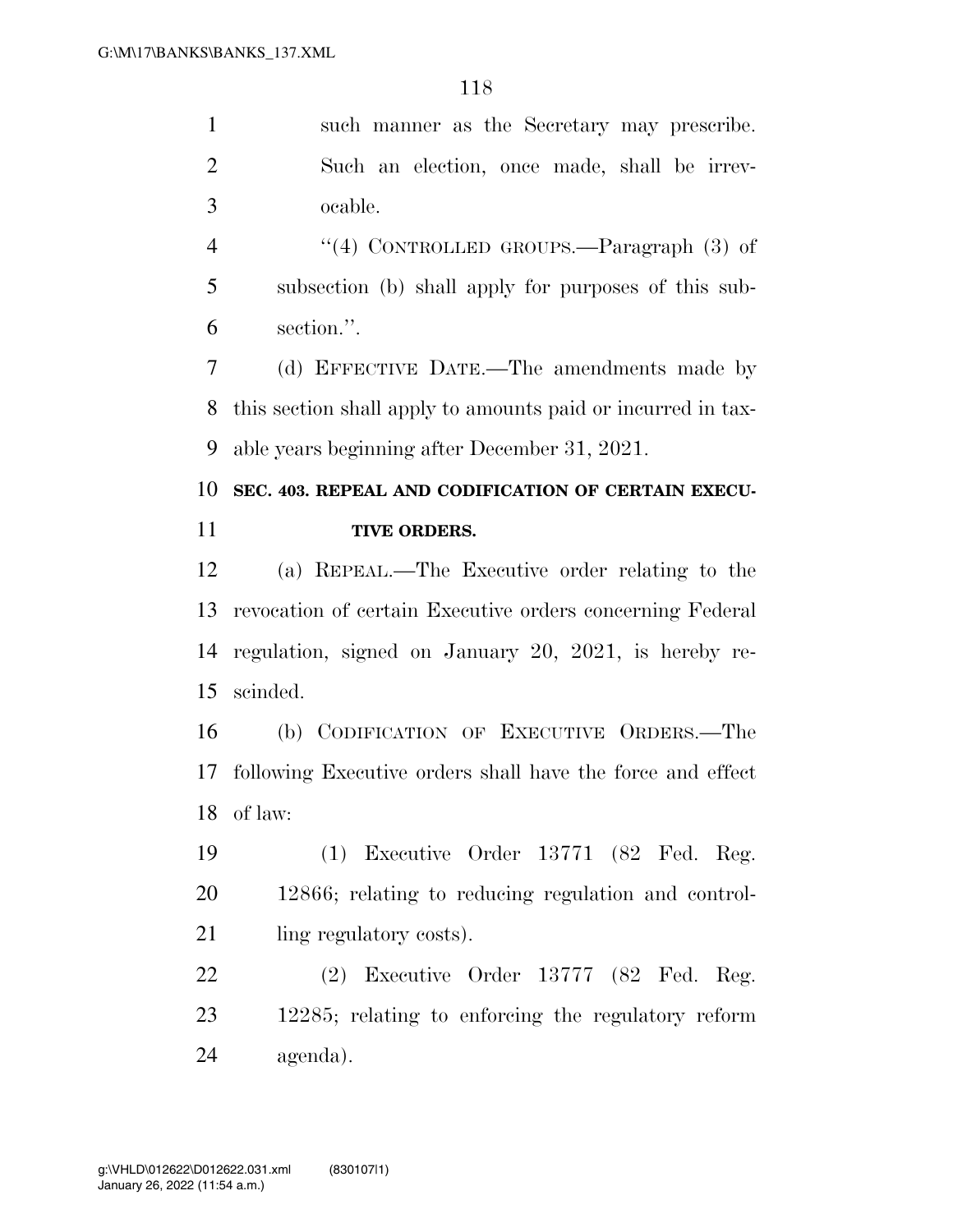| $\mathbf{1}$   | (3) Executive Order 13891 (84 Fed. Reg.              |
|----------------|------------------------------------------------------|
| $\overline{2}$ | 55235; relating to improving agency guidance docu-   |
| 3              | ments).                                              |
| $\overline{4}$ | $(4)$ Executive Order 13892 $(84 \text{ Fed. Reg.})$ |
| 5              | 55239; relating to transparency in administrative    |
| 6              | enforcement and adjudication).                       |
| 7              | $(5)$ Executive Order 13893 $(84 \text{ Fed. Reg.})$ |
| 8              | 55487; relating to accountability for administrative |
| 9              | actions).                                            |
| 10             | SEC. 404. EDUCATIONAL ASSISTANCE EXCLUSION FROM      |
| 11             | GROSS INCOME INCREASED.                              |
| 12             | (a) Section $127(b)(2)$ of the Internal Revenue Code |
| 13             | of 1986 is amended to read as follows:               |
| 14             | $``(2)$ MAXIMUM EXCLUSION.—                          |
| 15             | "(A) IN GENERAL.—If but for this para-               |
| 16             | graph, this section would exclude from gross in-     |
| 17             | come more than the maximum amount of edu-            |
| 18             | cational assistance furnished to an individual       |
| 19             | during a calendar year, this section shall apply     |
| 20             | only to the maximum amount of such assistance        |
| 21             | so furnished.                                        |
| 22             | "(B) MAXIMUM AMOUNT.—For purposes                    |
| 23             | of subparagraph (B), the term 'maximum               |
| 24             | amount' means, for any calendar year, an             |
| 25             | amount equal to the applicable dollar amount         |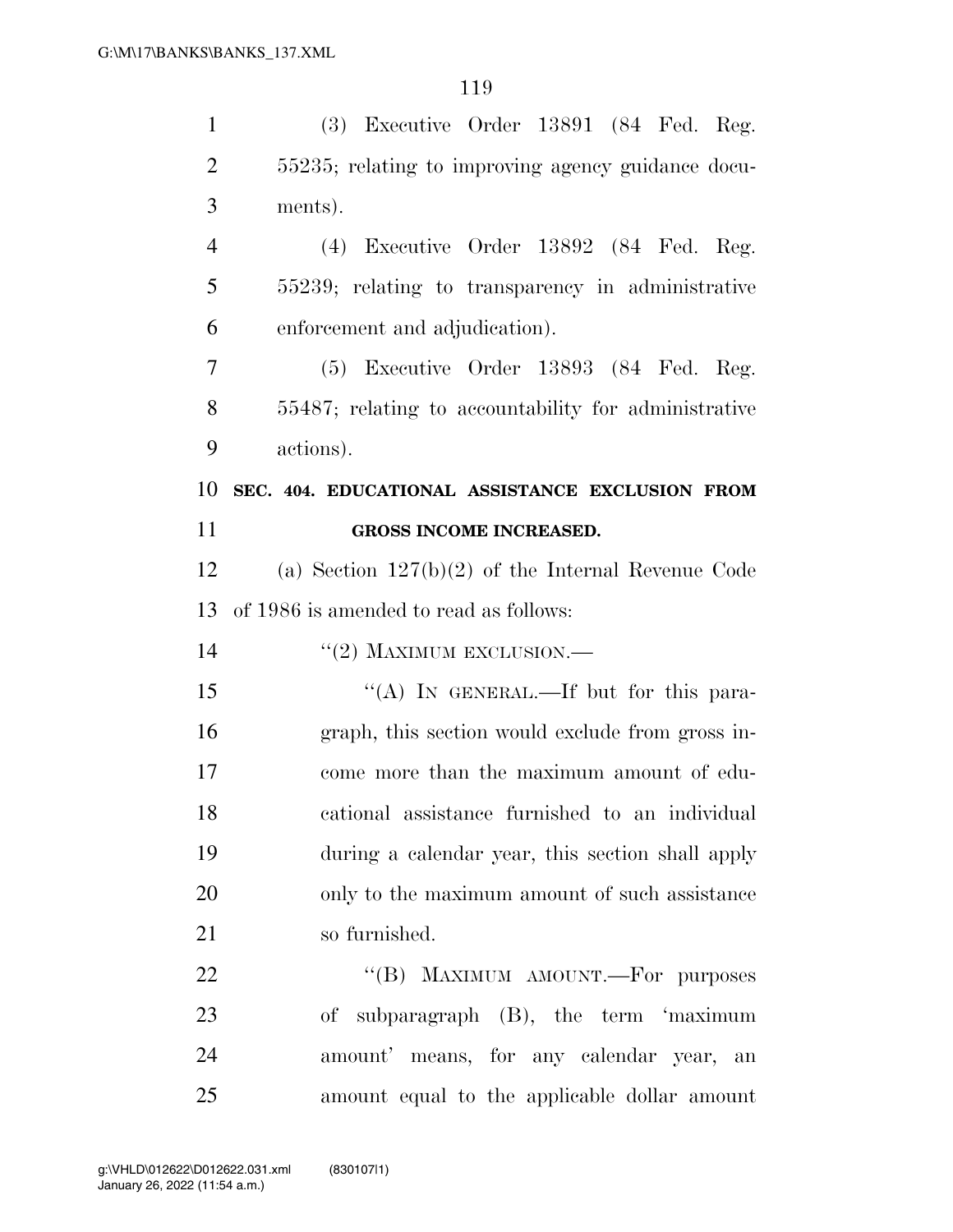| $\mathbf{1}$   | elective<br>deferrals described in<br>for<br>section         |
|----------------|--------------------------------------------------------------|
| $\overline{2}$ | $402(g)(1)(B)$ (as such amount is adjusted for               |
| 3              | inflation for such calendar year).".                         |
| $\overline{4}$ | (b) EFFECTIVE DATE.—The amendment made by                    |
| 5              | this section shall apply to educational assistance furnished |
| 6              | in taxable years beginning after December 31, 2020.          |
| 7              | SEC. 405. RESEARCH AND EXPERIMENTAL EXPENDITURES.            |
| 8              | (a) IN GENERAL.—Section 174 of the Internal Rev-             |
| 9              | enue Code of 1986 is amended to read as follows:             |
| 10             | "SEC. 174. RESEARCH AND EXPERIMENTAL EXPENDITURES.           |
| 11             | "(a) TREATMENT AS EXPENSES.-                                 |
| 12             | "(1) IN GENERAL.—A taxpayer may treat re-                    |
| 13             | search or experimental expenditures which are paid           |
| 14             | or incurred by him during the taxable year in con-           |
| 15             | nection with his trade or business as expenses which         |
| 16             | are not chargeable to capital account. The expendi-          |
| 17             | tures so treated shall be allowed as a deduction.            |
| 18             | $``(2)$ WHEN METHOD MAY BE ADOPTED.—                         |
| 19             | "(A) WITHOUT CONSENT.—A taxpayer                             |
| 20             | may, without the consent of the Secretary,                   |
| 21             | adopt the method provided in this subsection                 |
| 22             | for his first taxable year for which expenditures            |

described in paragraph (1) are paid or incurred.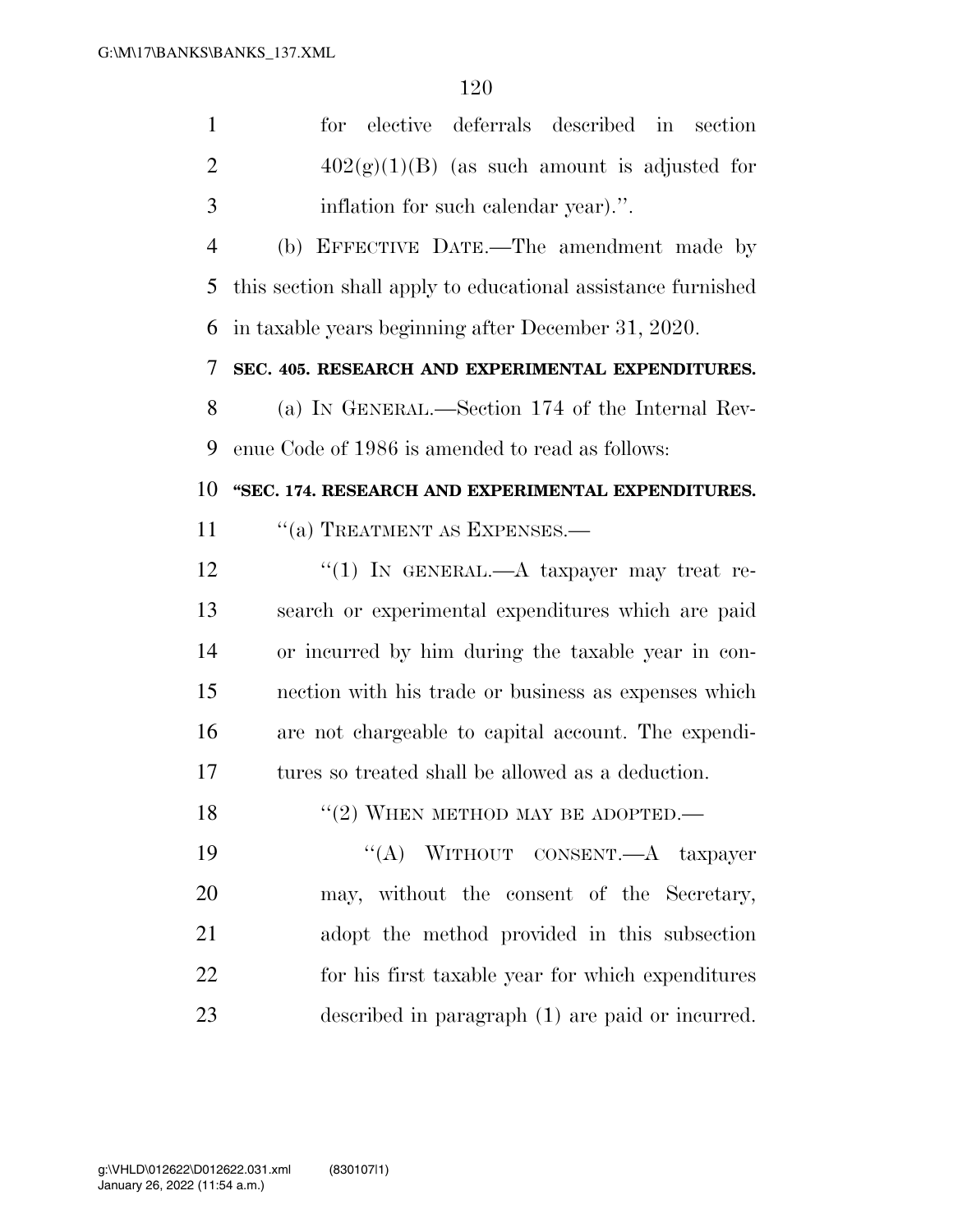| $\mathbf{1}$   | "(B) WITH CONSENT. A taxpayer may,                   |
|----------------|------------------------------------------------------|
| $\overline{2}$ | with the consent of the Secretary, adopt at any      |
| 3              | time the method provided in this subsection.         |
| $\overline{4}$ | "(3) SCOPE.—The method adopted under this            |
| 5              | subsection shall apply to all expenditures described |
| 6              | in paragraph (1). The method adopted shall be ad-    |
| 7              | hered to in computing taxable income for the taxable |
| 8              | year and for all subsequent taxable years unless,    |
| 9              | with the approval of the Secretary, a change to a    |
| 10             | different method is authorized with respect to part  |
| 11             | or all of such expenditures.                         |
| 12             | "(b) AMORTIZATION OF CERTAIN RESEARCH AND            |
|                |                                                      |
| 13             | EXPERIMENTAL EXPENDITURES.—                          |
| 14             | "(1) IN GENERAL.—At the election of the tax-         |
| 15             | payer, made in accordance with regulations pre-      |
| 16             | scribed by the Secretary, research or experimental   |
| 17             | expenditures which are—                              |
| 18             | $\lq\lq$ (A) paid or incurred by the taxpayer in     |
| 19             | connection with his trade or business,               |
| 20             | $\lq\lq (B)$ not treated as expenses under sub-      |
| 21             | section (a), and                                     |
| 22             | $\lq\lq$ chargeable to capital account but not       |
| 23             | chargeable to property of a character which is       |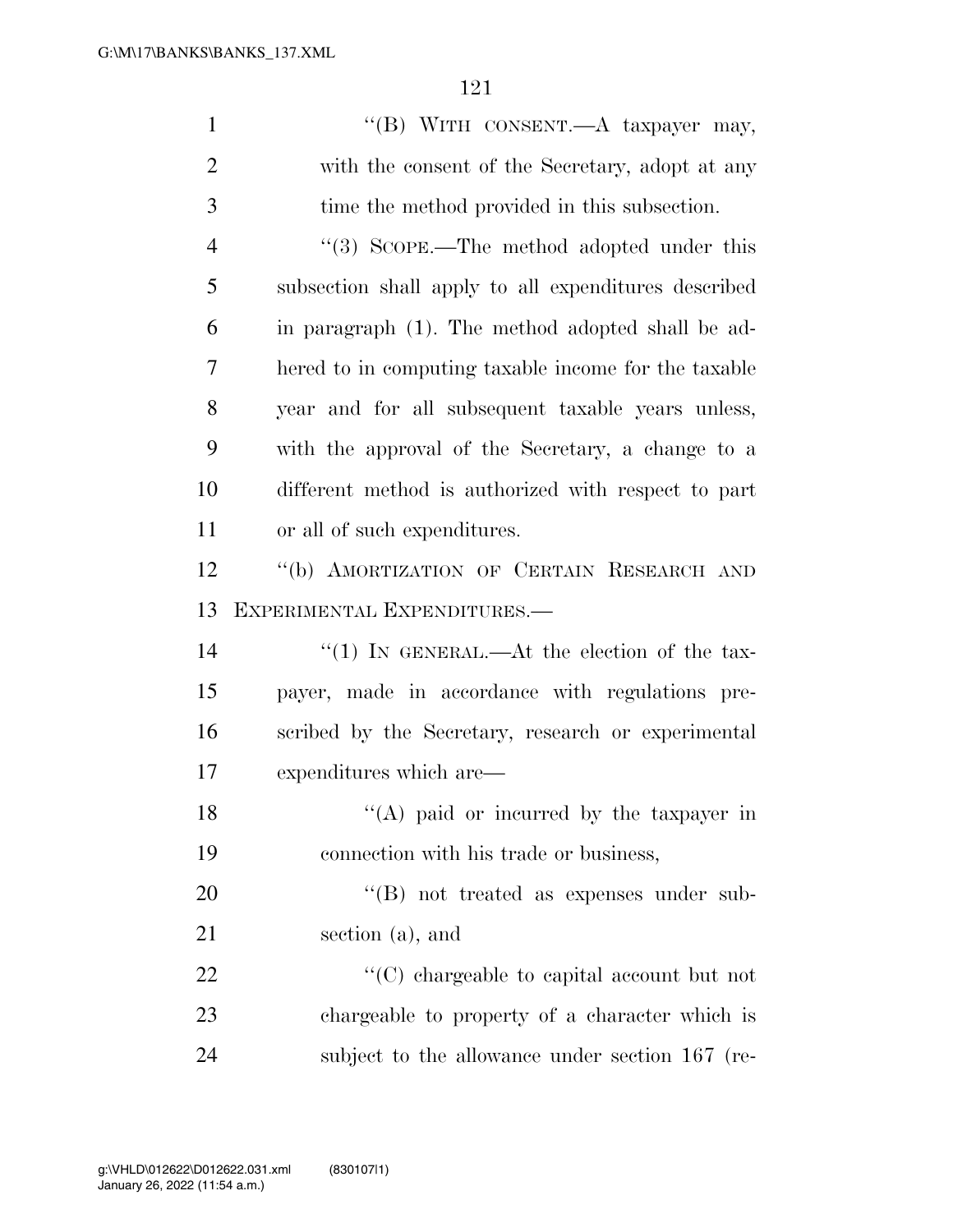1 lating to allowance for depreciation, etc.) or sec-2 tion 611 (relating to allowance for depletion), may be treated as deferred expenses. In computing taxable income, such deferred expenses shall be al- lowed as a deduction ratably over such period of not less than 60 months as may be selected by the tax- payer (beginning with the month in which the tax- payer first realizes benefits from such expenditures). Such deferred expenses are expenditures properly chargeable to capital account for purposes of section 11 1016(a)(1) (relating to adjustments to basis of prop- erty). 13 "(2) TIME FOR AND SCOPE OF ELECTION.—The

 election provided by paragraph (1) may be made for any taxable year, but only if made not later than the 16 time prescribed by law for filing the return for such taxable year (including extensions thereof). The method so elected, and the period selected by the taxpayer, shall be adhered to in computing taxable income for the taxable year for which the election is made and for all subsequent taxable years unless, with the approval of the Secretary, a change to a different method (or to a different period) is author- ized with respect to part or all of such expenditures. The election shall not apply to any expenditure paid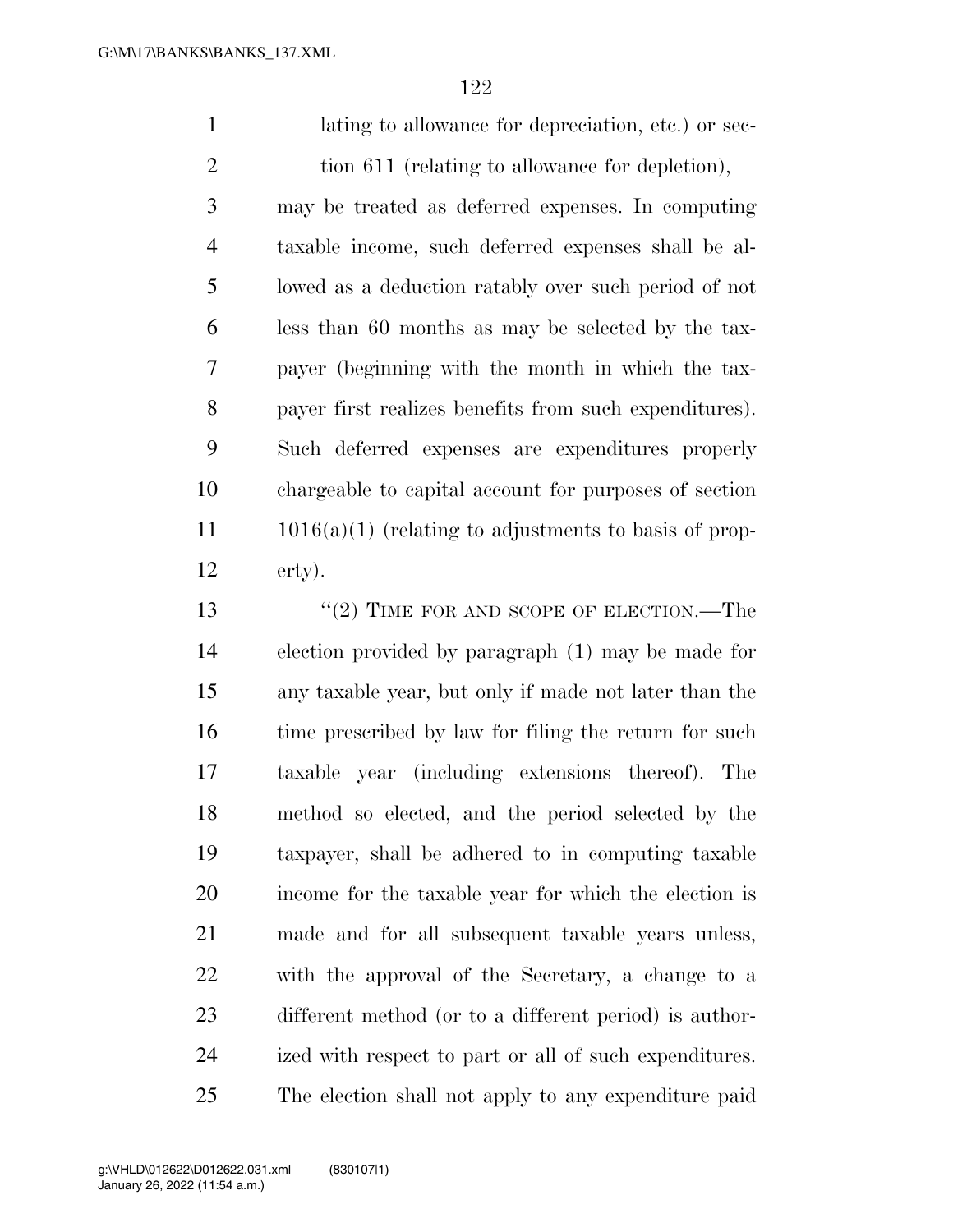or incurred during any taxable year before the tax- able year for which the taxpayer makes the election. ''(c) LAND AND OTHER PROPERTY.—This section shall not apply to any expenditure for the acquisition or improvement of land, or for the acquisition or improve- ment of property to be used in connection with the re- search or experimentation and of a character which is sub- ject to the allowance under section 167 (relating to allow- ance for depreciation, etc.) or section 611 (relating to al- lowance for depletion); but for purposes of this section al- lowances under section 167, and allowances under section 611, shall be considered as expenditures.

 ''(d) EXPLORATION EXPENDITURES.—This section shall not apply to any expenditure paid or incurred for the purpose of ascertaining the existence, location, extent, or quality of any deposit of ore or other mineral (including oil and gas).

18 "(e) ONLY REASONABLE RESEARCH EXPENDITURES ELIGIBLE.—This section shall apply to a research or ex- perimental expenditure only to the extent that the amount thereof is reasonable under the circumstances.''.

 (b) CLERICAL AMENDMENT.—The table of sections for part VI of subchapter B of chapter 1 of such Code is amended by striking the item relating to section 174 and inserting the following new item:

''Sec. 174. Research and experimental expenditures.''.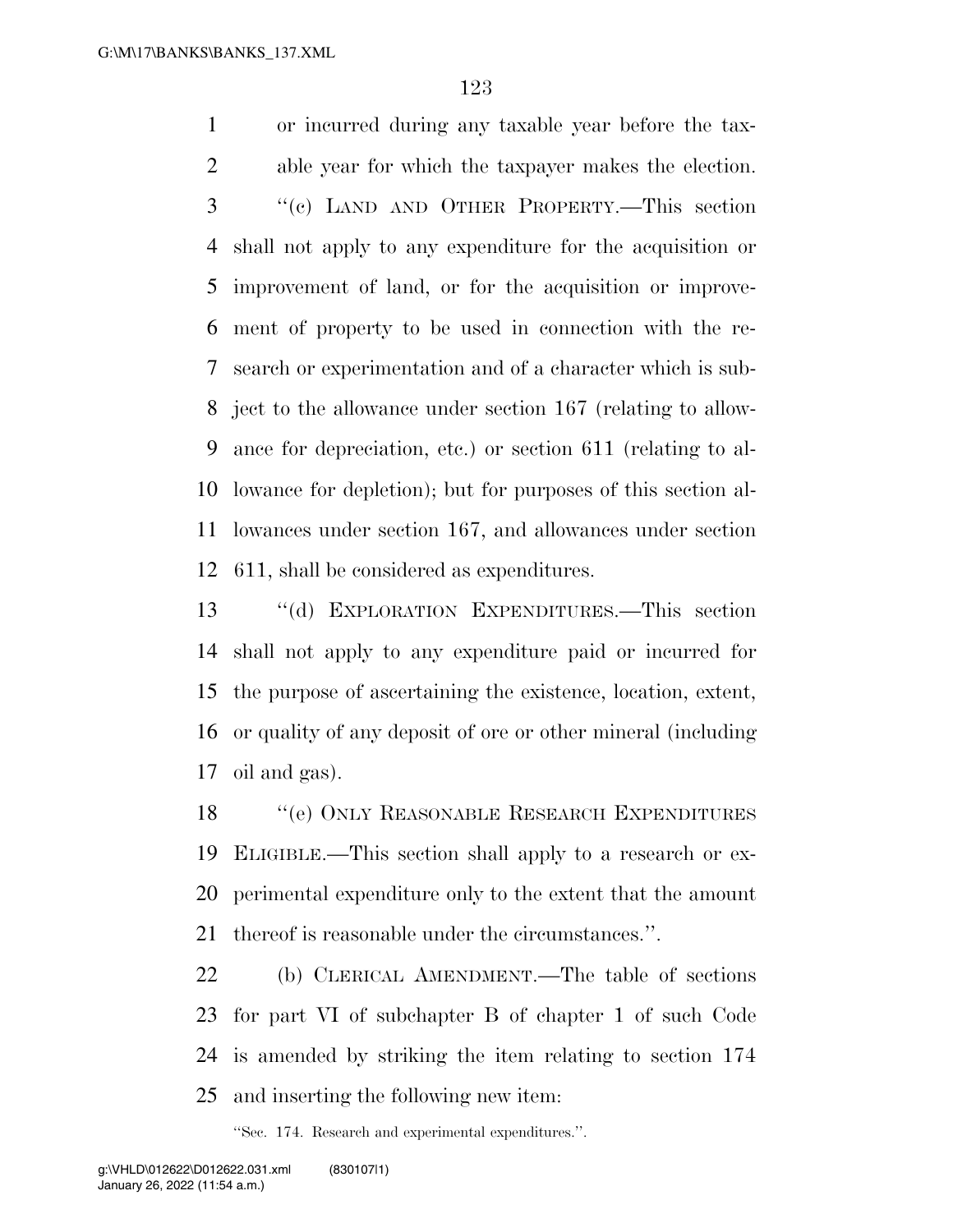| $\mathbf{1}$   | (c) CONFORMING AMENDMENTS.-                              |
|----------------|----------------------------------------------------------|
| $\overline{2}$ | $(1)$ Section $41(d)(1)(A)$ of such Code is amend-       |
| 3              | ed by striking "specified research or experimental       |
| $\overline{4}$ | expenditures under section 174" and inserting "ex-       |
| 5              | penses under section 174".                               |
| 6              | $(2)$ Section 280C(c) of such Code is amended to         |
| 7              | read as follows:                                         |
| 8              | "(c) CREDIT FOR INCREASING RESEARCH ACTIVI-              |
| 9              | TIES.                                                    |
| 10             | "(1) IN GENERAL.—No deduction shall be al-               |
| 11             | lowed for that portion of the qualified research ex-     |
| 12             | penses (as defined in section $41(b)$ ) or basic re-     |
| 13             | search expenses (as defined in section $41(e)(2)$ ) oth- |
| 14             | erwise allowable as a deduction for the taxable year     |
| 15             | which is equal to the amount of the credit deter-        |
| 16             | mined for such taxable year under section $41(a)$ .      |
| 17             | (2)<br>SIMILAR RULE WHERE TAXPAYER CAP-                  |
| 18             | ITALIZES RATHER THAN DEDUCTS EXPENSES.-If-               |
| 19             | $\lq\lq$ the amount of the credit determined             |
| 20             | for the taxable year under section $41(a)(1)$ , ex-      |
| 21             | ceeds                                                    |
| 22             | $\lq\lq$ the amount allowable as a deduction             |
| 23             | for such taxable year for qualified research ex-         |
| 24             | penses or basic research expenses (determined            |
| 25             | without regard to paragraph $(1)$ ),                     |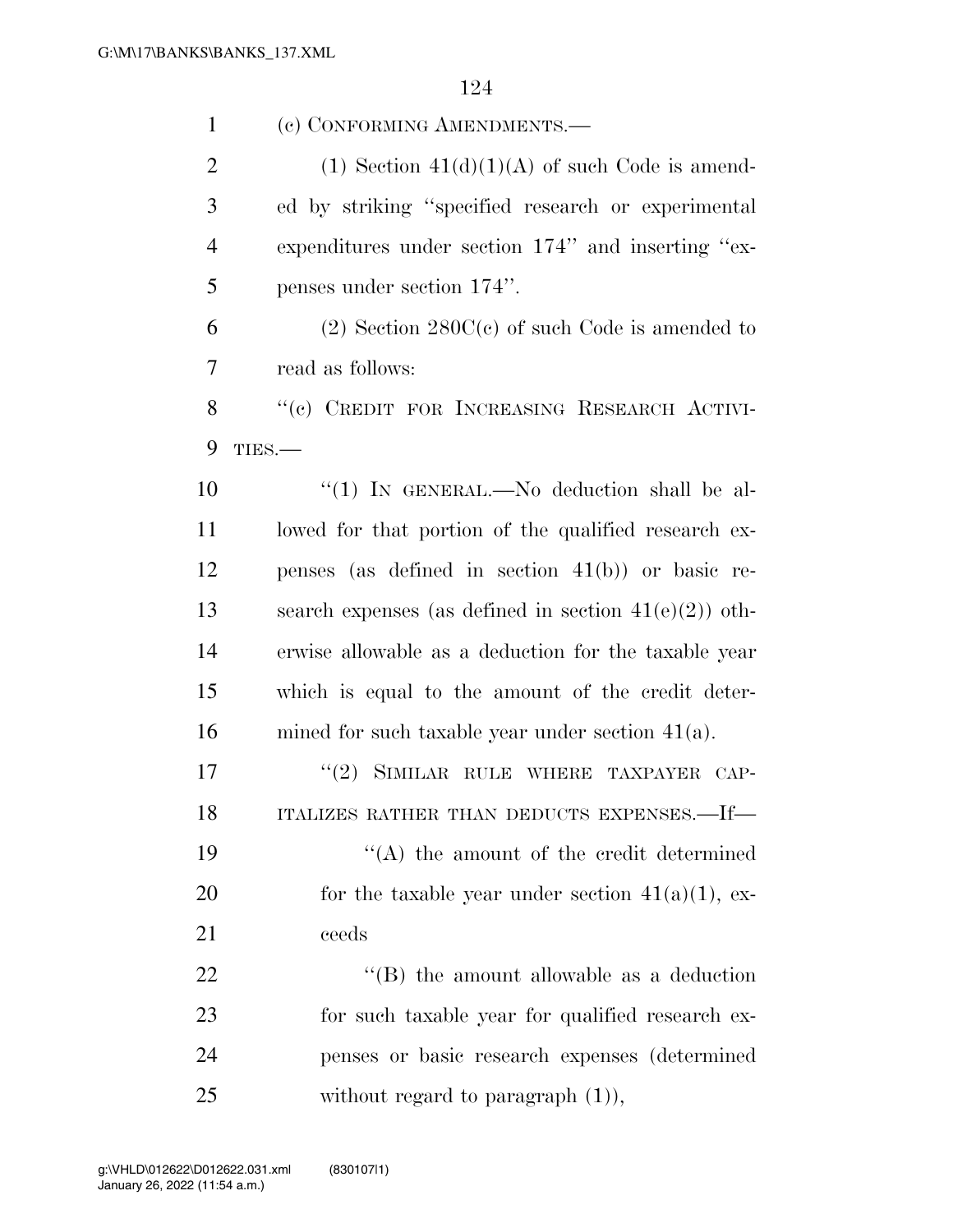| $\mathbf{1}$   | the amount chargeable to capital account for the   |
|----------------|----------------------------------------------------|
| $\overline{2}$ | taxable year for such expenses shall be reduced by |
| 3              | the amount of such excess.                         |
| $\overline{4}$ | $``(3)$ ELECTION OF REDUCED CREDIT.—               |
| 5              | "(A) IN GENERAL.—In the case of any                |
| 6              | taxable year for which an election is made         |
| 7              | under this paragraph—                              |
| 8              | "(i) paragraphs $(1)$ and $(2)$ shall not          |
| 9              | apply, and                                         |
| 10             | "(ii) the amount of the credit under               |
| 11             | section $41(a)$ shall be the amount deter-         |
| 12             | mined under subparagraph (B).                      |
| 13             | "(B) AMOUNT OF REDUCED CREDIT.—The                 |
| 14             | amount of credit determined under this sub-        |
| 15             | paragraph for any taxable year shall be the        |
| 16             | amount equal to the excess of—                     |
| 17             | "(i) the amount of credit determined               |
| 18             | under section $41(a)$ without regard to this       |
| 19             | paragraph, over                                    |
| 20             | $\lq\lq$ (ii) the product of $\lq$                 |
| 21             | ``(I)<br>the amount described in                   |
| 22             | clause (i), and                                    |
| 23             | $\lq\lq$ (II) the rate of tax under sec-           |
| 24             | tion $11(b)$ .                                     |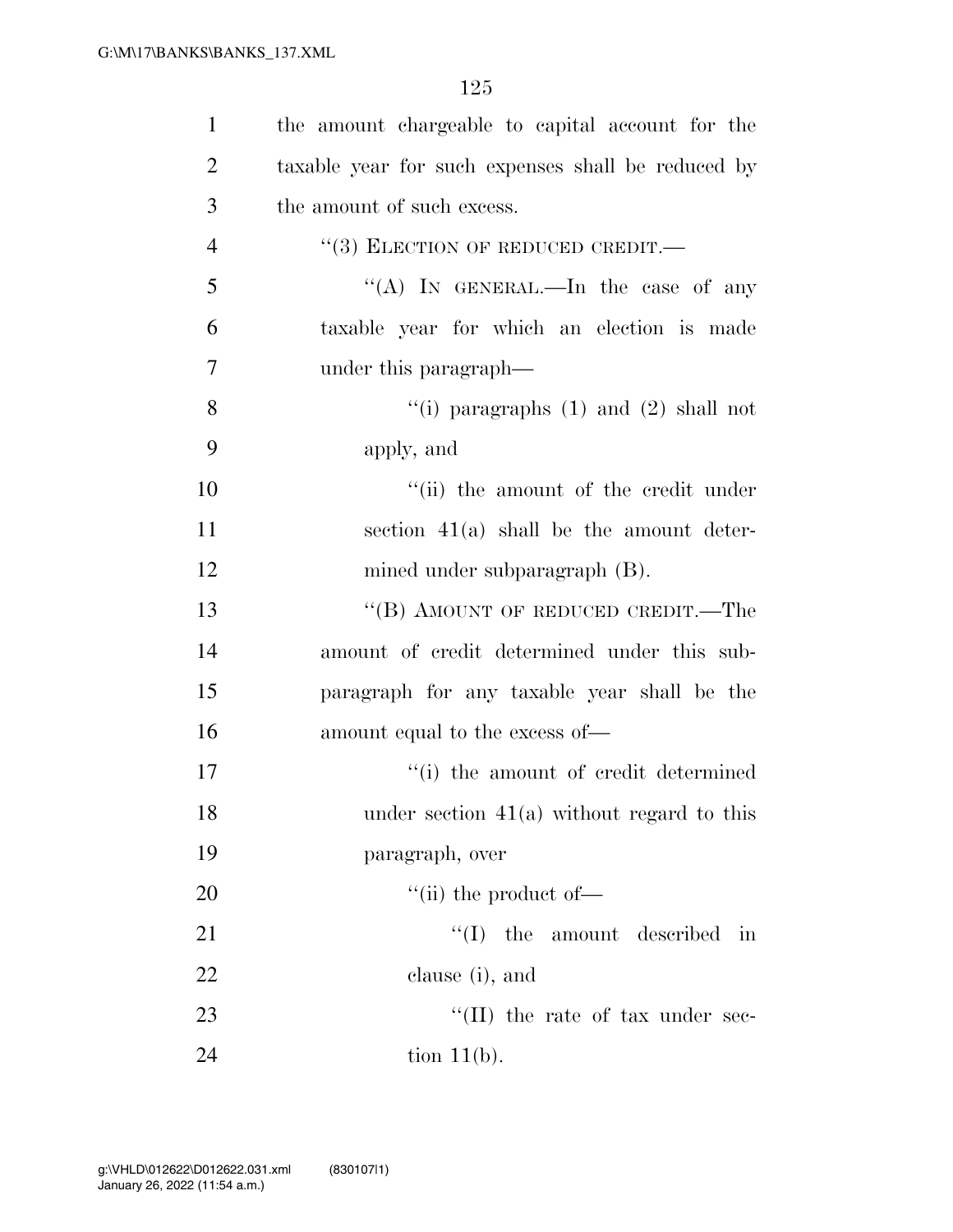$\cdot$  (C) ELECTION.—An election under this paragraph for any taxable year shall be made not later than the time for filing the return of tax for such year (including extensions), shall be made on such return, and shall be made in such manner as the Secretary may prescribe. Such an election, once made, shall be irrev- ocable. 9 "(4) CONTROLLED GROUPS.—Paragraph (3) of subsection (b) shall apply for purposes of this sub- section.''. (d) EFFECTIVE DATE.—The amendments made by this section shall apply to amounts paid or incurred in tax- able years beginning after December 31, 2021. **TITLE V—MATTERS RELATED TO EDUCATION Subtitle A—Restrictions Relating to Foreign Funding of Edu- cational Institutions SEC. 501. RESTRICTIONS ON INSTITUTIONS PARTNERING WITH THE PEOPLE'S REPUBLIC OF CHINA.**  (a) FUNDING RESTRICTED.—An institution of higher education or other post-secondary educational institution shall not be eligible to receive Federal funds (except funds under title IV of the Higher Education Act of 1965 (20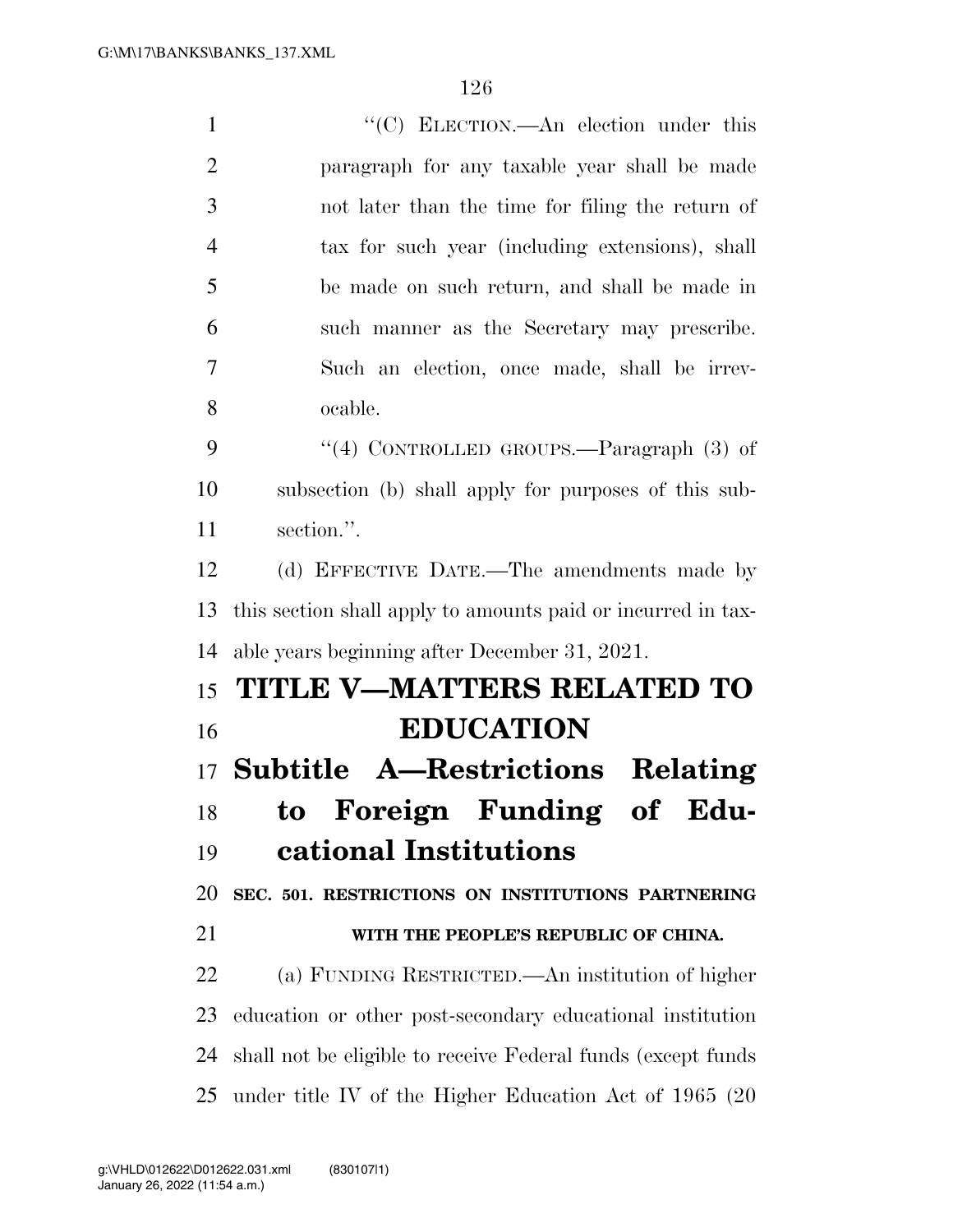U.S.C. 1070 et seq.) or other Department of Education funds that are provided directly to students) if such insti- tution: (1) has a contractual partnership in effect with an entity that is owned or controlled, directly or in-directly, by the Government of the People's Republic

of China;

 (2) has a contractual partnership in effect with an entity that is organized under the laws of the People's Republic of China; or

(3) employs a CCP-funded instructor.

 (b) RESTORING ELIGIBILITY.—An institution ineli- gible to receive Federal funds under subsection (a) may reestablish eligibility by—

 (1) in the case of a contractual partnership with an entity described in subsection (a)(1) or 17  $(a)(2)$ :

 (A) disclosing to the Secretary of Edu- cation all contractual partnerships with the ap-plicable entity from the previous 10 years; and

 (B) providing to the Secretary of Edu- cation sufficient evidence that such partnerships have been terminated; or

 (2) in the case of the employment of a CCP-funded instructor as described in subsection (a)(3),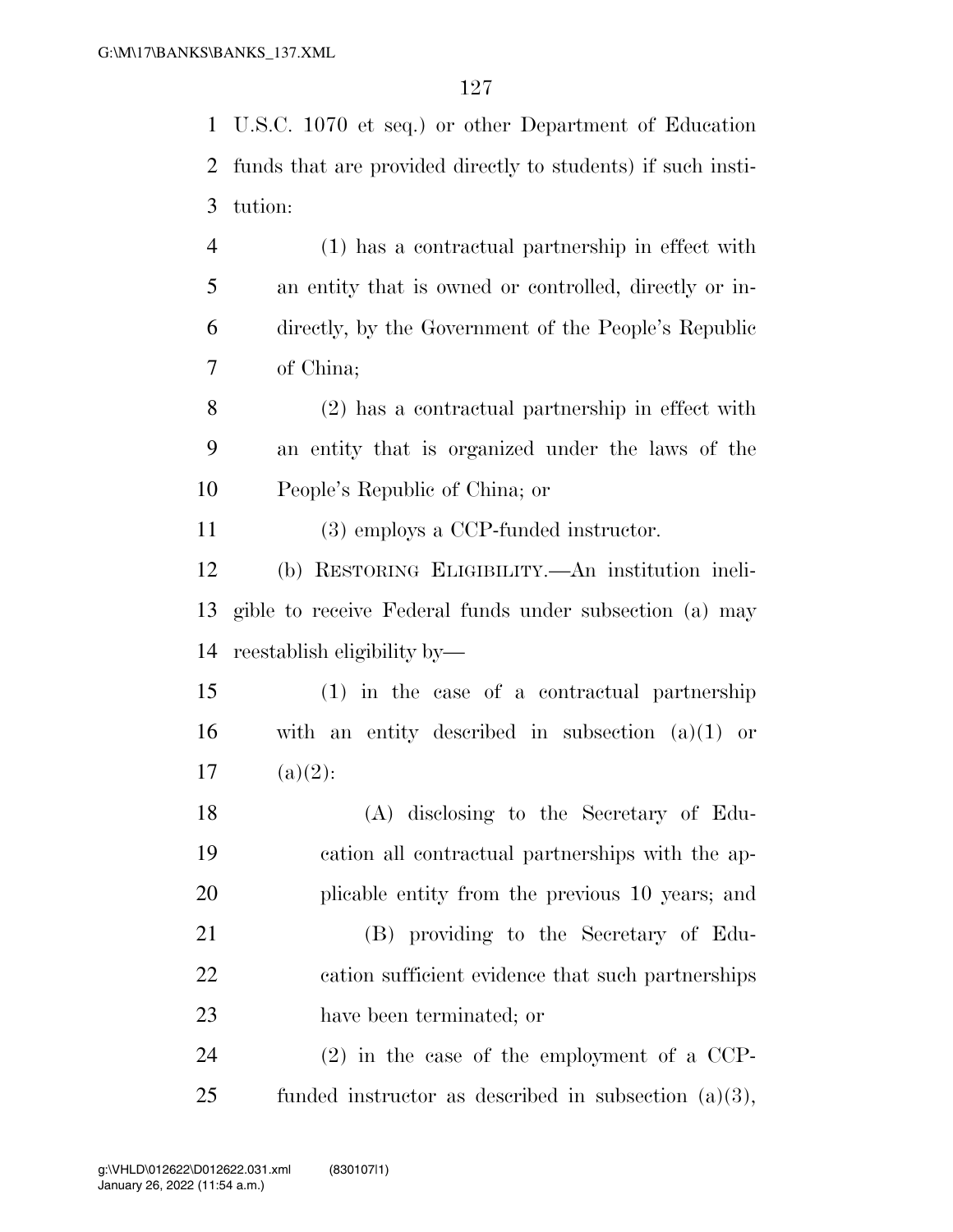| $\mathbf{1}$   | by demonstrating, to the satisfaction of the Sec-          |
|----------------|------------------------------------------------------------|
| $\overline{2}$ | retary of Education, that the institution no longer        |
| 3              | employs a CCP-funded instructor.                           |
| $\overline{4}$ | (c) CCP-FUNDED INSTRUCTOR DEFINED. In this                 |
| 5              | section, the term "CCP-funded instructor" means a pro-     |
| 6              | fessor, teacher, or any other individual who—              |
| 7              | (1) provides instruction directly to the students          |
| 8              | of an institution of higher education; and                 |
| 9              | (2) received funds, directly or indirectly, from           |
| 10             | the Chinese Communist Party while employed by              |
| 11             | such institution.                                          |
| 12             | (d) EFFECTIVE DATE.—The restrictions under this            |
| 13             | section shall take effect 180 days after the date of the   |
| 14             | enactment of this Act.                                     |
|                |                                                            |
| 15             | SEC. 502. LIMITING EXEMPTION FROM FOREIGN AGENT            |
| 16             | REGISTRATION REQUIREMENT FOR PERSONS                       |
| 17             | ENGAGING IN ACTIVITIES IN FURTHERANCE                      |
| 18             | OF CERTAIN PURSUITS TO ACTIVITIES NOT                      |
| 19             | PROMOTING POLITICAL AGENDA OF FOR-                         |
| 20             | EIGN GOVERNMENTS.                                          |
| 21             | (a) LIMITATION ON EXEMPTION.—Section $3(e)$ of the         |
| 22             | Foreign Agents Registration Act of 1938 (22 U.S.C.         |
| 23             | $(613(e))$ is amended by striking the semicolon at the end |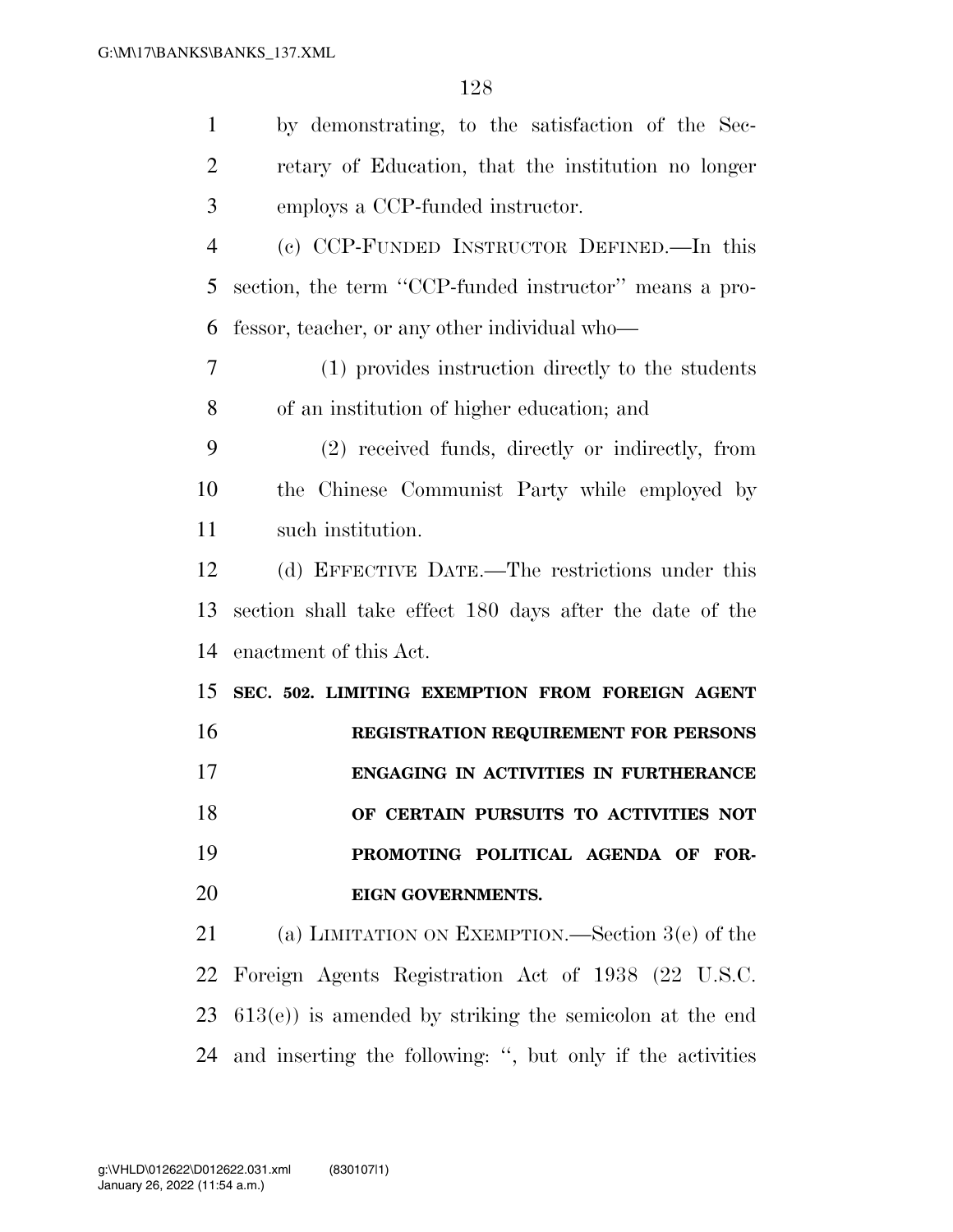do not promote the political agenda of a government of a foreign country;''.

 (b) EFFECTIVE DATE.—The amendment made by subsection (a) shall apply with respect to activities carried out on or after the date of the enactment of this Act.

## **SEC. 503. REPORTING EXCHANGE VISITOR CHANGE IN FIELD OF STUDY.**

 With respect to a principal nonimmigrant exchange visitor admitted into the United States in the J–1 classi-10 fication under section  $101(a)(15)(J)$  of the Immigration 11 and Nationality Act (8 U.S.C.  $1101(a)(15)(J)$ ) in order to study, the Secretary of State shall take such action as may be necessary to ensure that the applicable program sponsor is required to use the Student and Exchange Vis- itor Information System to report any change to the non- immigrant's primary field of study. In carrying out this section, the Secretary of State shall take into account the record keeping and reporting requirements of the Sec- retary of Homeland Security with regard to non- immigrants admitted into the United States in the F–1 and M–1 classifications under subparagraphs (F) and (M) 22 of section  $101(a)(15)$  of such Act  $(8 \text{ U.S.C. } 1101(a)(15)).$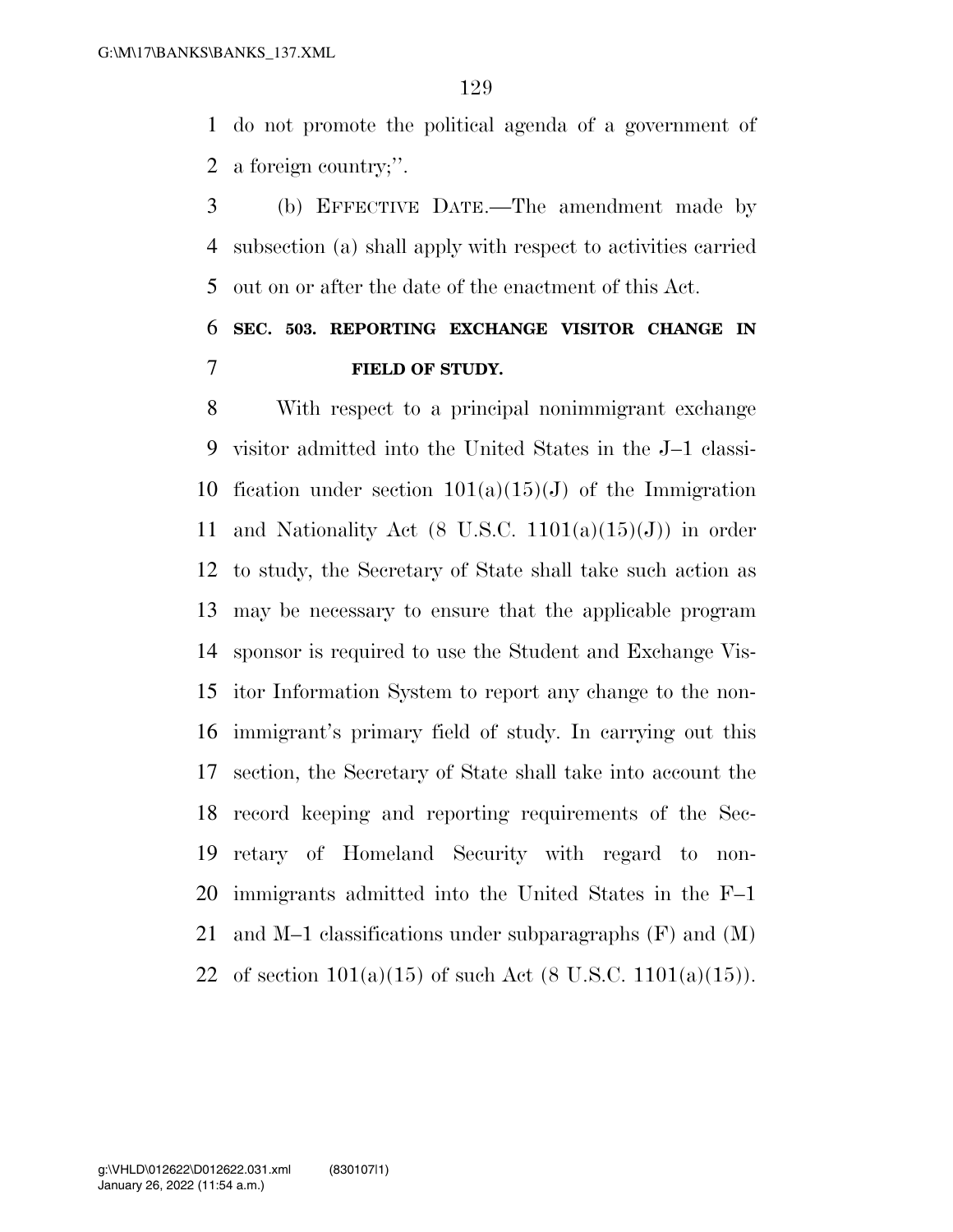### **SEC. 504. REPORTING CERTAIN RESEARCH PROGRAM PAR-**

**TICIPATION.** 

 (a) IN GENERAL.—With respect to a principal non- immigrant admitted into the United States in the J–1 5 classification under section  $101(a)(15)(J)$  of the Immigra-6 tion and Nationality Act  $(8 \text{ U.S.C. } 1101(a)(15)(J))$ , in the 7 F–1 classification under section  $101(a)(15)(F)$  of such Act, or in the M–1 classification under section 9 101(a)(15)(M) of such Act, the Secretary of State and the Secretary of Homeland Security shall take such action as may be necessary to ensure that the applicable program sponsor or academic or nonacademic institution is re- quired to use the Student and Exchange Visitor Informa- tion System to report when the nonimmigrant is partici- pating in a research program funded in whole or in part through a grant, contract, or other similar form of support provided by the Federal Government, as well as program identification information.

(b) NOTIFICATIONS.—

 (1) SECRETARY.—In the case of a non- immigrant described in subsection (a), the Secretary of Homeland Security shall notify the appropriate program manager at an Executive agency (as de- fined in section 105 of title 5, United States Code) if and when the Secretary obtains information that the nonimmigrant is participating in a research pro-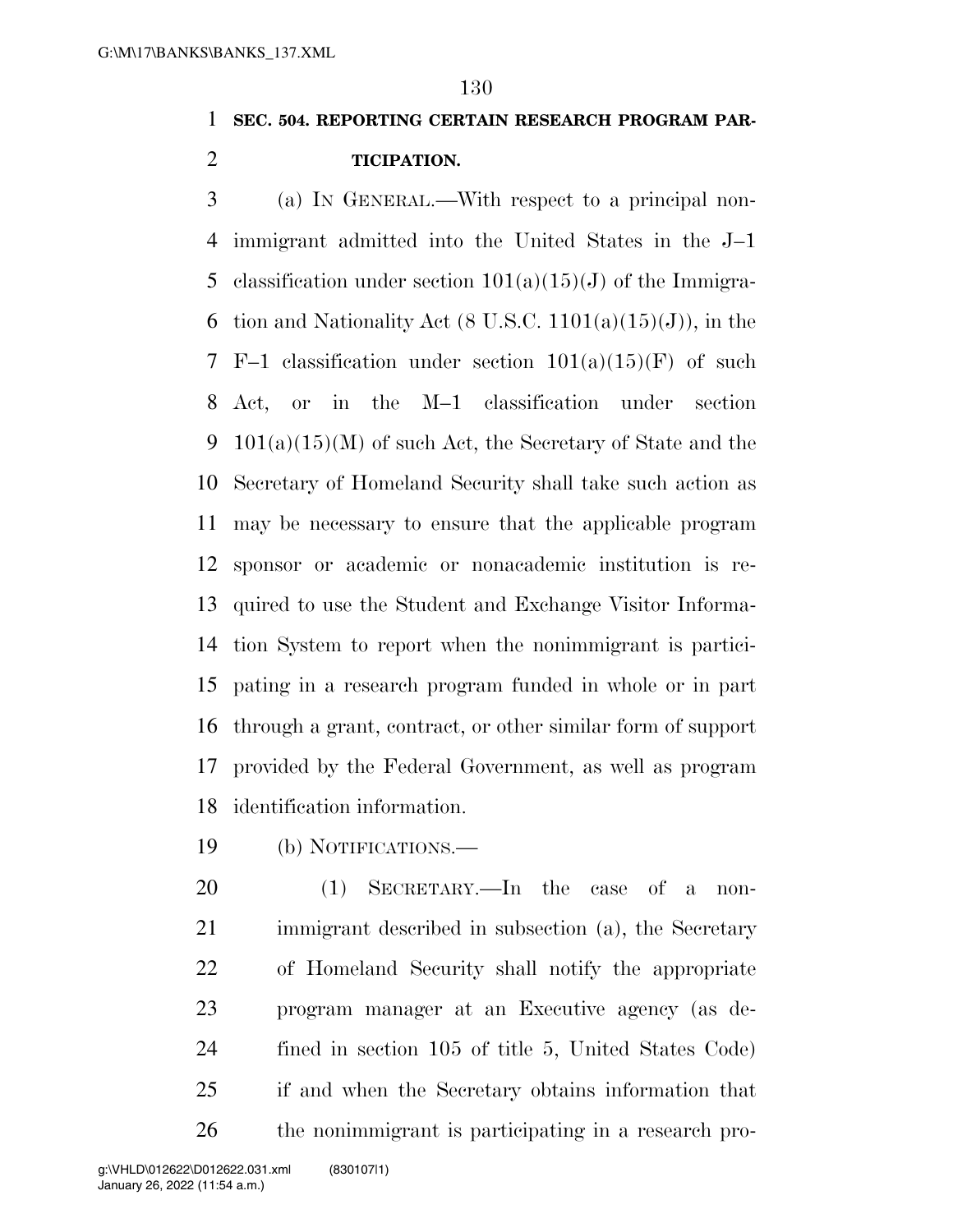gram funded in whole or in part through a grant, contract, or other similar form of support provided by such agency prior to the commencement of that nonimmigrant's participation and not later than 21 days after authorizing such participation.

 (2) SPONSOR OR INSTITUTION.—In the case of a nonimmigrant described in subsection (a), the ap- plicable program sponsor or academic or nonaca- demic institution shall notify the appropriate pro- gram manager at an Executive agency (as defined in section 105 of title 5, United States Code) if and when the sponsor or institution obtains information that the nonimmigrant is participating in a research program funded in whole or in part through a grant, contract, or other similar form of support provided by such agency prior to the commencement of that nonimmigrant's participation and not later than 21 days after authorizing such participation.

 **SEC. 505. REVIEW AND REVOCATION OF CERTAIN NON-IMMIGRANT VISAS.** 

 (a) IN GENERAL.—The Secretary of Homeland Secu- rity shall have the authority to review and revoke a non- immigrant visa granted under subparagraph (F), (J), or 24 (M) of section  $101(a)(15)$  of the Immigration and Nation-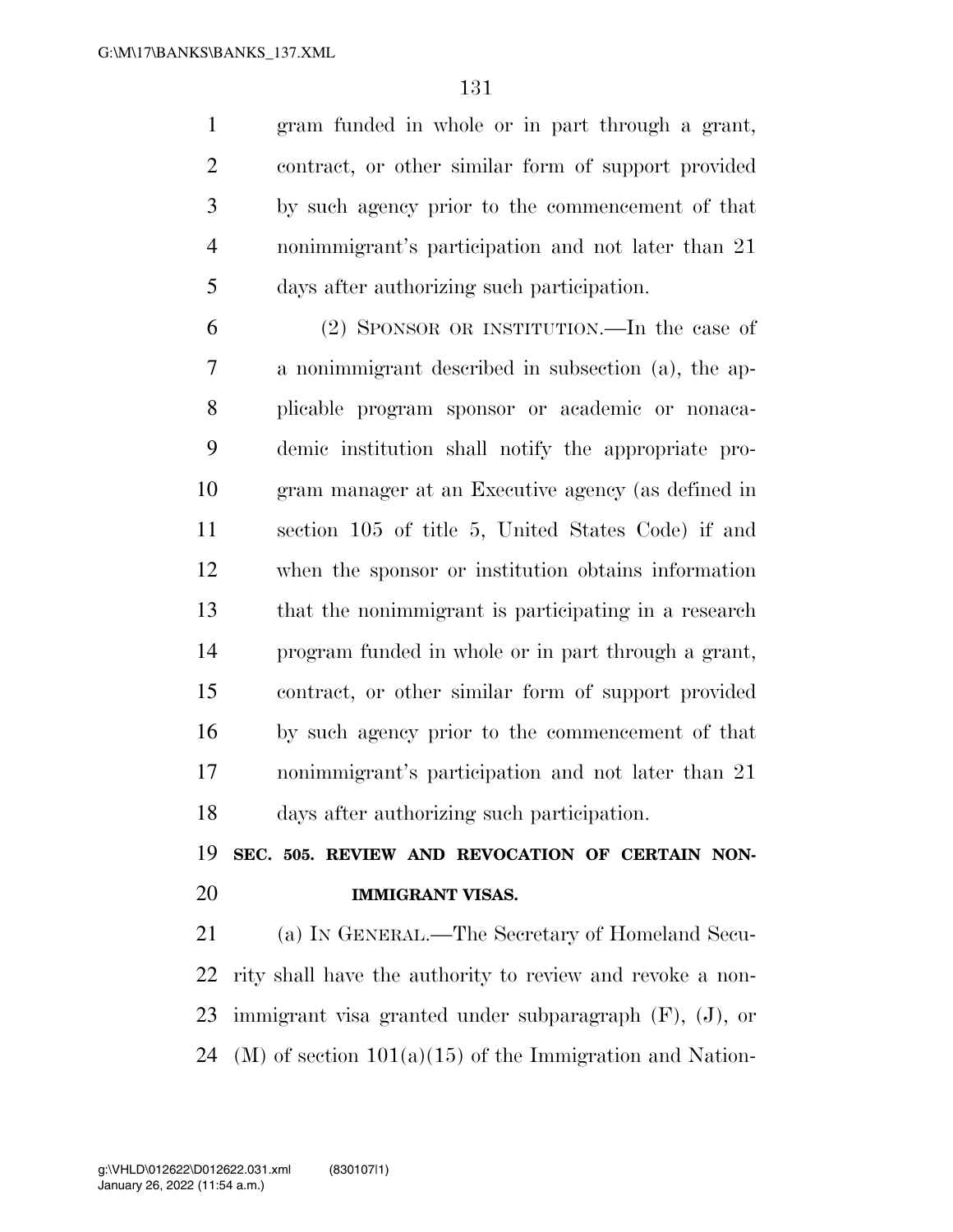1 ality Act  $(8 \text{ U.S.C. } 1101(a)(15))$  if, in consultation with the Attorney General, the Secretary finds that—

 (1) the visa holder has misrepresented his or her intention to pursue a certain program or field of study;

 (2) following a change to the nonimmigrant's primary field of study as described under section 504, that the new primary field of study would have triggered a higher level of scrutiny during the visa application process, and that the visa holder poses a risk to the homeland security of the United States, the national security of the United States, or re- search integrity at their applicable program sponsor or institution;

 (3) the visa holder's enrollment in a research program funded in whole or in part through a grant, contract, or other similar form of support provided by the Federal Government poses a risk to the homeland security of the United States, the national security of the United States, or research integrity at their applicable program sponsor or institution; or

 (4) the visa was granted to an alien who is a citizen of the People's Republic of China if the Sec- retary of State determines that the alien seeks to enter the United States to participate in graduate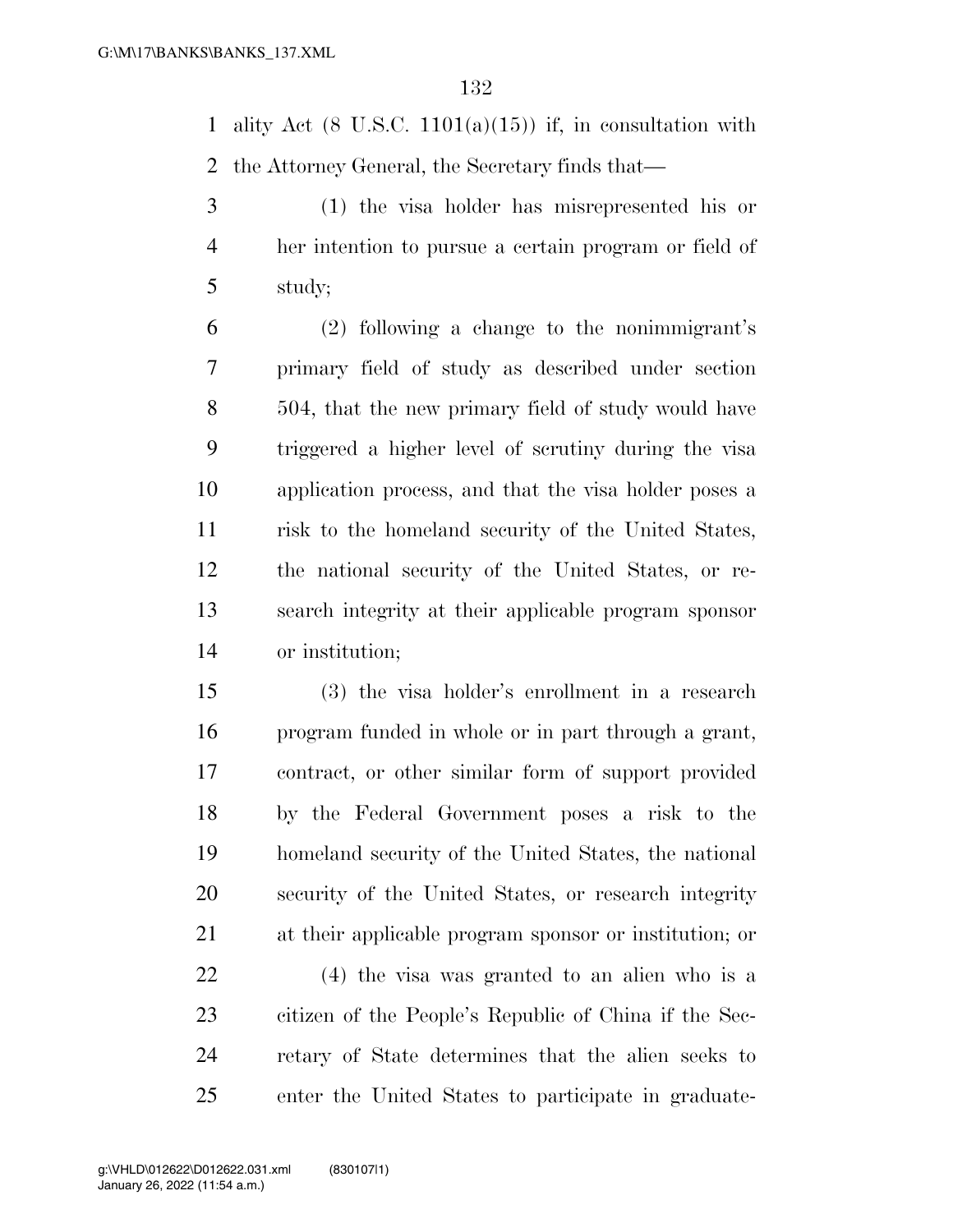level or post-graduate-level coursework or academic research in a field of science, technology, engineer- ing, or mathematics at an institution of higher edu-cation.

 (b) NOTICE.—Thirty days before the commencement of a review under subsection (a), the Secretary of Home- land Security shall provide the applicable program sponsor or institution with a notice containing the specific basis of the forthcoming review. During this 30-day period, the program sponsor or institution may take corrective action to alleviate any concerns raised by the Secretary. At the conclusion of the 30-day period, the Secretary shall deter- mine whether the program sponsor or institution has satis- factorily addressed the concerns or a review remains nec-essary.

(c) ADMINISTRATIVE AND JUDICIAL REVIEW.—

 (1) IN GENERAL.—There shall be no adminis- trative or judicial review of a determination to re- voke a visa under this section except in accordance with this subsection.

21 (2) ADMINISTRATIVE REVIEW.—

22 (A) SINGLE LEVEL OF ADMINISTRATIVE APPELLATE REVIEW.—The Secretary of Home-land Security shall establish an appellate au-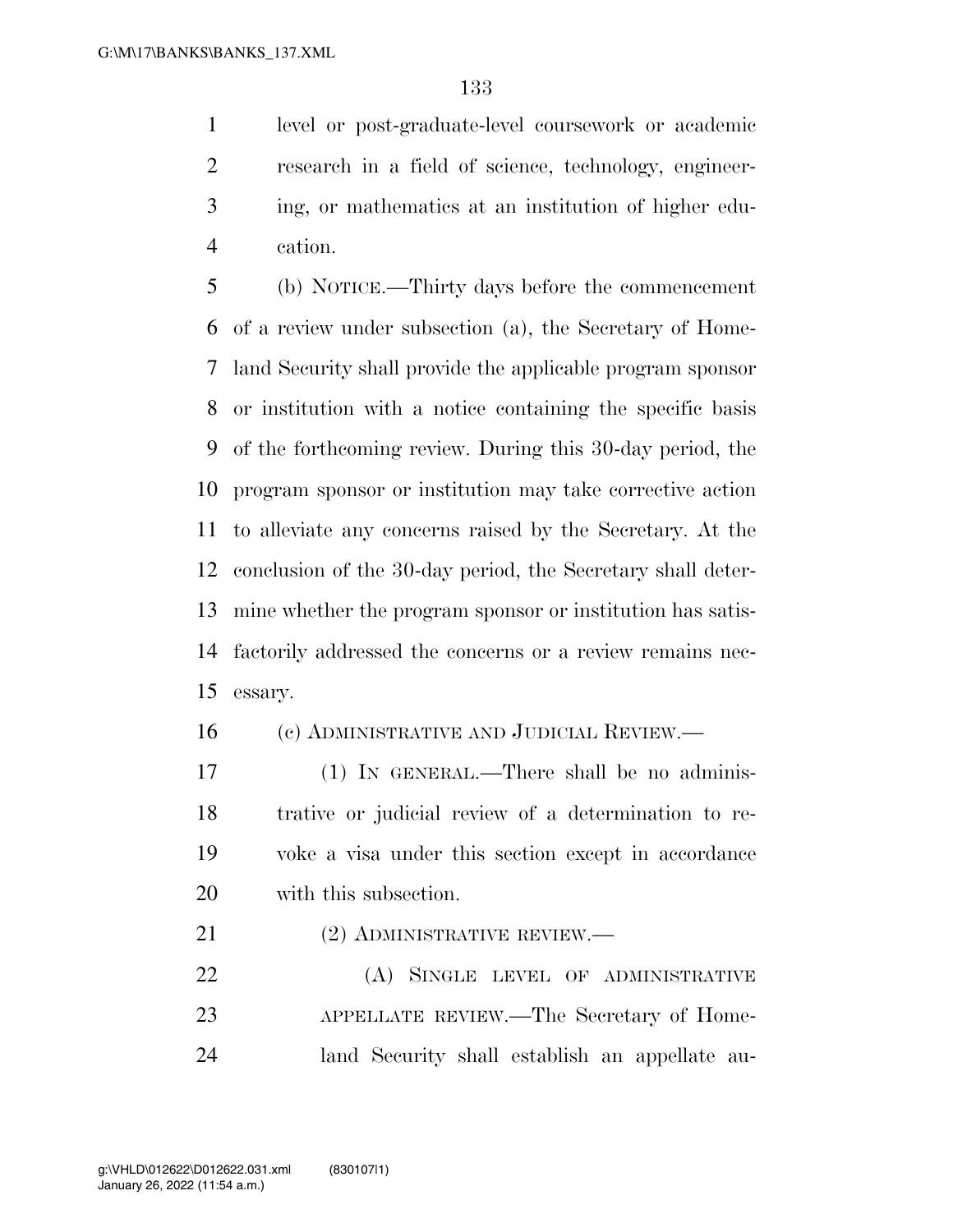| $\mathbf{1}$   | thority to provide for a single level of adminis- |
|----------------|---------------------------------------------------|
| $\overline{2}$ |                                                   |
|                | trative appellate review of such a determination. |
| 3              | (B) STANDARD FOR REVIEW.-Such ad-                 |
| $\overline{4}$ | ministrative appellate review shall be based      |
| 5              | solely upon the administrative record estab-      |
| 6              | lished at the time of the determination and       |
| 7              | upon such additional or newly discovered evi-     |
| 8              | dence as may not have been available at the       |
| 9              | time of the determination.                        |
| 10             | $(3)$ JUDICIAL REVIEW.—                           |
| 11             | (A) LIMITATION TO REVIEW OF<br>$RE-$              |
| 12             | MOVAL.—There shall be judicial review of a de-    |
| 13             | termination to revoke a visa under this section   |
| 14             | only in the judicial review of an order of re-    |
| 15             | moval under section 242 of the Immigration        |
| 16             | and Nationality Act (8 U.S.C. 1252).              |
| 17             | (B) STANDARD FOR JUDICIAL REVIEW.—                |
| 18             | Such judicial review shall be based solely upon   |
| 19             | administrative record established at the<br>the   |
| 20             | time of the review by the appellate authority     |
| 21             | and the findings of fact and determinations       |
| 22             | contained in such record shall be conclusive un-  |
| 23             | less the applicant can establish abuse of discre- |
|                |                                                   |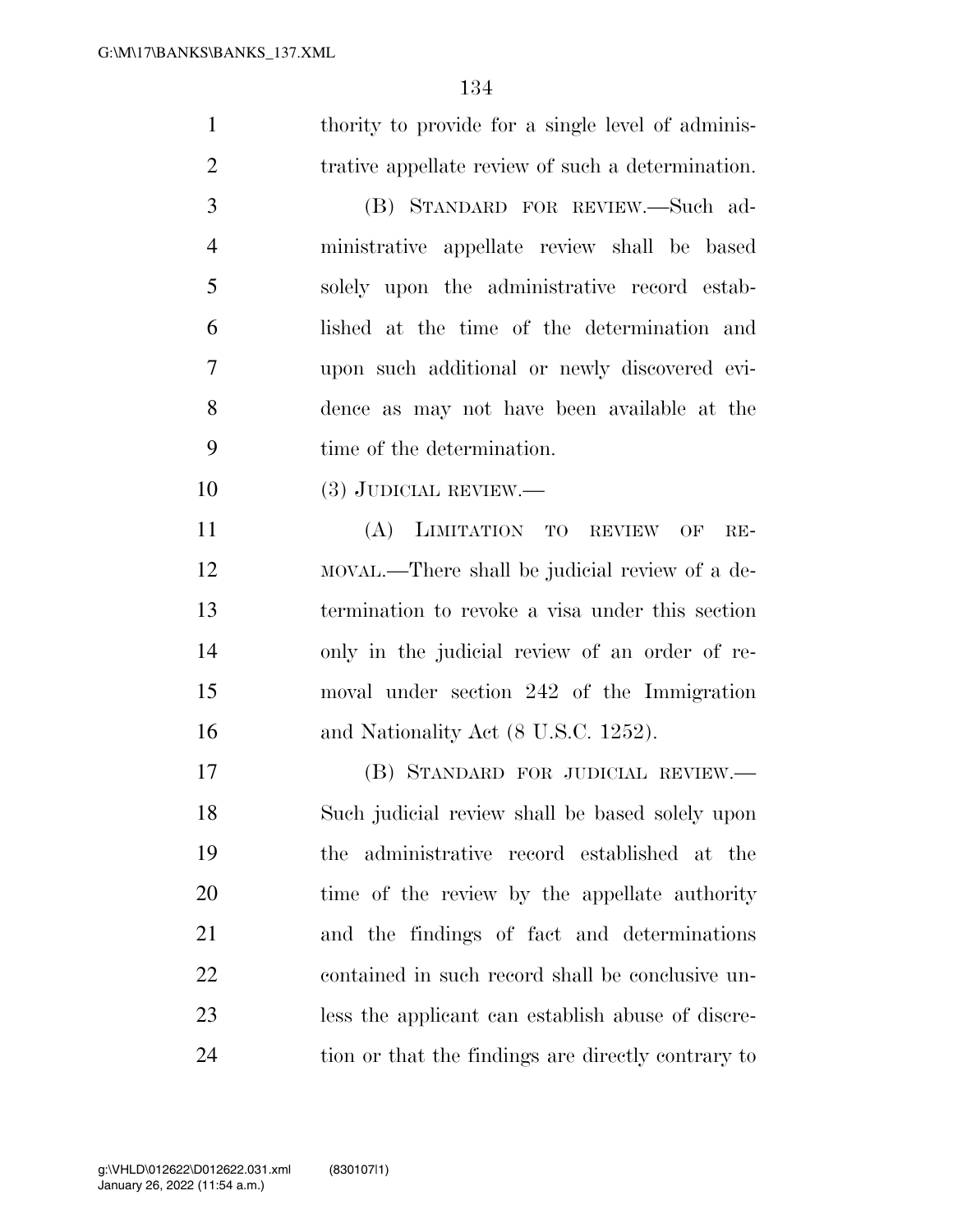clear and convincing facts contained in the record considered as a whole.

#### **SEC. 506. ANNUAL REPORT.**

 (a) IN GENERAL.—The Secretary of Homeland Secu- rity shall require the Academic Institutions Subcommittee of the Homeland Security Advisory Council of the Depart- ment of Homeland Security to provide an annual report to the Committee on the Judiciary, the Committee on Homeland Security, and the Committee on Foreign Af- fairs of the House of Representatives, and the Committee on the Judiciary, the Committee on Homeland Security and Governmental Affairs, and the Committee on Foreign Relations of the Senate, on—

 (1) the implementation and execution of any visa reviews and revocations undertaken under sec-tion 506;

 (2) the number of alien students enrolled at academic or nonacademic institutions in the United States, disaggregated by—

20 (A) program of study;

(B) previous and current nationality; and

 (C) participation in a research program (which may or may not be classified) funded in whole or in part through a grant, contract, or other similar form of support provided by the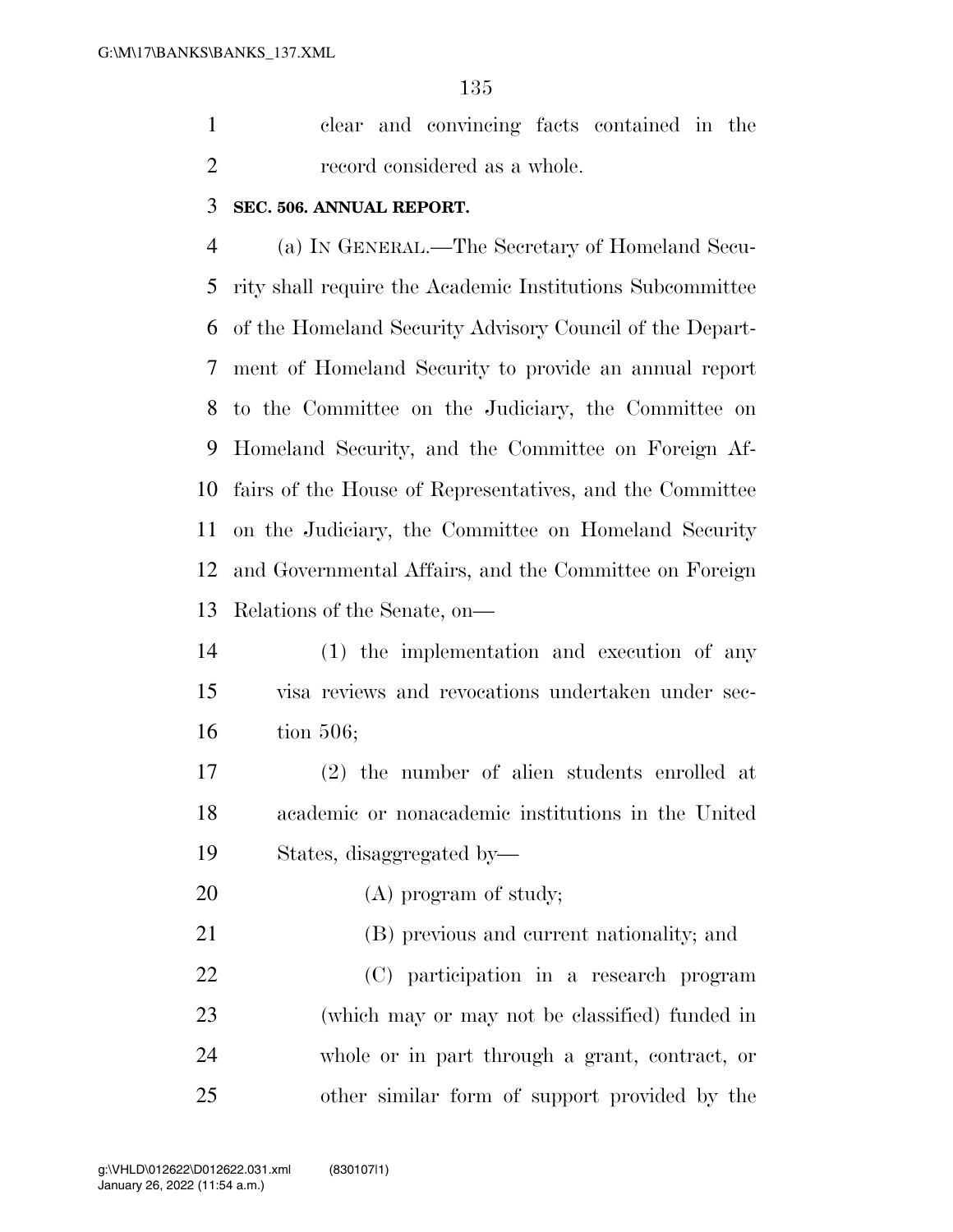Federal Government, differentiated by agency, sub-agency, and program; and

 (3) the number of alien students who have changed their field of study, including their original and subsequent field of study, disaggregated by the information described in subparagraphs (A), (B), and (C) of paragraph (2).

 (b) APPENDIX.—Each report under subsection (a) shall include an appendix containing any feedback pro- vided on a voluntary basis by any program sponsor or in- stitution affected by a visa review or revocation under-taken under section 506.

# **Subtitle B—Protecting Our Universities Act**

**SEC. 511. SENSITIVE RESEARCH PROJECT LIST.** 

 (a) SENSITIVE RESEARCH PROJECT LIST.—The Of- fice of the Director of National Intelligence shall, in con- sultation with the National Security Advisor shall actively maintain a list of sensitive research projects. Such list shall—

- (1) be referred to as the Sensitive Research Projects List; and
- (2) for each project included on the list, indi-cate—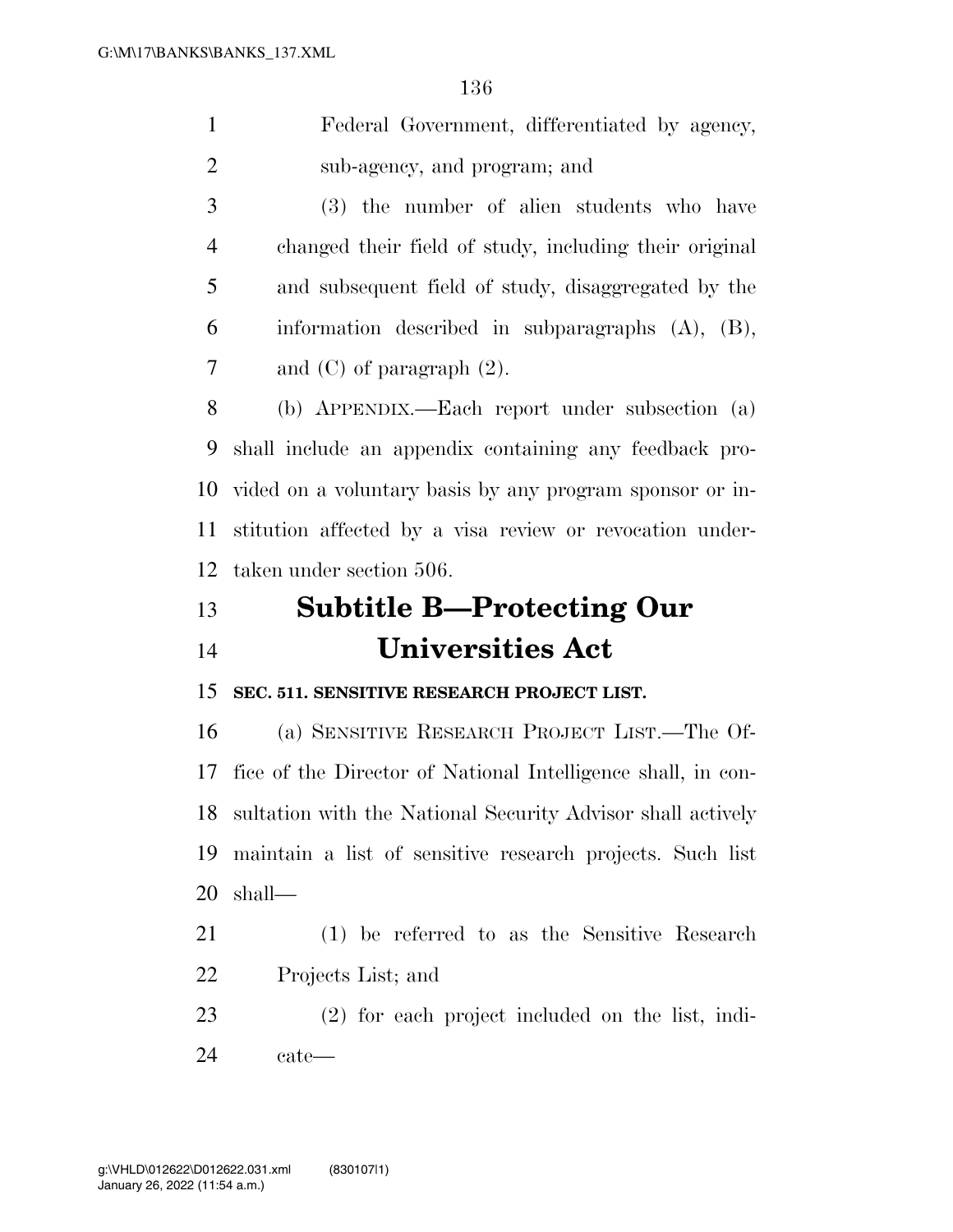| $\mathbf{1}$   | (A) the qualified funding agency that is                   |
|----------------|------------------------------------------------------------|
| $\overline{2}$ | funding the project;                                       |
| 3              | (B) whether the project is open to student                 |
| $\overline{4}$ | participation; and                                         |
| 5              | (C) whether the project is related to-                     |
| 6              | (i) an item listed on the Commerce                         |
| 7              | Control List (CCL) maintained by the De-                   |
| 8              | partment of Commerce;                                      |
| 9              | (ii) an item listed on the United                          |
| 10             | States Munitions List maintained by the                    |
| 11             | Department of State; or                                    |
| 12             | (iii) technology designated by the Sec-                    |
| 13             | retary of Defense as having a technology                   |
| 14             | readiness level of $1, 2$ , or 3.                          |
| 15             | (b) REPORT TO CONGRESS.—Not later than one year            |
| 16             | after the date of enactment of this Act, and every six     |
| 17             | months thereafter, the interagency working group de-       |
| 18             | scribed in section 1746 of the National Defense Authoriza- |
| 19             | tion Act for Fiscal Year 2020 (42 U.S.C. 6601 note) shall  |
| 20             | provide a report to the Committee on Education and         |
| 21             | Labor, the Committee on Armed Services, and the Perma-     |
| 22             | nent Select Committee on Intelligence of the House of      |
| 23             | Representatives, and to the Committee on Health, Edu-      |
| 24             | cation, Labor, and Pensions, the Committee on Armed        |
| 25             | Services, and the Select Committee on Intelligence of the  |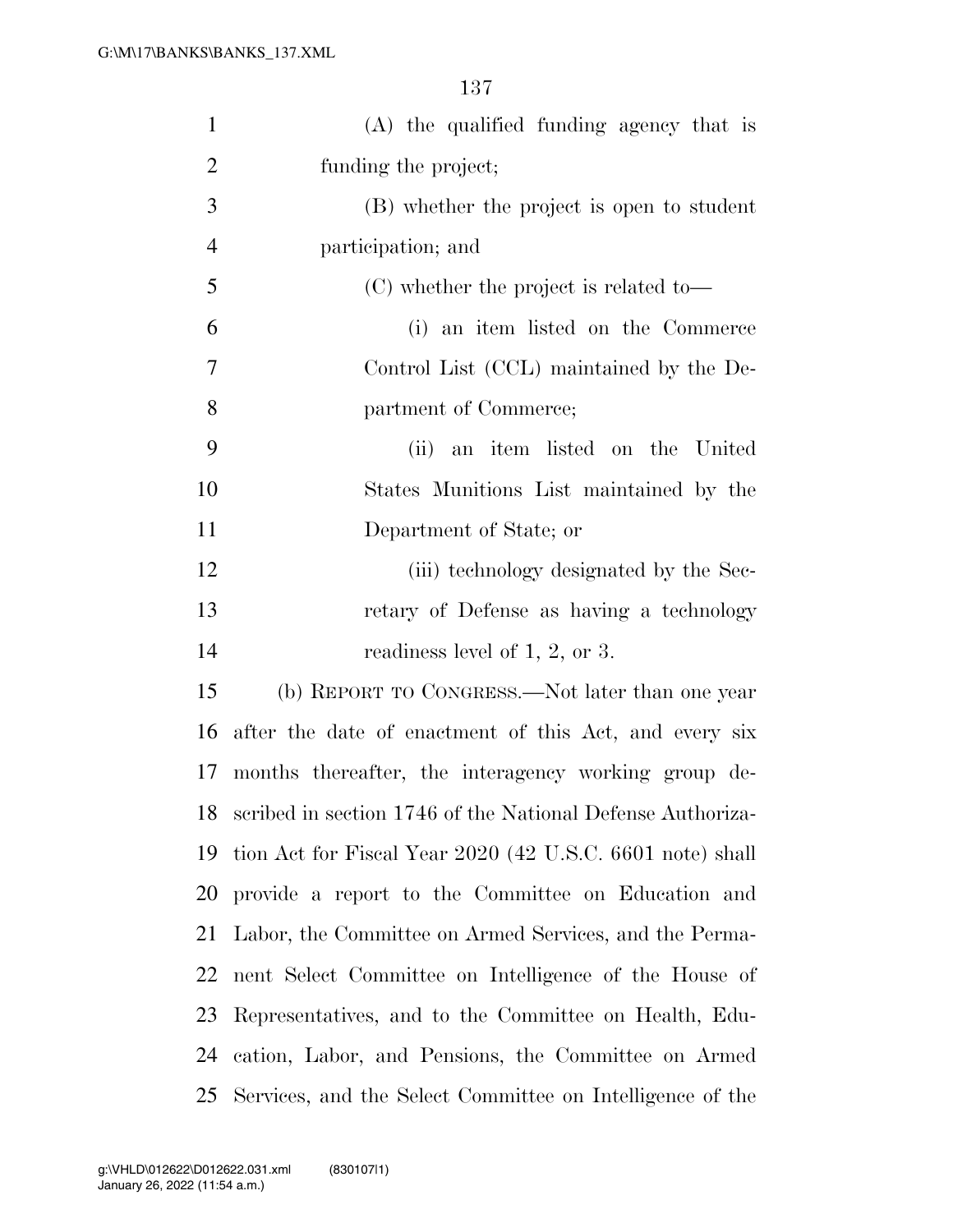Senate, regarding the threat of espionage at institutions of higher education. In each such briefing, the interagency working group shall identify actions that may be taken to reduce espionage carried out through student participa- tion in sensitive research projects. The interagency work- ing group shall also include in this report an assessment of whether the current licensing regulations relating to the International Traffic in Arms Regulations and the Export Administration Regulations are sufficient to protect the security of the projects listed on the Sensitive Research Project List.

## **SEC. 512. FOREIGN STUDENT PARTICIPATION IN SENSITIVE RESEARCH PROJECTS.**

 (a) APPROVAL OF FOREIGN STUDENT PARTICIPA- TION REQUIRED.—Beginning on the date that is one year after the date of enactment of this Act, for each project on the Sensitive Research Project List that is open to stu- dent participation, the head of such project at the institu- tion of higher education at which the project is being car- ried out shall ensure that each student participating in such project shall be required to provide proof of citizen- ship before the student is permitted to participate in such project. A student who is a citizen of a country identified in subsection (b) shall be permitted to participate in such a project only if—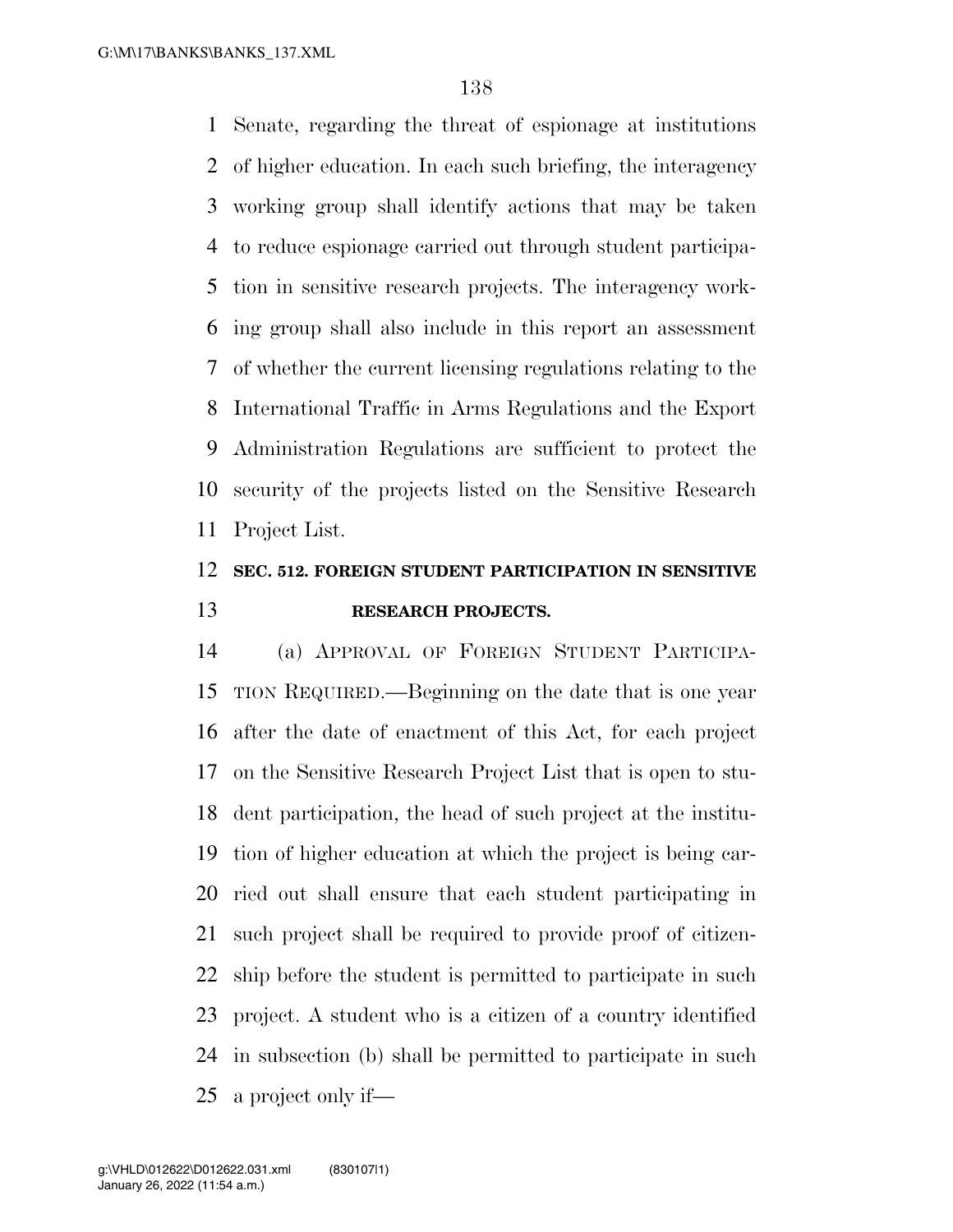| $\mathbf{1}$   | (1) the student applies for, and receives ap-               |
|----------------|-------------------------------------------------------------|
| $\overline{2}$ | proval from, the Director of National Intelligence to       |
| $\mathfrak{Z}$ | participate in such project, based on a background          |
| $\overline{4}$ | check and any other information the Director deter-         |
| 5              | mines to be appropriate; and                                |
| 6              | $(2)$ in the case of such a project that is related         |
| 7              | to an item or technology described in subparagraph          |
| 8              | (C) of section $3(c)(2)$ , the student applies for, and     |
| 9              | receives approval from, the head of the qualified           |
| 10             | funding agency, to participate in such project.             |
| 11             | (b) LIST OF CITIZENSHIP REQUIRING APPROVAL.—                |
| 12             | Approval under subsection (a) shall be required for any     |
| 13             | student who is a citizen of a country that is one of the    |
| 14             | following:                                                  |
| 15             | (1) The People's Republic of China.                         |
| 16             | (2) The Democratic People's Republic of Korea.              |
| 17             | (3) The Russian Federation.                                 |
| 18             | (4) The Islamic Republic of Iran.                           |
| 19             | (5) Any country identified by the head of the               |
| 20             | qualified funding agency as requiring approval for          |
| 21             | the purposes of this section.                               |
| 22             | SEC. 513. FOREIGN ENTITIES.                                 |
| 23             | (a) LIST OF FOREIGN ENTITIES THAT POSE AN IN-               |
| 24             | TELLIGENCE THREAT.—Not later than one year after the        |
| 25             | date of the enactment of this Act, the Director of National |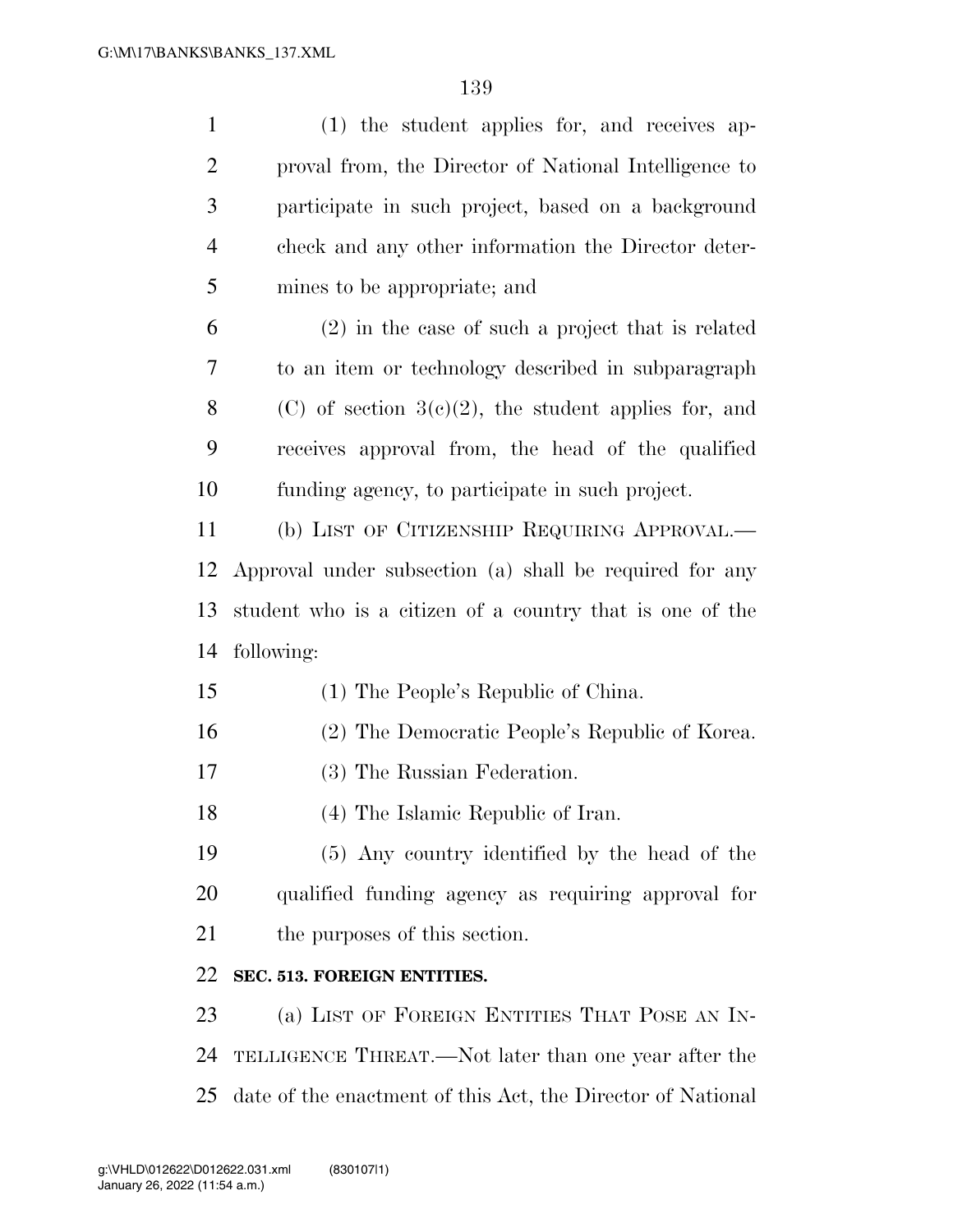| $\mathbf{1}$ | Intelligence shall identify foreign entities, including gov- |
|--------------|--------------------------------------------------------------|
| 2            | ernments, corporations, non-profit and for-profit organiza-  |
| 3            | tions, and any subsidiary or affiliate of such an entity,    |
| 4            | that the Director determines pose a threat of espionage      |
| 5            | with respect to sensitive research projects, and shall de-   |
| 6            | velop and maintain a list of such entities. The Director     |
| 7            | may add or remove entities from such list at any time.       |
| 8            | The initial list developed by the Director shall include the |
| 9            | following entities (including any subsidiary or affiliate):  |
| 10           | (1) Huawei Technologies Company.                             |
| 11           | $(2)$ ZTE Corporation.                                       |
| 12           | (3) Hytera Communications Corporation.                       |
| 13           | (4) Hangzhou Hikvision Digital Technology                    |
| 14           | Company.                                                     |
| 15           | (5) Dahua Technology Company.                                |
| 16           | (6) Kaspersky Lab.                                           |
| 17           | (7) Any entity that is owned or controlled by,               |
| 18           | or otherwise has demonstrated financial ties to, the         |
| 19           | government of a country identified under section             |
| 20           | $4(b)$ .                                                     |
| 21           | (b) NOTICE TO INSTITUTIONS OF HIGHER EDU-                    |
| 22           | CATION.—The Director of National Intelligence shall          |
| 23           | make the initial list required under subsection (a), and     |
| 24           | any changes to such list, available to the Secretary of Edu- |
| 25           | cation, the interagency working group, and the head of       |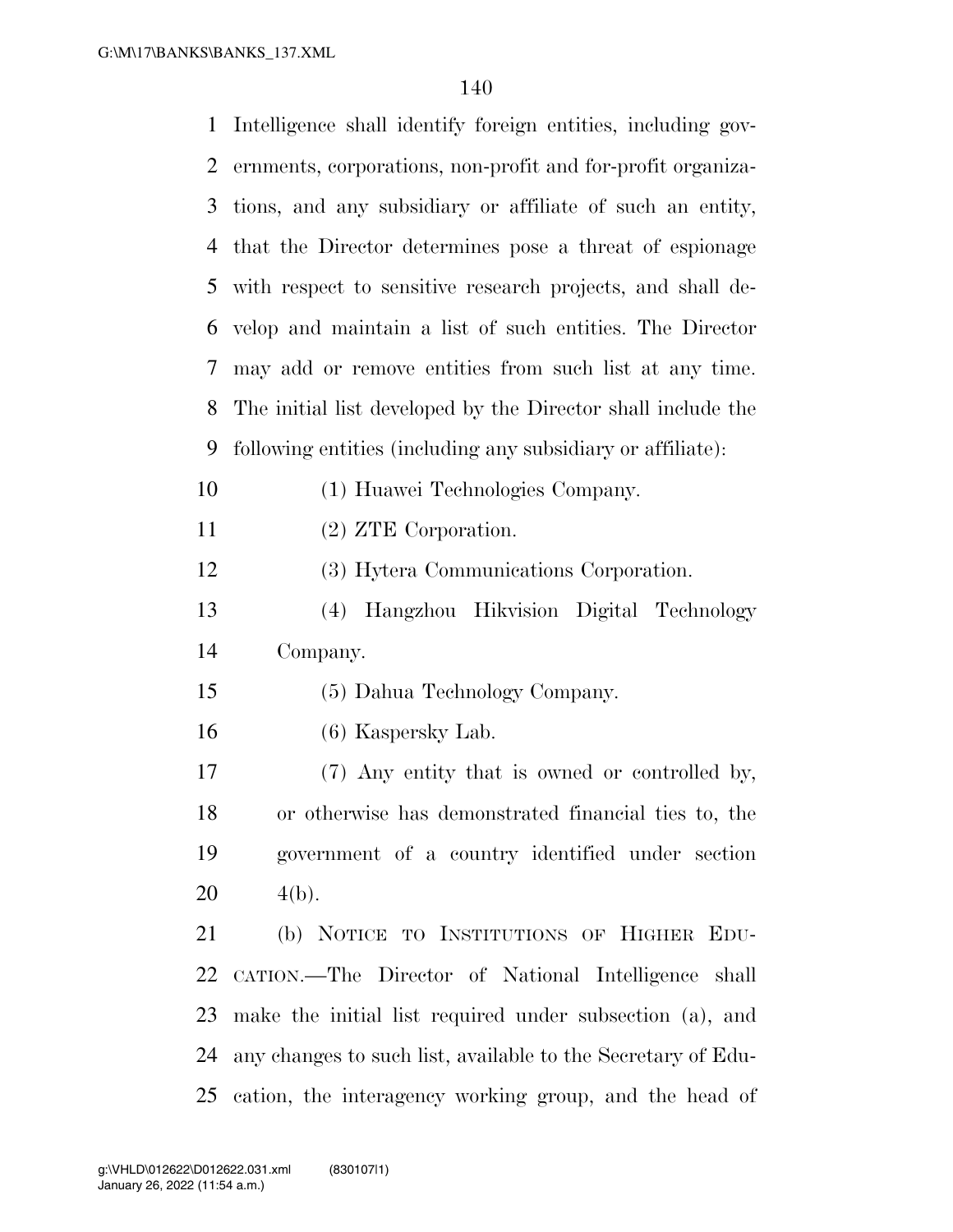each qualified funding agency as soon as practicable. The Secretary of Education shall provide such initial list and subsequent amendments to each institution of higher edu- cation at which a project on the Sensitive Research Project List is being carried out.

 (c) PROHIBITION ON USE OF CERTAIN TECH- NOLOGIES.—Beginning on the date that is one year after the date of the enactment of this Act, the head of each sensitive research project shall, as a condition of receipt of funds from a qualified funding agency, provide an as- surance to such qualified funding agency that, beginning on the date that is two years after the date of the enact- ment of this Act, any technology developed by an entity included on the list maintained under subsection (a) shall not be utilized in carrying out the sensitive research project.

#### **SEC. 514. ENFORCEMENT.**

 The head of each qualified funding agency shall take such steps as may be necessary to enforce the provisions of sections 510 and 511 of this Act. Upon determination that the head of a sensitive research project has failed to meet the requirements of either section 510 or section 511, the head of a qualified funding agency may determine the appropriate enforcement action, including—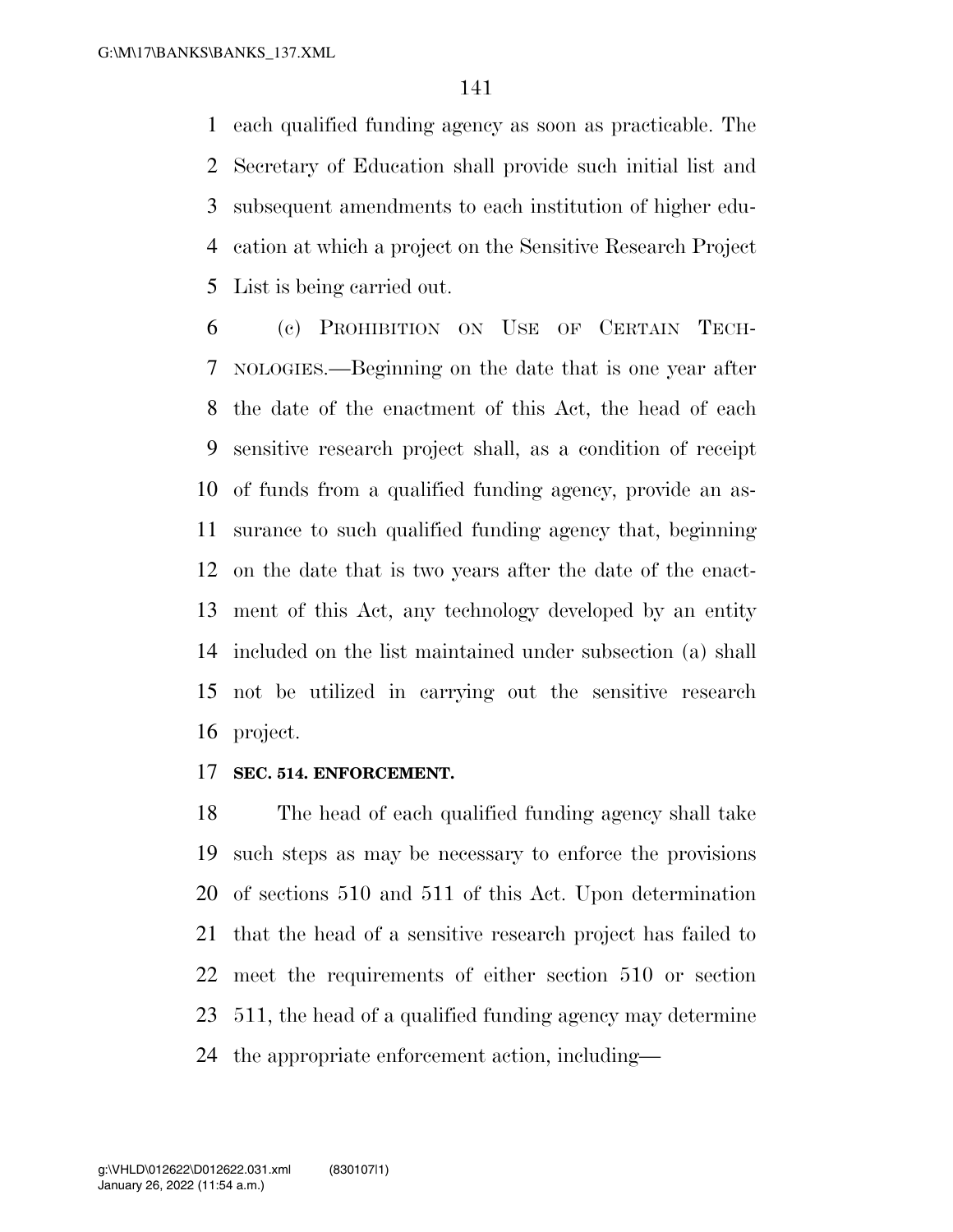| $\mathbf{1}$   | $(1)$ imposing a probationary period, not to ex-      |
|----------------|-------------------------------------------------------|
| $\overline{2}$ | ceed 6 months, on the head of such project, or on     |
| 3              | the project;                                          |
| $\overline{4}$ | $(2)$ reducing or otherwise limiting the funding      |
| 5              | for such project until the violation has been rem-    |
| 6              | edied;                                                |
| 7              | (3) permanently cancelling the funding for such       |
| 8              | project; or                                           |
| 9              | (4) any other action the head of the qualified        |
| 10             | funding agency determines to be appropriate.          |
| 11             | SEC. 515. DEFINITIONS.                                |
| 12             | In this subtitle:                                     |
| 13             | (1) CITIZEN OF A COUNTRY.—The term "cit-              |
| 14             | izen of a country", with respect to a student, in-    |
| 15             | cludes all countries in which the student has held or |
| 16             | holds citizenship or holds permanent residency.       |
| 17             | (2) INSTITUTION OF HIGHER EDUCATION.—The              |
| 18             | term "institution of higher education" means an in-   |
| 19             | stitution described in section 102 of the Higher      |
| 20             | Education Act of $1965$ (20 U.S.C. 1002) that re-     |
| 21             | ceives Federal funds in any amount and for any pur-   |
| 22             | pose.                                                 |
| 23             | (3)<br>INTELLIGENCE COMMUNITY.-The<br>term            |
|                |                                                       |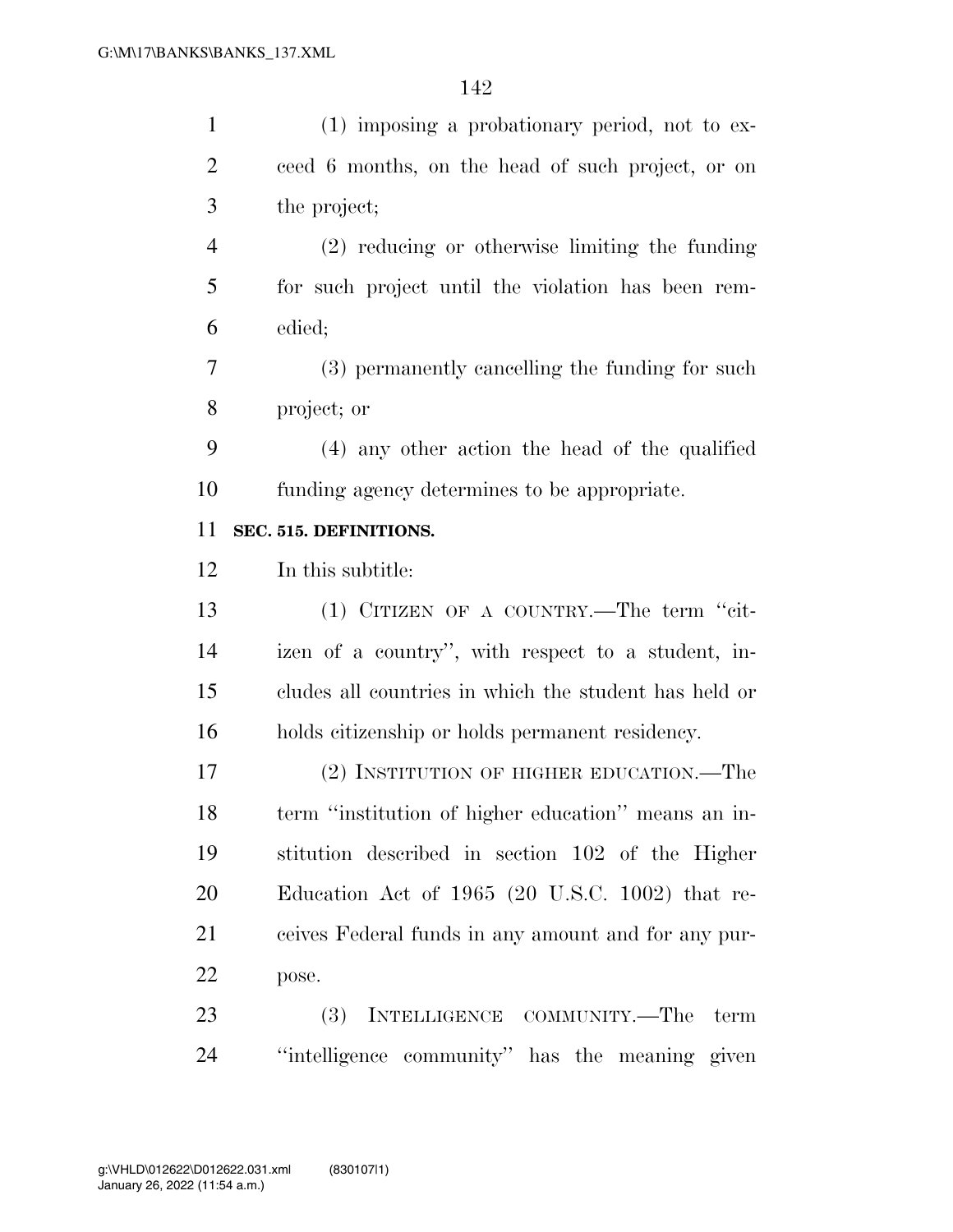| $\mathbf{1}$   | that term in section 3 of the National Security Act     |
|----------------|---------------------------------------------------------|
| $\overline{2}$ | of 1947 (50 U.S.C. 3003).                               |
| 3              | (4) QUALIFIED FUNDING AGENCY.—The term                  |
| $\overline{4}$ | "qualified funding agency", with respect to a sen-      |
| 5              | sitive research project, means—                         |
| 6              | (A) the Department of Defense, if the sen-              |
| 7              | sitive research project is funded in whole or in        |
| 8              | part by the Department of Defense;                      |
| 9              | (B) the Department of Energy, if the sen-               |
| 10             | sitive research project is funded in whole or in        |
| 11             | part by the Department of Energy; or                    |
| 12             | (C) an element of the intelligence commu-               |
| 13             | nity, if the sensitive research project is funded       |
| 14             | in whole or in part by the element of the intel-        |
| 15             | ligence community.                                      |
| 16             | (5) SENSITIVE RESEARCH PROJECT.—The term                |
| 17             | "sensitive research project" means a<br>research        |
| 18             | project at an institution of higher education that is   |
| 19             | funded by a qualified funding agency, except that       |
| 20             | such term shall not include any research project that   |
| 21             | is classified or that requires the participants in such |
| 22             | project to obtain a security clearance.                 |
| 23             | (6) STUDENT PARTICIPATION.—The term "stu-               |
| 24             | dent participation" shall not include student activity  |
| 25             | $in-$                                                   |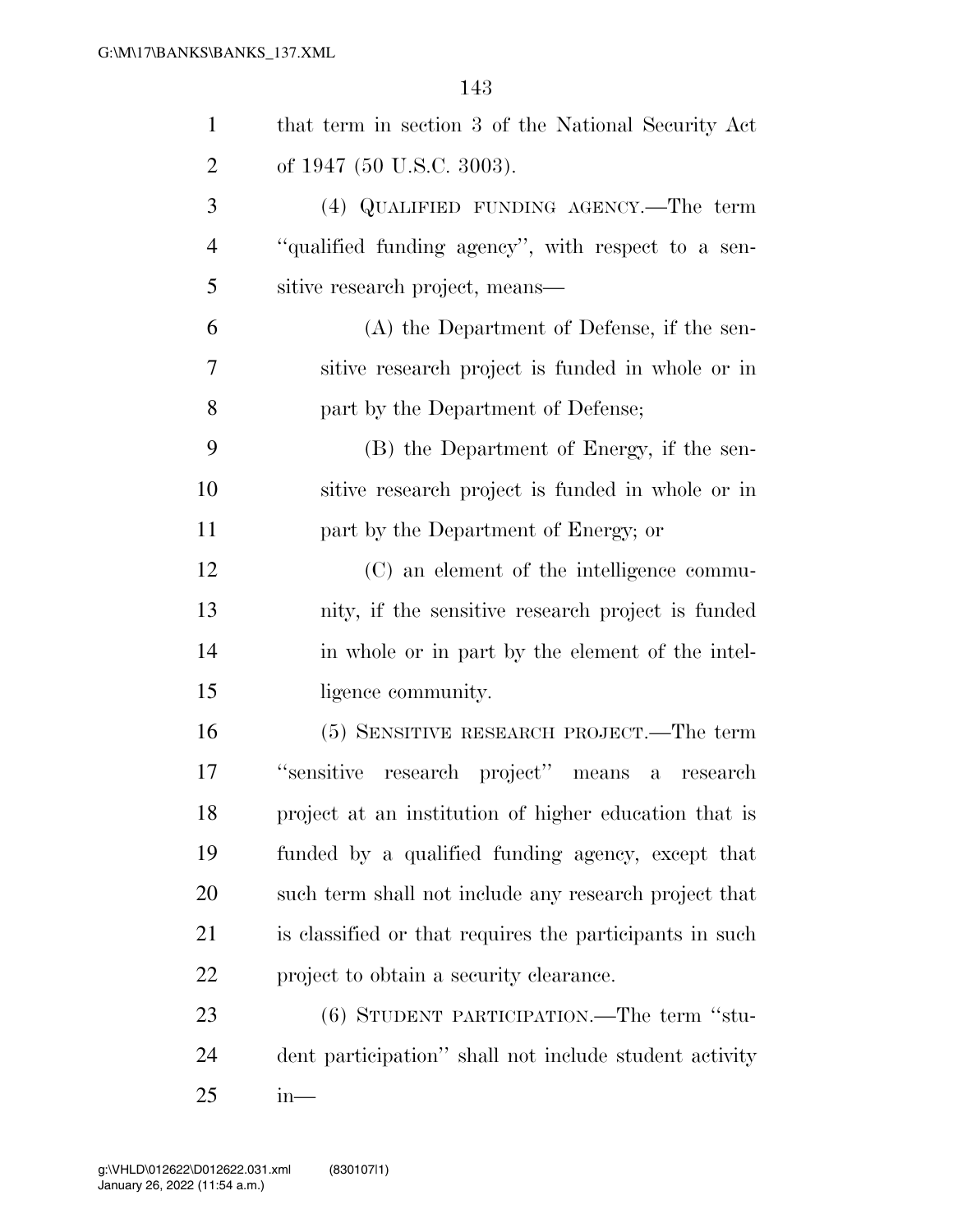(A) a research project that is required for completion of a course in which the student is enrolled at an institution of higher education; or

 (B) a research project for which the stu-dent is conducting unpaid research.

### **Subtitle C—Other Matters**

## **SEC. 521. REPORT ON CHINA BENEFITTING FROM UNITED STATES TAXPAYER-FUNDED RESEARCH.**

 (a) IN GENERAL.—Not later than one year after the date of enactment of the Act, the Attorney General, in consultation with the Secretary of the Treasury, the Sec- retary of Commerce, the Secretary of State, and the Direc- tor of National Intelligence, shall submit to the Committee on the Judiciary of the House of Representatives and the Committee on the Judiciary of the Senate a report on the extent to which China has benefitted from United States taxpayer-funded research.

 (b) ELEMENTS.—The report under subsection (a) shall include the following:

 (1) The extent to which United States tax- payer-funded research has benefitted China, includ- ing a list of United States Government-funded enti- ties, such as research institutions, laboratories, and institutions of higher education, which have hired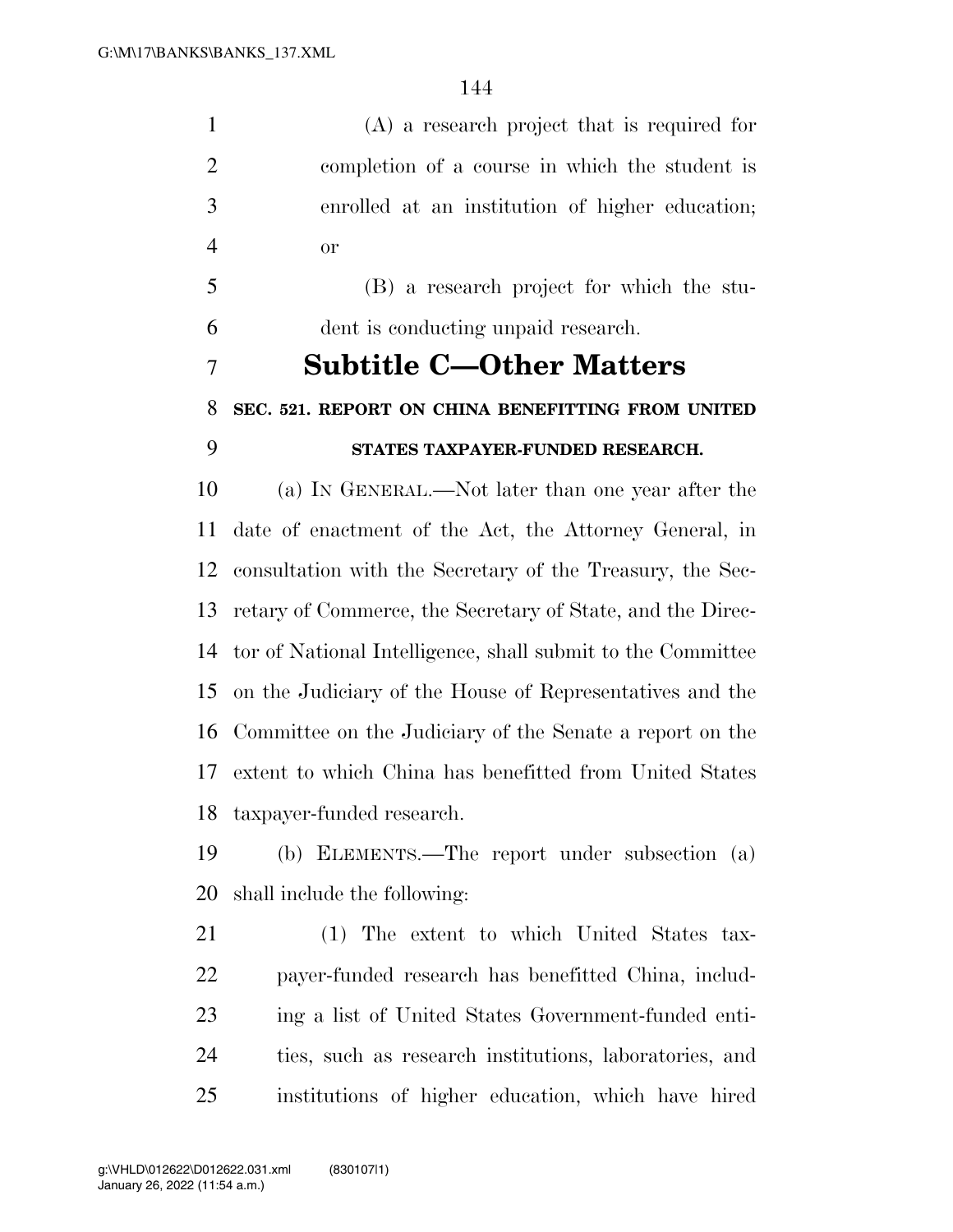Chinese nationals or allowed Chinese nationals to conduct research, including an estimate in the num- ber of nationals hired or involved in research projects.

 (2) A list of United States Government pro- grams, grants, and other forms of research funding in the fields of science, technology, engineering, and math (STEM) fields that have directly or indirectly cooperated or affiliated with research institutions in China or Chinese Communist Party entities.

 (3) The extent to which China's funding of United States taxpayer-funded research institutions has benefitted China.

 (4) How the Government of China and the Chi- nese Communist Party have used United States tax- payer-funded research, including as part of China's efforts to support ''civil-military fusion'' and human rights abuses.

 (c) DEFINITION.—In this section, the term ''United States taypayer-funded research'' means research—

 (1) funded by a grant from the Federal Govern-ment or a State government; or

 (2) conducted at an institution that receives funding from the Federal Government or a State government.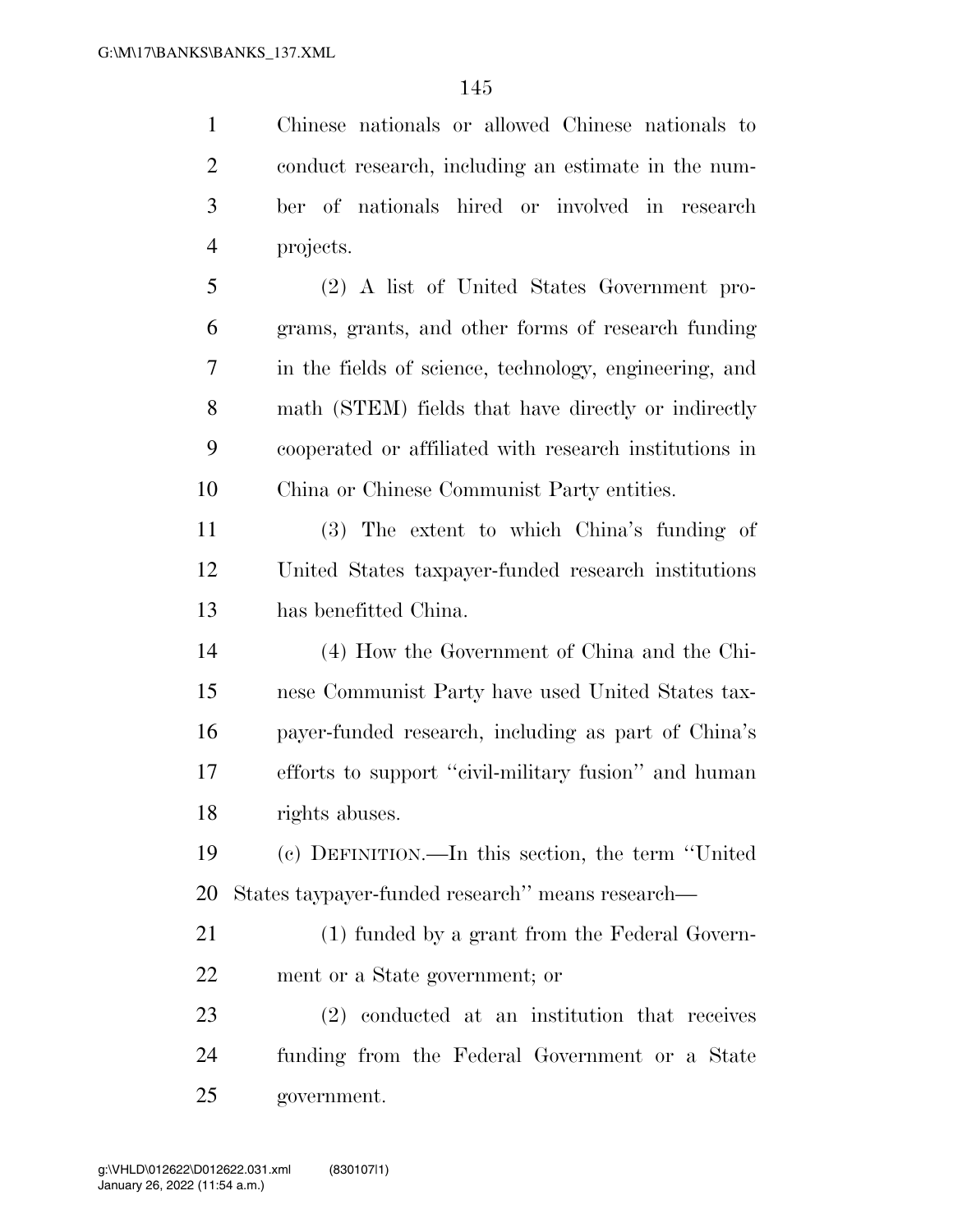| 1  | SEC. 522. CONDITIONS ON FEDERAL RESEARCH GRANTS.             |
|----|--------------------------------------------------------------|
| 2  | As a condition of receiving a Federal research and           |
| 3  | development grant in a field of science, technology, engi-   |
| 4  | neering, or mathematics, a grant recipient shall certify     |
| 5  | that the recipient—                                          |
| 6  | $(1)$ is not—                                                |
| 7  | $(A)$ a citizen of the People's Republic of                  |
| 8  | China; or                                                    |
| 9  | (B) a participant in a foreign talent re-                    |
| 10 | cruitment program of the People's Republic of                |
| 11 | China listed by the Secretary of State in ac-                |
| 12 | cordance with section 521; and                               |
| 13 | (2) will not knowingly employ to carry out ac-               |
| 14 | tivities funded by the Federal research and develop-         |
| 15 | ment grant—                                                  |
| 16 | $(A)$ a citizen of the People's Republic of                  |
| 17 | China; or                                                    |
| 18 | (B) a participant in a foreign talent re-                    |
| 19 | eruitment program of the People's Republic of                |
| 20 | China listed by the Secretary of State in ac-                |
| 21 | cordance with section 521.                                   |
| 22 | SEC. 523. PROTECTING INSTITUTIONS, LABORATORIES,             |
| 23 | AND RESEARCH INSTITUTES.                                     |
| 24 | (a) IN GENERAL.—Notwithstanding any other provi-             |
| 25 | sion of law, the head of each Federal agency shall ensure    |
| 26 | that any institution of higher education, laboratory, or re- |
|    |                                                              |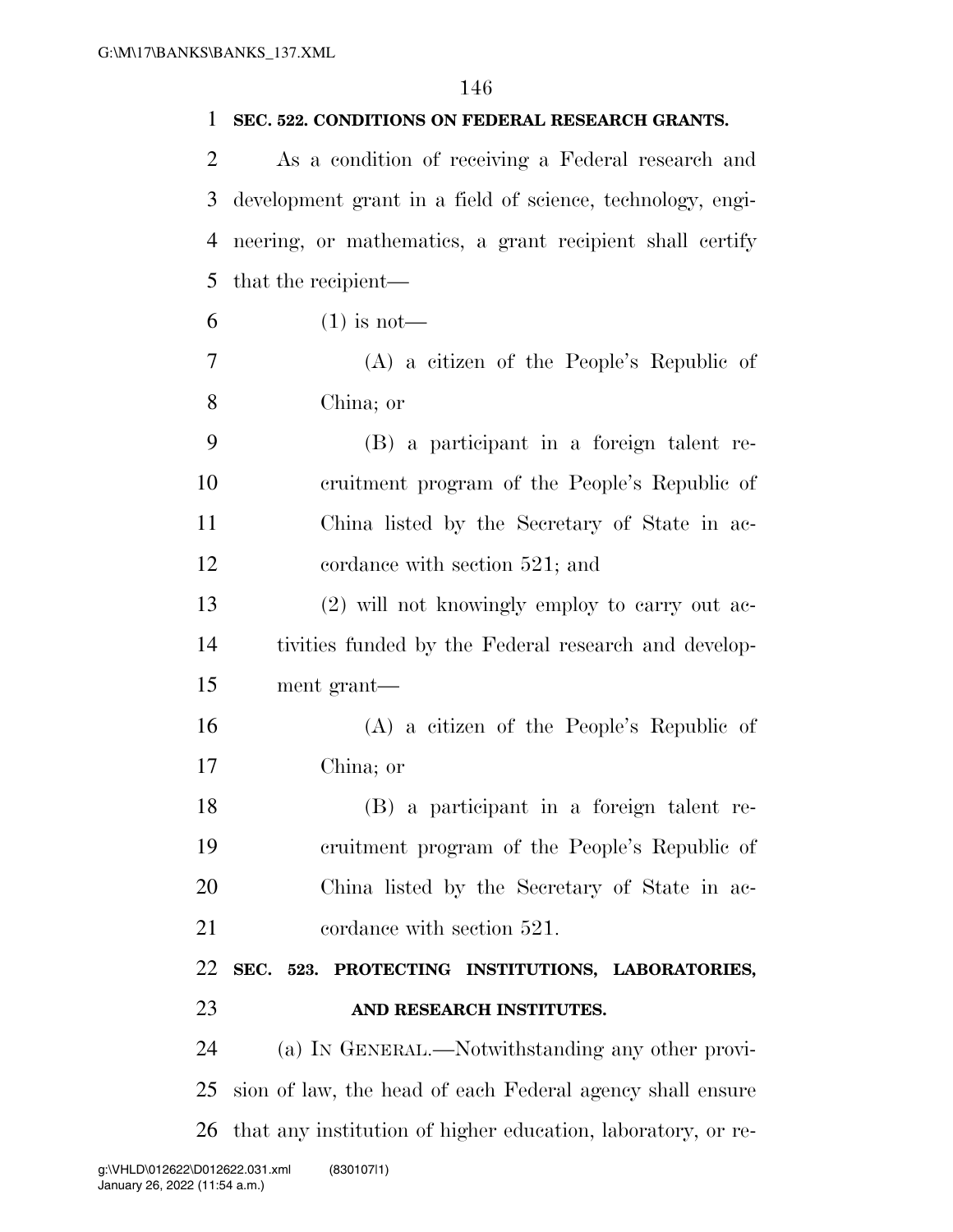search institute receiving Federal assistance agrees, as a condition of such assistance, to not knowingly employ any individual who is a participant in a foreign talent recruit-ment program of the People's Republic of China.

 (b) PROGRAM PARTICIPATION AGREEMENTS.—Sec- tion 487(a) of the Higher Education Act of 1965 (20 U.S.C. 1094(a)) is amended by adding at the end the fol-lowing:

9 "(30) The institution will not knowingly employ any individual who is a participant in a foreign tal- ent recruitment program of the People's Republic of China listed by the Secretary of State in accordance with section 7 of the SECURE CAMPUS Act of 2021.''.

 **SEC. 524. REGISTRATION OF PARTICIPANTS IN FOREIGN TALENT RECRUITMENT PROGRAMS OF THE PEOPLE'S REPUBLIC OF CHINA AS AGENTS OF THE GOVERNMENT OF THE PEOPLE'S RE-PUBLIC OF CHINA.** 

 Notwithstanding section 3 of the Foreign Agents Registration Act of 1938 (22 U.S.C. 613), any individual in the United States who is associated with a foreign tal- ent recruitment program of the People's Republic of China, either as a recruiter or as a recruit—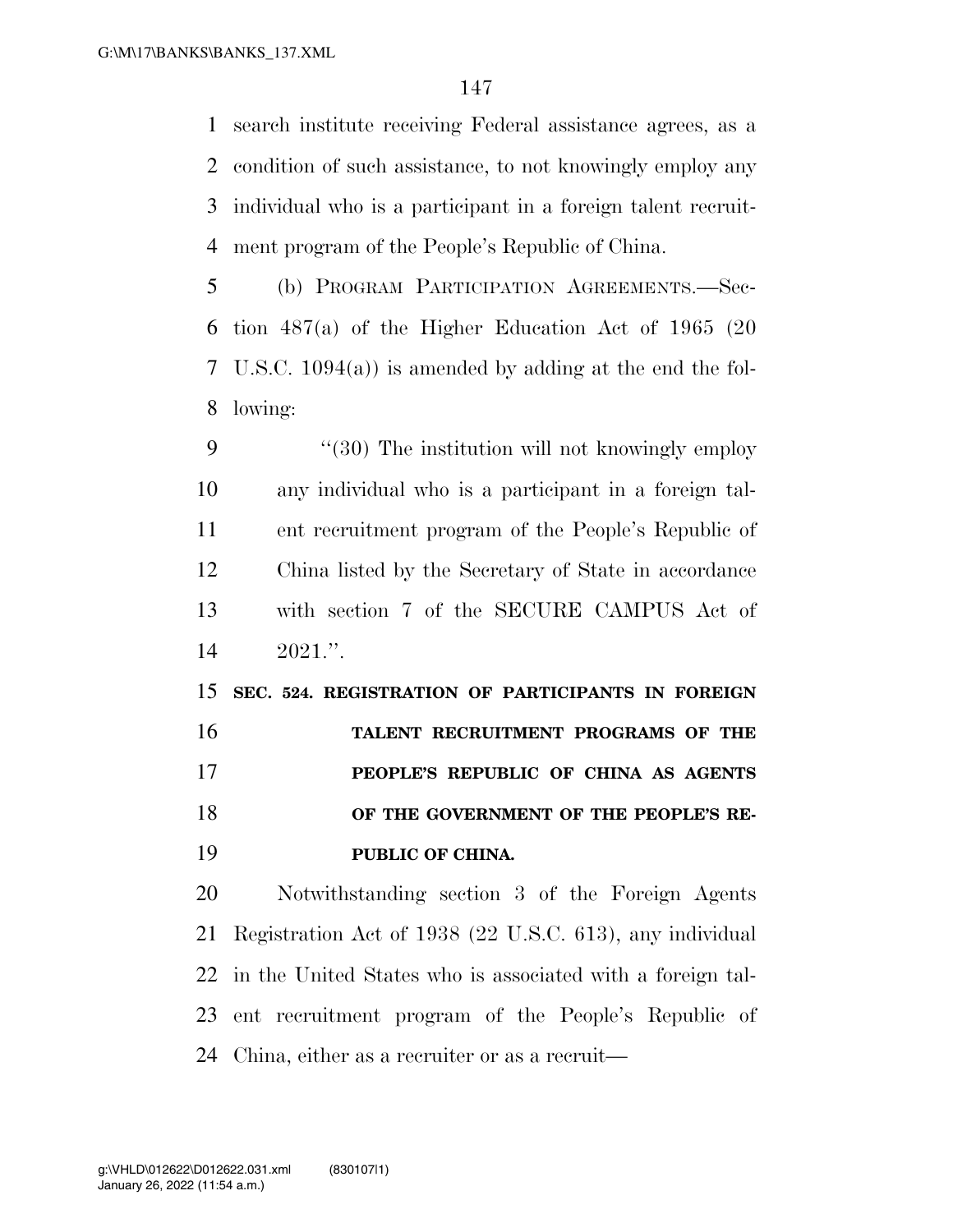| $\mathbf{1}$   | (1) shall be deemed to be an agent of a foreign            |
|----------------|------------------------------------------------------------|
| $\overline{c}$ | principal (as defined in section $1(e)$ of such Act $(22)$ |
| 3              | U.S.C. $611(e)$ ; and                                      |
| $\overline{4}$ | (2) shall comply with the registration require-            |
| 5              | ments set forth in section 2 of such Act (22 U.S.C.        |
| 6              | $612$ ) not later than 30 days after the later of-         |
| 7              | $(A)$ the date of the enactment of this Act;               |
| 8              | or                                                         |
| 9              | (B) the date on which the individual en-                   |
| 10             | tered the United States.                                   |
| 11             | SEC. 525. ECONOMIC ESPIONAGE.                              |
| 12             | Section $1839(1)$ of title 18, United States Code, is      |
| 13             | amended—                                                   |
| 14             | (1) by inserting "education, research," after              |
|                |                                                            |
| 15             | "commercial,"; and                                         |
| 16             | (2) by inserting "or otherwise incorporated or             |
| 17             | substantially located in or composed of citizens of        |
| 18             | countries subject to compulsory political or govern-       |
| 19             | mental representation within corporate leadership"         |
| 20             | after "foreign government".                                |
| 21             | SEC. 526. DEPARTMENT OF STATE LIST OF FOREIGN TAL-         |
| 22             | ENT RECRUITMENT PROGRAMS OF THE PEO-                       |
| 23             | PLE'S REPUBLIC OF CHINA.                                   |
| 24             | (a) IN GENERAL.—Not later than 180 days after the          |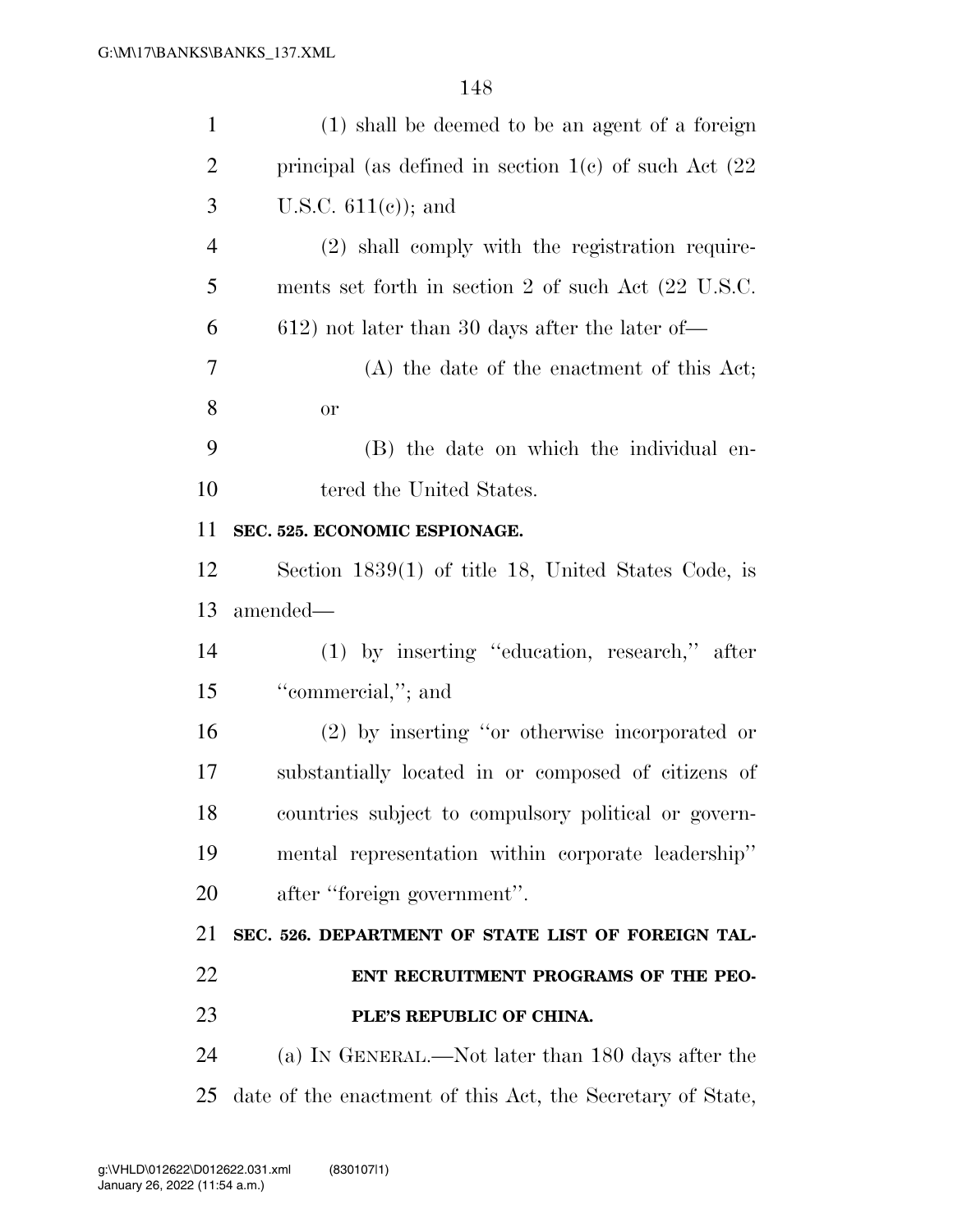in consultation with the Attorney General, the Secretary of Defense, and the Director of National Intelligence, shall compile and publish in the Federal Register a list of for- eign talent recruitment programs of the People's Republic of China.

 (b) ANNUAL REVIEW AND REVISION.—Not less fre-quently than annually, the Secretary of State shall—

 (1) review and revise the list compiled under subsection (a); and

 (2) publish the revised list in the Federal Reg-ister.

## **SEC. 527. DEFINITIONS.**

For purposes of sections 521 through 526:

 (1) FOREIGN TALENT RECRUITMENT PROGRAM OF THE PEOPLE'S REPUBLIC OF CHINA.—The term ''foreign talent recruitment program of the People's Republic of China'' means any effort organized, managed, funded, or otherwise controlled by the Government of the People's Republic of China or the Chinese Communist Party to employ, contract, or otherwise compensate 1 or more individuals to con- duct research, development, testing, or any other science or technology activity for the direct or indi-rect benefit of the People's Republic of China.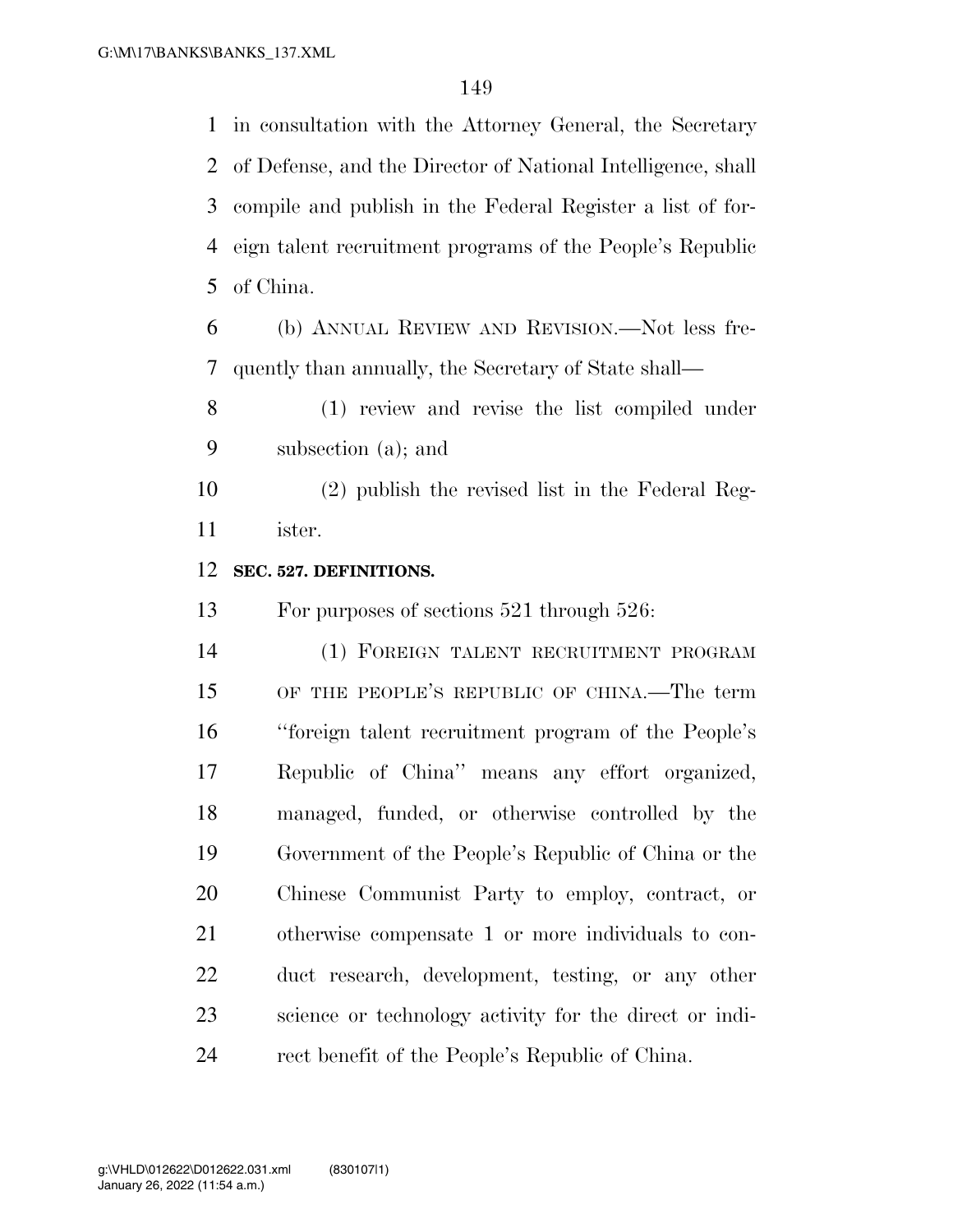(2) INSTITUTION OF HIGHER EDUCATION.—The

 term ''institution of higher education'' has the meaning given the term in section 101(a) of the Higher Education Act of 1965 (20 U.S.C. 1001(a)). **SEC. 528. DISCLOSURE ON CERTAIN VISA APPLICATIONS.**  (a) DISCLOSURE REQUIREMENT FOR F AND M VISAS.—Not later than 180 days after the date of the en- actment of this Act, the Secretary of Homeland Security shall update Form I–20, or a successor form with respect to eligibility for nonimmigrant student status, to require an alien submitting such form to report— (1) whether the alien has received or plans to receive certain funds; (2) the amount of any certain funds received by the alien; and (3) a description of the entity providing any certain funds to the alien. (b) DISCLOSURE REQUIREMENT FOR J VISAS.—Not later than 180 days after the date of the enactment of this Act, the Secretary of State shall update Form DS– 2019, or a successor form with respect to eligibility for a exchange visitor status, to require an alien submitting such form to report— (1) whether the alien has received or plans to

receive certain funds;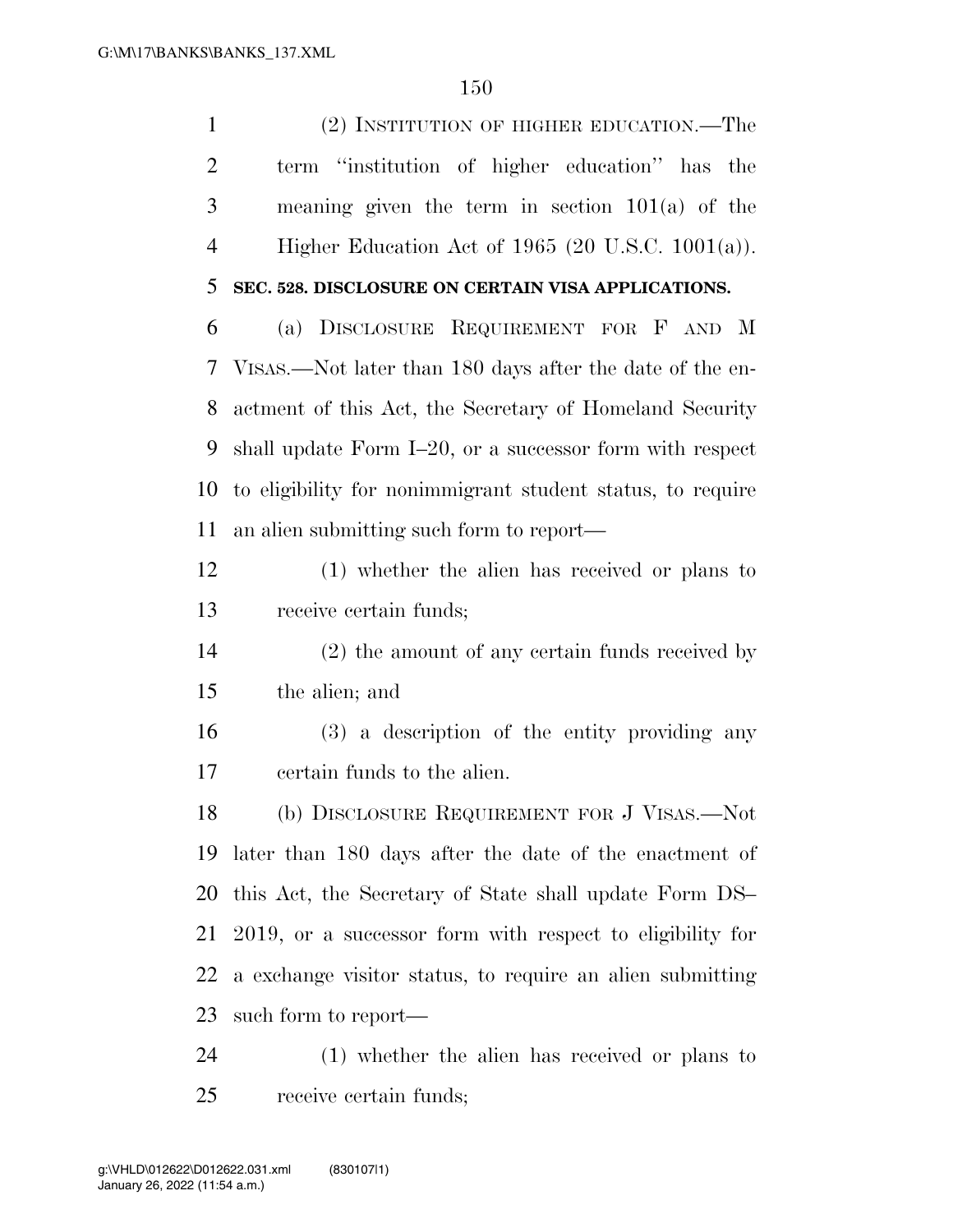(2) the amount of any certain funds received by the alien; and

 (3) a description of the entity providing any certain funds to the alien.

(c) UPDATED DISCLOSURE REQUIREMENT.—

 (1) IN GENERAL.—An alien who receives cer- tain funds after receiving a visa under subparagraph 8 (F), (J), or (M) of section  $101(a)(15)$  of the Immi- gration and Nationality Act (8 U.S.C. 1101(a)(15)) shall report to the Secretary of Homeland Security and the Secretary of State the receipt of such funds not more than 90 days after the date on which such funds are received.

 (2) PROVISIONAL REVOCATION BASED ON FAIL- URE TO COMPLY WITH DISCLOSURE REQUIRE- MENT.—An alien who receives certain funds and does not report such receipt pursuant to paragraph (1) is subject to revocation of any visa or other entry documentation regardless of when the visa or other entry documentation was issued.

 (d) DISCLOSURE FOR ALIEN SPOUSE AND MINOR CHILDREN.—The disclosure requirements under sub- sections (a) through (c) shall apply to an alien spouse or any minor children applying for or receiving a visa under 25 subparagraph  $(F)$ ,  $(J)$ , or  $(M)$  of section  $101(a)(15)$  of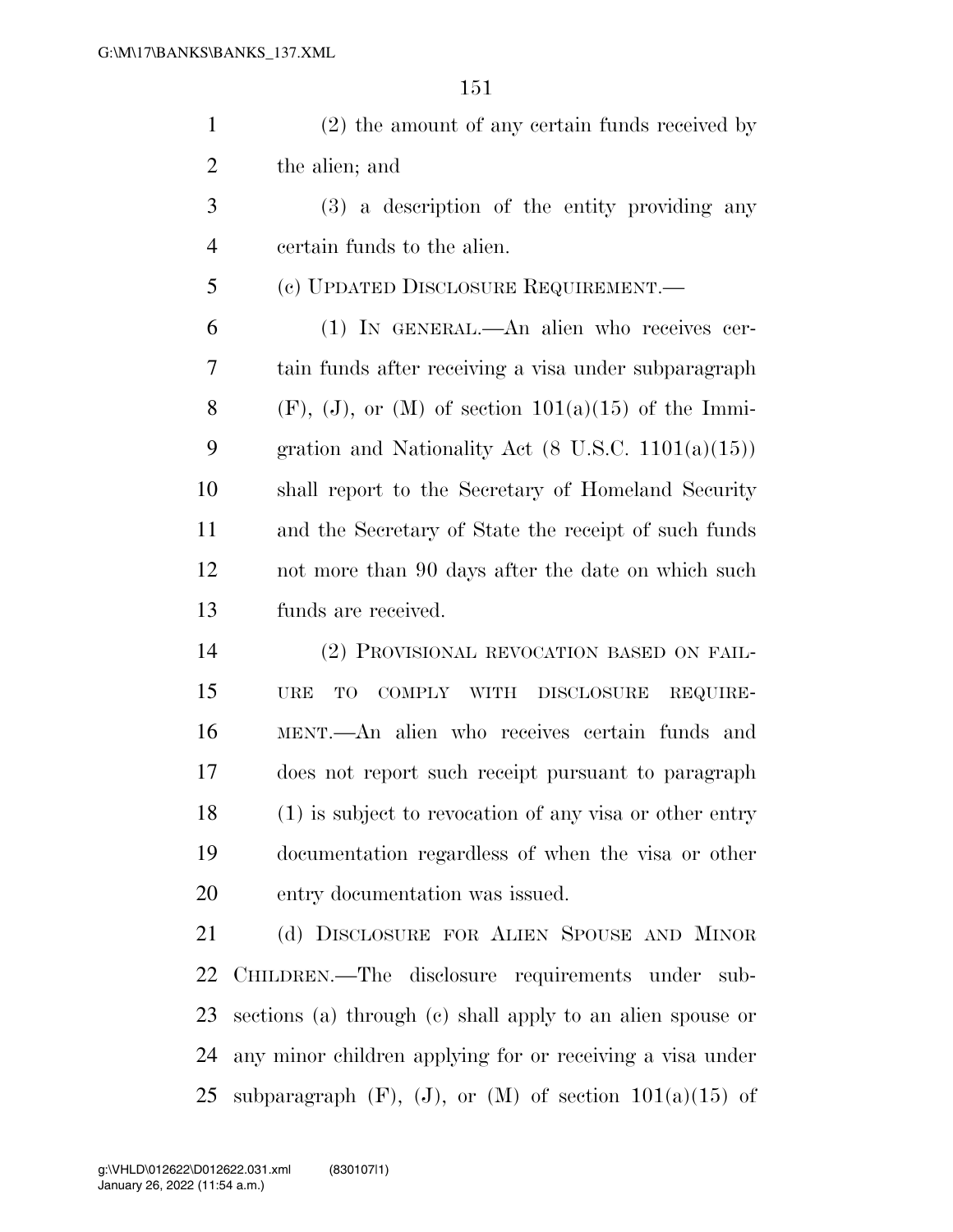the Immigration and Nationality Act (8 U.S.C. 2  $1101(a)(15)$ .

| 3  | (e) APPLICABILITY.—Not later than 180 days after                 |
|----|------------------------------------------------------------------|
| 4  | the date of the enactment of this Act, an alien, alien           |
| 5  | spouse, or any minor children who have a valid visa under        |
| 6  | subparagraph $(F)$ , $(J)$ , or $(M)$ of section $101(a)(15)$ of |
| 7  | the Immigration and Nationality Act (8 U.S.C.                    |
| 8  | $1101(a)(15)$ on the date of the enactment of this Act,          |
| 9  | shall report to the Secretary of Homeland Security—              |
| 10 | (1) whether such alien has received or plans to                  |
| 11 | receive certain funds;                                           |
| 12 | $(2)$ the amount of any certain funds received by                |
| 13 | the alien; and                                                   |
| 14 | (3) a description of the entity providing any                    |
| 15 | certain funds to the alien.                                      |
| 16 | (f) CERTAIN FUNDS DEFINED.—In this section, the                  |
| 17 | term "certain funds" includes any amount of money pro-           |
| 18 | vided to an alien from—                                          |
| 19 | (1) the Government of the People's Republic of                   |
| 20 | China;                                                           |
| 21 | $(2)$ the Chinese Communist Party; or                            |
| 22 | (3) any entity owned or controlled by the Gov-                   |
| 23 | ernment of the People's Republic of China or the                 |
| 24 | Chinese Communist Party.                                         |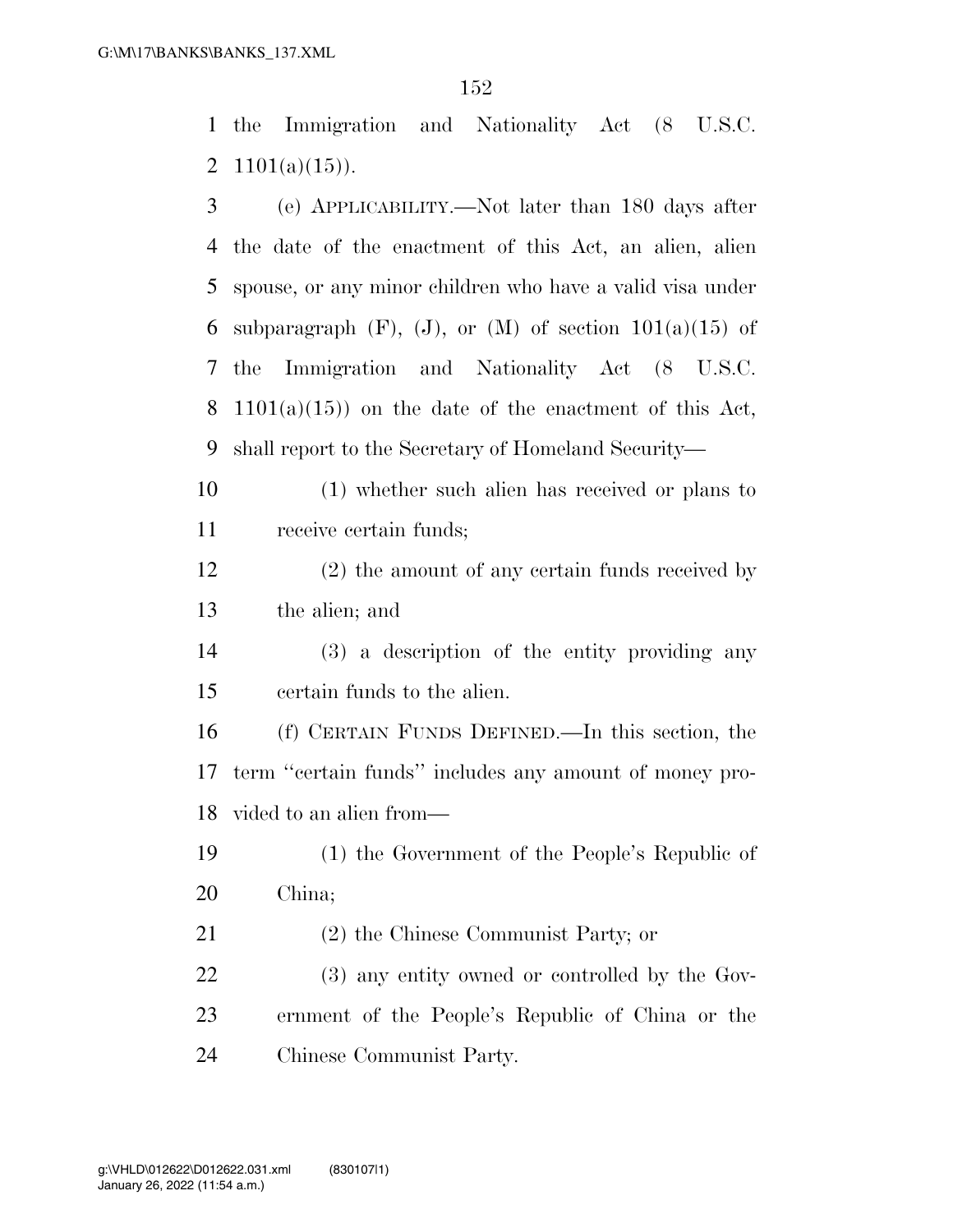| 1              | SEC. 529. REVIEW BY COMMITTEE ON FOREIGN INVEST-               |
|----------------|----------------------------------------------------------------|
| $\overline{2}$ | MENT IN THE UNITED STATES OF CERTAIN                           |
| 3              | FOREIGN GIFTS TO AND CONTRACTS WITH                            |
| $\overline{4}$ | <b>INSTITUTIONS OF HIGHER EDUCATION.</b>                       |
| 5              | (a) AMENDMENTS TO DEFENSE PRODUCTION ACT                       |
| 6              | OF $1950-$                                                     |
| 7              | (1) DEFINITION OF COVERED TRANSACTION.                         |
| 8              | Subsection (a) $(4)$ of section 721 of the Defense Pro-        |
| 9              | duction Act of $1950$ (50 U.S.C. $4565$ ) is amended—          |
| 10             | $(A)$ in subparagraph $(A)$ —                                  |
| 11             | (i) in clause (i), by striking "; and"                         |
| 12             | and inserting a semicolon;                                     |
| 13             | (ii) in clause (ii), by striking the pe-                       |
| 14             | riod at the end and inserting "; and"; and                     |
| 15             | (iii) by adding at the end the fol-                            |
| 16             | lowing:                                                        |
| 17             | ``(iii)<br>any transaction described<br>$\overline{\text{in}}$ |
| 18             | subparagraph $(B)(vi)$ proposed or pending                     |
| 19             | after the date of the enactment of the                         |
| 20             | Strategic Competition Act<br>China<br>-of                      |
| 21             | $2021$ .";                                                     |
| 22             | $(B)$ in subparagraph $(B)$ , by adding at the                 |
| 23             | end the following:                                             |
| 24             | "(vi) Any gift to an institution of                            |
| 25             | higher education from a foreign person, or                     |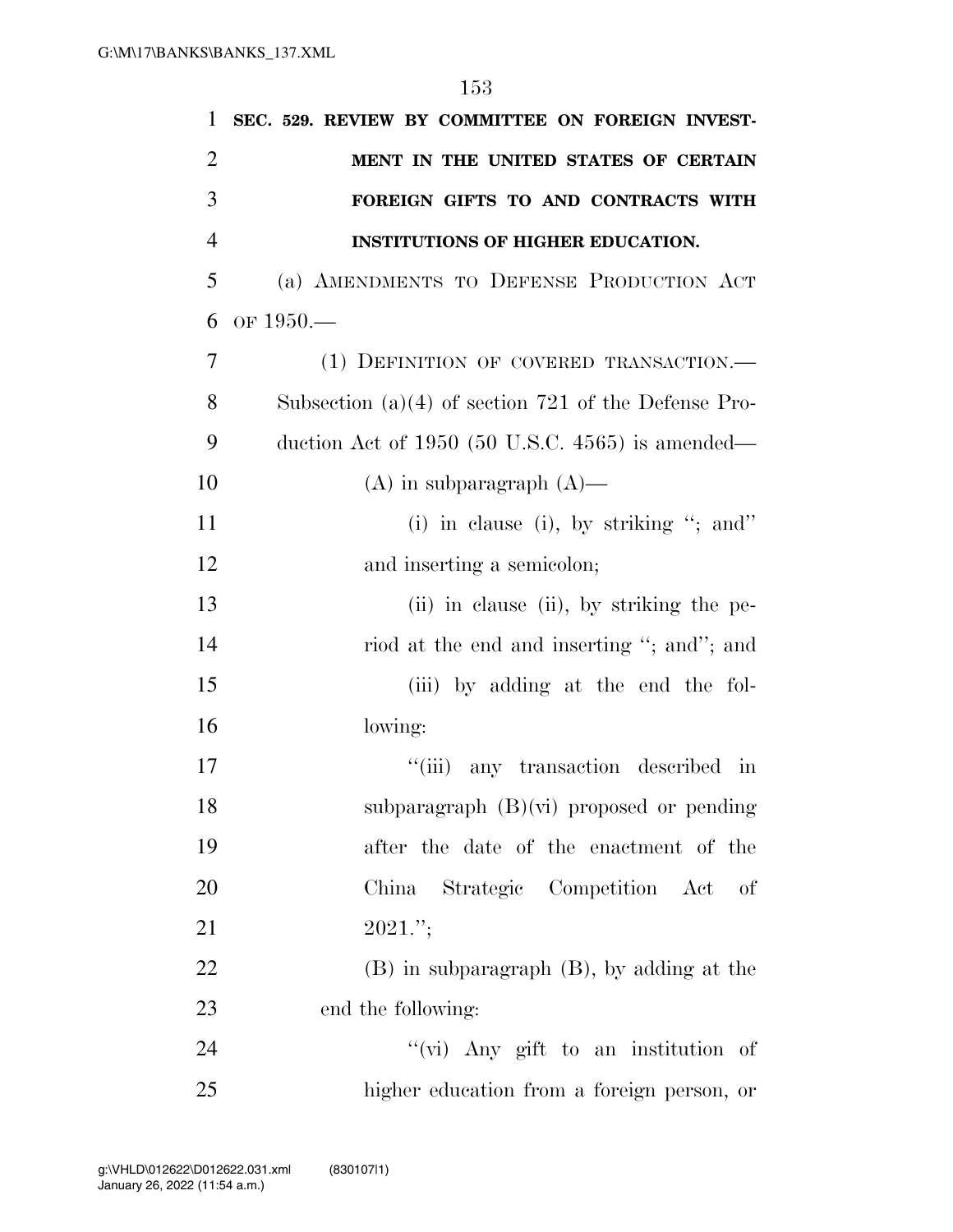| $\mathbf{1}$   | the entry into a contract by such an insti- |
|----------------|---------------------------------------------|
| $\overline{2}$ | tution with a foreign person, if—           |
| 3              | $\lq(1)(aa)$ the value of the gift or       |
| $\overline{4}$ | contract<br>equals or<br>exceeds            |
| 5              | $$1,000,000;$ or                            |
| 6              | "(bb) the institution receives, di-         |
| $\overline{7}$ | rectly or indirectly, more than one gift    |
| 8              | from or enters into more than one           |
| 9              | contract, directly or indirectly, with      |
| 10             | the same foreign person for the same        |
| 11             | purpose the aggregate value of which,       |
| 12             | during the period of 2 consecutive cal-     |
| 13             | years, equals or exceeds<br>endar           |
| 14             | $$1,000,000;$ and                           |
| 15             | $\lq\lq$ (II) the gift or contract—         |
| 16             | "(aa) relates to research, de-              |
| 17             | velopment, or production of crit-           |
| 18             | ical technologies and provides the          |
| 19             | foreign person potential access to          |
| 20             | any material nonpublic technical            |
| 21             | information (as defined in sub-             |
| 22             | paragraph $(D)(ii)$ in the posses-          |
| 23             | sion of the institution; or                 |
| 24             | "(bb) is a restricted or con-               |
| 25             | ditional gift or contract (as de-           |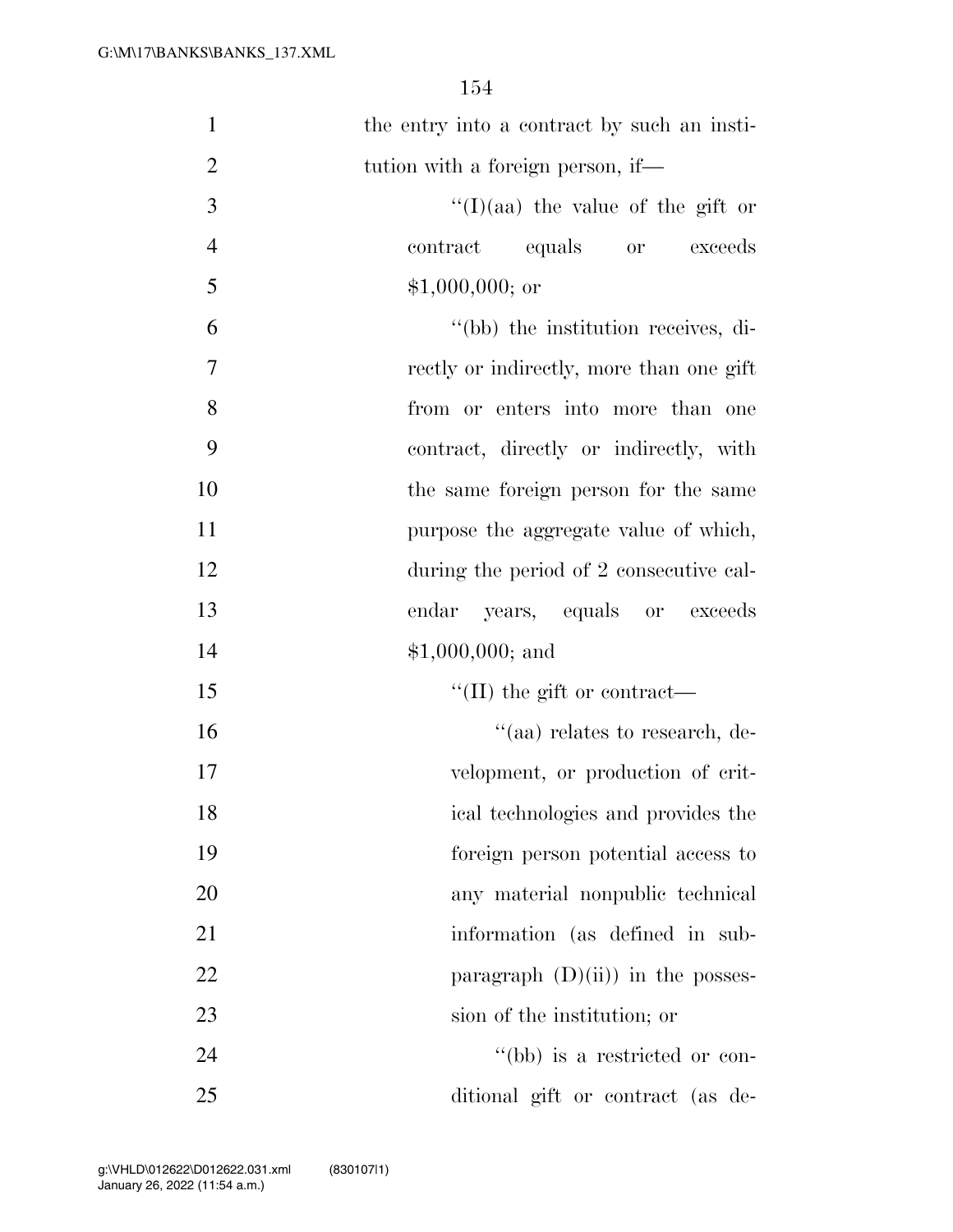| $\mathbf{1}$   | fined in section $117(h)$ of the             |
|----------------|----------------------------------------------|
| $\overline{2}$ | Higher Education Act of (20                  |
| 3              | U.S.C. $1011f(h))$ that estab-               |
| $\overline{4}$ | lishes control."; and                        |
| 5              | (C) by adding at the end the following:      |
| 6              | "(G) FOREIGN GIFTS TO AND CONTRACTS          |
| 7              | WITH INSTITUTIONS OF HIGHER EDUCATION.-      |
| 8              | For purposes of subparagraph $(B)(vi)$ :     |
| 9              | "(i) CONTRACT.—The term 'contract'           |
| 10             | means any agreement for the acquisition      |
| 11             | by purchase, lease, or barter of property or |
| 12             | services by a foreign person, for the direct |
| 13             | benefit or use of either of the parties.     |
| 14             | "(ii) GIFT.—The term 'gift' means            |
| 15             | any gift of money or property.               |
| 16             | "(iii) INSTITUTION OF HIGHER EDU-            |
| 17             | CATION.—The term 'institution of higher      |
| 18             | education' means any institution, public or  |
| 19             | private, or, if a multicampus institution,   |
| 20             | any single campus of such institution, in    |
| 21             | any State—                                   |
| 22             | "(I) that is legally authorized              |
| 23             | within such State to provide a pro-          |
| 24             | gram of education beyond secondary           |
| 25             | school;                                      |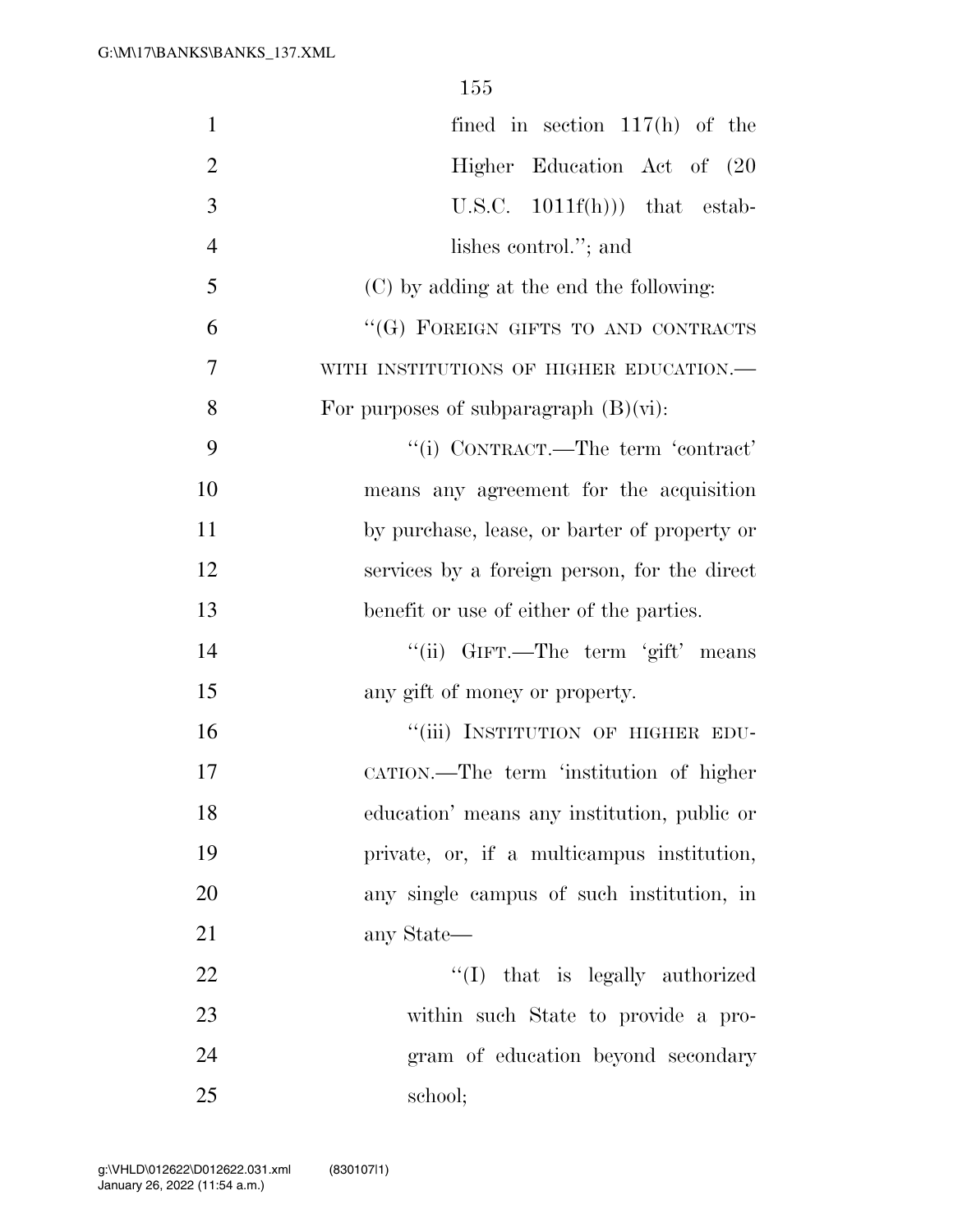| $\mathbf{1}$   | "(II) that provides a program for                     |
|----------------|-------------------------------------------------------|
| $\overline{2}$ | which the institution awards a bach-                  |
| 3              | elor's degree (or provides not less                   |
| $\overline{4}$ | than a 2-year program which is ac-                    |
| 5              | ceptable for full credit toward such a                |
| 6              | degree) or a more advanced degree;                    |
| 7              | "(III) that is accredited by a na-                    |
| 8              | tionally recognized accrediting agency                |
| 9              | or association; and                                   |
| 10             | $\lq\lq (IV)$ to which the Federal Gov-               |
| 11             | ernment extends Federal financial as-                 |
| 12             | sistance (directly or indirectly through)             |
| 13             | another entity or person), or that re-                |
| 14             | ceives support from the extension of                  |
| 15             | Federal financial assistance to any of                |
| 16             | the institution's subunits.".                         |
| 17             | MANDATORY DECLARATIONS.-Subsection<br>$(2)^{-}$       |
| 18             | $(b)(1)(C)(v)(IV)(aa)$ of such section is amended by  |
| 19             | adding at the end the following: "Such regulations"   |
| 20             | shall require a declaration under this subclause with |
| 21             | respect to a covered transaction described in sub-    |
| 22             | section $(a)(4)(B)(vi)(II)(aa)$ .".                   |
| 23             | (3) FACTORS TO BE CONSIDERED.—Subsection              |
| 24             | (f) of such section is amended—                       |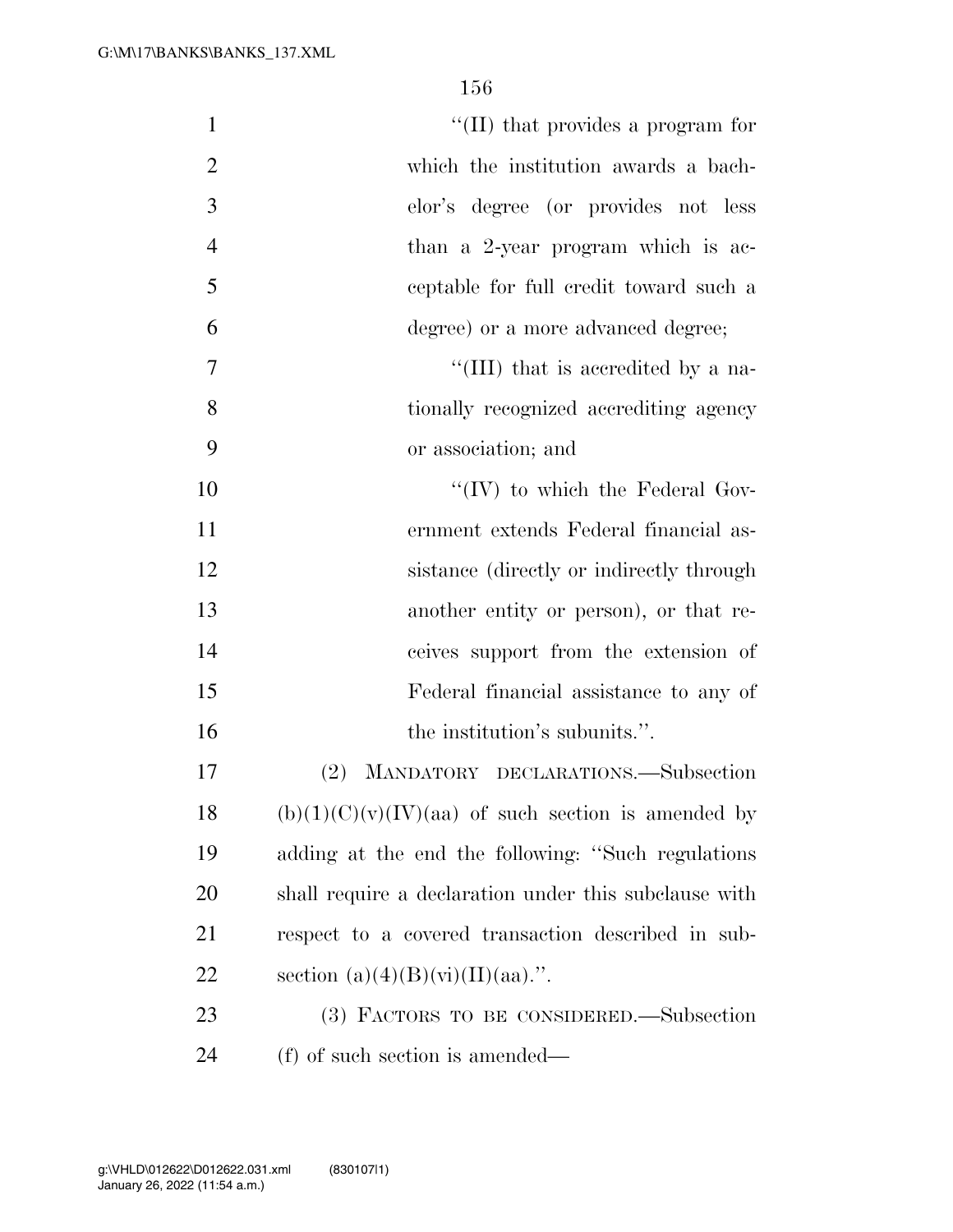| $\mathbf{1}$   | (A) in paragraph $(10)$ , by striking "; and"                |
|----------------|--------------------------------------------------------------|
| $\overline{2}$ | and inserting a semicolon;                                   |
| 3              | (B) by redesignating paragraph (11) as                       |
| 4              | paragraph $(12)$ ; and                                       |
| 5              | $(C)$ by inserting after paragraph $(10)$ the                |
| 6              | following:                                                   |
| 7              | $"(11)$ as appropriate, and particularly with re-            |
| 8              | spect to covered transactions described in subsection        |
| 9              | $(a)(4)(B)(\dot{v})$ , the importance of academic freedom at |
| 10             | institutions of higher education in the United States;       |
| 11             | and".                                                        |
| 12             | $(4)$ MEMBERSHIP OF CFIUS.—Subsection $(k)$ of               |
| 13             | such section is amended—                                     |
| 14             | $(A)$ in paragraph $(2)$ —                                   |
| 15             | (i) by redesignating subparagraphs                           |
| 16             | $(H), (I), and (J)$ as subparagraphs $(I),$                  |
| 17             | $(J)$ , and $(K)$ , respectively; and                        |
| 18             | (ii) by inserting after subparagraph                         |
| 19             | $(G)$ the following:                                         |
| 20             | $\lq\lq$ . In the case of a covered transaction              |
| 21             | involving an institution of higher education (as             |
| 22             | defined in subsection $(a)(4)(G)$ , the Secretary            |
| 23             | of Education."; and                                          |
| 24             | (B) by adding at the end the following:                      |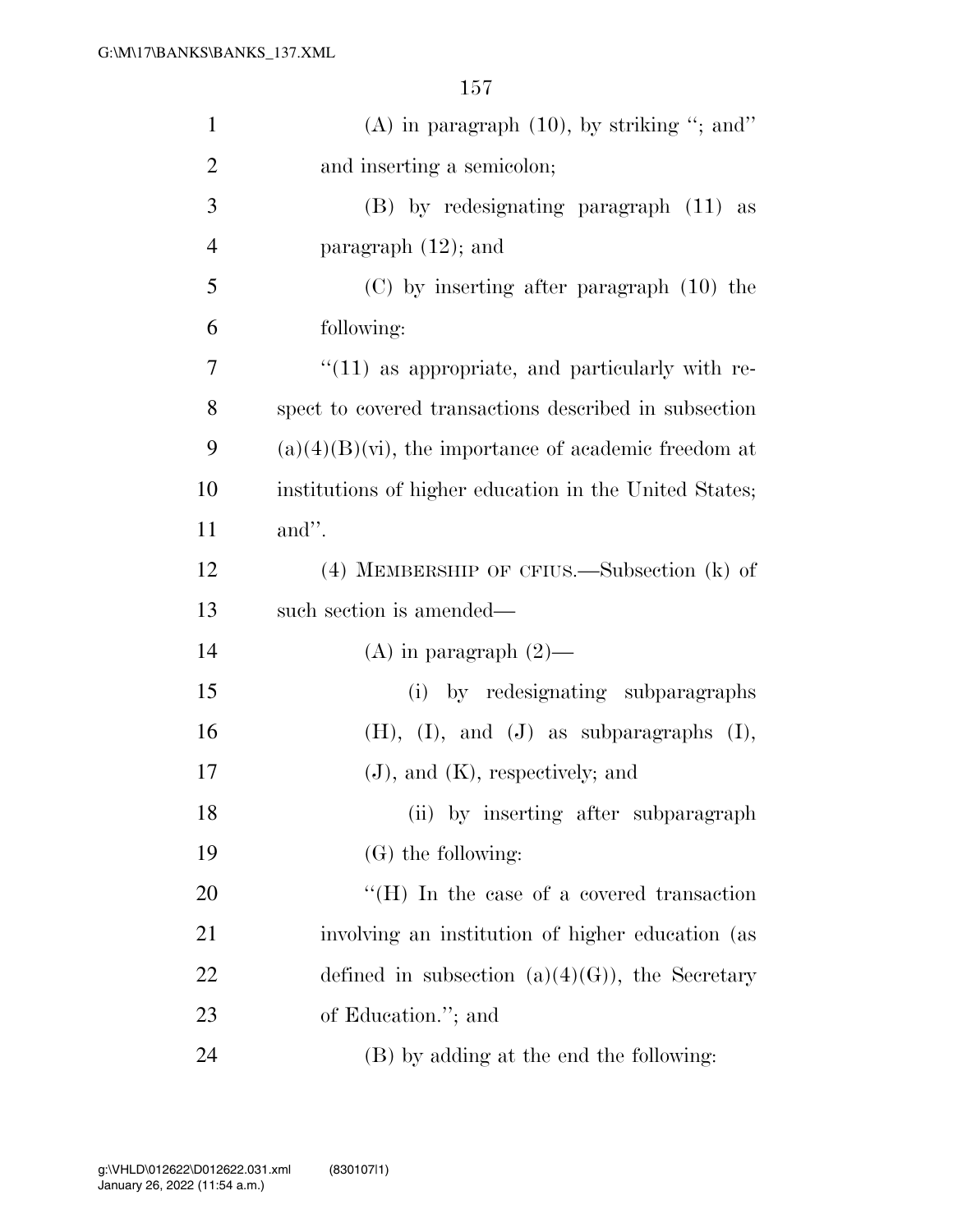| $\mathbf{1}$   | "(8) INCLUSION OF OTHER AGENCIES ON COM-              |
|----------------|-------------------------------------------------------|
| $\overline{2}$ | MITTEE.—In considering including on the Com-          |
| 3              | mittee under paragraph $(2)(K)$ the heads of other    |
| $\overline{4}$ | executive departments, agencies, or offices, the      |
| 5              | President shall give due consideration to the heads   |
| 6              | of relevant research and science agencies, depart-    |
| 7              | ments, and offices, including the Secretary of Health |
| 8              | and Human Services, the Director of the National      |
| 9              | Institutes of Health, and the Director of the Na-     |
| 10             | tional Science Foundation.".                          |
| 11             | (5) CONTENTS OF ANNUAL REPORT RELATING                |
| 12             | TO CRITICAL TECHNOLOGIES.—Subsection $(m)(3)$ of      |
| 13             | such section is amended—                              |
| 14             | $(A)$ in subparagraph $(B)$ , by striking ";          |
| 15             | and" and inserting a semicolon;                       |
| 16             | $(B)$ in subparagraph $(C)$ , by striking the         |
| 17             | period at the end and inserting a semicolon;          |
| 18             | and                                                   |
| 19             | (C) by adding at the end the following:               |
| 20             | $\lq\lq$ (D) an evaluation of whether there are       |
| 21             | foreign malign influence or espionage activities      |
| 22             | directed or directly assisted by foreign govern-      |
| 23             | ments against institutions of higher education        |
| 24             | (as defined in subsection $(a)(4)(G)$ ) aimed at      |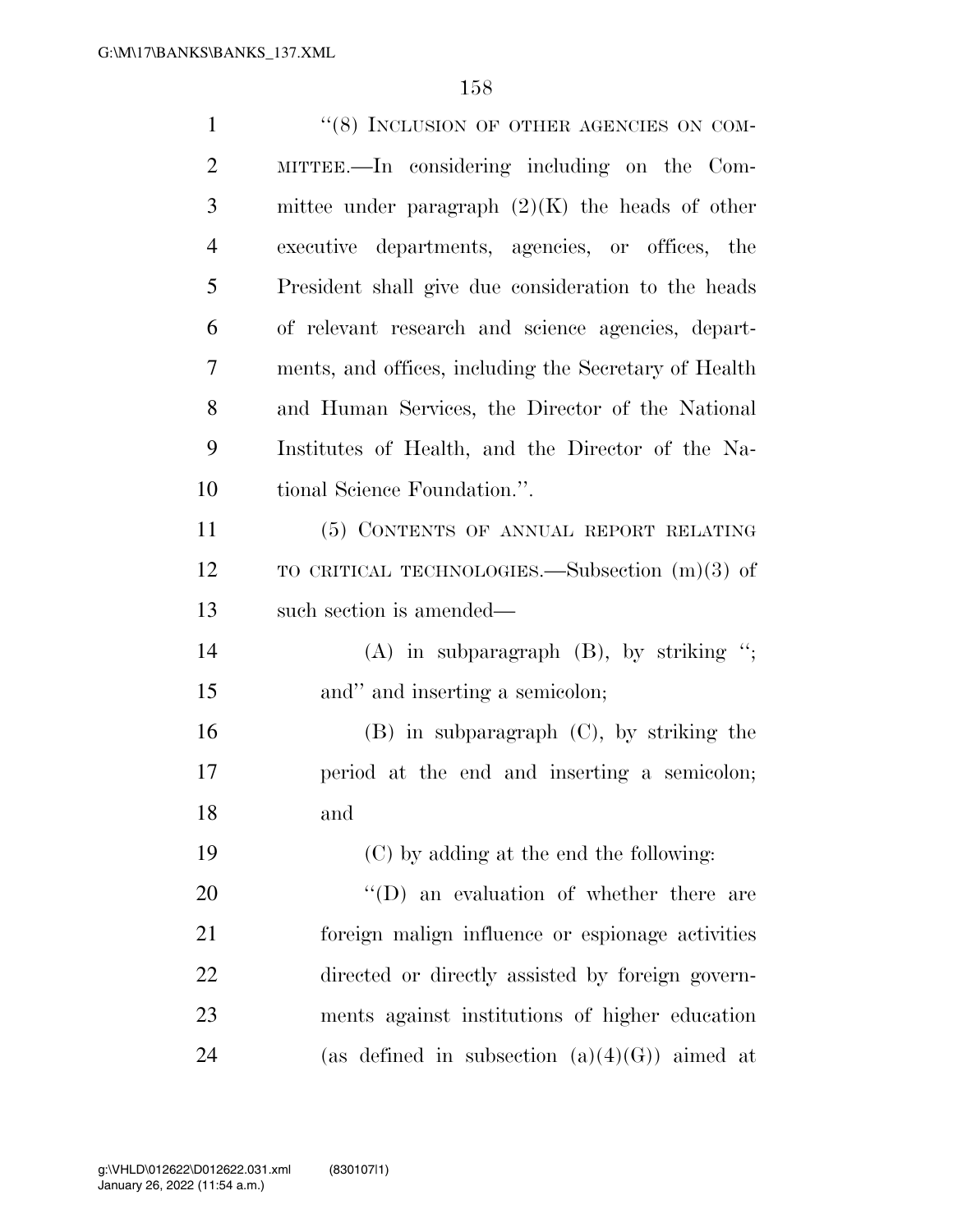| $\mathbf{1}$   | obtaining research and development methods or         |
|----------------|-------------------------------------------------------|
| $\overline{2}$ | secrets related to critical technologies; and         |
| 3              | $\lq\lq(E)$ an evaluation of, and recommenda-         |
| $\overline{4}$ | tion for any changes to, reviews conducted            |
| 5              | under this section that relate to institutions of     |
| 6              | higher education, based on an analysis of disclo-     |
| 7              | sure reports submitted to the chairperson under       |
| 8              | section $117(a)$ of the Higher Education Act of       |
| 9              | 1965 (20 U.S.C. 1011 $f(a)$ ).".                      |
| 10             | (b) EFFECTIVE DATE; APPLICABILITY.—The amend-         |
| 11             | ments made by subsection (a) shall—                   |
| 12             | $(1)$ take effect on the date of the enactment of     |
| 13             | this Act, subject to the requirements of subsections  |
| 14             | $(d)$ and $(e)$ ; and                                 |
| 15             | (2) apply with respect to any covered trans-          |
| 16             | action the review or investigation of which is initi- |
| 17             | ated under section 721 of the Defense Production      |
| 18             | Act of 1950 on or after the date that is 30 days      |
| 19             | after the publication in the Federal Register of the  |
| 20             | notice required under subsection $(e)(2)$ .           |
| 21             | (c) REGULATIONS.—                                     |
| <u>22</u>      | (1) IN GENERAL.—The Committee on Foreign              |
| 23             | Investment in the United States (in this section re-  |
| 24             | ferred to as the "Committee"), which shall include    |
| 25             | the Secretary of Education for purposes of this sub-  |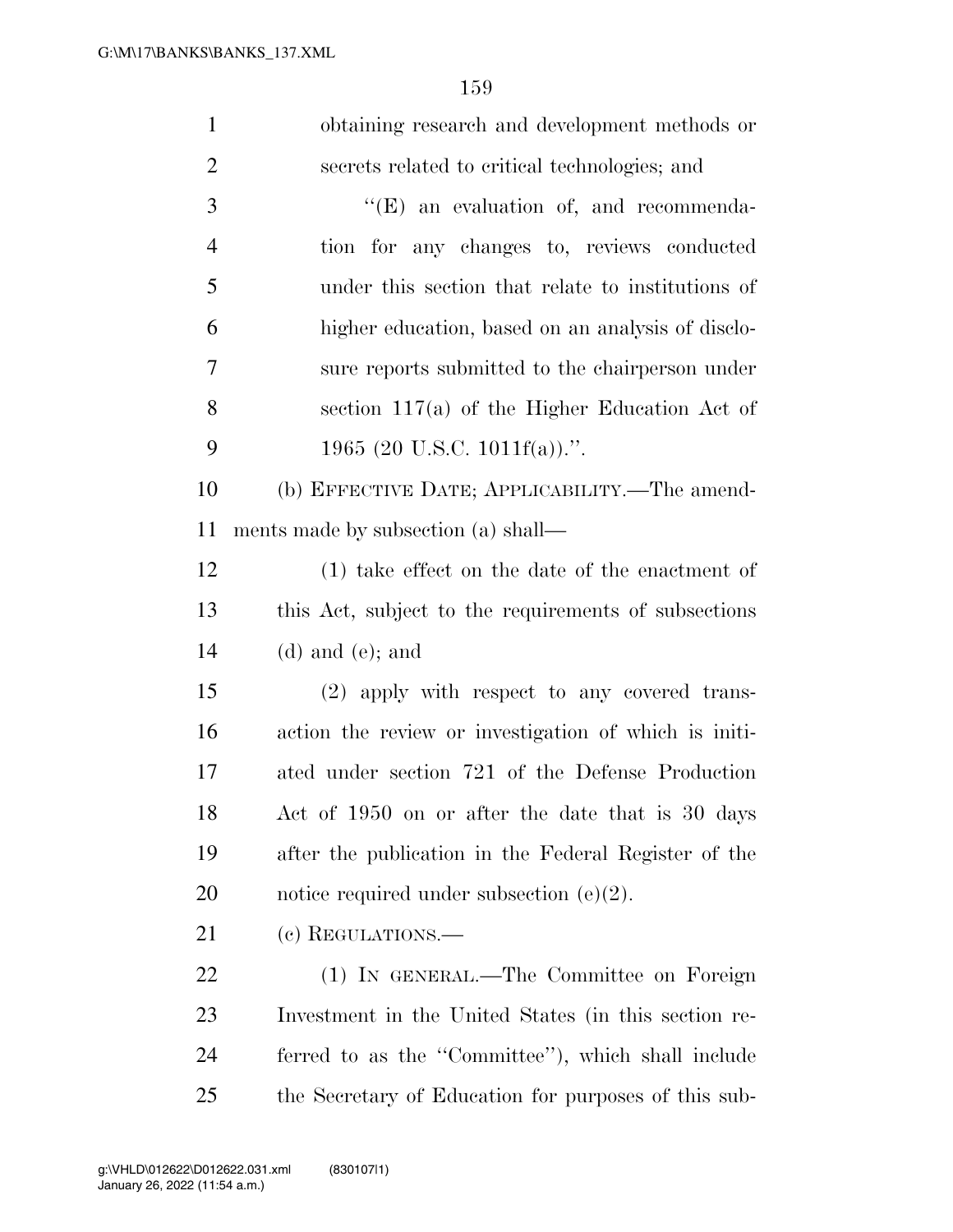| $\mathbf{1}$   | section, shall prescribe regulations as necessary and |
|----------------|-------------------------------------------------------|
| $\overline{2}$ | appropriate to implement the amendments made by       |
| 3              | subsection (a).                                       |
| $\overline{4}$ | (2) ELEMENTS.—The regulations prescribed              |
| 5              | under paragraph $(1)$ shall include—                  |
| 6              | (A) regulations accounting for the burden             |
| 7              | on institutions of higher education likely to re-     |
| 8              | sult from compliance with the amendments              |
| 9              | made by subsection (a), including structuring         |
| 10             | penalties and filing fees to reduce such burdens,     |
| 11             | shortening timelines for reviews and investiga-       |
| 12             | tions, allowing for simplified and streamlined        |
| 13             | declaration and notice requirements, and imple-       |
| 14             | menting any procedures necessary to protect           |
| 15             | academic freedom; and                                 |
| 16             | (B) guidance with respect to-                         |
| 17             | (i) which gifts and contracts described               |
| 18             | in described in clause $(vi)(II)(aa)$ of sub-         |
| 19             | section $(a)(4)(B)$ of section 721 of the De-         |
| 20             | fense Production Act of 1950, as added by             |
| 21             | subsection $(a)(1)$ , would be subject to filing      |
| 22             | mandatory declarations under subsection               |
| 23             | $(b)(1)(C)(v)(IV)$ of that section; and               |
| 24             | (ii) the meaning of "control", as de-                 |
| 25             | fined in subsection (a) of that section, as           |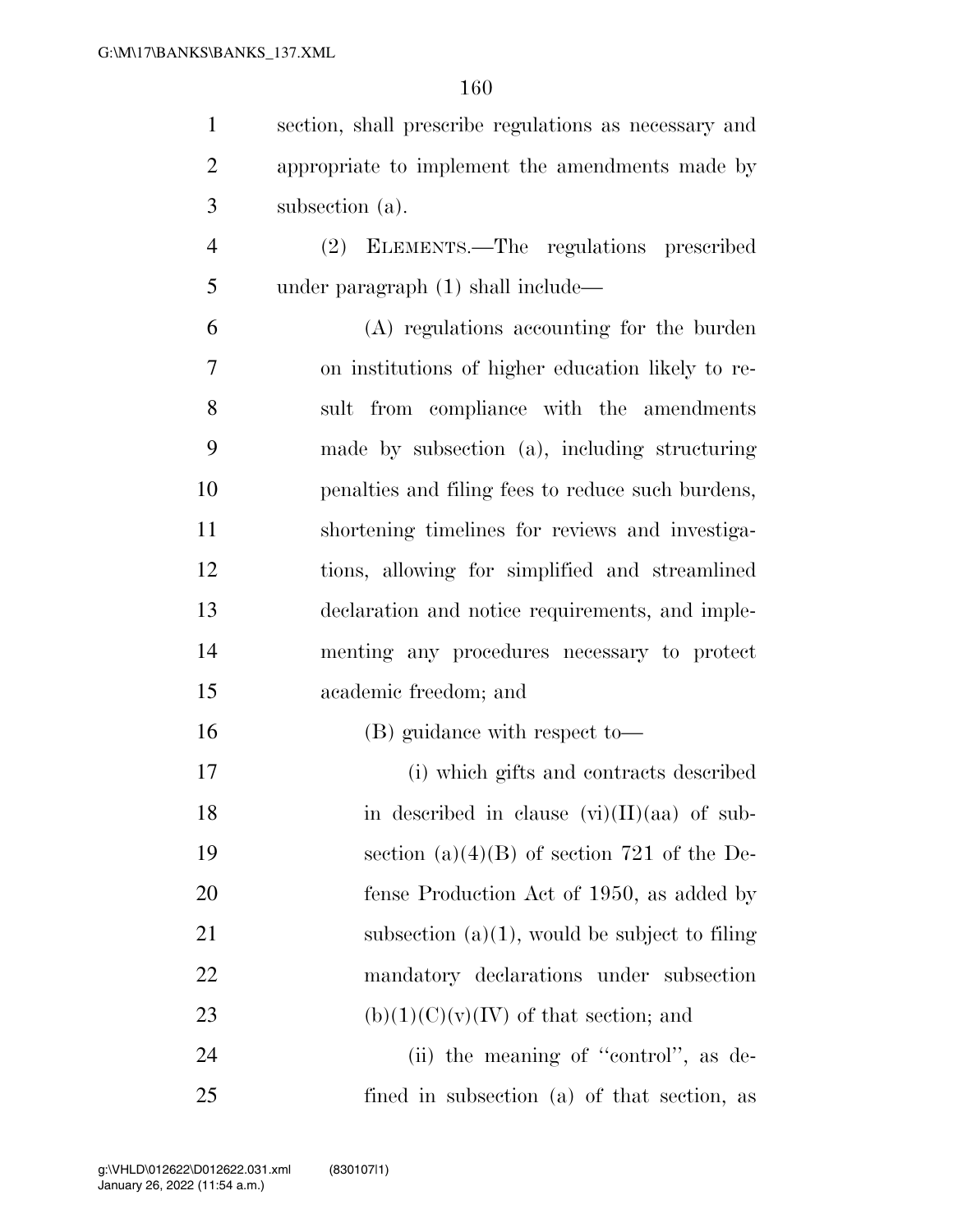| $\mathbf{1}$   | that term applies to covered transactions              |
|----------------|--------------------------------------------------------|
| $\overline{2}$ | described in clause (vi) of paragraph                  |
| 3              | $(4)(B)$ of that section, as added by sub-             |
| $\overline{4}$ | section $(a)(1)$ .                                     |
| 5              | (3)<br>ISSUANCE OF FINAL RULE.—The Com-                |
| 6              | mittee shall issue a final rule to carry out the       |
| $\tau$         | amendments made by subsection (a) after assessing      |
| 8              | the findings of the pilot program required by sub-     |
| 9              | section (e).                                           |
| 10             | (d) PILOT PROGRAM.—                                    |
| 11             | (1) IN GENERAL.—Beginning on the date that             |
| 12             | is 30 days after the publication in the Federal Reg-   |
| 13             | ister of the matter required by paragraph (2) and      |
| 14             | ending on the date that is 570 days thereafter, the    |
| 15             | Committee shall conduct a pilot program to assess      |
| 16             | methods for implementing the review of covered         |
| 17             | transactions described in clause (vi) of section       |
| 18             | $721(a)(4)(B)$ of the Defense Production Act of        |
| 19             | 1950, as added by subsection $(a)(1)$ .                |
| 20             | PROPOSED DETERMINATION.-Not<br><sup>(2)</sup><br>later |
| 21             | than 270 days after the date of the enactment of       |
| 22             | this Act, the Committee shall, in consultation with    |
| 23             | the Secretary of Education, publish in the Federal     |
| 24             | Register—                                              |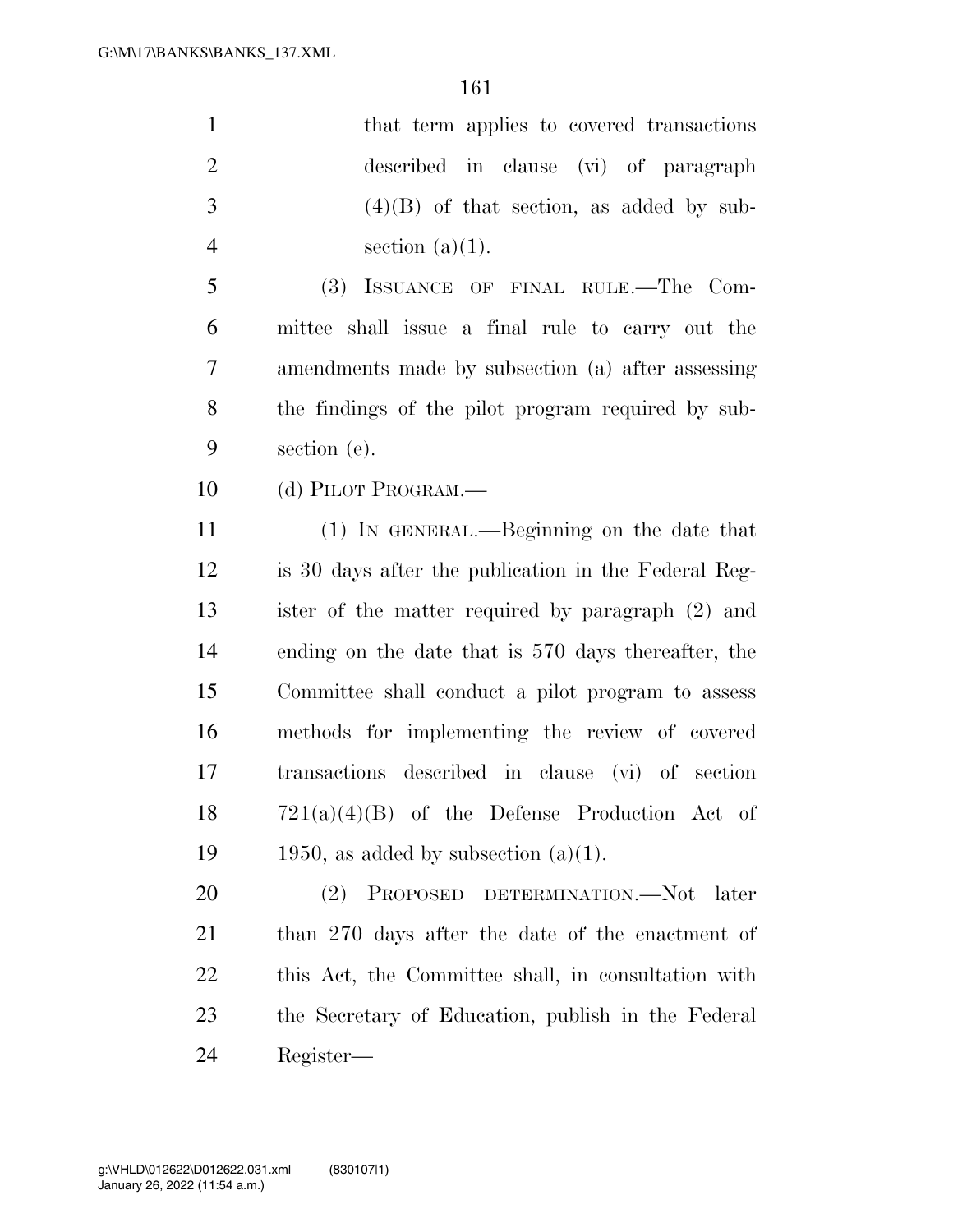| $\mathbf{1}$   | (A) a proposed determination of the scope          |
|----------------|----------------------------------------------------|
| $\overline{2}$ | of and procedures for the pilot program re-        |
| 3              | quired by paragraph $(1)$ ;                        |
| $\overline{4}$ | (B) an assessment of the burden on insti-          |
| 5              | tutions of higher education likely to result from  |
| 6              | compliance with the pilot program;                 |
| 7              | (C) recommendations for addressing any             |
| 8              | such burdens, including shortening timelines for   |
| 9              | reviews and investigations, structuring penalties  |
| 10             | and filing fees, and simplifying and stream-       |
| 11             | lining declaration and notice requirements to      |
| 12             | reduce such burdens; and                           |
| 13             | (D) any procedures necessary to ensure             |
| 14             | that the pilot program does not infringe upon      |
| 15             | academic freedom.                                  |
| 16             | (3) REPORT ON FINDINGS.—Upon conclusion of         |
| 17             | the pilot program required by paragraph (1), the   |
| 18             | Committee shall submit to Congress a report on the |
| 19             | findings of that pilot program that includes—      |
| 20             | (A) a summary of the reviews conducted             |
| 21             | by the Committee under the pilot program and       |
| 22             | the outcome of such reviews;                       |
| 23             | (B) an assessment of any additional re-            |
| 24             | sources required by the Committee to carry out     |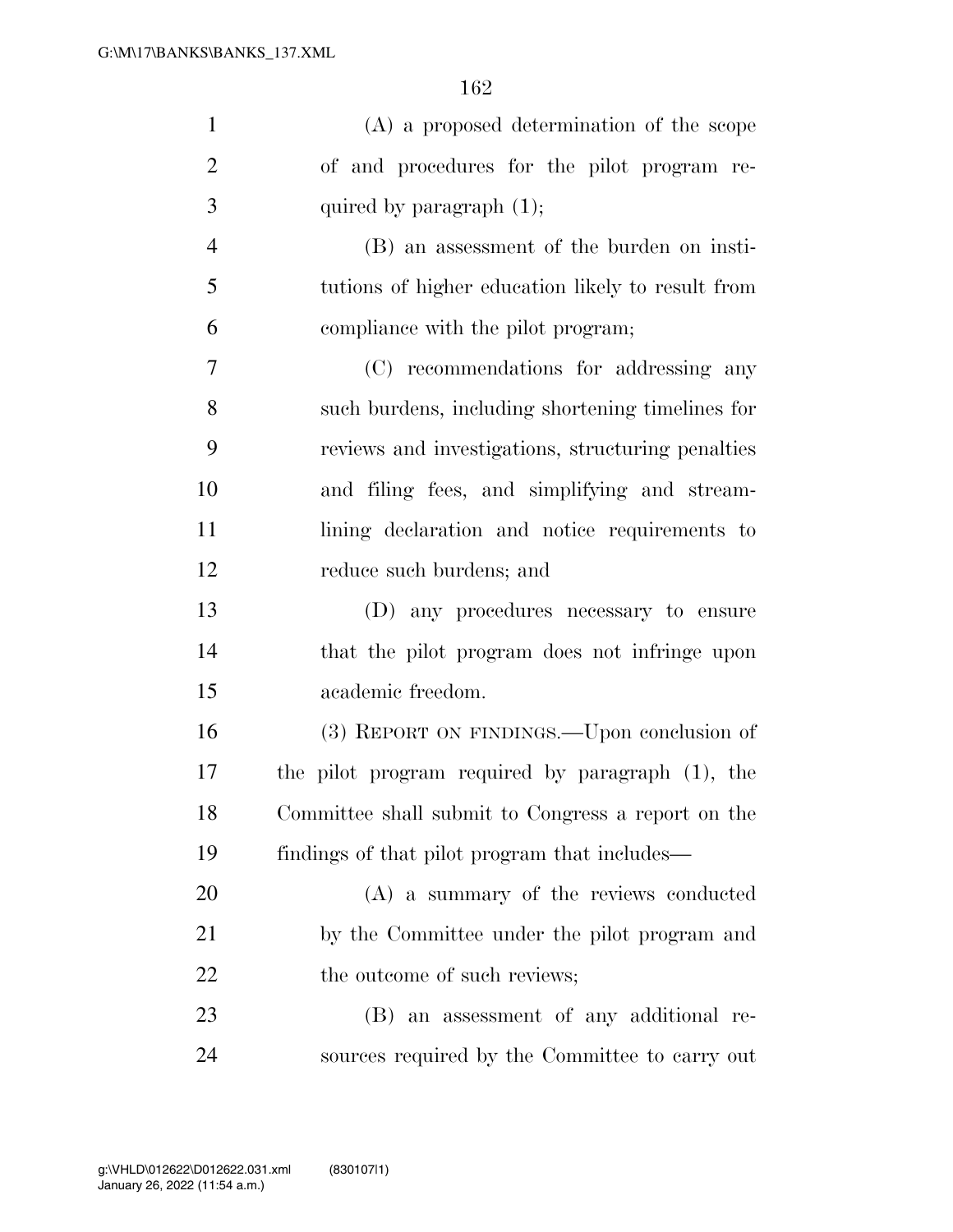this section or the amendments made by sub- section (a); (C) findings regarding the additional bur-

 den on institutions of higher education likely to result from compliance with the amendments made by subsection (a) and any additional rec- ommended steps to reduce those burdens; and (D) any recommendations for Congress to consider regarding the scope or procedures de- scribed in this section or the amendments made 11 by subsection (a).

 **SEC. 530. DISCLOSURES OF FOREIGN GIFTS AND CON- TRACTS AT INSTITUTIONS OF HIGHER EDU-CATION.** 

 (a) DISCLOSURES OF FOREIGN GIFTS.—Section 117 of the Higher Education Act of 1965 (20 U.S.C. 1011f) is amended to read as follows:

**''SEC. 117. DISCLOSURES OF FOREIGN GIFTS AND AGREE-**

## **MENTS.**

20 "(a) DISCLOSURE REPORTS.—

21 "(1) AGGREGATE GIFTS AND CONTRACT DIS- CLOSURES.—An institution shall file a disclosure re- port described in subsection (b) with the Secretary and the Secretary of the Treasury (in the capacity of the Secretary as the chairperson of the Committee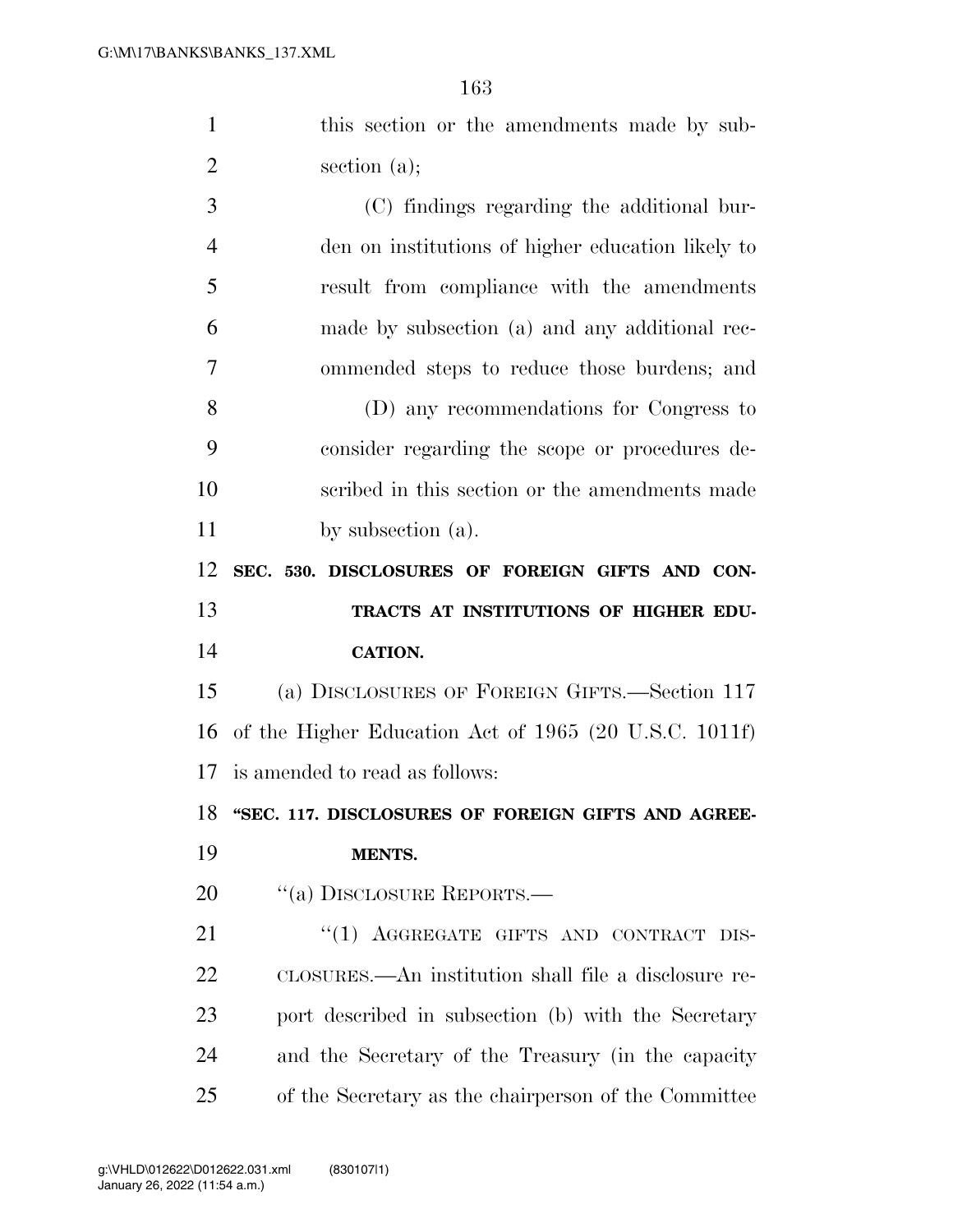on Foreign Investment in the United States under 2 section  $721(k)(3)$  of the Defense Production Act of 3 1950 (50 U.S.C.  $4565(k)(3)$ ) not later than March 31 immediately following any calendar year in which the institution receives a gift from, or enters into a contract with, a foreign source, the value of which is \$50,000 or more, considered alone or in combina- tion with all other gifts from, or contracts with, that foreign source within the calendar year.

 $(2)$  DISCLOSURE OF CONTRACTS WITH UNDE- TERMINED MONETARY VALUE.—An institution shall file a disclosure report described in subsection (b) with the Secretary and the Secretary of the Treas- ury (in the capacity of the Secretary as the chair- person of the Committee on Foreign Investment in 16 the United States under section  $721(k)(3)$  of the Defense Production Act of 1950 (50 U.S.C.  $18 \t 4565(k)(3)$  not later than March 31 immediately following any calendar year in which the institution enters into a contract with a foreign source that has an undetermined monetary value.

22 "(3) FOREIGN SOURCE OWNERSHIP OR CON- TROL DISCLOSURES.—In the case of an institution that is owned or controlled by a foreign source, the institution shall file a disclosure report described in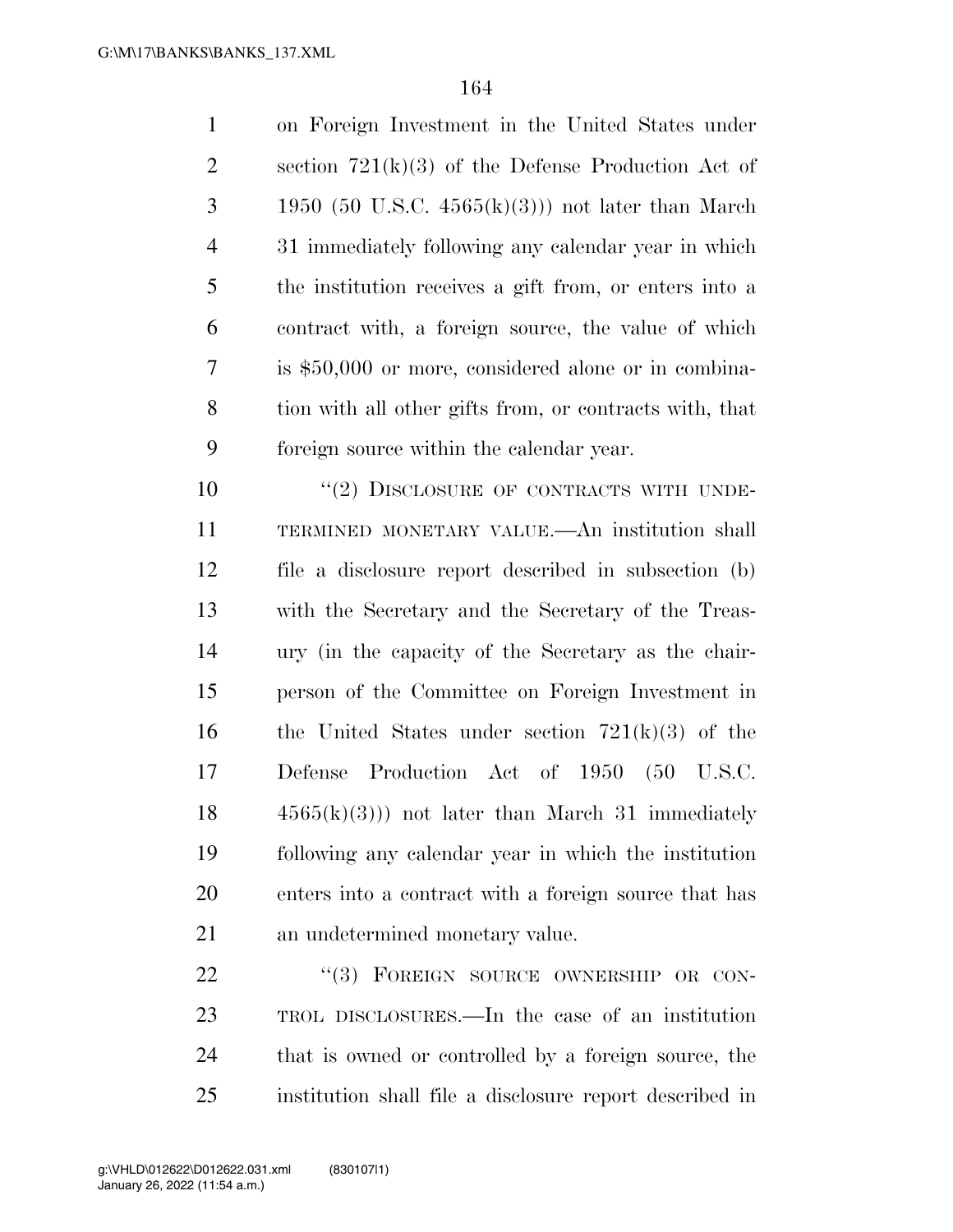| $\mathbf{1}$   | subsection (b) with the Secretary and the Secretary         |
|----------------|-------------------------------------------------------------|
| $\overline{2}$ | of the Treasury (in the capacity of the Secretary as        |
| 3              | the chairperson of the Committee on Foreign Invest-         |
| $\overline{4}$ | ment in the United States under section $721(k)(3)$         |
| 5              | of the Defense Production Act of 1950 (50 U.S.C.            |
| 6              | $4565(k)(3)$ ) not later than March 31 of every year.       |
| 7              | "(b) CONTENTS OF REPORT.—Each report to the                 |
| 8              | Secretary required by subsection (a) shall contain the fol- |
| 9              | lowing:                                                     |
| 10             | " $(1)(A)$ In the case of an institution required to        |
| 11             | file a report under paragraph $(1)$ or $(2)$ of sub-        |
| 12             | section $(a)$ —                                             |
| 13             | "(i) for gifts received from or contracts en-               |
| 14             | tered into with a foreign government, the aggre-            |
| 15             | gate amount of such gifts and contracts re-                 |
| 16             | ceived from each foreign government, including              |
| 17             | the content of each such contract; and                      |
| 18             | "(ii) for gifts received from or contracts                  |
| 19             | entered into with a foreign source other than a             |
| 20             | foreign government, the aggregate<br>dollar                 |
| 21             | amount of such gifts and contracts attributable             |
| 22             | to a particular country and the legal or formal             |
| 23             | name of the foreign source, and the content of              |
| 24             | each such contract.                                         |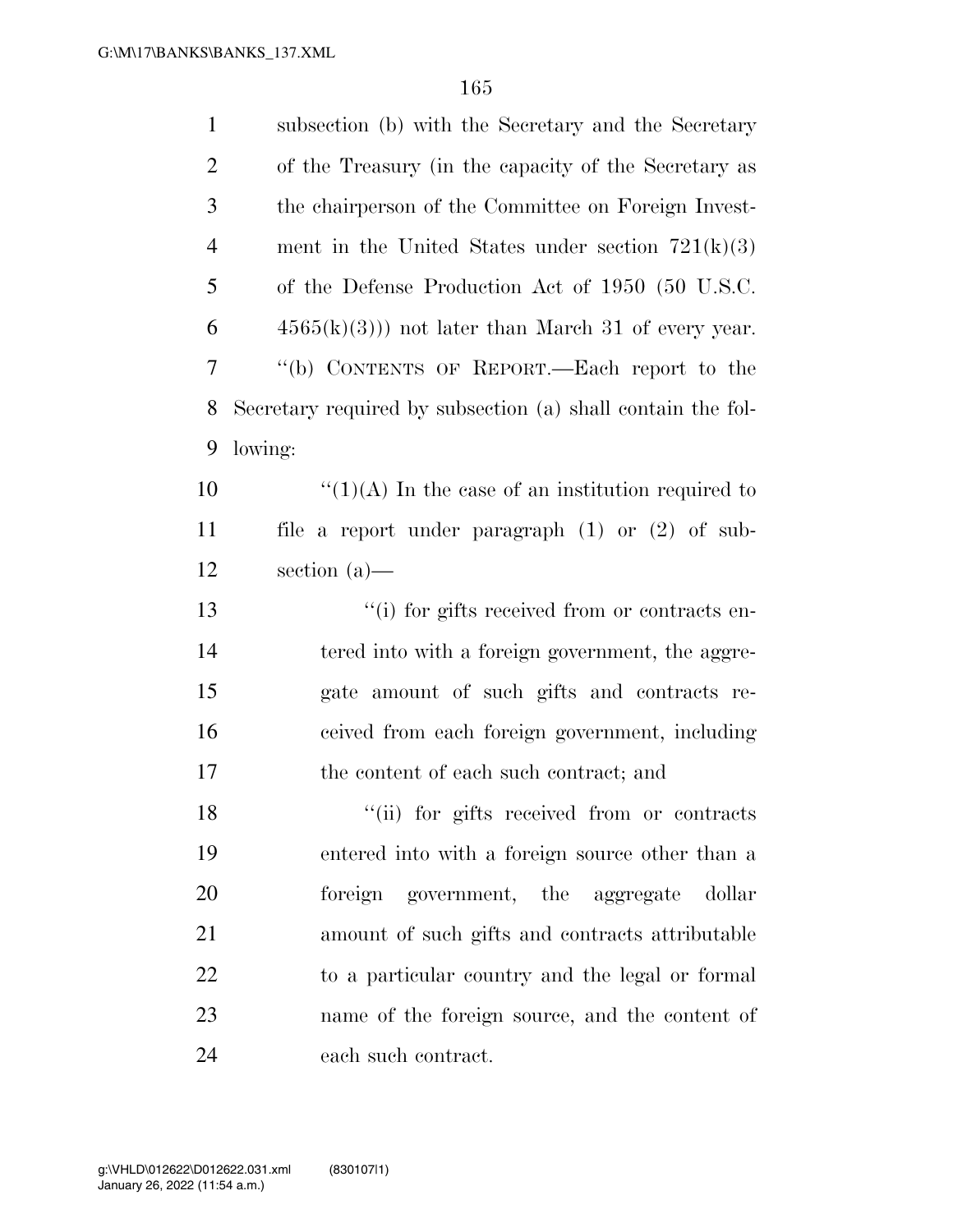| $\mathbf{1}$   | "(B) For purposes of this paragraph, the coun-              |
|----------------|-------------------------------------------------------------|
| $\overline{2}$ | try to which a gift is attributable is—                     |
| 3              | "(i) the country of citizenship, or if un-                  |
| $\overline{4}$ | known, the principal residence, for a foreign               |
| 5              | source who is a natural person; or                          |
| 6              | "(ii) the country of incorporation, or if un-               |
| 7              | known, the principal place of business, for a               |
| 8              | foreign source which is a legal entity.                     |
| 9              | $(2)$ In the case of an institution required to             |
| 10             | file a report under subsection $(a)(3)$ —                   |
| 11             | $\lq\lq$ the information described in para-                 |
| 12             | graph $(1)(A)$ (without regard to any gift or con-          |
| 13             | tract threshold described in subsection $(a)(1)$ ;          |
| 14             | $\lq\lq (B)$ the identity of the foreign source that        |
| 15             | owns or controls the institution;                           |
| 16             | "(C) the date on which the foreign source                   |
| 17             | assumed ownership or control; and                           |
| 18             | "(D) any changes in program or structure                    |
| 19             | resulting from the change in ownership or con-              |
| 20             | trol.                                                       |
| 21             | $\cdot\cdot\cdot(3)$ An assurance that the institution will |
| 22             | maintain a true copy of each gift or contract agree-        |
| 23             | ment subject to the disclosure requirements under           |
| 24             | this section, until the latest of—                          |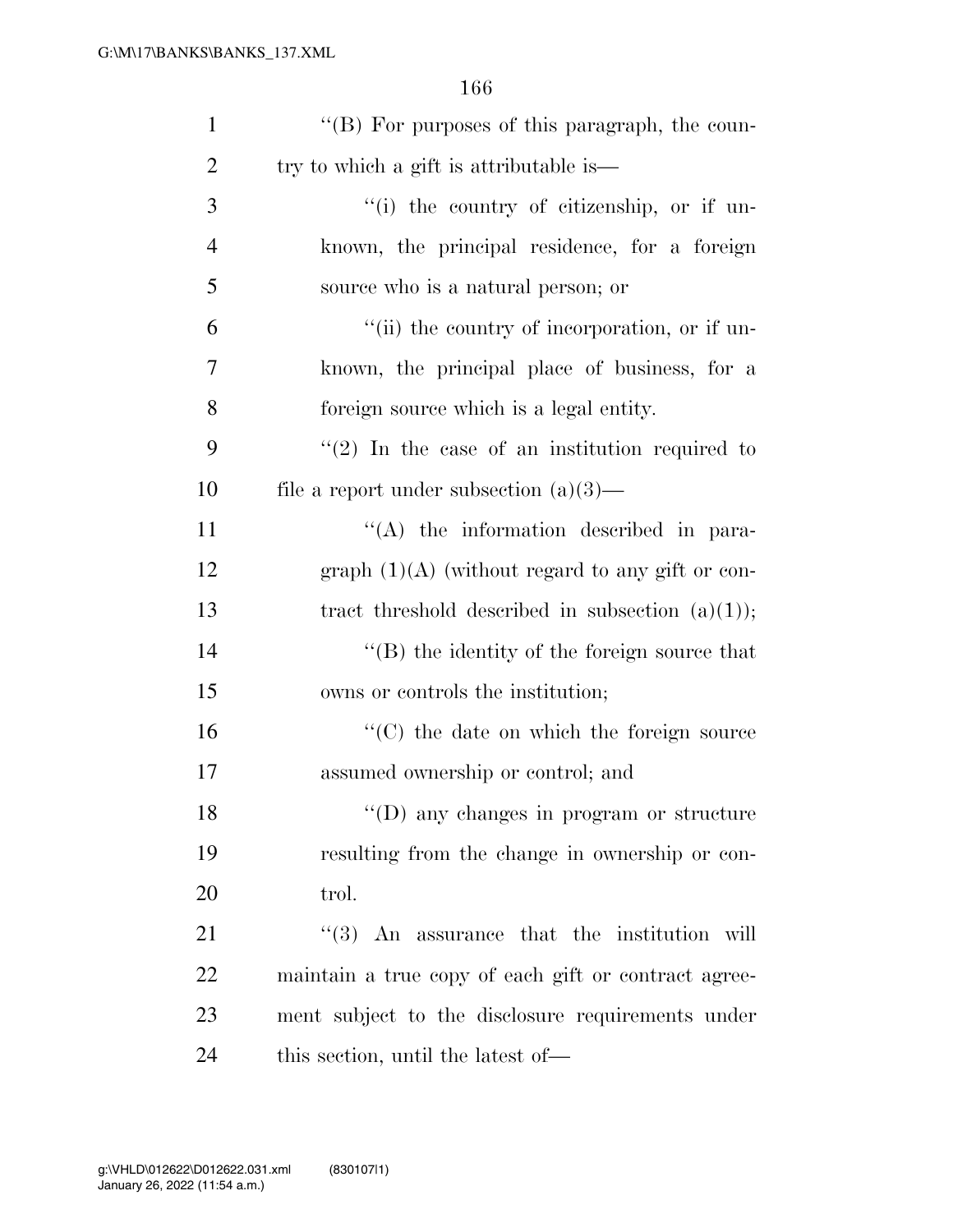| $\lq\lq$ the date that is 4 years after the date |
|--------------------------------------------------|
| of the agreement;                                |

3  $\langle$  (B) the date on which the agreement ter-minates; or

 $\mathcal{F}$   $\mathcal{F}$  (C) the last day of any period that appli- cable State public record law requires a true copy of such agreement to be maintained.

8 ''(4) An assurance that the institution will produce true copies of gift and contract agreements subject to the disclosure requirements under this section upon request of the Secretary during a com- pliance audit or other institutional investigation and shall ensure all gifts and contracts from the foreign source are translated into English by a third party unaffiliated with the foreign source or institution for this purpose.

 ''(c) ADDITIONAL DISCLOSURES FOR RESTRICTED AND CONDITIONAL GIFTS AND CONTRACTS.—Notwith- standing the provisions of subsection (b), whenever any institution receives a restricted or conditional gift or con- tract from a foreign source, the institution shall disclose the following to the Department translated into English by a third party unaffiliated with the foreign source or institution: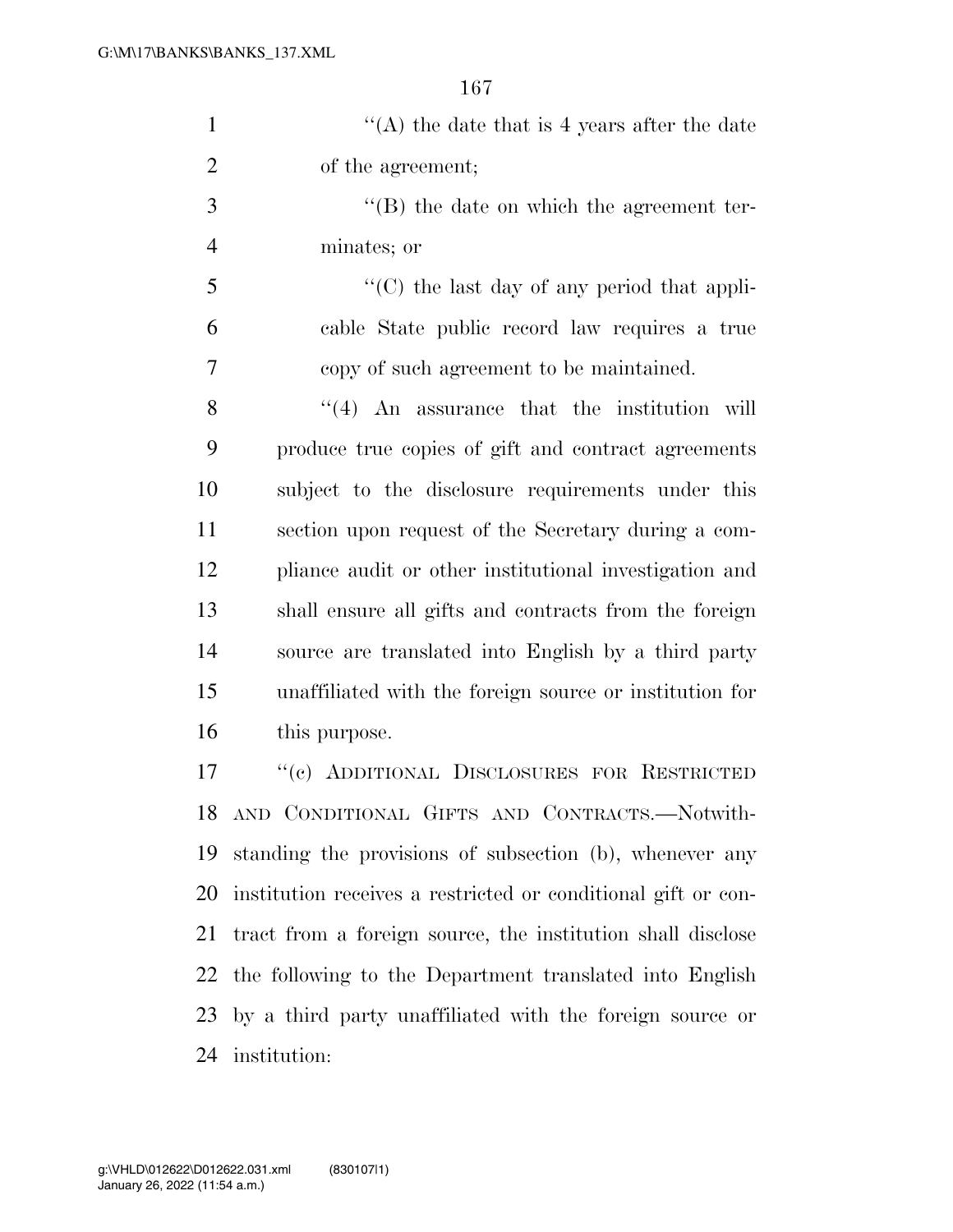$\frac{1}{1}$  For such gifts received from or contracts entered into with a foreign source other than a for- eign government, the amount, the date, and a de- scription of such conditions or restrictions. The re- port shall also disclose the country of citizenship, or if unknown, the principal residence for a foreign source which is a natural person, and the country of incorporation, or if unknown, the principal place of business for a foreign source which is a legal entity.

 $\frac{1}{2}$  For gifts received from or contracts en- tered into with a foreign government, the amount, the date, a description of such conditions or restric-tions, and the name of the foreign government.

 ''(d) RELATION TO OTHER REPORTING REQUIRE-MENTS.—

 ''(1) STATE REQUIREMENTS.—If an institution that is required to file a disclosure report under sub- section (a) is within a State which has enacted re- quirements for public disclosure of gifts from or con- tracts with a foreign source that includes all infor- mation required under this section for the same or an equivalent time period, a copy of the disclosure report filed with the State may be filed with the Sec- retary and the Secretary of the Treasury in lieu of the report required under such subsection. The State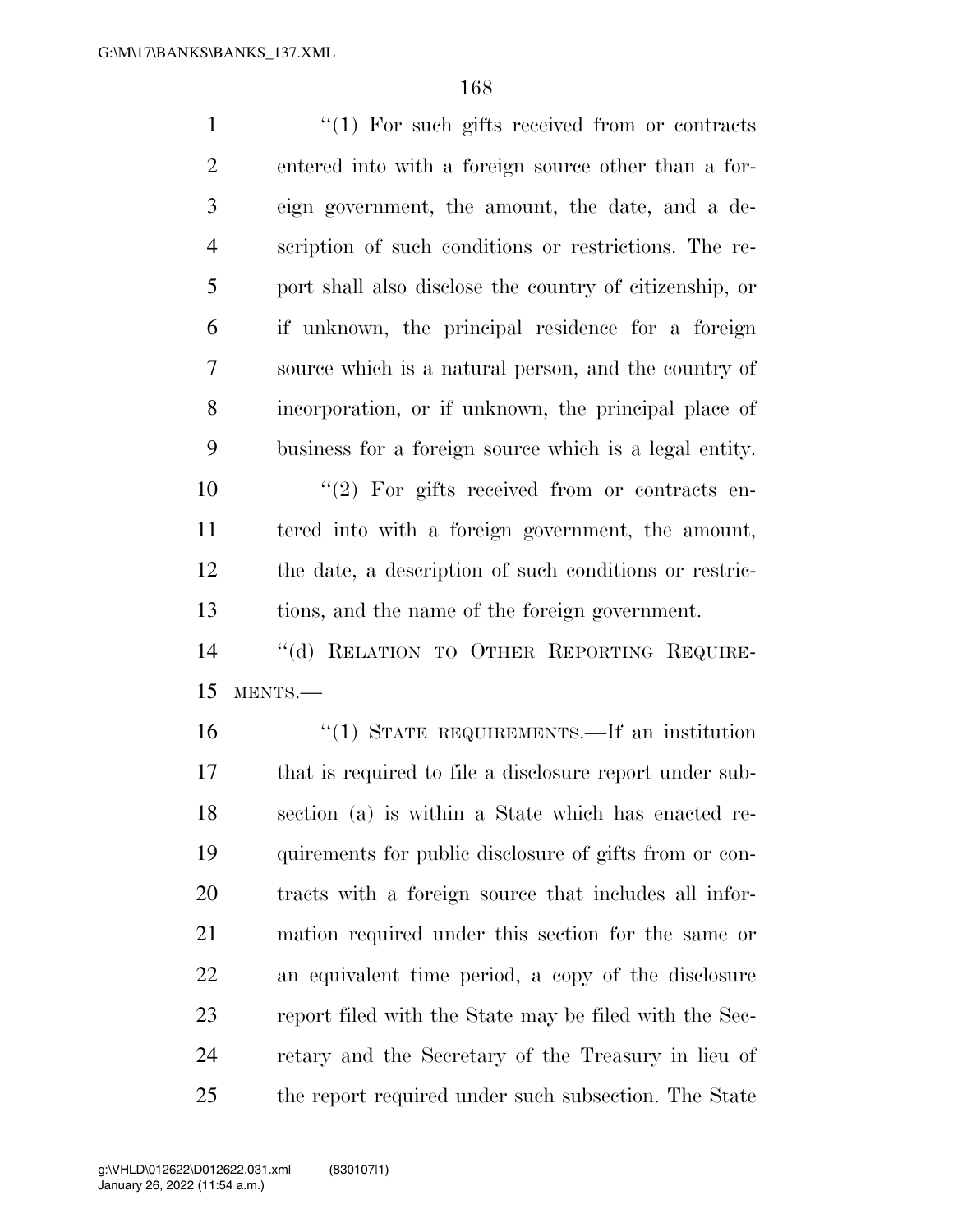in which the institution is located shall provide to the Secretaries such assurances as the Secretaries may require to establish that the institution has met the requirements for public disclosure under State law if the State report is filed.

6 "(2) USE OF OTHER FEDERAL REPORTS.—If an institution receives a gift from, or enters into a con- tract with, a foreign source, where any other depart- ment, agency, or bureau of the executive branch re- quires a report containing all the information re-11 quired under this section for the same or an equiva- lent time period, a copy of the report may be filed with the Secretary and the Secretary of the Treas- ury in lieu of a report required under subsection (a). 15 " (e) CONFUCIUS INSTITUTE AGREEMENTS.—

 ''(1) DEFINED TERM.—In this subsection, the term 'Confucius Institute' means a cultural institute directly or indirectly funded by the Government of the People's Republic of China.

20 "(2) DISCLOSURE REQUIREMENT.—Any institu-21 tion that has entered into an agreement with a Con- fucius Institute shall immediately make the full text of such agreement available—

24  $\langle (A)$  on the publicly accessible website of 25 the institution: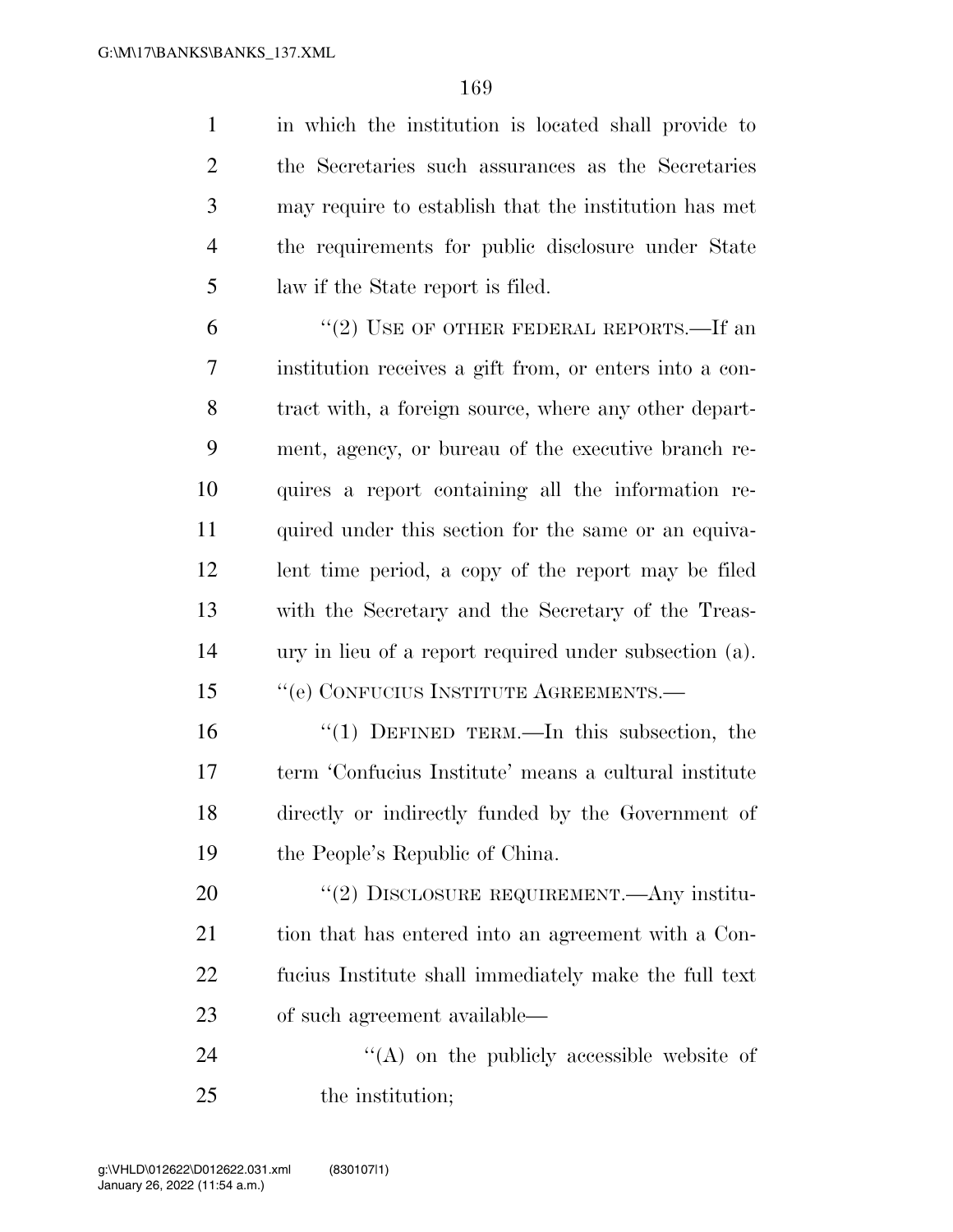| $\mathbf{1}$   | $\lq\lq (B)$ to the Department of Education;              |
|----------------|-----------------------------------------------------------|
| $\overline{2}$ | "(C) to the Committee on Health, Edu-                     |
| 3              | cation, Labor, and Pensions of the Senate; and            |
| $\overline{4}$ | "(D) to the Committee on Education and                    |
| 5              | Labor of the House of Representatives.                    |
| 6              | $\lq(3)$ In subsection (i), as redesignated—              |
| $\tau$         | "(A) in paragraph $(2)$ , by amending sub-                |
| 8              | paragraph $(A)$ to read as follows:                       |
| 9              | $``$ $^\prime\text{(A)}$ a foreign government, including— |
| 10             | ""(i) any agency of a foreign govern-                     |
| 11             | ment, and any other unit of foreign gov-                  |
| 12             | ernmental authority, including any foreign                |
| 13             | national, State, local, and municipal gov-                |
| 14             | ernment;                                                  |
| 15             | "(ii) any international or multi-                         |
| 16             | national organization whose membership is                 |
| 17             | composed of any unit of foreign govern-                   |
| 18             | ment described in clause (i); and                         |
| 19             | "(iii) any agent or representative of                     |
| 20             | any such unit or such organization, while                 |
| 21             | acting as such;'; and                                     |
| 22             | "(B) in paragraph $(3)$ , by inserting before             |
| 23             | the semicolon at the end the following: ', or the         |
| 24             | fair market value of an in-kind gift'.                    |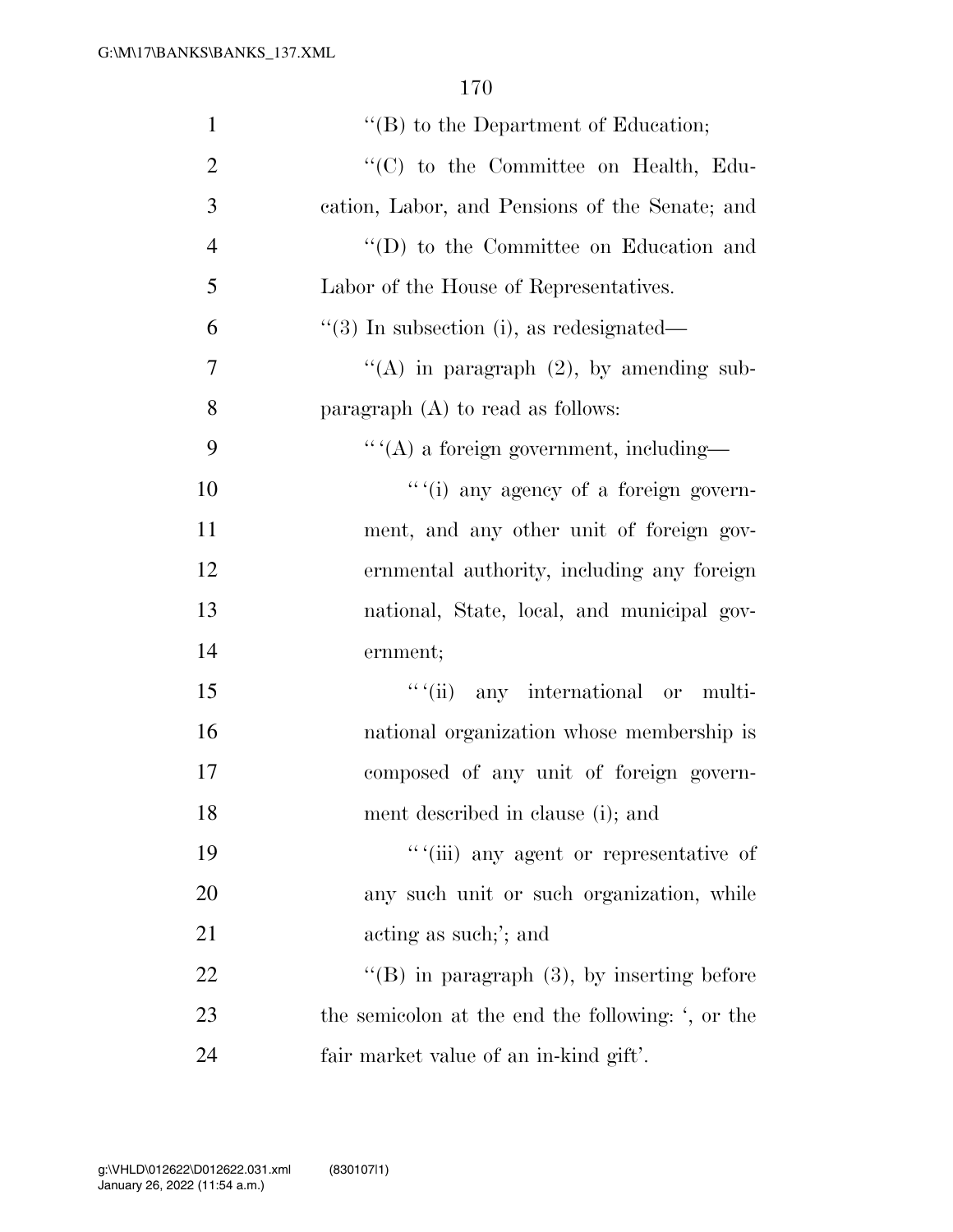''(f) PUBLIC DISCLOSURE AND MODIFICATION OF REPORTS.—

3 "(1) IN GENERAL.—Not later than 30 days after receiving a disclosure report under this section, the Secretary shall make such report electronically available to the public for downloading on a search- able database under which institutions can be indi-vidually identified and compared.

9 "(2) MODIFICATIONS.—The Secretary shall in- corporate a process permitting institutions to revise and update previously filed disclosure reports under this section to ensure accuracy, compliance, and abil-ity to cure.

14 "(g) SANCTIONS FOR NONCOMPLIANCE.—

 ''(1) IN GENERAL.—As a sanction for non- compliance with the requirements under this section, the Secretary may impose a fine on an institution that in any year knowingly or willfully violates this section, that is—

20  $\langle (A)$  in the case of a failure to disclose a gift or contract with a foreign source as re-22 quired under this section or to comply with the requirements of subsection (b)(4), in an amount 24 that is not less than \$250 but not more than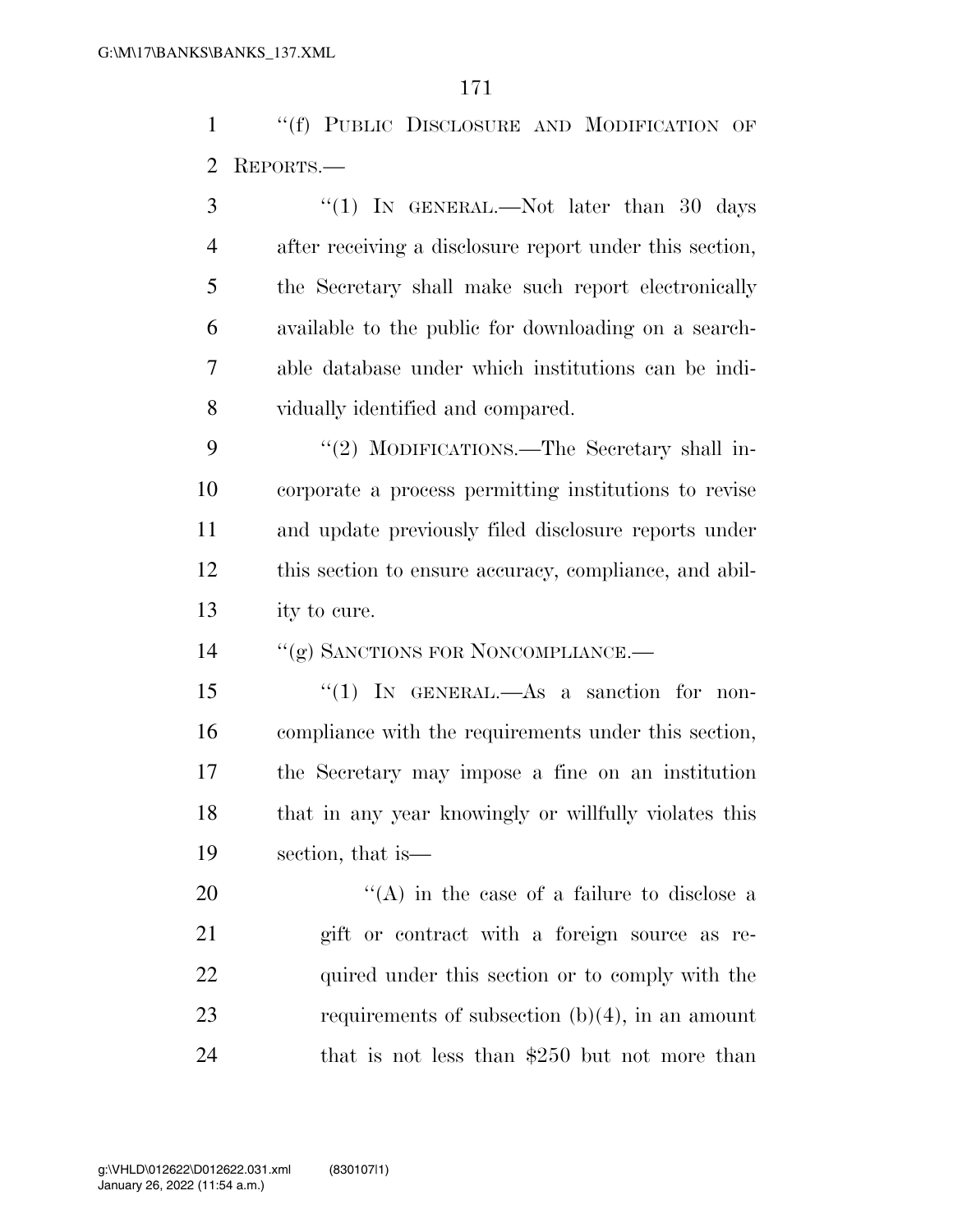| the amount of the gift or contract with the for- |  |
|--------------------------------------------------|--|
| eign source; or                                  |  |

 ''(B) in the case of any violation of the re-4 quirements of subsection  $(a)(3)$ , in an amount that is not more than 25 percent of the total amount of funding received by the institution under this Act.

8 "(2) REPEATED FAILURES.—

9 "(A) KNOWING AND WILLFUL FAIL- URES.—In addition to a fine for a violation in any year in accordance with paragraph (1) and 12 subject to subsection (e)(2), the Secretary shall impose a fine on an institution that knowingly and willfully fails in 3 consecutive years to com- ply with the requirements of this section, that  $16$  is—

17 ''(i) in the case of a failure to disclose 18 a gift or contract with a foreign source as 19 required under this section or to comply 20 with the requirements of subsection  $(b)(4)$ , 21 in an amount that is not less than 22 \$100,000 but not more than twice the 23 amount of the gift or contract with the for-24 eign source; or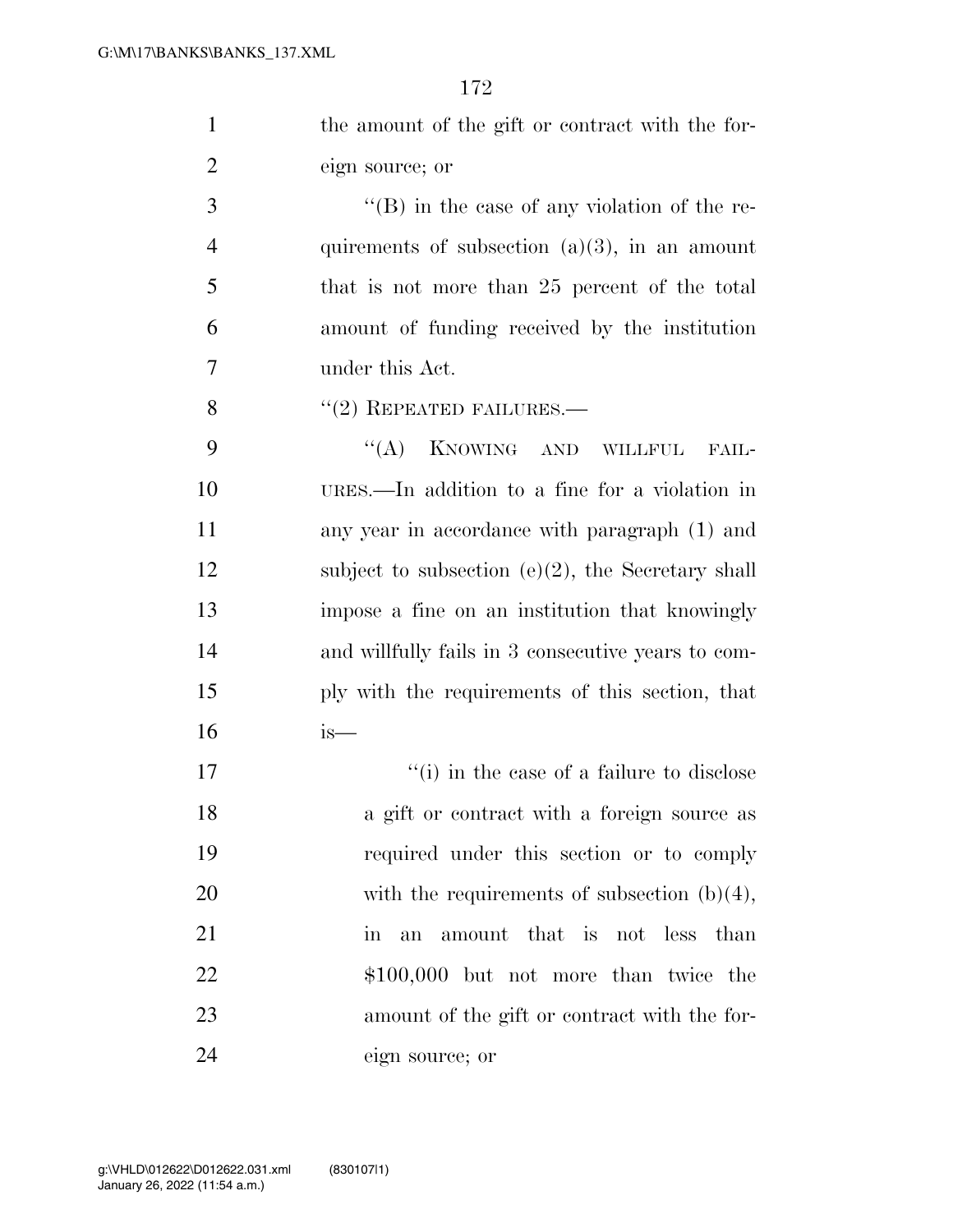| $\mathbf{1}$   | "(ii) in the case of any violation of the                |
|----------------|----------------------------------------------------------|
| $\mathbf{2}$   | requirements of subsection $(a)(3)$ , in an              |
| 3              | amount that is not more than 25 percent                  |
| $\overline{4}$ | of the total amount of funding received by               |
| 5              | the institution under this Act.                          |
| 6              | $\lq\lq (B)$<br>ADMINISTRATIVE FAILURES.—The             |
| 7              | Secretary shall impose a fine on an institution          |
| 8              | that fails to comply with the requirements of            |
| 9              | section in 3 consecutive years, in an<br>this            |
| 10             | amount that is not less than \$250 but not more          |
| 11             | than the amount of the gift or contract with the         |
| 12             | foreign source.                                          |
| 13             | "(C) COMPLIANCE PLAN REQUIREMENT.—                       |
| 14             | An institution that fails to file a disclosure re-       |
| 15             | port for a receipt of a gift from or contract with       |
| 16             | a foreign source in 2 consecutive years, shall be        |
| 17             | required to submit a compliance plan to Sec-             |
| 18             | retary.                                                  |
| 19             | "(h) COMPLIANCE OFFICER.—Any institution that is         |
| 20             | required to report a gift or contract under this section |
| 21             | shall designate and maintain a compliance officer who—   |
| 22             | $\lq(1)$ shall be a current employee or legally au-      |
| 23             | thorized agent of such institution; and                  |
| 24             | $\lq(2)$ shall be responsible, on behalf of the insti-   |
| 25             | tution, for compliance with the foreign gift reporting   |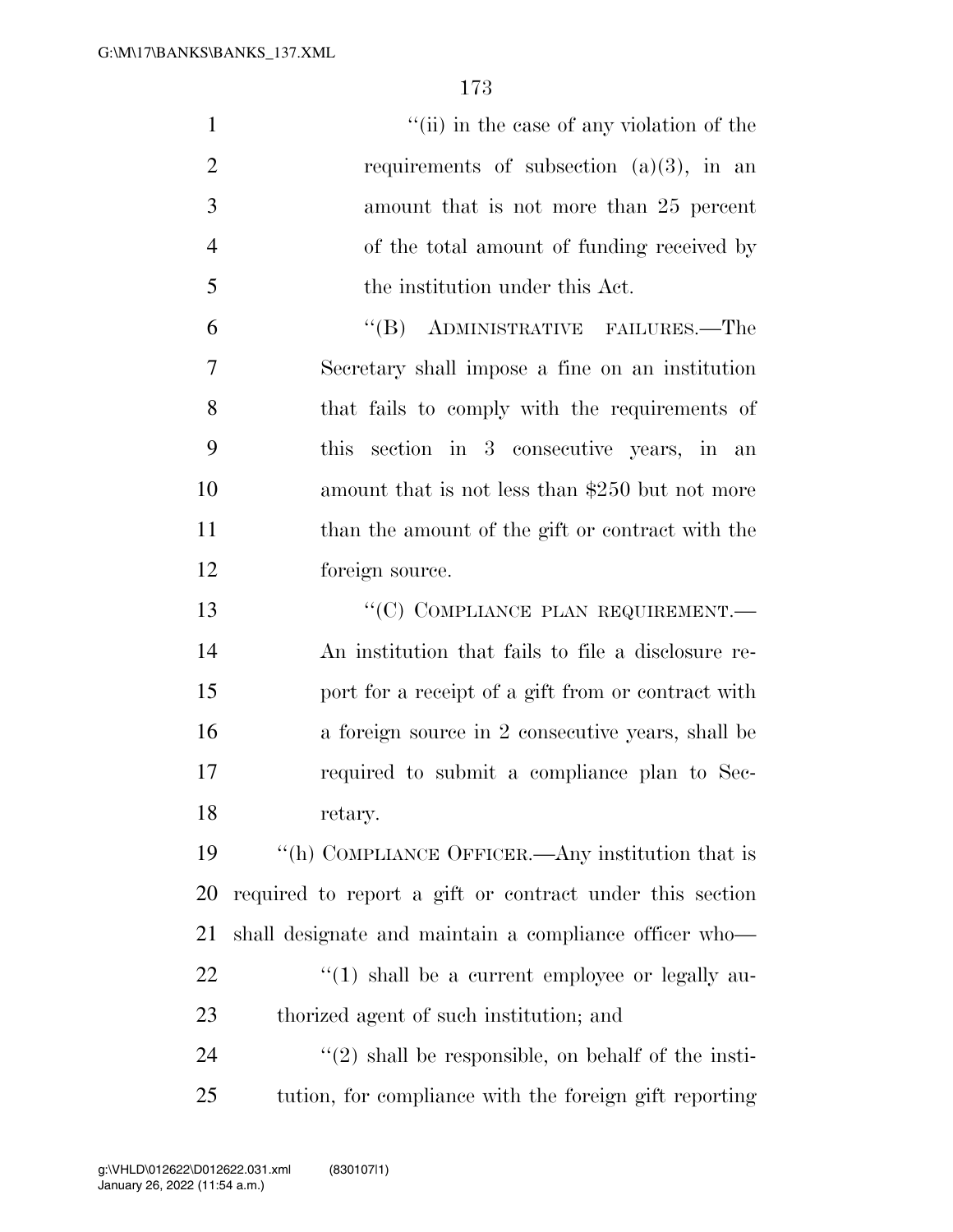requirement under this section and section 124, if applicable. ''(i) SINGLE POINT OF CONTACT.—The Secretary shall maintain a single point of contact to— ''(1) receive and respond to inquiries and re- quests for technical assistance from institutions of higher education regarding compliance with the re- quirements of this section; and 9 ''(2) coordinate the disclosure of information on the searchable database, and process for modifica- tions of disclosures and ability to cure, as described in subsection (e). ''(j) TREATMENT OF CERTAIN PAYMENTS AND GIFTS.— ''(1) EXCLUSIONS.—The following shall not be considered a gift from a foreign source under this section: 18 ''(A) Any payment of one or more elements of a student's cost of attendance (as defined in section 472) to an institution by, or scholarship from, a foreign source who is a natural person, acting in their individual capacity and not as an agent for, at the request or direction of, or on behalf of, any person or entity (except the stu-dent), made on behalf of no more than 15 stu-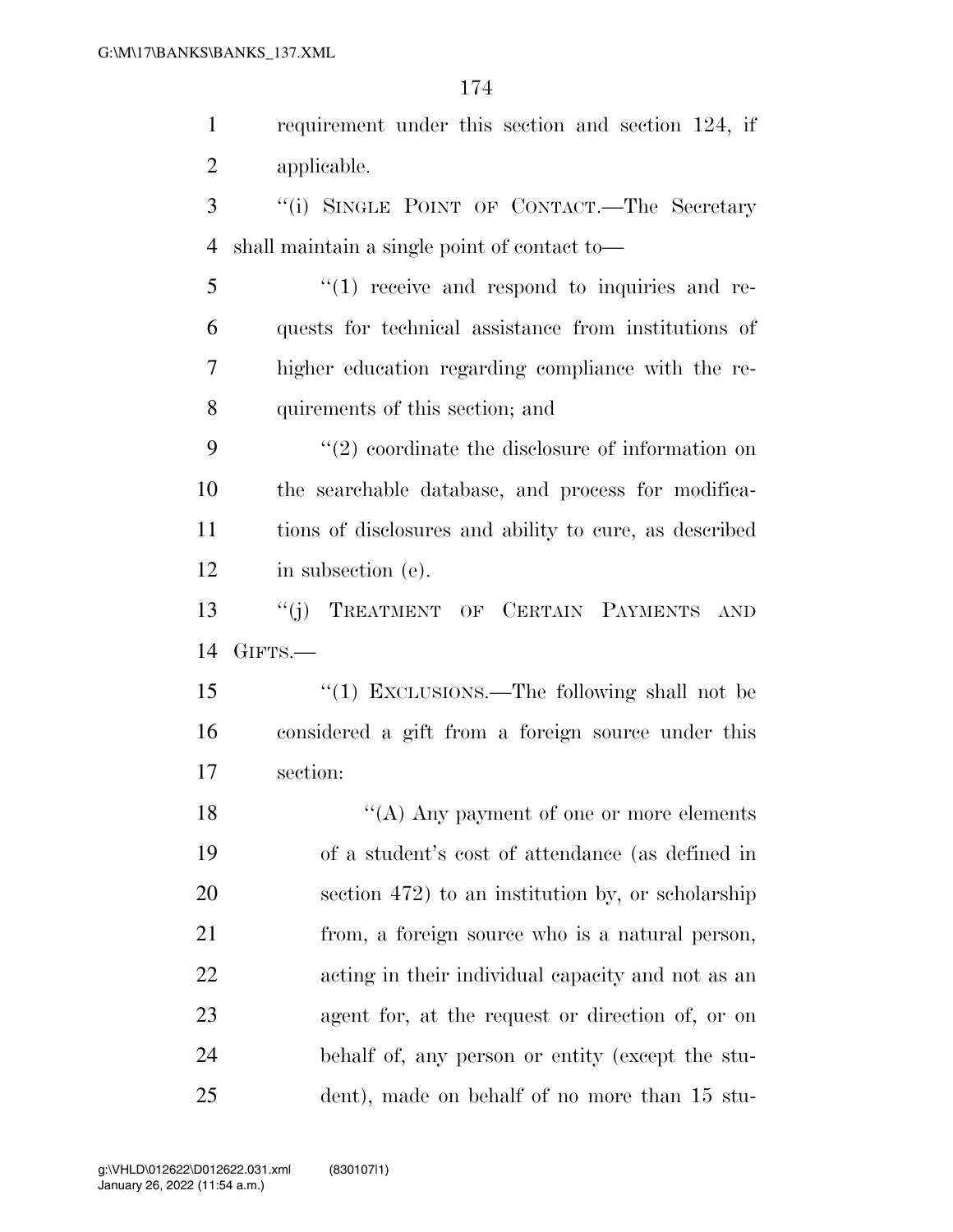dents that is not made under contract with such foreign source, except for the agreement between the institution and such student cov- ering one or more elements of such student's cost of attendance.

 ''(B) Assignment or license of registered industrial and intellectual property rights, such as patents, utility models, trademarks, or copy- rights, or technical assistance, that are not identified as being associated with a national security risk or concern by the Federal Re- search Security Council as described under sec- tion 7902 of title 31, United States Code, as added by section 4493 of the Securing Amer-ica's Future Act.

 ''(2) INCLUSIONS.—Any gift to, or contract with, an entity or organization, such as a research foundation, that operates substantially for the ben- efit or under the auspices of an institution shall be considered a gift to or with respectively, such insti-tution.

22 "(k) DEFINITIONS.—In this section—

23  $\frac{4}{1}$  the term 'contract'—

24  $((A)$  means any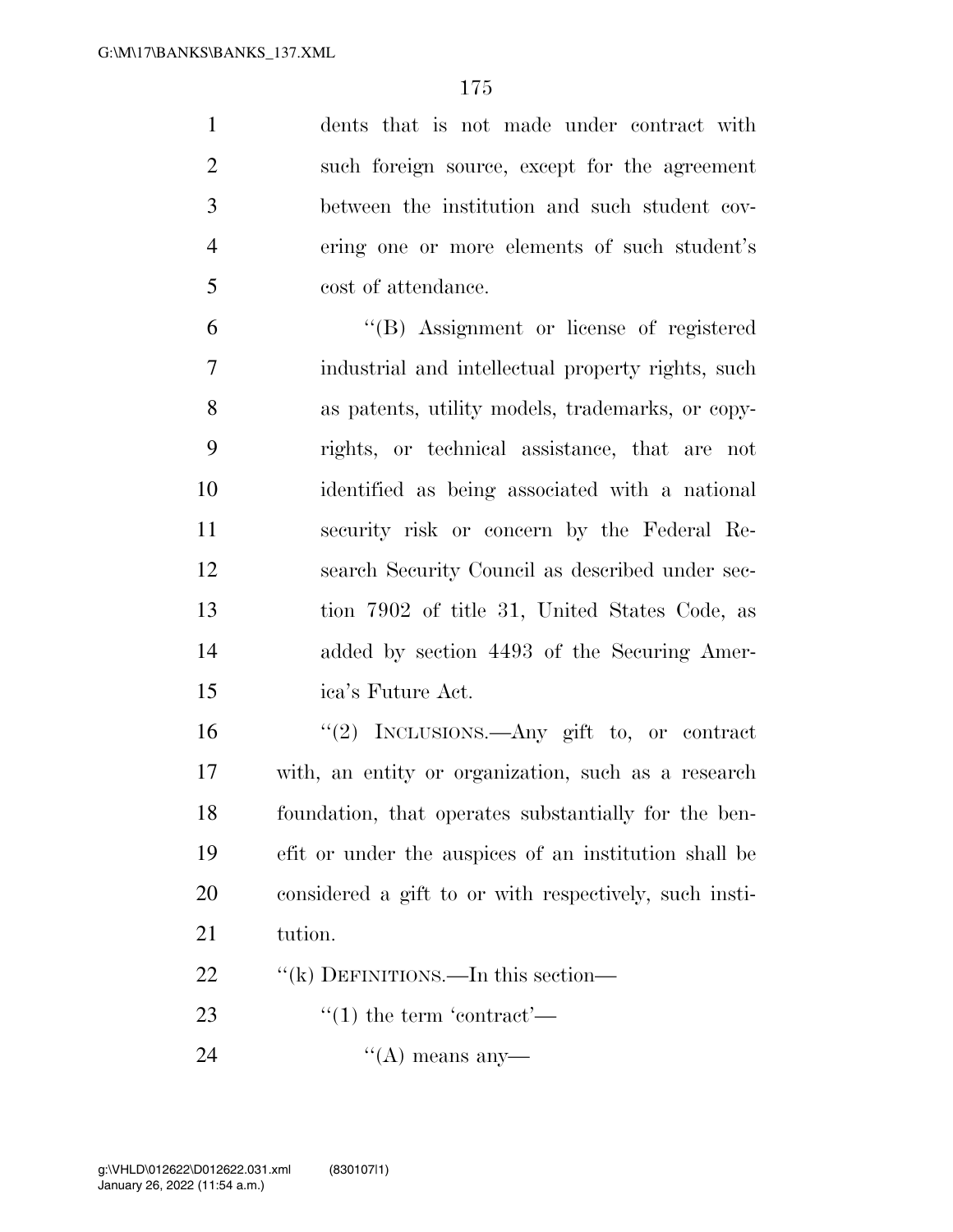| $\mathbf{1}$   | "(i) agreement for the acquisition by               |
|----------------|-----------------------------------------------------|
| $\overline{2}$ | purchase, lease, or barter of property or           |
| 3              | services by the foreign source, for the di-         |
| $\overline{4}$ | rect benefit or use of either of the parties,       |
| 5              | except as provided in subparagraph $(B)$ ; or       |
| 6              | "(ii) affiliation, agreement, or similar            |
| 7              | transaction with a foreign source and is            |
| 8              | based on the use or exchange of an institu-         |
| 9              | tion's name, likeness, time, services, or re-       |
| 10             | sources, except as provided in subpara-             |
| 11             | $graph(B);$ and                                     |
| 12             | "(B) does not include any agreement made            |
| 13             | by an institution located in the United States      |
| 14             | for the acquisition, by purchase, lease, or bar-    |
| 15             | ter, of property or services from a foreign         |
| 16             | source;                                             |
| 17             | $\lq(2)$ the term 'foreign source' means—           |
| 18             | "(A) a foreign government, including an             |
| 19             | agency of a foreign government;                     |
| 20             | $\lq\lq (B)$ a legal entity, governmental or other- |
| 21             | wise, created under the laws of a foreign state     |
| 22             | or states;                                          |
| 23             | "(C) an individual who is not a citizen or          |
| 24             | a national of the United States or a trust terri-   |
| 25             | tory or protectorate thereof; and                   |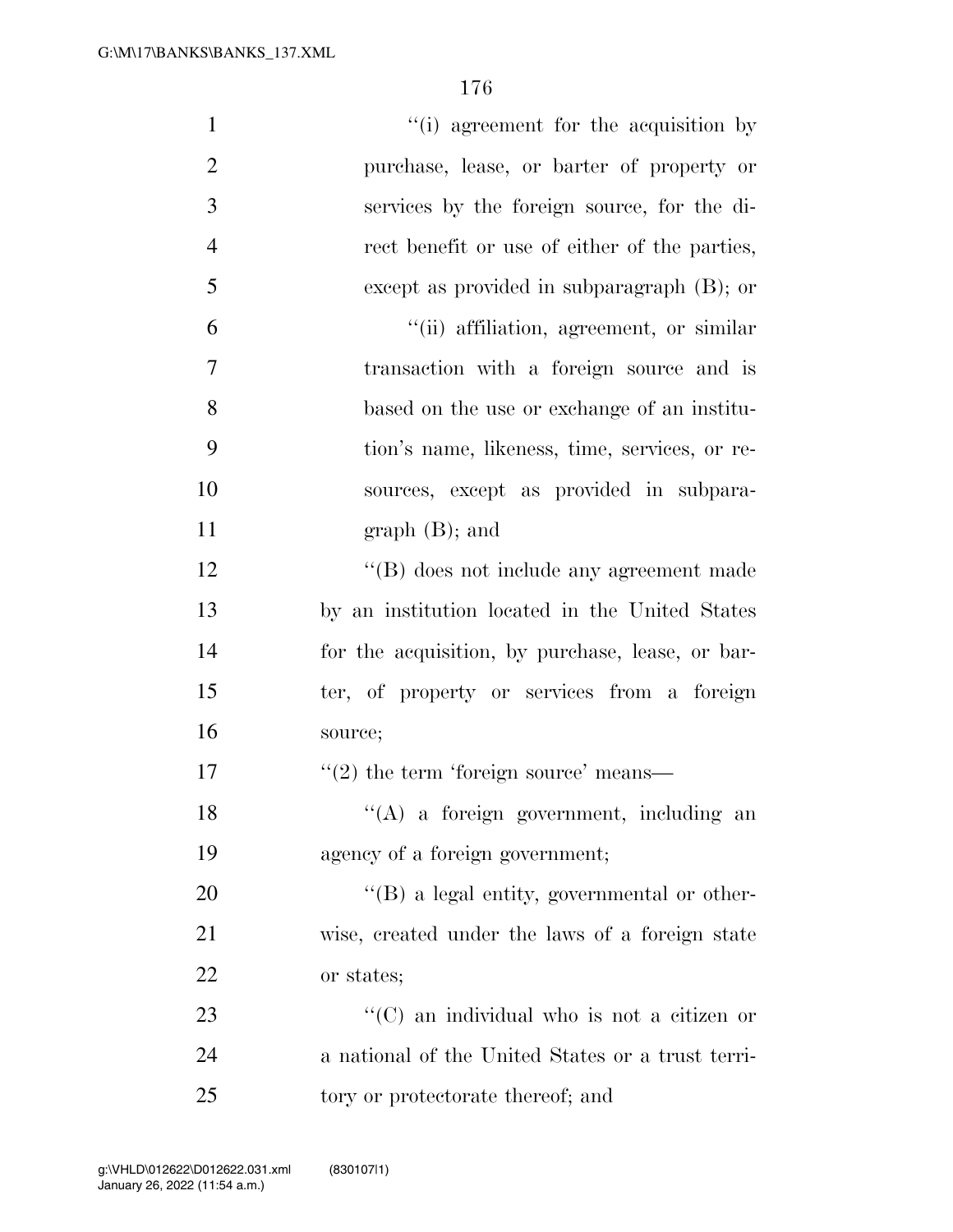| $\mathbf{1}$   | $\lq\lq$ (D) an agent, including a subsidiary or        |
|----------------|---------------------------------------------------------|
| $\overline{2}$ | affiliate of a foreign legal entity, acting on be-      |
| 3              | half of a foreign source;                               |
| $\overline{4}$ | "(3) the term 'gift' means any gift of money,           |
| 5              | property, resources, staff, or services;                |
| 6              | $\cdot$ (4) the term 'institution' means an institution |
| 7              | of higher education, as defined in section 102, or, if  |
| 8              | a multicampus institution, any single campus of         |
| 9              | such institution, in any State; and                     |
| 10             | "(5) the term 'restricted or conditional gift or        |
| 11             | contract' means any endowment, gift, grant, con-        |
| 12             | tract, award, present, or property of any kind which    |
| 13             | includes provisions regarding—                          |
| 14             | $\lq\lq$ the employment, assignment, or ter-            |
| 15             | mination of faculty;                                    |
| 16             | $\lq\lq$ the establishment of departments,              |
| 17             | centers, institutes, instructional programs, re-        |
| 18             | search or lecture programs, or new faculty posi-        |
| 19             | tions;                                                  |
| 20             | "(C) the selection or admission of stu-                 |
| 21             | dents; or                                               |
| 22             | $\lq\lq$ (D) the award of grants, loans, scholar-       |
| 23             | ships, fellowships, or other forms of financial         |
| 24             | aid restricted to students of a specified country,      |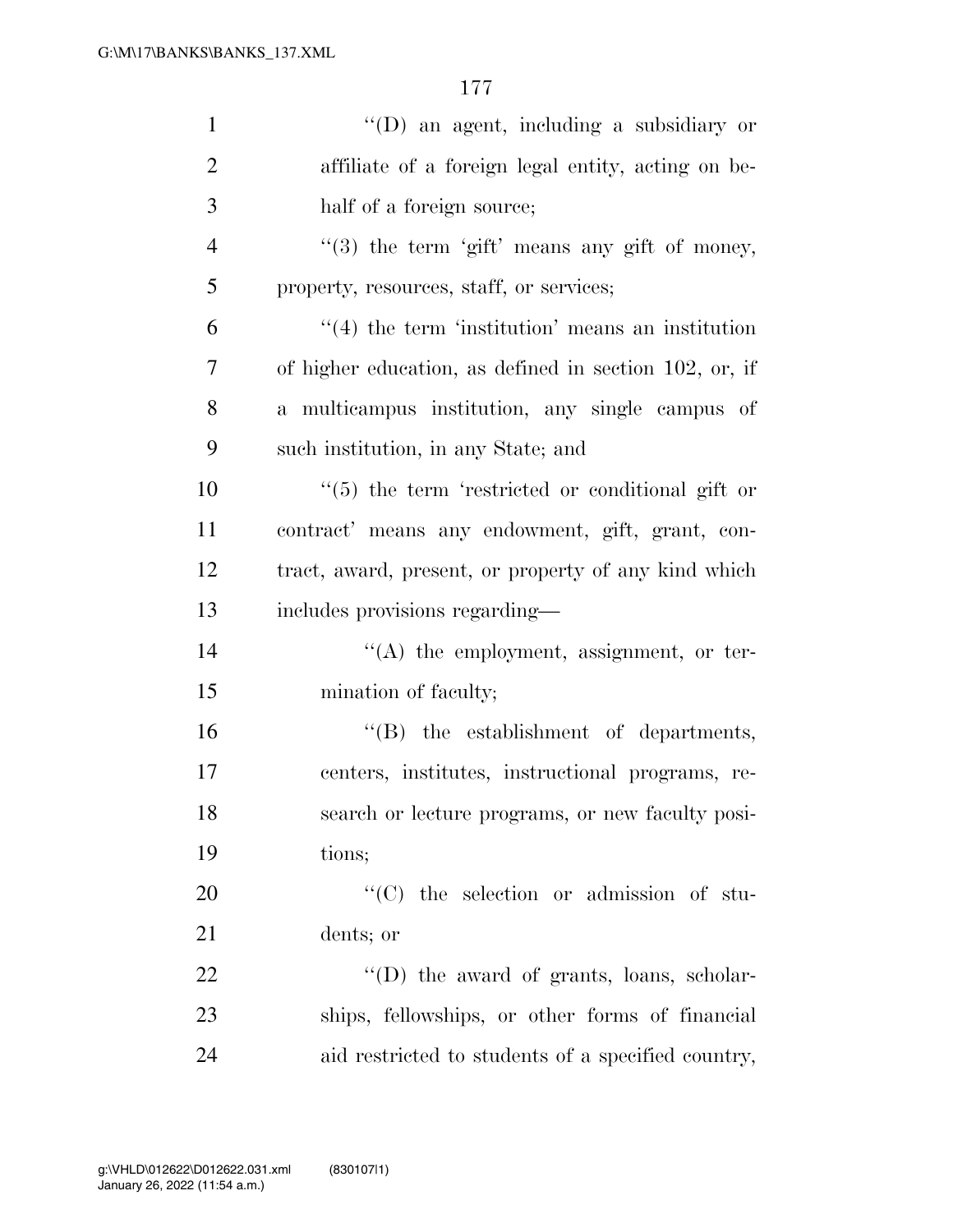religion, sex, ethnic origin, or political opin-ion.''.

 (b) POLICY REGARDING CONFLICTS OF INTEREST FROM FOREIGN GIFTS AND CONTRACTS.—Part B of title I of the Higher Education Act of 1965 (20 U.S.C. 1011 et seq.) is amended by adding at the end the following: **''SEC. 124. INSTITUTIONAL POLICY REGARDING FOREIGN GIFTS AND CONTRACTS TO FACULTY AND STAFF.** 

 ''(a) REQUIREMENT TO MAINTAIN POLICY AND DATABASE.—Each institution of higher education de-scribed in subsection (b) shall—

13 ''(1) maintain a policy requiring faculty, profes- sional staff, and other staff engaged in research and development (as determined by the institution) em- ployed at such institution to disclose to such institu- tion any gifts received from, or contracts entered into with, a foreign source;

 $(2)$  maintain a searchable database of infor- mation disclosed in paragraph (1) for the previous five years, except an institution shall not be required to include in the database gifts or contracts received or entered into before the date of enactment of the Securing America's Future Act; and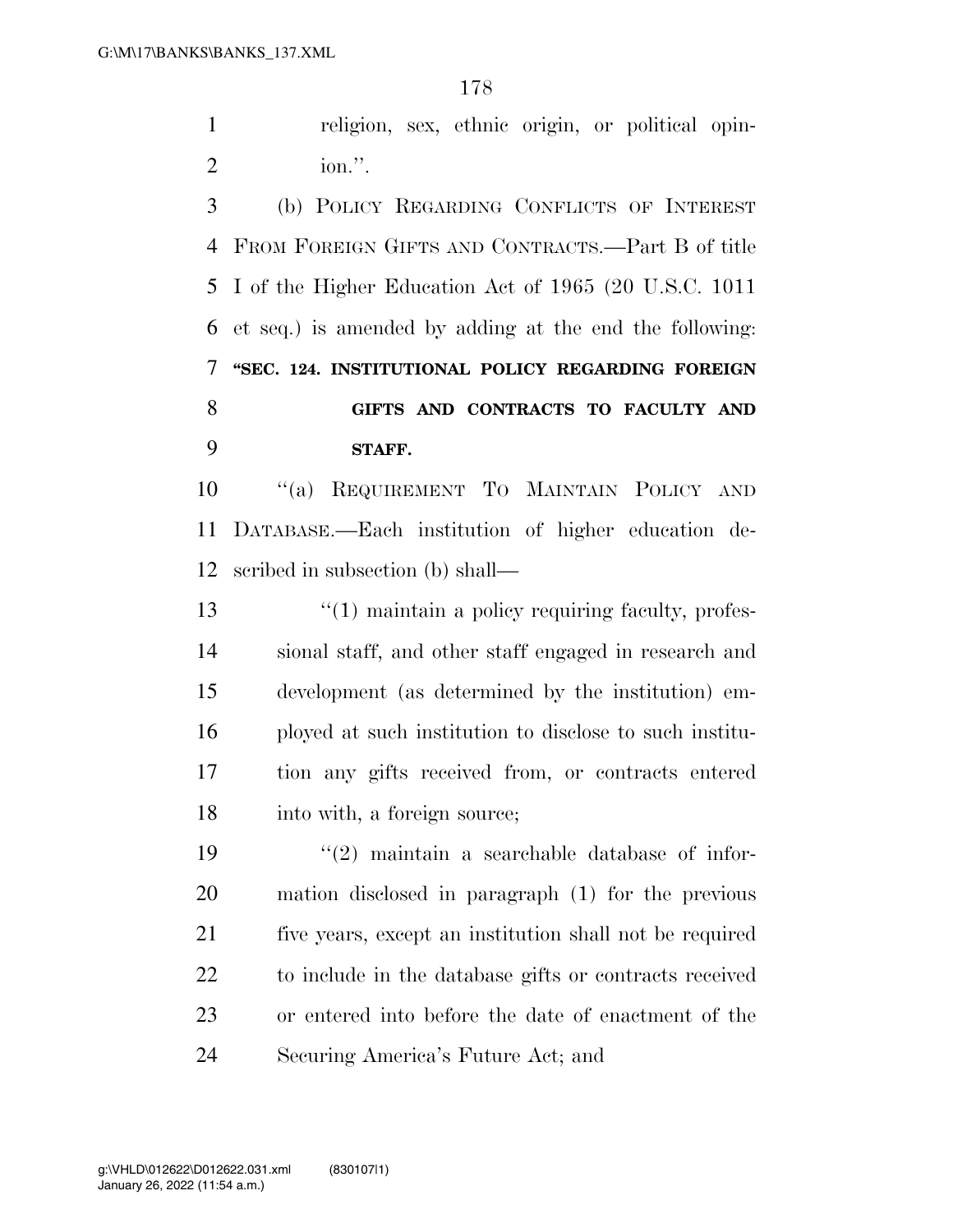| $\mathbf{1}$   | $(3)$ maintain a plan to effectively identify and            |
|----------------|--------------------------------------------------------------|
| $\overline{2}$ | manage potential information gathering by foreign            |
| 3              | sources through espionage targeting faculty, profes-         |
| $\overline{4}$ | sional staff, and other staff engaged in research and        |
| 5              | development (as determined by the institution) that          |
| 6              | may arise from gifts received from, or contracts en-         |
| 7              | tered into with, a foreign source, including through         |
| 8              | the use of periodic communications and enforcement           |
| 9              | of the policy described in paragraph (1).                    |
| 10             | "(b) INSTITUTIONS.—An institution of higher edu-             |
| 11             | cation shall be subject to the requirements of this section  |
| 12             | if such institution—                                         |
| 13             | $\cdot\cdot(1)$ is an institution of higher education as de- |
| 14             | fined under section 102; and                                 |
| 15             | "(2) had more than $$5,000,000$ in research and              |
| 16             | development expenditures in any of the previous five         |
| 17             | years.                                                       |
| 18             | "(c) SANCTIONS FOR NONCOMPLIANCE.-                           |
| 19             | "(1) IN GENERAL.—As a sanction for non-                      |
| 20             | compliance with the requirements under this section,         |
| 21             | the Secretary may impose a fine on an institution            |
| 22             | that in any year knowingly or willfully violates this        |
| 23             | section, in an amount that is not less than \$250 but        |
| 24             | not more than $$1,000$ .                                     |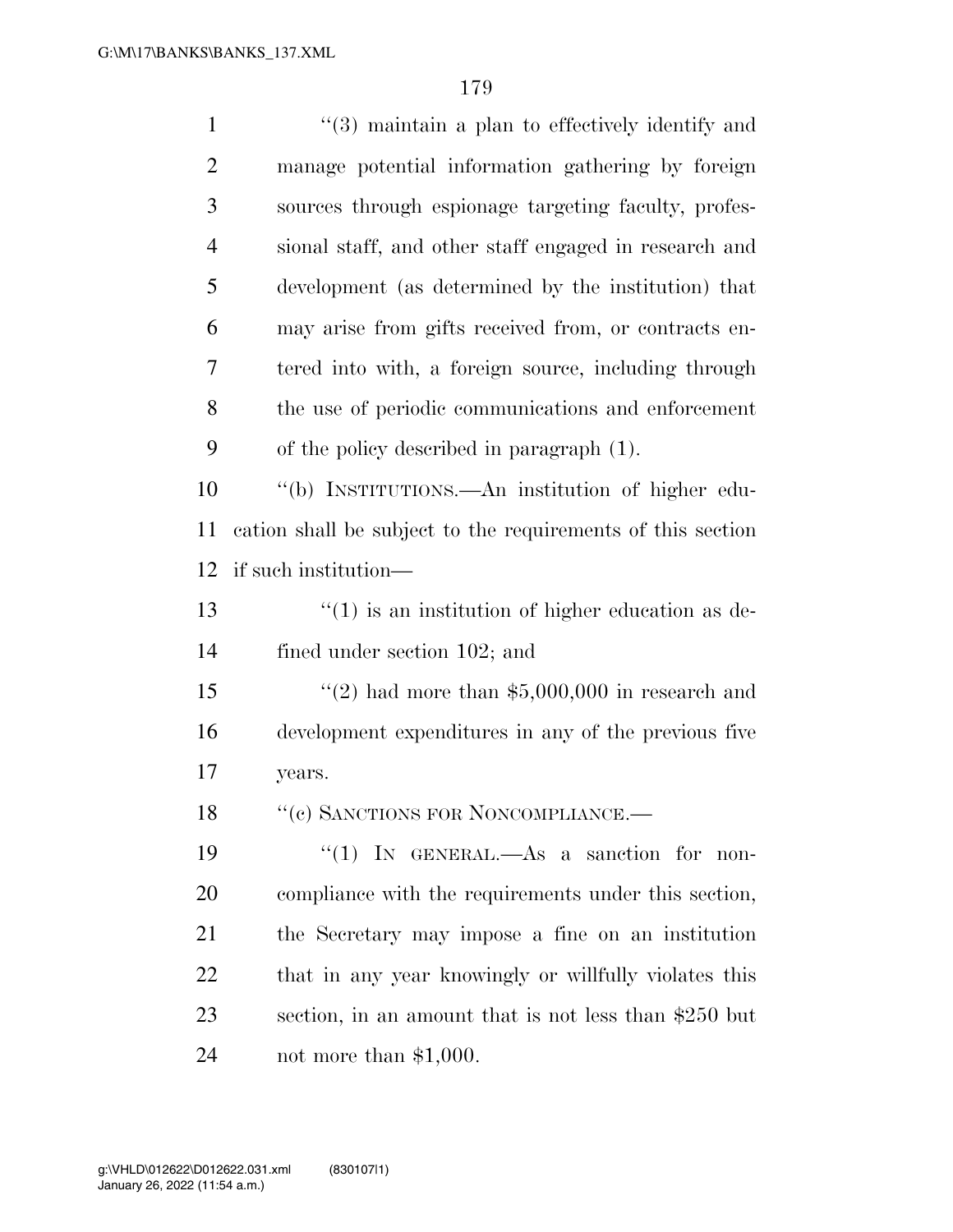1 ''(2) SECOND FAILURE.—In addition to a fine for a violation in accordance with paragraph (1), the Secretary shall impose a fine on an institution that knowingly, willfully, and repeatedly fails to comply with the requirements of this section in a second consecutive year in an amount that is not less than \$1,000 but not more than \$25,000.

8 "(3) THIRD AND ADDITIONAL FAILURES.—In addition to a fine for a violation in accordance with paragraph (1) or (2), the Secretary shall impose a fine on an institution that knowingly, willfully, and repeatedly fails to comply with the requirements of this section in a third consecutive year, or any con- secutive year thereafter, in an amount that is not less than \$25,000 but not more than \$50,000.

 ''(4) ADMINISTRATIVE FAILURES.—The Sec- retary shall impose a fine on an institution that fails in 3 consecutive years to comply with the require- ments of this section in an amount that is not less than \$250 but not more than \$25,000.

21 ''(5) COMPLIANCE PLAN REQUIREMENT.—An institution that fails to comply with the require- ments under this section for 2 consecutive years shall be required to submit a compliance plan to the Secretary.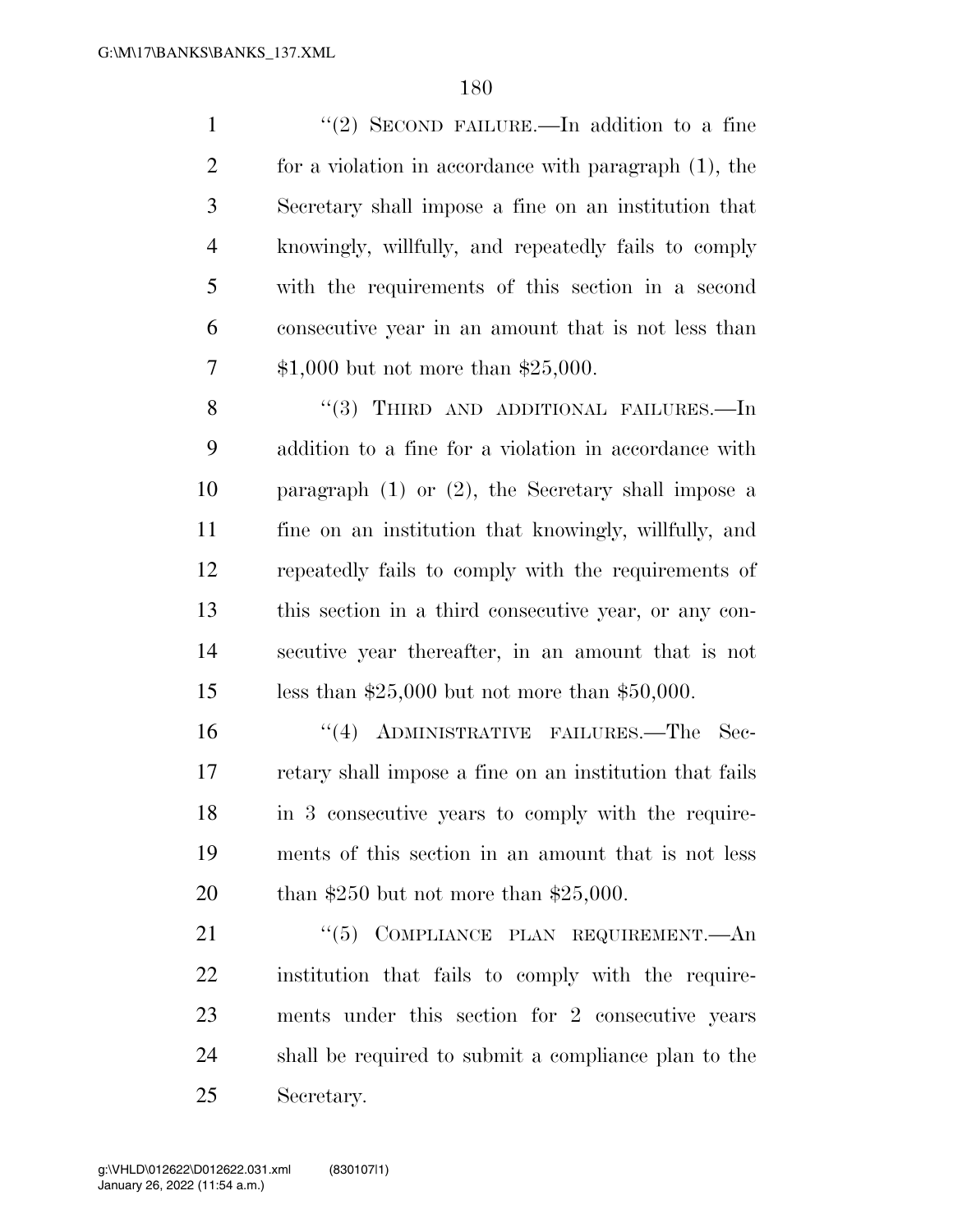| $\mathbf{1}$   | "(d) DEFINITIONS.—In this section—                           |
|----------------|--------------------------------------------------------------|
| $\overline{2}$ | $"(1)$ the terms 'foreign source' and 'gift' have            |
| 3              | the meaning given the terms in section 117;                  |
| $\overline{4}$ | $\cdot\cdot(2)$ the term 'contract' means any-               |
| 5              | $\lq\lq$ agreement for the acquisition by pur-               |
| 6              | chase, lease, or barter of property or services by           |
| 7              | the foreign source, for the direct benefit or use            |
| 8              | of either of the parties; or                                 |
| 9              | "(B) affiliation, agreement, or similar                      |
| 10             | transaction with a foreign source based on the               |
| 11             | use or exchange of the name, likeness, time,                 |
| 12             | services, or resources of faculty, professional              |
| 13             | staff, and other staff engaged in research and               |
| 14             | development (as determined by the institution);              |
| 15             | and                                                          |
| 16             | $\cdot\cdot$ (3) the term 'professional staff' means profes- |
| 17             | sional employees, as defined in section 3 of the Fair        |
| 18             | Labor Standards Act of 1938 (29 U.S.C. 203).".               |
| 19             | (c) REGULATIONS.—                                            |
| 20             | $(1)$ IN GENERAL.—Not later than 1 year after                |
| 21             | the date of enactment of this Act, the Secretary of          |
| 22             | Education shall begin the negotiated rulemaking              |
| 23             | process under section 492 of the Higher Education            |
| 24             | Act of $1965$ (20 U.S.C. 1098a) to carry out the             |
| 25             | amendments made by subsections (a) and (b).                  |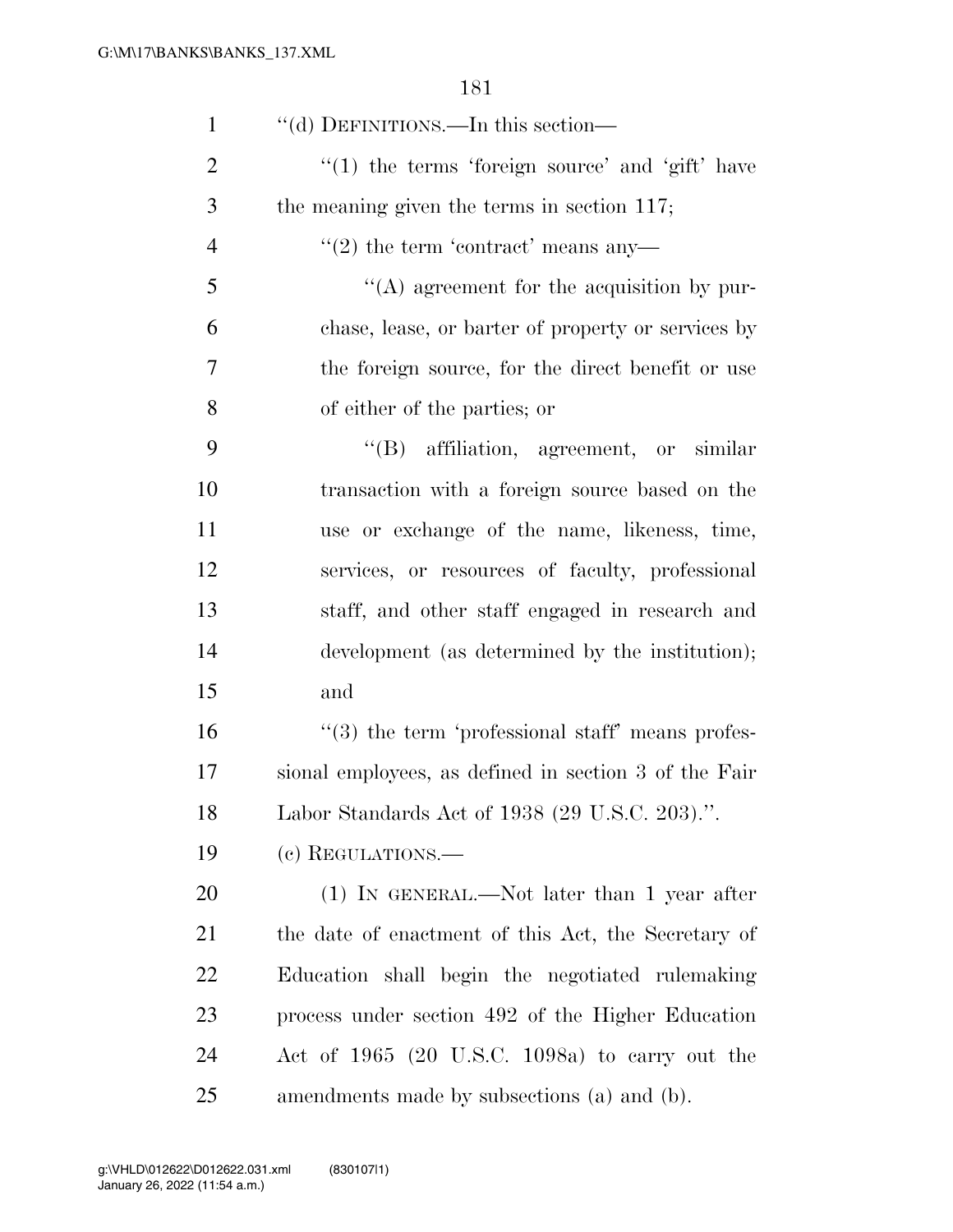| $\mathbf{1}$   | (2) ISSUES.—Regulations issued pursuant to           |
|----------------|------------------------------------------------------|
| $\overline{2}$ | paragraph $(1)$ to carry out the amendment made by   |
| 3              | subsection (a) shall, at a minimum, address the fol- |
| $\overline{4}$ | lowing issues:                                       |
| 5              | (A) Instructions on reporting structured             |
| 6              | gifts and contracts.                                 |
| $\overline{7}$ | (B) The inclusion in institutional reports           |
| 8              | of gifts received from, and contracts entered        |
| 9              | into with, foreign sources by entities and orga-     |
| 10             | nizations, such as research foundations, that        |
| 11             | operate substantially for the benefit or under       |
| 12             | the auspices of the institution.                     |
| 13             | (C) Procedures to protect confidential or            |
| 14             | proprietary information included in gifts and        |
| 15             | contracts.                                           |
| 16             | (D) The alignment of such regulations                |
| 17             | with the reporting and disclosure of foreign         |
| 18             | gifts or contracts required by other Federal         |
| 19             | agencies.                                            |
| 20             | (E) The treatment of foreign gifts or con-           |
| 21             | tracts involving research or technologies identi-    |
| 22             | fied as being associated with a national security    |
| 23             | risk or concern by the Federal Research Secu-        |
| 24             | rity Council as described under section 7902 of      |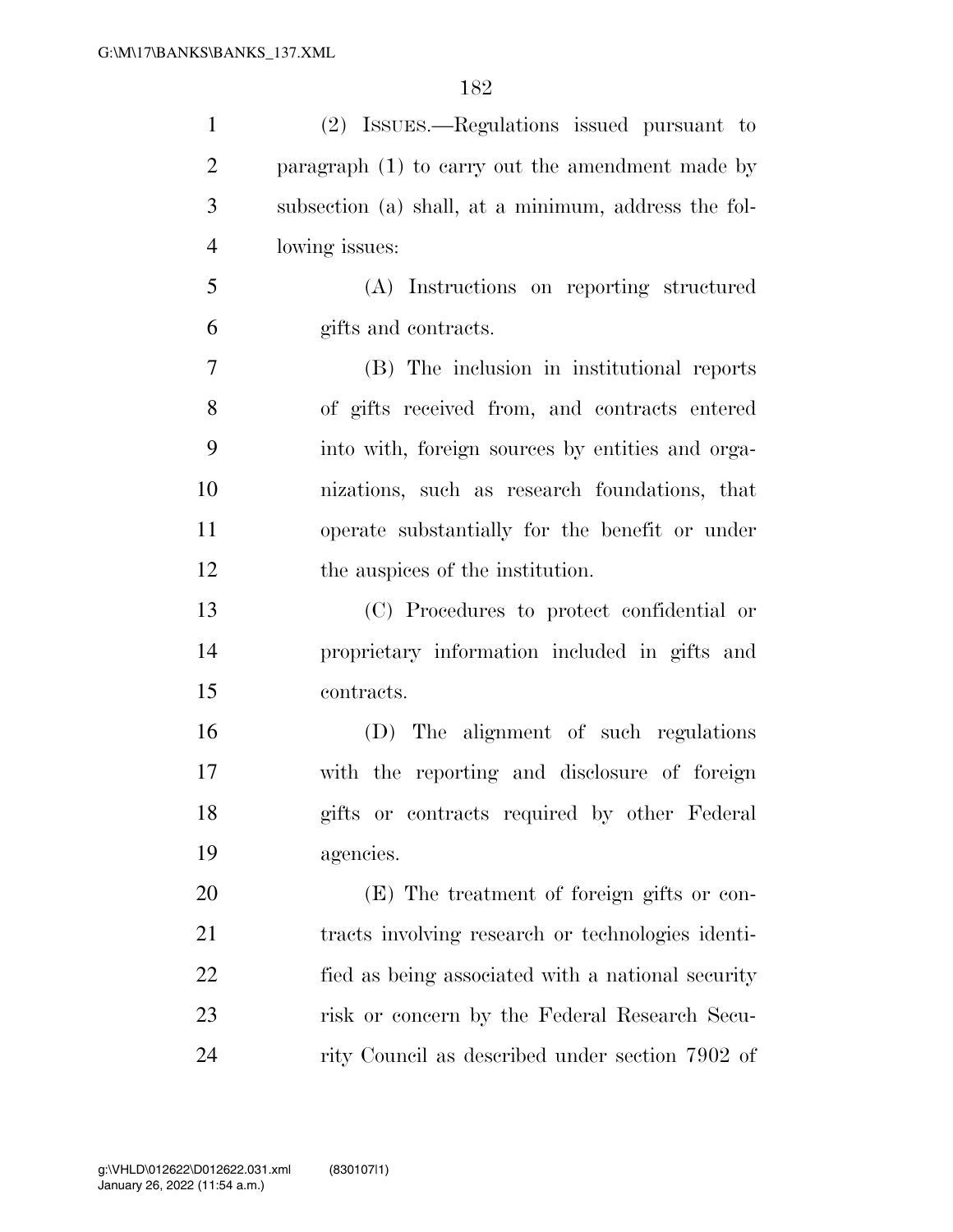1 title 31, United States Code, as added by sec-2 tion 4493 of this Act.

 (3) EFFECTIVE DATE.—The amendments made by subsections (a) and (b) shall take effect on the date on which the regulations issued under para-graph (1) take effect.

# **TITLE VI—MATTERS RELATED TO DEMOCRACY, HUMAN RIGHTS AND TAIWAN**

#### **SEC. 601. SUPPORTING A FREE AND DEMOCRATIC CHINA.**

11 It is the policy of the United States to support a free and democratic China which respects the human rights and civil liberties of the people of China.

#### **SEC. 602. AMERICAN INSTITUTE IN TAIWAN.**

 The position of Director of the American Institute in Taiwan's Taipei office shall be subject to the advice and consent of the Senate, and effective upon enactment of this Act shall have the title of Representative.

#### **SEC. 603. PROHIBITIONS AGAINST UNDERMINING UNITED**

#### **STATES POLICY REGARDING TAIWAN.**

 (a) FINDING.—Congress finds that the efforts by the Government of the People's Republic of China (PRC) and the Chinese Communist Party to compel private United States businesses, corporations, and nongovernmental en-tities to use PRC-mandated language to describe the rela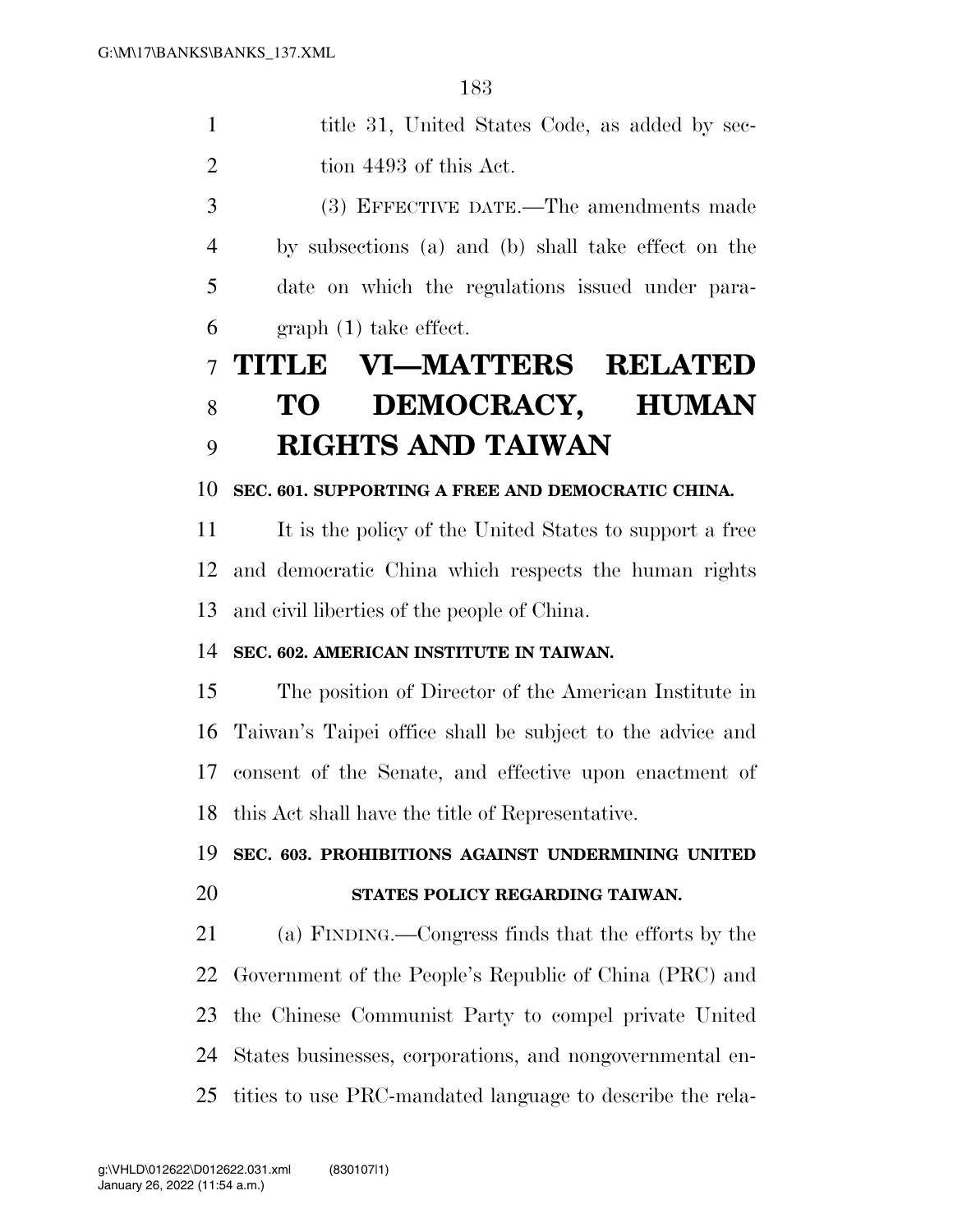tionship between Taiwan and China are an intolerable at- tempt to enforce political censorship globally and should be considered an attack on the fundamental underpinnings of all democratic and free societies, including the constitu-tionally protected right to freedom of speech.

 (b) SENSE OF CONGRESS.—It is the sense of Con- gress that the United States Government, in coordination with United States businesses and nongovernmental enti- ties, should formulate a code of conduct for interacting with the Government of the People's Republic of China and the Chinese Communist Party and affiliated entities, the aim of which is—

 (1) to counter PRC sharp power operations, which threaten free speech, academic freedom, and the normal operations of United States businesses and nongovernmental entities; and

 (2) to counter PRC efforts to censor the way the world refers to issues deemed sensitive to the Government of the People's Republic of China and Chinese Communist Party leaders, including issues related to Taiwan, Tibet, the Tiananmen Square Massacre, and the mass internment of Uyghurs and other Turkic Muslims, among many other issues.

 (c) PROHIBITION ON RECOGNITION OF PRC CLAIMS TO SOVEREIGNTY OVER TAIWAN.—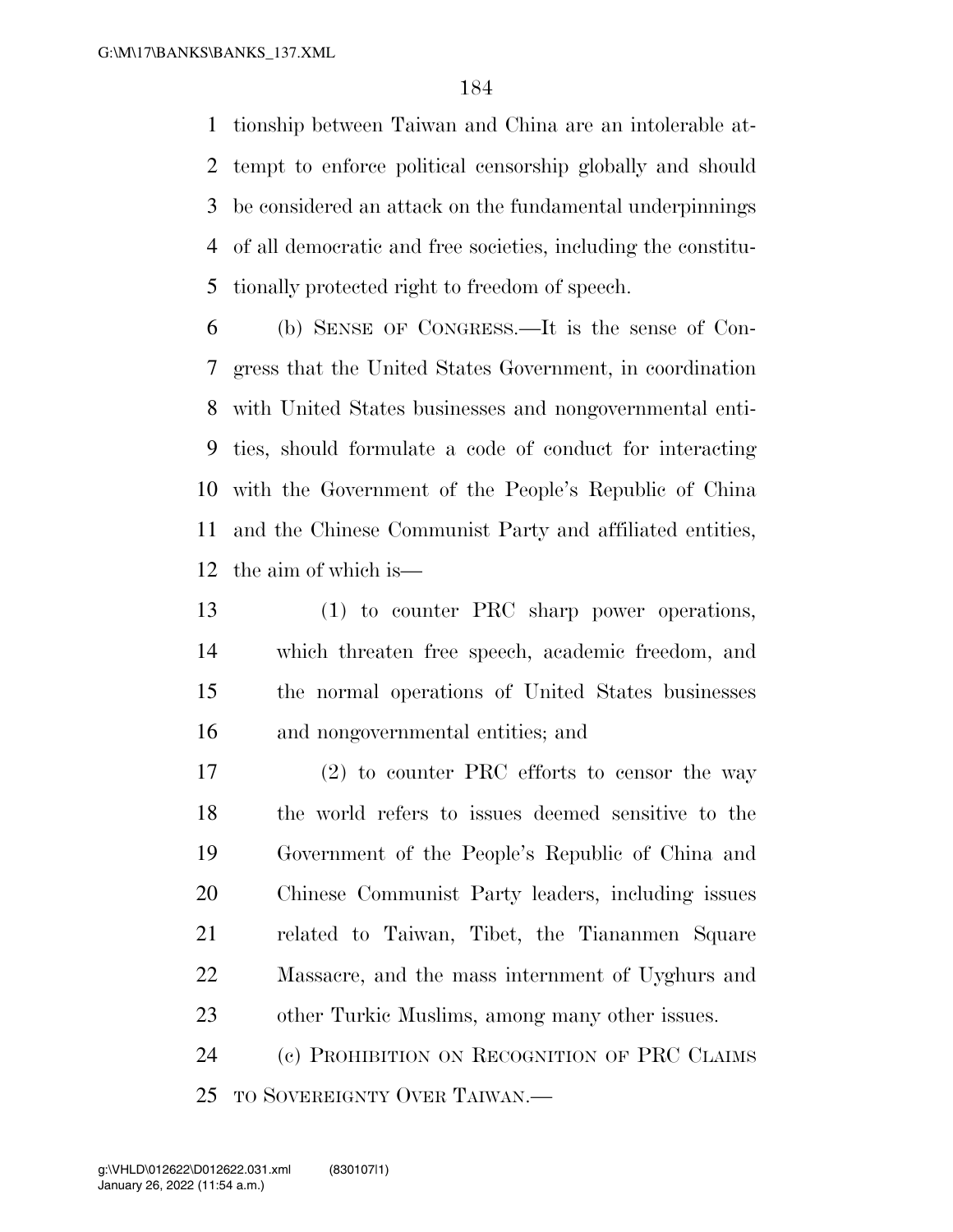| $\mathbf{1}$   | (1) SENSE OF CONGRESS.—It is the sense of         |
|----------------|---------------------------------------------------|
| $\overline{2}$ | Congress that—                                    |
| 3              | (A) issues related to the sovereignty of          |
| $\overline{4}$ | Taiwan are for the people of Taiwan to decide     |
| 5              | through the democratic process they have estab-   |
| 6              | lished;                                           |
| $\overline{7}$ | (B) the dispute between the People's Re-          |
| 8              | public of China and Taiwan must be resolved       |
| 9              | peacefully and with the assent of the people of   |
| 10             | Taiwan;                                           |
| 11             | (C) the primary obstacle to peaceful reso-        |
| 12             | lution is the authoritarian nature of the PRC     |
| 13             | political system under one-party rule of the Chi- |
| 14             | nese Communist Party, which is fundamentally      |
| 15             | incompatible with Taiwan's democracy; and         |
| 16             | (D) any attempt to coerce the people of           |
| 17             | Taiwan to accept a political arrangement that     |
| 18             | would subject them to direct or indirect rule by  |
| 19             | the PRC, including a "one country, two sys-       |
| 20             | tems" framework, would constitute a grave         |
| 21             | challenge to United States security interests in  |
| 22             | the region.                                       |
| 23             | (2) STATEMENT OF POLICY.—It is the policy of      |
| 24             | the United States to oppose any attempt by the    |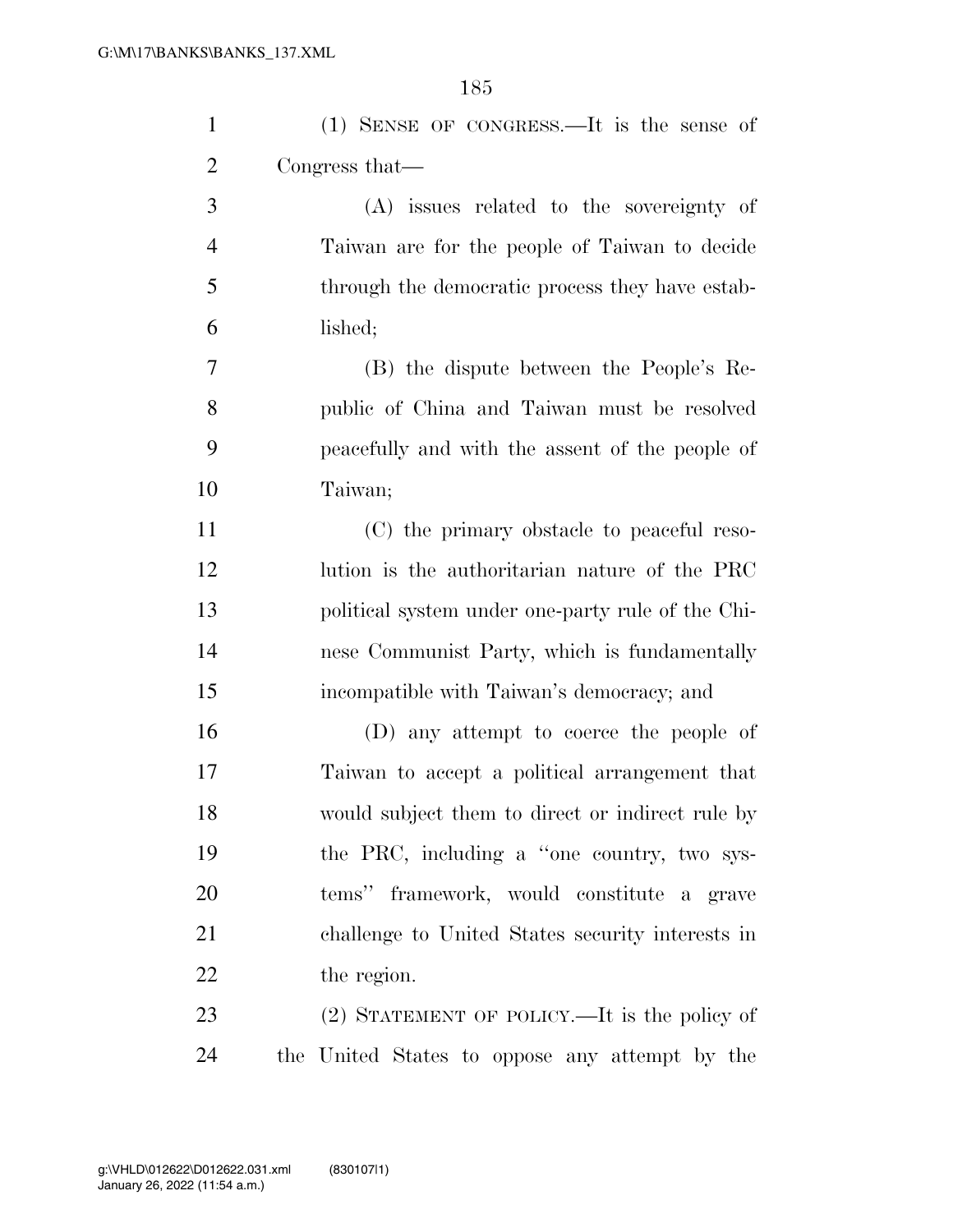| $\mathbf{1}$   | PRC authorities to unilaterally impose a timetable   |
|----------------|------------------------------------------------------|
| $\overline{2}$ | or deadline for unification on Taiwan.               |
| 3              | (3) PROHIBITION ON RECOGNITION OF<br>$\rm PRC$       |
| $\overline{4}$ | CLAIMS WITHOUT ASSENT OF PEOPLE OF TAIWAN.-          |
| 5              | No department or agency of the United States Gov-    |
| 6              | ernment may formally or informally recognize PRC     |
| 7              | claims to sovereignty over Taiwan without the assent |
| 8              | of the people of Taiwan, as expressed directly       |
| 9              | through the democratic process.                      |
| 10             | (4) TREATMENT OF TAIWAN GOVERNMENT.                  |
| 11             | (A) IN GENERAL.—The Department of                    |
| 12             | State and other United States Government             |
| 13             | agencies shall treat the democratically elected      |
| 14             | government of Taiwan as the legitimate rep-          |
| 15             | resentative of the people of Taiwan and end the      |
| 16             | outdated practice of referring to the govern-        |
| 17             | ment in Taiwan as the "authorities". Notwith-        |
| 18             | standing the continued supporting role of the        |
| 19             | American Institute in Taiwan in carrying out         |
| 20             | United States foreign policy and protecting          |
| 21             | United States interests in Taiwan, the United        |
| 22             | States Government shall not place any restric-       |
| 23             | tions on the ability of officials of the Depart-     |
| 24             | ment of State and other United States Govern-        |
| 25             | ment agencies from interacting directly and          |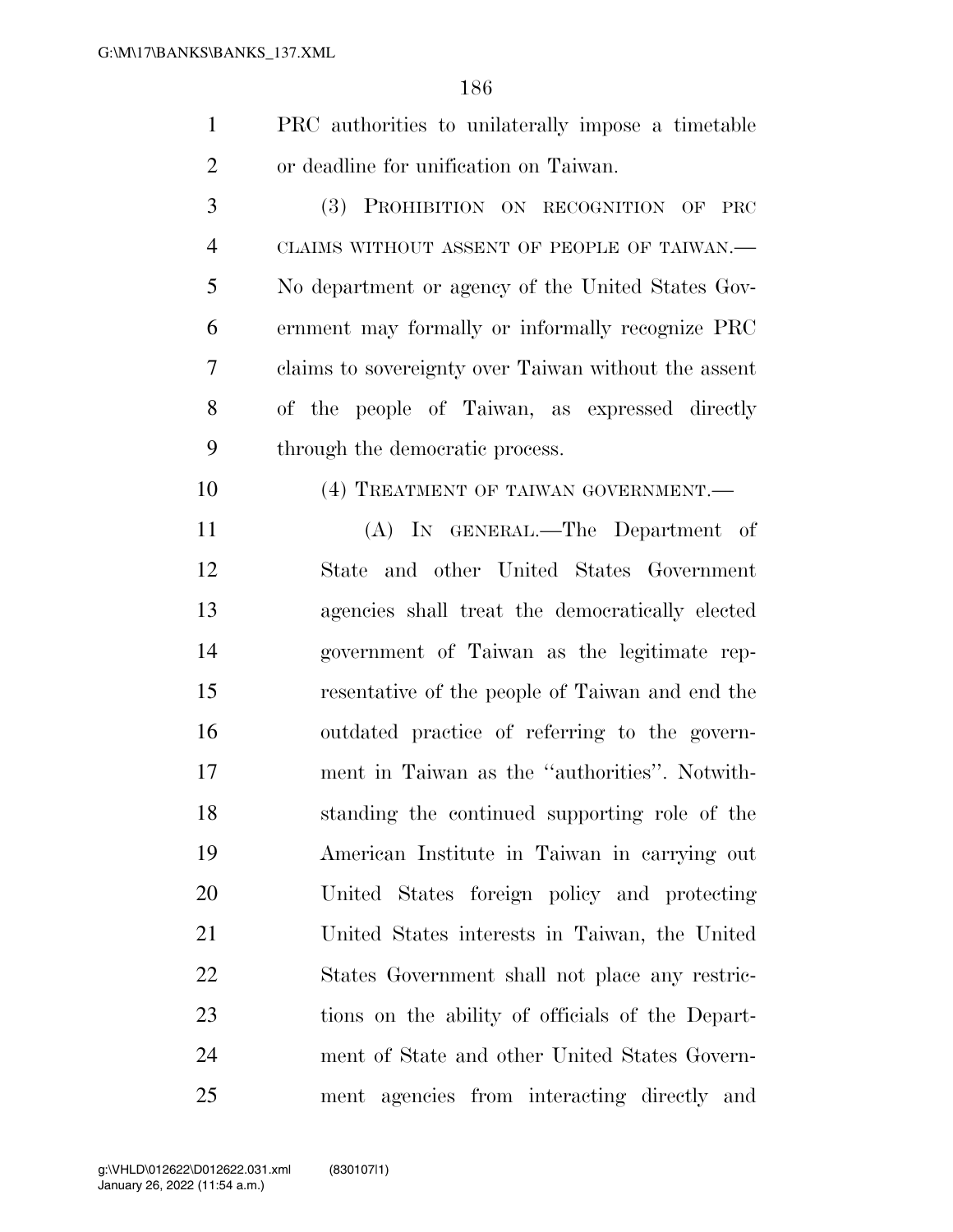routinely with counterparts in the Taiwan gov-ernment.

 (B) RULE OF CONSTRUCTION.—Nothing in this paragraph shall be construed as entailing restoration of diplomatic relations with the Re- public of China, which were terminated on Jan- uary 1, 1979, or altering the United States Government's position on Taiwan's inter-national status.

 (d) STRATEGY TO PROTECT UNITED STATES BUSI- NESSES AND NONGOVERNMENTAL ENTITIES FROM COER- CION.—Not later than 90 days after the date of the enact- ment of this Act, the Secretary of State, in consultation with the Secretary of Commerce, the Secretary of the Treasury, and the heads of other relevant Federal agen- cies, shall submit an unclassified report, with a classified annex if necessary, to protect United States businesses and nongovernmental entities from sharp power oper- ations, including coercion and threats that lead to censor- ship or self-censorship, or which compel compliance with political or foreign policy positions of the Government of the People's Republic of China and the Chinese Com- munist Party. The strategy shall include the following ele-ments: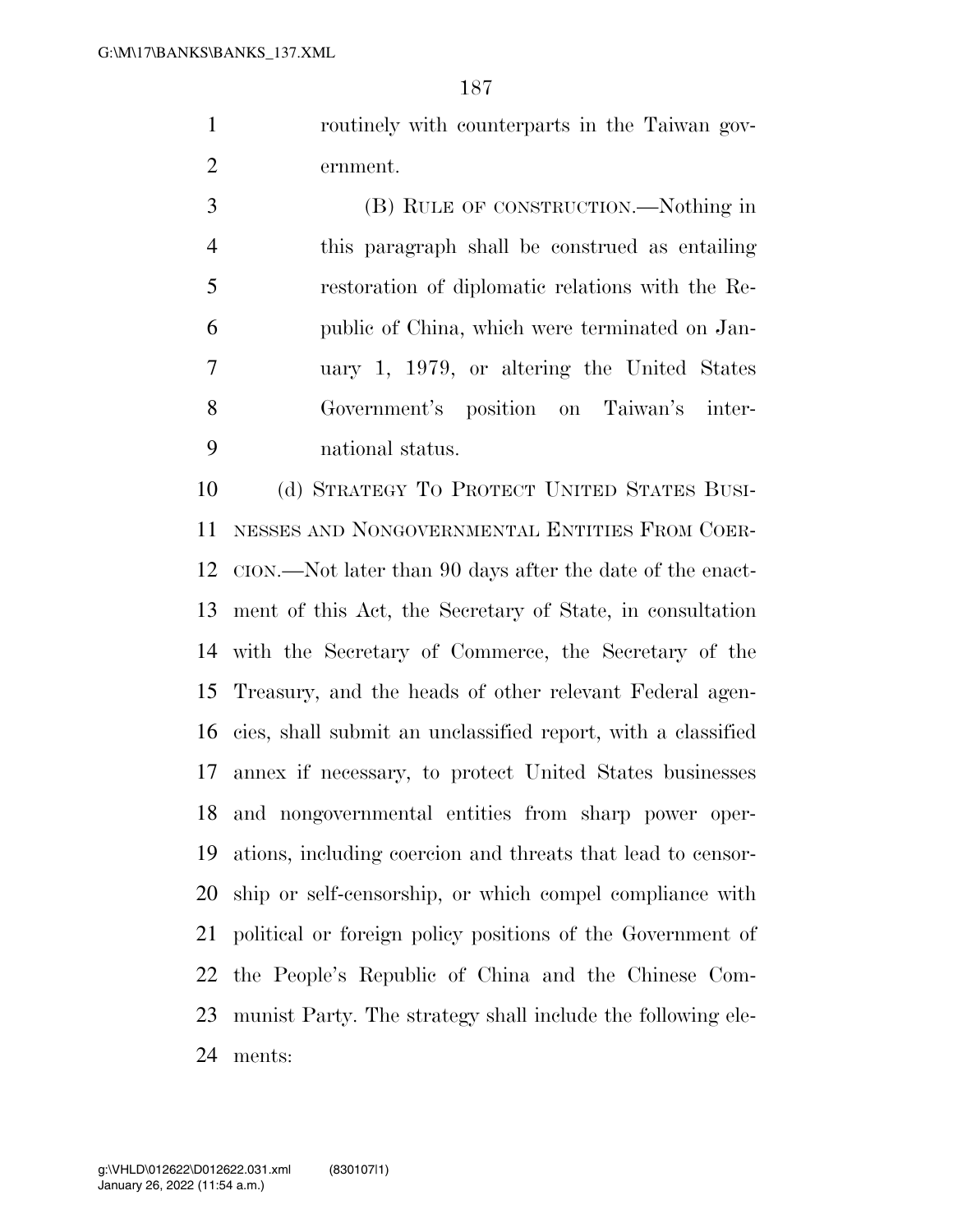(1) Information on efforts by the Government of the People's Republic of China to censor the websites of United States airlines, hotels, and other businesses regarding the relationship between Tai-wan and the People's Republic of China.

 (2) Information on efforts by the Government of the People's Republic of China to target United States nongovernmental entities through sharp power operations intended to weaken support for Taiwan.

 (3) Information on United States Government efforts to counter the threats posed by Chinese state-sponsored propaganda and disinformation, in- cluding information on best practices, current suc- cesses, and existing barriers to responding to this threat.

 (4) Details of any actions undertaken to create a code of conduct pursuant to subsection (b) and a timetable for implementation.

 **SEC. 604. NEGOTIATION OF A FREE TRADE AGREEMENT WITH TAIWAN.** 

 Subject to section 605, the President is authorized to enter into an agreement with Taiwan consistent with the policy described in section 603, and the provisions of section 151(c) of the Trade Act of 1974 (19 U.S.C.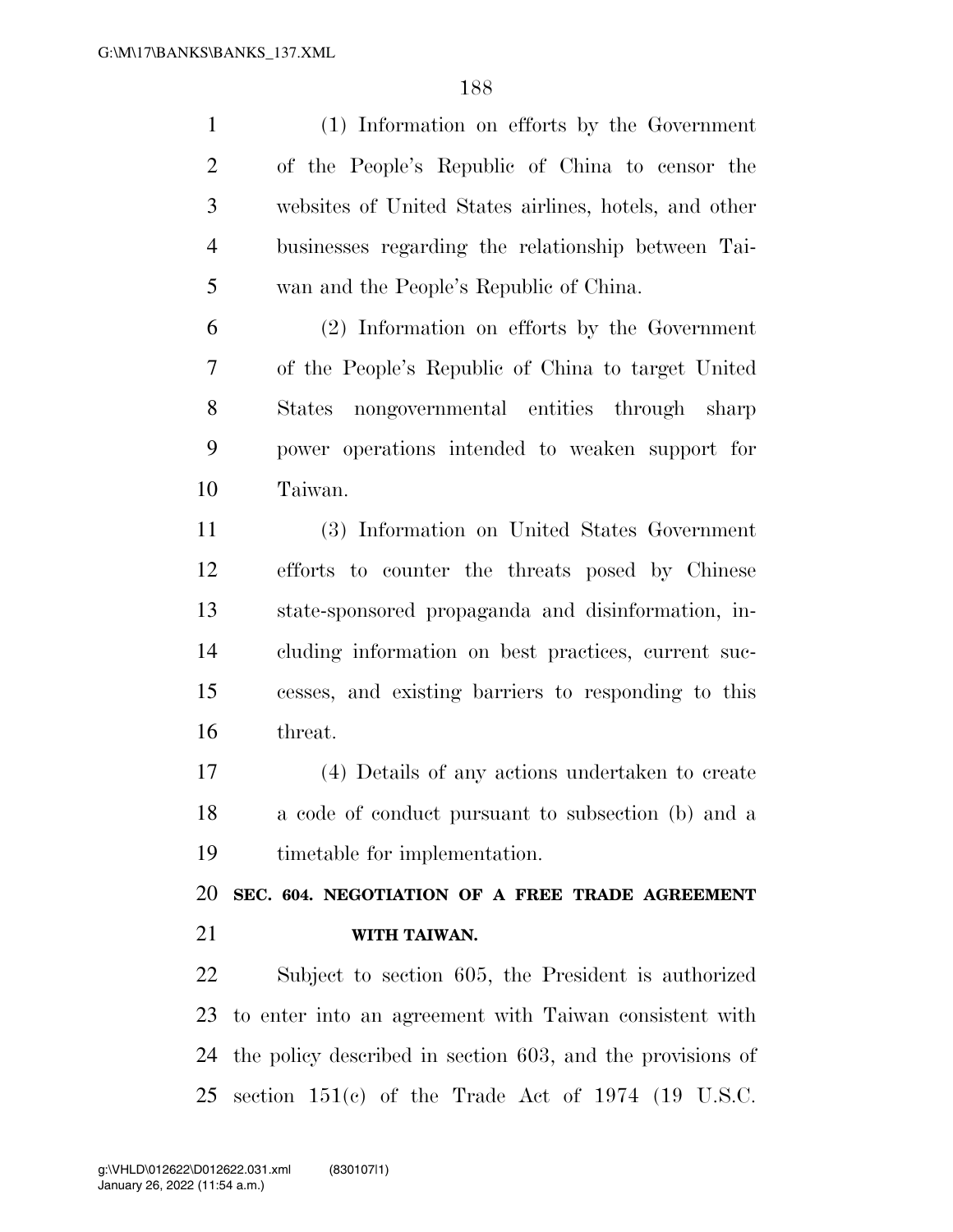2191(c)) shall apply with respect to a bill to implement such agreement.

### **SEC. 605. INTRODUCTION AND FAST TRACK CONSIDER-ATION OF IMPLEMENTING BILL.**

 (a) INTRODUCTION IN HOUSE OF REPRESENTATIVES AND SENATE.—Whenever the President submits to Con- gress a bill to implement a trade agreement described in section 604, the bill shall be introduced (by request) in the House of Representatives and in the Senate as de- scribed in section 151(c) of the Trade Act of 1974 (19 U.S.C. 2191(c)).

 (b) PERMISSIBLE CONTENT IN IMPLEMENTING LEG- ISLATION.—A bill to implement a trade agreement de- scribed in section 604 shall contain provisions that are necessary to implement the trade agreement, and shall in- clude trade-related labor and environmental protection standards, but may not include amendments to title VII of the Tariff Act of 1930, title II of the Trade Act of 1974, or any antitrust law of the United States.

20 (c) APPLICABILITY OF FAST TRACK PROCEDURES.— Section 151 of the Trade Act of 1974 (19 U.S.C. 2191) is amended—

23 (1) in subsection  $(b)(1)$ , by inserting "section 24 604 of the Countering Communist China Act," after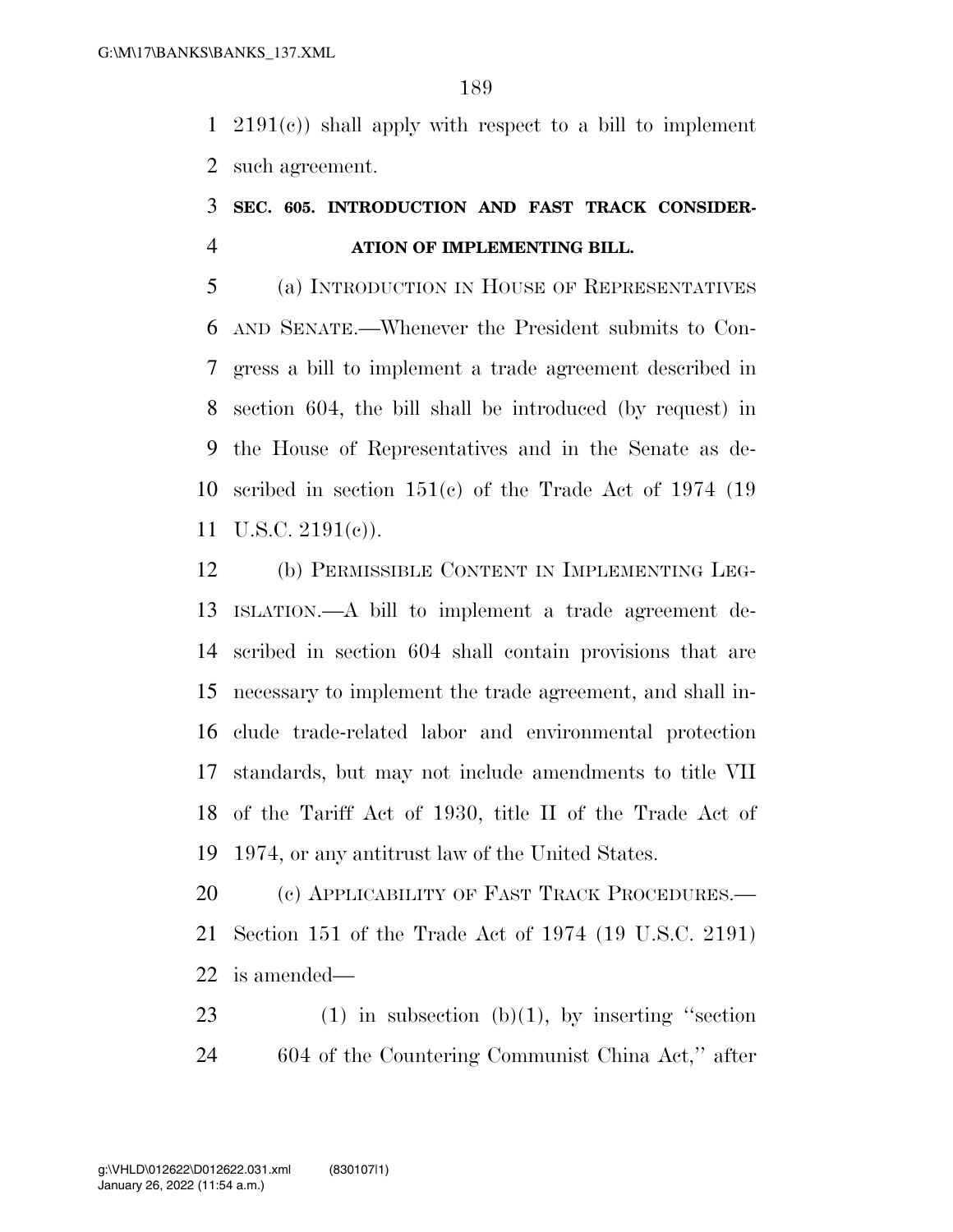| "section 282 of the Uruguay Round Agreements" |  |  |
|-----------------------------------------------|--|--|
| $\text{Act},''$ ; and                         |  |  |

 (2) in subsection (c)(1), by inserting "section 604 of the Countering Communist China Act,'' after ''the Uruguay Round Agreements Act,''.

# **SEC. 606. STRATEGY TO ADDRESS GENOCIDE IN THE XINJIANG UYGHUR AUTONOMOUS REGION.**

 (a) STRATEGY REQUIRED.—Not later than 60 days after the date of the enactment of this Act, the President shall submit to the appropriate congressional committees a report that includes a strategy specifically describing—

 (1) the steps already taken to tangibly address atrocity crimes occurring in the Xinjiang Uyghur Autonomous Region, especially during the period fol- lowing the January 19, 2021, determination that genocide and crimes against humanity were occur- ring in the Xinjiang Uyghur Autonomous Region; and

 (2) a strategy for ending the atrocity crimes oc- curring in the Xinjiang Uyghur Autonomous Region, including by—

 (A) holding accountable persons or entities responsible for committing such atrocity crimes by addressing, through existing or new export controls or import restrictions, the issues of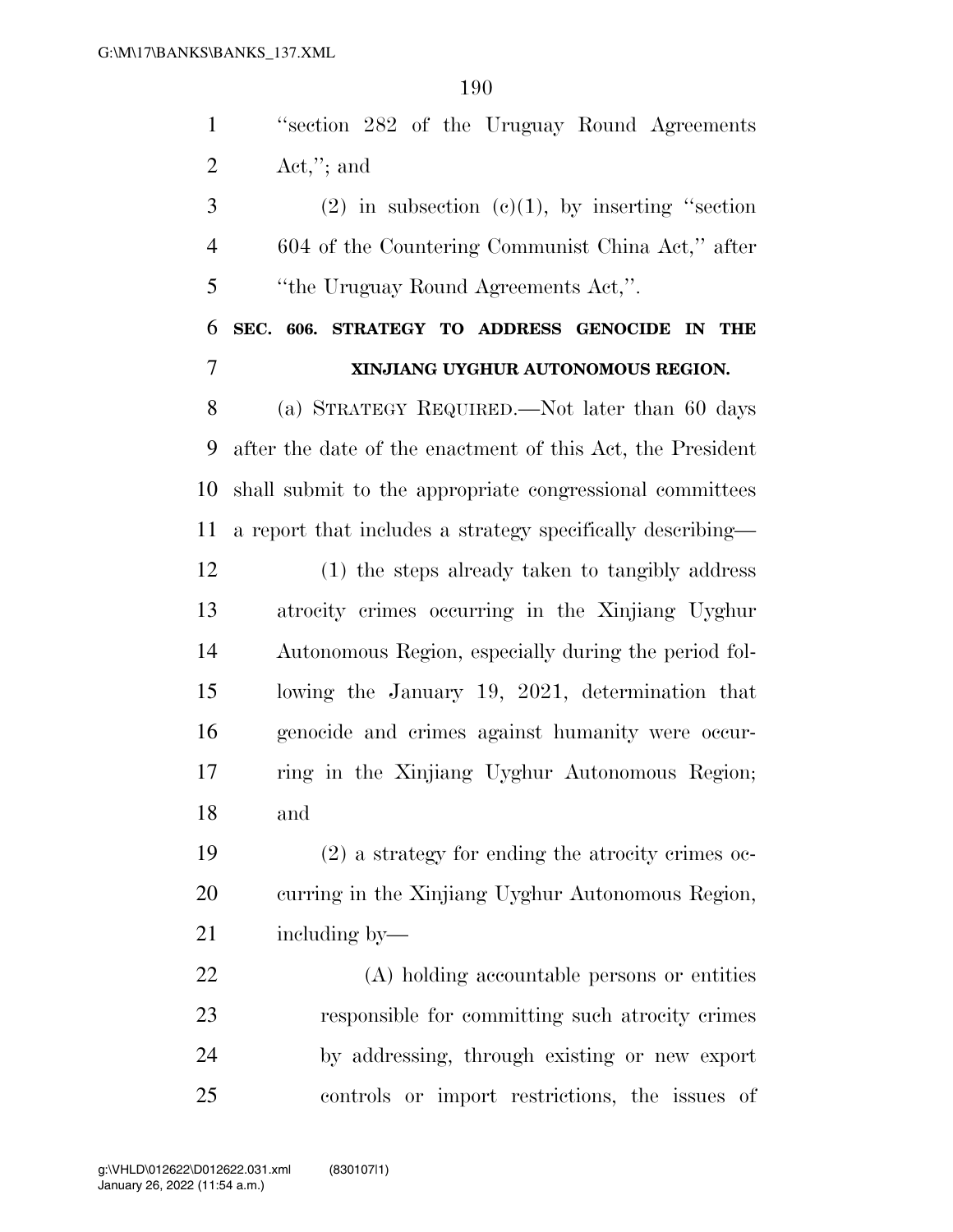| mass biometric surveillance and forced labor               |
|------------------------------------------------------------|
| programs in China;                                         |
| (B) gaining access for United Nations,                     |
| United States, and other diplomats and foreign             |
| journalists to the Xinjiang Uyghur Autonomous              |
| Region; and                                                |
| (C) protecting Uyghurs, Kazakhs, Kyrgyz,                   |
| and other ethnic minorities affected by the                |
| atrocities committed by the Government of the              |
| People's Republic of China.                                |
| (b) FORM AND PUBLICATION.—The report required              |
| under subsection (b) shall be submitted in unclassified    |
| form and shall be made publicly available, but may include |
| a classified annex.                                        |
| (c) APPROPRIATE CONGRESSIONAL COMMITTEES.-                 |
| In this section, the term "appropriate congressional com-  |
| 17<br>mittees" means—                                      |
| (1) The Committee on Foreign Affairs, the                  |
| Committee on Armed Services, and the Committee             |
| on Appropriations of the House of Representatives.         |
| (2) The Committee on Foreign Relations, the                |
| Committee on Armed Services, and the Committee             |
| on Appropriations of the Senate.                           |
|                                                            |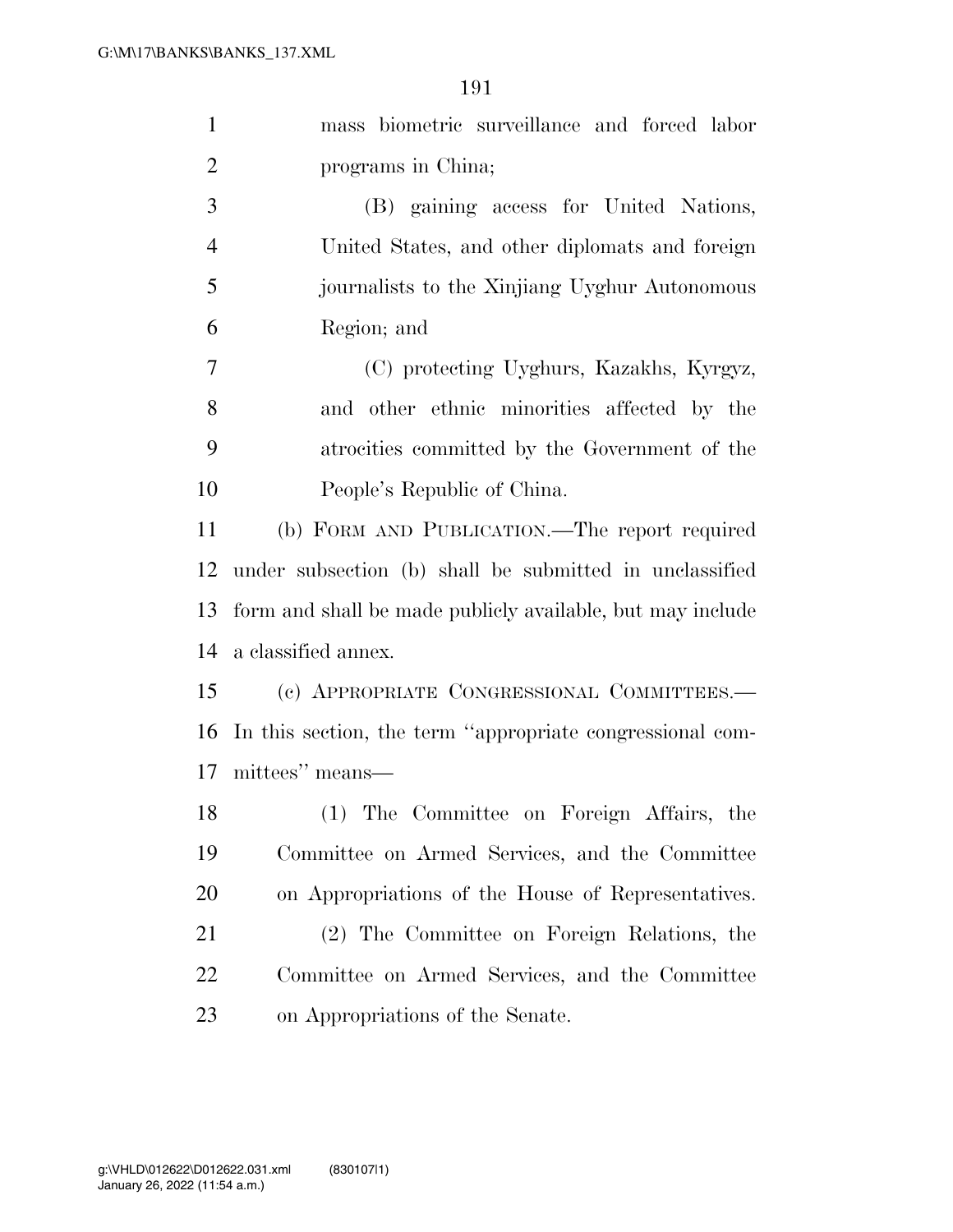**SEC. 607. SANCTIONS WITH RESPECT TO INDIVIDUALS COMMITTING RESPONSIBLE FOR OR COMPLICIT IN FORCED STERILIZATIONS, FORCED ABORTIONS, OR OTHER SEXUAL VIO-LENCE.** 

 (a) STATEMENT OF POLICY.—It is the policy of the United States to consider any foreign person or entity re- sponsible for, complicit in, or having directly or indirectly engaged in forced sterilizations, forced abortions, or other sexual violence targeting any individual in the Xinjiang Uyghur Autonomous Region as having committed gross violations of internationally recognized human rights for purposes of imposing the sanctions detailed in the Global Magnitsky Human Rights Accountability Act (22 U.S.C. 2656 note).

 (b) DENIAL OF ENTRY FOR FOREIGN NATIONALS ENGAGED IN ESTABLISHMENT OR ENFORCEMENT OF FORCED ABORTION OR STERILIZATION POLICY.—Section 801 of the Admiral James W. Nance and Meg Donovan Foreign Relations Authorization Act, Fiscal Years 2000 and 2001 (Public Law 106–113; 8 U.S.C. 1182e) is amended—

 (1) in subsection (b), by striking ''minister.'' and inserting ''minister, unless—

25 "(1) the Secretary of State makes a public de-termination that the forced sterilizations, forced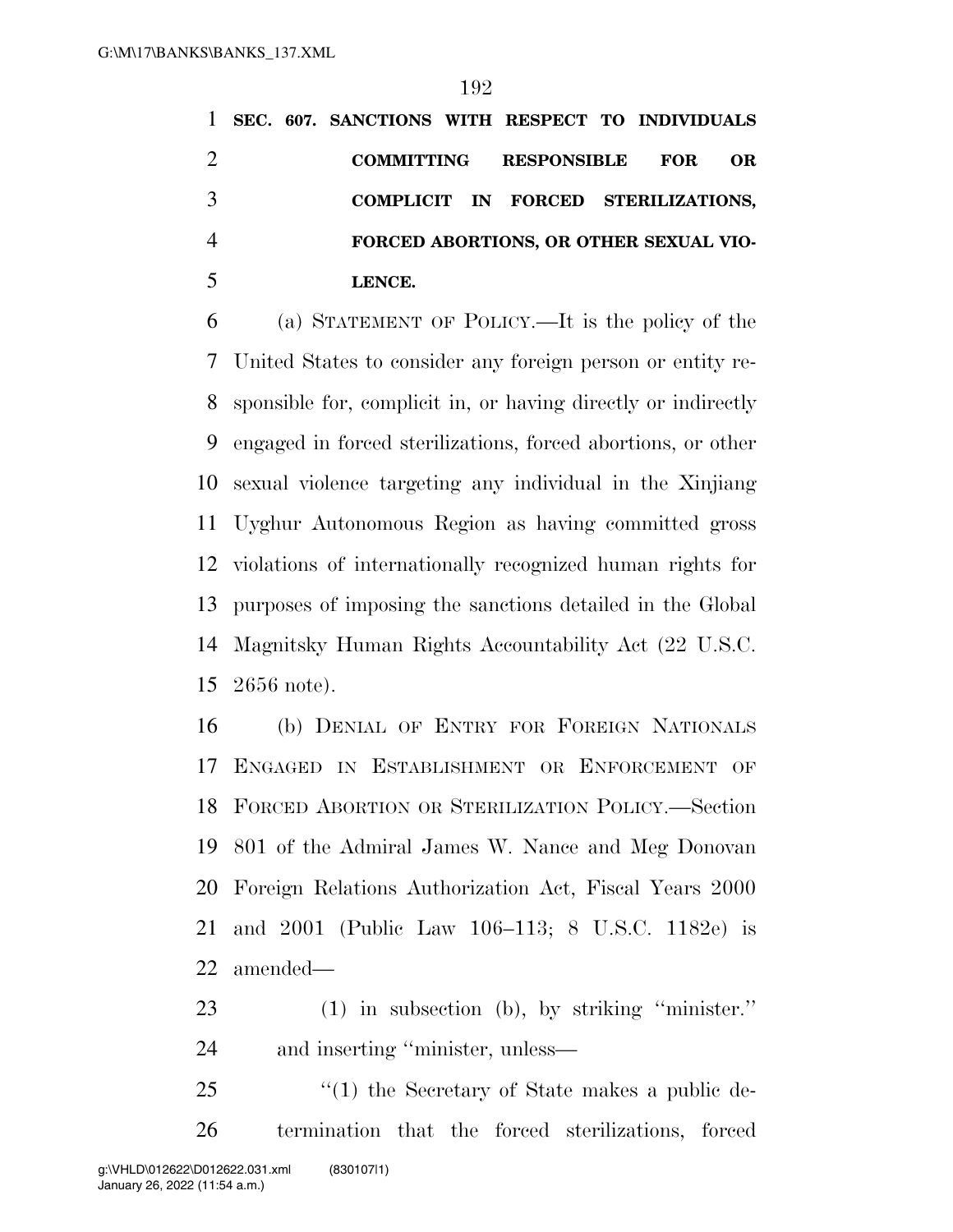| $\mathbf{1}$   | abortions, or other coercive population control poli-        |
|----------------|--------------------------------------------------------------|
| $\overline{2}$ | cies were being committed or enforced with the in-           |
| 3              | tent to destroy, in whole or in part, a national, eth-       |
| $\overline{4}$ | nic, racial or religious group and therefore constitute      |
| 5              | genocide or crimes against humanity; or                      |
| 6              | $\lq(2)$ the Secretary of State finds that such co-          |
| 7              | ercive population control policies were targeting            |
| $8\phantom{1}$ | Uyghurs, Kazakhs, Tibetan or other ethnic minori-            |
| 9              | ties or individuals peacefully expressing internation-       |
| 10             | ally recognized human rights in the People's Repub-          |
| 11             | lic of China.";                                              |
| 12             | $(2)$ in subsection $(e)$ , by striking "national in-        |
| 13             | terest" and inserting "national security interest";          |
| 14             | and                                                          |
| 15             | (3) by adding at the end the following new sub-              |
| 16             | sections:                                                    |
| 17             | "(d) NOTICE.—The Secretary of State shall make a             |
|                | 18 public announcement each time sanctions are imposed       |
| 19             | under this section as a result of a determination or finding |
| 20             | described in subsection (b)(1) or (b)(2), respectively.      |
| 21             | "(e) INFORMATION REQUESTED BY CONGRESS.—The                  |
| 22             | Secretary of State shall, upon request of a Member of        |
| 23             | Congress—                                                    |
| 24             | $\lq(1)$ provide information about the use of the            |
| 25             | sanctions described in this section, including the           |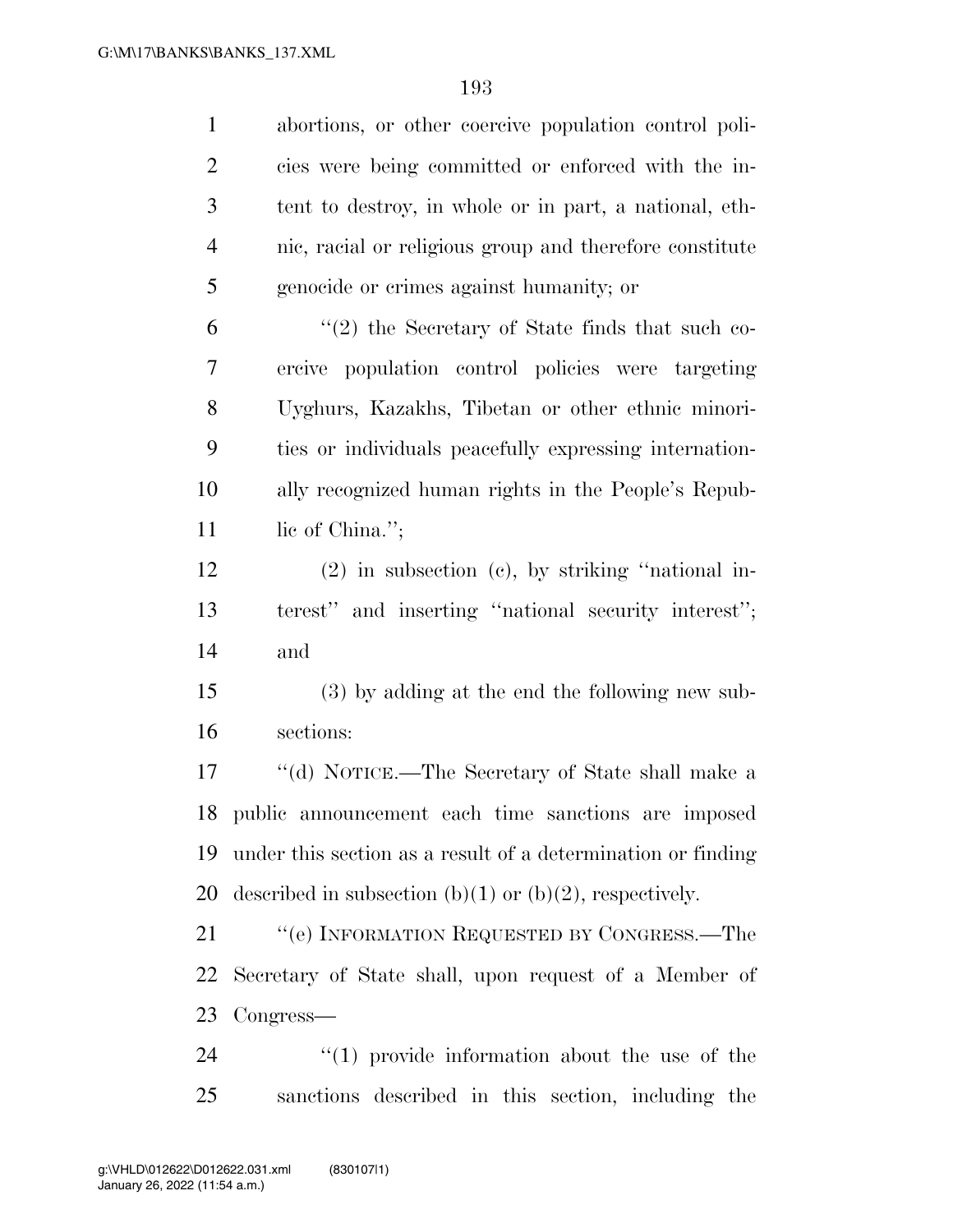- number of times imposed, disaggregated by country and by year; or
- ''(2) provide a classified briefing that includes information about the individuals or entities sanc- tioned pursuant to this section and any other Act authorizing sanctions with respect to the conduct of such individuals or entities.''.

# **SEC. 608. SENSE OF CONGRESS ON THE 2022 WINTER OLYM-PICS.**

 It is the sense of Congress that, consistent with the principles of the International Olympic Committee, unless the Government of the People's Republic of China dem- onstrates significant progress in securing fundamental human rights, including the freedoms of religion, speech, movement, association, and assembly, the International Olympic Committee should rebid the 2022 Winter Olym- pics to be hosted by a country that recognizes and respects human rights.

#### **SEC. 609. LIMITATIONS ON FUNDS MADE AVAILABLE FOR**

#### **THE UNITED NATIONS POPULATION FUND.**

 Chapter 3 of part I of the Foreign Assistance Act of 1961 (22 U.S.C. 2221 et seq.) is amended by adding at the end the following: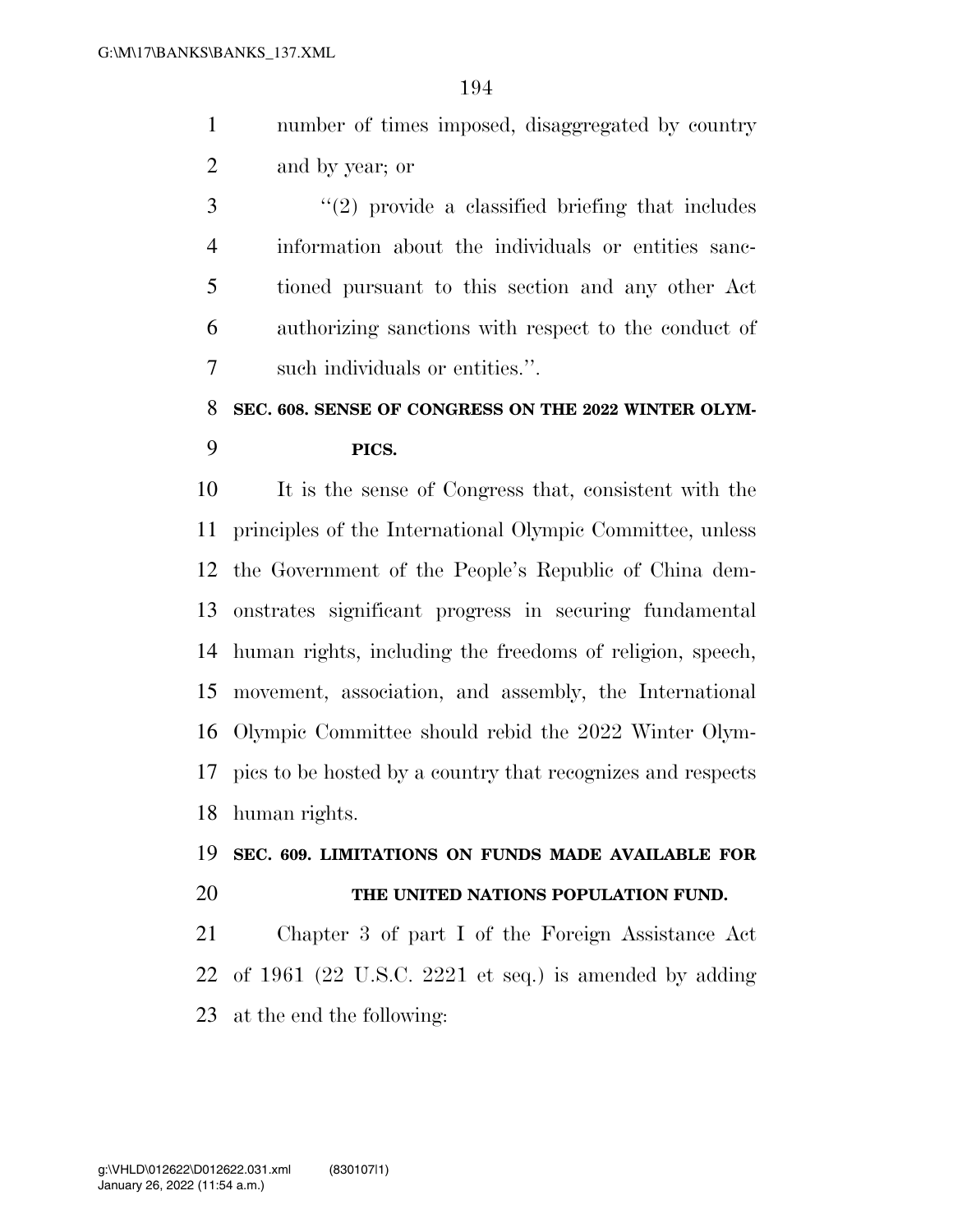| 1              | "SEC. 308. LIMITATIONS ON FUNDS MADE AVAILABLE FOR         |
|----------------|------------------------------------------------------------|
| $\overline{2}$ | THE UNITED NATIONS POPULATION FUND.                        |
| 3              | "(a) AVAILABILITY OF FUNDS.—                               |
| $\overline{4}$ | "(1) IN GENERAL.—Funds made available to                   |
| 5              | carry out this part for the United Nations Popu-           |
| 6              | lation Fund (UNFPA) that are not made available            |
| 7              | for UNFPA because of the operation of any provi-           |
| 8              | sion of law shall be transferred to the 'Global Health     |
| 9              | Programs' account and shall be made available for          |
| 10             | family planning, maternal, and reproductive health         |
| 11             | activities.                                                |
| 12             | "(2) NOTIFICATION.—The President shall no-                 |
| 13             | tify the appropriate congressional committees of any       |
| 14             | transfer of funds under this subsection not later          |
| 15             | than 10 days after the date on which funds are so          |
| 16             | transferred.                                               |
| 17             | "(b) PROHIBITION ON USE OF FUNDS IN CHINA.—                |
|                | 18 None of the funds made available to carry out this part |
| 19             | may be used by UNFPA for a country program in the          |
| 20             | People's Republic of China.                                |
| 21             | "(c) CONDITIONS ON AVAILABILITY OF FUNDS.-                 |
| 22             | Funds made available to carry out this part for UNFPA      |
| 23             | may not be made available unless—                          |
| 24             | "(1) UNFPA maintains funds made available                  |
| 25             | to carry out this part in an account separate from         |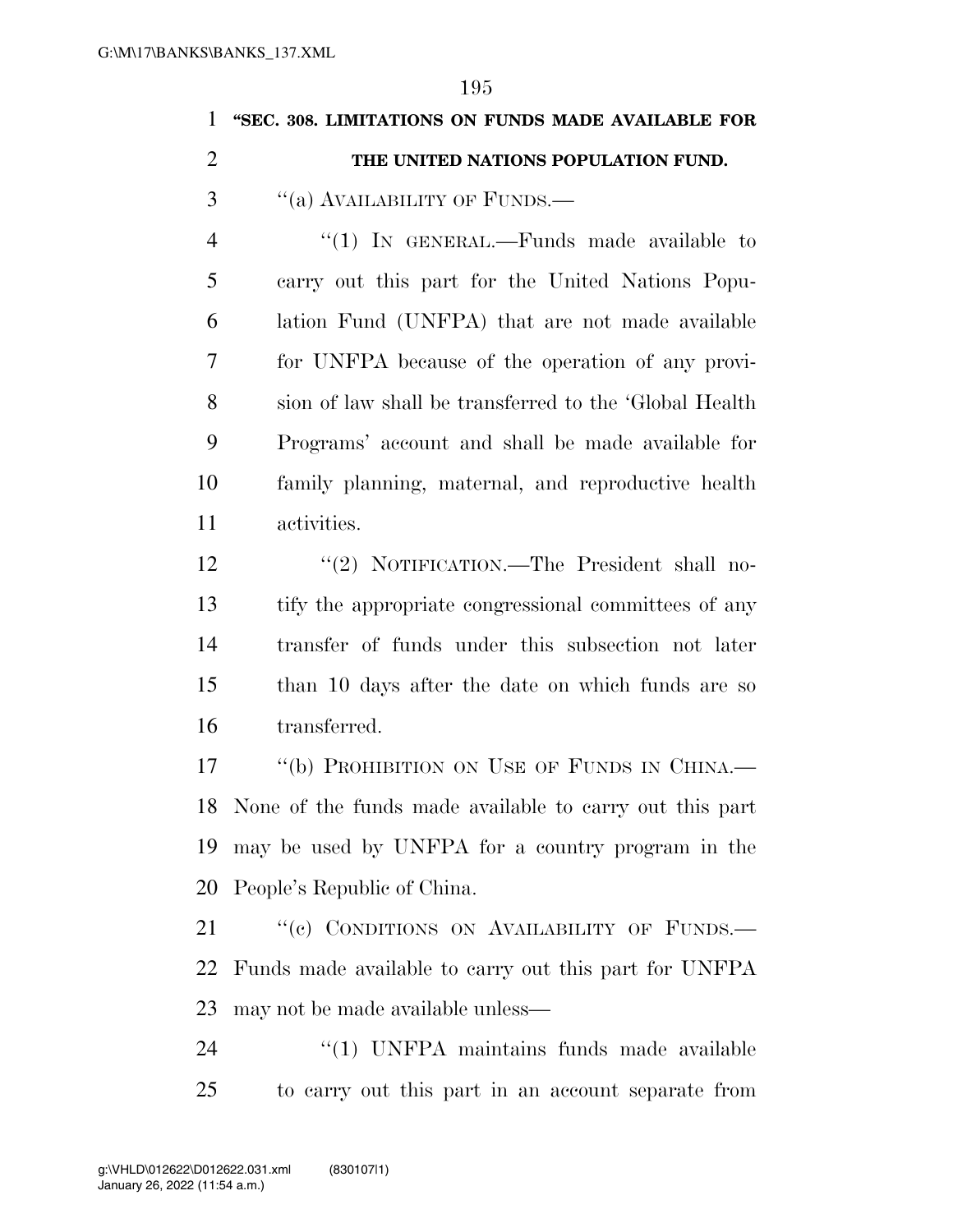| $\mathbf{1}$   | other accounts of UNFPA and does not commingle           |
|----------------|----------------------------------------------------------|
| $\overline{2}$ | such funds with other sums; and                          |
| 3              | $\lq(2)$ UNFPA does not fund abortions.                  |
| $\overline{4}$ | "(d) REPORT TO CONGRESS AND DOLLAR-FOR-DOL-              |
| 5              | LAR WITHHOLDING OF FUNDS.—                               |
| 6              | "(1) IN GENERAL.—Not later than 4 months                 |
| 7              | after the start of each fiscal year, the Secretary of    |
| 8              | State shall submit to the appropriate congressional      |
| 9              | committees a report indicating the amount of funds       |
| 10             | that UNFPA is budgeting for the year in which the        |
| 11             | report is submitted for a country program in the         |
| 12             | People's Republic of China.                              |
| 13             | "(2) DEDUCTION OF FUNDS.—If a report under               |
| 14             | paragraph (1) indicates that UNFPA plans to spend        |
| 15             | funds for a country program in the People's Repub-       |
| 16             | lic of China in the year covered by the report, then     |
| 17             | an amount of funds equal to the amount of funds          |
| 18             | UNFPA plans to spend in the People's Republic of         |
| 19             | China shall be deducted from the funds made avail-       |
| 20             | able to UNFPA after March 1 for obligation for the       |
| 21             | remainder of the fiscal year in which the report is      |
| 22             | submitted.                                               |
| 23             | "(e) APPROPRIATE CONGRESSIONAL COMMITTEES                |
| 24             | DEFINED.—In this section, the term 'appropriate congres- |
| 25             | sional committees' means-                                |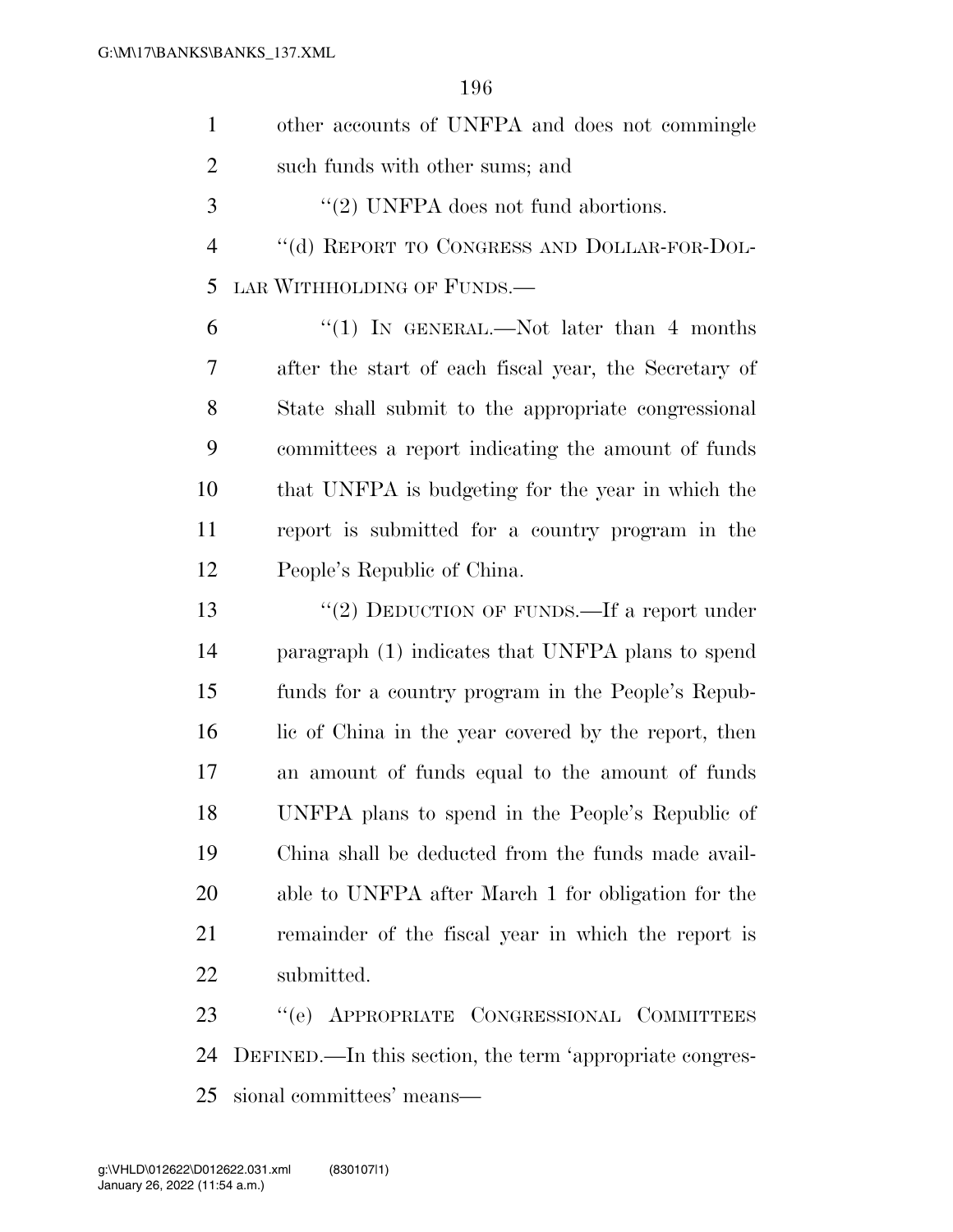| $\mathbf{1}$   | $f'(1)$ the Committee on Appropriations and the                 |
|----------------|-----------------------------------------------------------------|
| $\overline{2}$ | Committee on Foreign Affairs of the House of Rep-               |
| 3              | resentatives; and                                               |
| $\overline{4}$ | $\lq(2)$ the Committee on Appropriations and the                |
| 5              | Committee on Foreign Relations of the Senate.".                 |
| 6              | SEC. 610. PROHIBITION ON USE OF FUNDS FOR ABORTIONS             |
| $\overline{7}$ | AND INVOLUNTARY STERILIZATIONS.                                 |
| 8              | Section $104(f)$ of the Foreign Assistance Act of 1961          |
| 9              | $(22 \text{ U.S.C. } 2151b(f))$ is amended by adding at the end |
| 10             | the following:                                                  |
| 11             | $\lq(4)$ None of the funds made available to carry              |
| 12             | out this Act nor any unobligated balances from prior            |
| 13             | appropriations Acts may be made available to any                |
| 14             | organization or program which supports or partici-              |
| 15             | pates in the management of a program of coercive                |
| 16             | abortion or involuntary sterilization.".                        |
| 17             | SEC. 611. PROHIBITION ON CERTAIN FUNDING RELATING               |
| 18             | TO PROVISION OF AN OPEN PLATFORM FOR                            |
| 19             | <b>CHINA.</b>                                                   |
| 20             | (a) FUNDING PROHIBITION.—Notwithstanding any                    |
| 21             | other provision of law, no funding made available to the        |
| 22             | United States Agency for Global Media (USAGM) may               |
| 23             | be used to provide an open platform for representatives         |
| 24             | of the People's Republic of China (PRC), members of the         |
|                |                                                                 |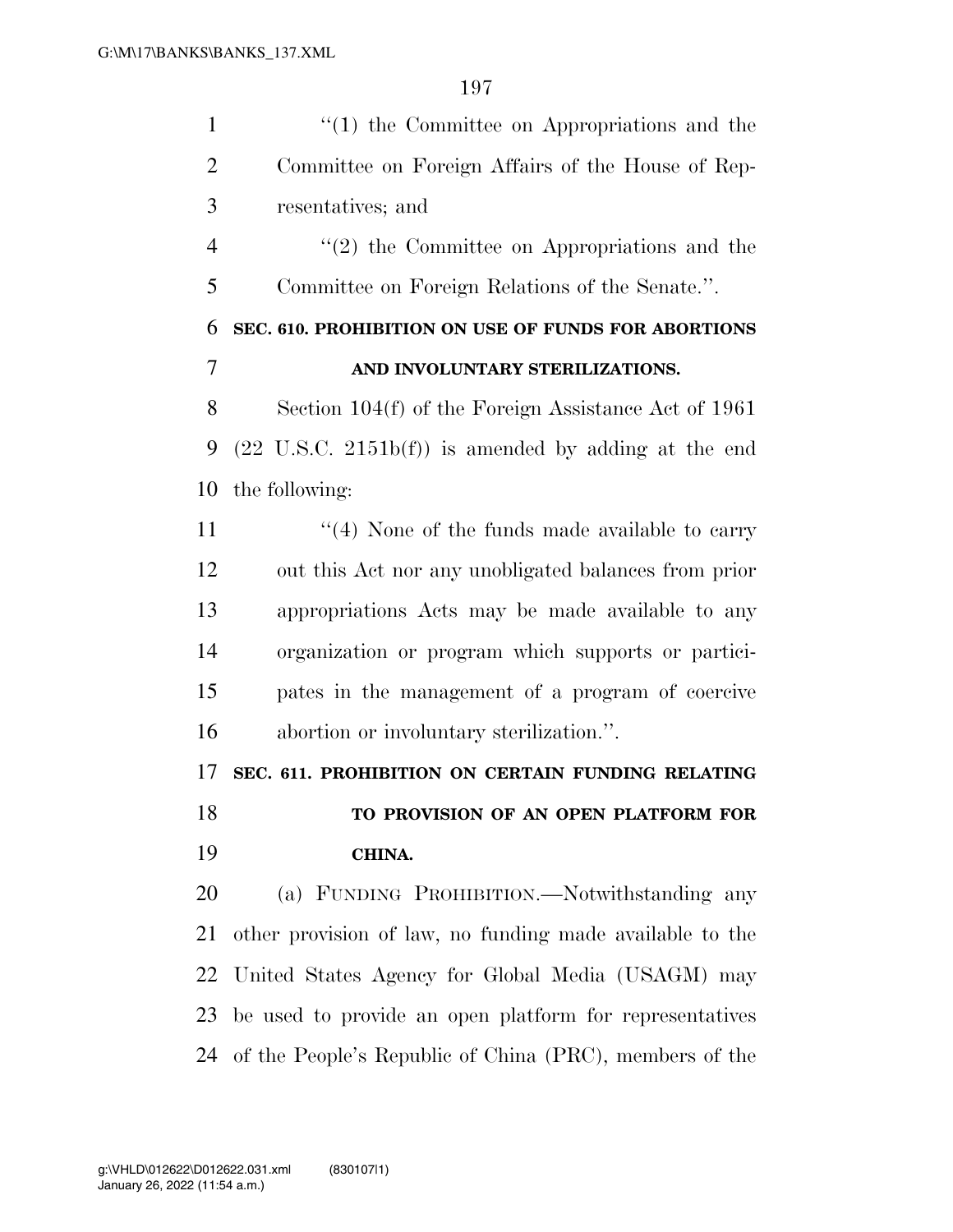Chinese Communist Party (CCP), or any entity owned or controlled by the PRC or CCP.

 (b) REPORT.—Not later than 180 days after the date of the enactment of this Act, the USAGM shall submit to the Committee on Foreign Affairs of the House of Rep- resentatives and the Committee on Foreign Relations of the Senate a report describing whether or not any of its broadcast entities, including its grantee organizations, has provided at any time during the five year period imme- diately preceding such report an open platform for rep- resentatives of the PRC, members of the CCP, or any enti- ty owned or controlled by the PRC or CCP. Such report shall be made available on a publicly available website by the Federal Government.

# **SEC. 612. ESTABLISHMENT OF NEW MANDARIN CHINESE LANGUAGE PLATFORMS OF THE UNITED**

**STATES AGENCY FOR GLOBAL MEDIA.** 

 (a) IN GENERAL.—The Chief Executive Officer of the United States Agency for Global Media (USAGM) shall establish new platforms in the Mandarin Chinese lan- guage, including new social media accounts, an internet website hosting radio channels and video and audio podcasts, and an interactive website and mobile applica-tion, for the following purposes: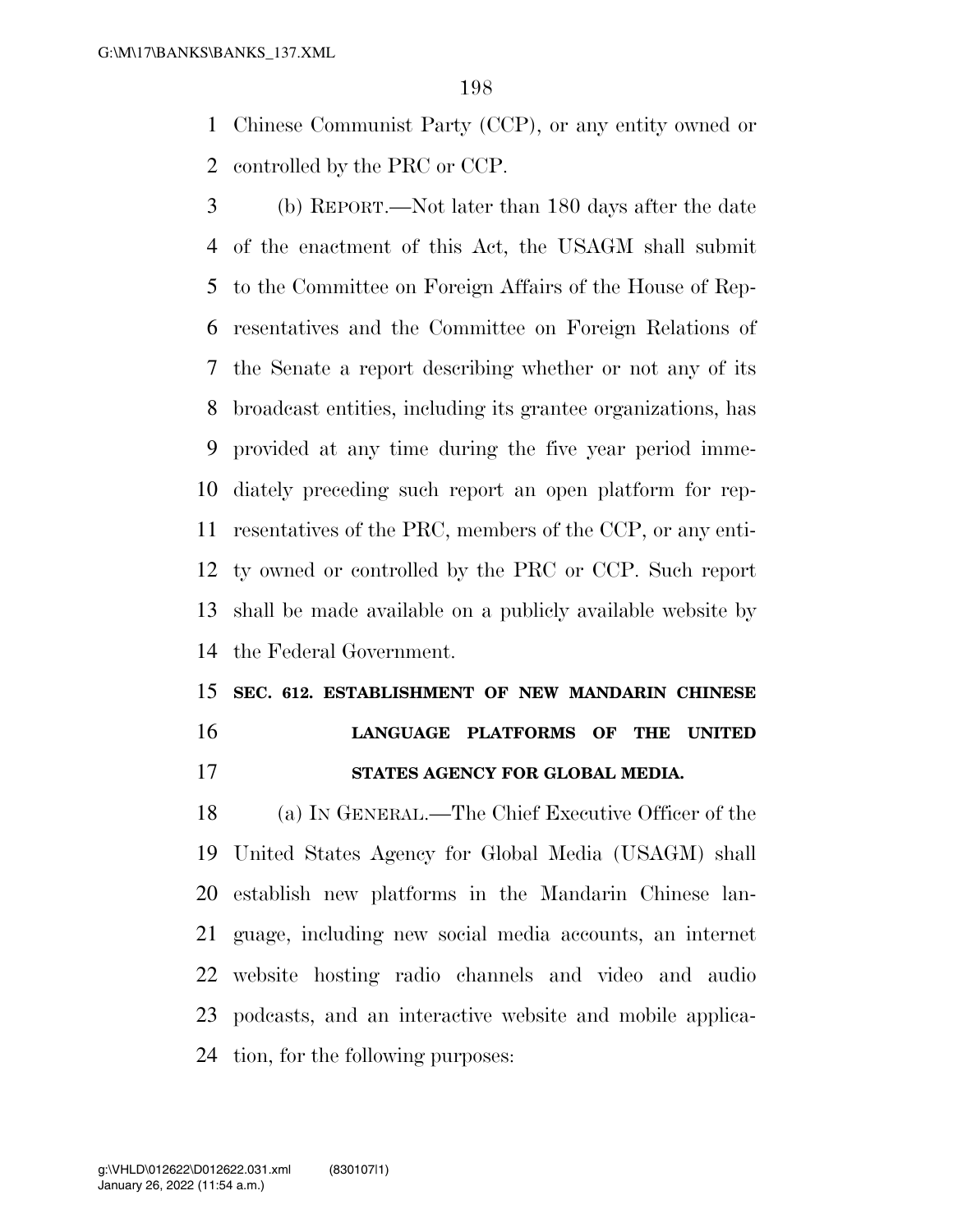| $\mathbf{1}$   | (1) Exposing the corruption and human rights            |
|----------------|---------------------------------------------------------|
| $\overline{2}$ | abuses of the Chinese Communist Party.                  |
| 3              | (2) Supporting the right for the people of the          |
| $\overline{4}$ | People's Republic of China to live in democracy.        |
| 5              | (3) Explaining the failures of Communism.               |
| 6              | (4) Explaining to a Chinese audience the con-           |
| 7              | cepts of rule of law, constitutionalism, limited gov-   |
| 8              | ernment, separation of powers, democracy, and           |
| 9              | human rights.                                           |
| 10             | (5) Highlighting the voices of Chinese civil soci-      |
| 11             | ety, democracy activists, and opposition movements      |
| 12             | advocating for a free and democratic China.             |
| 13             | (b) STRATEGY.—In carrying out subsection (a), the       |
| 14             | Chief Executive Officer of USAGM shall develop a strat- |
| 15             | egy for-                                                |
| 16             | (1) bypassing the firewall and internet censor-         |
| 17             | ship of the People's Republic of China; and             |
| 18             | (2) supporting programs for bypassing such              |
| 19             | firewall and internet censorship in order to reach the  |
| 20             | people of China.                                        |
| 21             | SEC. 613. ANNUAL MEETINGS OF INTERPARLIAMENTARY         |
| 22             | GROUP BETWEEN CONGRESS AND LEGISLA-                     |
| 23             | TURE OF TAIWAN.                                         |
| 24             | (a) MEETINGS.—The Speaker of the House of Rep-          |
|                |                                                         |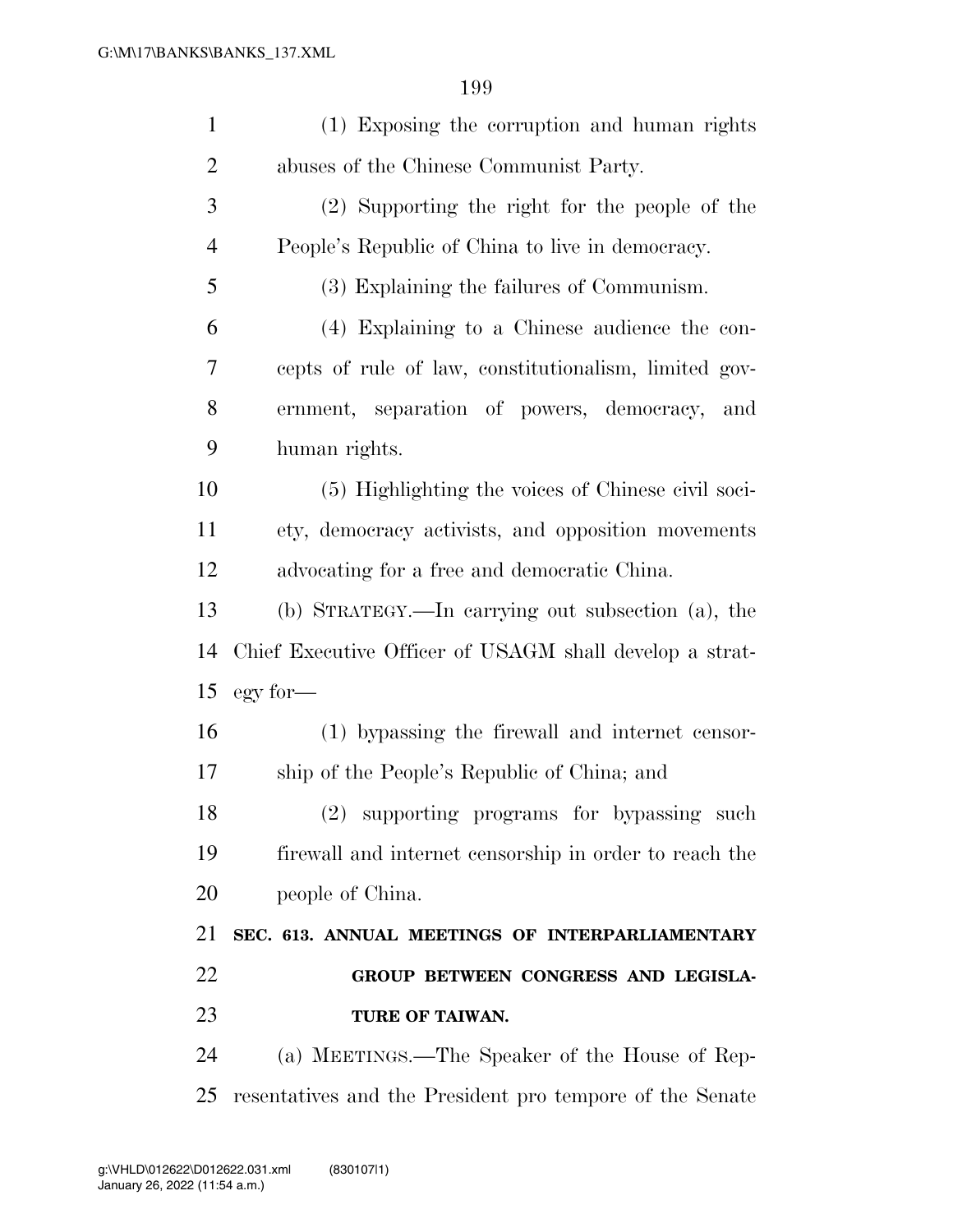shall each appoint members to serve on an interparliamen- tary group which will meet annually with representatives of the Legislative Yuan of Taiwan to discuss areas of mu- tual interest between the United States and Taiwan, in-cluding—

- (1) deterring military aggression by the Peo- ple's Republic of China and countering the malign influence of the Chinese Communist Party in both the United States and Taiwan;
- (2) strengthening security cooperation between the United States and Taiwan; and
- (3) enhancing bilateral trade between the United States and Taiwan.
- (b) APPOINTMENT OF MEMBERS.—
- (1) HOUSE.—The Speaker of the House of Representatives shall appoint 6 Members of the House to serve on the group under this section, based on recommendations made by the Majority Leader and the Minority Leader of the House, and shall designate one of the Members as the co-chair of the group.

 (2) SENATE.—The President pro tempore of the Senate shall appoint 6 Senators to serve on the group under this section, based on recommendations made by the Majority Leader and the Minority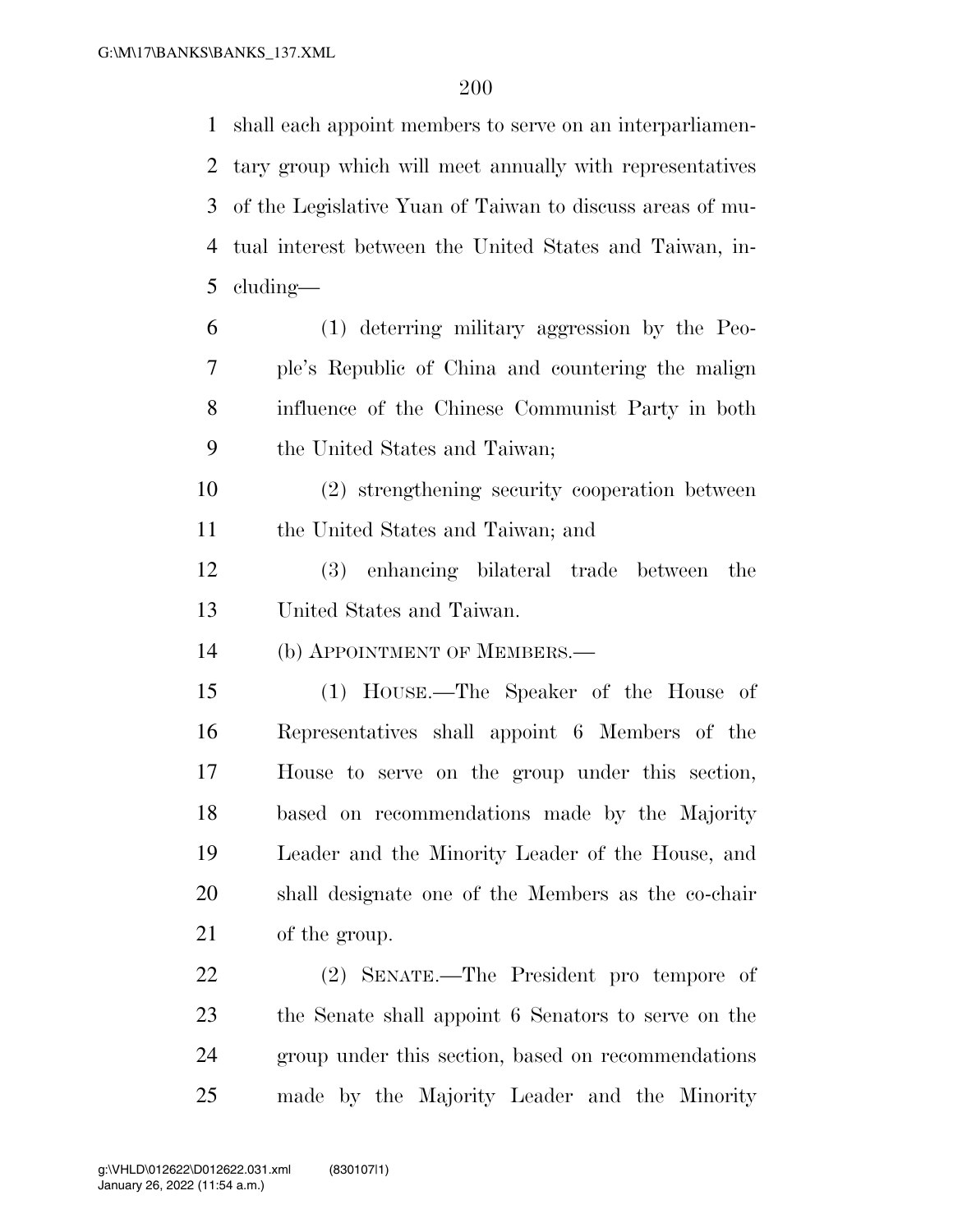Leader of the Senate, and shall designate one of the Senators as the co-chair of the group. (c) SOURCE OF FUNDING.—Of the amounts obligated and expended to carry out this section— (1) 50 percent shall be derived from the appli- cable accounts of the House of Representatives; and (2) 50 percent shall be derived form the contin- gent fund of the Senate. (d) REPEAL OF EXISTING INTERPARLIAMENTARY GROUP BETWEEN SENATE AND PEOPLE'S REPUBLIC OF CHINA.—Section 153 of the Miscellaneous Appropriations and Offsets Act, 2004 (22 U.S.C. 276n) is hereby re- pealed. **SEC. 614. PROHIBITION ON IMPORTATION OF GOODS MADE IN THE XINJIANG UYGHUR AUTONOMOUS RE- GION.**  (a) IN GENERAL.—Except as provided in subsection (b), all goods, wares, articles, and merchandise mined, produced, or manufactured wholly or in part in the

 Xinjiang Uyghur Autonomous Region of China, or by per- sons working with the Xinjiang Uyghur Autonomous Re- gion government for purposes of the ''poverty alleviation'' program or the ''pairing-assistance'' program which sub-sidizes the establishment of manufacturing facilities in the

Xinjiang Uyghur Autonomous Region, shall be deemed to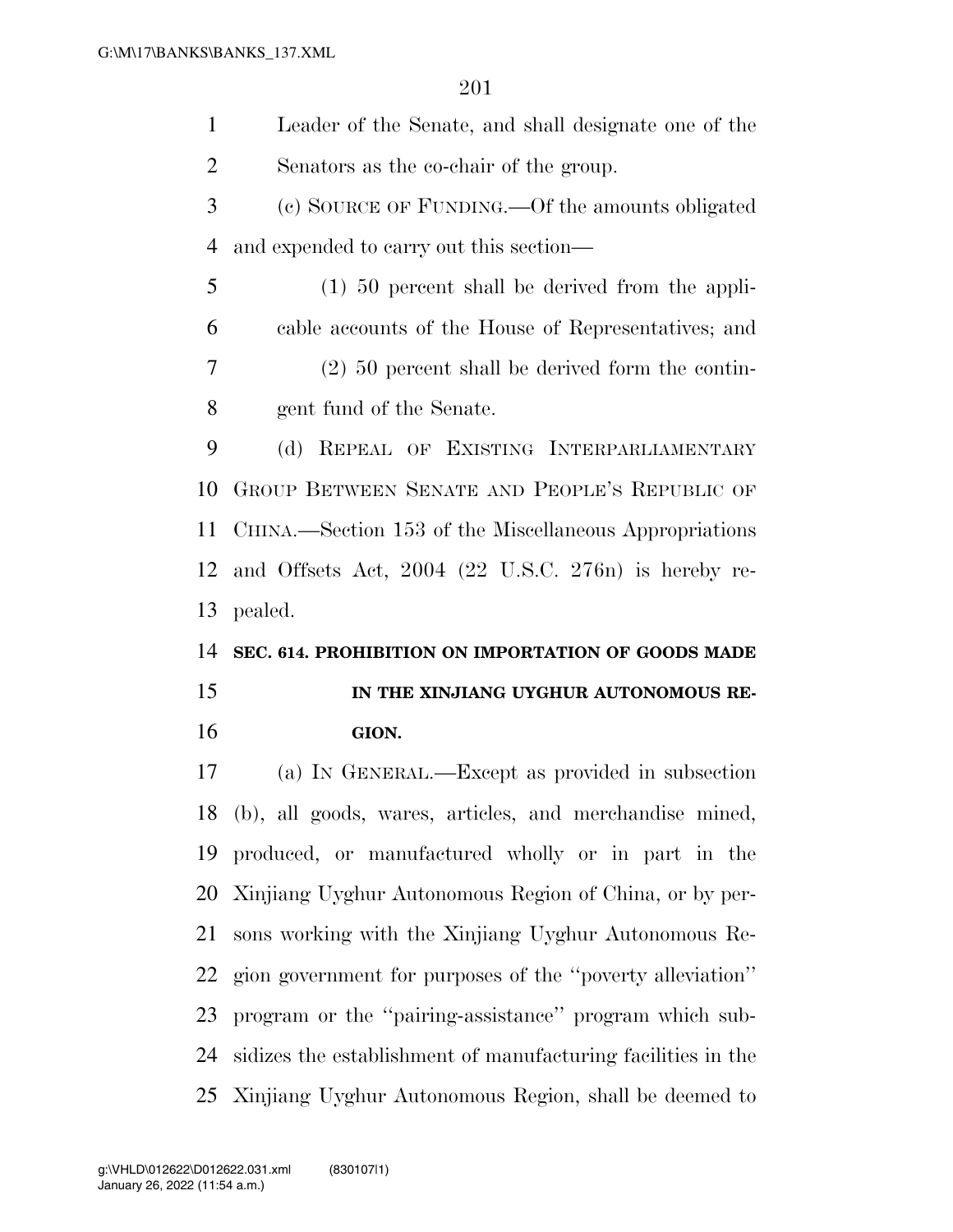be goods, wares, articles, and merchandise described in section 307 of the Tariff Act of 1930 (19 U.S.C. 1307) and shall not be entitled to entry at any of the ports of the United States.

 (b) EXCEPTION.—The prohibition described in sub- section (a) shall not apply if the Commissioner of U.S. Customs and Border Protection—

 (1) determines, by clear and convincing evi- dence, that any specific goods, wares, articles, or merchandise described in subsection (a) were not produced wholly or in part by convict labor, forced labor, or indentured labor under penal sanctions; and

 (2) submits to the appropriate congressional committees and makes available to the public a re-port that contains such determination.

 (c) EFFECTIVE DATE.—This section shall take effect on the date that is 120 days after the date of the enact-ment of this Act.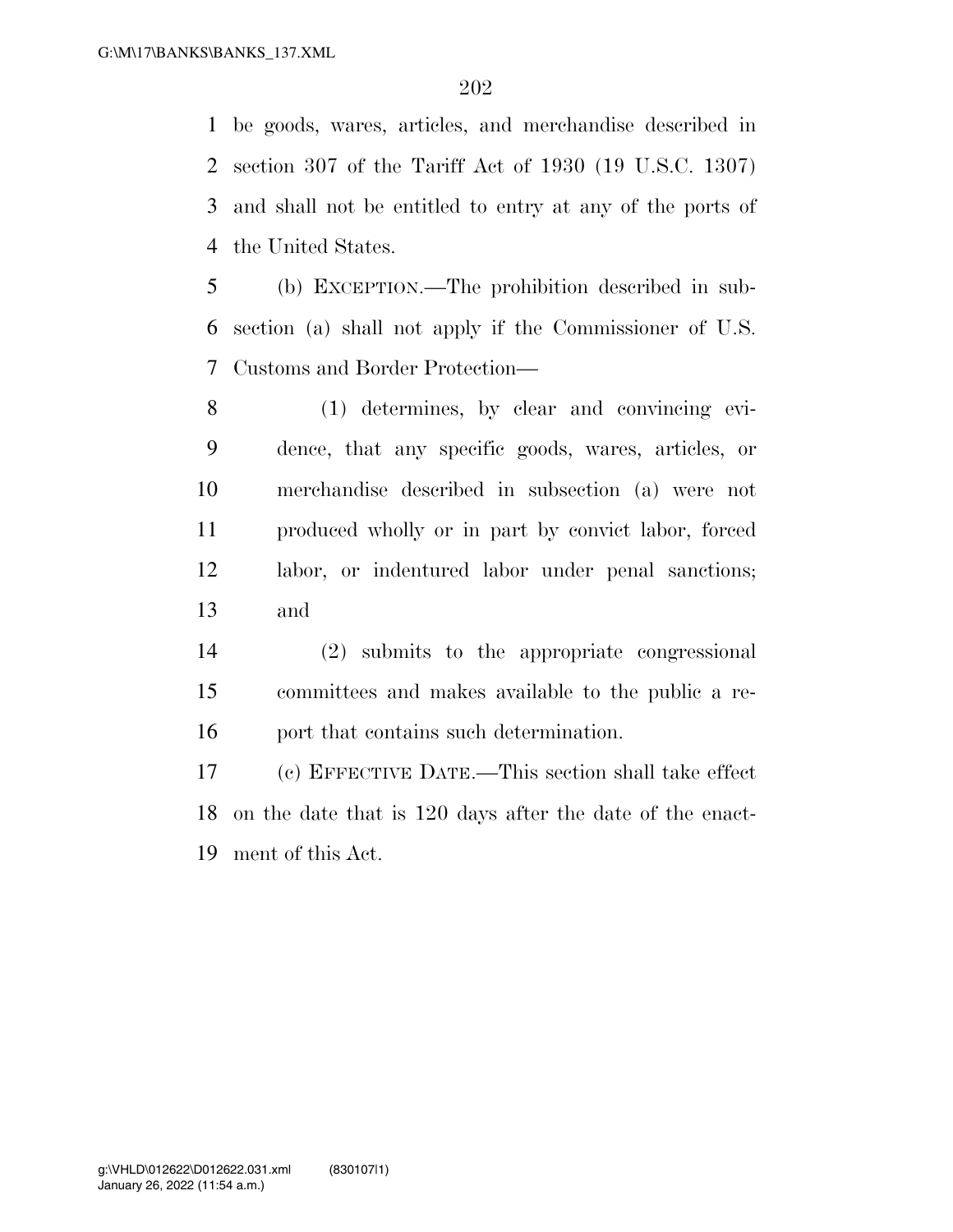# **TITLE VII—MATTERS RELATED TO DEFENSE**

 **SEC. 701. MODIFICATION TO USE OF EMERGENCY SANC- TIONS AUTHORITIES REGARDING COM- MUNIST CHINESE MILITARY COMPANIES.**  6 (a) IN GENERAL.—Section  $1237(a)(1)$  of the Strom Thurmond National Defense Authorization Act for Fiscal Year 1999 (50 U.S.C. 1701 note) is amended— (1) by striking ''may exercise'' and inserting 10 "shall exercise"; 11 (2) by striking clause (ii); (3) in the matter preceding clause (i), by strik- ing ''that—'' and inserting ''that is engaged in pro- viding commercial services, manufacturing, pro- ducing, or exporting and—''; 16 (4) in clause (i), by striking "; and" and insert- ing ''; or''; and (5) by adding at the end the following new clause:  $"(*ii*)(I)$  is owned or controlled by, or affiliated with, the Chinese Communist Party or any person who has ever been a delegate of a National People's Congress of the Chinese Communist Party; and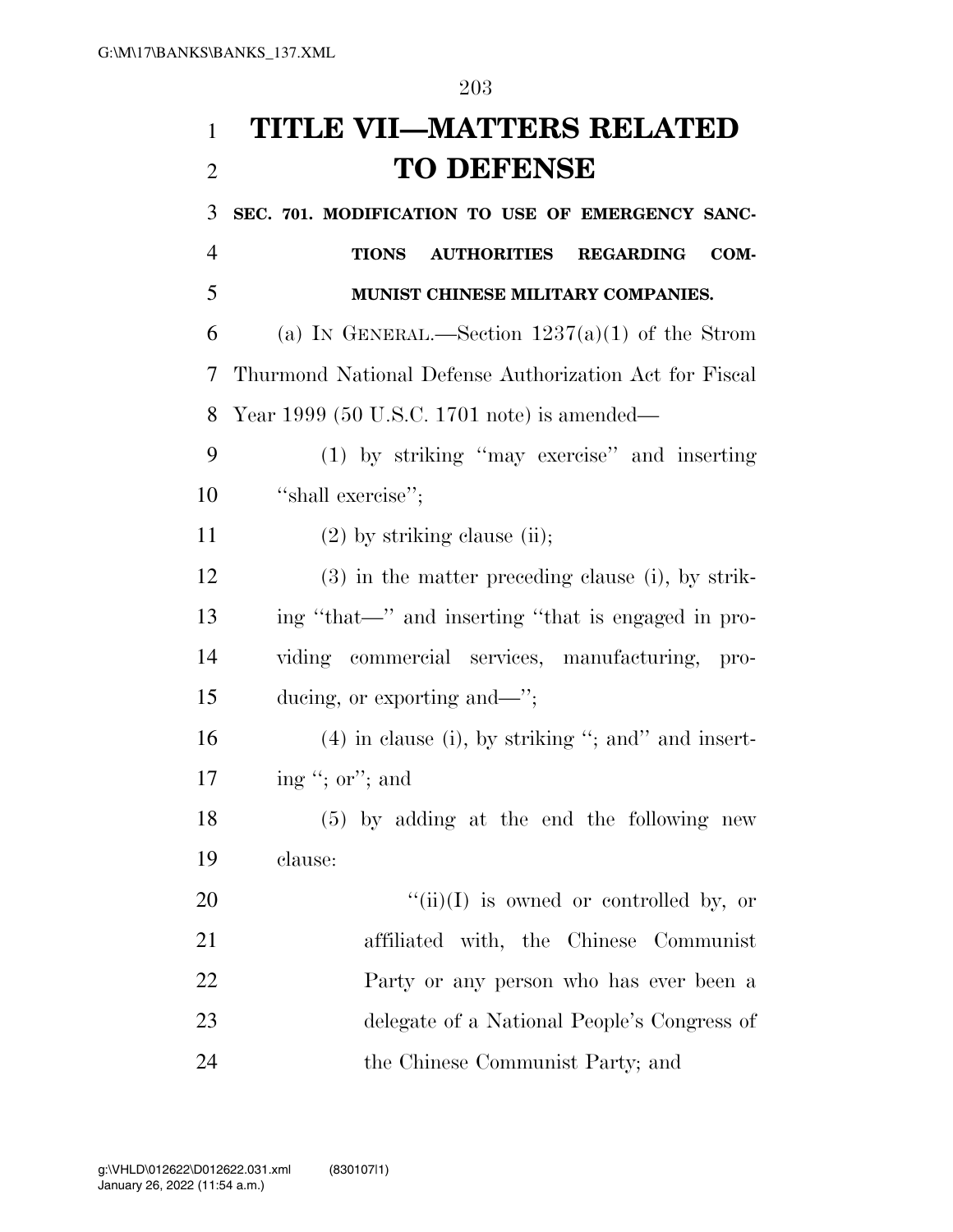| $\mathbf{1}$   | $\lq$ (II) is engaged in significant invest-                |
|----------------|-------------------------------------------------------------|
| $\overline{2}$ | ment in the sectors of fifth-generation                     |
| 3              | wireless communications, artificial intel-                  |
| $\overline{4}$ | ligence, advanced computing, 'big data'                     |
| 5              | analytics, autonomy, robotics, directed en-                 |
| 6              | ergy, hypersonics, or biotechnology.".                      |
| 7              | (b) EXTENSION OF LIST REQUIREMENT.—Notwith-                 |
| 8              | standing section $1061(i)(6)$ of the National Defense Au-   |
| 9              | thorization Act for Fiscal Year 2017 (10 U.S.C. 111         |
| 10             | note), the submission required by subsection (b) of section |
| 11             | 1237 of the Strom Thurmond National Defense Author-         |
| 12             | ization Act for Fiscal Year 1999—                           |
| 13             | $(1)$ shall not terminate on December 31, 2021;             |
| 14             | and                                                         |
| 15             | $(2)$ shall continue in effect until December 31,           |
| 16             | 2026.                                                       |
| 17             | SEC. 702. PROHIBITION ON USE OF FUNDS TO PURCHASE           |
| 18             | GOODS OR SERVICES FROM COMMUNIST CHI-                       |
| 19             | NESE MILITARY COMPANIES.                                    |
| 20             | (a) IN GENERAL.—None of the funds authorized to             |
| 21             | be appropriated or otherwise made available for fiscal year |
| 22             | 2020 and available for obligation as of the date of the     |
| 23             | enactment of this Act, or authorized to be appropriated     |
| 24             | or otherwise made available for fiscal year 2021 or any     |
| 25             | fiscal year thereafter, may be obligated or expended to     |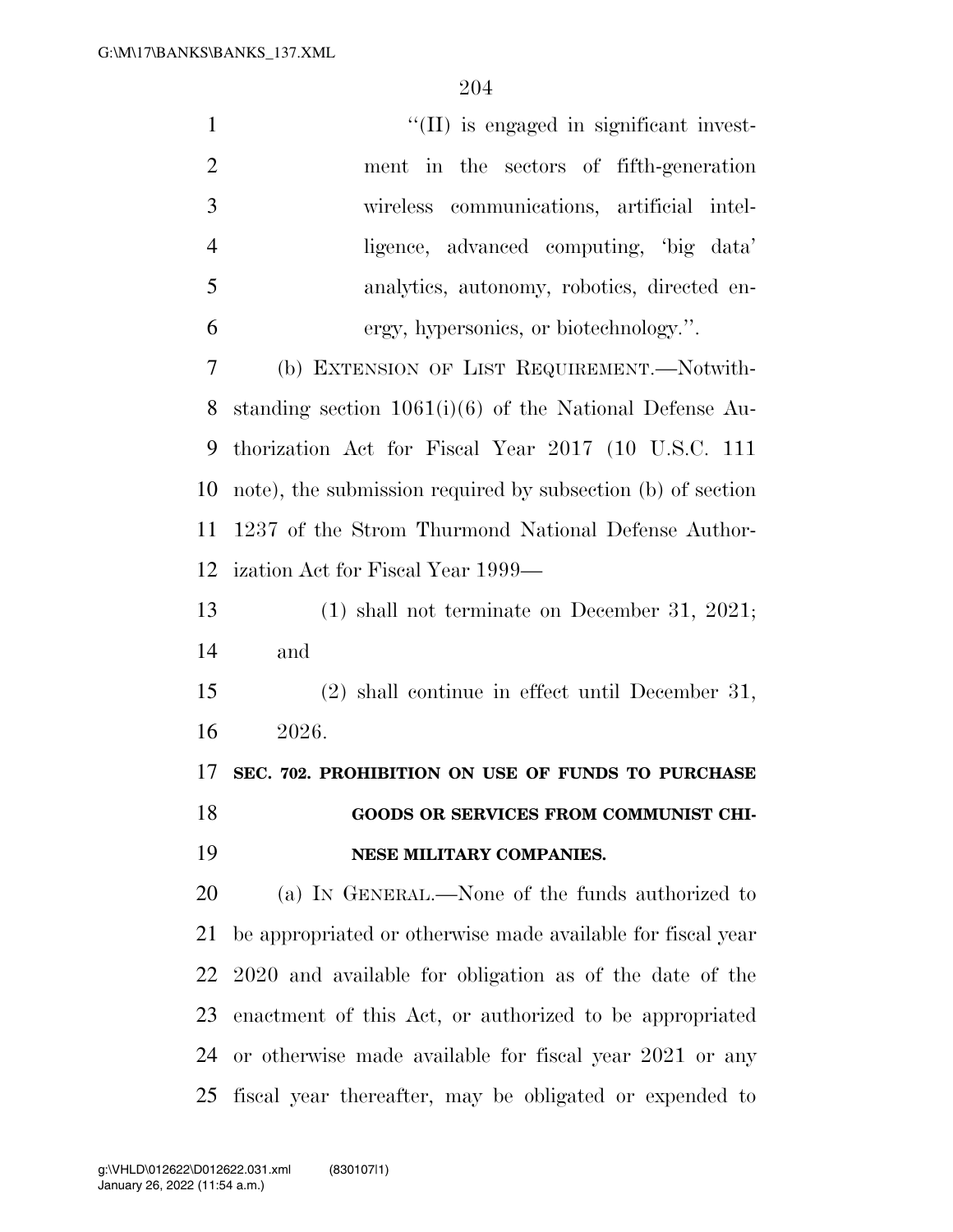purchase goods or services from a person on the list re- quired by section 1237(b) of the Strom Thurmond Na- tional Defense Authorization Act for Fiscal Year 1999 (Public Law 105–261; 50 U.S.C. 1701 note).

 (b) APPLICATION TO PRIVATE ENTITIES AND STATE AND LOCAL GOVERNMENTS.—

 (1) IN GENERAL.—The prohibition under sub- section (a) includes a prohibition on the obligation or expenditure of funds described in that subsection for the purchase of goods or services from persons described in that subsection by a private entity or a State or local government that received such funds through a grant or any other means.

 (2) CERTIFICATION REQUIRED TO RECEIVE FU-TURE FUNDS.—

 (A) IN GENERAL.—On and after the date of the enactment of this Act, the head of an ex- ecutive agency shall ensure that funds described in subsection (a) are not provided to a private entity or a State or local government unless the entity or government certifies that the entity or government, as the case may be, is not pur- chasing goods or services from a person de-scribed in subsection (a).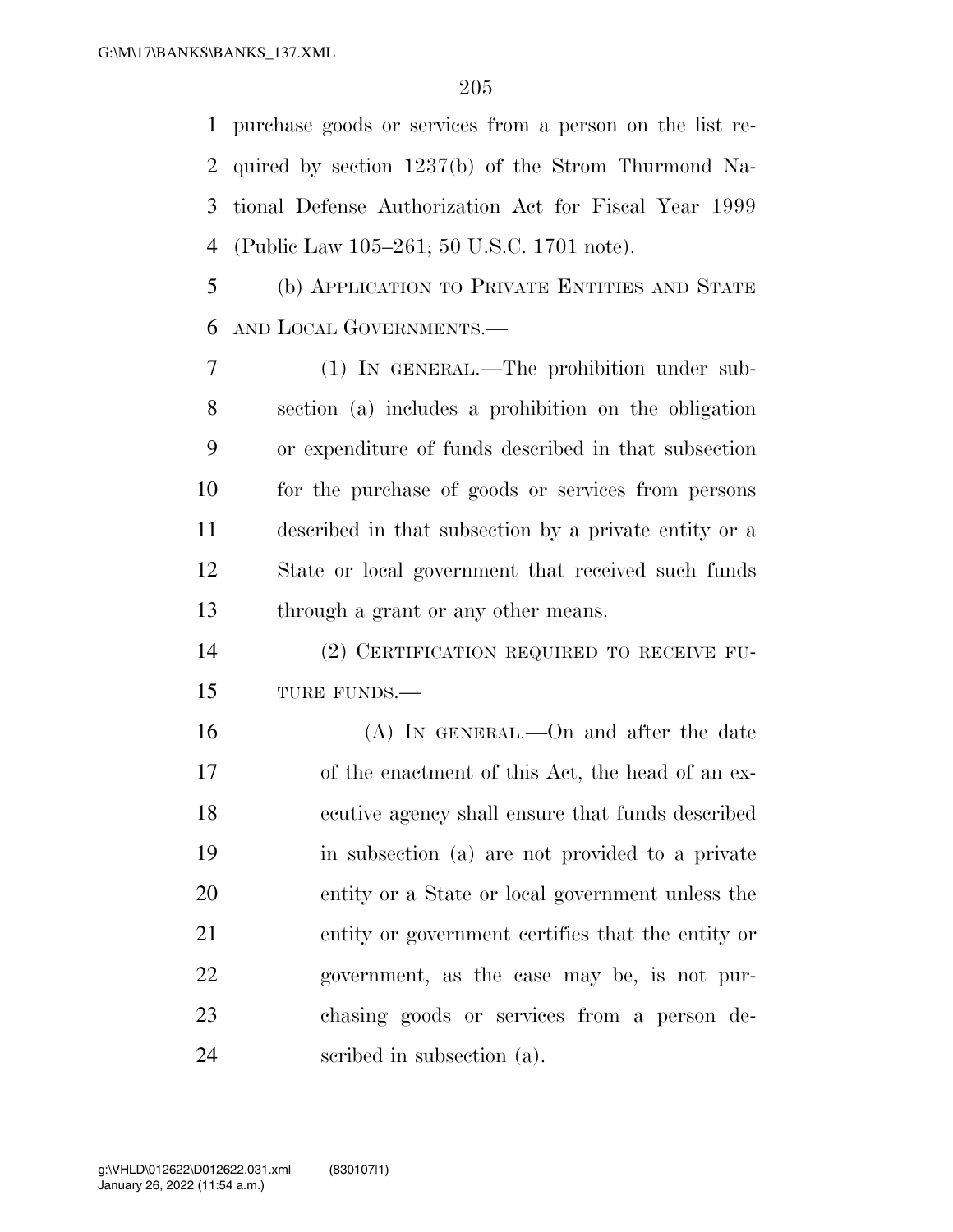(B) REVIEW.—The head of an executive agency shall conduct a review of the use of funds described in subsection (a) that are pro- vided to a private entity or a State or local gov- ernment to ensure compliance with the require-ments of subparagraph (A).

 (c) EXECUTIVE AGENCY DEFINED.—In this section, the term ''executive agency'' has the meaning given that term in section 133 of title 41, United States Code.

#### **SEC. 703. ENACTMENT OF EXECUTIVE ORDER 13959.**

 (a) IN GENERAL.—The provisions of Executive Order 13959 (85 Fed. Reg. 73185; relating to addressing the threat from securities investments that finance Com- munist Chinese military companies (November 12, 2020)), as in effect on January 14, 2021, are enacted into law. (b) PUBLICATION.—In publishing this Act in slip form and in the United States Statutes at Large pursuant to section 112 of title 1, United States Code, the Archivist of the United States shall include after the date of ap- proval at the end an appendix setting forth the text of the Executive order referred to in subsection (a), as in effect on January 14, 2021.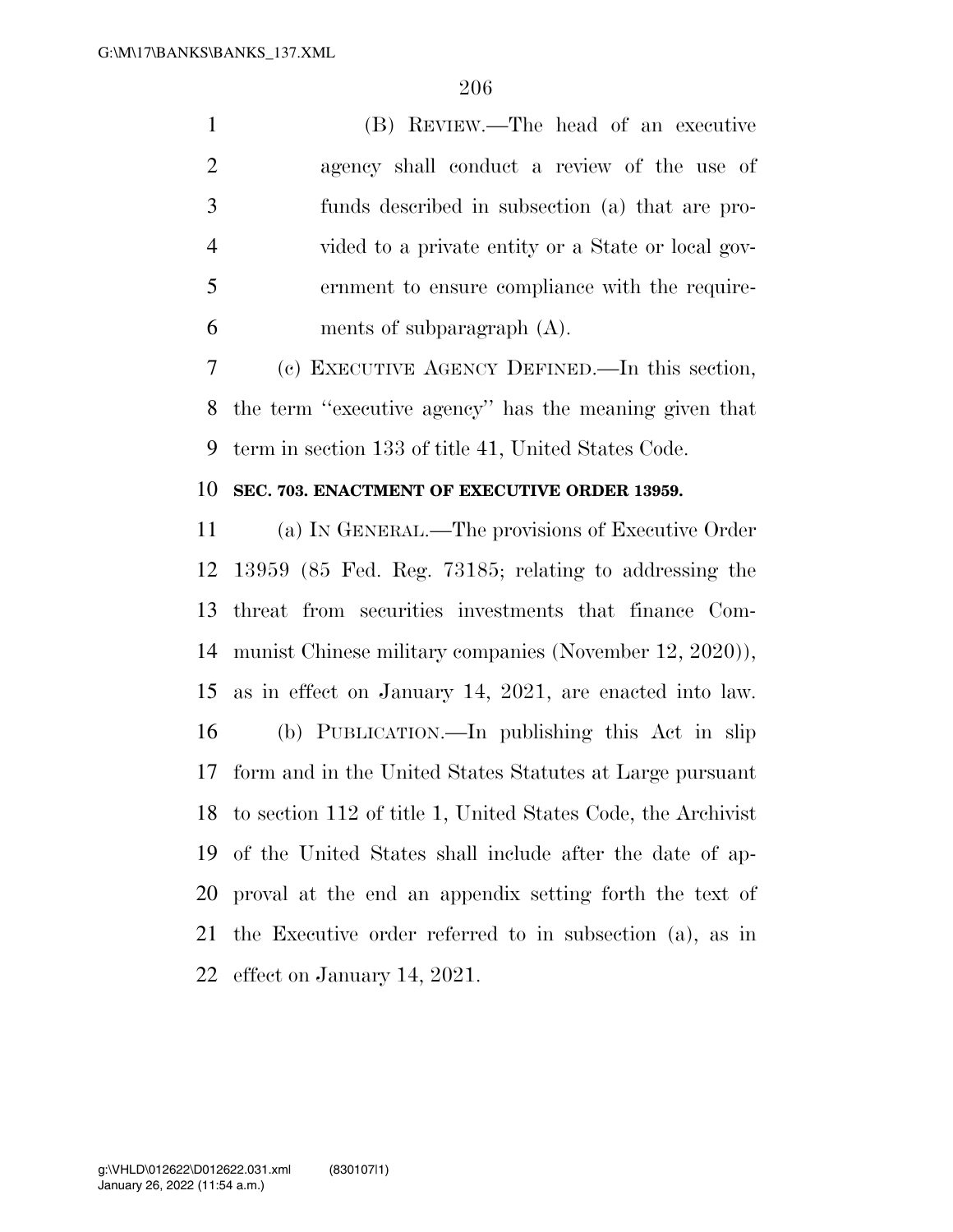### **SEC. 704. INCLUSION OF CERTAIN CHINESE ENTITIES ON THE ANNEX TO EXECUTIVE ORDER 13959.**

 (a) IN GENERAL.—Notwithstanding any other provi- sion of a law, an entity described in subsection (b) shall be deemed to be included on the Annex to Executive Order 13959, as in effect on January 14, 2021, and enacted into law by section 1(a) for purposes of carrying out the provi-sions of such Executive order.

 (b) ENTITY DESCRIBED.—An entity described in this subsection is an entity that—

 (1) is organized under the laws of the People's Republic of China or otherwise subject to the juris- diction of the Government of the People's Republic of China; and

 (2) is included on the list maintained and set forth in Supplement No. 4 to part 744 of the Export Administration Regulations.

 (c) EXPORT ADMINISTRATION REGULATIONS DE- FINED.—In this section, the term ''Export Administration Regulations'' means the regulations set forth in sub- chapter C of chapter VII of title 15, Code of Federal Reg-ulations, or successor regulations.

#### **SEC. 705. ARMS EXPORTS TO INDIA.**

 (a) ELIGIBILITY FOR ARMS EXPORTS.—Section 3 of the Arms Export Control Act (22 U.S.C. 2753) is amend-ed—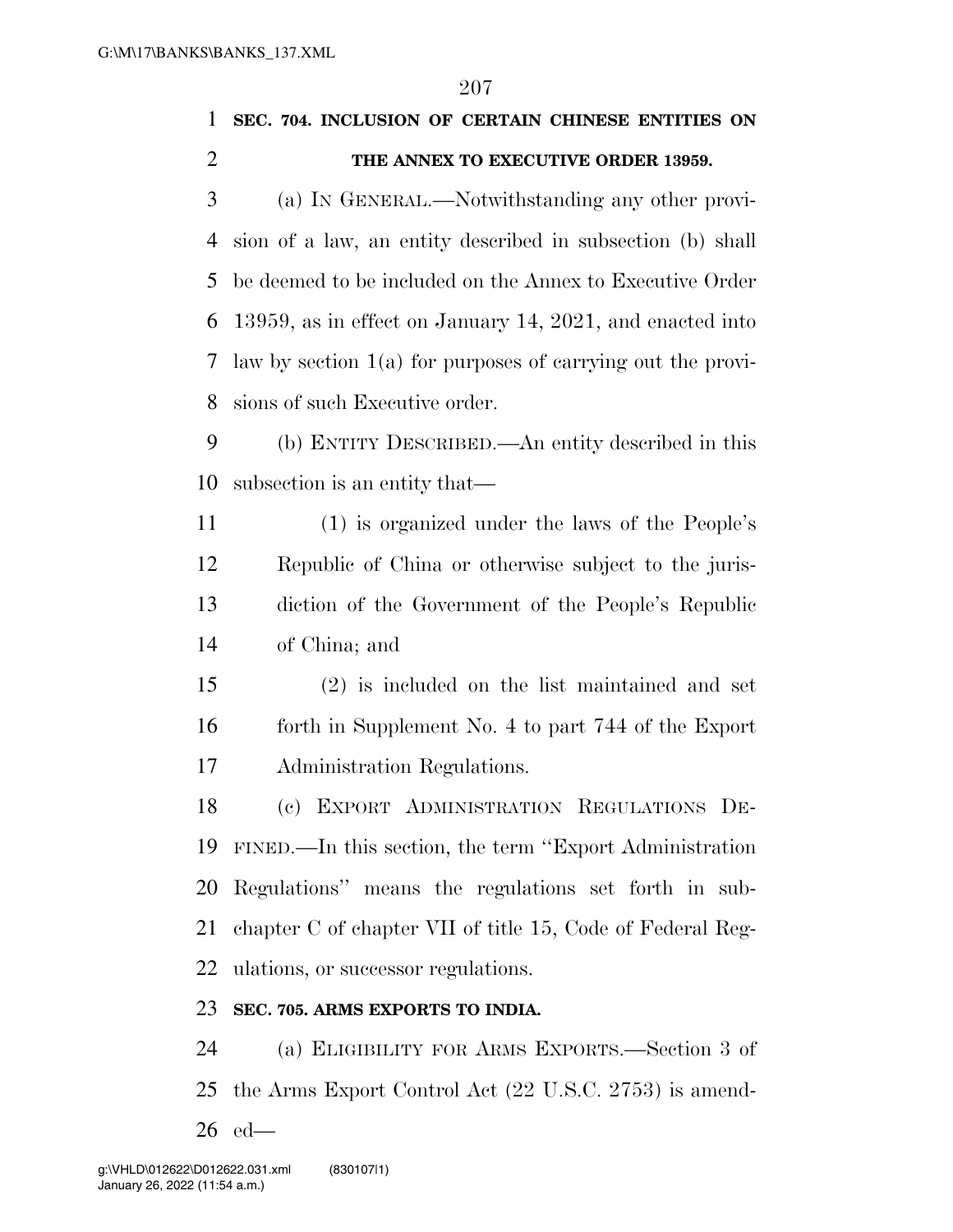| $\mathbf{1}$   | (1) in subsection (b)(2), by striking "or the            |
|----------------|----------------------------------------------------------|
| $\overline{2}$ | Government of New Zealand" and inserting "the            |
| 3              | Government of New Zealand, or the Government of          |
| $\overline{4}$ | India"; and                                              |
| 5              | $(2)$ in subsection (d), by striking "or New Zea-        |
| 6              | land" each place it appears and inserting "New Zea-      |
| 7              | land, or India".                                         |
| 8              | (b) SALES FROM STOCKS.—Section 21 of the Arms            |
| 9              | Export Control Act (22 U.S.C. 2761) is amended—          |
| 10             | (1) in subsection (e)(2)(A), by striking "or New         |
| 11             | Zealand" and inserting "New Zealand, or India";          |
| 12             | and                                                      |
| 13             | $(2)$ in subsection (h), by striking "or Israel"         |
| 14             | each place it appears and inserting "Israel, or          |
| 15             | India".                                                  |
| 16             | (c) REPORTS ON COMMERCIAL AND GOVERNMENTAL               |
| 17             | MILITARY EXPORTS; CONGRESSIONAL ACTION.-Section          |
|                | 18 36 of the Arms Export Control Act (22 U.S.C. 2776) is |
| 19             | amended by striking "or New Zealand" each place it ap-   |
| 20             | pears and inserting "New Zealand, or India".             |
| 21             | (d) REPORTS TO THE CONGRESS.—Section $62(e)(1)$          |
| 22             | of the Arms Export Control Act (22 U.S.C. 2796a) is      |
| 23             | amended by striking "or New Zealand" and inserting       |
|                | 24 "New Zealand, or India".                              |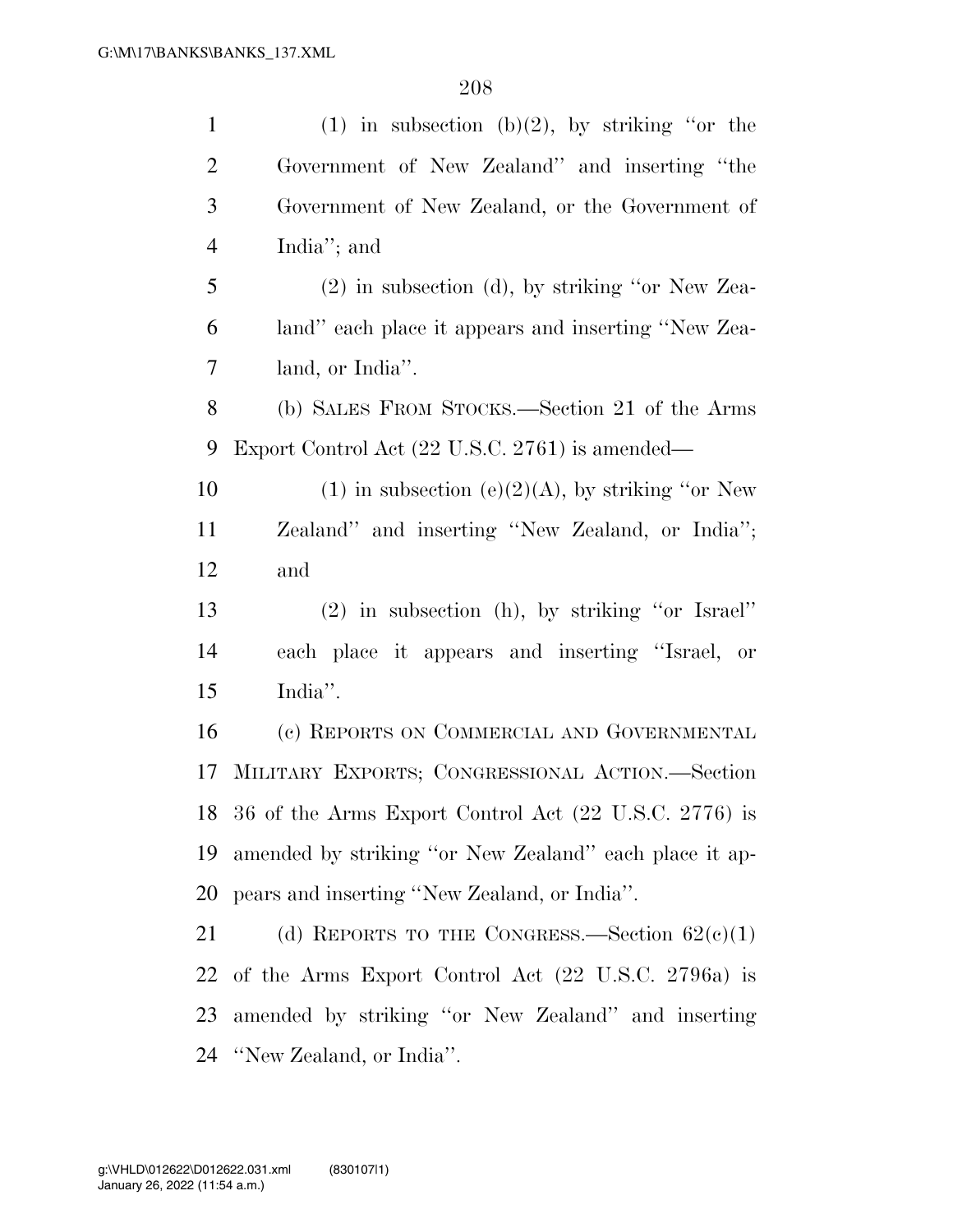1 (e) LEGISLATIVE REVIEW.—Section  $63(a)(2)$  of the Arms Export Control Act (22 U.S.C. 2796b) is amended by striking ''or New Zealand'' and inserting ''New Zea-land, or India''.

# **TITLE VIII—MATTERS RELATED TO THE PROTECTION OF IN-TELLECTUAL PROPERTY**

### **SEC. 801. IMPOSITION OF SANCTIONS RELATED TO THE THEFT OF INTELLECTUAL PROPERTY.**

 (a) IN GENERAL.—The President shall impose the sanctions described in subsection (b) with respect to each person described in subsection (c) the President deter- mines, on or after the date of enactment of this Act, oper- ates in a sector of China's economy wherein persons have engaged in a pattern of significant theft of the intellectual property of a United States person, or received the intel- lectual property of a United States person obtained through a pattern of significant theft.

 (b) SANCTIONS IMPOSED.—The sanctions described in this subsection are the following:

 (1) ASSET BLOCKING.—The exercise of all pow- ers granted to the President by the International Emergency Economic Powers Act (50 U.S.C. 1701 et seq.) to the extent necessary to block and prohibit all transactions in all property and interests in prop-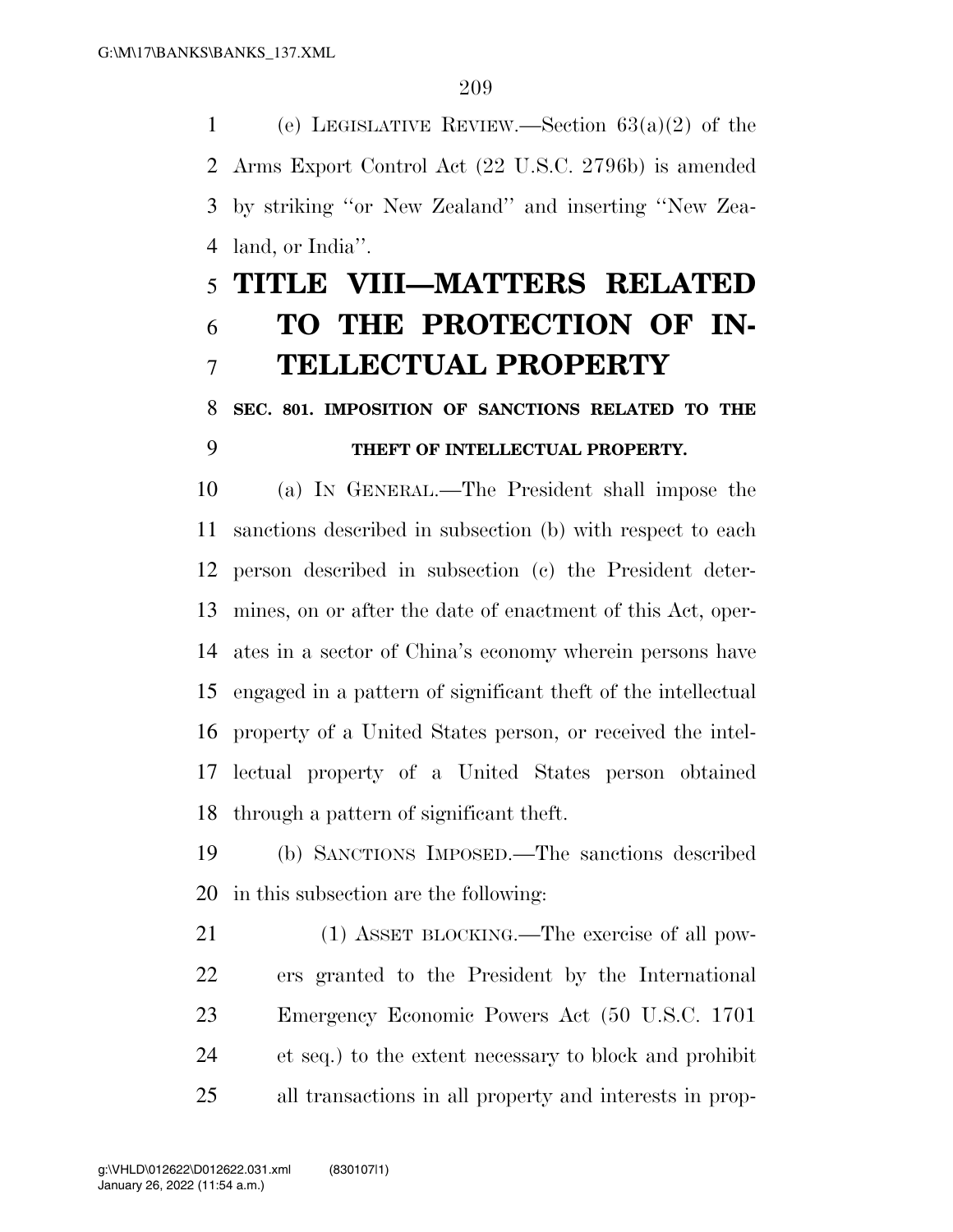| $\mathbf{1}$   | erty of a person described in subsection (a) if such |
|----------------|------------------------------------------------------|
| $\overline{2}$ | property and interests in property are in the United |
| 3              | States, come within the United States, or are or     |
| $\overline{4}$ | come within the possession or control of a United    |
| 5              | States person.                                       |
| 6              | (2) ALIENS INELIGIBLE FOR VISAS, ADMISSION,          |
| 7              | OR PAROLE.-                                          |
| 8              | (A) VISAS, ADMISSION, OR PAROLE.—An                  |
| 9              | alien described in subsection (a) is—                |
| 10             | (i) inadmissible to the United States;               |
| 11             | (ii) ineligible to receive a visa or other           |
| 12             | documentation to enter the United States;            |
| 13             | and                                                  |
| 14             | (iii) otherwise ineligible to be admitted            |
| 15             | or paroled into the United States or to re-          |
| 16             | ceive any other benefit under the Immigra-           |
| 17             | tion and Nationality Act (8 U.S.C. 1101 et           |
| 18             | $seq.$ ).                                            |
| 19             | (B) CURRENT VISAS REVOKED.—                          |
| <b>20</b>      | (i) IN GENERAL.—The issuing con-                     |
| 21             | sular officer, the Secretary of State, or the        |
| 22             | Secretary of Homeland Security (or a des-            |
| 23             | ignee of one of such Secretaries) shall, in          |
| 24             | accordance with section $221(i)$ of the Im-          |
| 25             | migration and Nationality Act (8 U.S.C.              |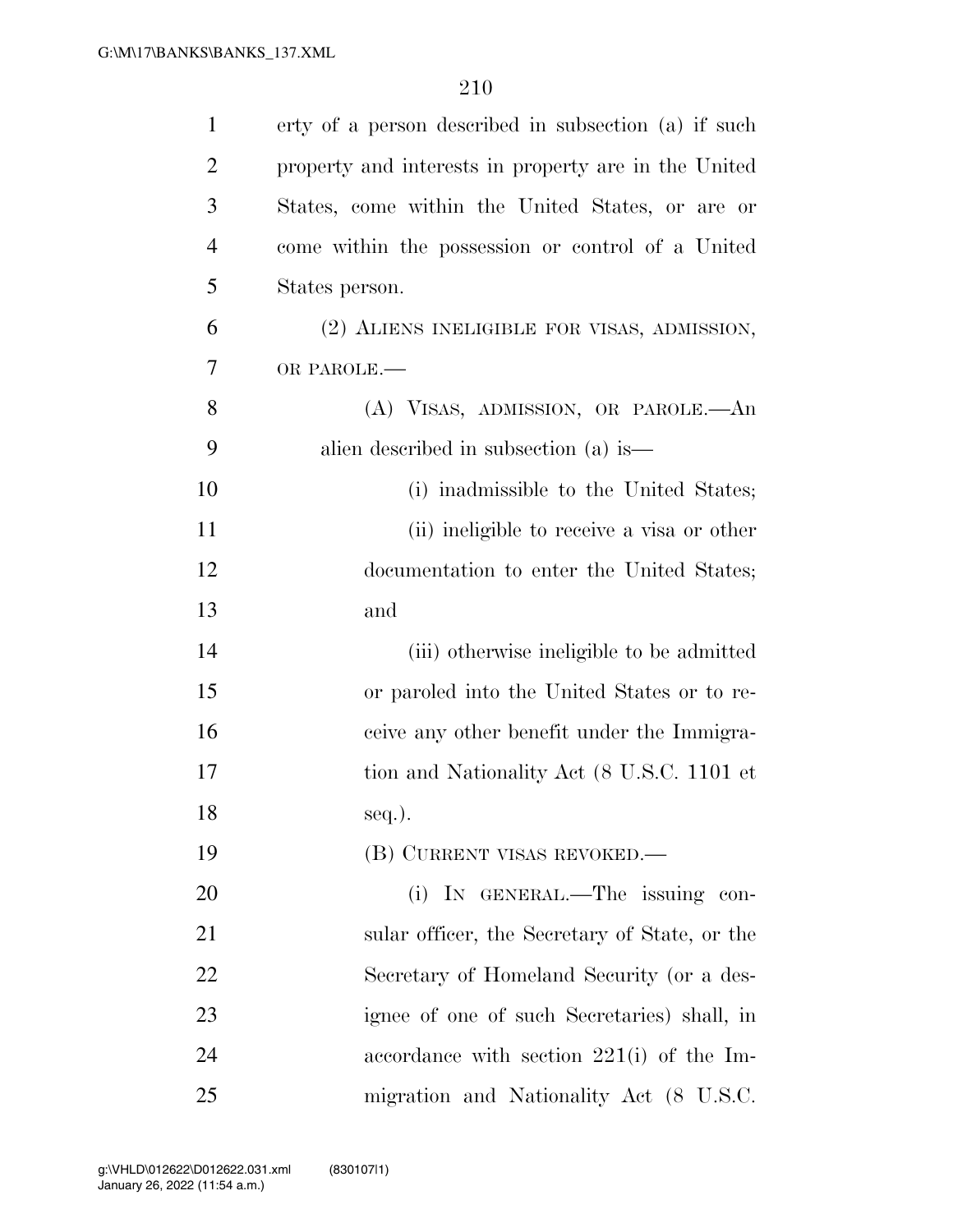| $\mathbf{1}$   | $1201(i)$ , revoke any visa or other entry            |
|----------------|-------------------------------------------------------|
| $\overline{2}$ | documentation issued to an alien who the              |
| 3              | Secretary of State or the Secretary of                |
| 4              | Homeland Security (or a designee of one of            |
| 5              | such Secretaries) determines is described             |
| 6              | in subsection (a), regardless of when the             |
| $\overline{7}$ | visa or other documentation is issued.                |
| 8              | (ii) EFFECT OF REVOCATION. A rev-                     |
| 9              | ocation under clause (i) shall take effect            |
| 10             | immediately and shall automatically cancel            |
| 11             | any other valid visa or entry documenta-              |
| 12             | tion that is in the alien's possession.               |
| 13             | (3) EXCEPTION TO COMPLY WITH UNITED NA-               |
| 14             | TIONS HEADQUARTERS AGREEMENT.—The authority           |
| 15             | to impose the sanctions described in paragraph        |
| 16             | $(2)(B)$ shall not apply to an alien if admitting the |
| 17             | alien into the United States is necessary to permit   |
| 18             | the United States to comply with the Agreement re-    |
| 19             | garding the Headquarters of the United Nations,       |
| 20             | signed at Lake Success June 26, 1947, and entered     |
| 21             | into force November 21, 1947, between the United      |
| 22             | Nations and the United States, or other applicable    |
| 23             | international obligations.                            |
| 24             | (c) PERSONS DESCRIBED.—A person described in          |

this section is one of the following: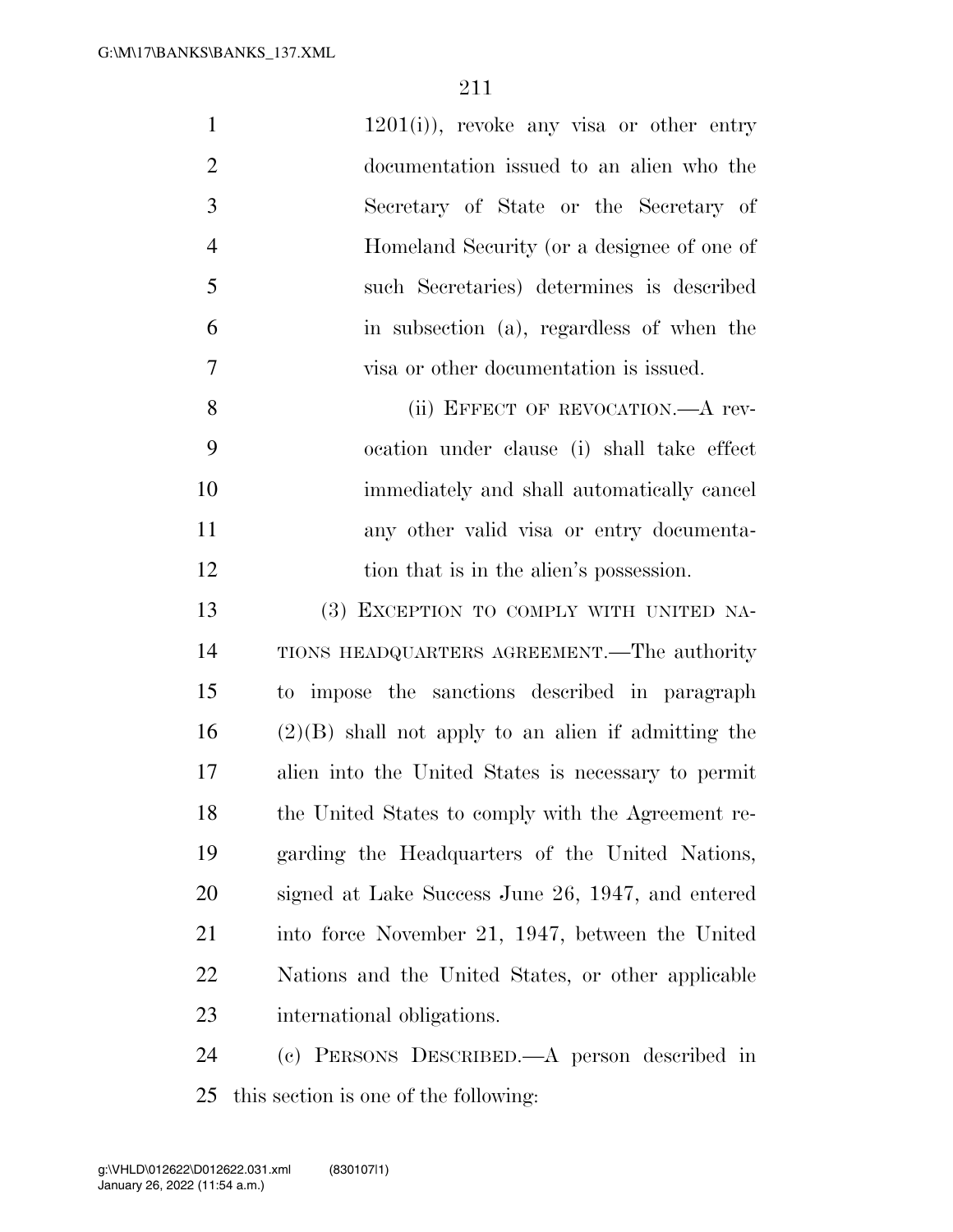| $\mathbf{1}$   | $(1)$ An individual who-                                |
|----------------|---------------------------------------------------------|
| $\overline{2}$ | $(A)$ is a national of the People's Republic            |
| 3              | of China or acting at the direction of a national       |
| $\overline{4}$ | or entity of the People's Republic of China; and        |
| 5              | (B) is not a United States person.                      |
| 6              | $(2)$ An entity that is —                               |
| 7              | (A) organized under the laws of the Peo-                |
| 8              | ple's Republic of China or of any jurisdiction          |
| 9              | within the People's Republic of China;                  |
| 10             | (B) owned or controlled by individuals who              |
| 11             | are nationals of the People's Republic of China;        |
| 12             | or                                                      |
| 13             | (C) owned or controlled by an entity de-                |
| 14             | scribed in subparagraph (A) and is not a                |
| 15             | United States person.                                   |
| 16             | (d) PENALTIES; IMPLEMENTATION.—                         |
| 17             | (1) PENALTIES.—A person that violates, at-              |
| 18             | tempts to violate, conspires to violate, or causes a    |
| 19             | violation of subsection (a) or any regulation, license, |
| 20             | or order issued to carry out subsection (a) shall be    |
| 21             | subject to the penalties set forth in subsections (b)   |
| <u>22</u>      | and (c) of section 206 of the International Emer-       |
| 23             | gency Economic Powers Act (50 U.S.C. 1705) to the       |
| 24             | same extent as a person that commits an unlawful        |
| 25             | act described in subsection (a) of that section.        |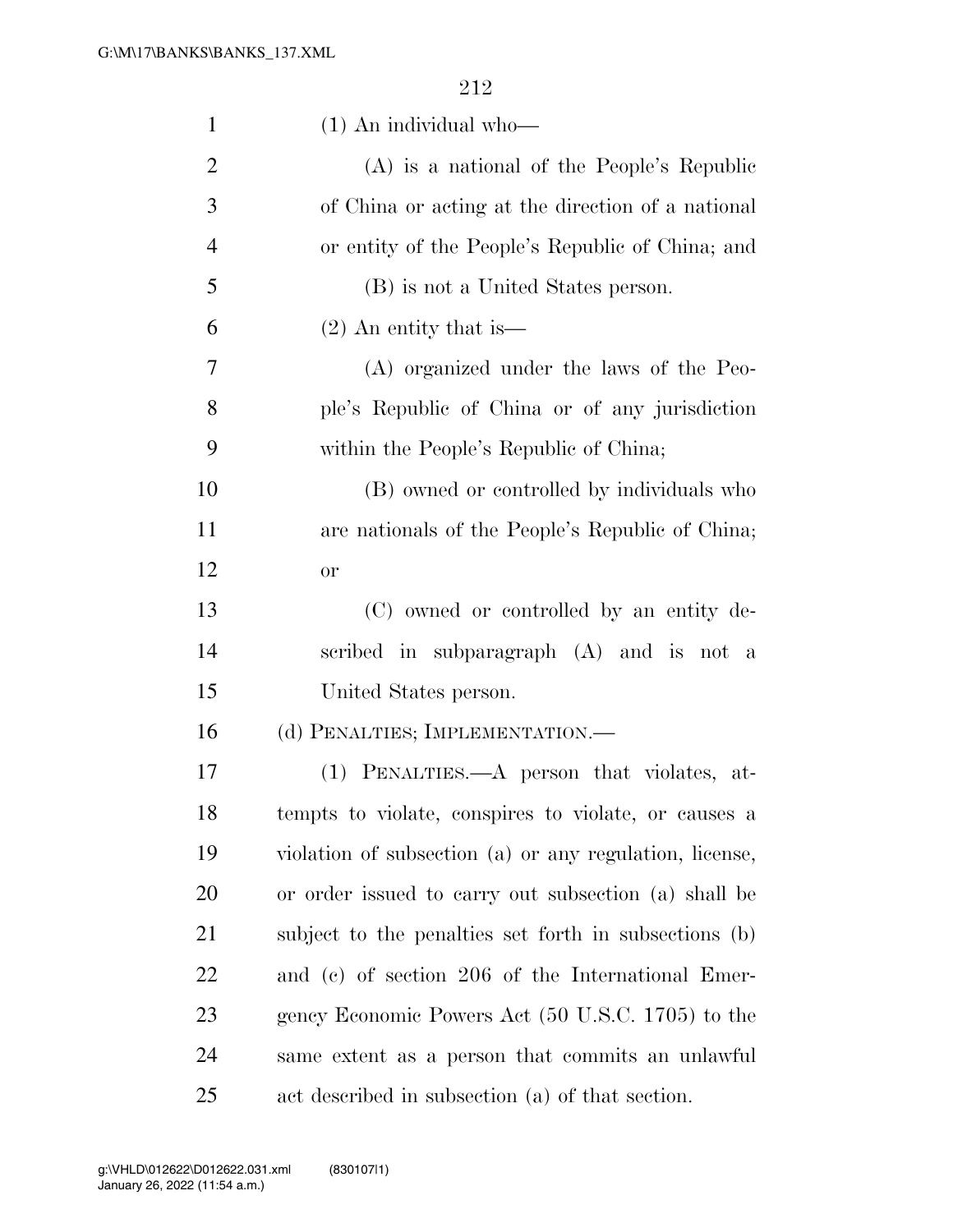(2) IMPLEMENTATION.—The President may ex- ercise all authorities provided to the President under sections 203 and 205 of the International Emer- gency Economic Powers Act (50 U.S.C. 1702 and 1704) for purposes of carrying out this section.

(e) REPORT REQUIRED.—

 (1) IN GENERAL.—Not later than 180 days after the date of the enactment of this Act, the President shall submit to the Committee on Foreign Affairs of the House of Representatives and the Committee on Foreign Relations of the Senate a re- port that specifies each person the President deter- mines meets the criteria described in subsection (a) for the imposition of sanctions.

 (2) TERMINATION OF SANCTIONS.—The Presi- dent may terminate sanctions imposed under sub- section (a) with respect to a person if the President certifies to the Committee on Foreign Affairs of the House of Representatives and the Committee on Foreign Relations of the Senate that such person is no longer engaging in efforts to steal United States intellectual property.

 (f) WAIVER.—The President may waive the imposi- tion of sanctions under subsection (a) on a case-by-case basis with respect to a person if the President—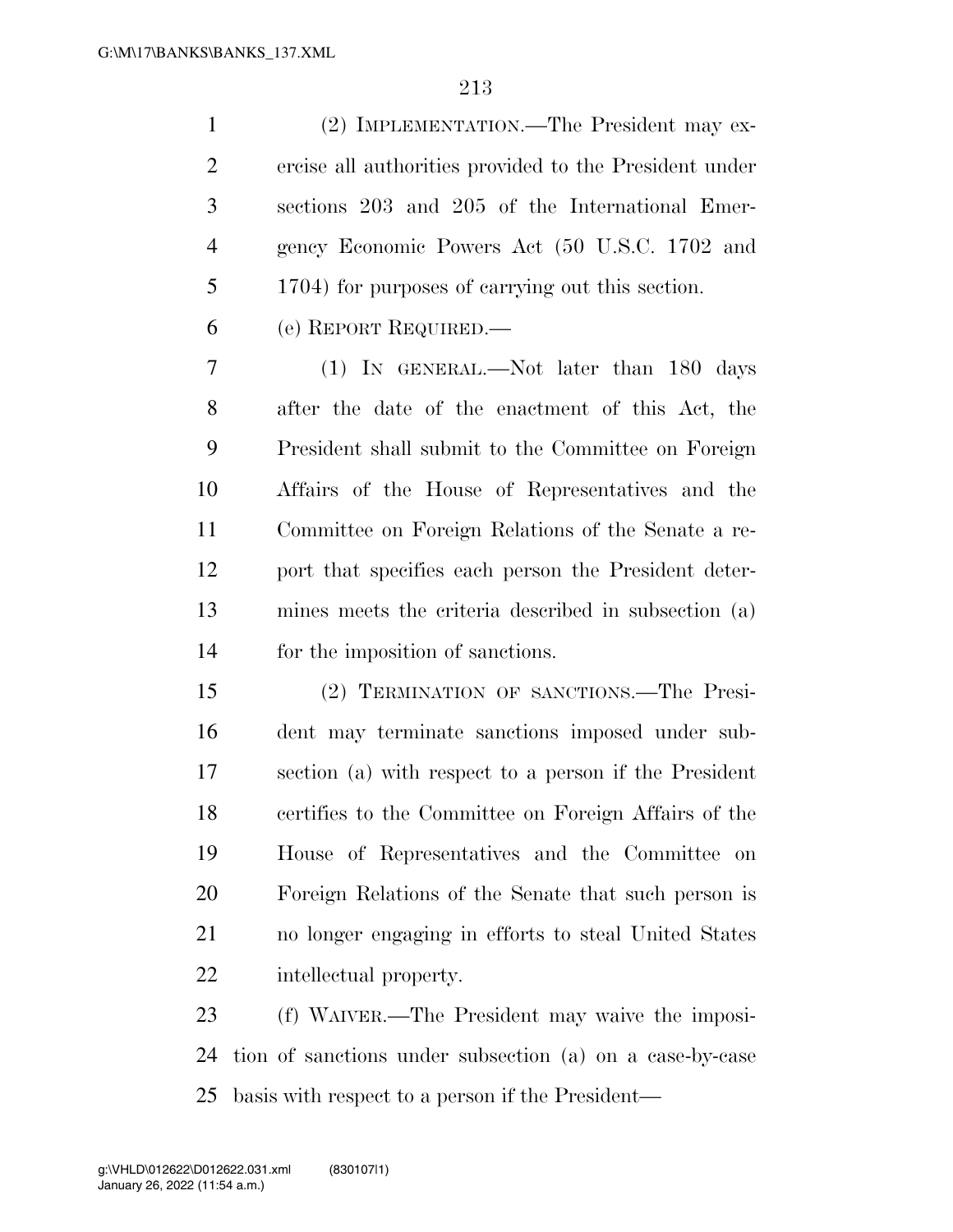| $\mathbf{1}$   | (1) certifies to the Committee on Foreign Af-            |
|----------------|----------------------------------------------------------|
| $\overline{2}$ | fairs and the Committee on the Judiciary of the          |
| 3              | House of Representatives and the Committee on            |
| $\overline{4}$ | Foreign Relations and the Committee on the Judici-       |
| 5              | ary of the Senate that such waiver is in the national    |
| 6              | security interests of the United States; and             |
| 7              | $(2)$ includes a justification for such certifi-         |
| 8              | cation.                                                  |
| 9              | $(g)$ DEFINITIONS.—In this Act:                          |
| 10             | (1) ADMITTED; ALIEN.—The terms "admitted"                |
| 11             | and "alien" have the meanings given those terms in       |
| 12             | section 101 of the Immigration and Nationality Act       |
| 13             | $(8 \text{ U.S.C. } 1101).$                              |
| 14             | (2) UNITED STATES PERSON.—The<br>term                    |
| 15             | "United States person" means—                            |
| 16             | (A) an individual who is a United States                 |
| 17             | citizen or an alien lawfully admitted for perma-         |
| 18             | nent residence to the United States; or                  |
| 19             | (B) an entity organized under the laws of                |
| 20             | the United States or of any jurisdiction within          |
| 21             | the United States.                                       |
| 22             | SEC. 802. PROHIBITION ON USE OF FUNDS.                   |
| 23             | None of the funds authorized to be appropriated or       |
| 24             | otherwise made available to the United States Trade Rep- |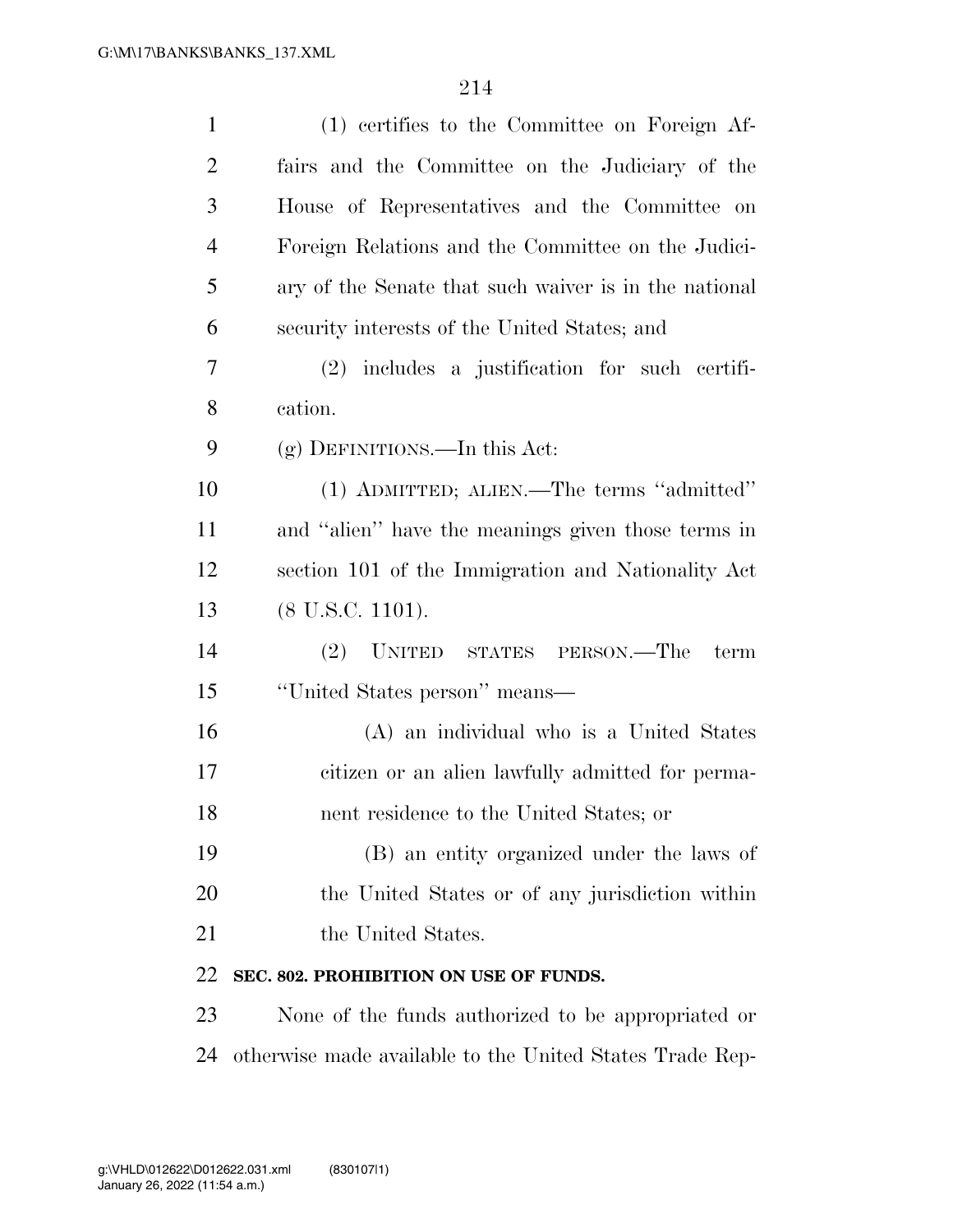resentative may be used to support, allow, or facilitate the negotiation or approval of— (1) the ''Waiver from Certain Provisions of the

- TRIPS Agreement for the Prevention, Containment, and Treatment of COVID–19'' put forth by India and South Africa; or
- (2) any other measure at the World Trade Or-ganization to waive intellectual property rights.

**SEC. 803. PROHIBITION ON INDIVIDUALS WITH SECURITY** 

 **CLEARANCES FROM BEING EMPLOYED BY CERTAIN ENTITIES.** 

 (a) PROHIBITION.—Section 3002 of the Intelligence Reform and Terrorism Prevention Act of 2004 (50 U.S.C. 3343) is amended by adding at the end the following new subsection:

16 "(e) PROHIBITION ON CERTAIN EMPLOYMENT.—

17 "(1) PROHIBITION.—A covered person may not be employed by, contract with, or otherwise receive funding from, any covered entity during the fol-lowing periods:

21  $\langle (A) \rangle$  A period in which the person holds a security clearance.

23 "'(B) The 5-year period beginning on the date that the security clearance of a person be-comes inactive.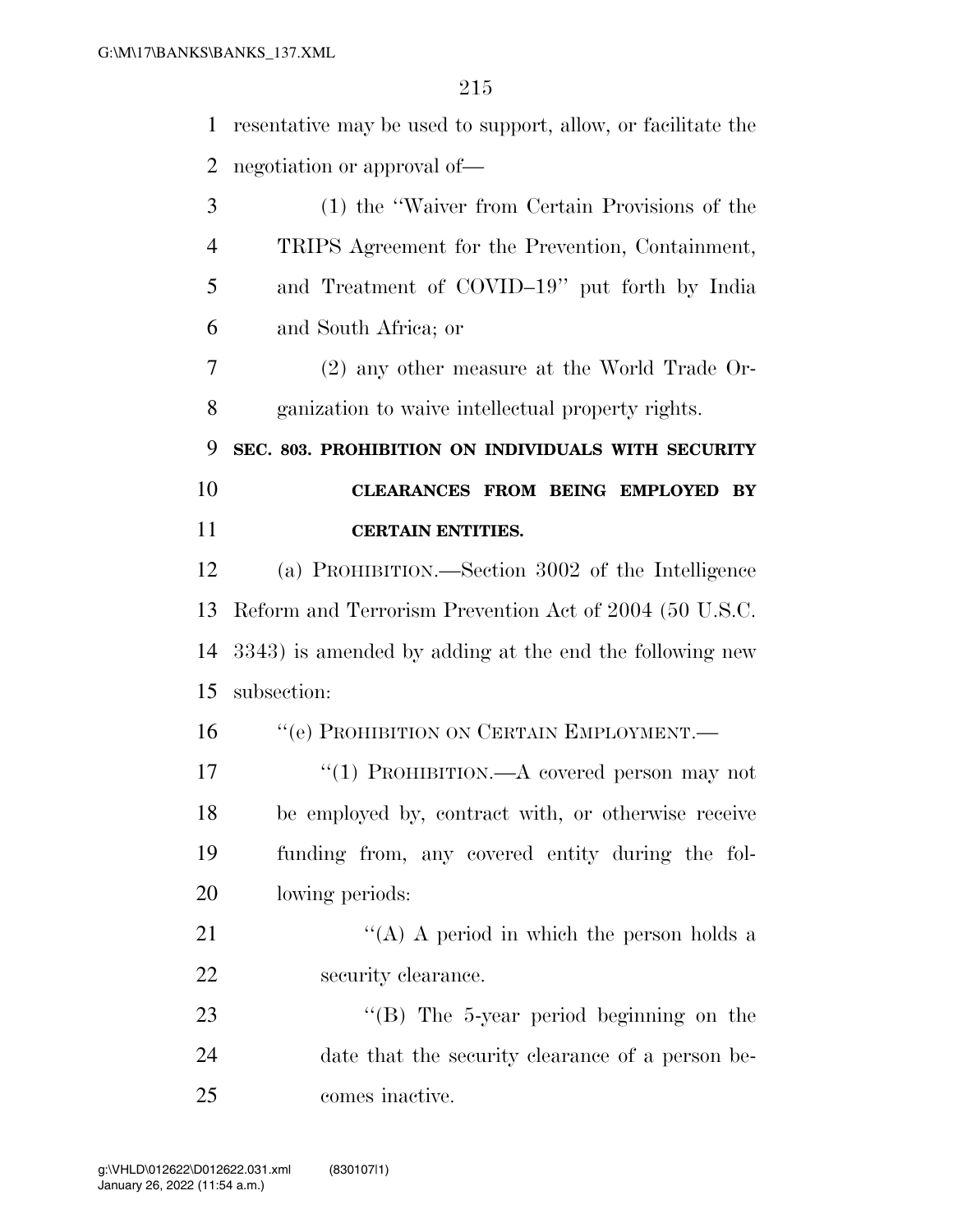| $\mathbf{1}$   | "(2) PENALTIES.—Any person who knowingly                |
|----------------|---------------------------------------------------------|
| $\overline{2}$ | violates the prohibition in paragraph (1) shall be      |
| 3              | fined under title 18, United States Code, or impris-    |
| $\overline{4}$ | oned for not more than 5 years, or both.                |
| 5              | "(3) NOTIFICATION.—A person who holds a se-             |
| 6              | curity clearance shall be notified of the prohibition   |
| 7              | in paragraph (1), including a list of the covered enti- |
| 8              | ties, as follows:                                       |
| 9              | "(A) At the time at which the person is                 |
| 10             | issued the security clearance.                          |
| 11             | $\lq\lq$ (B) At the time at which the security          |
| 12             | clearance of the person is renewed.                     |
| 13             | $\lq\lq$ (C) At the time at which the security          |
| 14             | clearance of the person becomes inactive.               |
| 15             | $``(4)$ COVERED ENTITY.—                                |
| 16             | "(A) DEFINITION.—Subject to subpara-                    |
| 17             | graph (B), in this subsection, the term 'covered        |
| 18             | entity' means any of the following entities (in-        |
| 19             | eluding any subsidiary or affiliate of such enti-       |
| 20             | ties):                                                  |
| 21             | "(i) Huawei Technologies Company.                       |
| 22             | "(ii) ZTE Corporation.                                  |
| 23             | "(iii) Hytera Communications Cor-                       |
| 24             | poration.                                               |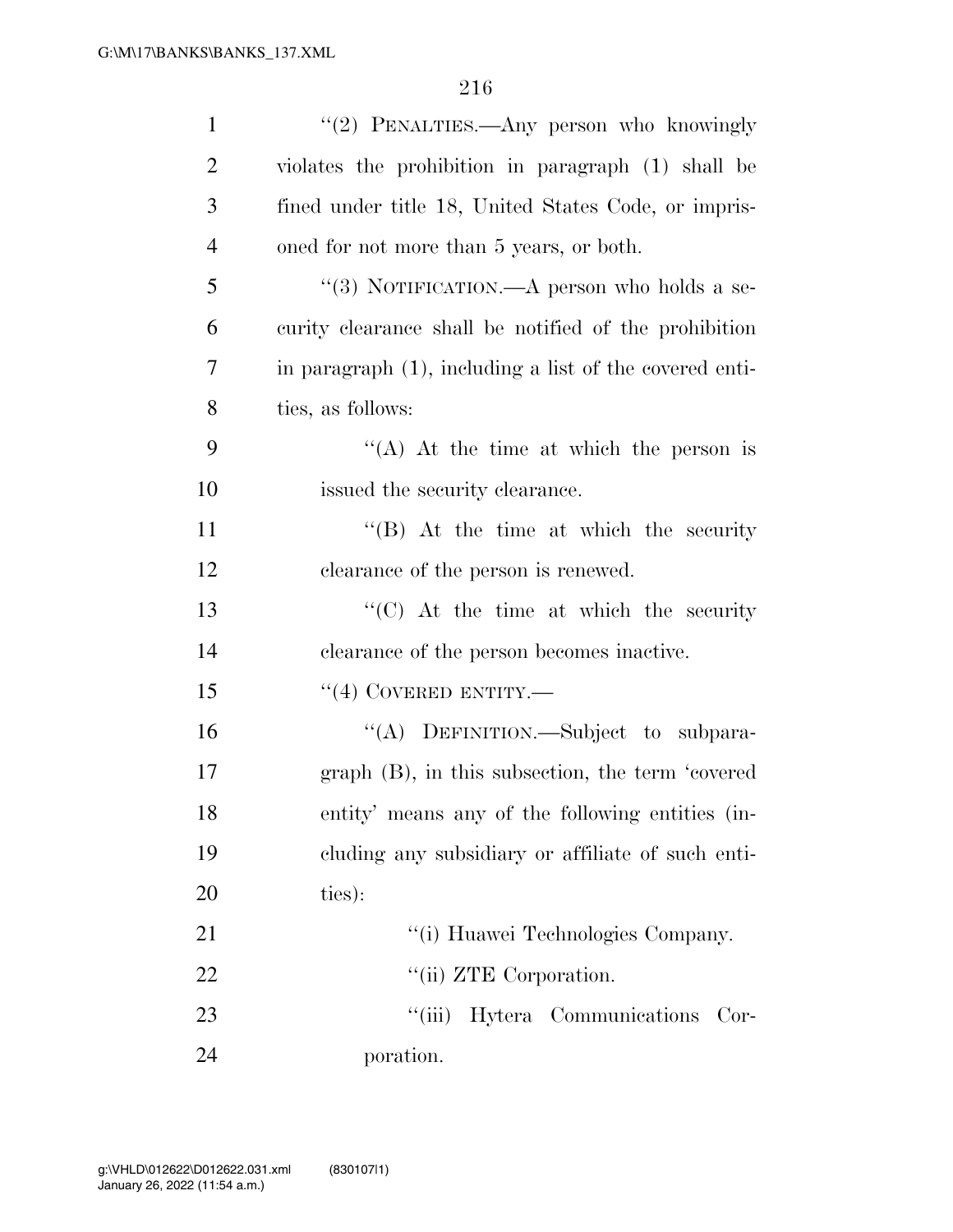| $\mathbf{1}$   | "(iv) Hangzhou Hikvision Digital                    |
|----------------|-----------------------------------------------------|
| $\overline{2}$ | Technology Company.                                 |
| 3              | "(v) Dahua Technology Company.                      |
| $\overline{4}$ | "(vi) Kaspersky Lab.                                |
| 5              | "(B) MODIFICATIONS.—The Director of                 |
| 6              | National Intelligence, in consultation with the     |
| 7              | Secretary of Defense or the Director of the         |
| 8              | Federal Bureau of Investigation, may add or         |
| 9              | remove entities to the list of covered entities in  |
| 10             | subparagraph (A) based on whether the Direc-        |
| 11             | tor determines there is reasonable belief that      |
| 12             | the entity is owned or controlled by, or other-     |
| 13             | wise connected to or receiving financial support    |
| 14             | from, the government of the People's Republic       |
| 15             | of China, the government of the Russian Fed-        |
| 16             | eration, the government of the Islamic Republic     |
| 17             | of Iran, or the government of the Democratic        |
| 18             | People's Republic of Korea.".                       |
| 19             | $(b)$ APPLICATION.—                                 |
| 20             | (1) IN GENERAL.—Subsection (e) of section           |
| 21             | 3002 of the Intelligence Reform and Terrorism Pre-  |
| 22             | vention Act of 2004 (50 U.S.C. 3343) shall apply    |
| 23             | with respect to an individual who is employed by,   |
| 24             | contracts with, or otherwise receives funding from, |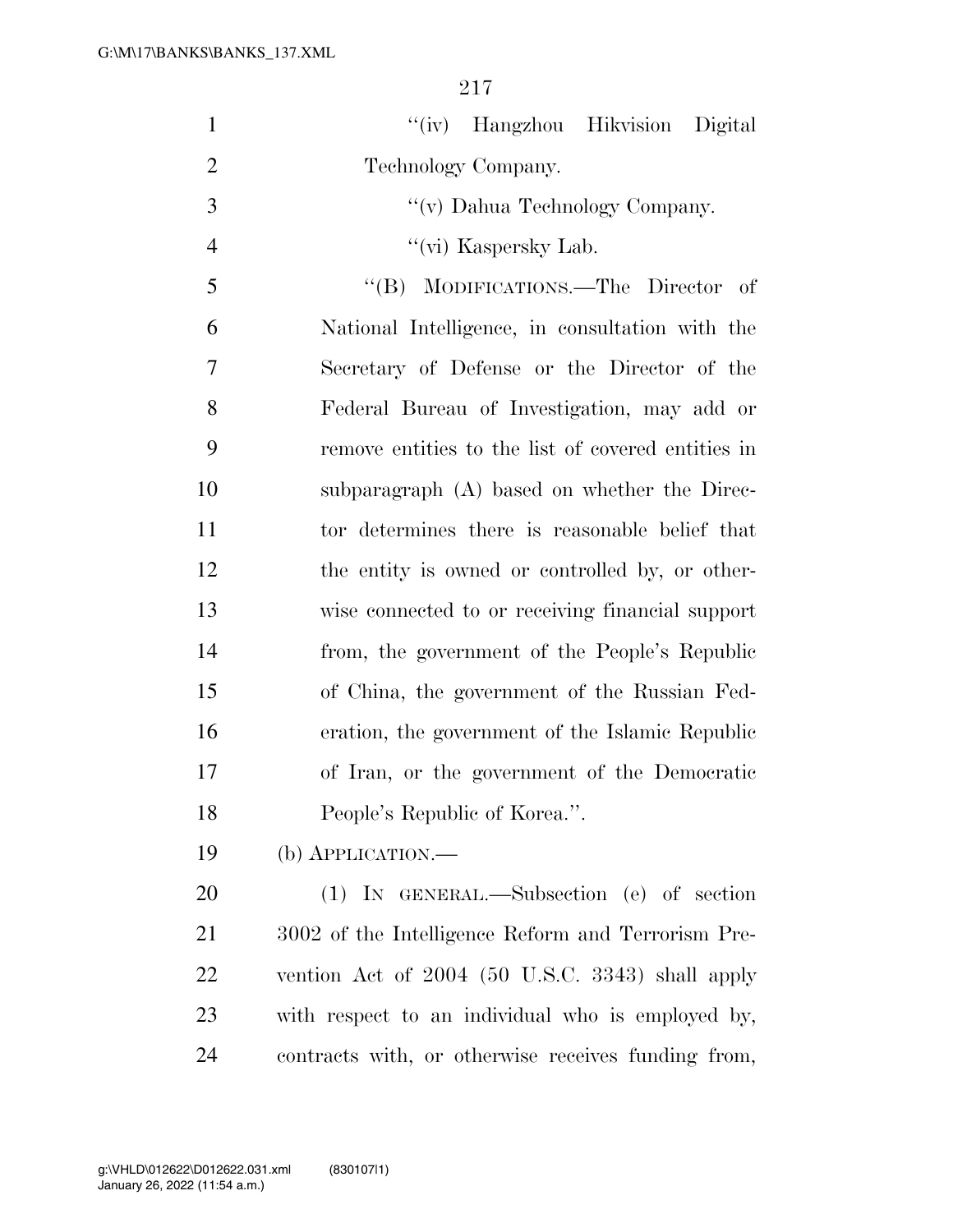- any covered entity under such subsection on or after the date of the enactment of this Act.
- (2) NOTIFICATION.—Not later than 30 days after the date of the enactment of this Act, each person who holds a security clearance as of such date shall be notified of the prohibition in such sub- section (e), including a list of the covered entities under such subsection.

#### **SEC. 804. RESTRICTION ON ISSUANCE OF VISAS.**

 (a) RESTRICTION.—The Secretary of State may not issue a visa to, and the Secretary of Homeland Security shall deny entry to the United States of, each of the fol-lowing:

- (1) Senior officials in the Chinese Communist Party, including the Politburo, the Central Com- mittee, and each delegate to the 19th National Con-gress of the Chinese Communist Party.
- (2) The spouses and children of the senior offi-cials described in paragraph (1).
- (3) Members of the cabinet of the Government of the People's Republic of China.
- (4) Active duty members of the People's Libera-tion Army of China.

## (b) APPLICABILITY.—The restriction under sub-section (a) shall not apply for any year in which the Direc-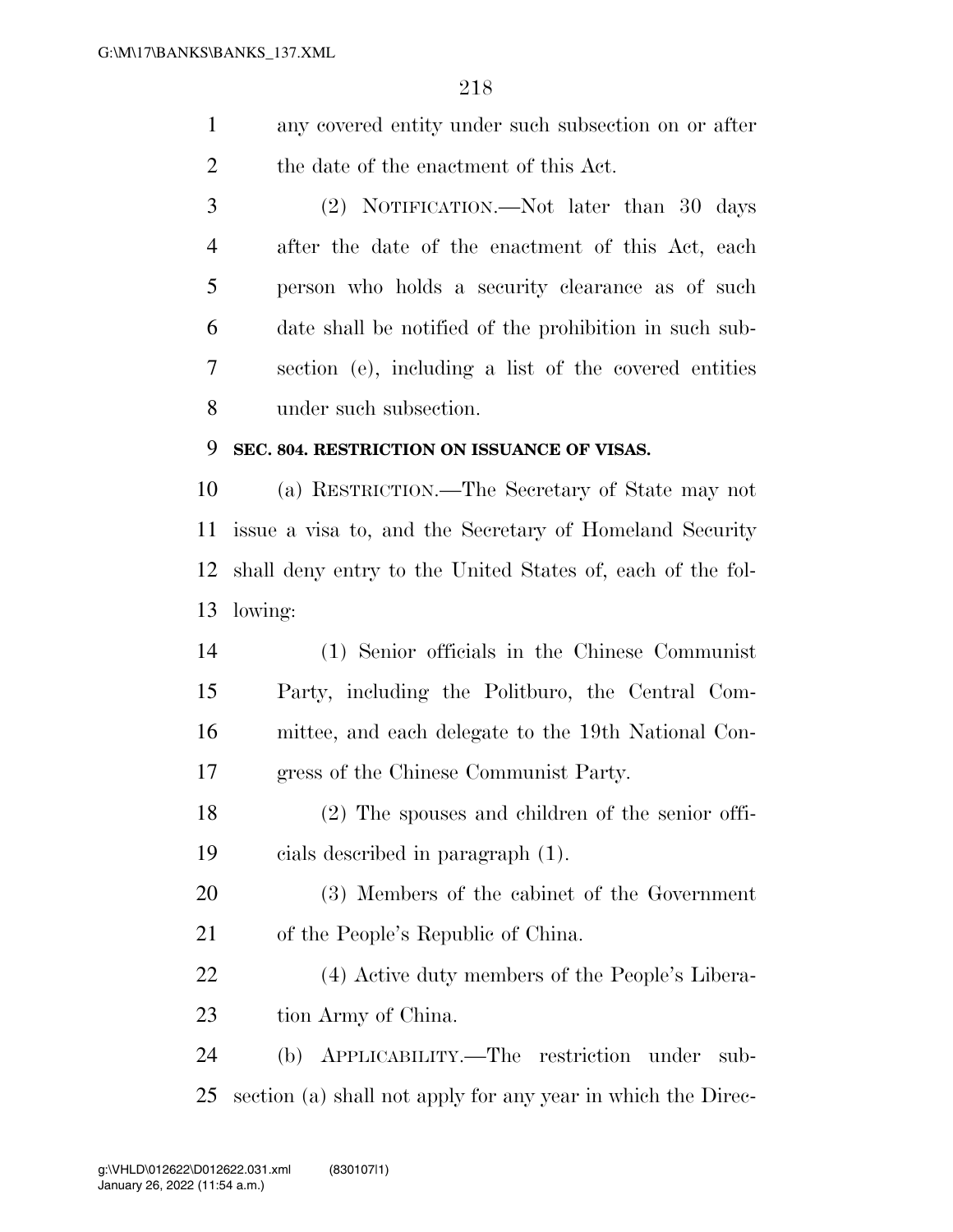G:\M\17\BANKS\BANKS\_137.XML

 tor of National Intelligence certifies to the Committees on the Judiciary of the House of Representatives and the Senate that the Government of the People's Republic of China has ceased sponsoring, funding, facilitating, and ac- tively working to support efforts to infringe on the intellec- tual property rights of citizens and companies of the United States.

#### **SEC. 805. INTER PARTES REVIEW.**

 (a) CLAIM CONSTRUCTION.—Section 316(a) of title 35, United States Code, is amended—

 (1) in paragraph (9), by inserting after ''sub- stitute claims,'' the following: ''including the stand- ard for how substitute claims should be construed,''; 14 (2) in paragraph  $(12)$ , by striking "; and" and inserting a semicolon;

 (3) in paragraph (13), by striking the period at 17 the end and inserting "; and"; and

 (4) by adding at the end the following new paragraph:

20  $\frac{1}{2}$  (14) providing that for all purposes under this chapter—

22 "'(A) each challenged claim of a patent, or claim proposed in a motion to amend, shall be construed as the claim would be construed under section 282(b) in an action to invalidate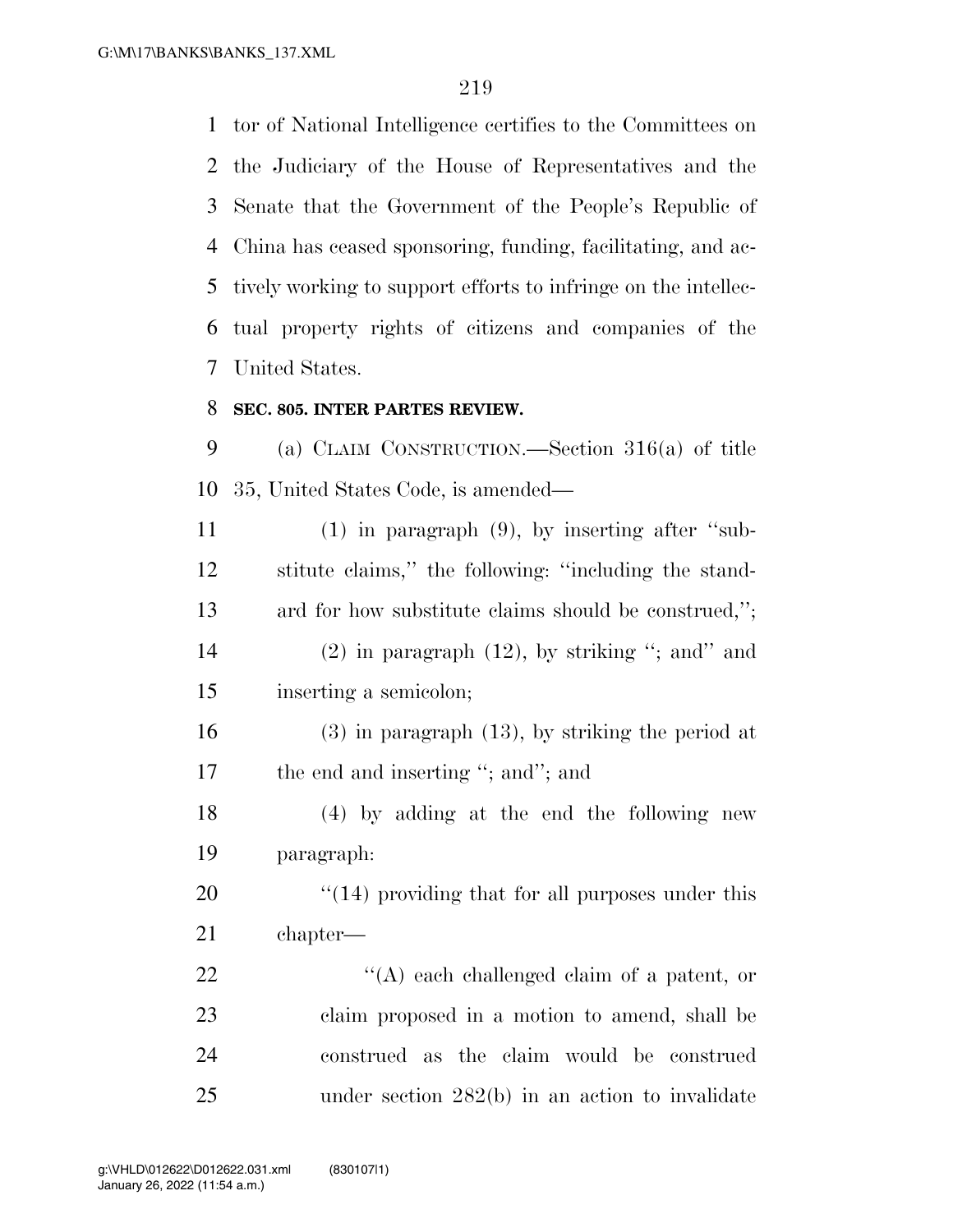| $\mathbf{1}$   | a patent, including by construing each such             |
|----------------|---------------------------------------------------------|
| $\overline{2}$ | claim in accordance with—                               |
| 3              | "(i) the ordinary and customary                         |
| $\overline{4}$ | meaning of the claim as understood by a                 |
| 5              | person having ordinary skill in the art to              |
| 6              | which the claimed invention pertains; and               |
| 7              | "(ii) the prosecution history per-                      |
| 8              | taining to the patent; and                              |
| 9              | $\lq\lq (B)$ if a court has previously construed a      |
| 10             | challenged claim of a patent or a challenged            |
| 11             | claim term in a civil action to which the patent        |
| 12             | owner was a party, the Office shall consider            |
| 13             | that claim construction.".                              |
| 14             | (b) BURDEN OF PROOF.—Section $316(e)$ of title 35,      |
| 15             | United States Code, is amended to read as follows:      |
| 16             | "(e) EVIDENTIARY STANDARDS.—                            |
| 17             | "(1) PRESUMPTION OF VALIDITY.—The pre-                  |
| 18             | sumption of validity under section $282(a)$ shall apply |
| 19             | to a previously issued claim that is challenged dur-    |
| 20             | ing an inter partes review under this chapter.          |
| 21             | "(2) BURDEN OF PROOF.—In an inter partes                |
| 22             | review instituted under this chapter, the petitioner    |
| 23             | shall have the burden of proving a proposition of       |
| 24             | unpatentability of a previously issued claim by clear   |
| 25             | and convincing evidence.".                              |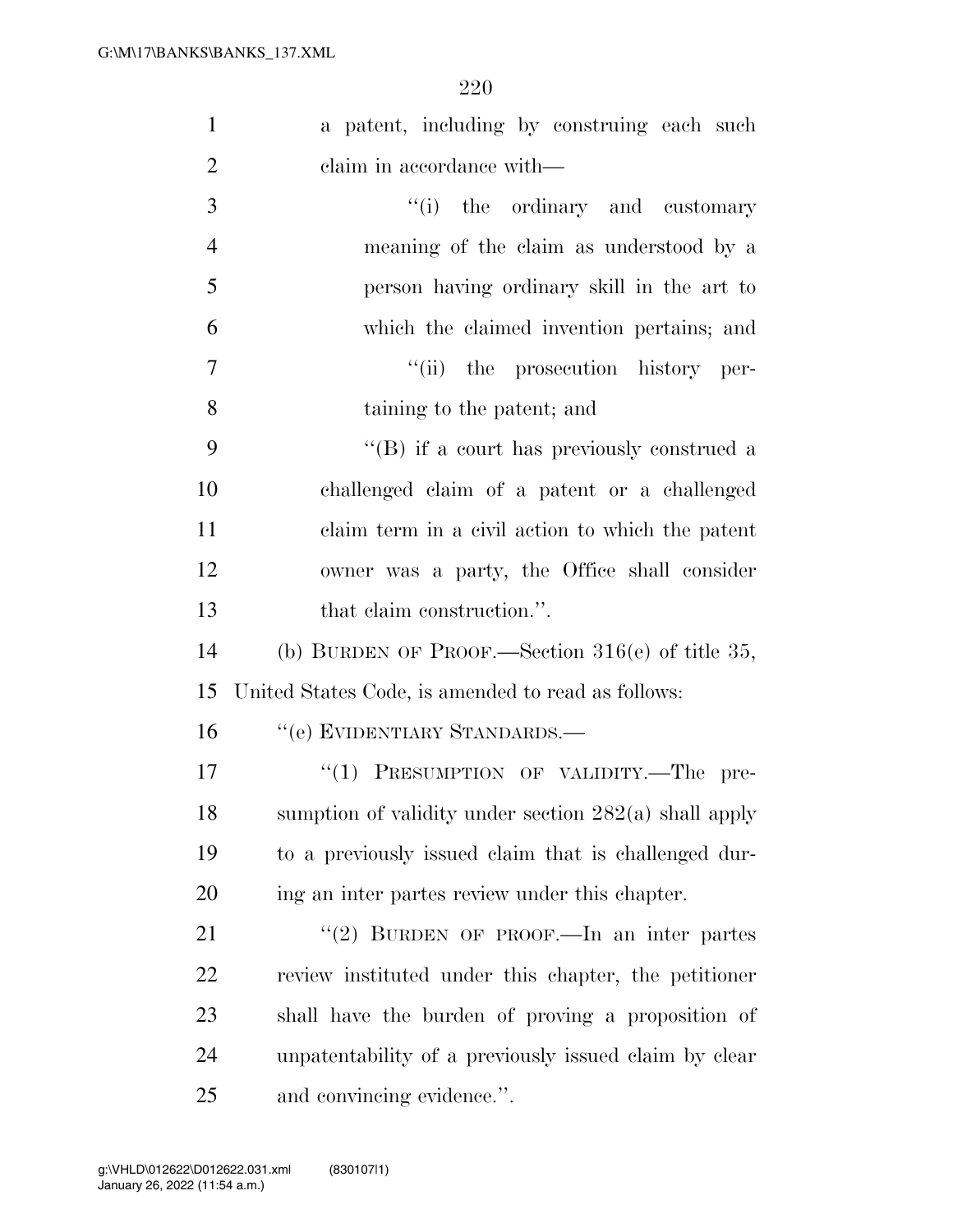(c) STANDING.—Section 311 of title 35, United States Code, is amended by adding at the end the fol- lowing new subsection: 4 "(d) PERSONS THAT MAY PETITION.— ''(1) DEFINITION.—In this subsection, the term 'charged with infringement' means a real and sub- stantial controversy regarding infringement of a pat- ent exists such that the petitioner would have stand- ing to bring a declaratory judgment action in Fed- eral court. 11 "(2) NECESSARY CONDITIONS.—A person may not file with the Office a petition to institute an inter partes review of a patent unless the person, or a real party in interest or privy of the person, has been—  $\langle A \rangle$  sued for infringement of the patent; or

18 ''(B) charged with infringement under the patent.''.

 (d) LIMITATION ON REVIEWS.—Section 314(a) of title 35, United States Code, is amended to read as fol-lows:

23  $\cdot$  "(a) THRESHOLD.—

24 "(1) LIKELIHOOD OF PREVAILING.—Subject to paragraph (2), the Director may not authorize an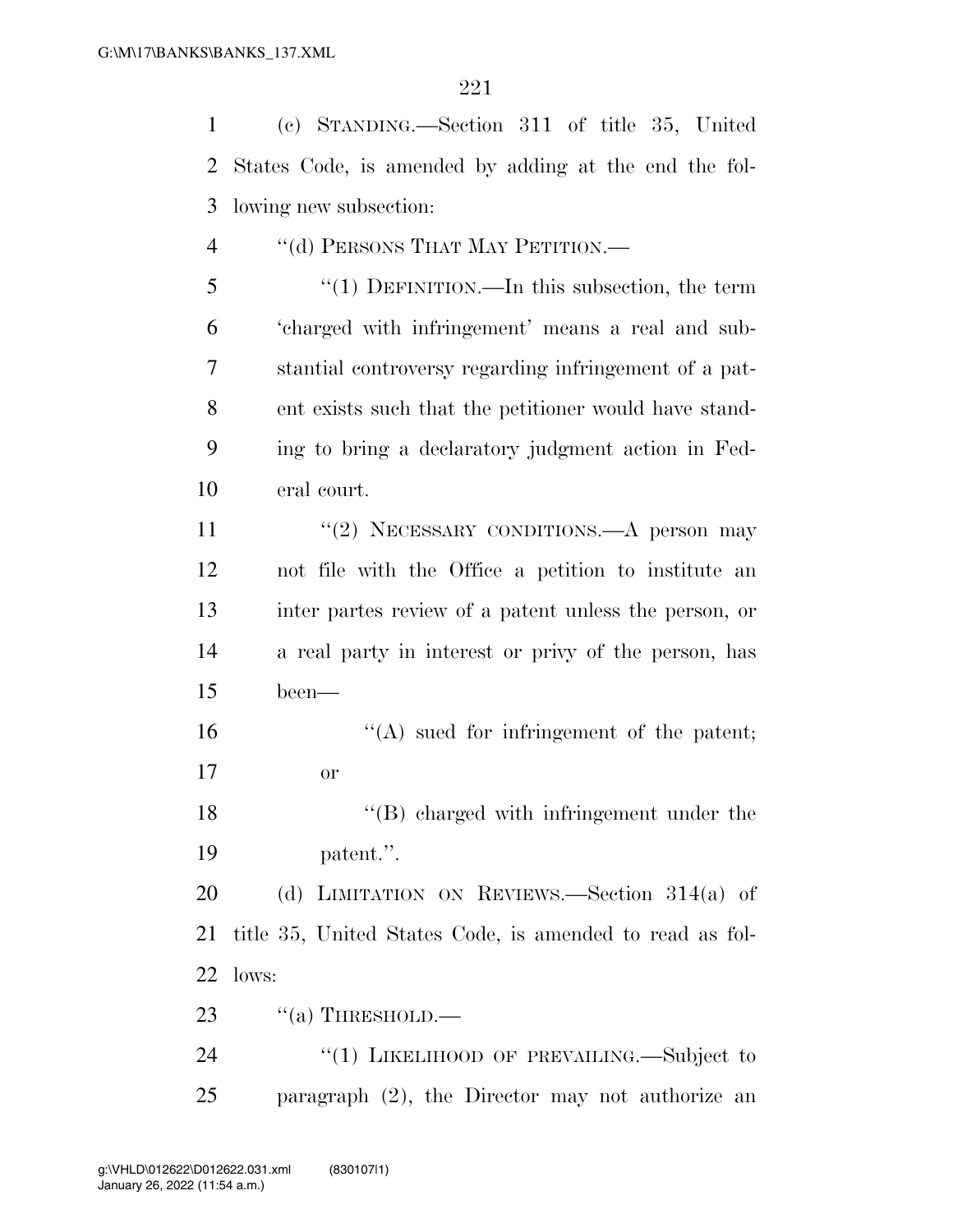inter partes review to be instituted unless the Direc- tor determines that the information presented in the petition filed under section 311 and any response filed under section 313 show that there is a reason- able likelihood that the petitioner would prevail with respect to at least one of the claims challenged in the petition. 8 "(2) PREVIOUS INSTITUTION.—The Director may not authorize an inter partes review to be insti- tuted on a claim challenged in a petition if the Di- rector has previously instituted an inter partes re- view or post-grant review with respect to that claim.''. (e) REVIEWABILITY OF INSTITUTION DECISIONS.— Section 314 of title 35, United States Code, is amended by striking subsection (d) and inserting the following: 17 "(d) No APPEAL.— 18 "(1) NONAPPEALABLE DETERMINATIONS.— 19 "(A) THRESHOLD DETERMINATION.—A determination by the Director on the reasonable 21 likelihood that the petitioner will prevail under subsection (a)(1) shall be final and nonappeal-able.

24 "(B) DENIALS OF INSTITUTION.—A deter-mination by the Director not to institute an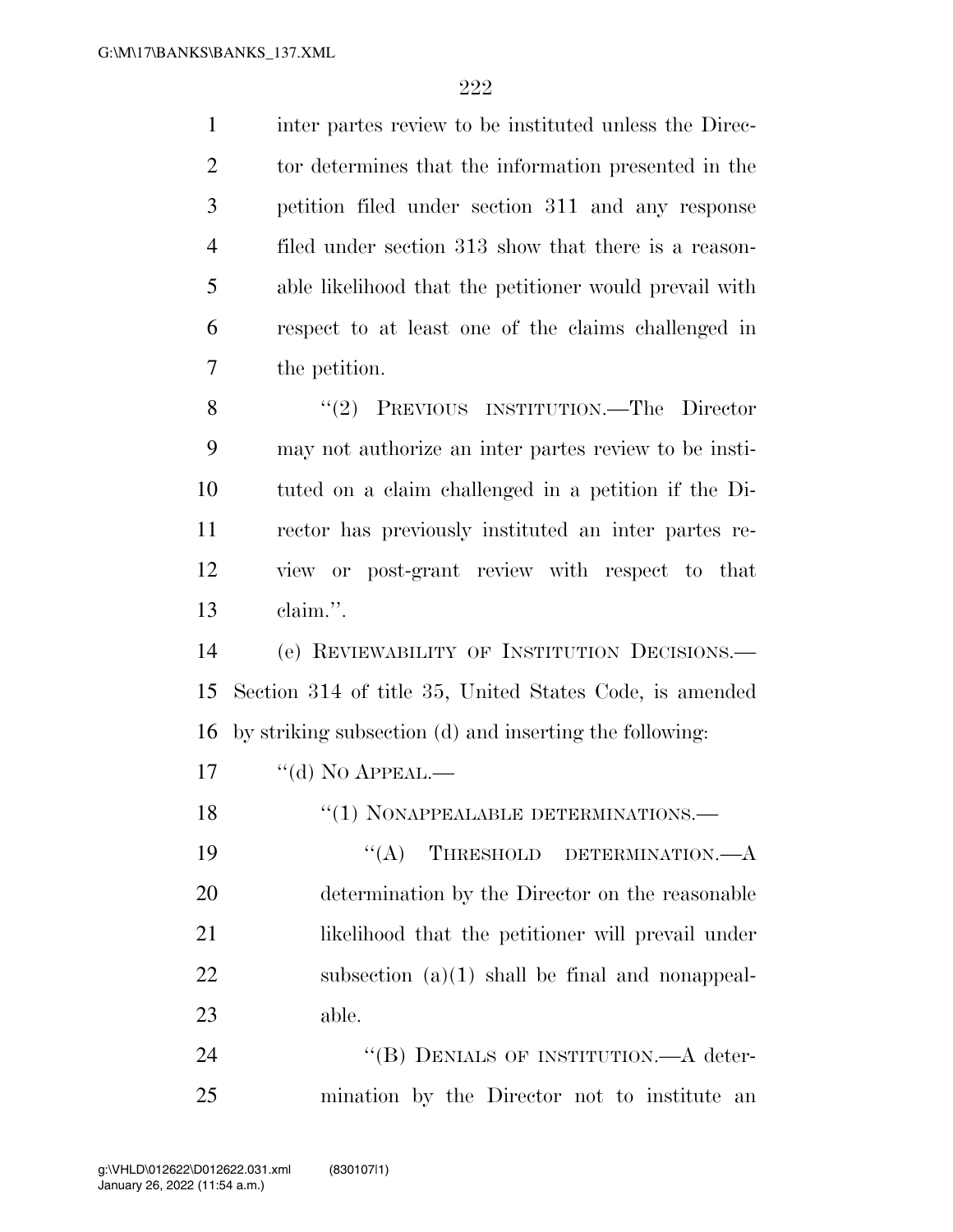inter partes review under this section shall be final and nonappealable.

3 "(2) APPEALABLE DETERMINATIONS.—Any as- pect of a determination by the Director to institute an inter partes review under this section, other than 6 a determination described in paragraph  $(1)(A)$ , may be reviewed during an appeal of a final written deci-sion issued under section 318(a).''.

 (f) ELIMINATING REPETITIVE PROCEEDINGS.—Sec- tion 315(e) of title 35, United States Code, is amended to read as follows:

12 "(e) ESTOPPEL.—

13 "(1) PROCEEDINGS BEFORE THE OFFICE.—A person petitioning for an inter partes review of a claim in a patent under this chapter, or the real party in interest or privy of the petitioner, may not petition for a subsequent inter partes review before 18 the Office with respect to that patent on any ground that the petitioner raised or reasonably could have raised in the initial petition, unless, after the filing of the initial petition, the petitioner, or the real party in interest or privy of the petitioner, is charged with infringement of additional claims of the patent.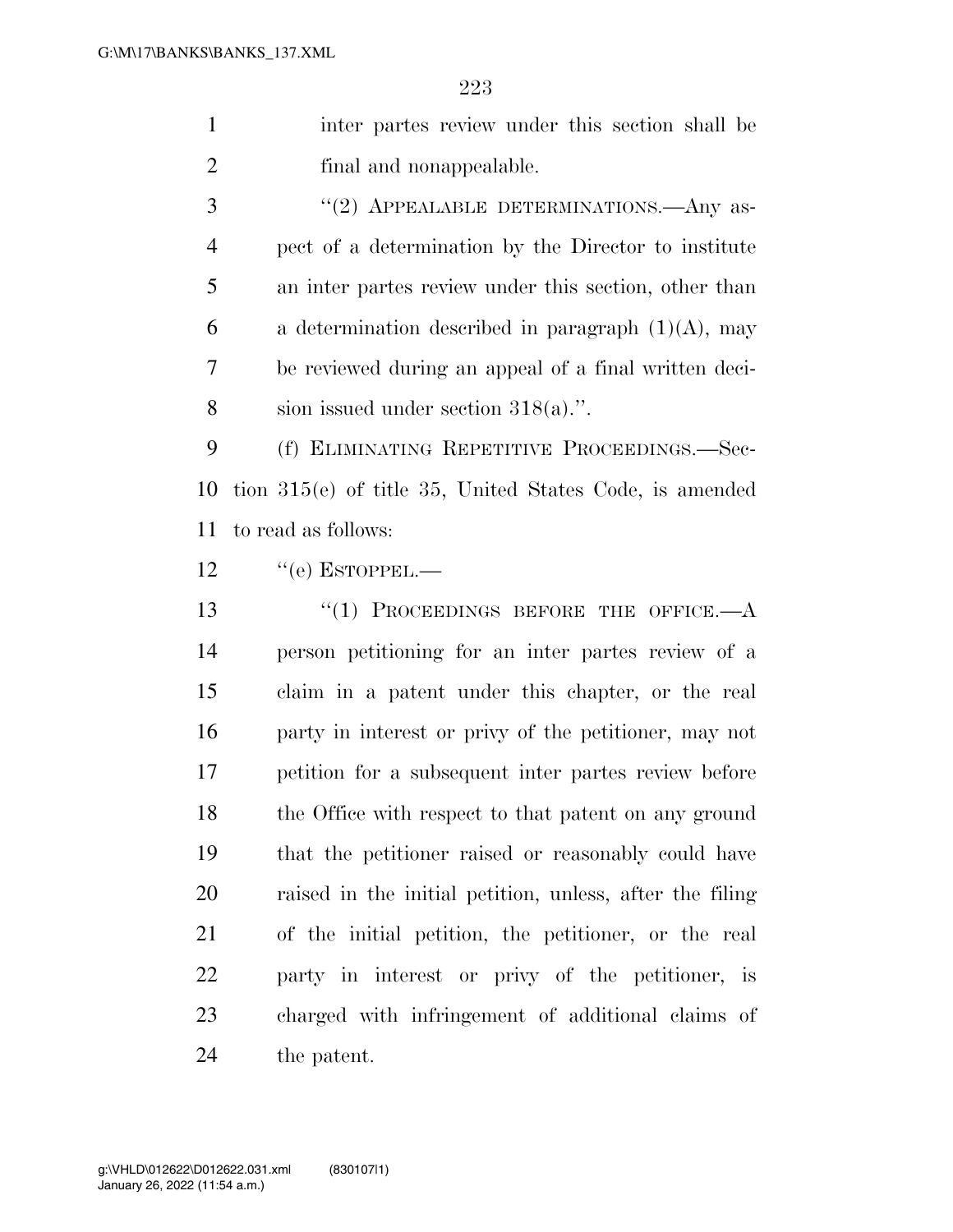1 ''(2) CIVIL ACTIONS AND OTHER PRO- CEEDINGS.—A person petitioning for an inter partes review of a claim in a patent under this chapter that results in an institution decision under section 314, or the real party in interest or privy of the peti- tioner, may not assert either in a civil action arising in whole or in part under section 1338 of title 28 or in a proceeding before the International Trade Commission under section 337 of the Tariff Act of 1930 (19 U.S.C. 1337) that the claim is invalid based on section 102 or 103 of this title, unless the invalidity argument is based on allegations that the claimed invention was in public use, on sale, or oth- erwise available to the public before the effective fil- ing date of the claimed invention.''. (g) REAL PARTY IN INTEREST.— (1) CLARIFICATION OF DEFINITION.—Section 315 of title 35, United States Code, is amended by adding at the end the following new subsection: ''(f) PETITIONER.—For purposes of this chapter, a person that directly or through an affiliate, subsidiary, or proxy makes a financial contribution to the preparation

 for, or conduct during, an inter partes review on behalf of the petitioner shall be considered a real party in interest of the petitioner.''.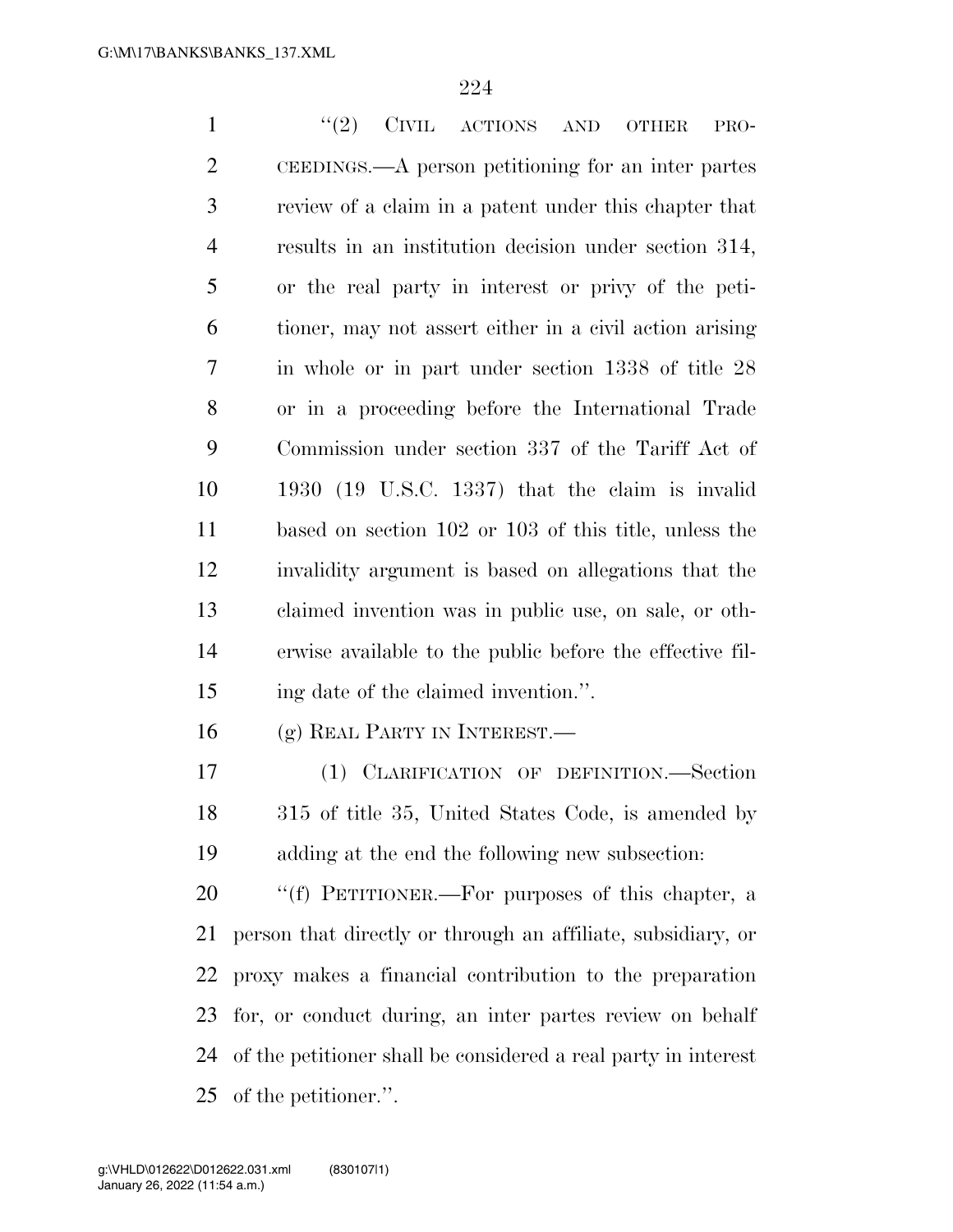| $\mathbf{1}$   | (2) DISCOVERY OF REAL PARTY IN INTER-                   |
|----------------|---------------------------------------------------------|
| $\overline{2}$ | EST.—Section $316(a)(5)$ of title 35, United States     |
| 3              | Code, is amended to read as follows:                    |
| $\overline{4}$ | $\cdot$ (5) setting forth standards and procedures for  |
| 5              | discovery of relevant evidence, including that such     |
| 6              | discovery shall be limited to-                          |
| 7              | $\lq\lq$ the deposition of witnesses submitting         |
| 8              | affidavits or declarations;                             |
| 9              | "(B) evidence identifying the petitioner's              |
| 10             | real parties in interest; and                           |
| 11             | $\cdot\cdot$ (C) what is otherwise necessary in the in- |
| 12             | terest of justice;".                                    |
|                | (h) PRIORITY OF FEDERAL COURT VALIDITY DE-              |
|                |                                                         |
|                | TERMINATIONS.-                                          |
| 13<br>14<br>15 | (1) IN GENERAL.—Section 315 of title 35,                |
| 16             | United States Code, as amended by subsections (f)       |
| 17             | and $(g)$ , is further amended—                         |
| 18             | (A) by redesignating subsections (c)                    |
|                | through $(f)$ as subsections $(d)$ through $(g)$ , re-  |
| 19<br>20       | spectively; and                                         |
| 21             | (B) by inserting after subsection (b) the               |
| 22             | following new subsection:                               |
| 23             | "(c) FEDERAL COURT VALIDITY DETERMINA-                  |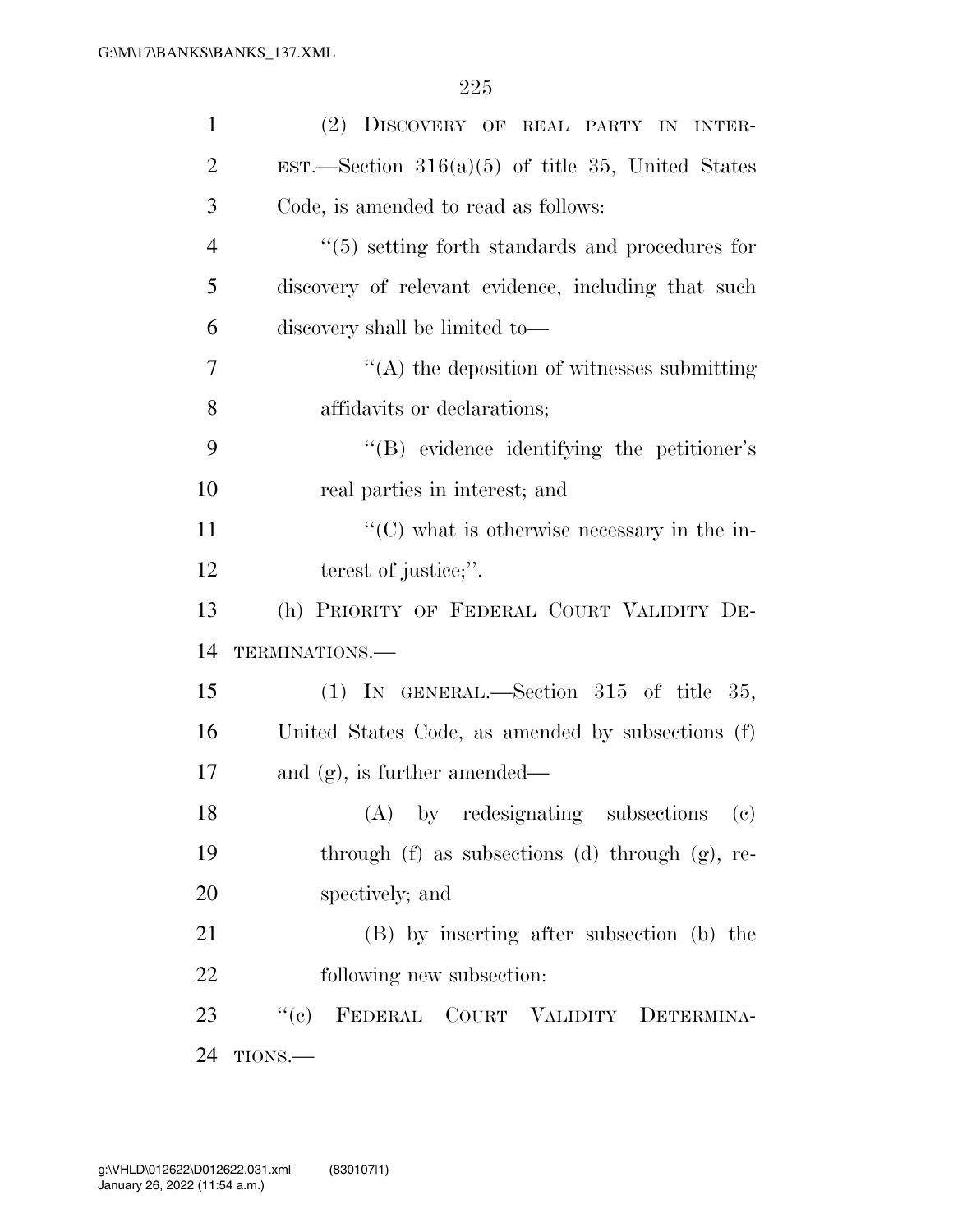| $\mathbf{1}$   | "(1) INSTITUTION BARRED.—An inter partes              |
|----------------|-------------------------------------------------------|
| $\overline{2}$ | review of a patent claim may not be instituted if, in |
| 3              | a civil action arising in whole or in part under sec- |
| $\overline{4}$ | tion 1338 of title 28 or in a proceeding before the   |
| 5              | International Trade Commission under section 337      |
| 6              | of the Tariff Act of 1930 (19 U.S.C. 1337), a court   |
| 7              | has entered a final judgment—                         |
| 8              | $\lq\lq$ that decides the validity of the patent      |
| 9              | claim with respect to section $102$ or $103$ ; and    |
| 10             | $\lq\lq$ from which an appeal under section           |
| 11             | $1295$ of title 28 may be taken, or from which        |
| 12             | an appeal under section 1295 of title 28 was          |
|                |                                                       |
| 13             | previously available but is no longer available.      |
| 14             | $``(2)$ STAY OF PROCEEDINGS.—                         |
| 15             | "(A) IN GENERAL.—If, in a civil action                |
| 16             | arising in whole or in part under section 1338        |
| 17             | of title 28 or in a proceeding before the Inter-      |
| 18             | national Trade Commission under section 337           |
| 19             | of the Tariff Act of 1930 (19 U.S.C. 1337), a         |
| 20             | court has entered a final judgment that decides       |
| 21             | the validity of a patent claim with respect to        |
| 22             | section 102 or 103 and from which an appeal           |
| 23             | under section 1295 of title 28 may be taken,          |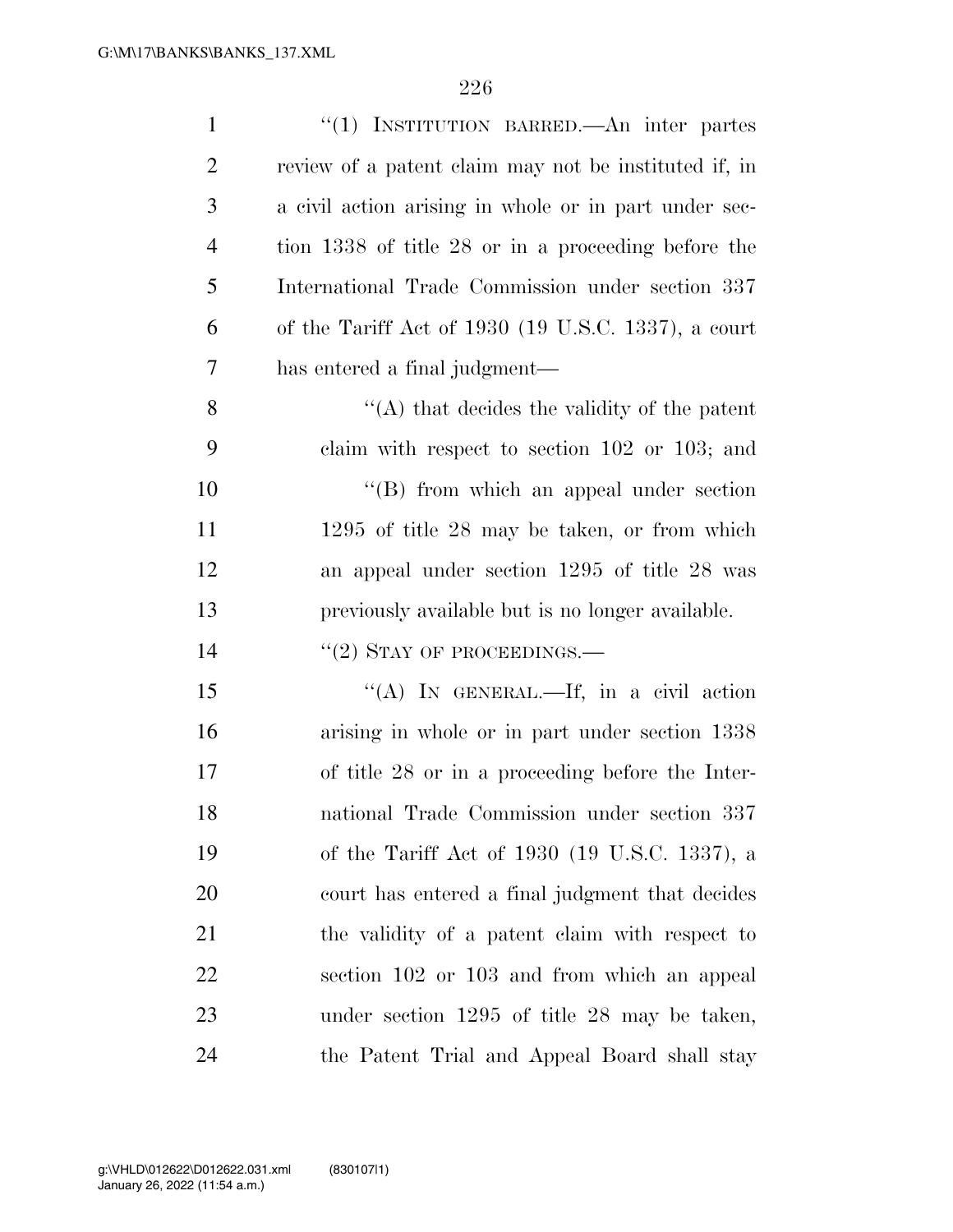| $\mathbf{1}$   | any ongoing inter partes review of that patent     |
|----------------|----------------------------------------------------|
| $\overline{2}$ | claim pending a final decision.                    |
| 3              | "(B) TERMINATION.—If the validity of a             |
| $\overline{4}$ | patent claim described in subparagraph (A) is      |
| 5              | finally upheld by a court or the International     |
| 6              | Trade Commission, as applicable, the Patent        |
| 7              | Trial and Appeal Board shall terminate the         |
| 8              | inter partes review.".                             |
| 9              | (2) TECHNICAL AND CONFORMING AMEND-                |
| 10             | MENTS.—Chapter 31 of title 35, United States       |
| 11             | Code, is amended—                                  |
| 12             | $(A)$ in section 315(b), by striking "sub-         |
| 13             | section $(e)$ " and inserting "subsection $(d)$ "; |
| 14             | (B) in section $316(a)$ —                          |
| 15             | in paragraph (11), by striking<br>(i)              |
| 16             | "section $315(e)$ " and inserting "section"        |
| 17             | $315(d)$ "; and                                    |
| 18             | (ii) in paragraph (12), by striking                |
| 19             | "section $315(e)$ " and inserting "section"        |
| 20             | $315(d)$ "; and                                    |
| 21             | $(C)$ in section 317(a), by striking "section      |
| 22             | $315(e)$ " and inserting "section $315(f)$ ".      |
| 23             | SEC. 806. POST-GRANT REVIEW.                       |
| 24             | (a) CLAIM CONSTRUCTION.—Section $326(a)$ of title  |
| 25             | 35, United States Code, is amended—                |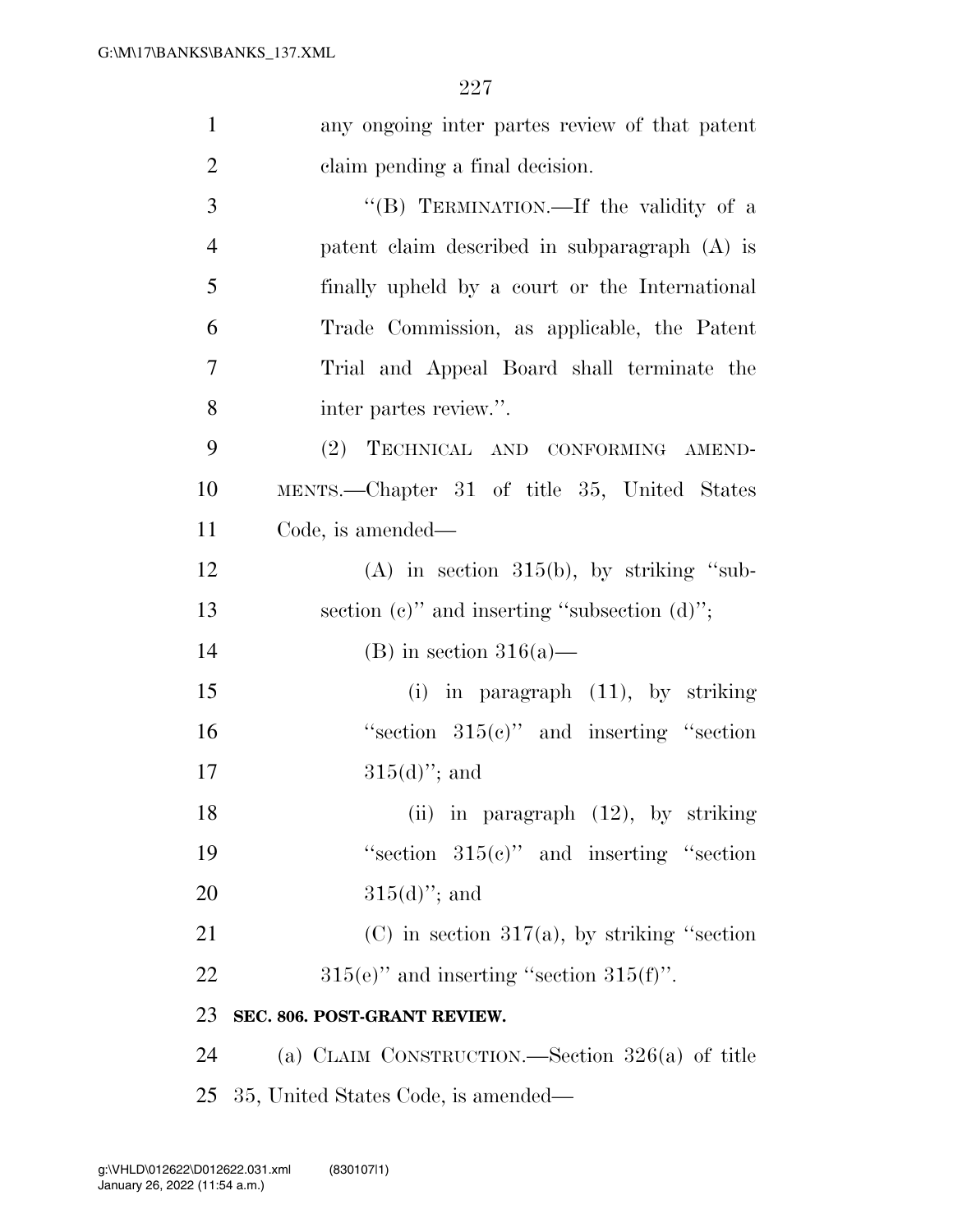| $\mathbf{1}$   | $(1)$ in paragraph $(9)$ , by inserting after "sub-     |
|----------------|---------------------------------------------------------|
| $\overline{2}$ | stitute claims," the following: "including the stand-   |
| 3              | ard for how substitute claims should be construed,";    |
| $\overline{4}$ | $(2)$ in paragraph $(11)$ , by striking "; and" and     |
| 5              | inserting a semicolon;                                  |
| 6              | $(3)$ in paragraph $(12)$ , by striking the period at   |
| 7              | the end and inserting "; and"; and                      |
| 8              | (4) by adding at the end the following new              |
| 9              | paragraph:                                              |
| 10             | $\cdot$ (13) providing that for all purposes under this |
| 11             | chapter—                                                |
| 12             | "(A) each challenged claim of a patent                  |
| 13             | shall be construed as the claim would be con-           |
| 14             | strued under section 282(b) in an action to in-         |
| 15             | validate a patent, including by construing each         |
| 16             | challenged claim of the patent in accordance            |
| 17             | $with-$                                                 |
| 18             | "(i) the ordinary and customary                         |
| 19             | meaning of the claim as understood by a                 |
| 20             | person having ordinary skill in the art to              |
| 21             | which the claimed invention pertains; and               |
| 22             | "(ii) the prosecution history per-                      |
| 23             | taining to the patent; and                              |
| 24             | $\lq\lq (B)$ if a court has previously construed a      |
| 25             | challenged claim of a patent or a challenged            |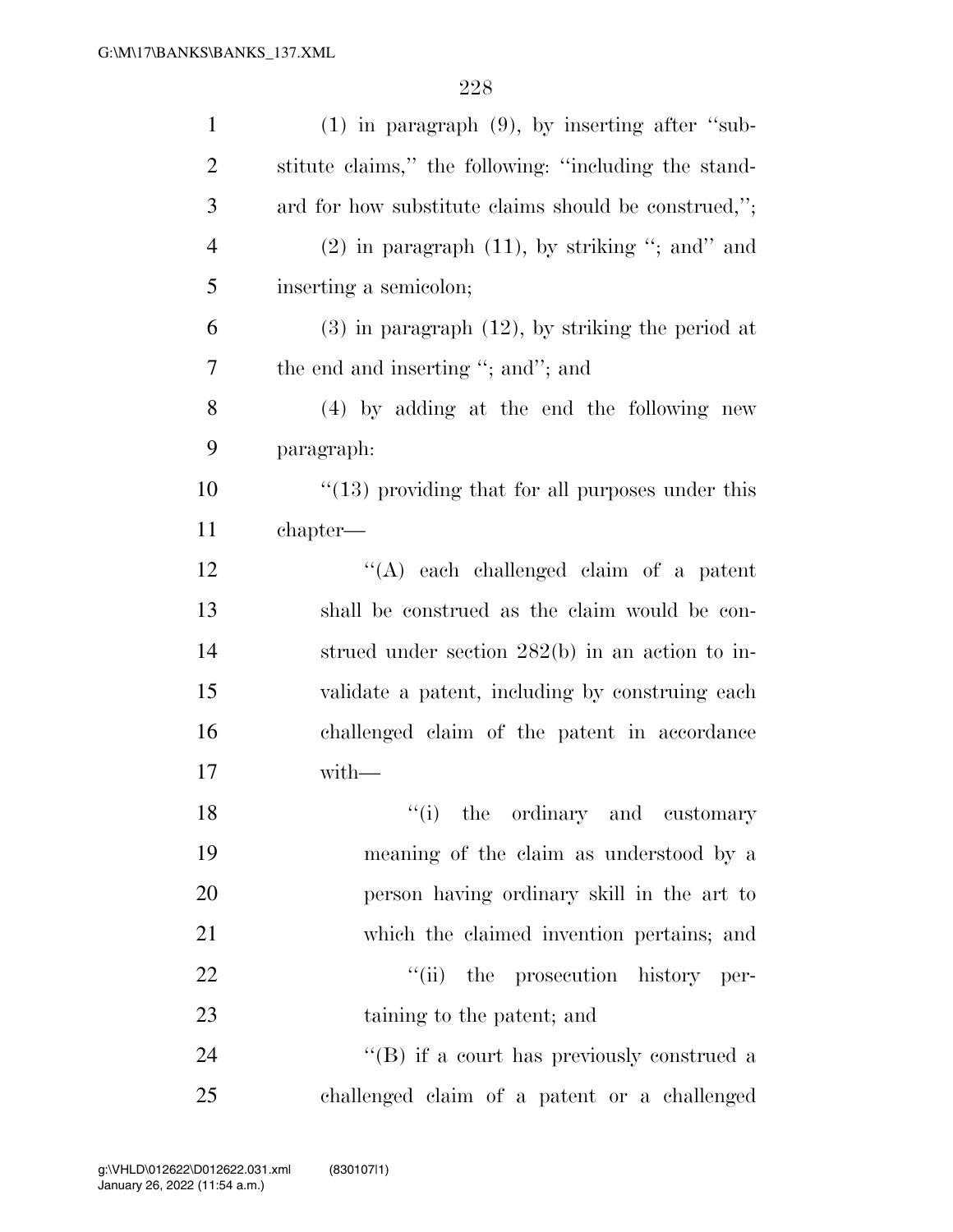| $\mathbf{1}$   | claim term in a civil action to which the patent        |
|----------------|---------------------------------------------------------|
| $\overline{2}$ | owner was a party, the Office shall consider            |
| 3              | that claim construction.".                              |
| $\overline{4}$ | (b) BURDEN OF PROOF.—Section $326(e)$ of title 35,      |
| 5              | United States Code, is amended to read as follows:      |
| 6              | "(e) EVIDENTIARY STANDARDS.—                            |
| 7              | "(1) PRESUMPTION OF VALIDITY.—The pre-                  |
| 8              | sumption of validity under section $282(a)$ shall apply |
| 9              | to a previously issued claim that is challenged dur-    |
| 10             | ing a proceeding under this chapter.                    |
| 11             | "(2) BURDEN OF PROOF.—In a post-grant re-               |
| 12             | view instituted under this chapter, the petitioner      |
| 13             | shall have the burden of proving a proposition of       |
| 14             | unpatentability of a previously issued claim by clear   |
| 15             | and convincing evidence.".                              |
| 16             | (c) STANDING.—Section 321 of title 35, United           |
| 17             | States Code, is amended by adding at the end the fol-   |
| 18             | lowing new subsection:                                  |
| 19             | "(d) PERSONS THAT MAY PETITION.—                        |
| 20             | "(1) DEFINITION.—In this subsection, the term           |
| 21             | 'charged with infringement' means a real and sub-       |
| 22             | stantial controversy regarding infringement of a pat-   |
| 23             | ent exists such that the petitioner would have stand-   |
| 24             | ing to bring a declaratory judgment action in Fed-      |
| 25             | eral court.                                             |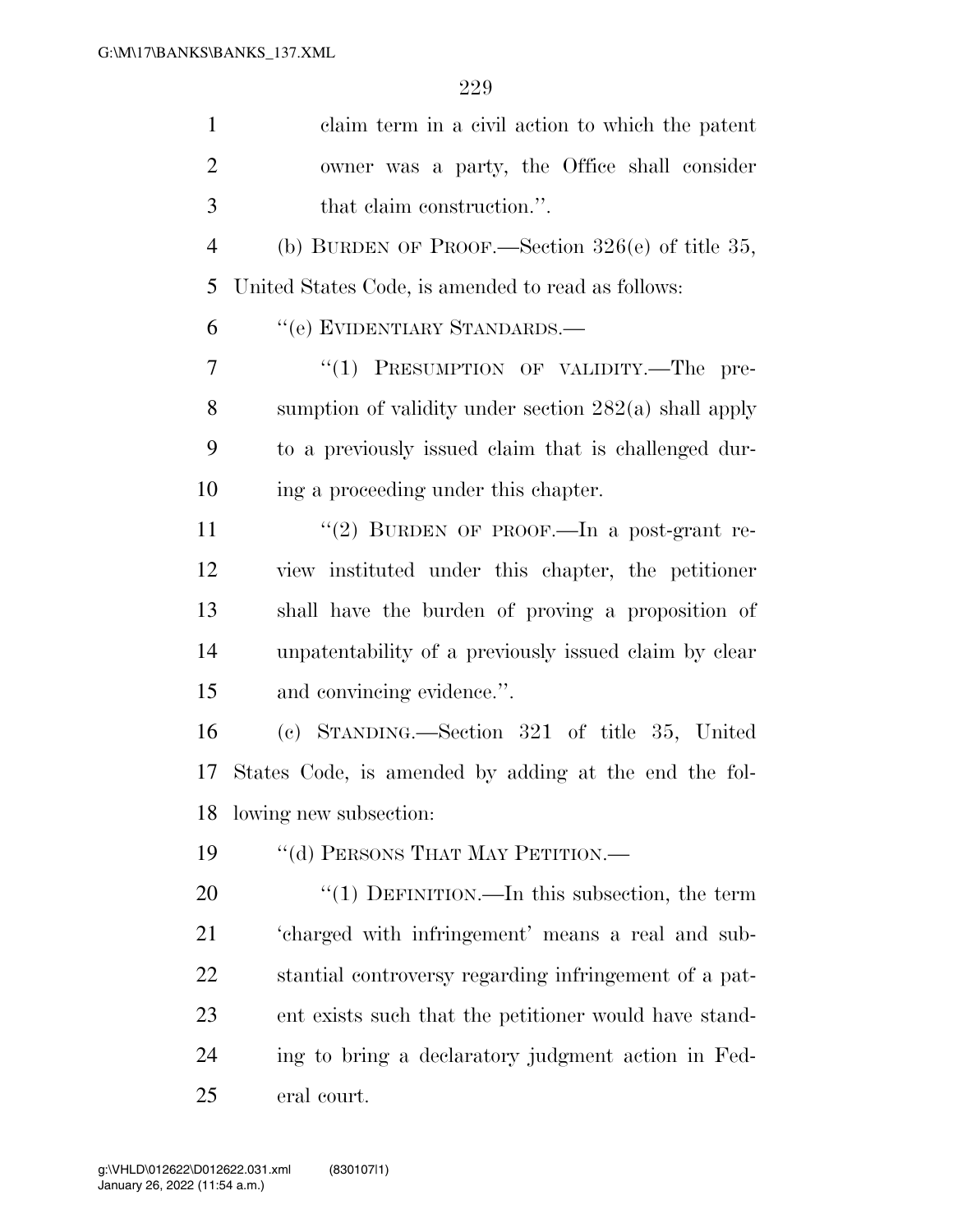| $\mathbf{1}$   | "(2) NECESSARY CONDITIONS.—A person may                  |
|----------------|----------------------------------------------------------|
| $\overline{2}$ | not file with the Office a petition to institute a post- |
| 3              | grant review of a patent unless the person, or a real    |
| $\overline{4}$ | party in interest or privy of the person, dem-           |
| 5              | onstrates—                                               |
| 6              | $\lq\lq$ a reasonable possibility of being—              |
| 7              | "(i) sued for infringement of the pat-                   |
| 8              | ent; or                                                  |
| 9              | "(ii) charged with infringement under                    |
| 10             | the patent; or                                           |
| 11             | $\lq\lq$ (B) a competitive harm related to the va-       |
| 12             | lidity of the patent.".                                  |
| 13             | (d) LIMITATION ON REVIEWS.—Section $324(a)$ of           |
| 14             | title 35, United States Code, is amended to read as fol- |
| 15             | lows:                                                    |
| 16             | $``(a)$ THRESHOLD.—                                      |
| 17             | "(1) LIKELIHOOD OF PREVAILING.—Subject to                |
| 18             | paragraph (2), the Director may not authorize a          |
| 19             | post-grant review to be instituted unless the Director   |
| 20             | determines that the information presented in the pe-     |
| 21             | tition filed under section 321, if such information is   |
| 22             | not rebutted, would demonstrate that it is more like-    |
| 23             | ly than not that at least one of the claims challenged   |
| 24             | in the petition is unpatentable.                         |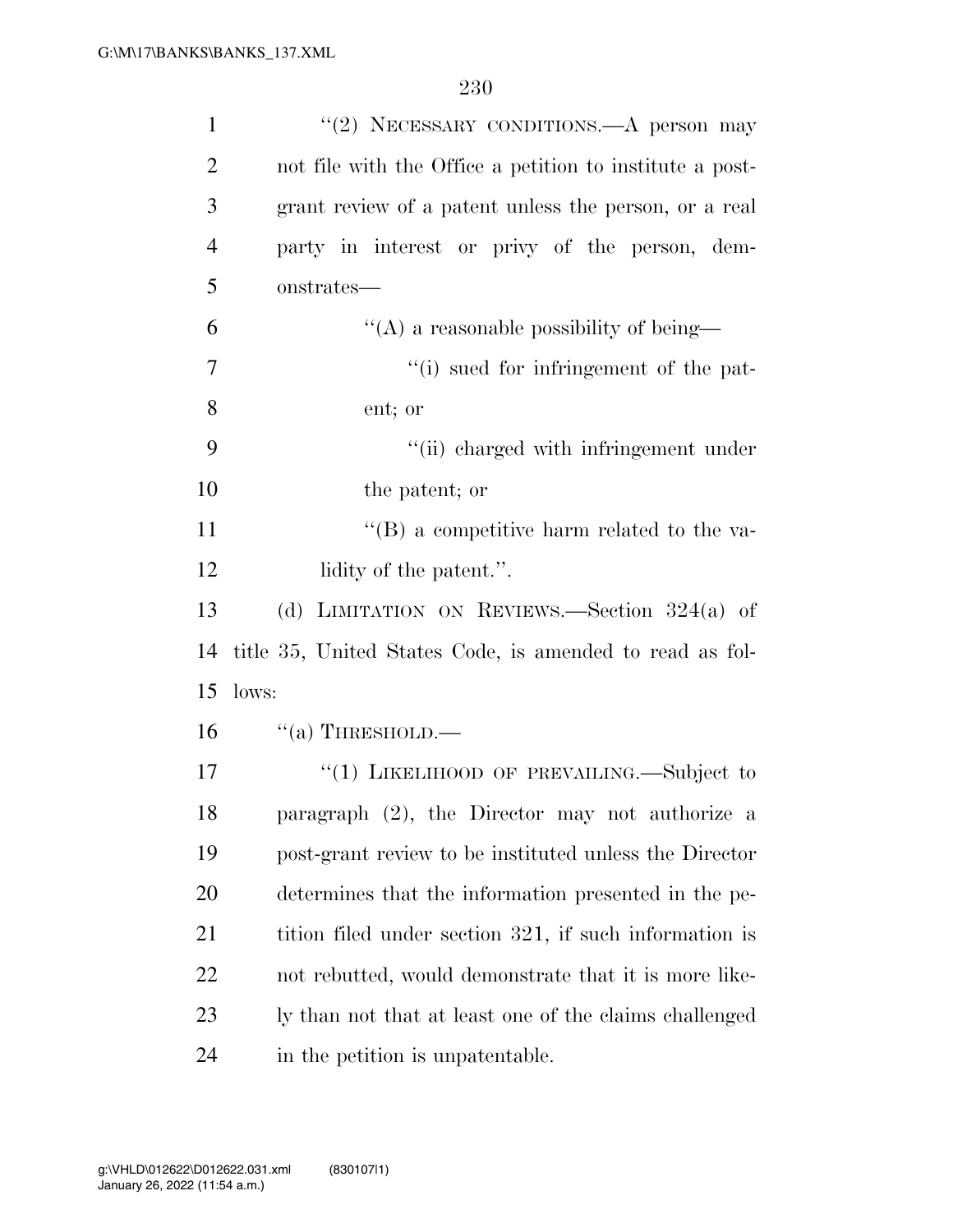| $\mathbf{1}$   | "(2) PREVIOUS INSTITUTION.—The Director                 |
|----------------|---------------------------------------------------------|
| $\overline{2}$ | may not authorize a post-grant review to be insti-      |
| 3              | tuted on a claim challenged in a petition if the Di-    |
| $\overline{4}$ | rector has previously instituted an inter partes re-    |
| 5              | view or post-grant review with respect to that          |
| 6              | claim.".                                                |
| 7              | (e) REVIEWABILITY OF INSTITUTION DECISIONS.             |
| 8              | Section 324 of title 35, United States Code, is amended |
| 9              | by striking subsection (e) and inserting the following: |
| 10             | $\lq\lq (e)$ No APPEAL.—                                |
| 11             | $``(1)$ NON-APPEALABLE DETERMINATIONS.—                 |
| 12             | $\lq\lq$ THRESHOLD DETERMINATION. $-A$                  |
| 13             | determination by the Director on the likelihood         |
| 14             | that the petitioner will prevail under subsection       |
| 15             | $(a)(1)$ shall be final and nonappealable.              |
| 16             | "(B) EXERCISE OF DISCRETION.—A deter-                   |
| 17             | mination by the Director not to institute a post-       |
| 18             | grant review under this section shall be final          |
| 19             | and nonappealable.                                      |
| 20             | "(2) APPEALABLE DETERMINATIONS.—Any as-                 |
| 21             | pect of a determination by the Director to institute    |
| 22             | a post-grant review under this section, other than a    |
| 23             | determination described in paragraph $(1)(A)$ , may be  |
| 24             | reviewed during an appeal of a final written decision   |
| 25             | issued under section $328(a)$ .".                       |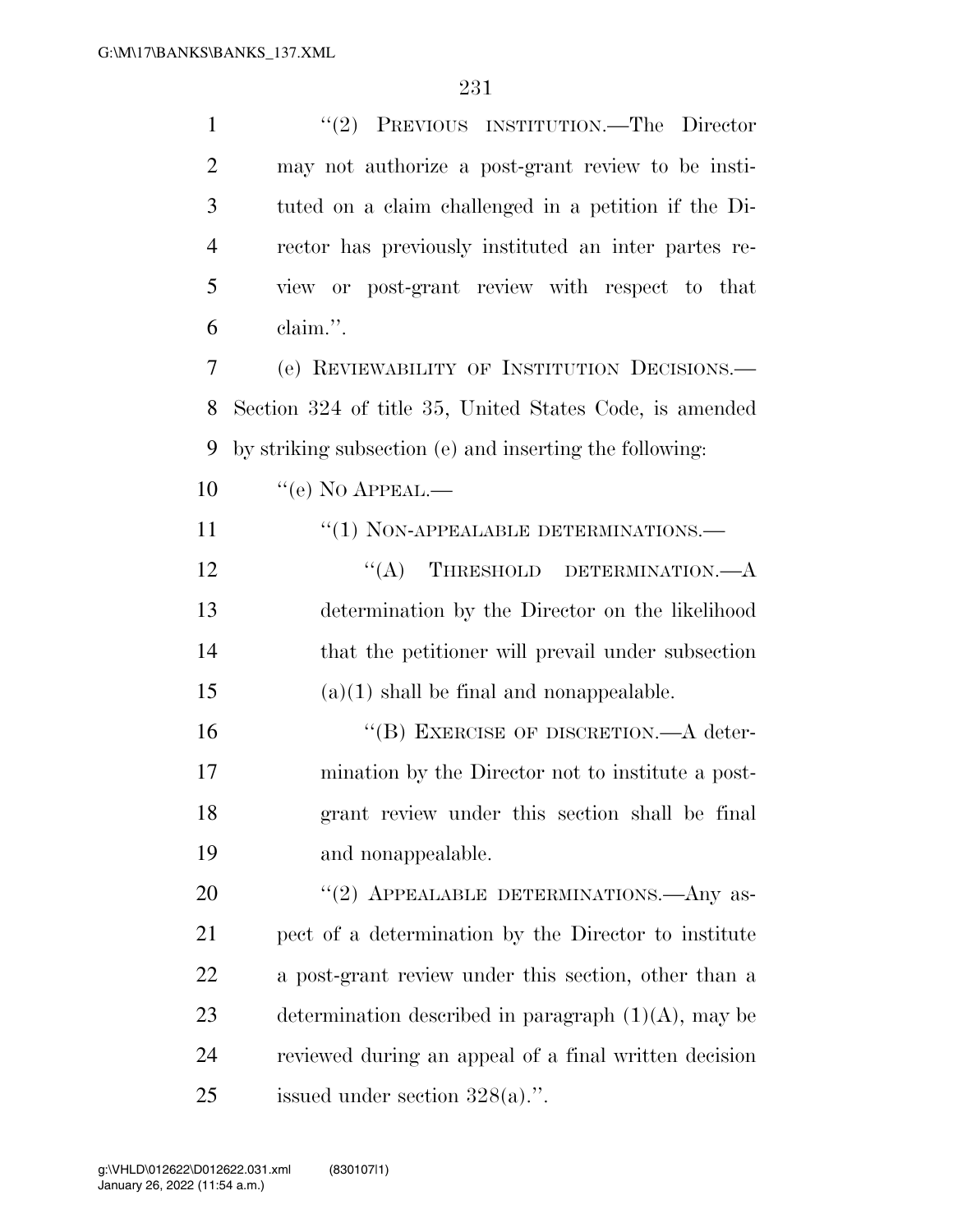(f) ELIMINATING REPETITIVE PROCEEDINGS.—Sec- tion 325(e)(1) of title 35, United States Code, is amended to read as follows:

4 "(1) PROCEEDINGS BEFORE THE OFFICE.—A person petitioning for a post-grant review of a claim in a patent under this chapter, or the real party in interest or privy of the petitioner, may not petition for a subsequent post-grant review before the Office with respect to that patent on any ground that the petitioner raised or reasonably could have raised in the initial petition, unless, after the filing of the ini- tial petition, the petitioner, or the real party in in- terest or privy of the petitioner, is charged with in-fringement of additional claims of the patent.''.

(g) REAL PARTY IN INTEREST.—

 (1) CLARIFICATION OF DEFINITION.—Section 325 of title 35, United States Code, is amended by adding at the end the following new subsection:

 ''(g) REAL PARTY IN INTEREST.—For purposes of this chapter, a person that directly or through an affiliate, subsidiary, or proxy, makes a financial contribution to the preparation for, or conduct during, a post-grant review on behalf of the petitioner shall be considered a real party in interest of the petitioner.''.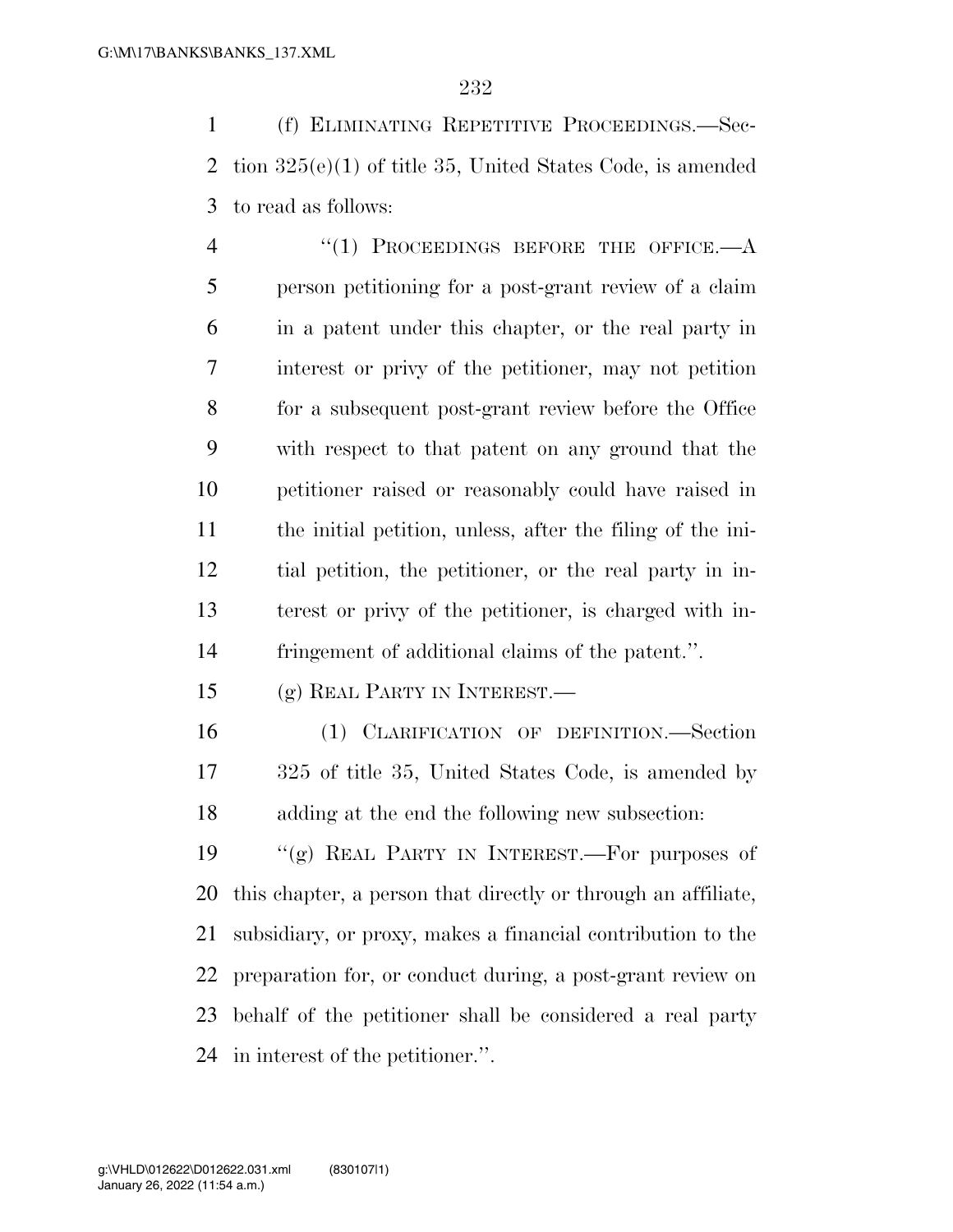| $\mathbf{1}$   | (2) DISCOVERY OF REAL PARTY IN INTER-                  |
|----------------|--------------------------------------------------------|
| $\overline{2}$ | EST.—Section $326(a)(5)$ of title 35, United States    |
| 3              | Code, is amended to read as follows:                   |
| $\overline{4}$ | $\cdot$ (5) setting forth standards and procedures for |
| 5              | discovery of relevant evidence, including that such    |
| 6              | discovery shall be limited to-                         |
| 7              | $\cdot$ (A) the deposition of witnesses submitting     |
| 8              | affidavits or declarations;                            |
| 9              | "(B) evidence identifying the petitioner's             |
| 10             | real parties in interest; and                          |
| 11             | $\lq\lq$ (C) what is otherwise necessary in the in-    |
| 12             | terest of justice;".                                   |
| 13             | (h) PRIORITY OF FEDERAL COURT VALIDITY DE-             |
| 14             | TERMINATIONS.-                                         |
|                |                                                        |
|                | (1) IN GENERAL.—Section $325$ of title $35$ ,          |
|                | United States Code, as amended by subsections (f)      |
| 15<br>16<br>17 | and $(g)$ , is further amended—                        |
| 18             | (A) by redesignating subsections (c)                   |
| 19             | through $(g)$ as subsections $(d)$ through $(h)$ , re- |
| 20             | spectively; and                                        |
| 21             | (B) by inserting after subsection (b) the              |
| 22             | following new subsection:                              |
| 23             | "(c) FEDERAL COURT VALIDITY DETERMINA-                 |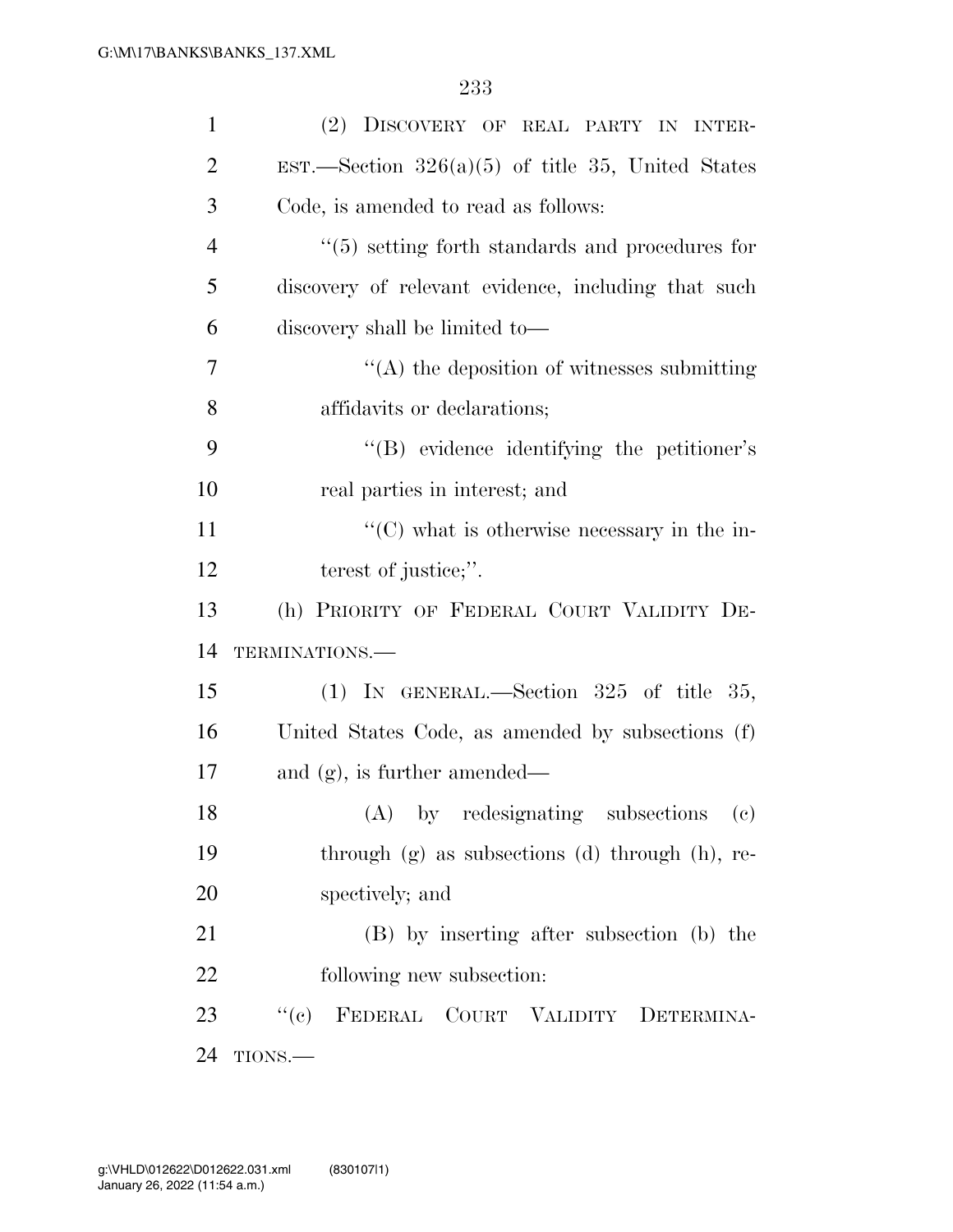| $\mathbf{1}$   | "(1) INSTITUTION BARRED.—A post-grant re-             |
|----------------|-------------------------------------------------------|
| $\overline{2}$ | view of a patent claim may not be instituted if, in   |
| 3              | a civil action arising in whole or in part under sec- |
| $\overline{4}$ | tion 1338 of title 28 or in a proceeding before the   |
| 5              | International Trade Commission under section 337      |
| 6              | of the Tariff Act of 1930 (19 U.S.C. 1337), a court   |
| 7              | has entered a final judgment-                         |
| 8              | $\lq\lq$ that decides the validity of the patent      |
| 9              | claim with respect to section $102$ or $103$ ; and    |
| 10             | $\lq\lq$ from which an appeal under section           |
| 11             | $1295$ of title 28 may be taken, or from which        |
| 12             | an appeal under section 1295 of title 28 was          |
|                |                                                       |
| 13             | previously available but is no longer available.      |
| 14             | $``(2)$ STAY OF PROCEEDINGS.—                         |
| 15             | "(A) IN GENERAL.—If, in a civil action                |
| 16             | arising in whole or in part under section 1338        |
| 17             | of title 28 or in a proceeding before the Inter-      |
| 18             | national Trade Commission under section 337           |
| 19             | of the Tariff Act of 1930 (19 U.S.C. 1337), a         |
| 20             | court has entered a final judgment that decides       |
| 21             | the validity of a patent claim with respect to        |
| 22             | section 102 or 103 and from which an appeal           |
| 23             | under section $1295$ of title 28 may be taken,        |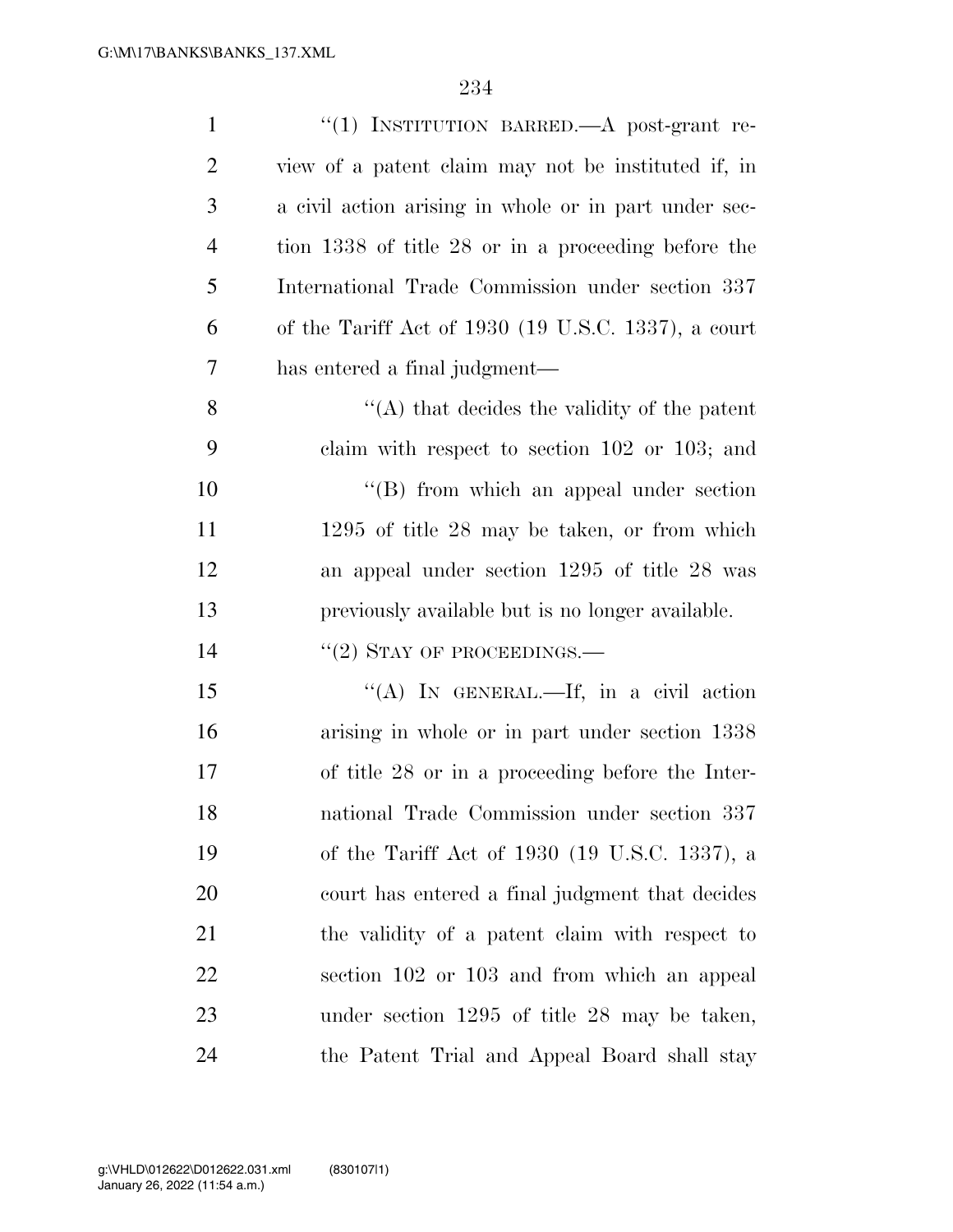| $\mathbf{1}$   | any ongoing post-grant review of that patent        |
|----------------|-----------------------------------------------------|
| $\overline{2}$ | claim pending a final decision.                     |
| 3              | "(B) TERMINATION.—If the validity of a              |
| $\overline{4}$ | patent claim described in subparagraph (A) is       |
| 5              | finally upheld by a court or the International      |
| 6              | Trade Commission, as applicable, the Patent         |
| 7              | Trial and Appeal Board shall terminate the          |
| 8              | post-grant review.".                                |
| 9              | TECHNICAL AND CONFORMING AMEND-<br>(2)              |
| 10             | MENTS.—Chapter 32 of title 35, United States        |
| 11             | Code, is amended—                                   |
| 12             | (A) in section $326(a)(11)$ , by striking "sec-     |
| 13             | tion $325(c)$ " and inserting "section $325(d)$ ";  |
| 14             | and                                                 |
| 15             | (B) in section $327(a)$ , by striking "section      |
| 16             | $325(e)$ " and inserting "section $325(f)$ ".       |
| 17             | SEC. 807. COMPOSITION OF POST-GRANT REVIEW AND      |
| 18             | <b>INTER PARTES REVIEW PANELS.</b>                  |
| 19             | Section $6(c)$ of title 35, United States Code, is  |
| 20             | amended to read as follows:                         |
| 21             | $``$ (c) 3-MEMBER PANELS.—                          |
| 22             | " $(1)$ IN GENERAL.—Each appeal, derivation         |
| 23             | proceeding, post-grant review, and inter partes re- |
| 24             | view shall be heard by at least 3 members of the    |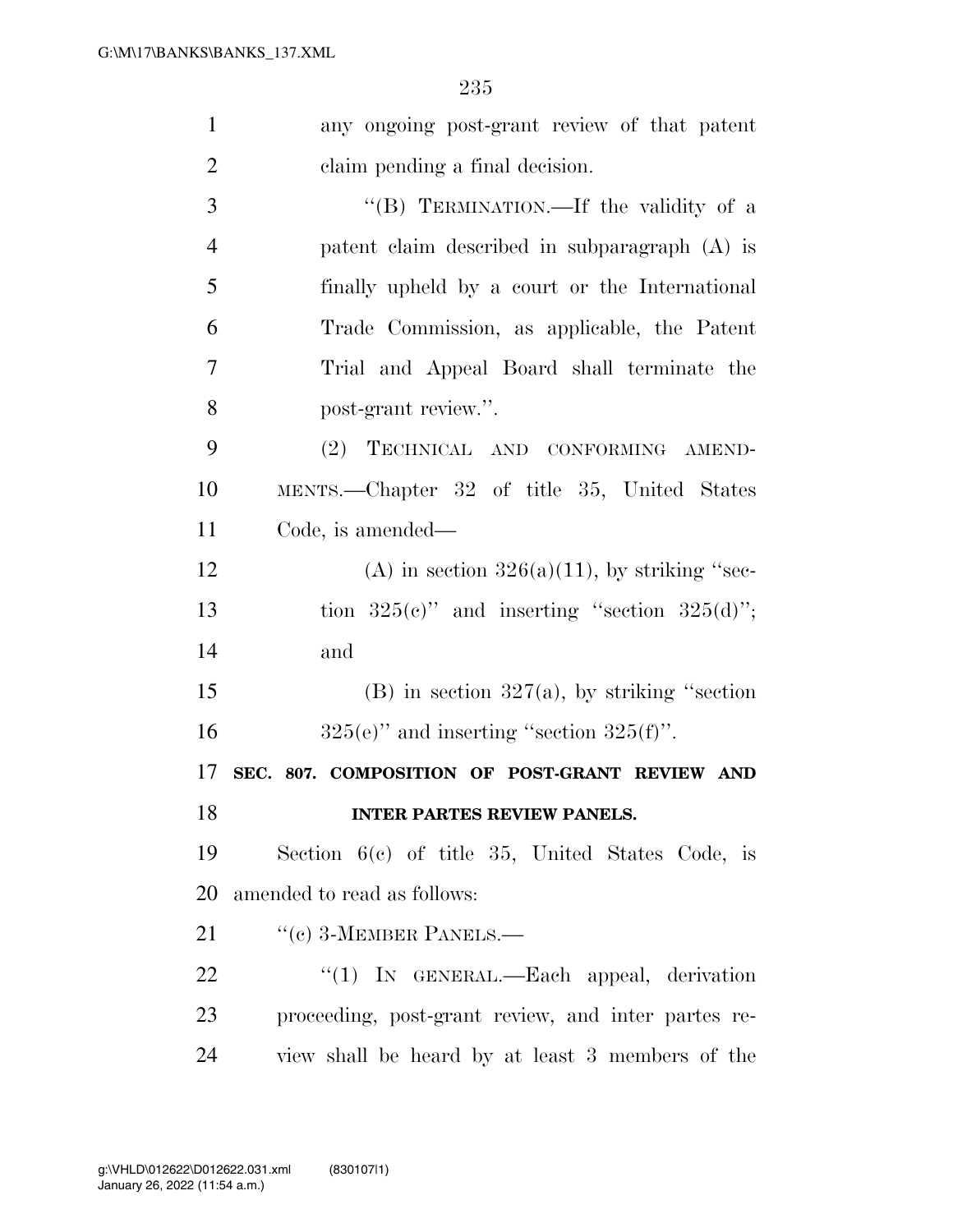- Patent Trial and Appeal Board, who shall be des-ignated by the Director.
- 3 "(2) INELIGIBILITY TO HEAR REVIEW.—A member of the Patent Trial and Appeal Board who participates in the decision to institute a post-grant review or an inter partes review of a patent shall be ineligible to hear the review.
- 8 "(3) REHEARINGS.—Only the Patent Trial and Appeal Board may grant rehearings.''.

#### **SEC. 808. REEXAMINATION OF PATENTS.**

 (a) REQUEST FOR REEXAMINATION.—Section 302 of title 35, United States Code, is amended to read as fol-lows:

#### **''§ 302. Request for reexamination**

 ''Any person at any time may file a request for reex- amination by the Office of any claim of a patent on the basis of any prior art cited under the provisions of section 301. The request must be in writing and must be accom- panied by payment of a reexamination fee established by the Director pursuant to the provisions of section 41. The request must identify all real parties in interest and certify that reexamination is not barred under section 303(d). The request must set forth the pertinency and manner of applying cited prior art to every claim for which reexam-ination is requested. Unless the requesting person is the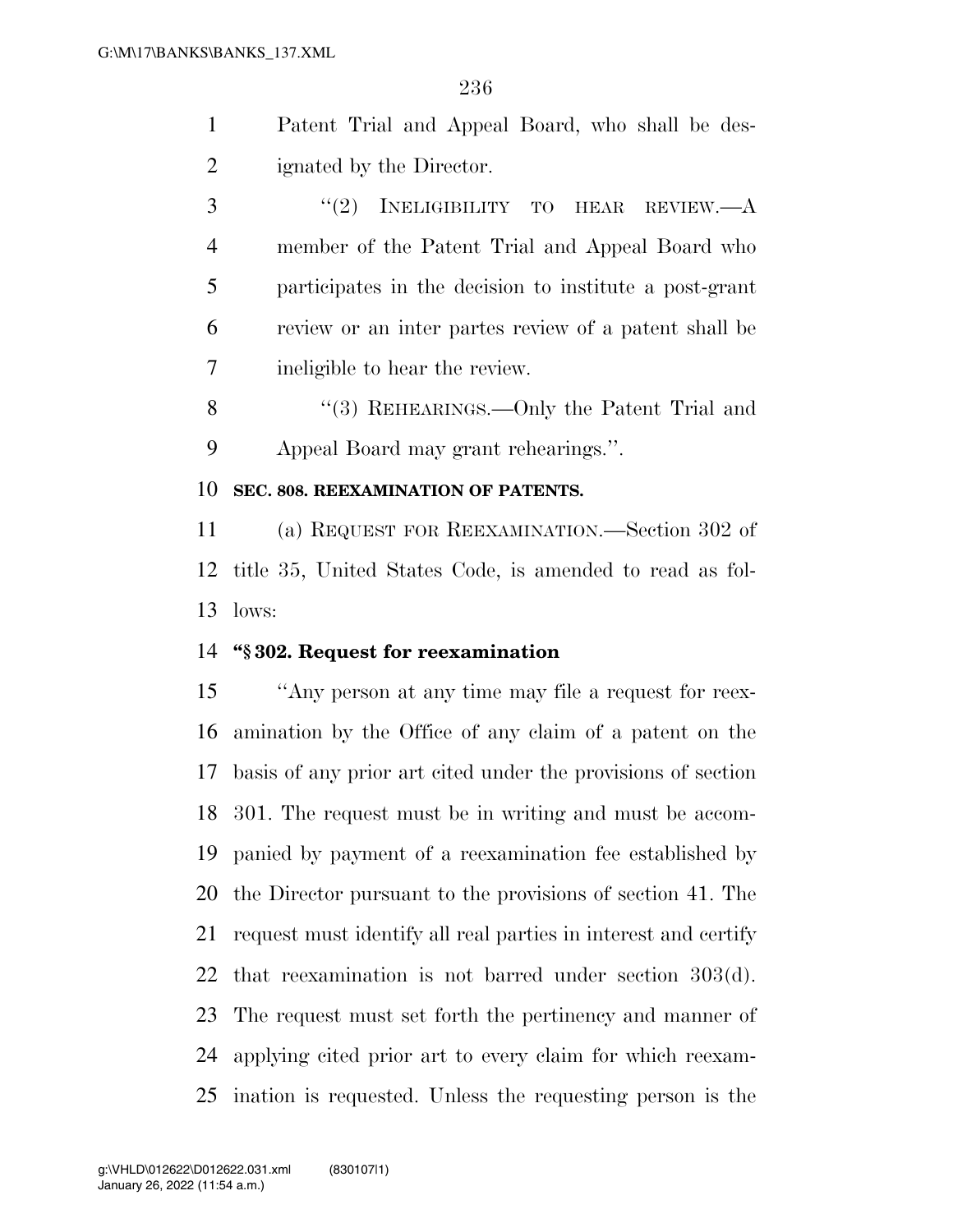owner of the patent, the Director promptly will send a

copy of the request to the owner of record of the patent.''.

 (b) REEXAMINATION BARRED BY CIVIL ACTION.— Section 303 of title 35, United States Code, is amended by adding at the end the following new subsection: ''(d) An ex parte reexamination may not be instituted if the request for reexamination is filed more than 1 year after the date on which the requester or a real party in interest or privy of the requester is served with a com- plaint alleging infringement of the patent.''. **SEC. 809. RESTORATION OF PATENTS AS PROPERTY RIGHTS.**  Section 283 of title 35, United States Code, is amended— (1) by striking ''The several courts'' and insert- ing the following:  $\frac{1}{2}$  (a) In GENERAL.—The several courts"; and (2) by adding at the end the following: ''(b) INJUNCTION.—Upon a finding by a court of in- fringement of a patent not proven invalid or unenforce- able, the court shall presume that—  $\frac{1}{2}$  (1) further infringement of the patent would cause irreparable injury; and 24 ''(2) remedies available at law are inadequate to compensate for that injury.''. January 26, 2022 (11:54 a.m.) g:\VHLD\012622\D012622.031.xml (830107|1)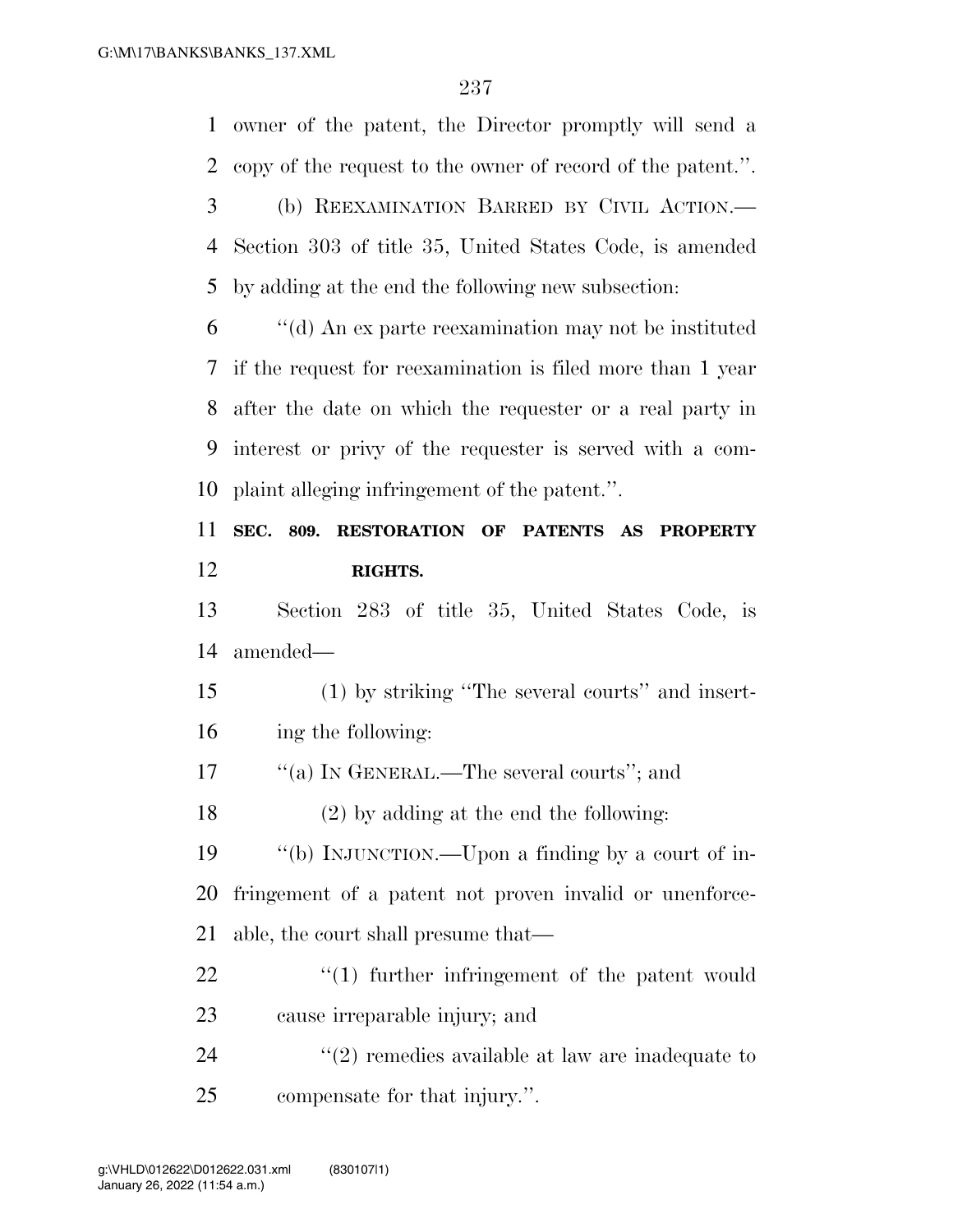#### **SEC. 810. INVENTOR PROTECTIONS.**

 (a) INVENTOR-OWNED PATENT PROTECTIONS.— Chapter 32 of title 35, United States Code, is amended by adding at the end the following new section:

#### **''§ 330. Inventor protections**

 ''(a) PROTECTION FROM POST ISSUANCE PRO- CEEDINGS IN THE UNITED STATES PATENT AND TRADE- MARK OFFICE.—The United States Patent and Trade- mark Office shall not undertake a proceeding to reexam- ine, review, or otherwise make a determination about the validity of an inventor-owned patent without the consent of the patentee.

 ''(b) CHOICE OF VENUE.—Any civil action for in- fringement of an inventor-owned patent or any action for a declaratory judgment that an inventor-owned patent is invalid or not infringed may be brought in a judicial dis-trict—

18  $\frac{120}{10}$  in accordance with section 1400(b) of title 28;

 ''(2) where the defendant has agreed or con-sented to be sued in the instant action;

22  $\frac{1}{2}$  (3) where an inventor named on the patent in suit conducted research or development that led to the application for the patent in suit;

25 "(4) where a party has a regular and estab-26 lished physical facility that such party controls and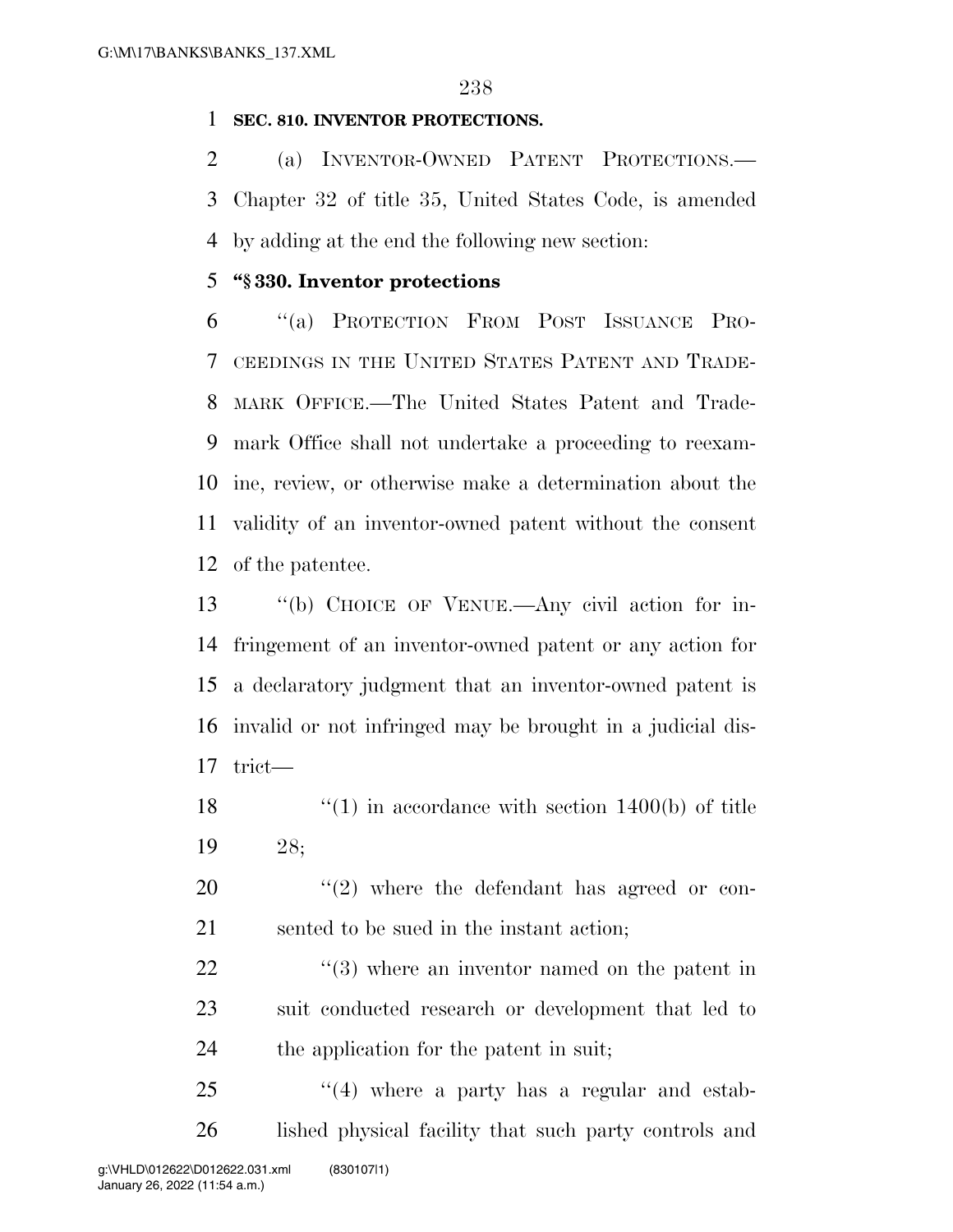| $\mathbf{1}$   | operates, not primarily for the purpose of creating       |
|----------------|-----------------------------------------------------------|
| $\overline{2}$ | venue, and has—                                           |
| 3              | $\lq\lq$ engaged in management of significant             |
| $\overline{4}$ | research and development of an invention                  |
| 5              | claimed in a patent in suit prior to the effective        |
| 6              | filing date of the patent;                                |
| 7              | $\lq\lq$ (B) manufactured a tangible good that is         |
| 8              | alleged to embody an invention claimed in a               |
| 9              | patent in suit; or                                        |
| 10             | $\cdot$ (C) implemented a manufacturing process           |
| 11             | for a tangible good in which the process is al-           |
| 12             | leged to embody an invention claimed in a pat-            |
| 13             | ent in suit; or                                           |
| 14             | $\cdot\cdot$ (5) in the case of a foreign defendant that  |
| 15             | does not meet the requirements of section 1400(b)         |
| 16             | of title 28, in accordance with section $1391(c)(3)$ of   |
| 17             | such title.".                                             |
|                | 18 SEC. 811. REGISTRATION OF AGENT.                       |
| 19             | (a) IN GENERAL.—Chapter 190 of title 28, United           |
| 20             | States Code, is amended by adding at the end the fol-     |
| 21             | lowing new section:                                       |
| 22             | "§5002. Registration of an agent for the service of       |
| 23             | process on covered entities                               |
| 24             | "(a) IN GENERAL.—A covered entity conducting              |
| 25             | business in the United States shall register with the De- |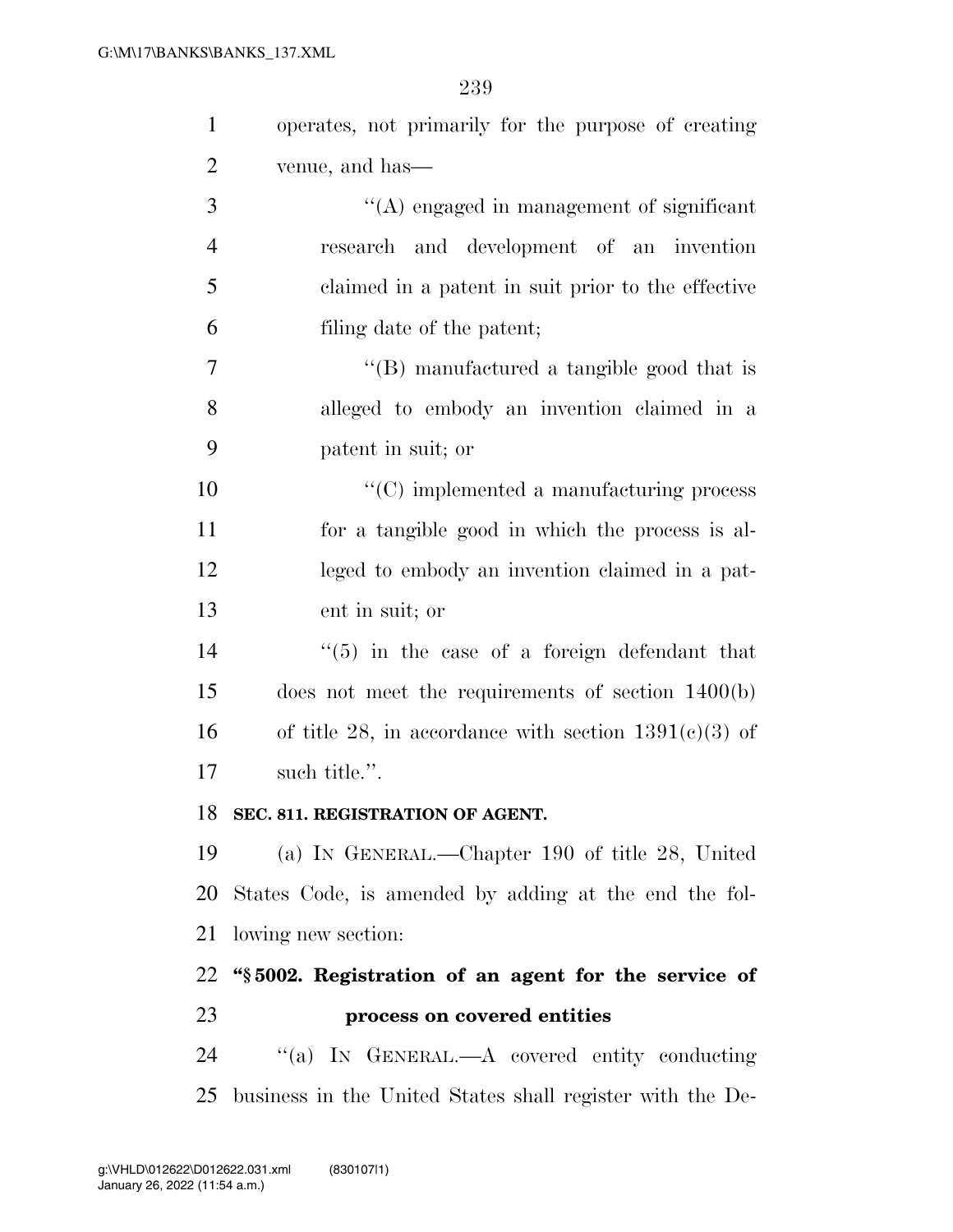partment of Commerce not less than one agent residing in the United States if the covered entity—

3 (1) is owned by officers, members, or affiliates of the Chinese Communist Party, the People's Lib- eration Army of China, or any governmental organ of the People's Republic of China, including regional and local governments;

 ''(2) is traded in shares and such shares are held in majority by any individual or group of indi- viduals who are officers, members, or affiliates of the Chinese Communist Party, the People's Libera- tion Army of China, or any governmental organ of the People's Republic of China, including regional and local governments;

 ''(3) is owned by individuals or other entities who reside or are headquartered outside of the United States and the majority of business earnings of the covered entity are derived from commerce with entities owned by officers, members, or affili- ates of the Chinese Communist Party, the People's Liberation Army of China, or any governmental organ of the People's Republic of China, including regional and local governments of the Chinese Com- munist Party, of the People's Liberation Army of China, or in the People's Republic of China; or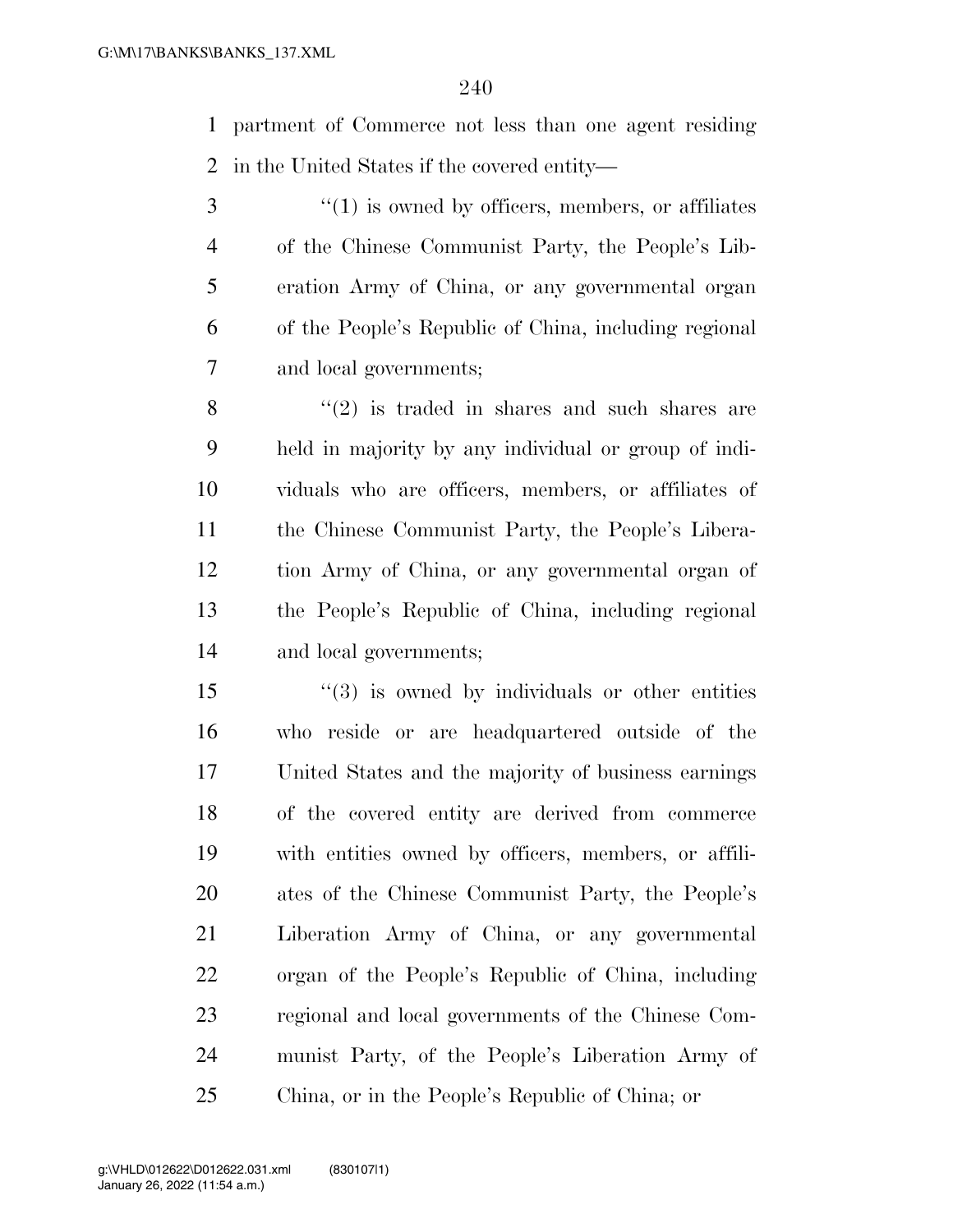1 ''(4) is organized under the laws of, or has its principal place of business in, the People's Republic of China. ''(b) FILING.—A registration required under sub- section (a) shall be filed with the Department of Com- merce not later than 30 days after— ''(1) the date of enactment of this Act, or 8 ''(2) the departure of the previously registered agent from employment or contract with the covered entity. 11 " (c) PURPOSE OF REGISTERED AGENT.—

 $\frac{1}{2}$   $\frac{1}{2}$   $\frac{1}{2}$   $\frac{1}{2}$   $\frac{1}{2}$   $\frac{1}{2}$   $\frac{1}{2}$   $\frac{1}{2}$   $\frac{1}{2}$   $\frac{1}{2}$   $\frac{1}{2}$   $\frac{1}{2}$   $\frac{1}{2}$   $\frac{1}{2}$   $\frac{1}{2}$   $\frac{1}{2}$   $\frac{1}{2}$   $\frac{1}{2}$   $\frac{1}{2}$   $\frac{1}{2}$   $\frac{1}{2}$   $\frac{1}{2}$  sure that not less than one registered agent on whom process may be served is available at the busi- ness address of the registered agent each day from 9 a.m. to 5 p.m. in the time zone of the business ad- dress, excluding Saturdays, Sundays, and Federal holidays.

 ''(2) COMMUNICATION.—The registered agent shall be required to be available to accept service of process on behalf of the covered entity under which the agent is registered by the means of any commu- nication included in the registration submitted to the Department of Commerce.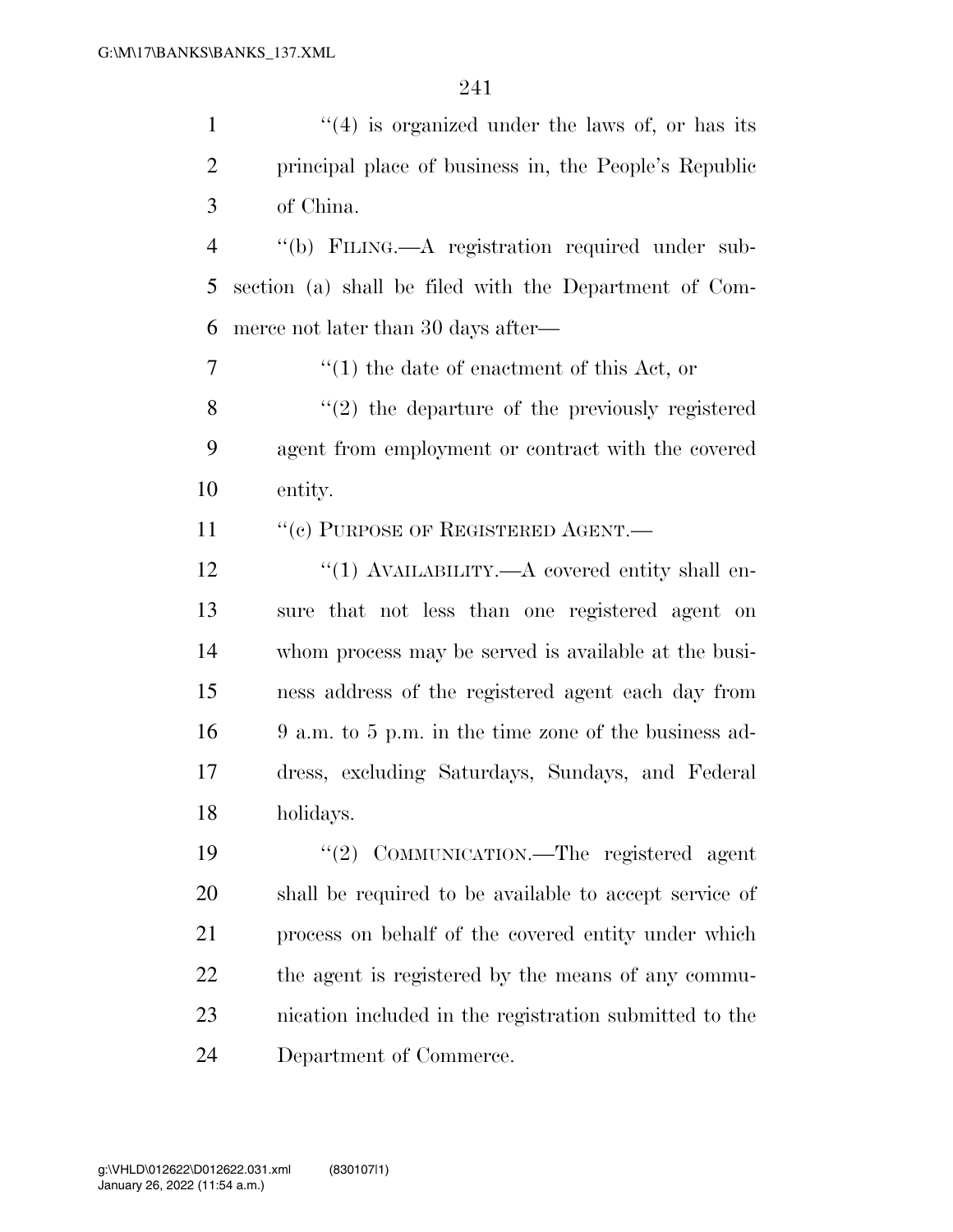| $\mathbf{1}$ | "(d) COOPERATION.—A registered agent shall co-           |
|--------------|----------------------------------------------------------|
| 2            | operate in good faith with the United States Government  |
| 3            | and representatives of other individuals and entities.   |
| 4            | REQUIRED INFORMATION.—The registration<br>``(e)          |
| 5            | submitted to the Department of Commerce shall include    |
| 6            | the following information:                               |
| 7            | $\lq(1)$ The name of the covered entity registering      |
| 8            | an agent under this section.                             |
| 9            | $\lq(2)$ The name of the Chief Executive Officer,        |
| 10           | President, Partner, Chairman, or other controlling       |
| 11           | individual of the covered entity.                        |
| 12           | $\cdot$ (3) The name of the individual who is being      |
| 13           | registered as the agent for the service of process.      |
| 14           | $\cdot$ (4) The business address of the covered entity   |
| 15           | registering an agent under this section.                 |
| 16           | $\cdot$ (5) The business address of the individual who   |
| 17           | is being registered as the agent for the service of      |
| 18           | process.                                                 |
| 19           | $\cdot\cdot$ (6) Contact information, including an email |
| 20           | address and phone number for the individual who is       |
| 21           | being registered as the agent for the service of proc-   |
| <u>22</u>    | ess.                                                     |
| 23           | $\lq(7)$ The date on which the agent shall begin         |
| 24           | to accept service of process under this section.         |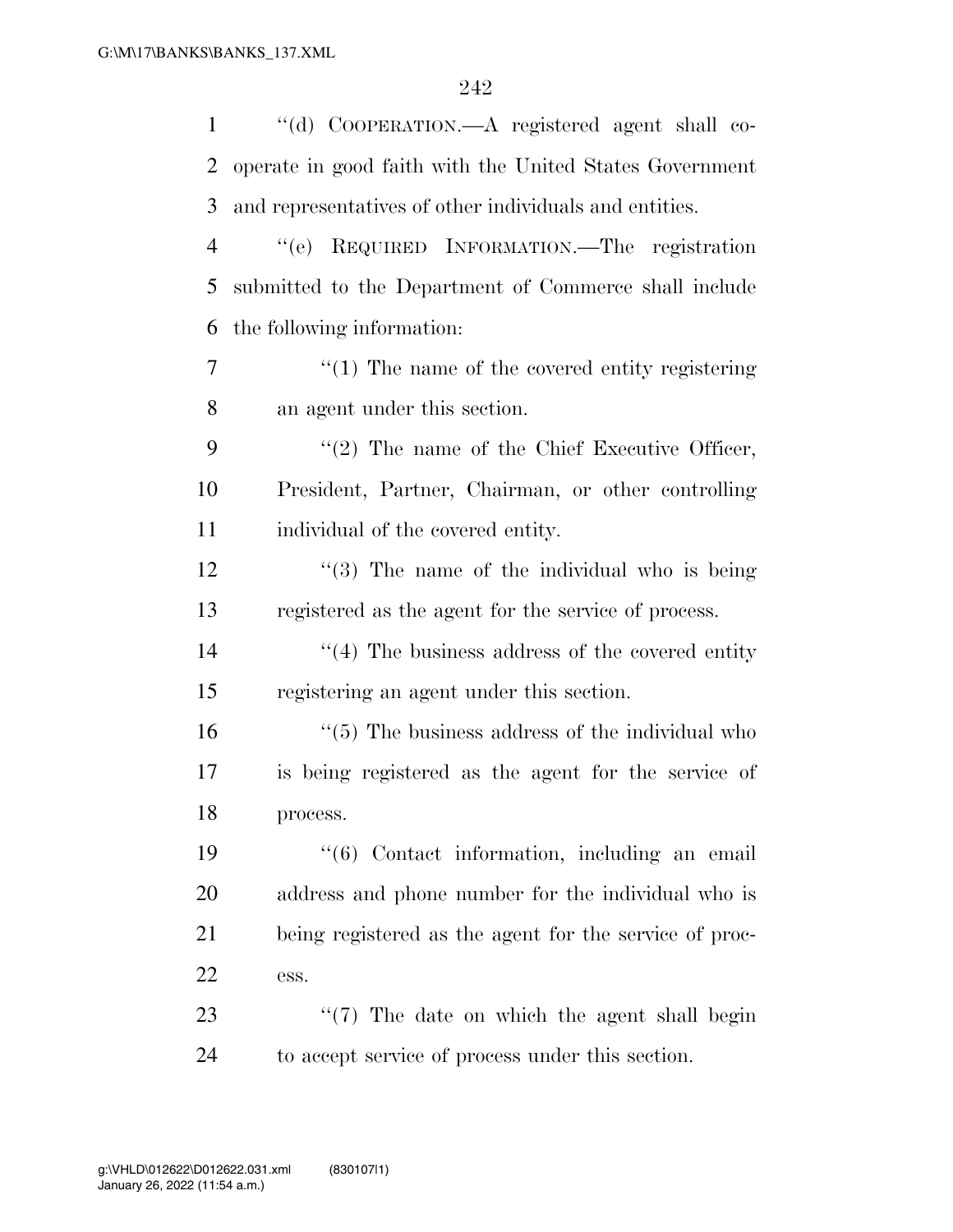''(f) WEBSITE.—The information submitted to the Department of Commerce pursuant to this section shall be made available on a publicly accessible database on the website of the Department of Commerce.

 ''(g) PERSONAL JURISDICTION.—A covered entity that registers an agent under this section thereby consents to the personal jurisdiction of the State or Federal courts of the State in which the registered agent is located for the purpose of any regulatory proceeding or civil action relating to such covered entity.

''(h) DEFINITIONS.—In this section:

12 "(1) COVERED ENTITY.—The term 'covered en-tity' means—

 ''(A) a corporation, partnership, associa- tion, organization, or other combination of per- sons established for the purpose of commercial activities; or

18 ''(B) a trust or a fund established for the purpose of commercial activities.

20 "(2) DEPARTMENT OF COMMERCE.—The term 'Department of Commerce' means the United States Department of Commerce.''.

 (b) CLERICAL AMENDMENT.—The table of sections for chapter 190 of title 28, United States Code, is amend-ed by adding at the end the following:

''5002. Registration of an agent for the service of process on covered entities.''.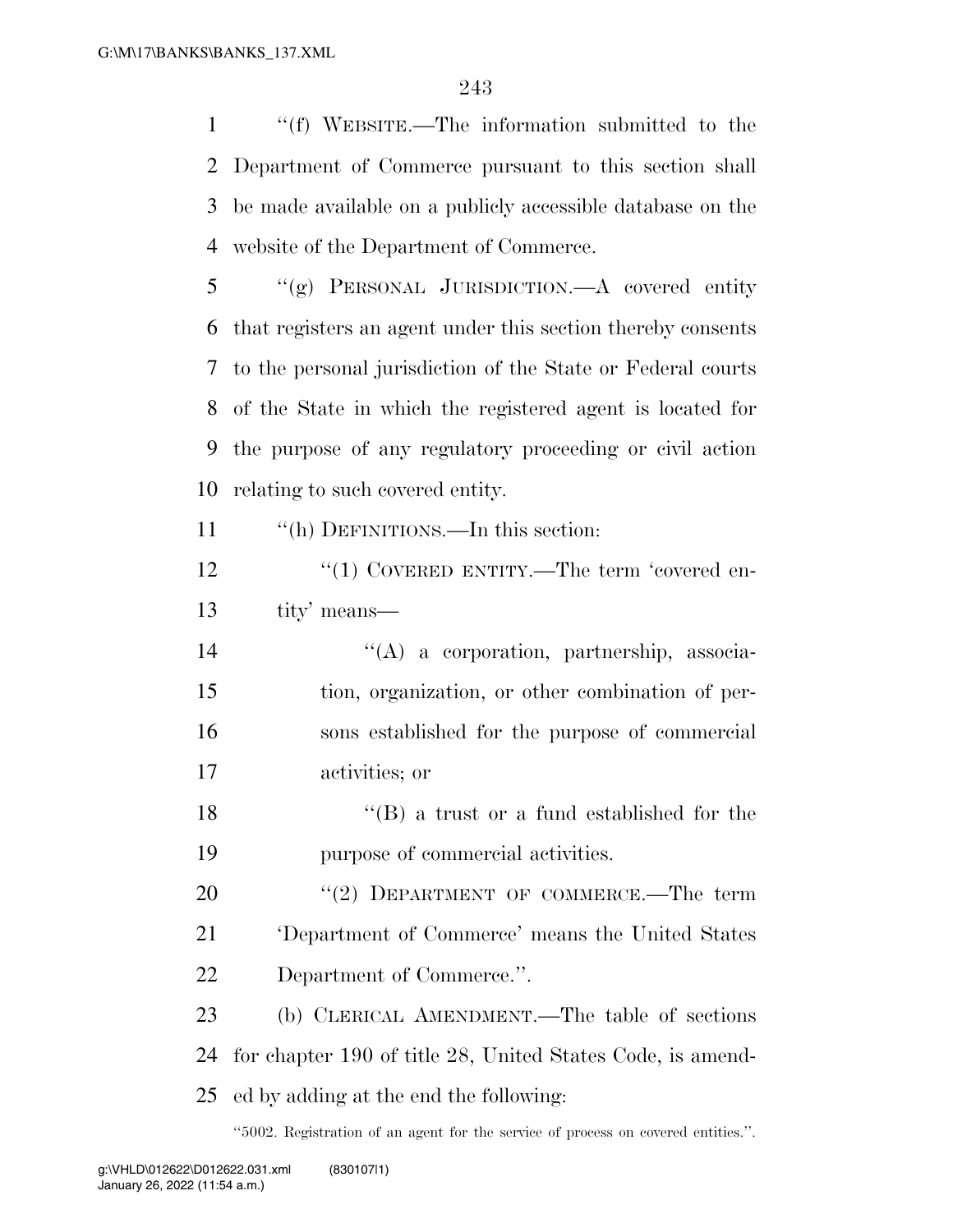#### **SEC. 812. EXCEPTION TO SOVEREIGN IMMUNITY.**

 Section 1603(b)(2) of title 28, United States Code, is amended by inserting ''except the People's Republic of China,'' after ''owned by a foreign state,''.

 **SEC. 813. REDRESS OF THEFT OF TRADE SECRETS EXTRATERRITORIALLY.** 

 Section 1836 of title 18, United States Code, is amended by adding at the end the following new sub-section:

**''**(e) APPLICABILITY TO CONDUCT OUTSIDE UNITED STATES.—Notwithstanding any other provision of law, this section shall apply to conduct occurring outside the United States and impacting United States commerce, in-cluding conduct by an offender who is—

 ''(1) not a United States person or an alien lawfully admitted for permanent residence into the United States; or

 $\frac{18}{2}$  ''(2) an organization which is created or orga- nized under the laws of a foreign government or which has its principal place of business located out-side of the United States.''.

### **SEC. 814. RESTRICTION ON FEDERAL GRANTS AND OTHER**

**FORMS OF ASSISTANCE.** 

(a) RESTRICTION.—

 (1) IN GENERAL.—Notwithstanding any other provision of law, the head of each Federal depart-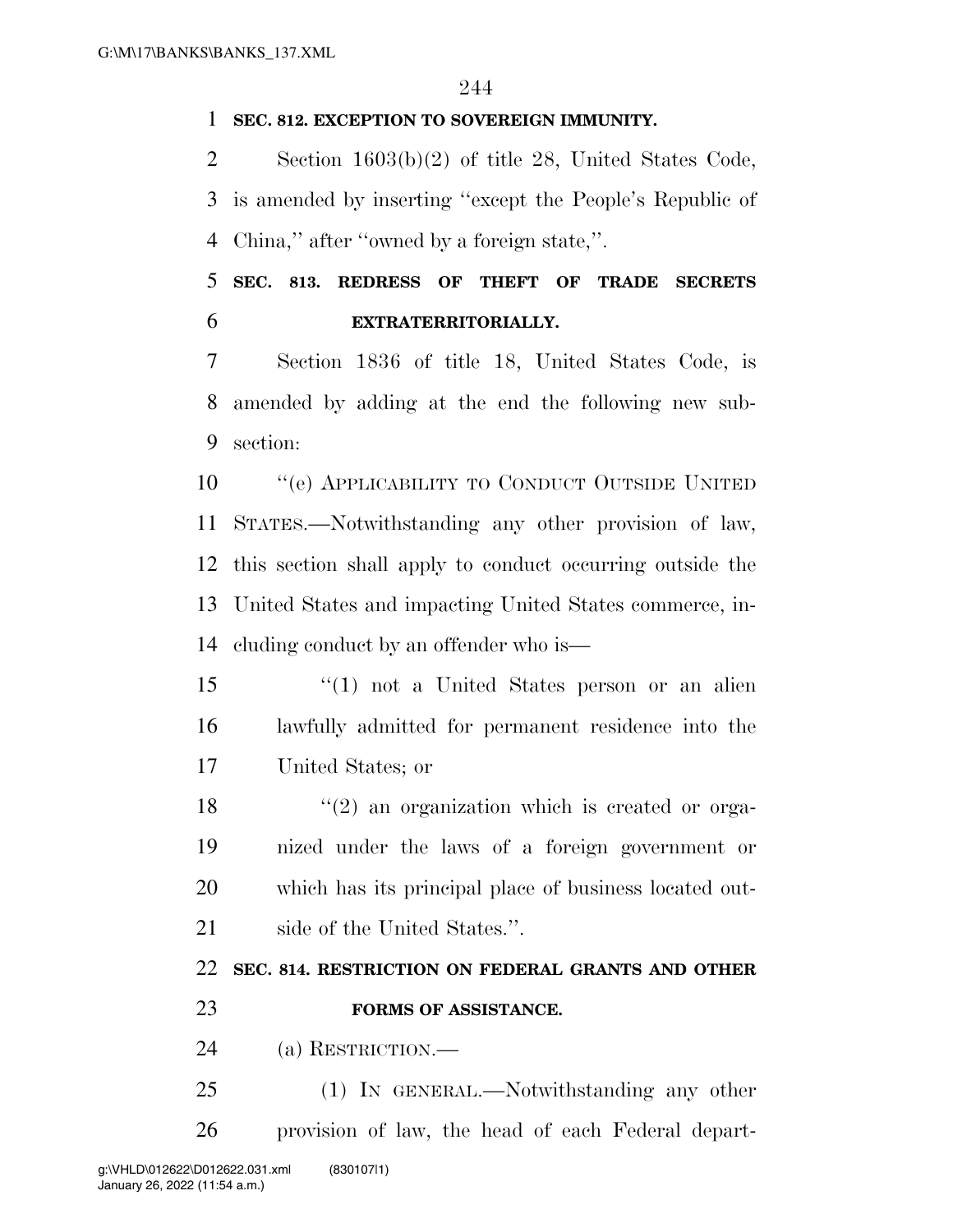| $\mathbf{1}$   | ment or agency may not provide grants, awards, or      |
|----------------|--------------------------------------------------------|
| $\overline{2}$ | other forms of assistance, that is currently author-   |
| 3              | ized in law, to a United States business to improve    |
| $\overline{4}$ | the resilience or competitiveness of a business unless |
| 5              | such business agrees that it:                          |
| 6              | (A) will not engage in expanded coopera-               |
| 7              | tion activities with any Chinese entity, and           |
| 8              | (B) will not expand its own activities with-           |
| 9              | in the People's Republic of China (including           |
| 10             | Hong Kong and Macau).                                  |
| 11             | (2) INELIGIBILITY.—If a United States busi-            |
| 12             | ness that has received a grant or other form of as-    |
| 13             | sistance described in paragraph (1) engages in ex-     |
| 14             | panded cooperation activities with any Chinese enti-   |
| 15             | ty, or expands its own activities within the People's  |
| 16             | Republic of China, such business-                      |
| 17             | (A) shall provide reimbursement to the                 |
| 18             | Federal Government in an amount equal to the           |
| 19             | amount of the grant or other form of assist-           |
| 20             | ance; and                                              |
| 21             | (B) shall be ineligible for any other grants           |
| 22             | or other forms of assistance described in para-        |
| 23             | graph (1) from any Federal department or               |
| 24             | agency.                                                |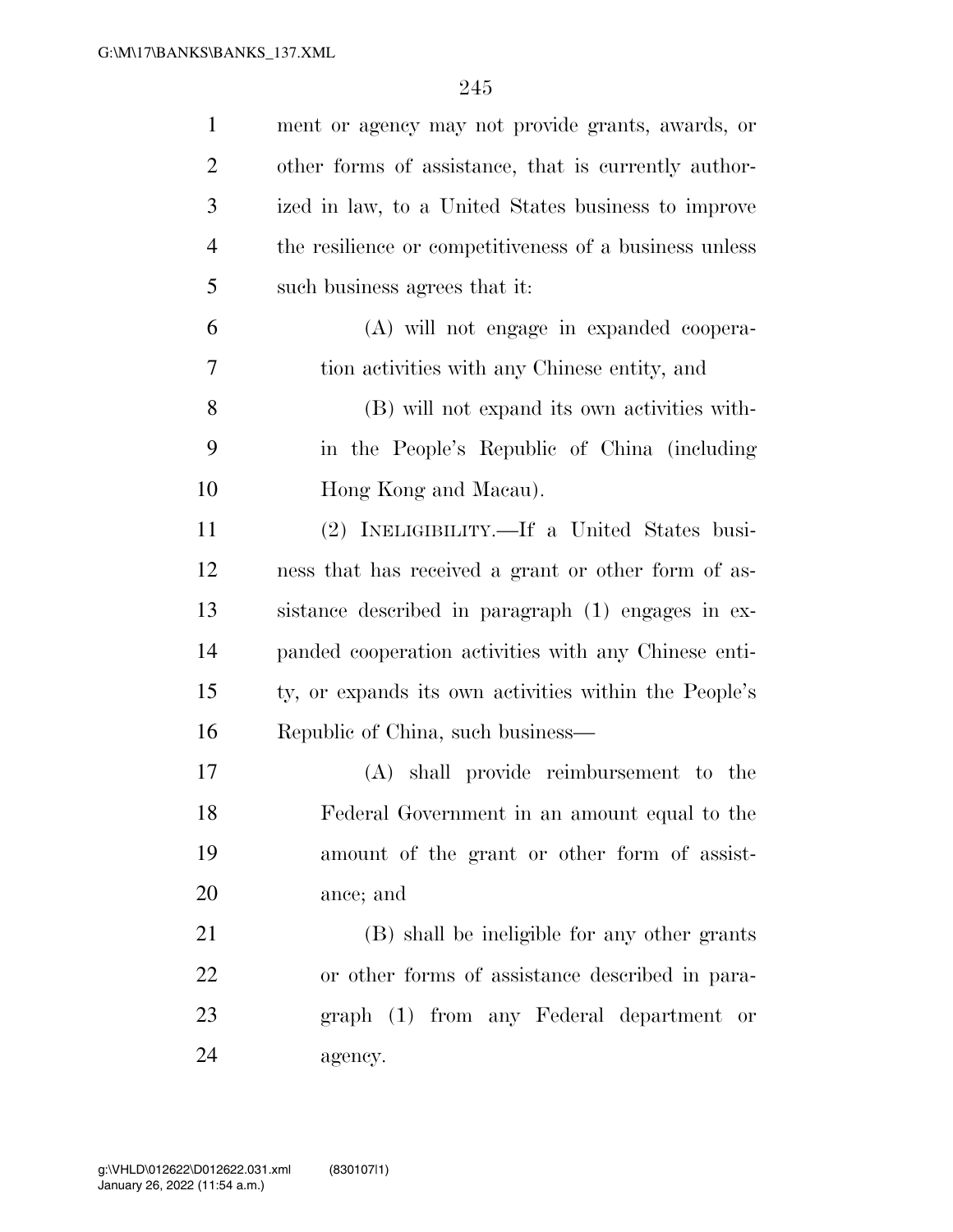(b) REPORT.—The Secretary of the Treasury shall submit to Congress on an annual basis a report on invest- ments made by United States businesses that receive grants or other forms of assistance described in subsection (a) in—

 (1) production in the People's Republic of China; and

 (2) production elsewhere by any Chinese entity. (c) CHINESE ENTITY DEFINED.—In this section:

 (1) CHINESE ENTITY.—The term ''Chinese en- tity'' means any entity organized under the laws of the People's Republic of China or otherwise subject to the jurisdiction of the Government of the People's Republic of China, and any entity owned or con- trolled by the Government of the People's Republic of China, or an entity subject to the jurisdiction of the Government of the People's Republic of China.

 (2) EXPANDED COOPERATION ACTIVITIES.— The term ''expanded cooperation activities'', with re- spect to a Chinese entity, means investments in, ex- ports of technology to, any activity that provides capital, technology, or expertise to the entity, or any other form of cooperation with, the entity.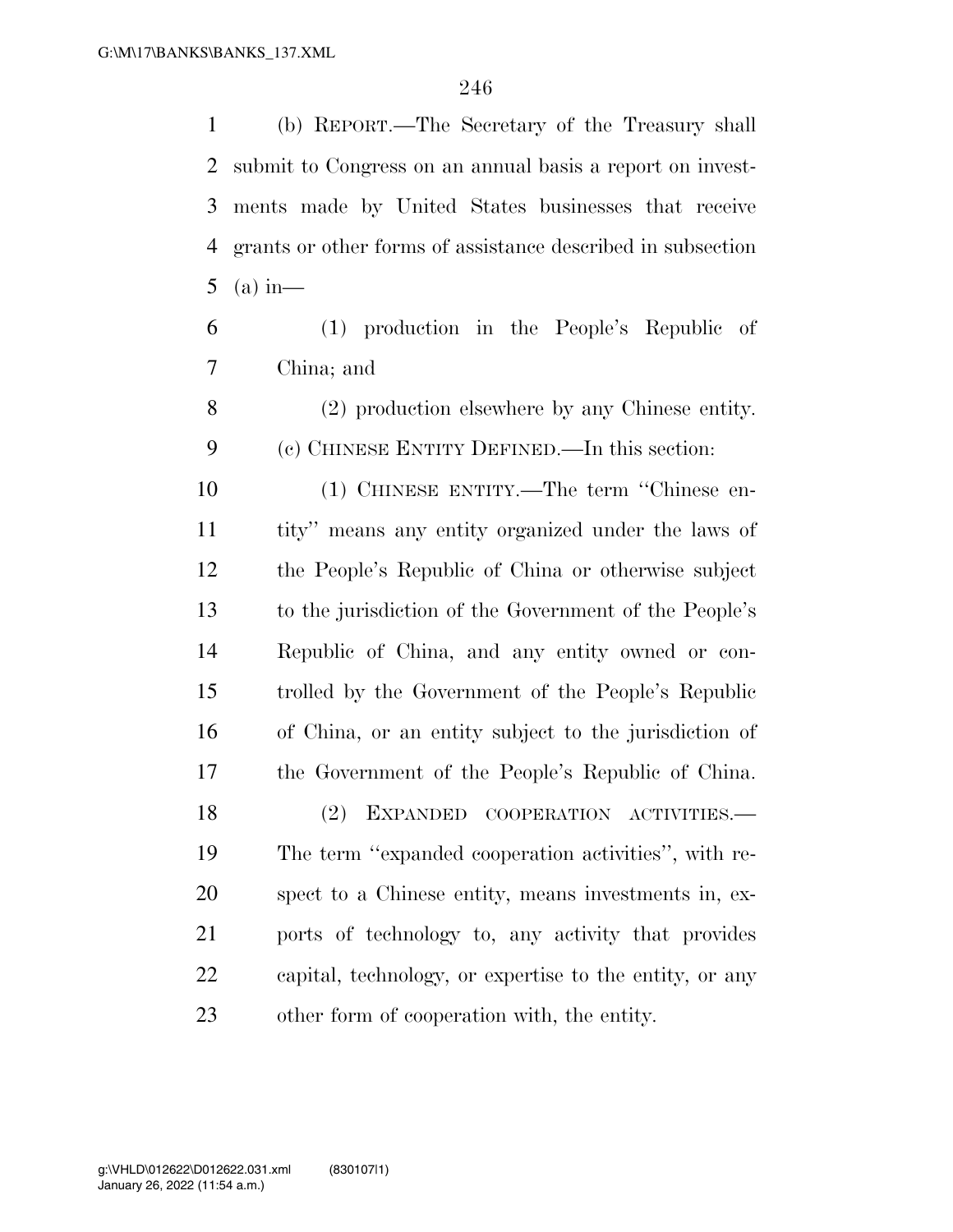(d) RULE OF CONSTRUCTION.—Nothing in this sec- tion shall be construed to authorize a new Federal grant or award program.

# **SEC. 815. RESTRICTION ON NATIONAL SCIENCE FOUNDA- TION GRANTS AND OTHER FORMS OF ASSIST- ANCE TO COMMUNIST CHINESE MILITARY COMPANIES AND THEIR AFFILIATES.**

 (a) IN GENERAL.—Notwithstanding any other provi- sion of law, the Director of the National Science Founda- tion may not provide grants or other forms of assistance to any individual or entity that is affiliated or otherwise has a relationship, including but not limited to a research partnership, joint venture, or contract with—

 (1) an entity included on the list maintained and set forth in Supplement No. 4 to part 744 of 16 the Export Administration Regulations;

 (2) a company on the list required by section 1237 of the Strom Thurmond National Defense Au- thorization Act for Fiscal Year 1999 (Public Law 105–261; 50 U.S.C. 1701 note), or required by sec- tion 1260H of the Mac Thornberry National De- fense Authorization Act for Fiscal Year 2021 (Pub-23 lic Law 116–283), or on the Non-SDN Chinese Mili- tary-Industrial Complex Companies List (NS–CMIC List) or any successor list; or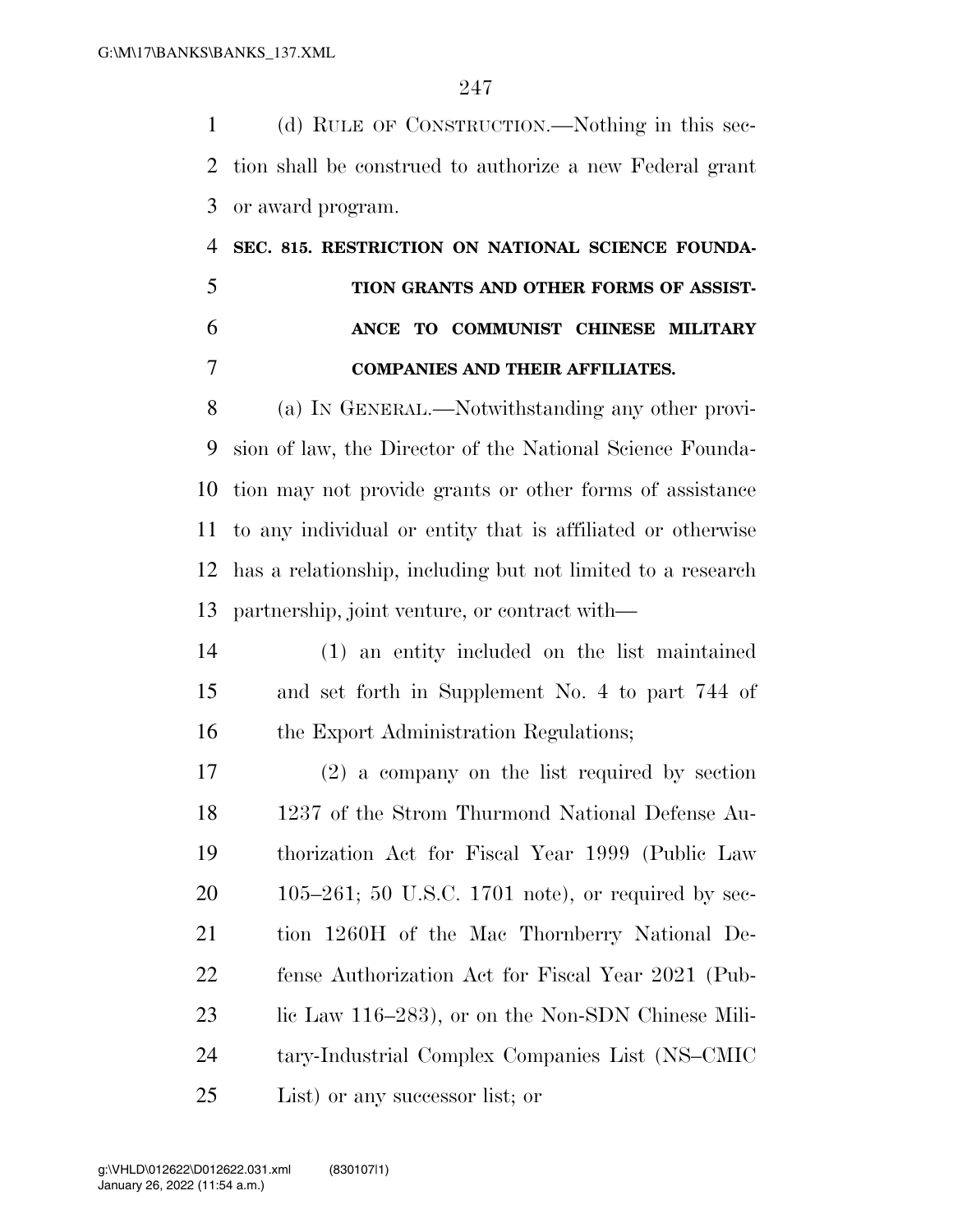(3) any parent, subsidiary, affiliate of, or entity owned by or controlled by, an entity described in 3 (a)(1) and (a)(2).

 (b) EXPORT ADMINISTRATION REGULATIONS DE- FINED.—In this section, the term ''Export Administration Regulations'' means the regulations set forth in sub- chapter C of chapter VII of title 15, Code of Federal Reg-ulations, or successor regulations.

## **SEC. 816. EXPANDING INADMISSIBILITY ON SECURITY AND RELATED GROUNDS.**

11 (a) IN GENERAL.—Section  $212(a)(3)(A)$  of the Im-12 migration and Nationality Act  $(8 \text{ U.S.C. } 1182(a)(3)(\text{A}))$ is amended to read as follows:

14 "(A) IN GENERAL.—Any alien is inadmis- sible who a consular officer or the Secretary of Homeland Security knows, or has reasonable ground to believe—

18  $\lq($ i) engages, has engaged, or will en-

gage in any activity—

20 ''(I) in violation of any law of the United States relating to espionage or sabotage; or

23 ''(II) that would violate any law of the United States relating to espio-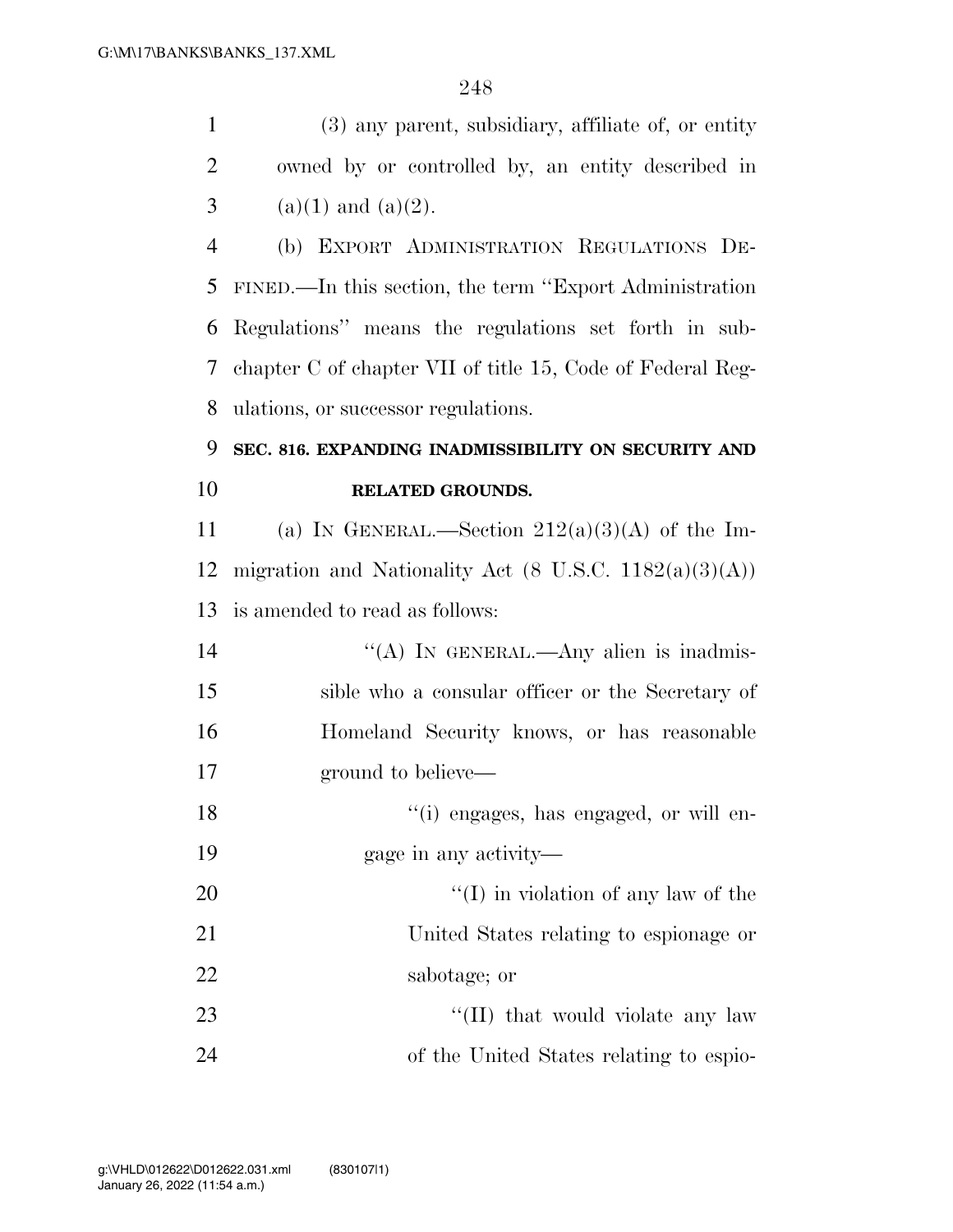| $\mathbf{1}$   | nage or sabotage if the activity oc-             |
|----------------|--------------------------------------------------|
| $\overline{2}$ | curred in the United States;                     |
| 3              | "(ii) engages, has engaged, or will en-          |
| $\overline{4}$ | gage in any activity in violation or evasion     |
| 5              | of any law prohibiting the export from the       |
| 6              | United States of goods, technology, or sen-      |
| 7              | sitive information;                              |
| 8              | "(iii) seeks to enter the United States          |
| 9              | to engage solely, principally, or incidentally   |
| 10             | in any other unlawful activity;                  |
| 11             | "(iv) seeks to enter the United States           |
| 12             | to engage solely, principally, or incidentally   |
| 13             | in any activity a purpose of which is the        |
| 14             | opposition to, or the control or overthrow       |
| 15             | of, the Government of the United States by       |
| 16             | force, violence, or other unlawful means; or     |
| 17             | $f'(v)$ is the spouse or child of an alien       |
| 18             | who is inadmissible under this subpara-          |
| 19             | graph, if the activity causing the alien to      |
| 20             | be found inadmissible occurred within the        |
| 21             | last 5 years.".                                  |
| 22             | (b) WAIVER AUTHORITY.—Section $212(d)(3)(A)$ of  |
| 23             | Immigration and Nationality Act (8 U.S.C.<br>the |
| 24             | $1182(d)(3)(A)$ is amended—                      |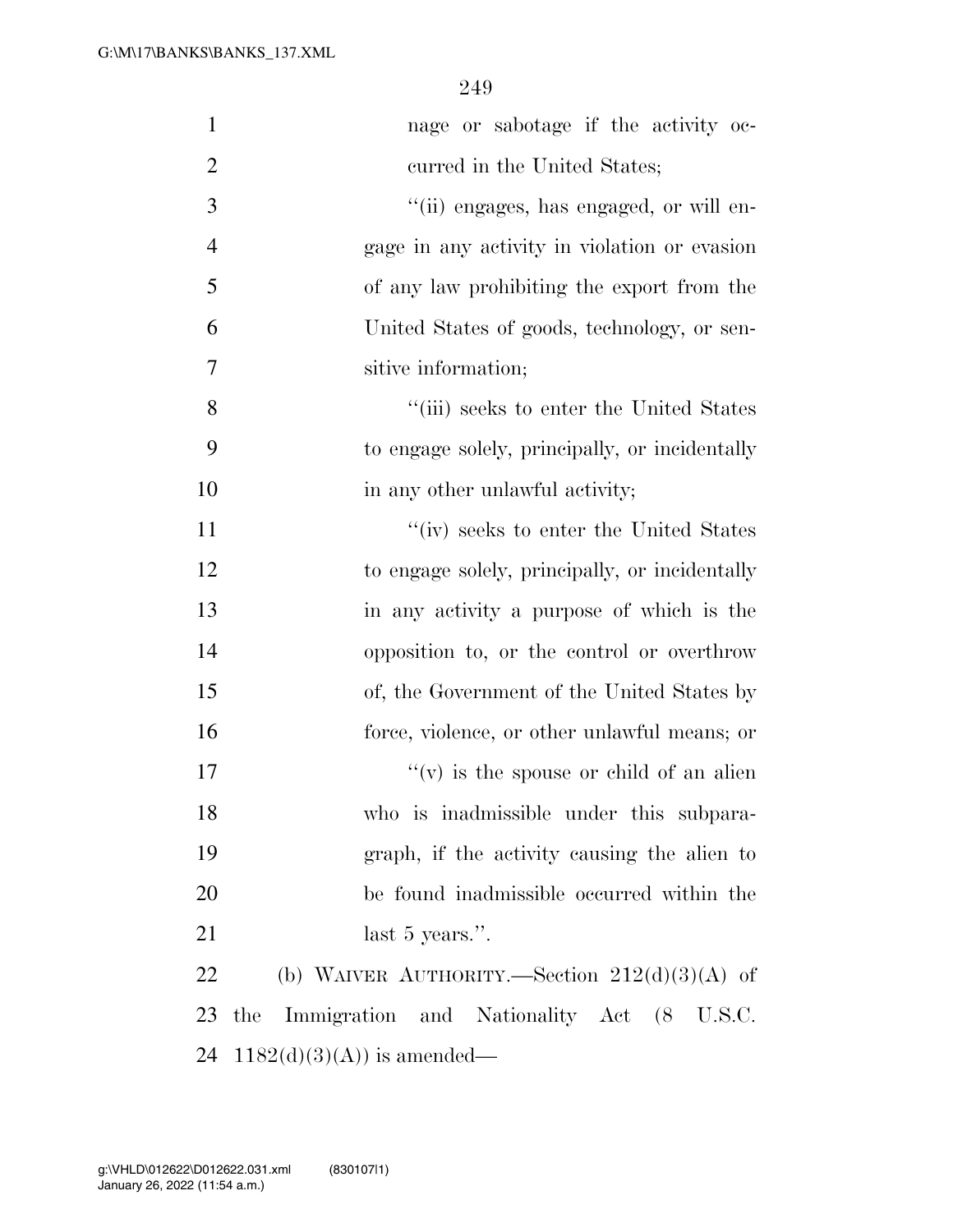| $\mathbf{1}$   | (1) by striking " $(3)(A)(i)(I)$ , $(3)(A)(ii)$ ," each |
|----------------|---------------------------------------------------------|
| $\overline{2}$ | place such term appears; and                            |
| 3              | (2) by inserting $\frac{1}{2}$ (3)(A)(iv),"<br>after    |
| $\overline{4}$ | " $(3)(A)(iii)$ ," each place such term appears.        |
| 5              | TITLE IX—MATTERS RELATED                                |
| 6              | <b>TO FINANCIAL SERVICES</b>                            |
| 7              | SEC. 901. OPPOSITION OF THE UNITED STATES TO AN IN-     |
| 8              | CREASE IN THE WEIGHT OF THE CHINESE                     |
| 9              | RENMINBI IN THE SPECIAL DRAWING RIGHTS                  |
| 10             | BASKET OF THE INTERNATIONAL MONETARY                    |
| 11             | FUND.                                                   |
| 12             | (1) The Secretary of the Treasury shall instruct        |
| 13             | the United States Governor of, and the United           |
| 14             | States Executive Director at, the International Mon-    |
| 15             | etary Fund to use the voice and vote of the United      |
| 16             | States to oppose any increase in the weight of the      |
| 17             | Chinese renminbi in the basket of currencies used to    |
| 18             | determine the value of Special Drawing Rights, un-      |
| 19             | less the Secretary of the Treasury has submitted to     |
| <b>20</b>      | the Committee on Financial Services of the House of     |
| 21             | Representatives and the Committee on Banking,           |
| 22             | Housing, and Urban Affairs of the Senate a written      |
| 23             | report which includes a certification that—             |
| 24             | (A) the People's Republic of China is in                |

compliance with all its obligations under Article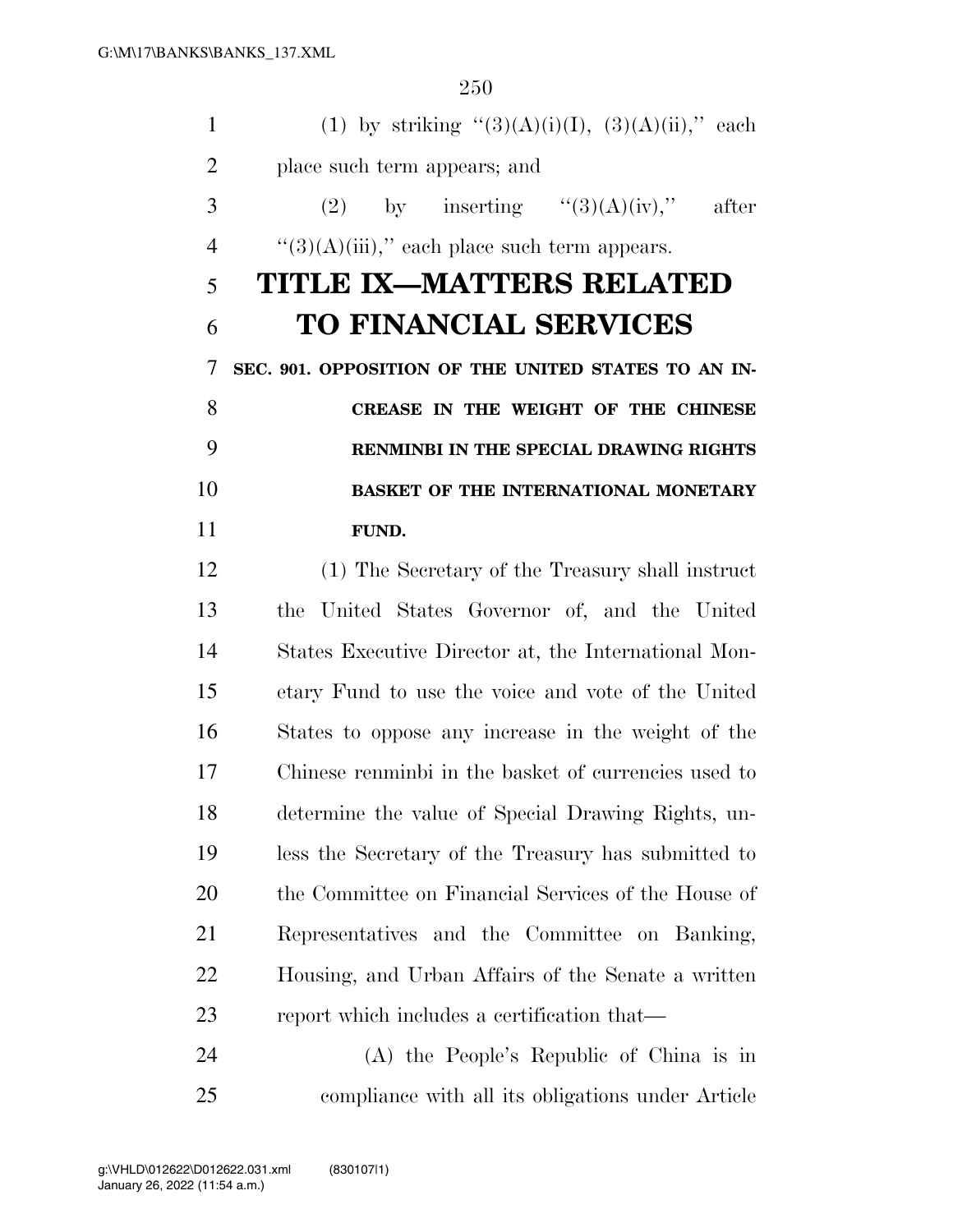VIII of the 19 Articles of Agreement of the Fund;

 (B) in the preceding 12 months, there has not been a report submitted under section 3005 of the Omnibus Trade and Competitiveness Act of 1988 or section 701 of the Trade Facilitation and Trade Enforcement Act of 2015 in which the People's Republic of China has been found to have manipulated its currency;

 (C) the People's Republic of China has in- stituted and is implementing the policies and practices necessary to ensure that the renminbi is freely usable (within the meaning of Article XXX(f) of the Articles of Agreement of the Fund); and

 (D) the People's Republic of China adheres to the rules and principles of the Paris Club and the OECD Arrangement on Officially Sup-ported Export Credits.

**SEC. 902. SUNSET.** 

 Section 901 shall have no force or effect beginning 10 years after the date of the enactment of this Act.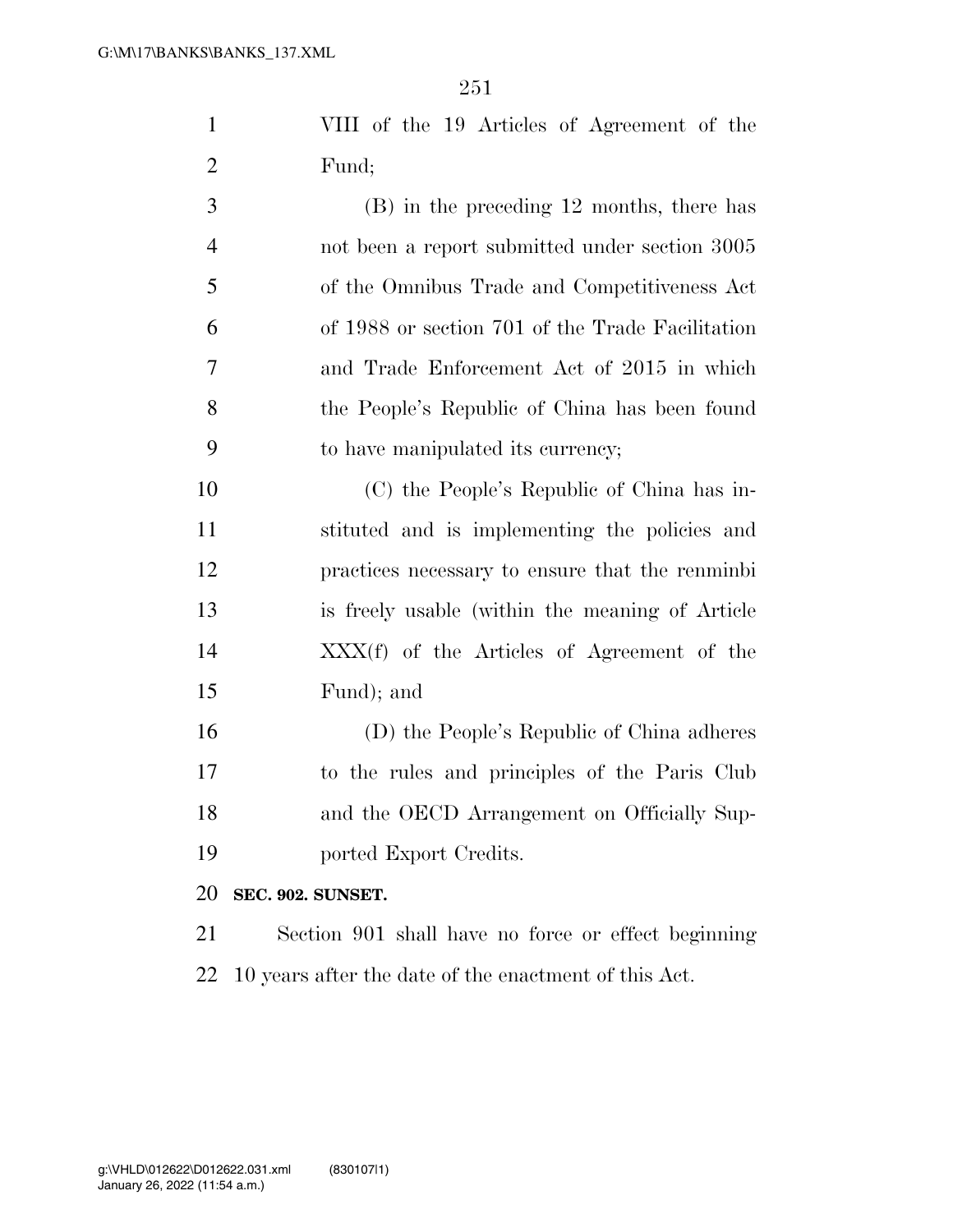| 1              | SEC. 903. STRENGTHENING CONGRESSIONAL OVERSIGHT           |
|----------------|-----------------------------------------------------------|
| $\overline{2}$ | OF SPECIAL DRAWING RIGHTS AT THE IMF.                     |
| 3              | Section 6 of the Special Drawing Rights Act (22)          |
| $\overline{4}$ | U.S.C. 286 $q$ ) is amended—                              |
| 5              | $(1)$ in subsection $(a)$ —                               |
| 6              | (A) by striking "each basic period" and in-               |
| 7              | serting "any 10-year period"; and                         |
| 8              | $(B)$ by inserting "25 percent of" before                 |
| 9              | "the United States quota"; and                            |
| 10             | $(2)$ in subsection $(b)$ —                               |
| 11             | $(A)$ by inserting ", or consent to or acqui-             |
| 12             | esce in such an allocation," before "without              |
| 13             | consultations";                                           |
| 14             | (B) by striking "90" and inserting "180";                 |
| 15             | and                                                       |
| 16             | (C) by inserting "Chairman and ranking                    |
| 17             | minority members of" before "the appropriate"             |
| 18             | subcommittees".                                           |
| 19             | SEC. 904. PROHIBITION ON ALLOCATIONS FOR PERPETRA-        |
| 20             | TORS OF GENOCIDE AND STATE SPONSORS                       |
| 21             | OF TERRORISM WITHOUT CONGRESSIONAL                        |
| 22             | <b>AUTHORIZATION.</b>                                     |
| 23             | Section $6(b)$ of the Special Drawing Rights Act $(22)$   |
| 24             | U.S.C. $286q(b)$ is amended by adding at the end the fol- |
| 25             | lowing:                                                   |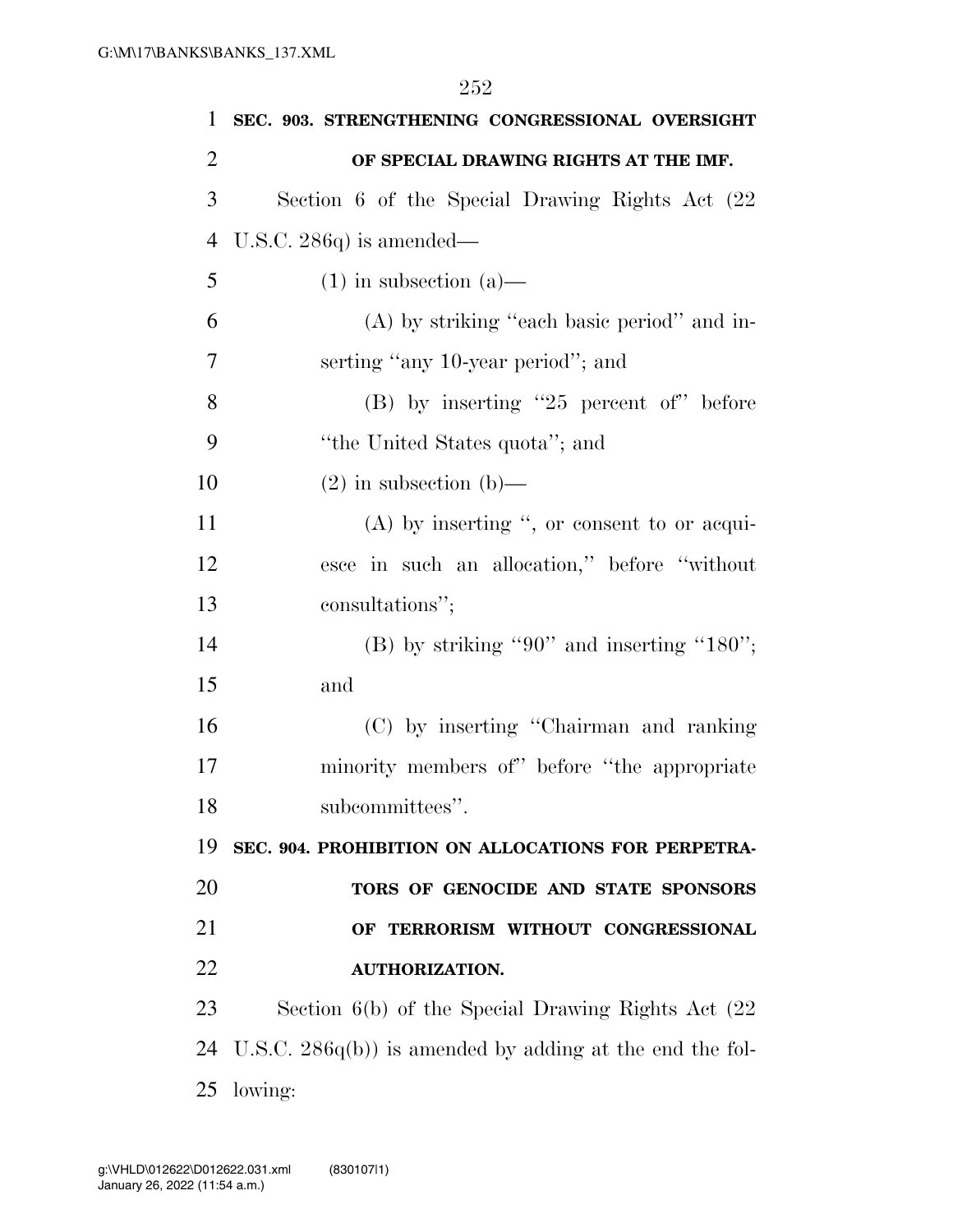| $\mathbf{1}$   | $\lq(3)$ Unless Congress by law authorizes such       |
|----------------|-------------------------------------------------------|
| $\overline{2}$ | action, neither the President nor any person or       |
| 3              | agency shall on behalf of the United States vote to   |
| 4              | allocate Special Drawing Rights under article XVIII,  |
| 5              | sections 2 and 3, of the Articles of Agreement of the |
| 6              | Fund to a member country of the Fund, if the          |
| 7              | President of the United States has found that the     |
| 8              | government of the member country—                     |
| 9              | $\lq\lq$ has committed genocide at any time           |
| 10             | during the 10-year period ending with the date        |
| 11             | of the vote; or                                       |
| 12             | "(B) has repeatedly provided support for              |
| 13             | acts of international terrorism.".                    |
|                |                                                       |
| 14             | SEC. 905. OPPOSITION TO QUOTA INCREASE FOR COUN-      |
| 15             | TRIES THAT UNDERMINE IMF PRINCIPLES.                  |
| 16             | The Bretton Woods Agreements Act (22 U.S.C. 286–      |
| 17             | $286zz$ is amended—                                   |
| 18             | $(1)$ by redesignating the 2nd section 73 (as         |
| 19             | added by section 1901 of division P of Public Law     |
| 20             | $116-94$ ) as section 74; and                         |
| 21             | $(2)$ by adding at the end the following:             |
| 22             | "SEC. 75. OPPOSITION TO QUOTA INCREASE FOR COUN-      |
| 23             | TRIES THAT UNDERMINE FUND PRINCIPLES.                 |
| 24             | "(a) IN GENERAL.—Not less than 7 days before con-     |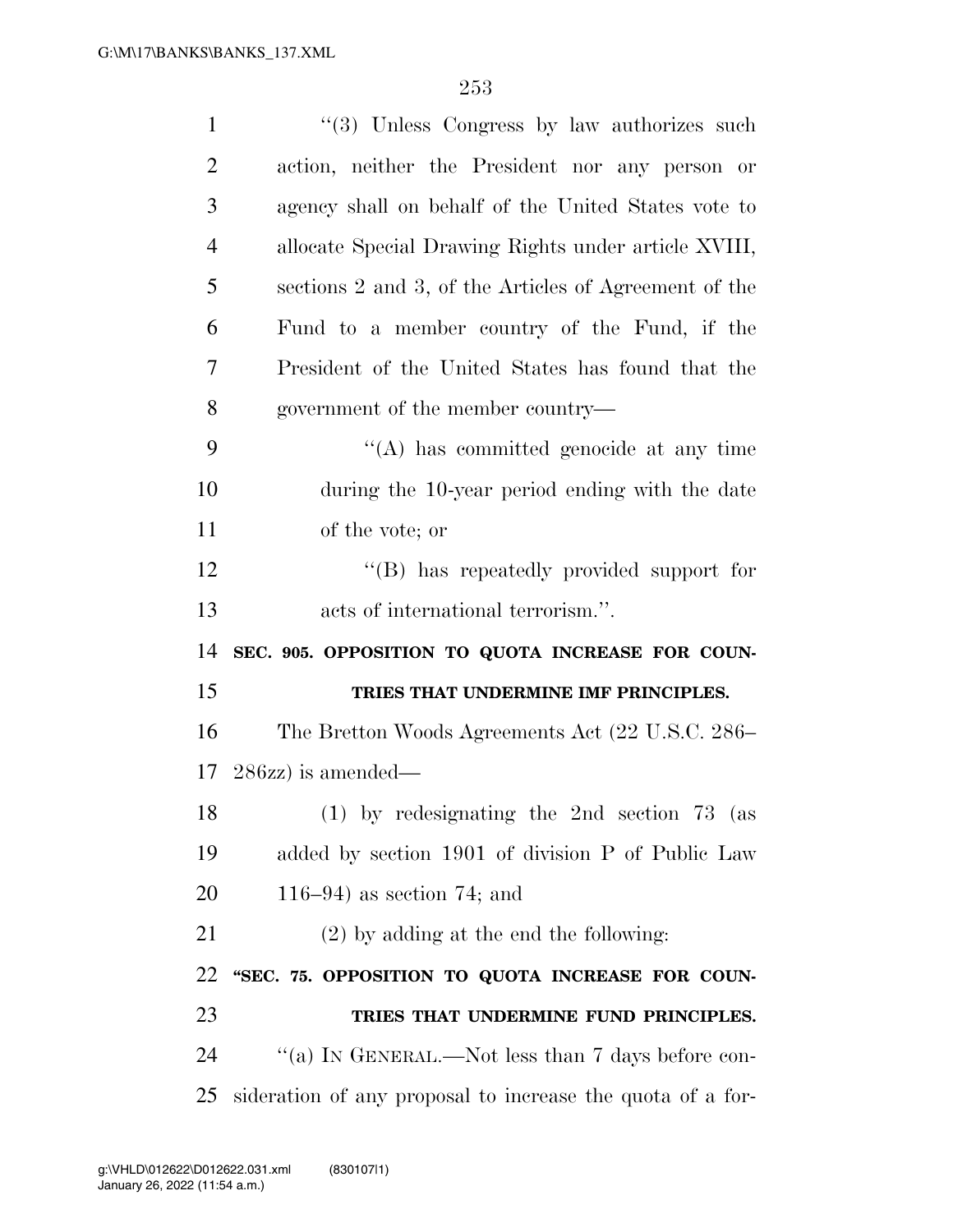eign member of the Fund that is one of the 10 largest shareholders in the Fund, the Secretary of the Treasury shall submit a report to the Committee on Financial Serv- ices of the House and the Committee on Foreign Relations of the Senate that determines whether the foreign member meets the following criteria:

7  $\frac{1}{1}$  The member is in compliance with all obli- gations set forth in Article VIII of the Articles of Agreement of the Fund.

 $\frac{1}{2}$  The member, in the preceding 12 months, was not found to have manipulated its currency, as determined in a report required by section 3005 of the Omnibus Trade and Competitiveness Act of 1988 or section 701 of the Trade Facilitation and Trade Enforcement Act of 2015.

 $\frac{16}{2}$  The case of a member whose currency is included in the Special Drawing Rights basket of 18 the Fund, the currency of the member is freely usa- ble (within the meaning of Article XXX(f) of the Ar- ticles of Agreement of the Fund) and the Secretary concurs with the determinations of the Fund de- scribed in that Article, and, in the preceding 12 months, the member has demonstrated its commit- ment to ensuring that its currency is widely used and traded internationally.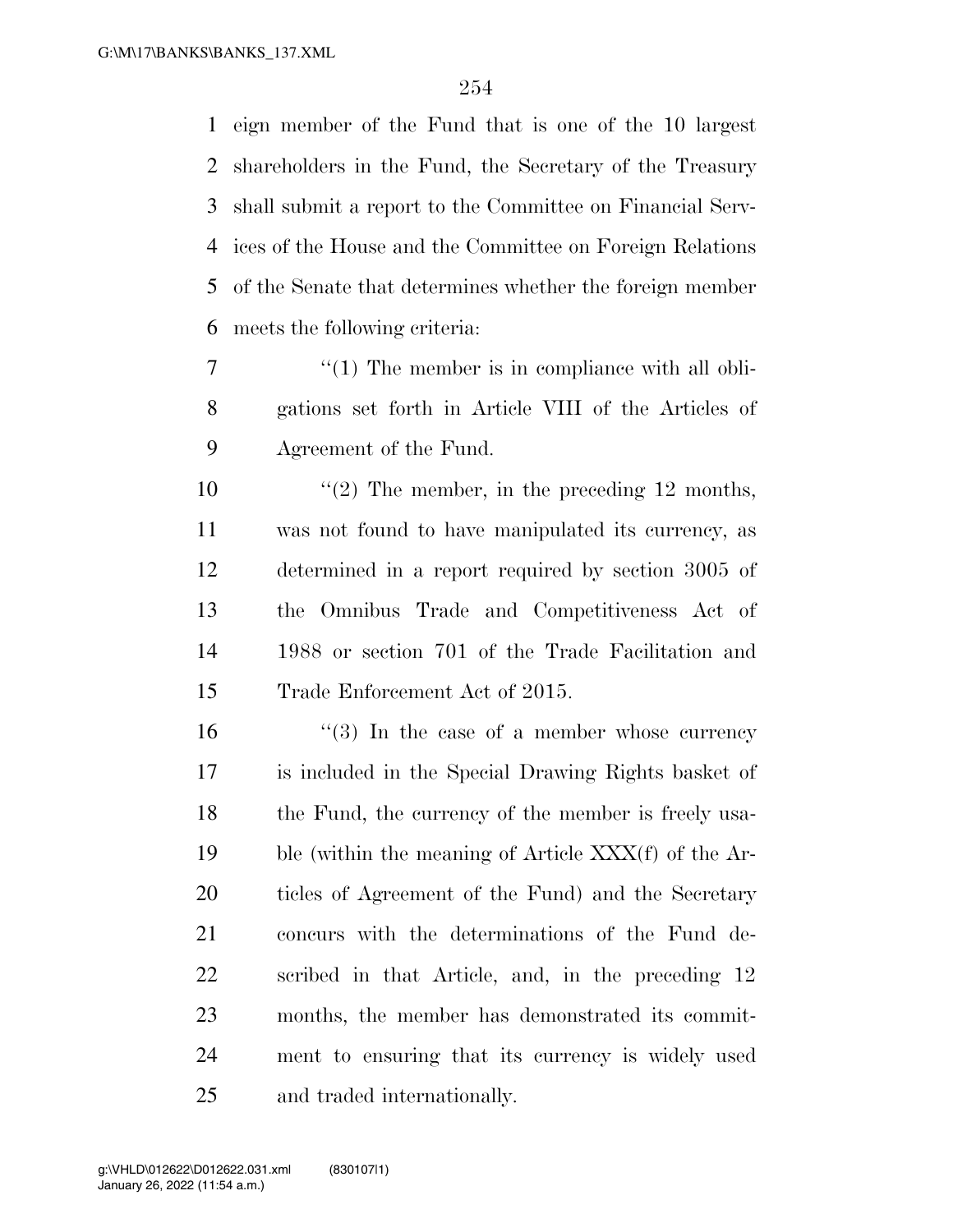- 1 ''(4) The member is committed to the rules and principles of the Paris Club.
- ''(b) EFFECT OF DETERMINATION.—On determining that a member of the Fund has failed to meet any of the criteria set forth in subsection (a), the Secretary shall in- struct the Governor of the Fund to use the voice and vote of the United States to oppose the proposal to increase the quota of the member in the Fund.
- ''(c) WAIVER.—The President may waive subsection (b) with respect to a member of the Fund on reporting to the Committee on Financial Services of the House of Representatives and the Committee on Foreign Relations of the Senate that—
- $\frac{14}{11}$  ''(1) the waiver is important to the national in- terest of the United States, with an explanation of the reasons therefor; or
- 17  $\frac{17}{2}$  the member is attempting to rectify the failure, with a description of the actions the member is taking to fulfill any unmet criteria.

20 "(d) PROHIBITION.—Notwithstanding subsection (c), the Governor of the Fund may not use the voice or vote of the United States to support a proposal to increase the quota of a member in the Fund if the President of the United States determines that the government of the member interfered in a United States election for Federal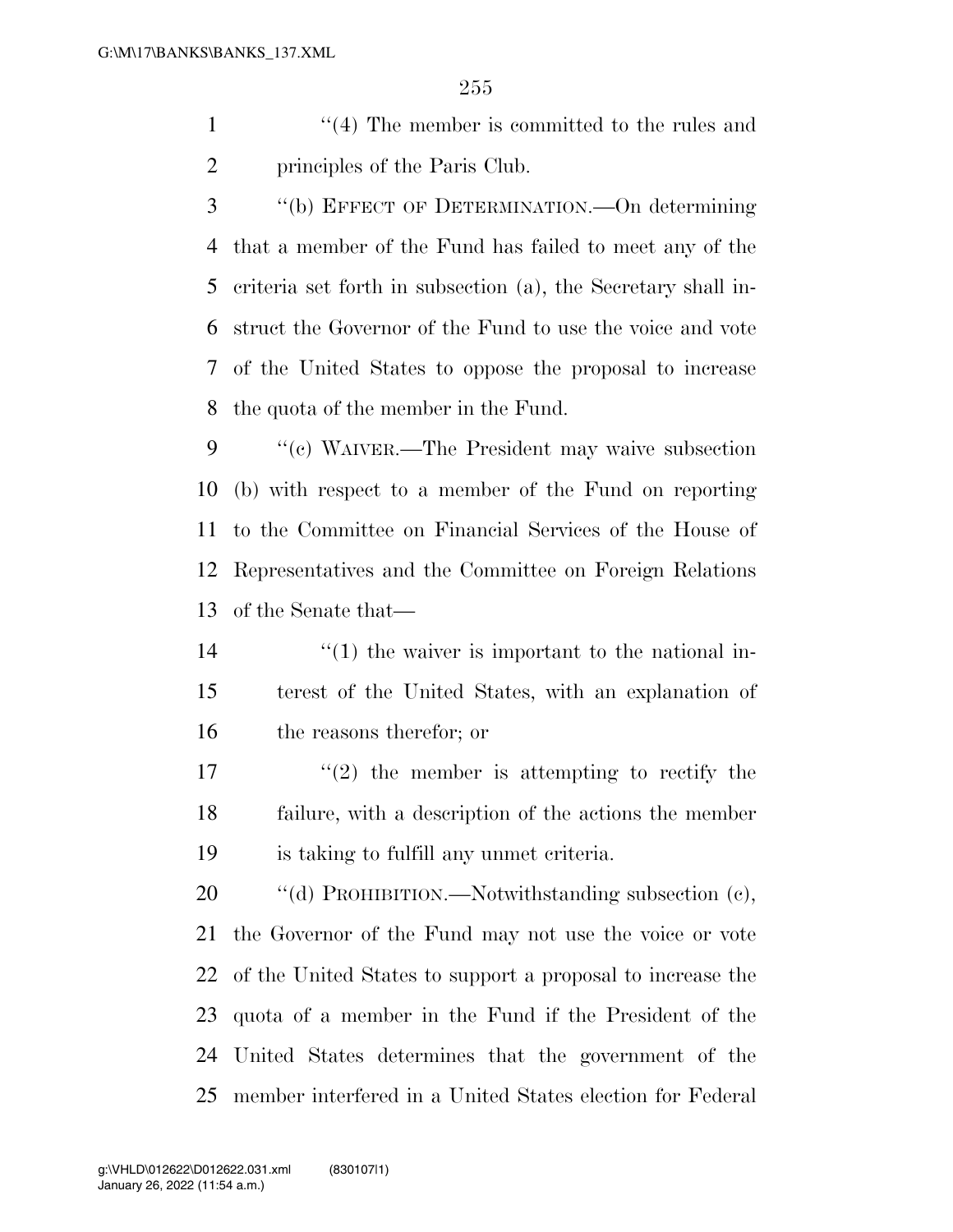office (as defined in section 301 of the Federal Election Campaign Act of 1971) in the 4 years preceding consider-ation of the proposal.

 ''(e) PROPOSAL CONSIDERATION.—For the purposes of this section, consideration of a proposal to increase the quota of a foreign member of the Fund does not include consent to an amendment to the Articles of Agreement of the Fund that has been authorized by law.

 ''(f) SUNSET.—This section shall cease to have force or effect 10 years after the date of the enactment of this Act.''.

**SEC. 906. OPPOSITION OF THE UNITED STATES TO INTER-**

 **NATIONAL MONETARY FUND LOAN TO A COUNTRY WHOSE PUBLIC DEBT IS NOT LIKE- LY TO BE SUSTAINABLE IN THE MEDIUM TERM.** 

 (a) IN GENERAL.—Section 68(a) of the Bretton Woods Agreements Act (22 U.S.C. 286tt(a)) is amend-ed—

 (1) in paragraph (2), by inserting after the comma the following: ''or a staff analytical report of 22 the Fund states that there is not a high probability that the public debt of the country is sustainable in the medium term,''; and

(2) by adding at the end the following: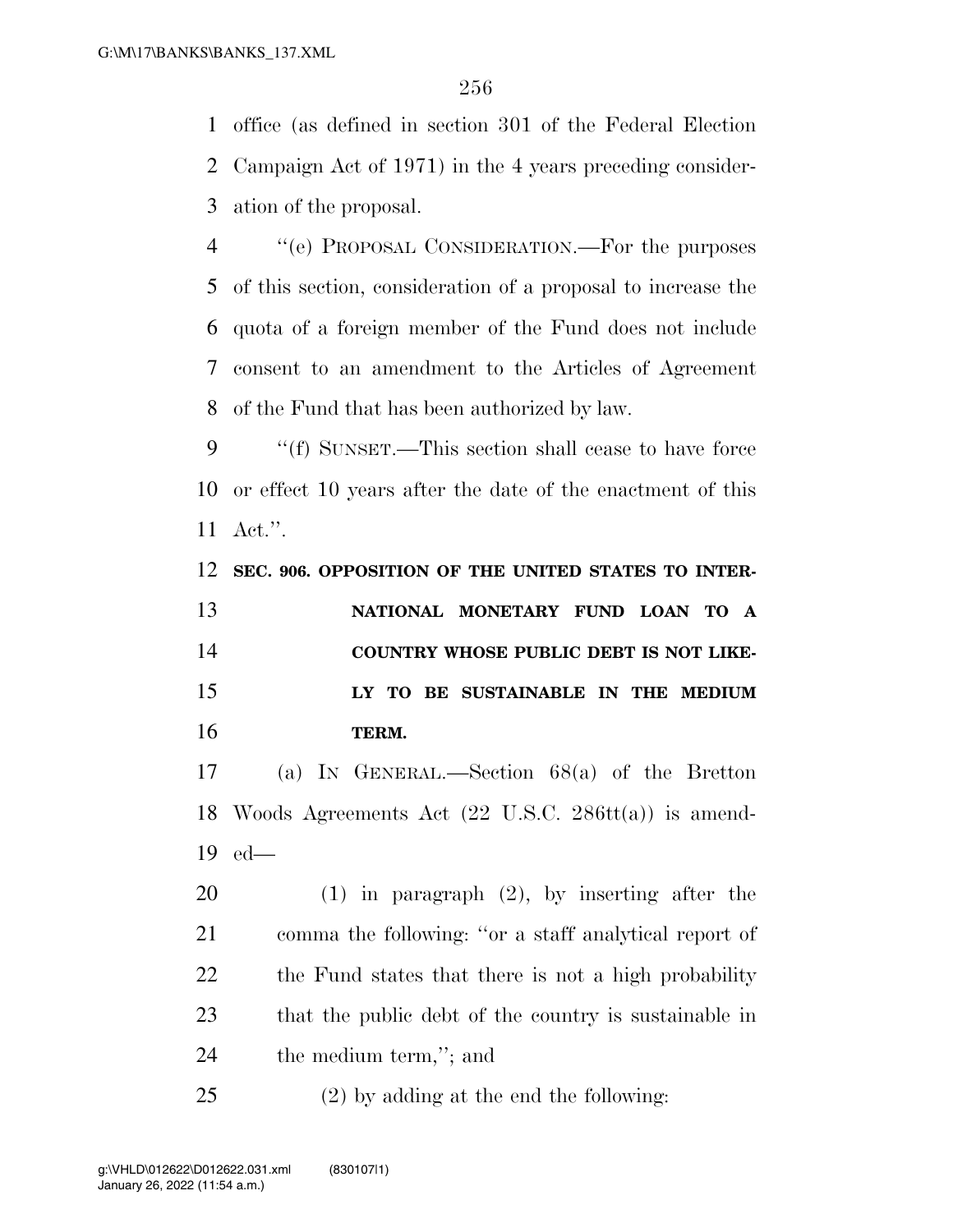1 ''(3) WAIVER AUTHORITY.—The Secretary of the Treasury may waive paragraph (2) on a case-by- case basis if the Secretary provides a written certifi- cation to the Committee on Financial Services of the House of Representatives and the Committee on Foreign Relations of the Senate that the waiver is important to the national interest of the United States, and includes with the certification a written statement of the reasons therefor.''. (b) SUNSET.—This section shall cease to have force or effect 10 years after the date of the enactment of this Act. **SEC. 907. CONGRESSIONAL NOTIFICATION WITH RESPECT TO EXCEPTIONAL ACCESS LENDING.**  (a) IN GENERAL.—The Bretton Woods Agreements Act (22 U.S.C. 286–286zz), as amended by section 2 of this Act, is amended by adding at the end the following: **''SEC. 76. CONGRESSIONAL NOTIFICATION WITH RESPECT TO EXCEPTIONAL ACCESS LENDING.** 

 ''(a) IN GENERAL.—The United States Executive Di- rector at the International Monetary Fund may not sup- port any proposal that would alter the criteria used by the Fund for exceptional access lending if the proposal would permit a country that is ineligible, before the pro-posed alteration, to receive exceptional access lending, un-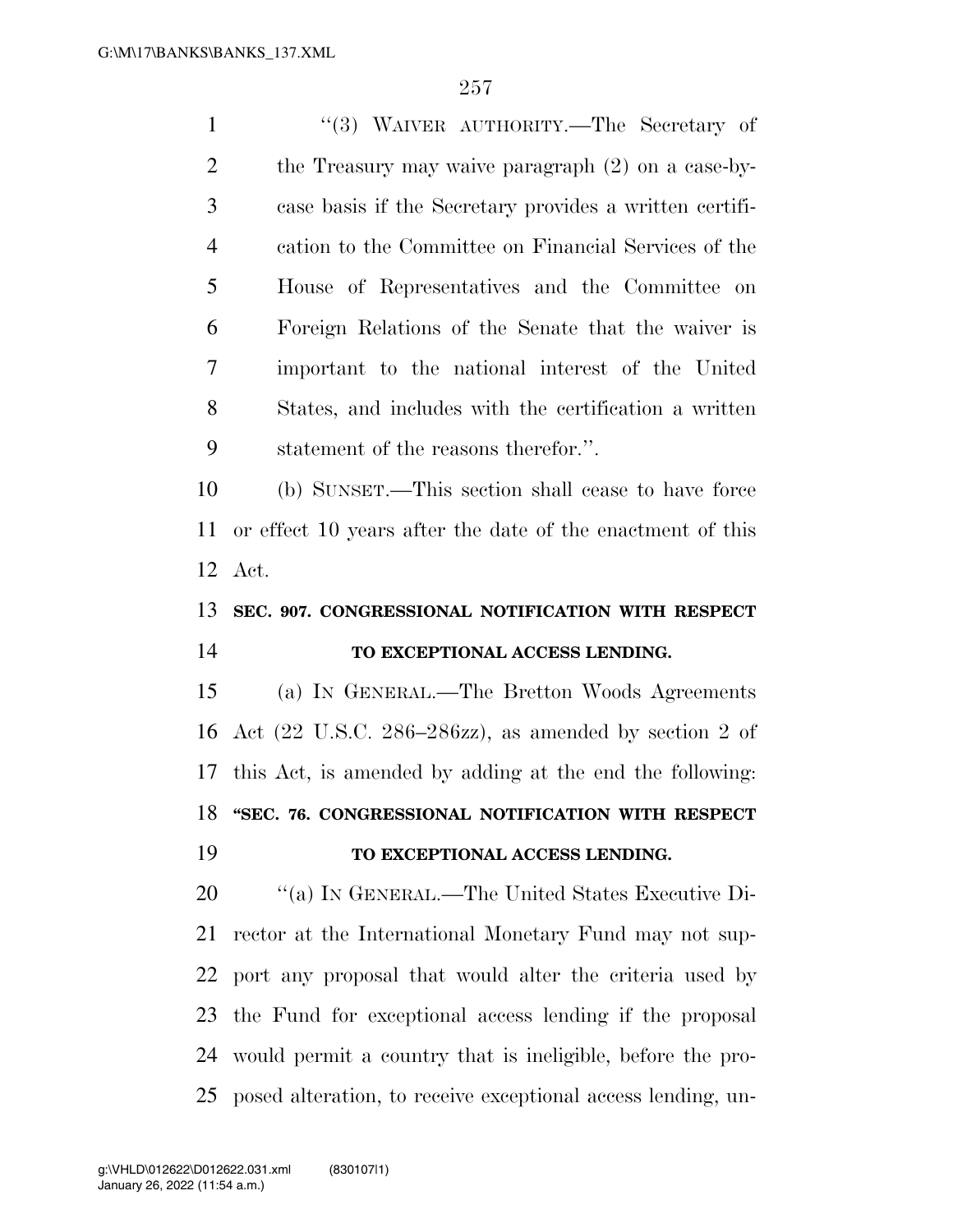less, not later than 15 days before consideration of the proposal by the Board of Executive Directors of the Fund, the Secretary of the Treasury has submitted to the Com- mittee on Financial Services of the House of Representa- tives and the Committee on Foreign Relations of the Sen- ate a report on the justification for the proposal and the effects of the proposed alteration on moral hazard and re-payment risk at the Fund.

 ''(b) WAIVER.—The President may reduce the appli- cable notice period required under subsection (a) to not less than 7 days on reporting to the Committee on Finan- cial Services of the House of Representatives and Com- mittee on Foreign Relations of the Senate that the reduc- tion is important to the national interest of the United States, with an explanation of the reasons therefor.''.

 (b) SUNSET.—This section shall cease to have force or effect 10 years after the date of the enactment of this Act.

## **SEC. 908. CONDITION ON IMF QUOTA INCREASE FOR THE PEOPLE'S REPUBLIC OF CHINA.**

 (a) IN GENERAL.—The United States Governor of the International Monetary Fund (in this section referred to as the ''Fund'') shall use the voice and vote of the United States to oppose, and may not consent to, an in-crease in the quota of the People's Republic of China in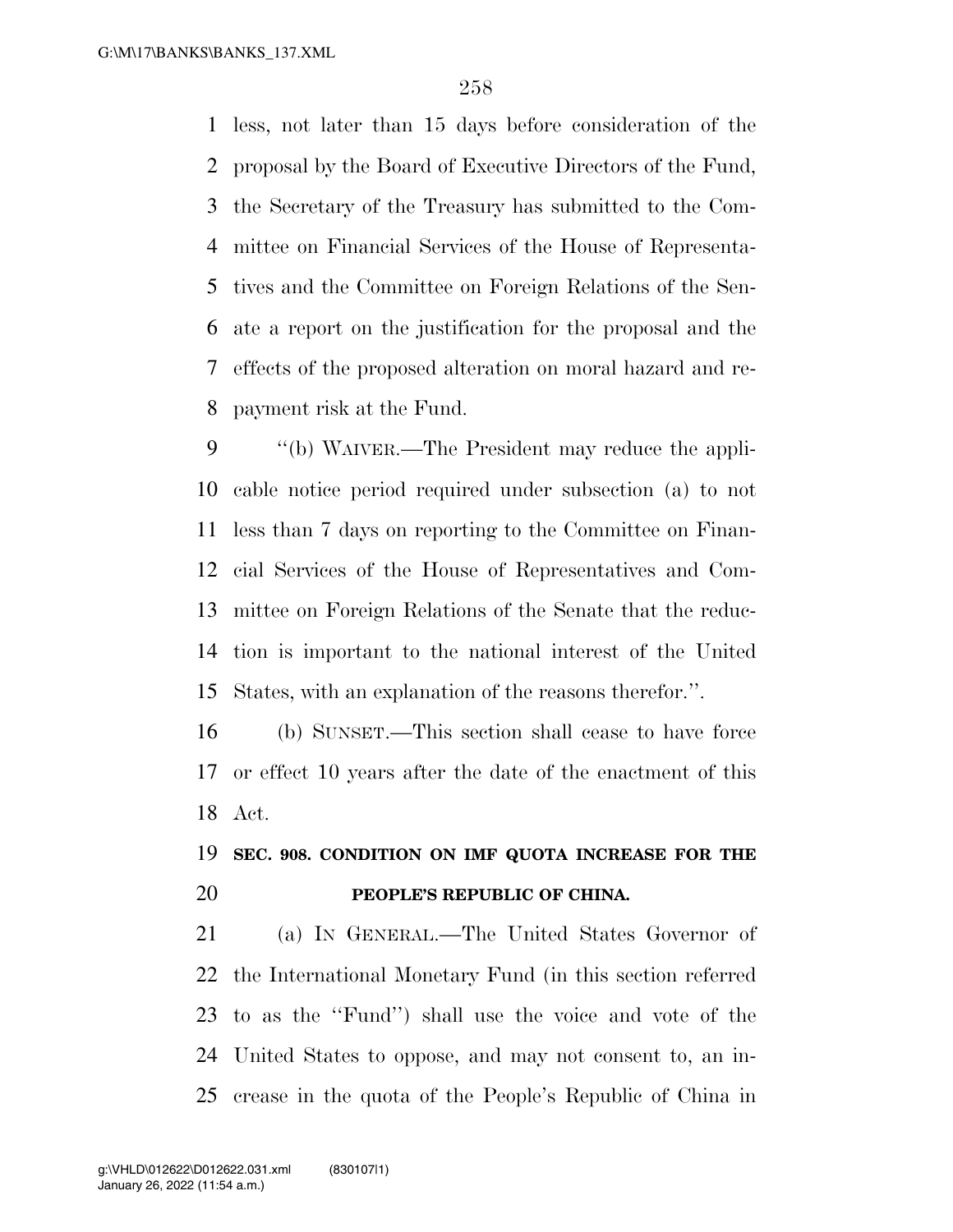| $\mathbf{1}$   | the Fund, unless the Secretary of the Treasury reports      |
|----------------|-------------------------------------------------------------|
| 2              | to the Congress that—                                       |
| 3              | (1) the Board of Governors of the Fund is con-              |
| $\overline{4}$ | sidering admission of Taiwan as a member of the             |
| 5              | Fund, pursuant to the recommendation of the Board           |
| 6              | of Executive Directors of the Fund; or                      |
| 7              | (2) Taiwan enjoys meaningful participation in               |
| 8              | the Fund, including through—                                |
| 9              | (A) participation in regular surveillance ac-               |
| 10             | tivities of the Fund with respect to the eco-               |
| 11             | nomic and financial policies of Taiwan, con-                |
| 12             | sistent with Article IV consultation procedures             |
| 13             | of the Fund;                                                |
| 14             | (B) employment opportunities for Taiwan                     |
| 15             | nationals, without regard to any consideration              |
| 16             | that, in the determination of the Secretary,                |
| 17             | does not generally restrict the employment of               |
| 18             | nationals of member countries of the Fund; and              |
| 19             | (C) the ability to receive appropriate tech-                |
| 20             | nical assistance and training by the Fund.                  |
| 21             | (b) WAIVER.—The Secretary of the Treasury may               |
| 22             | waive subsection (a) of this section with respect to a pro- |
| 23             | posal on reporting to the Congress that providing the       |
| 24             | waiver will substantially promote the objective of securing |
| 25             | more equitable treatment of Taiwan at each international    |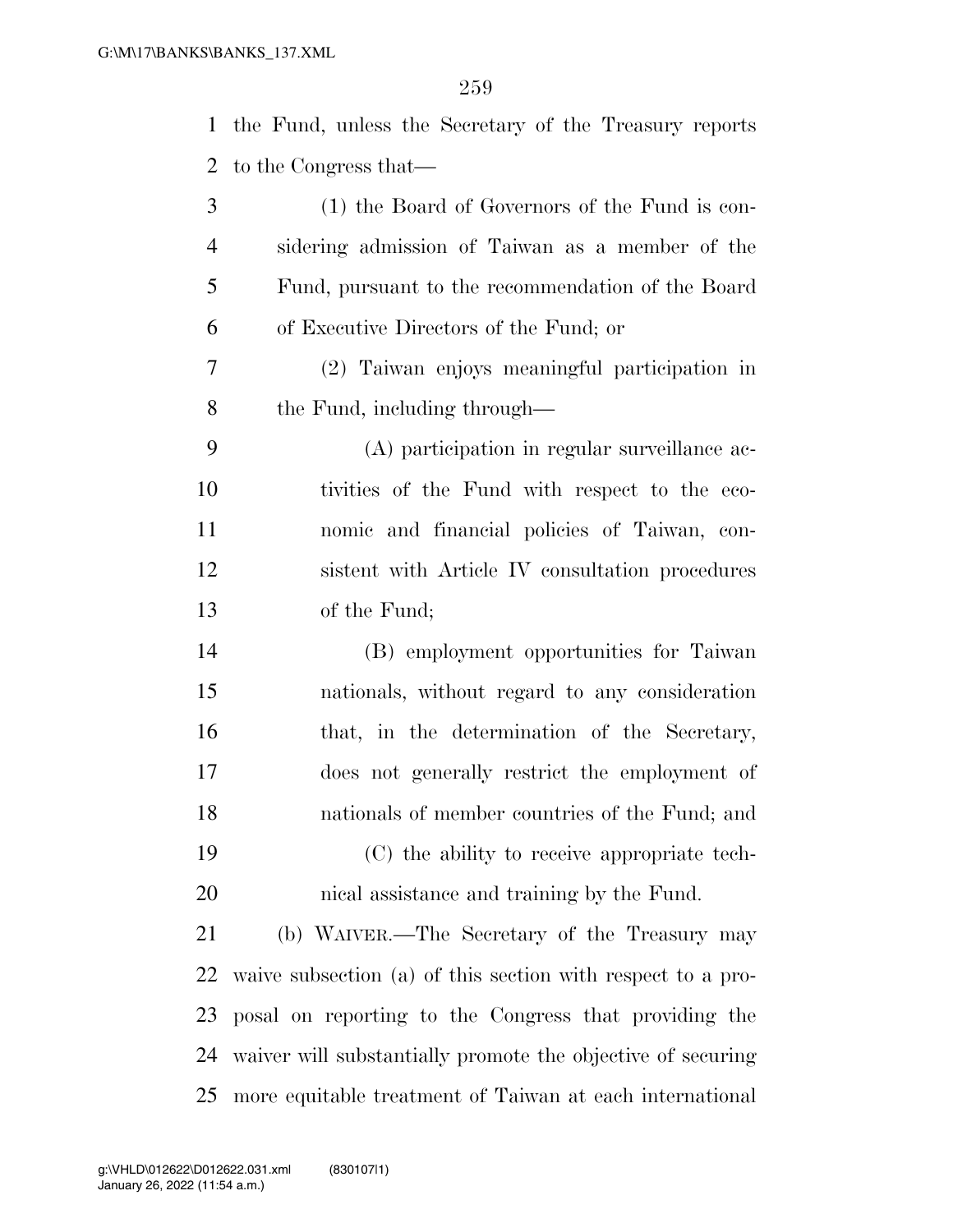1 financial institution (as defined in section  $1701(c)(2)$  of

the International Financial Institutions Act).

 (c) SUNSET.—This section shall have no force or ef- fect beginning with the date that is 7 years after the date of the enactment of this Act.

# **SEC. 909. ENSURING NON-DISCRIMINATION WITH RESPECT TO TRAVEL POLICIES AT THE INTER-**

#### **NATIONAL FINANCIAL INSTITUTIONS.**

 (a) IN GENERAL.—The Secretary shall instruct the United States Executive Director at each international fi- nancial institution to use the voice and vote of the United States to ensure that the travel policies and procedures of the respective institution with respect to Taiwan as a destination or transit point do not impose any administra- tive conditions, including through restrictions on logistical arrangements or meeting participants, that do not gen- erally apply to a member country of the institution as a destination or transit point, except as required temporarily for reasons of public safety or public health.

(b) DEFINITIONS.—In this section:

 (1) INTERNATIONAL FINANCIAL INSTITU- TION.—The term ''international financial institu- tion'' has the meaning given the term in section 1701(c)(2) of the International Financial Institu-tions Act.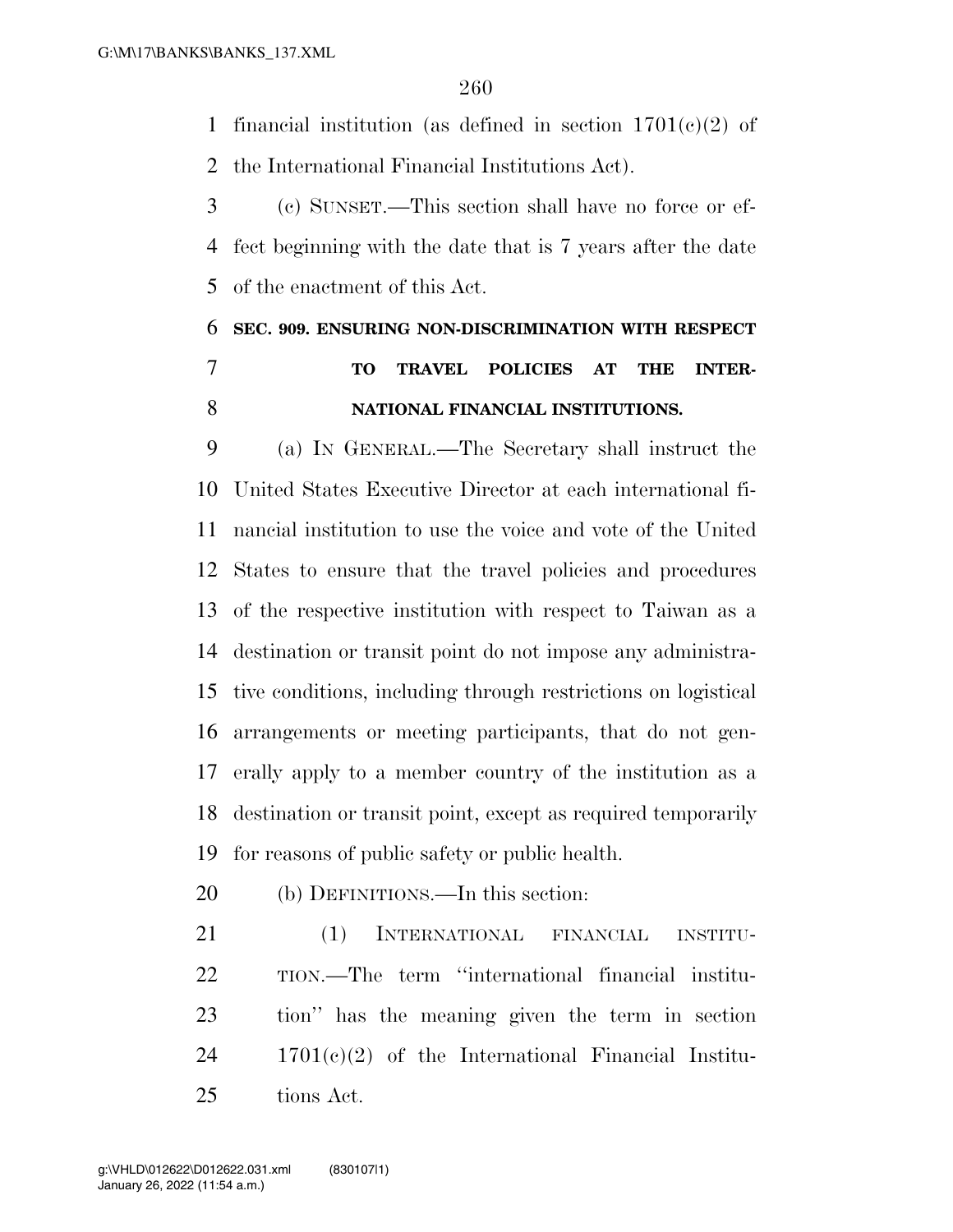(2) SECRETARY.—The term ''Secretary'' means 2 the Secretary of the Treasury.

 (c) WAIVER.—The Secretary may waive subsection (a) with respect to an international financial institution for up to 1 year at a time on reporting to the Congress that providing the waiver—

 (1) will substantially promote the objective of securing more equitable treatment of Taiwan at the international financial institution; or

 (2) is in the national interest of the United States, with a detailed explanation of the reasons therefor.

 (d) PROGRESS REPORT.—The Chairman of the Na- tional Advisory Council on International Monetary and Fi- nancial Policies shall submit to the Congress an annual report that describes the progress made in advancing the travel policies and procedures described in subsection (a), and may consolidate that report with the annual report required by section 1701 of the International Financial Institutions Act or any other report required to be sub-mitted to the Secretary.

 (e) SUNSET.—This section shall have no force or ef-fect beginning with the earlier of—

 (1) the date that is 7 years after the date of the enactment of this Act; or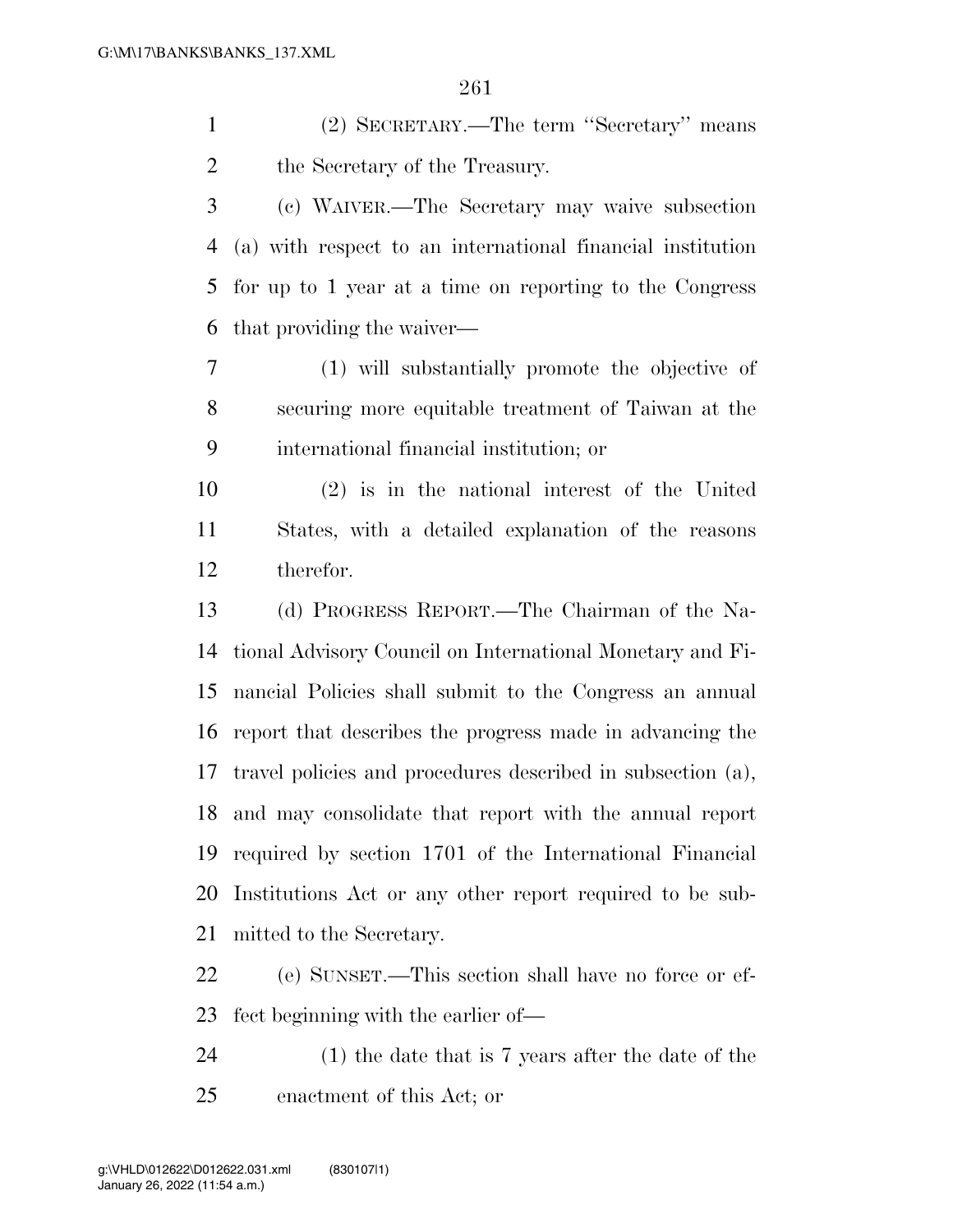(2) the date on which the Secretary reports to the Congress that each international financial insti- tution has adopted the travel policies and procedures described in subsection (a).

#### **SEC. 910. TESTIMONY REQUIREMENT.**

 In each of the next 7 years in which the Secretary of the Treasury is required by section 1705(b) of the International Financial Institutions Act to present testi- mony, the Secretary shall include in the testimony a de- scription of the efforts of the United States to support the greatest participation practicable by Taiwan at each international financial institution (as defined in section 1701(c)(2) of such Act).

#### **SEC. 911. STATEMENT OF UNITED STATES POLICY REGARD-**

**ING THE DOLLAR.** 

 It is the policy of the United States to facilitate the position of the dollar as the primary global reserve cur-rency, including through vigorous support of—

- (1) deep, open, and transparent financial mar-kets;
- (2) continuous improvements to domestic and international payment methods that facilitate dollar transactions;

 (3) sound macroeconomic governance and a rules-based system of international trade; and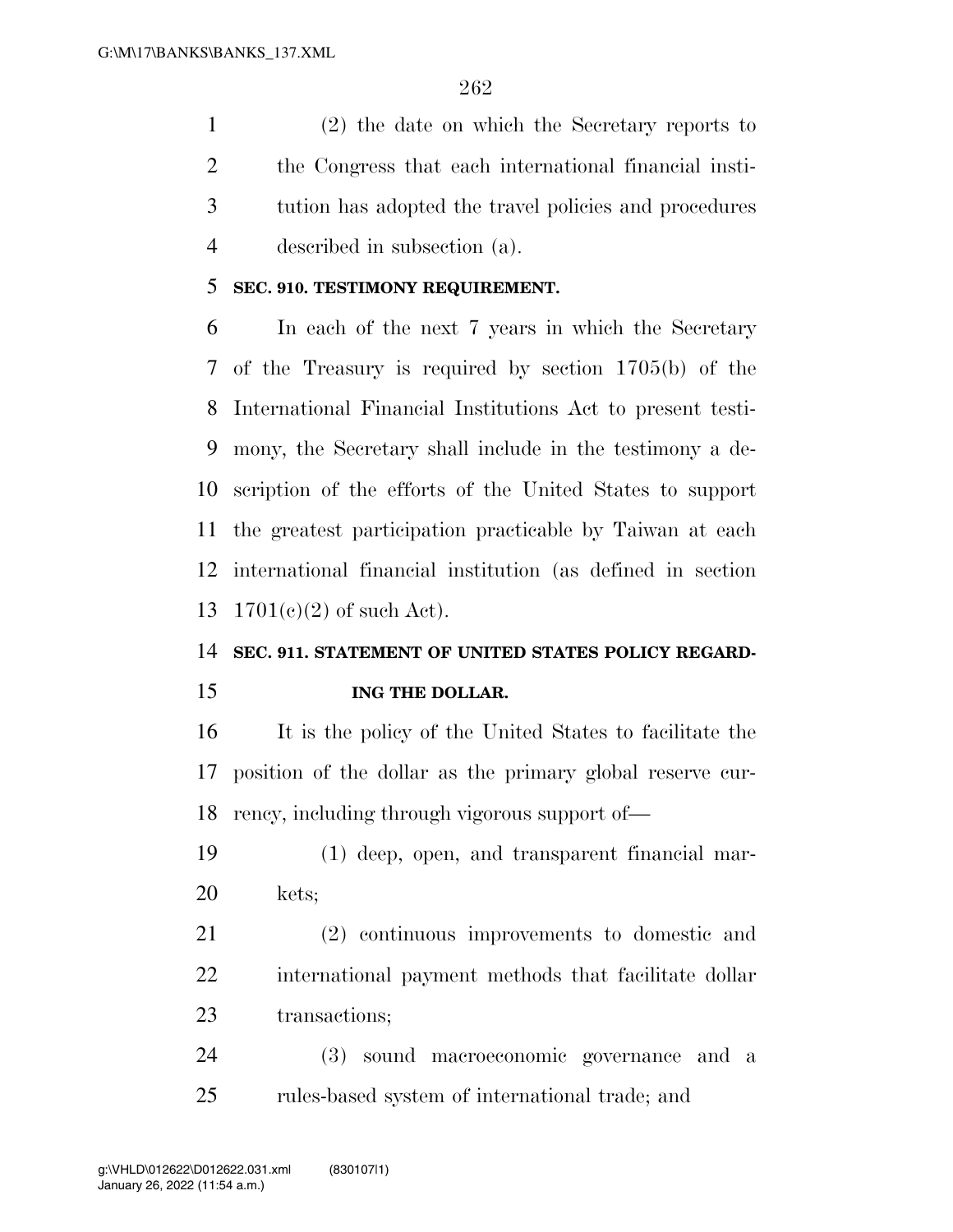(4) clear and realistic objectives in the deploy- ment of financial restrictions arising from national security considerations.

#### **SEC. 912. REPORT ON DOLLAR STRATEGY.**

 (a) IN GENERAL.—The Secretary of the Treasury (in this section referred to as the ''Secretary'') shall establish a strategy that implements the policy described in section 2.

 (b) CONSULTATION.—The Secretary shall, as appro- priate, consult with the Board of Governors of the Federal Reserve System when establishing the strategy pursuant to subsection (a).

 (c) REPORT.—Not later than 180 days after the date of the enactment of this section, the Secretary shall sub- mit to the Committee on Financial Services of the House of Representatives and the Committee on Banking, Hous- ing, and Urban Affairs of the Senate a report that de-scribes—

 (1) the strategy established by the Secretary 20 pursuant to subsection (a);

 (2) key measures taken by the Secretary to im-plement the strategy;

 (3) any legislative recommendations that would strengthen the ability of the United States to ad-25 vance the policy described in section 2;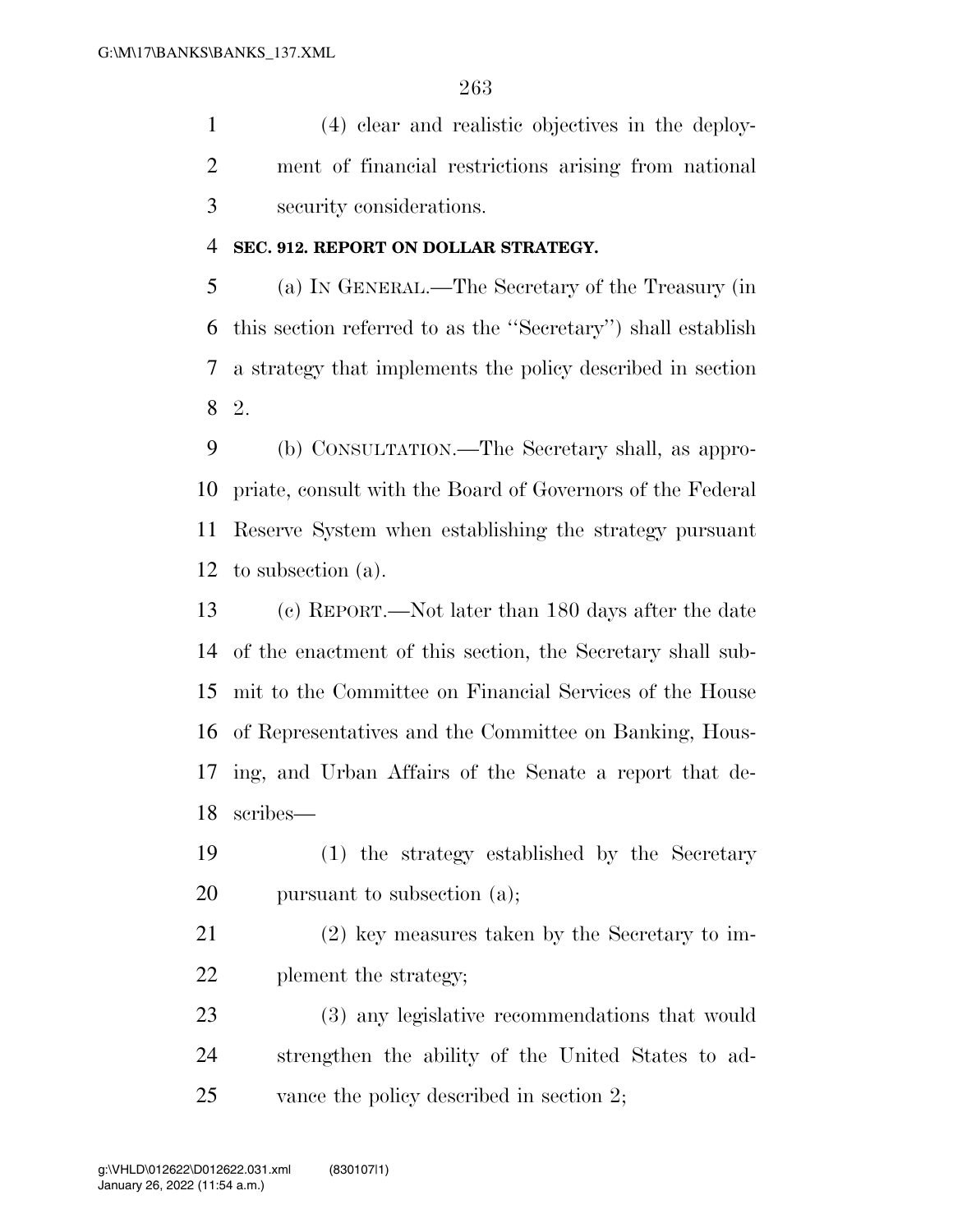| $\mathbf{1}$   | (4) a description of efforts by major foreign          |
|----------------|--------------------------------------------------------|
| $\overline{2}$ | central banks, including the People's Bank of China,   |
| 3              | to create an official digital currency, as well as any |
| $\overline{4}$ | risks to the national interest of the United States    |
| 5              | posed by such efforts;                                 |
| 6              | (5) the status of efforts to assess or develop an      |
| 7              | official United States digital currency by the Board   |
| 8              | of Governors of the Federal Reserve System; and        |
| 9              | (6) any implications for the strategy established      |
| 10             | by the Secretary pursuant to subsection (a) arising    |
| 11             | from the relative state of development of an official  |
| 12             | digital currency by the United States and other na-    |
| 13             | tions, including the People's Republic of China.       |
| 14             | (d) RENMINBI ASSESSMENT.—The report described          |
| 15             | in subsection (c) shall—                               |
| 16             | $(1)$ evaluate the role of the renminbi in inter-      |
| 17             | national payments and foreign exchange reserves;       |
| 18             | (2) assess currency-related policies in China, in-     |
| 19             | $cluding$ —                                            |
| 20             | (A) the provision of Chinese government-               |
| 21             | backed assets;                                         |
| 22             | (B) the extension of credit abroad by the              |
| 23             | Chinese government; and                                |
| 24             | (C) the development of cross-border pay-               |
| 25             | ment systems as tools to advance strategic ob-         |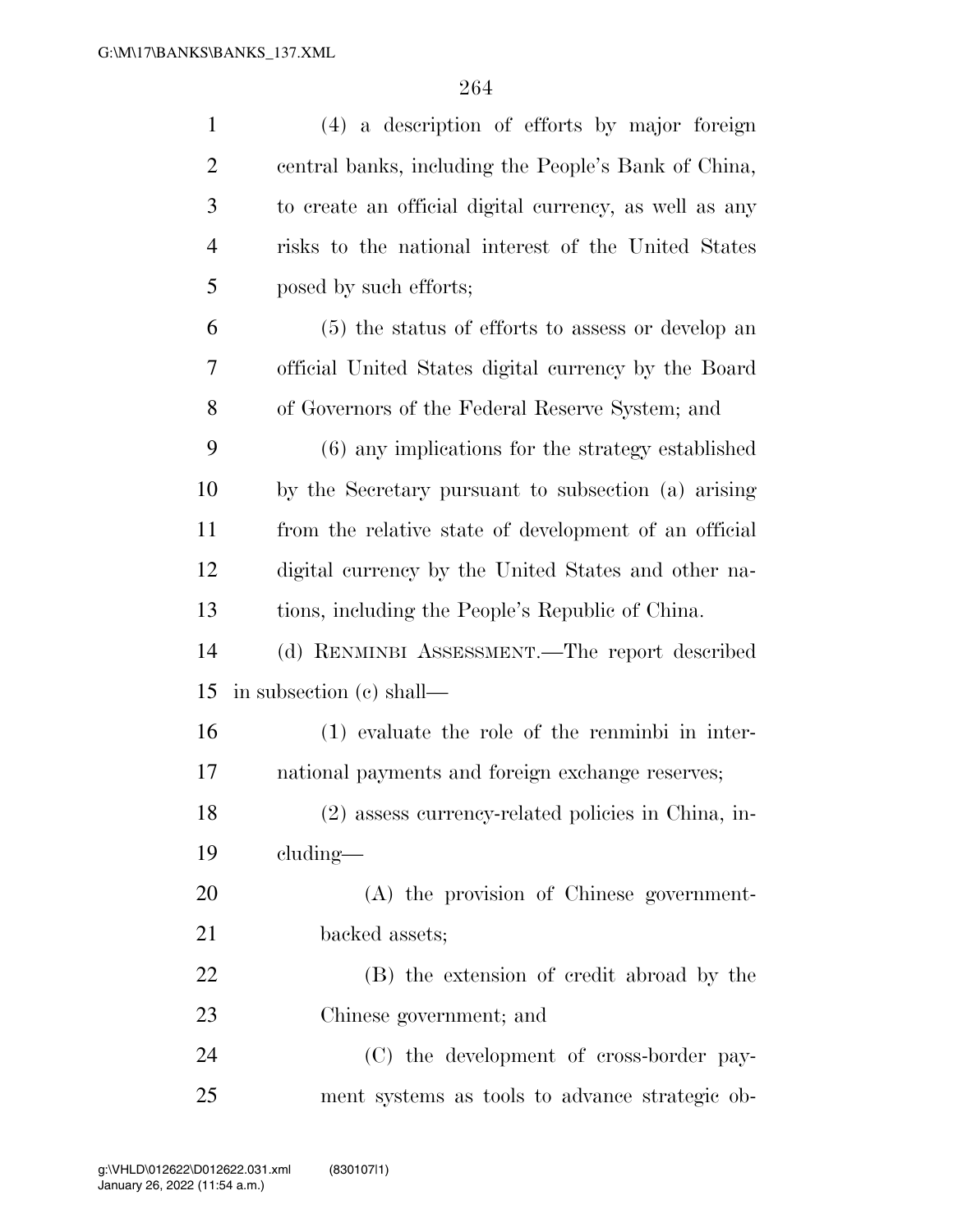| jectives of the government of the People's Re- |
|------------------------------------------------|
| public of China; and                           |

 (3) recommend policy options aimed at miti- gating medium-term and long-term risks to the na- tional interest of the United States that may arise as a result of the internationalization of the renminbi.

 (e) ANNUAL UPDATES.—After submitting an initial report in accordance with subsection (c), the Secretary shall submit, to the Committee on Financial Services of the House of Representatives and the Committee on Banking, Housing, and Urban Affairs of the Senate, an updated version of such report each year.

**SEC. 913. SUNSET.** 

 Section 912 shall have no force or effect after the date that is 7 years after the date of the enactment of this Act.

**TITLE X—OFFSETS** 

**SEC. 1001. RESCISSION OF CERTAIN FEDERAL FUNDS AP-**

 **PROPRIATED FOR STATE, CITY, LOCAL, AND TRIBAL GOVERNMENTS.** 

 Notwithstanding any other provision of law, the total amount of unobligated funds available under any of sec- tions 601 through 603 of title VI of the Social Security Act are hereby permanently rescinded.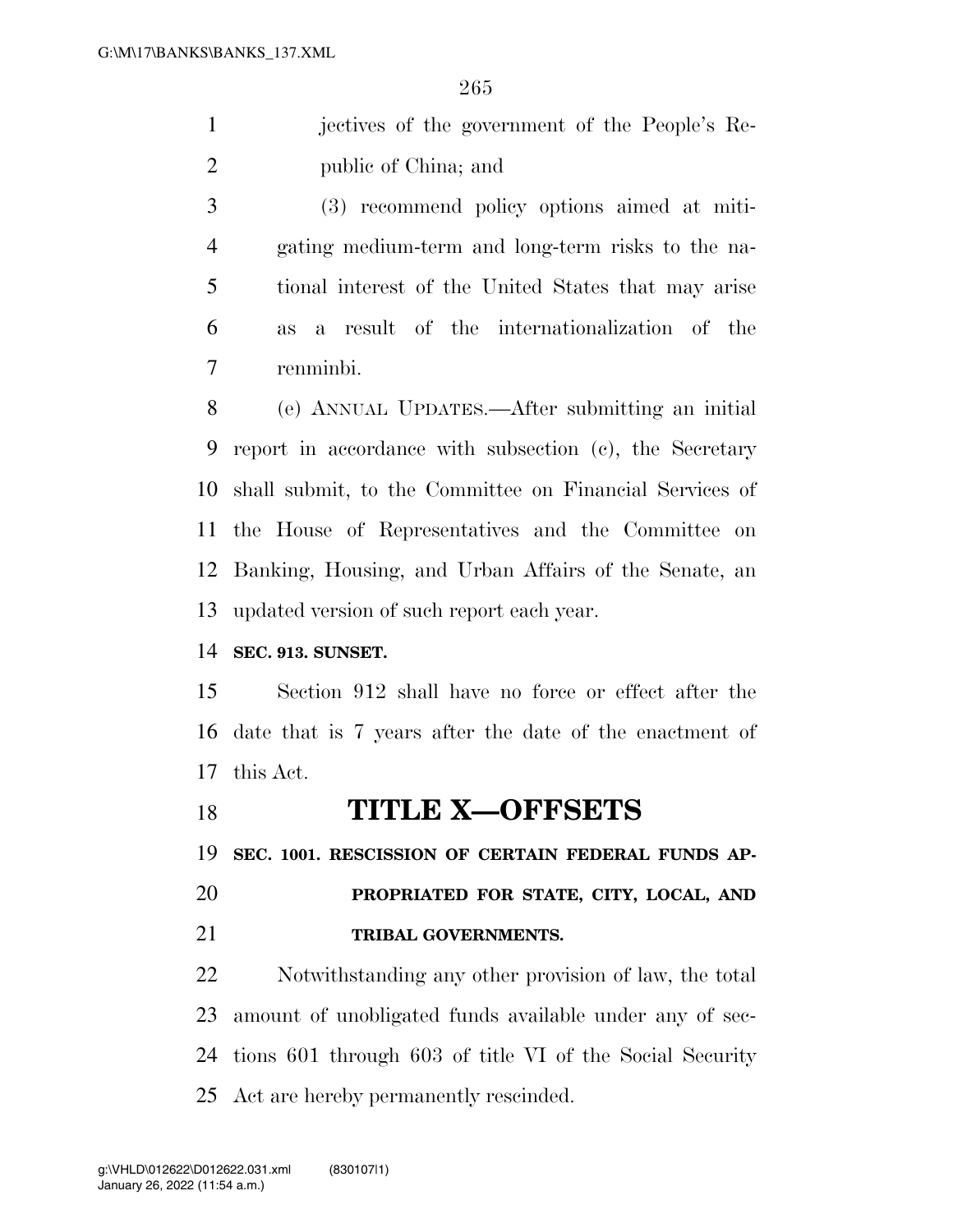# **TITLE XI—NATIONAL SECURITY AUTHORIZATIONS**

 **SEC. 1101. AUTHORIZATION TO HIRE ADDITIONAL STAFF FOR THE OFFICE OF FOREIGN ASSET CON- TROL OF THE DEPARTMENT OF THE TREAS-URY.** 

 The Secretary of the Treasury, acting through the Director of the Office of Foreign Assets Control, is au- thorized to hire an additional 10 full-time employees to carry out activities of the Office associated with the Peo-ple's Republic of China.

## **SEC. 1102. AUTHORIZATION OF APPROPRIATIONS FOR INDOPACOM UNFUNDED PRIORITIES.**

 There is authorized to be appropriated to the Depart- ment of Defense each of the following amounts for the purpose specified:

 (1) For the Guam Defense System, \$231,700,000.

 (2) For the Mission Partner Environment, \$84,540,000.

 (3) For the Pacific Multi-Domain Training and Experimentation Capability, \$114,410,000.

 (4) For Homeland Defense Radar–Hawaii, \$75,000,000.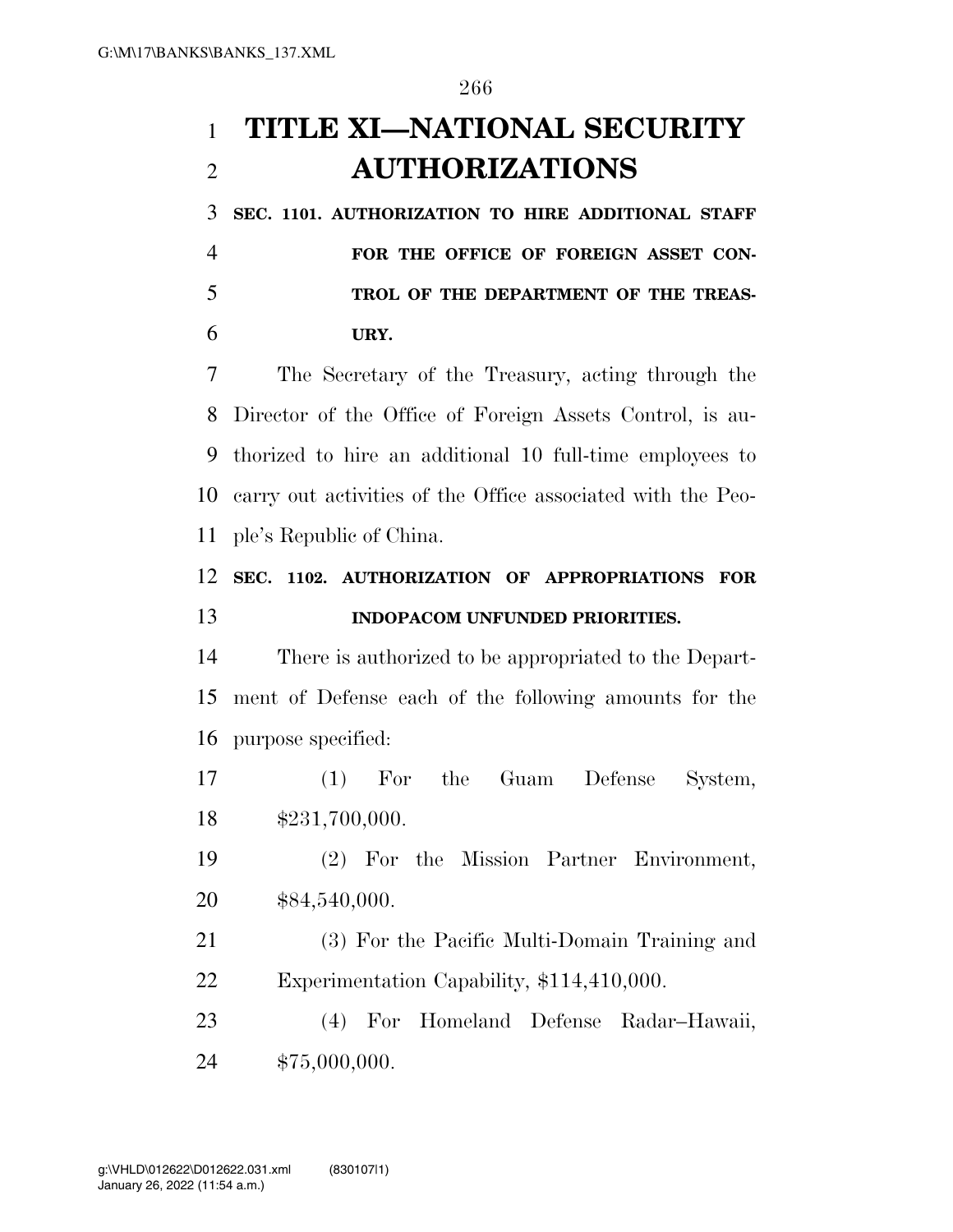| $\mathbf{1}$   | (5) For Military Information Support Oper-                 |
|----------------|------------------------------------------------------------|
| $\overline{2}$ | ations, \$28,000,000.                                      |
| 3              | Wargaming Analytical<br>(6)<br>For<br><b>Tools</b>         |
| $\overline{4}$ | (STORMBREAKER), \$88,000,000.                              |
| 5              | (7) For the Joint Staff CE2T2/Joint Exercise               |
| 6              | Program, \$35,100,000.                                     |
| 7              | (8) For Critical Manpower<br>Positions,                    |
| 8              | \$4,620,000.                                               |
| 9              | (9) For the Pacific Movement Coordination                  |
| 10             | Center, \$500,000.                                         |
| 11             | (10) For MILCON: Planning and Design,                      |
| 12             | \$68,200,000.                                              |
| 13             | $(11)$ For Future Fusion Centers, \$3,300,000.             |
| 14             | Building Partnership Capacity,<br>$(12)$ For               |
| 15             | \$130,600,000.                                             |
| 16             | (13) For Enhanced ISR<br>Augmentation,                     |
| 17             | \$41,000,000.                                              |
|                | 18 SEC. 1103. AUTHORIZATION TO HIRE ADDITIONAL STAFF       |
| 19             | FOR THE OFFICE OF CUSTOMS AND BORDER                       |
| 20             | PROTECTION FORCE LABOR ACTIVITIES.                         |
| 21             | The Director of the Office of Trade is authorized to       |
| 22             | hire an additional 28 full time employees for carrying out |
| 23             | section 307 of the Tariff Act of 1930 (19 U.S.C. 1307).    |